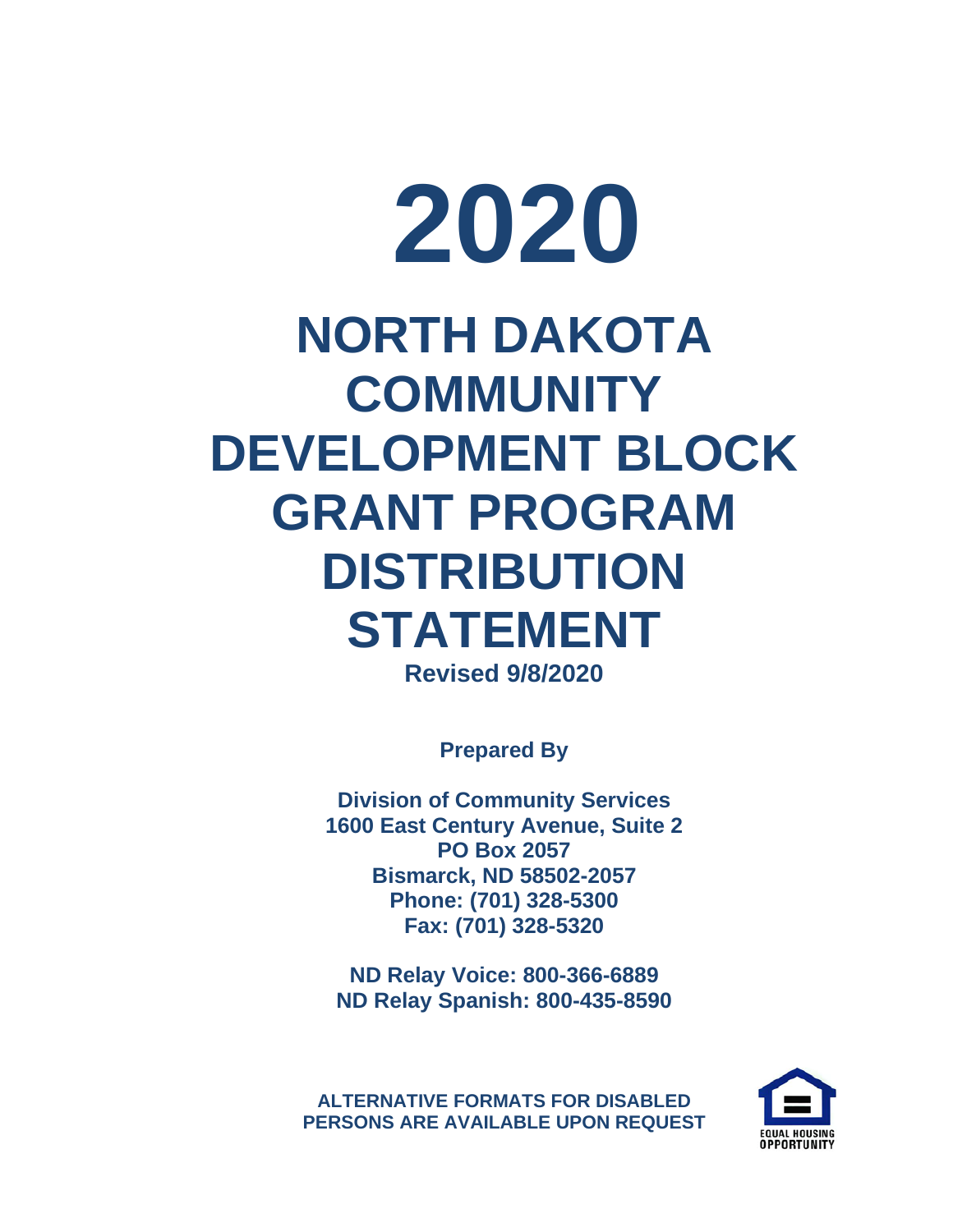This Program Distribution Statement contains information about the State's Community Development Block Grant (CDBG) Program. CDBG funds must be used to achieve one of the following national objectives:

- 1. Activities benefiting low (L) and moderate (M) income (I) persons.
- 2. Activities which aid in the prevention or elimination of slums or blight.
- 3. Activities designed to meet community development needs having a particular urgency.

To better address local community development needs, the Governor has directed that the State's allocation be divided among each of the eight Regional Planning Councils that have established procedures to review and rank applications submitted within their respective regions.

The following priorities and objectives have been established for the distribution of Community Development Block Grant funds in North Dakota:

- 1. Objectives for economic development will focus on:
	- a. Creation of permanent jobs for low and moderate income persons;
	- b. Economic diversification;
	- c. Leveraging of private and local investment; and
	- d. Benefit to the state's economy.
- 2. Funding for Public Facilities activities will primarily focus on:
	- a. Water and sewer activities which currently present a threat to health and safety;
	- b. Removal of architectural barriers which will permit access for the handicapped;
	- c. Direct benefit to a locality's low and moderate income persons; and
	- d. Leveraging local and other available financial resources to finance the cost of the activity.
- 3. Funding for Housing Activities will primarily focus on:
	- a. Meeting the health and safety needs of very low income persons by bringing the rehabilitated housing up to a minimum of the Section 8 Housing Quality Standards; and
	- b. Making more affordable housing available for low income persons. Emphasis will be given to encouraging applicants to use other public and private funds to complement Community Development Block Grant funds.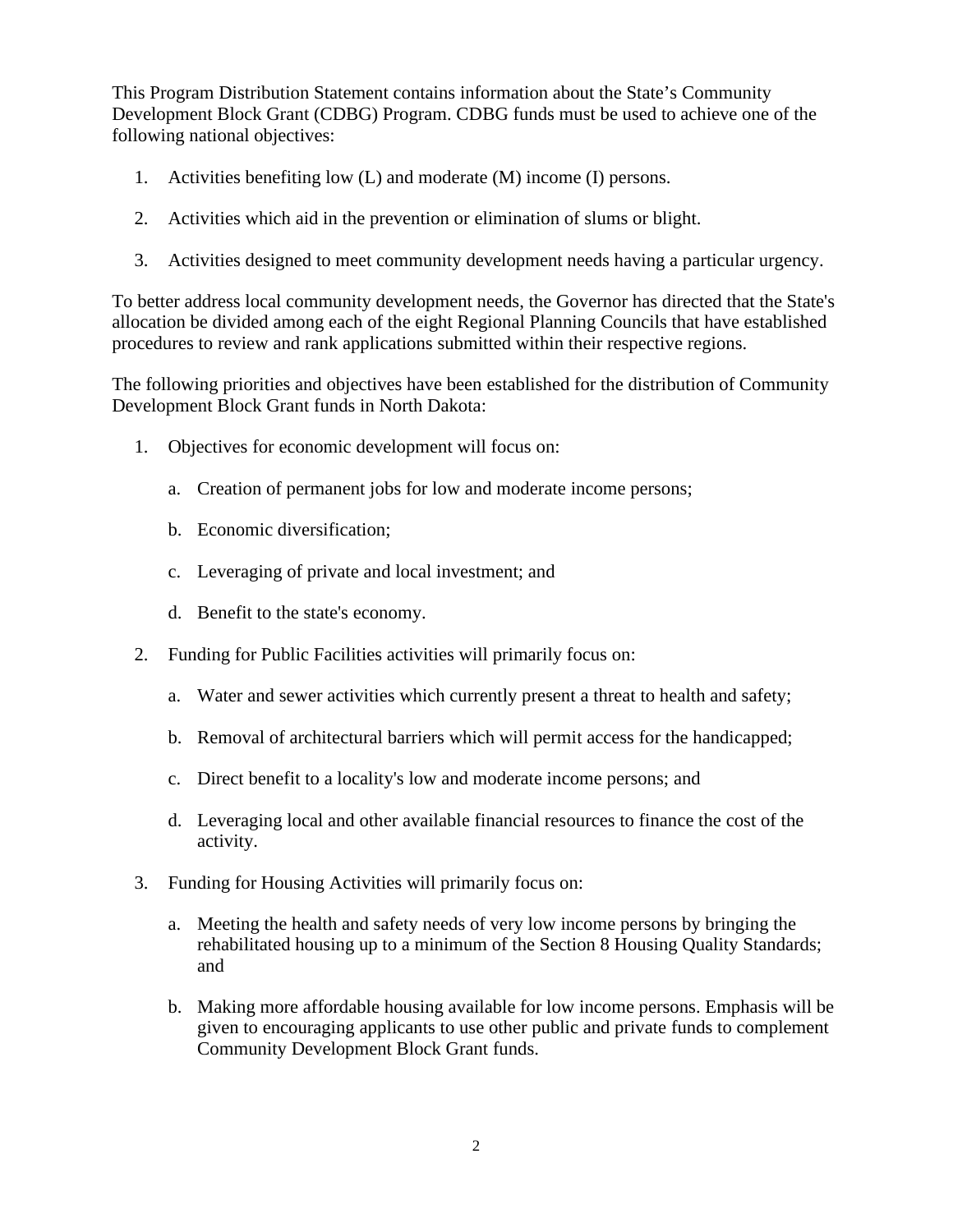# **SECTION I**

## **Introduction**

## **A. Purpose of Program Distribution Statement**

The purpose of the Community Development Block Grant (CDBG) and Community Development Loan Fund (CDLF) Program Distribution Statement is to describe how the state of North Dakota intends to distribute its CDBG Public Facilities, Housing, and Economic Development funds. Specifically, the Statement describes the three National Objectives of the CDBG program, eligible applicants, eligible activities, special eligibility requirements, distribution of funds, policies and procedures, and the grant submission and selection process.

For fiscal year 2020 the North Dakota CDLF program for Economic Development is designed to more effectively meet the goals set by the Governor. The program is targeted to business proposals which will operate within the primary sector of the North Dakota economy and also used for retail sector projects. CDLF assistance is intended to be used in situations where a funding gap exists and alternative sources and/or terms and conditions of public and private financing are not adequate. CDLF funding can also be used for community's slum and blighted areas, including downtown façade and streetscape improvements, and limited interior improvements. To access the CDLF program, applicants should contact the respective regional council in their region.

# **B. Purpose of the Community Development Block Grant Program**

The Community Development Block Grant was established by Congress in the Housing and Community Development Acts of 1974. In 1981, Congress amended the act to authorize state governments to administer the State Community Development Block Grant Program.

Nationally, the CDBG Program is divided into two categories:

- 1. The Department of Housing and Urban Development (HUD) continues to administer the "entitlement" program which is for cities over 50,000 and counties over 200,000 population. These entities receive CDBG Program funds on an annual formula basis directly from the Department of HUD. In North Dakota, the entitlement cities are Fargo, Bismarck, and Grand Forks.
- 2. The State administers the "nonentitlement" CDBG Program for cities under 50,000 and counties under 200,000 population. Allocation for the nonentitlement program is based on a formula and each state must submit a "Notice of Election" each year to administer the program. In North Dakota, there are approximately 449 eligible cities and counties capable of competing for state CDBG funds. No State CDBG funds will be spent in entitlement jurisdictions.

# **C. National Objectives**

The primary purpose of the CDBG Program, as declared by Congress in Title I of the Housing and Community Development Act of 1974, as amended (HCD ACT), is "the development of viable communities, by providing decent housing and suitable living environment and expanding economic opportunities, principally for persons of low and moderate income."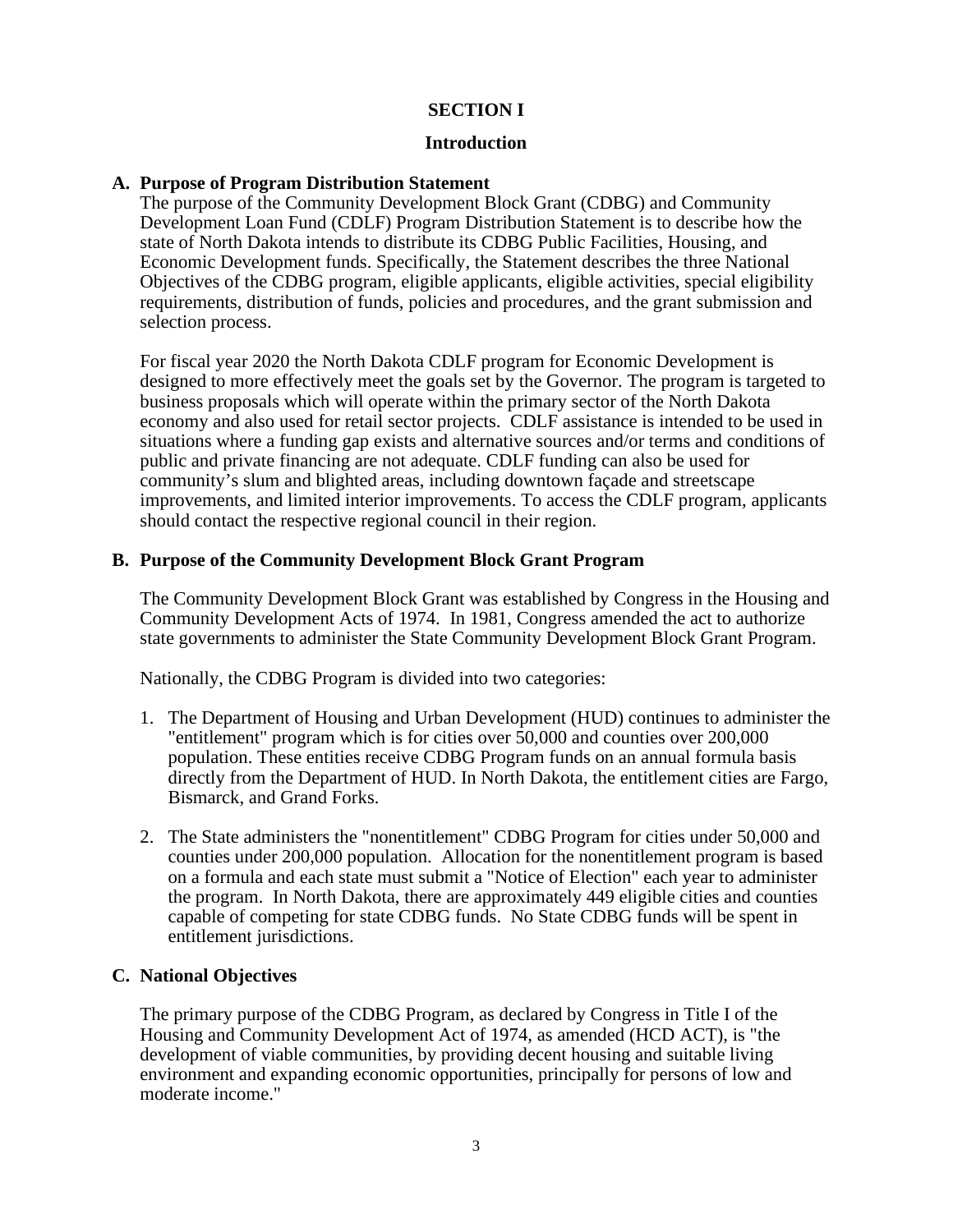Therefore, in providing assistance, the fundability of any eligible community activity is dependent upon its meeting at least one of the following national objectives as established by Congress:

1. Activities benefiting low and moderate income persons:

An activity will be considered to address the objective of benefiting low and moderate income persons if it meets one of the criteria in this paragraph, unless there is substantial evidence to the contrary. In assessing any such evidence, the full range of direct effects of the assisted activity will be considered. The activities, when taken as a whole, must not benefit moderate income persons to the exclusion of low income persons:

- A. Area Benefit Activities:
	- 1) An activity, the benefits of which are available to all the residents in a particular area, where at least 51 percent of the residents are low and moderate income persons. Such an area need not be coterminous with census tracts or other officially recognized boundaries but must be the entire area served by the activity. An activity that serves an area that is not primarily residential in character shall not qualify under this criterion. The local share for this type of activity cannot be special assessed.
	- 2) An activity, where the assistance is to a public improvement that provides benefits to all the residents of an area, that is limited to paying special assessments levied against residential properties owned and occupied by persons of low and moderate income. Special assessments may be imposed as follows:
		- a) Special assessments to recover the CDBG funds may be made only against properties owned and occupied by persons not of low and moderate income. These assessments constitute program income.
			- (i) Special assessments to recover the non-CDBG portion may be made, provided that CDBG funds are used to pay the special assessment on behalf of all properties owned and occupied by low and moderate income persons; except that CDBG funds need not be used to pay the special assessments on behalf of properties owned and occupied by moderate income persons if, when permitted by the state, the unit of general local government certifies that it does not have sufficient CDBG funds to pay the assessments on behalf of all of the low and moderate income owneroccupant persons. Funds collected through such special assessments are not program income.
		- b) CDBG funds may be used to pay special assessments levied against property when this form of assessment is used to recover the capital cost of eligible public improvements initially financed solely from sources other than CDBG funds. The payment of special assessments with CDBG funds constitutes CDBG assistance to the public improvement. Therefore, CDBG funds may be used to pay special assessments, provided that: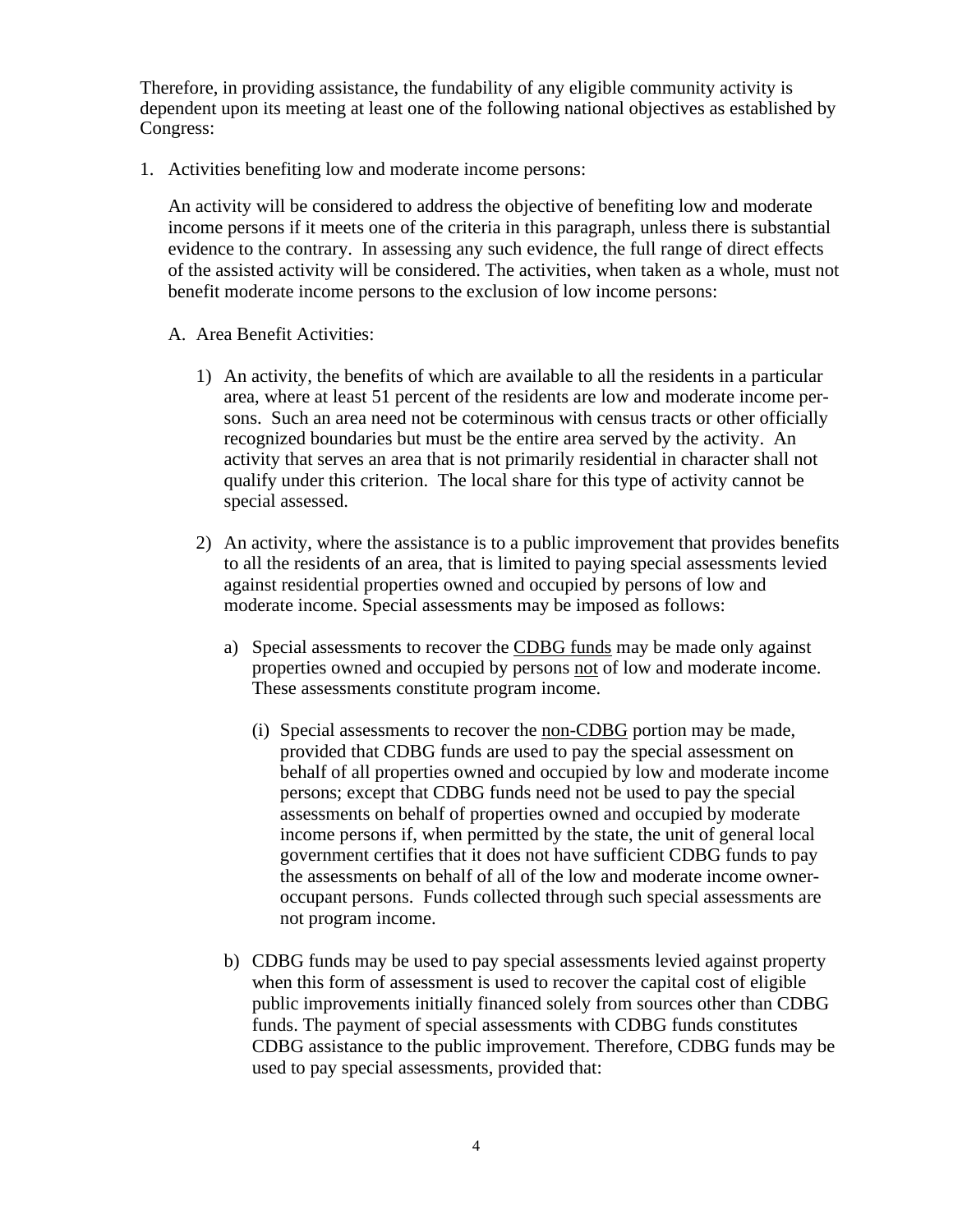- (i) The installation of the public improvements was carried out in compliance with requirements applicable to activities assisted under this subpart, including labor, environmental and citizen participation requirements;
- (ii) The installation of the public improvement meets a criterion for national objectives.
- (iii) The requirements of  $\S$  570.482(a)(ii) are met.
- 3) An activity to develop, establish and operate (not to exceed two years after establishment), a uniform emergency telephone number system serving an area having less than 51 percent of low and moderate income residents, when the system has not been made operational before the receipt of CDBG funds, provided a prior written determination is obtained from HUD. HUD's determination will be based upon several certifications by the State [(See 24 CFR 570.483(b)(iii)].
- b. Limited Clientele Activities:
	- 1) An activity which benefits a limited clientele, at least 51 percent of whom are low and moderate income persons. (The following kinds of activities may not qualify under this paragraph: activities, the benefits of which are available to all the residents of an area; activities involving the acquisition, construction or rehabilitation of property for housing; or activities where the benefit to low and moderate income persons to be considered is the creation or retention of jobs.) To qualify under this paragraph, the activity must meet one of the following tests:
		- a) It must benefit a clientele who are generally presumed to be principally low and moderate income persons. The following groups are presumed by HUD to meet this criterion: abused children, battered spouses, elderly persons, severely disabled adults, homeless persons, illiterate persons, persons with AIDS, and migrant farm workers; or
		- b) It must require information on family size and income so that it is evident that at least 51 percent of the clientele are persons whose family income does not exceed the low and moderate income limit (i.e., water meters); or
		- c) It must have income eligibility requirements which limit the activity exclusively to low and moderate income persons (i.e., water meters); or
		- d) It must be of such a nature, and be in such a location, that it may be concluded that the activity's clientele will primarily be low and moderate income persons.
	- 2) A special project directed to removal of material and architectural barriers which restrict the mobility and accessibility of elderly or disabled persons to publicly owned and privately owned non-residential buildings, facilities and improvements, and the common areas of residential structures containing more than one dwelling unit.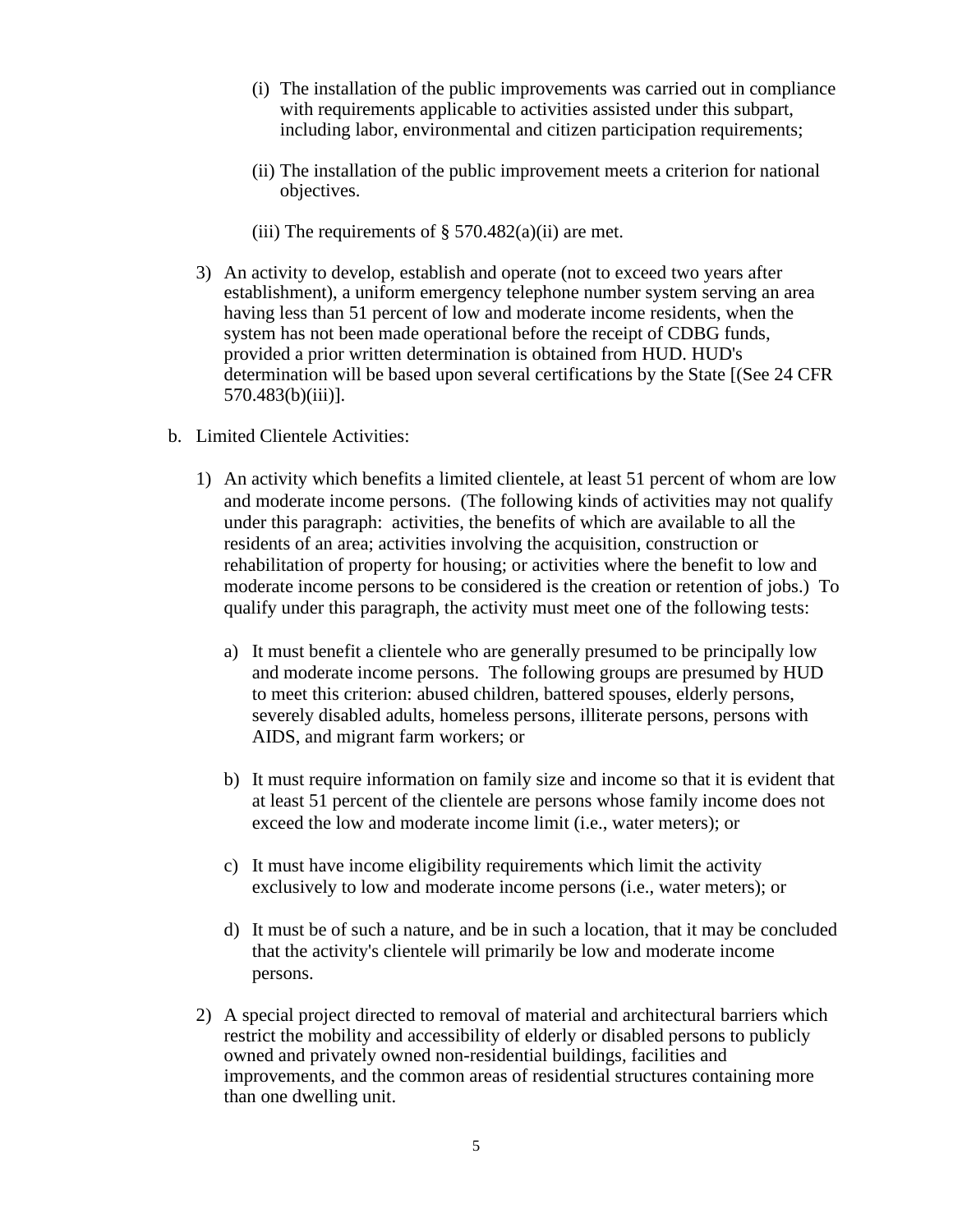#### c. Housing Activities:

An eligible activity carried out for the purpose of providing or improving permanent residential structures which, upon completion, will be occupied by low and moderate income households. This would include, but not necessarily be limited to, the acquisition or rehabilitation of property, conversion of non-residential structures, and new housing construction as described in Section IX. If the structure contains two dwelling units, at least one must be so occupied, and if the structure contains more than two dwelling units, at least 51 percent of the units must be so occupied. Where two or more rental buildings being assisted are or will be located on the same or contiguous properties, and the buildings will be under common ownership and management, the grouped buildings may be considered for this purpose as a single structure. For rental housing, occupancy by low and moderate income households must be at affordable rents to qualify under this criterion. The unit of general local government shall adopt and make public its standards for determining "affordable rents" for this purpose. The following shall also qualify under this criterion:

- 1) When less than 51 percent of the units in a structure will be occupied by low and moderate income households, CDBG assistance may be provided in the following limited circumstances:
	- a) The assistance is for an eligible activity to reduce the development cost of the new construction of a multifamily, non-elderly rental housing project; and
	- b) Not less than 20 percent of the units will be occupied by low and moderate income households at affordable rents; and
	- c) The proportion of the total cost of developing the project to be borne by CDBG funds is no greater than the proportion of units in the project that will be occupied by low and moderate income households.
- 2) Where CDBG funds are used to assist rehabilitation delivery services or in direct support of the unit of general local government's Rental Rehabilitation Program authorized under 24 CFR part 511, the funds shall be considered to benefit low and moderate income persons were not less than 51 percent of the units assisted, or to be assisted, by the Rental Rehabilitation Program overall are for low and moderate income persons.
- d. Job Creation or Retention Activities:
	- 1) An activity designed to create permanent jobs where at least 51 percent of the jobs, computed on a full time equivalent basis, involved the employment of low and moderate income persons. For an activity that creates jobs, the unit of general local government must document that at least 51 percent of the jobs will be held by, or will be made available to low and moderate income persons.
	- 2) For an activity that retains jobs, the unit of general local government must make public and document that the jobs would actually be lost without the CDBG assistance and that either or both of the following conditions apply with respect to at least 51 percent of the jobs at the time the CDBG assistance is provided: The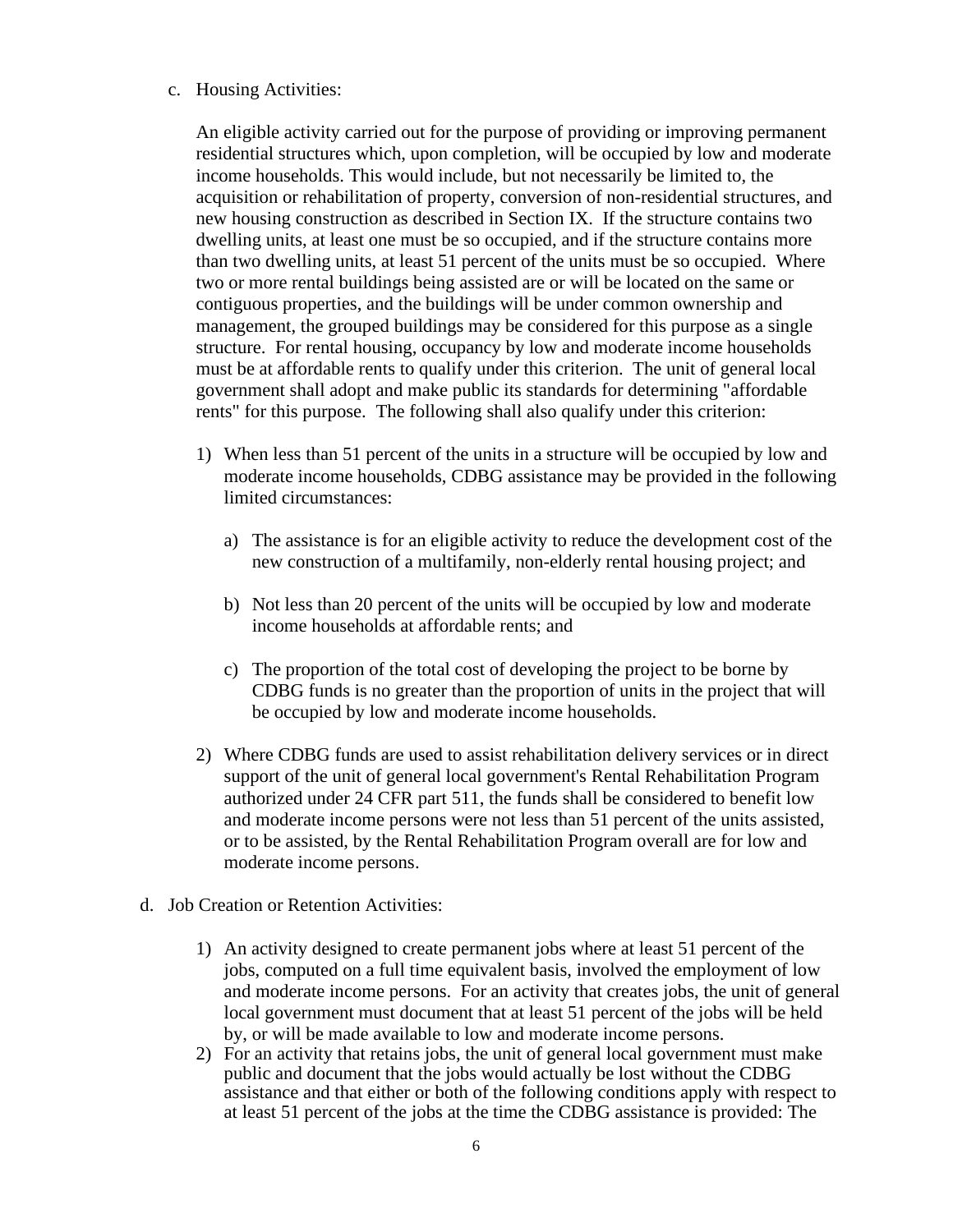job is known to be held by a low or moderate income person; or the job can reasonably be expected to turn over within the following two years and that it will be filled by, or that steps will be taken to ensure that it is made available to, a low or moderate income person upon turnover.

- 3) Jobs will be considered to be available to low and moderate income persons for these purposes only if:
	- a) Special skills that can only be acquired with substantial training or work experience or education beyond high school are not a prerequisite to fill such jobs, or the business agrees to hire unqualified persons and provide training; and
	- b) The unit of general local government and the assisted business take actions to ensure that low and moderate income persons receive first consideration for filling such jobs.
- 4) As a general rule, each assisted business shall be considered to be a separate activity for purposes of determining whether the activity qualifies under this paragraph, except:
	- a) In certain cases, such as where CDBG funds are used to acquire, develop or improve a real property (e.g. a business incubator or an industrial park), the requirement may be met by measuring jobs in the aggregate for all the businesses that locate on the property, provided the businesses are not otherwise assisted by CDBG funds.
	- b) Where CDBG funds are used to pay for the staff and overhead costs of a subrecipient specified in section 105(a)(15) of the Housing and Community Development Act of 1974 making loans to businesses from non-CDBG funds, this requirement may be met by aggregating the jobs created by all of the businesses receiving loans during any one-year period.
	- c) In any case where CDBG funds are used for public improvements (e.g., water, sewer and road) and the national objective is to be met by job creation or retention as a result of the public improvement, the requirement shall be met as follows:
		- (i) The assistance must be reasonable in relation to the number of jobs expected to be created or retained by the affected business(es) within three years from the completion of the public improvement. Before CDBG assistance is provided for such an activity, the unit of general local government shall develop an assessment which identifies the businesses located or expected to locate in the area to be served by the public improvement. The assessment shall include for each identified business a projection of the number of jobs to be created or retained as a result of the public improvement; and
		- (ii) The jobs to be considered for purposes of meeting the requirement shall be all jobs created or retained as a result of the public improvement by the business(es) identified in the assessment as well as any other business that locates in the area within a period of three years following the completion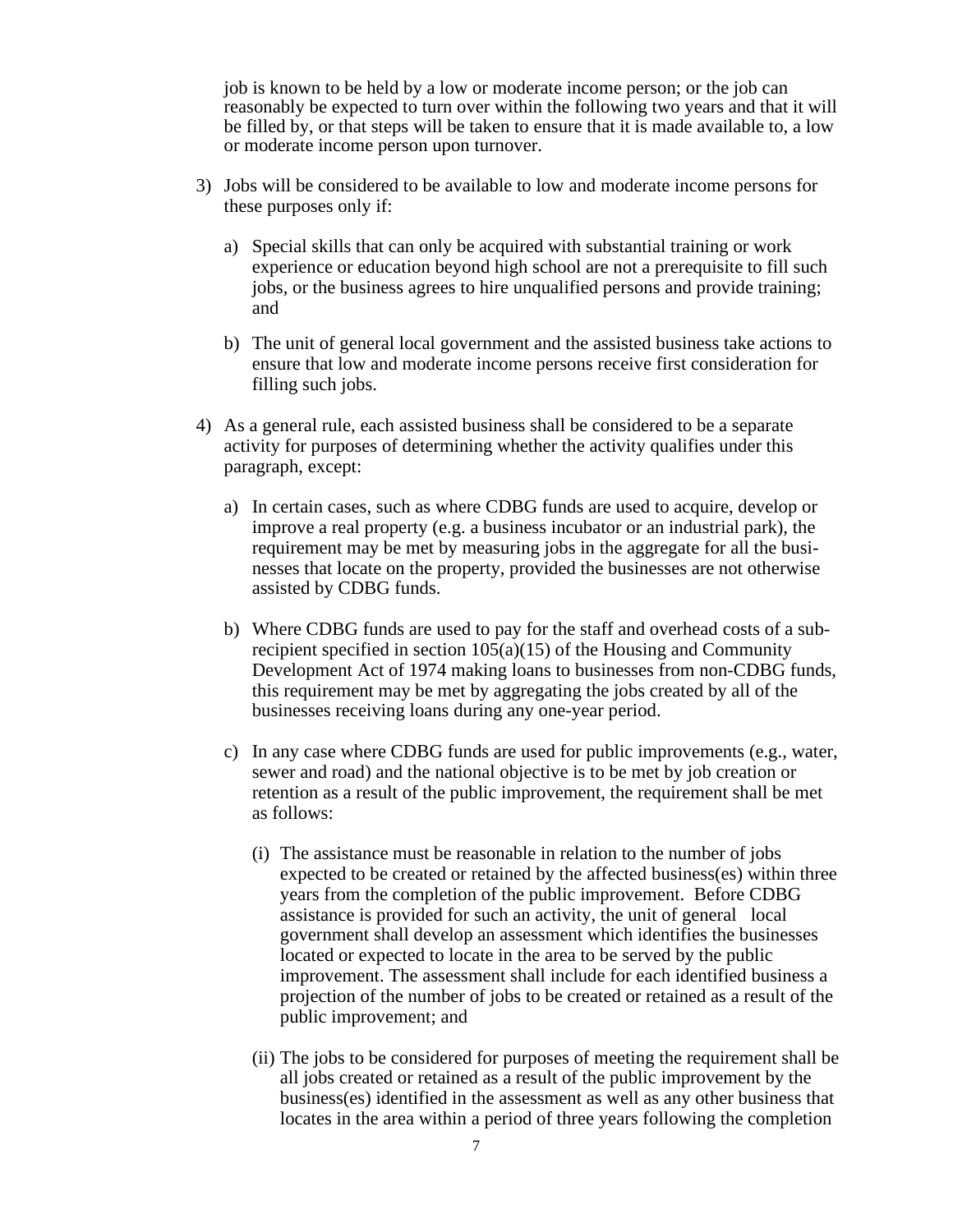of the activity; except that, in any case where the amount of CDBG assistance provided for the public improvement in relation to the number of jobs projected to be created or retained by the business(es) identified in the assessment is such that the amount per job does not exceed \$10,000, jobs created by businesses not identified in the assessment need not be considered. (See Section VII for Economic Development Infrastructure Guidelines)

e. Planning Only Activities:

An activity involving planning (when such activity is the only activity for which the grant to the unit of general local government is given, or if the planning activity is unrelated to any other activity assisted by the grant) if it can be documented that at least 51 percent of the persons who would benefit from implementation of the plan are low and moderate income persons. Any such planning activity for an area or a community composed of persons of whom at least 51 percent are low and moderate income shall be considered to meet this national objective.

2. Activities which aid in the prevention or elimination of slums or blight.

Activities meeting one or more of the following criteria, in the absence of substantial evidence to the contrary, will be considered to aid in the prevention or elimination of slums or blight:

- a. Activities to address slums or blight on an area basis. An activity will be considered to address prevention or elimination of slums or blight in an area if the state can determine that:
	- (1) The area, delineated by the unit of general local government, meets a definition of a slum, blighted, deteriorated or deteriorating area under state or local law;
	- (2) Throughout the area there is a substantial number of deteriorated or deteriorating buildings or the public improvements are in a general state of deterioration;
	- (3) The assisted activity addresses one or more of the conditions which contributed to the deterioration of the area.

Rehabilitation of residential buildings carried out in an area meeting the above requirements will be considered to address the area's deterioration only where each such building rehabilitated is considered substandard before rehabilitation, and all deficiencies making a building substandard have been eliminated if less critical work on the building is also undertaken. The State shall ensure that the unit of general local government has developed minimum standards for building quality which may take into account local conditions.

- (4) The state keeps records sufficient to document its findings that a project meets the national objective of prevention or elimination of slums and blight.
- b. Activities to address slums or blight on a spot basis. Acquisition, clearance, relocation, historic preservation and building rehabilitation activities which eliminate specific conditions of blight or physical decay on a spot basis not located in a slum or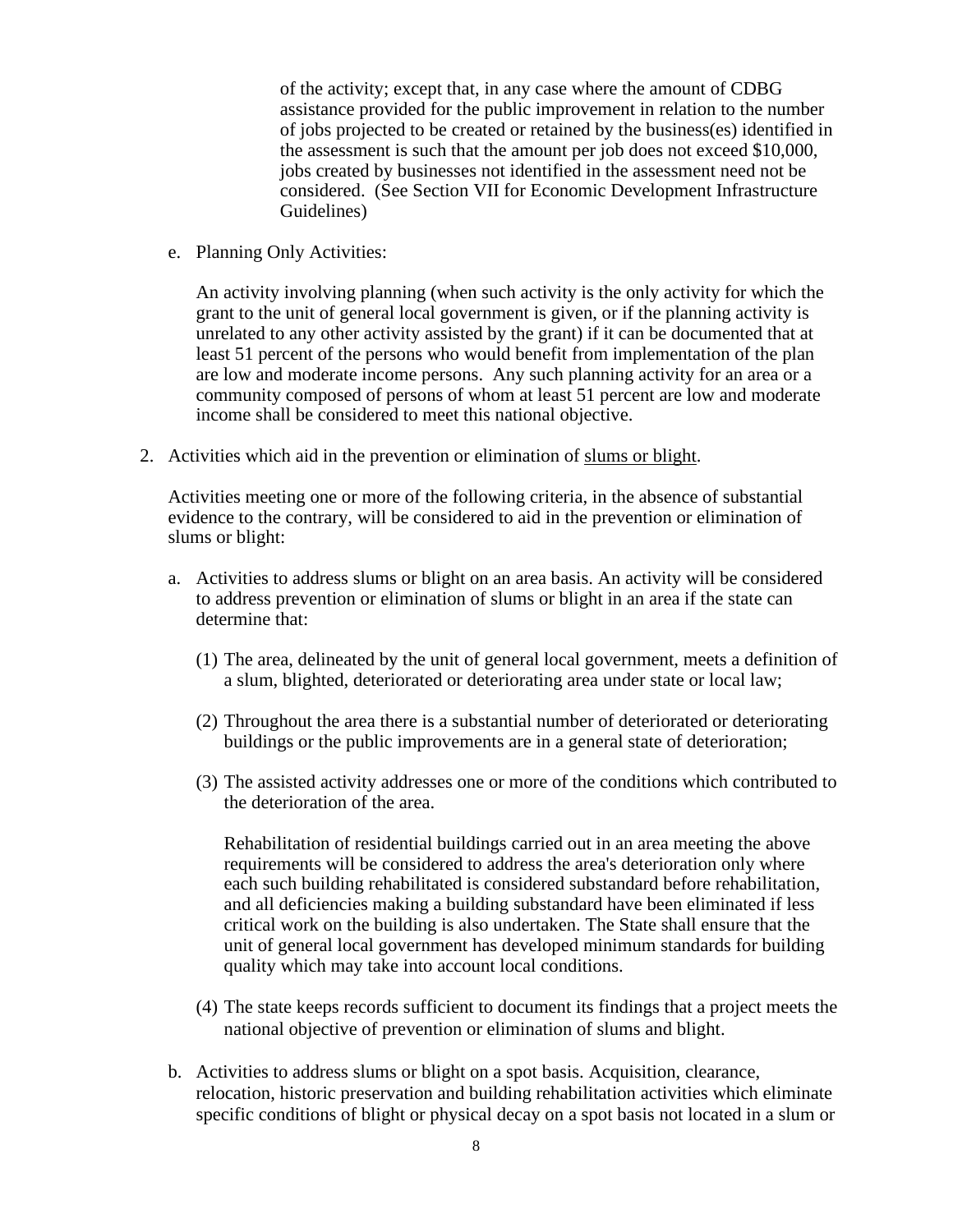blighted area will meet this objective. Under this criterion, rehabilitation is limited to the extent necessary to eliminate specific conditions detrimental to public health and safety.

- c. Planning Only Activities. An activity involving planning (when the activity is the only activity for which the grant to the unit of general local government is given, or the planning activity is unrelated to any other activity assisted by the grant) if the plans are for a slum or blighted area, or if all elements of the planning are necessary for and related to an activity which, if funded, would meet one of the other criteria of elimination of slums or blight.
- 3. Activities designed to meet community development needs having a particular urgency.

In the absence of substantial evidence to the contrary, an activity will be considered to address this objective if the unit of general local government certifies, and the state determines, that the activity is designed to alleviate existing conditions which pose a serious and immediate threat to the health or welfare of the community which are of recent origin or which recently became urgent, that the unit of general local government is unable to finance the activity on its own, and that other sources of funding are not available. A condition will generally be considered to be of recent origin if it developed or became urgent within 18 months preceding the certification by the unit of general local government.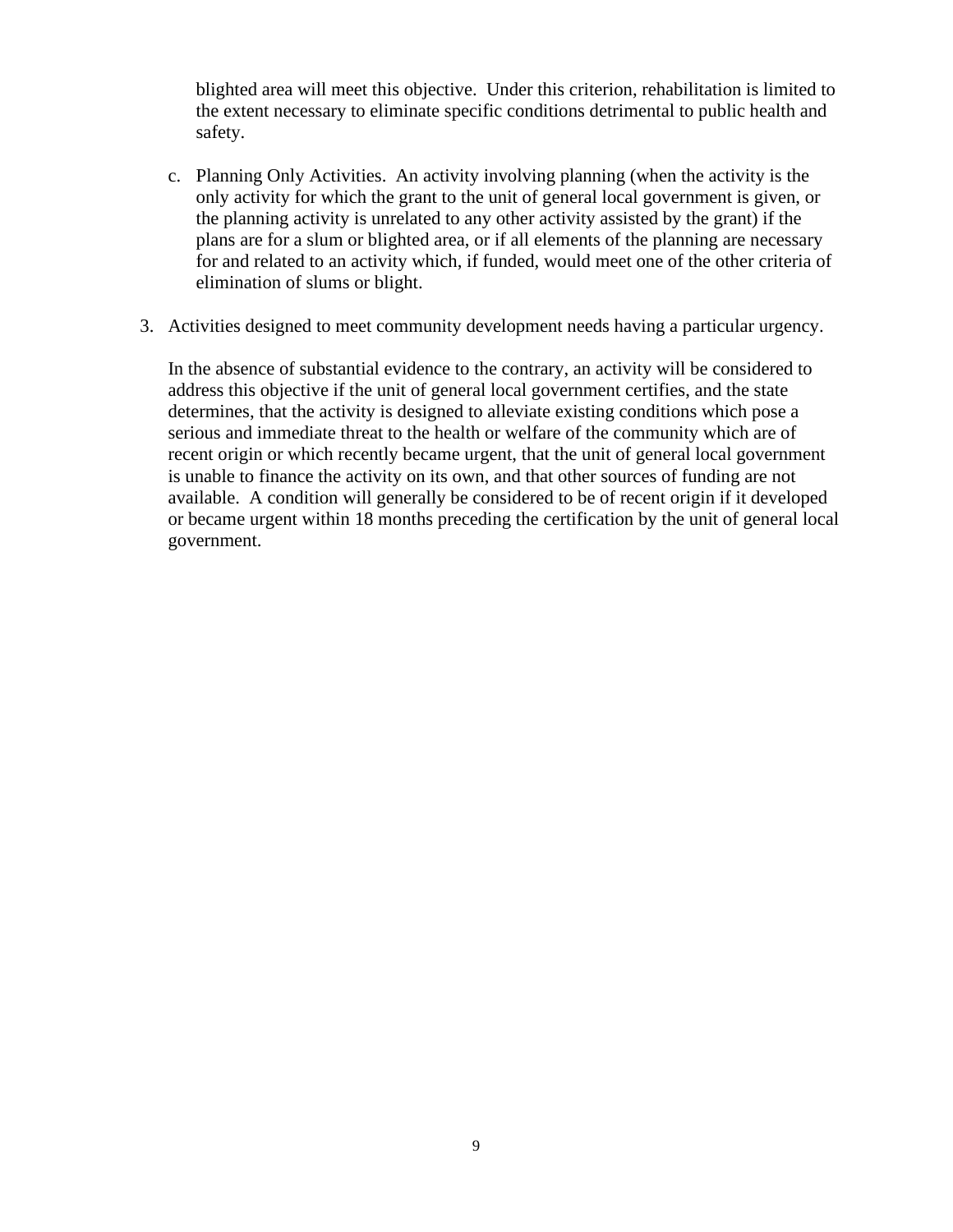# **SECTION II**

# **Eligible & Ineligible Activities**

# **ELIGIBLE ACTIVITIES**

Eligible activities must address at least one National Objective in order to be considered for funding. In addition, some activities have qualifying requirements (i.e. economic development activities) which are specified in Section 105 and in the Entitlement Regulations. If assistance is needed for interpretation, please contact the DCS for guidance.

# **A. Title I Eligible Activities**

Section 105(a) Activities assisted under this title may include only:

- 1. The acquisition of real property (including air rights, water rights, and other interests therein) which is (A) blighted, deteriorated, deteriorating, undeveloped, or inappropriately developed from the standpoint of sound community development and growth; (B) appropriate for rehabilitation or conservation activities; (C) appropriate for the preservation or restoration of historic sites, the beautification of urban land, the conservation of open spaces, natural resources, and scenic areas, the provision of recreational opportunities, or the guidance of urban development; (D) to be used for the provision of public works, facilities, and improvements eligible for assistance under this title; or (E) to be used for other public purposes;
- 2. The acquisition, construction, reconstruction, or installation (including design features and improvements with respect to such construction, reconstruction, or installation that promote energy efficiency) of public works, facilities (except buildings for the general conduct of government), and site or other improvements (due to a recent interpretation water meter replacement projects are direct benefit activities, the national objective is LMI);
- 3. Code enforcement in deteriorated or deteriorating areas in which such enforcement, together with public or private improvements or services to be provided, may be expected to arrest the decline of the area;
- 4. Clearance, demolition, removal, reconstruction, and rehabilitation (including rehabilitation which promotes energy efficiency) of buildings and improvements (including interim assistance, and financing public or private acquisition for rehabilitation, and reconstruction or rehabilitation, of privately owned properties and including the renovation or reconstruction of closed school buildings);
- 5. Special projects directed to the removal of material and architectural barriers which restrict the mobility and accessibility of elderly and handicapped persons;
- 6. Payments to housing owners for losses of rental income incurred in holding for temporary periods housing units to be utilized for the relocation of individuals and families displaced by activities under this title;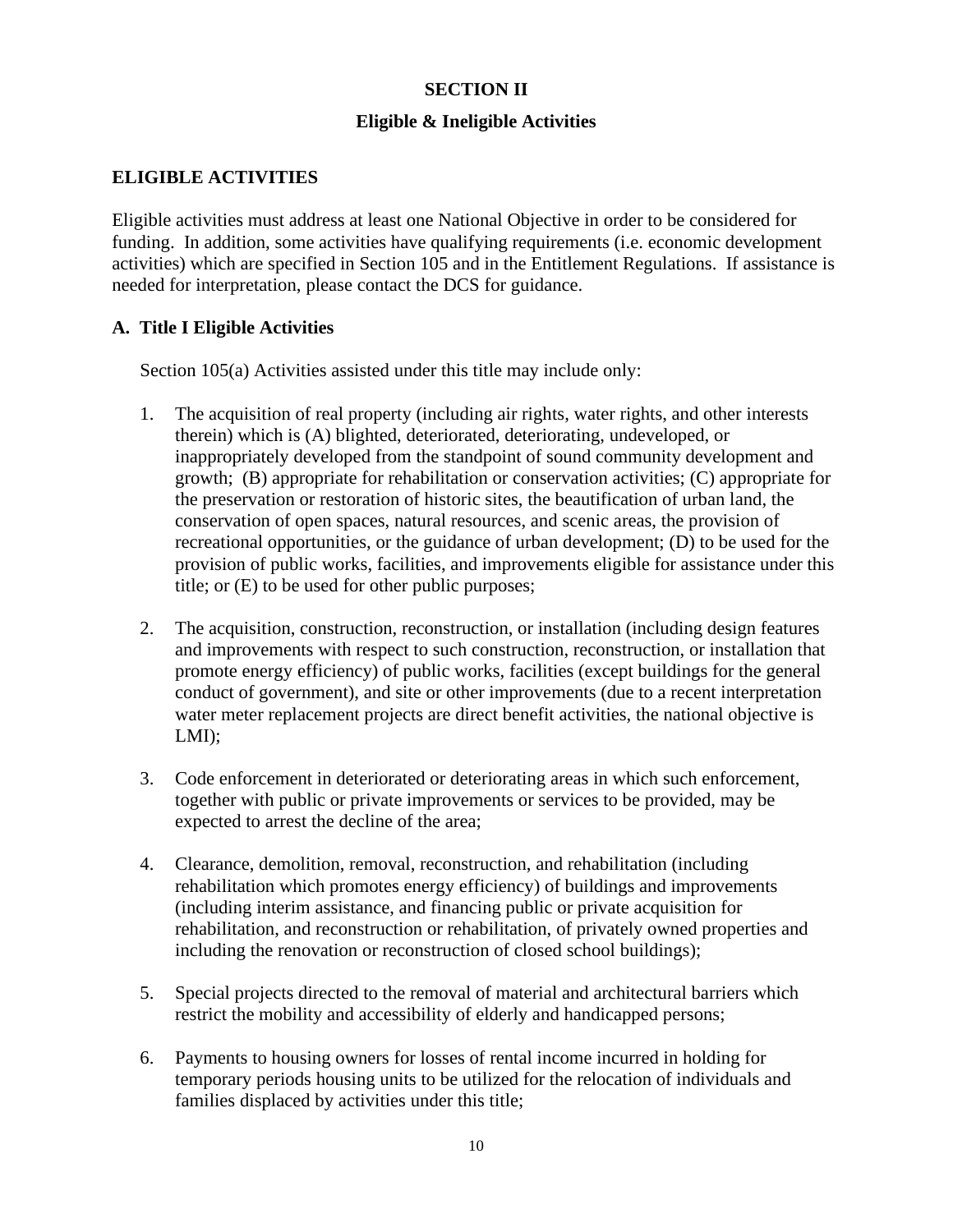- 7. Disposition (through sale, lease, donation, or otherwise) of any real property acquired pursuant to this title or its retention for public purposes;
- 8. Provisions of public services, including but not limited to those concerned with employment, crime prevention, child care, health, drug abuse, education, energy conservation, welfare or recreation needs, if such services have not been provided by the unit of general local government (through funds raised by such unit, or received by such unit from the State in which it is located) during any part of the twelve-month period immediately preceding the date of submission of the statement with respect to which funds are to be made available under this title, and which are to be used for such services, unless the Secretary finds that the discontinuation of such services was the result of events not within the control of the unit of general local government, except that not more than 15 percent of the amount of any assistance to a unit of general local government under this title may be used for activities under this paragraph unless such unit of general local government (or in the case of nonentitled communities not more than 15 percent statewide) under this title including program income may be used for activities under this paragraph unless such unit of general local government used more than 15 percent of the assistance received under this title for fiscal year 1982 or fiscal year 1983 for such activities (excluding any assistance received pursuant to Public Law 98-8), in which case such unit of general local government may use not more than the percentage or amount of such assistance used for such activities for such fiscal year, whichever method of calculation yields the higher amount;
- 9. Payment of the non-Federal share required in connection with a Federal grant-in-aid program undertaken as part of activities assisted under this title;
- 10. Payment of the cost of completing a project funded under Title I of the Housing Act of 1949;
- 11. Relocation payments and assistance for displaced individuals, families, businesses, organizations, and farm operations, when determined by the grantee to be appropriate;
- 12. Activities necessary (a) to develop a comprehensive community development plan, and (b) to develop a policy-planning-management capacity so that the recipient of assistance under this title may more rationally and effectively (i) determine its needs, (ii) set longterm goals and short-term objectives, (iii) devise programs and activities to meet these goals and objectives, (iv) evaluate the progress of such programs in accomplishing these goals and objectives, and (v) carry out management, coordination, and monitoring of activities necessary for effective planning implementation;
- 13. Payment of reasonable administrative costs related to establishing and administering federally approved enterprise zones and of reasonable administrative costs and carrying charges related to:
	- a. administering the HOME program under Title II of the Cranston-Gonzalez National Affordable Housing Act, and
	- b. the planning and execution of community development and housing activities, including the provision of information and resources to residents of areas in which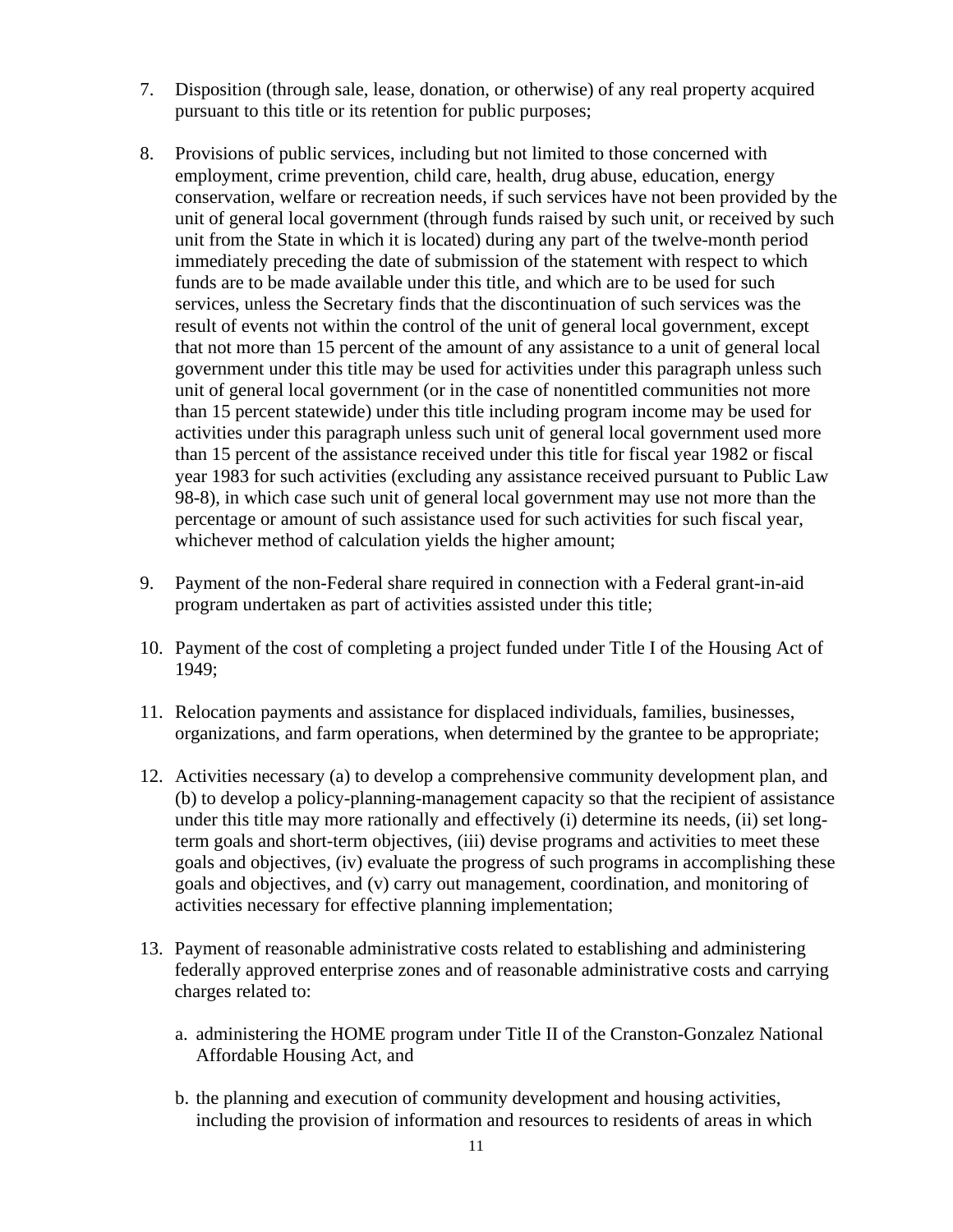community development and housing activities are to be concentrated with respect to the planning and execution of such activities, and including the carrying out of activities as described in Section 461 of Title 40 on August 12, 1981;

- 14. Provision of assistance including loan (both interim and long term) and grants for activities which are carried out by public or private nonprofit entities, including (a) acquisition of real property; (b) acquisition, construction, reconstruction, rehabilitation, or installation of (i) public facilities (except for buildings for the general conduct of government), site improvements, and utilities, and (ii) commercial or industrial buildings or structures and other commercial or industrial real property improvements; and (c) planning;
- 15. Assistance to neighborhood-based nonprofit organizations, local development corporations, nonprofit organizations serving the development needs of communities of nonentitlement areas, or entities organized under section 681(d) of Title 15 to carry out a neighborhood revitalization or community economic development or energy conservation project in furtherance of the objectives of section 5301(c) of this title, and assistance to neighborhood-based nonprofit organizations, or other private or public nonprofit organizations, for the purpose of assisting, as part of neighborhood revitalization or other community development; the development of shared housing opportunities (other than by construction of new facilities) in which elderly families (as defined in section 1437a(b)(3) of this title) benefit as a result of living in a dwelling in which the facilities are shared with others in a manner that effectively and efficiently meets the housing needs of the residents and thereby reduces their cost of housing;
- 16. Activities necessary to the development of energy use strategies related to recipient's development goals, to assure that those goals are achieved with maximum energy efficiency, including items such as:
	- a. An analysis of the manner in, and the extent to which energy conservation objectives will be integrated into local government operations, purchasing and service delivery, capital improvements budgeting, waste management, district heating and cooling, land use planning and zoning, and traffic control, parking, and public transportation functions;
	- b. A statement of the actions the recipient will take to foster energy conservation and the use of renewable energy resources in the private sector, including the enactment and enforcement of local codes and ordinances to encourage or mandate energy conservation or use of renewable energy resources, financial and other assistance to be provided (principally for the benefit of low and moderate income persons) to make energy conserving improvements to residential structures, and any other proposed energy conservation activities;
- 17. Provision of assistance to private, for-profit entities, when the assistance is appropriate to carry out an economic development project (that shall minimize, to the extent practicable, displacement of existing businesses and jobs in neighborhoods) that:
	- a. Creates or retains jobs for low and moderate income persons;
	- b. Prevents or eliminates slums and blight;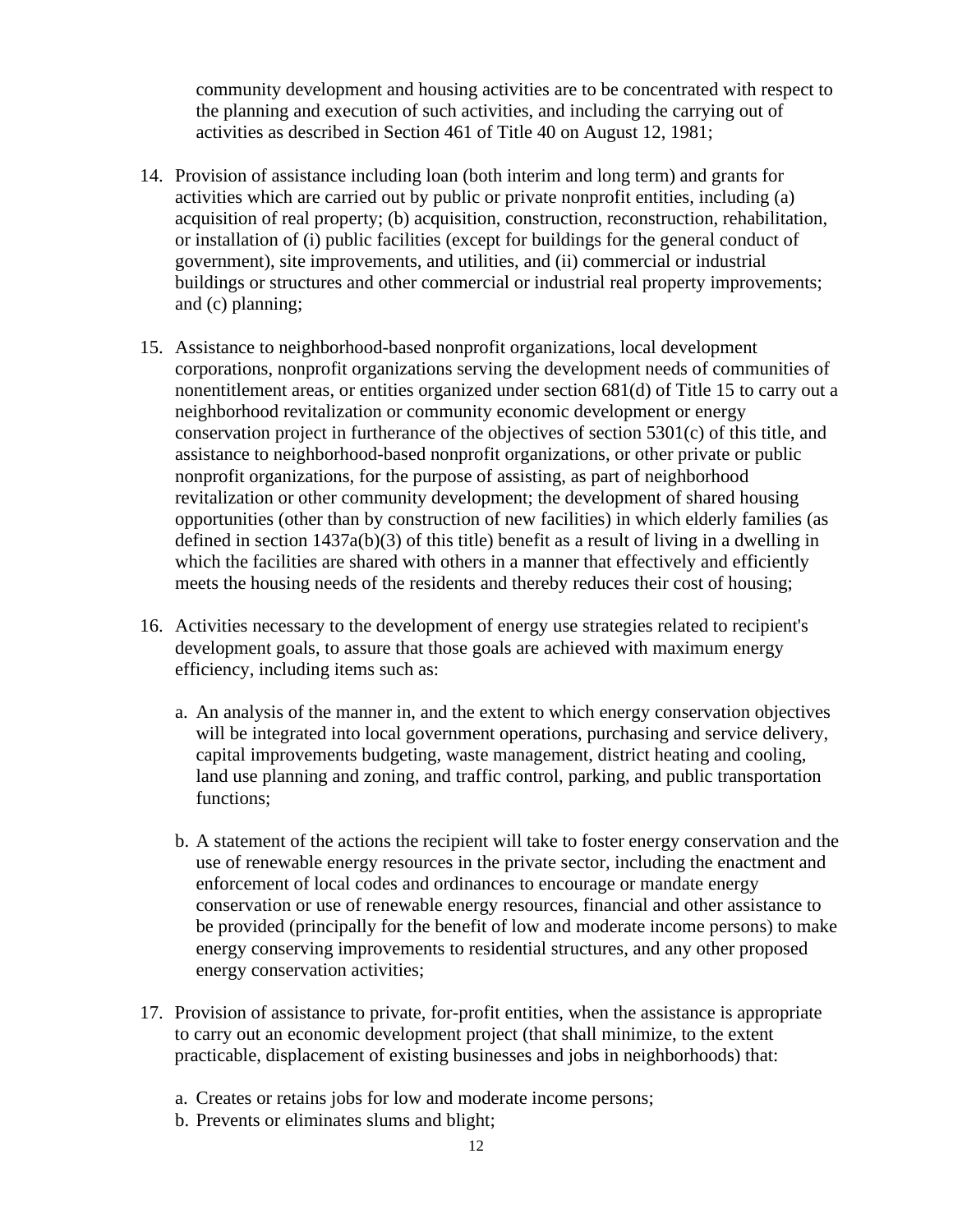- c. Meets urgent needs;
- d. Creates or retains businesses owned by community residents;
- e. Assists businesses that provide goods or services needed by, and affordable to, low and moderate income residents; or
- f. Provides technical assistance to promote any of the activities under subparagraphs a. through e.
- 18. The rehabilitation or development of housing assisted under Section 1437 of this title;
- 19. Provision of technical assistance to public or nonprofit entities to increase the capacity of such entities to carry out eligible neighborhood revitalization or economic development activities, which assistance shall not be considered a planning cost as defined in paragraph (12) or administrative cost as defined in paragraph (13);
- 20. Housing services, such as housing counseling in connection with tenant-based rental assistance and affordable housing projects assisted under Title II of Cranston-Gonzalez National Affordable Housing Act, energy auditing, preparation of work specifications, loan processing, inspections, tenant selection, management of tenant-based rental assistance, and other services related to assisting owners, tenants, contractors, and other entities, participating or seeking to participate in housing activities assisted under Title II of the Cranston-Gonzales National Affordable Housing Act;
- 21. Provision of assistance by recipients under this title to institutions of higher education having a demonstrated capacity to carry out eligible activities under this subsection for carrying out such activities;
- 22. Provision of assistance to public and private organizations, agencies, and other entities (including nonprofit and for-profit entities) to enable such entities to facilitate economic development by:
	- a. Providing credit (including providing direct loans and loan guarantees, establishing revolving loan funds, and facilitating peer lending programs) for the establishment, stabilization, and expansion of microenterprises;
	- b. Providing technical assistance, advice, and business support services (including assistance, advice, and support relating to developing business plans, securing funding, conducting marketing, and otherwise engaging in microenterprise activities) to owners of microenterprises and persons developing microenterprises; and
	- c. Providing general support (such as peer support programs and counseling) to owners of microenterprises and persons developing microenterprises;
- 23. Activities necessary to make essential repairs and to pay operating expenses necessary to maintain the habitability of housing units acquired through tax foreclosure proceedings in order to prevent abandonment and deterioration of such housing in primarily low and moderate income neighborhoods; and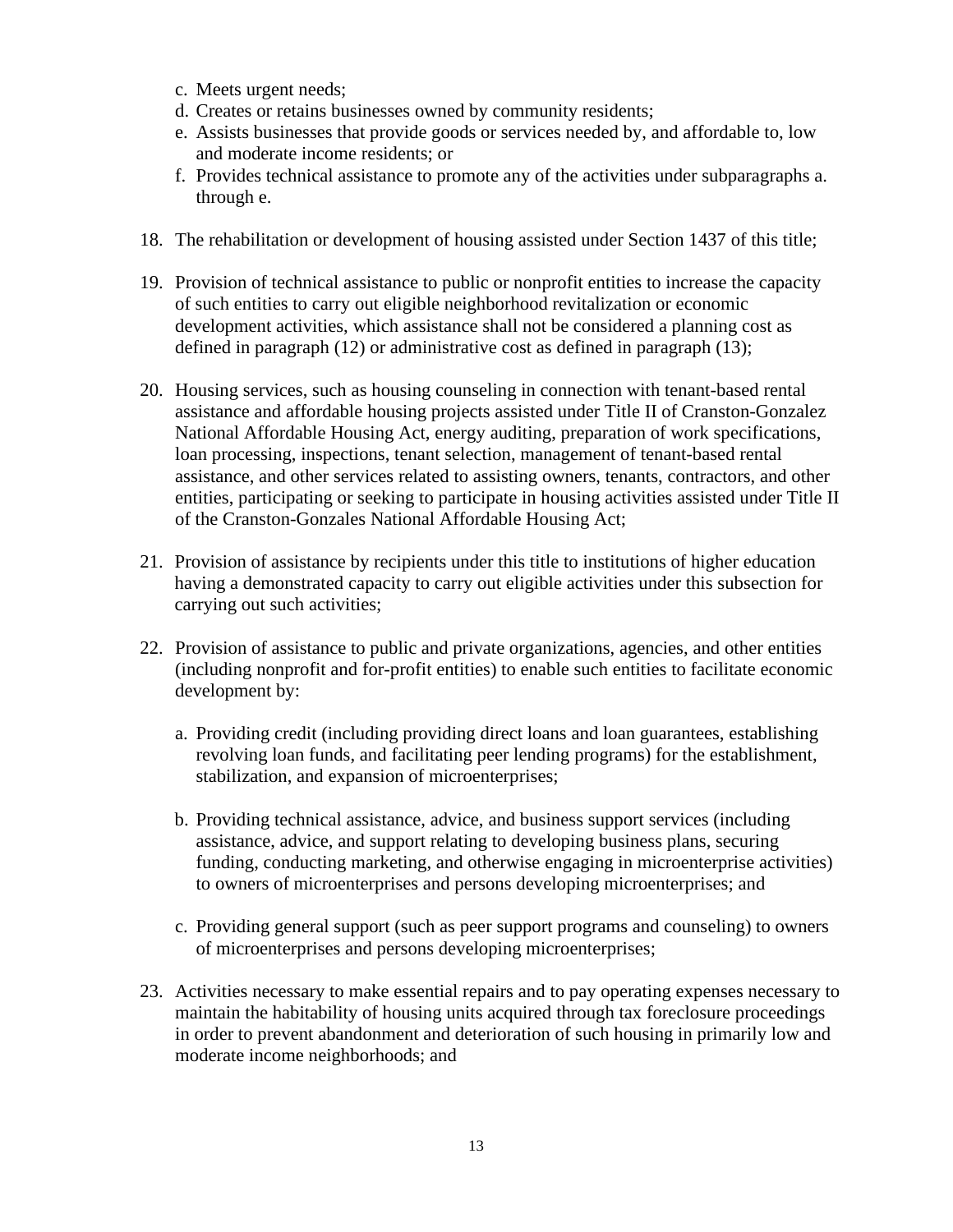- 24. Provision of direct assistance to facilitate and expand homeownership among persons of low and moderate income (except that such assistance shall not be considered a public service of purposes of paragraph (8) by using such assistance to:
	- a. Subsidize interest rates and mortgage principal amounts for low and moderate income homebuyers;
	- b. Finance the acquisition by low and moderate income homebuyers of housing that is occupied by the homebuyers;
	- c. Acquire guarantees for mortgage financing obtained by low and moderate income homebuyers from private lenders (except that amounts received under this title may not be used under this subparagraph to directly guarantee such mortgage financing and grantees under this title may not directly provide such guarantees);
	- d. Provide up to 50 percent of any down payment required from low or moderate income homebuyer; or
	- e. Pay reasonable closing costs (normally associated with the purchase of a home) incurred by a low or moderate income homebuyer.
- 25. Lead-based paint hazard evaluation and reduction, as defined in Section 4851b of this title.

# **B. Ineligible Activities**

The activities listed below are ineligible for CDBG and CDLF assistance.

- 1. Public Works, Facilities, and Site or Other Improvements (this list is not inclusive) (Except for removal of architectural barriers for handicapped accessibility) for buildings and facilities for the general conduct of government, and/or which are predominantly used for municipal purposes.
	- City/Town Halls
	- Courthouses
	- Other headquarters of government where the governing body meets regularly
- 2. Purchase of Equipment

The purchase of furnishings and personal property, except when necessary for use by a recipient or its subgrantees in the administration of its community development program, is generally ineligible (except for certain economic development projects). Examples are:

- The purchase of office equipment and fixtures
- Motor vehicles
- Furnishings
- Personal property not an integral structural fixture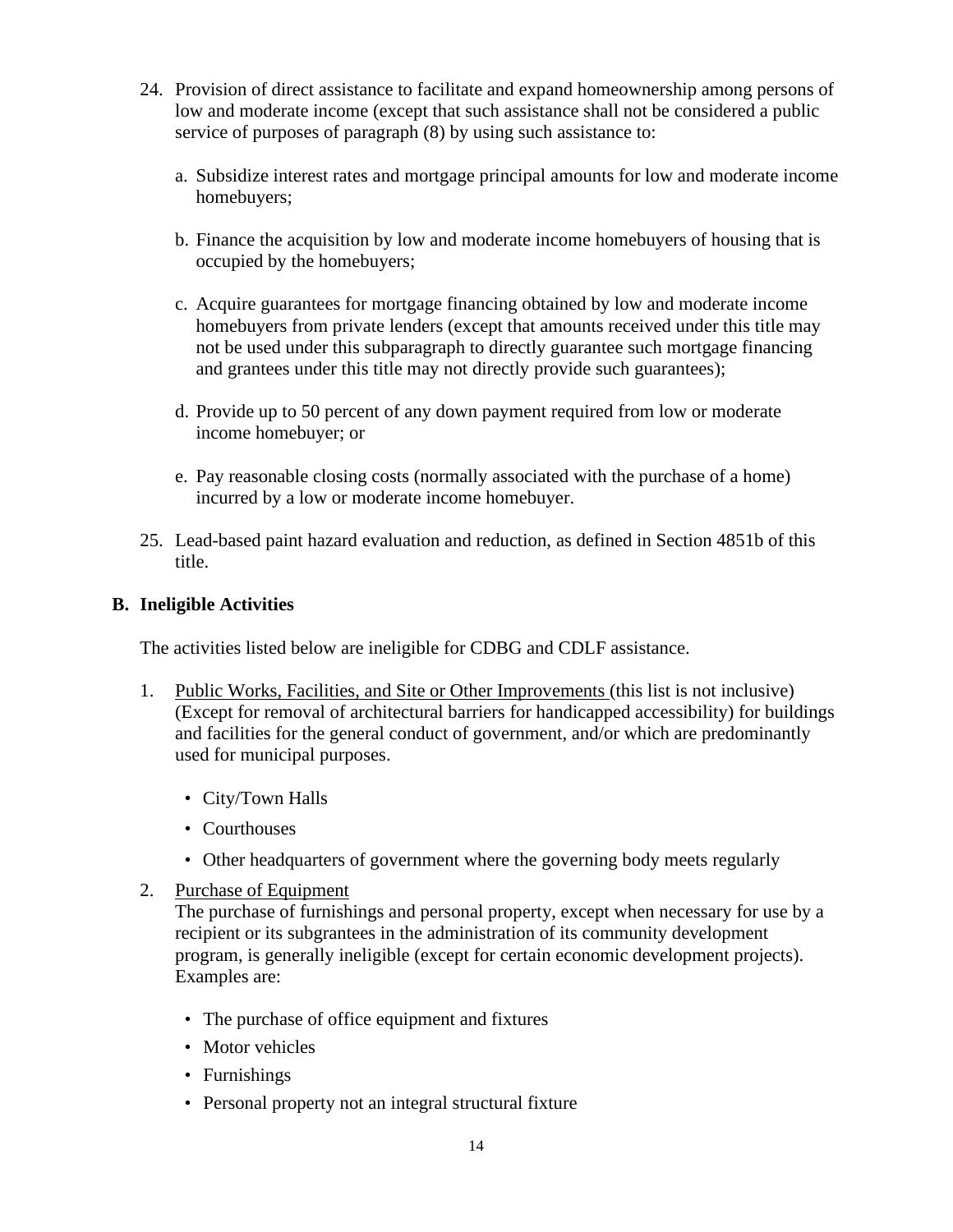# 3. Operating and Maintenance Expenses

The general rule is that any expense associated with operating, maintaining, or repairing Public Facilities and works, or any expense associated with providing public services not assisted with block grant funds is ineligible for assistance. However, operating and maintenance expenses associated with providing public services or interim assistance otherwise eligible for assistance under this part may be assisted. Examples of activities which are not eligible for block grant assistance are:

- a. Routine maintenance and repair of streets, parks, playgrounds, water and sewer facilities, neighborhood facilities, senior centers, centers for the handicapped, parking and similar Public Facilities, filling of holes in streets, repairing of cracks in side-walks, mowing of recreational areas, and replacement of expended street light bulbs.
- b. Regular payments of salaries for staff, utility costs, and similar expenses necessary for the operation of public works and facilities.

## 4. General Government Expenses

Except for where specifically authorized in this subpart or under state law, expenses required to carry out the regular responsibilities of the unit of general local government are not eligible for assistance under this part.

## 5. Political Activities

No expenditure may be made for the use of equipment or premises for political purposes, sponsoring or conducting candidate meetings, engaging in voter registration activity or voter transportation, or other partisan political activities.

## 6. Religious Purposes

Renovation, rehabilitation or conversion of buildings owned by primarily religious organizations or entities are generally ineligible activities. (Contact the DCS for guidance pertaining to eligible uses of CDBG and CDLF funds involving primarily religious organizations or entities.)

## 7. Nursing Homes

Except for removal of architectural barriers for handicapped accessibility CDBG funds will not be utilized in nursing homes for expansion, renovation or general operation.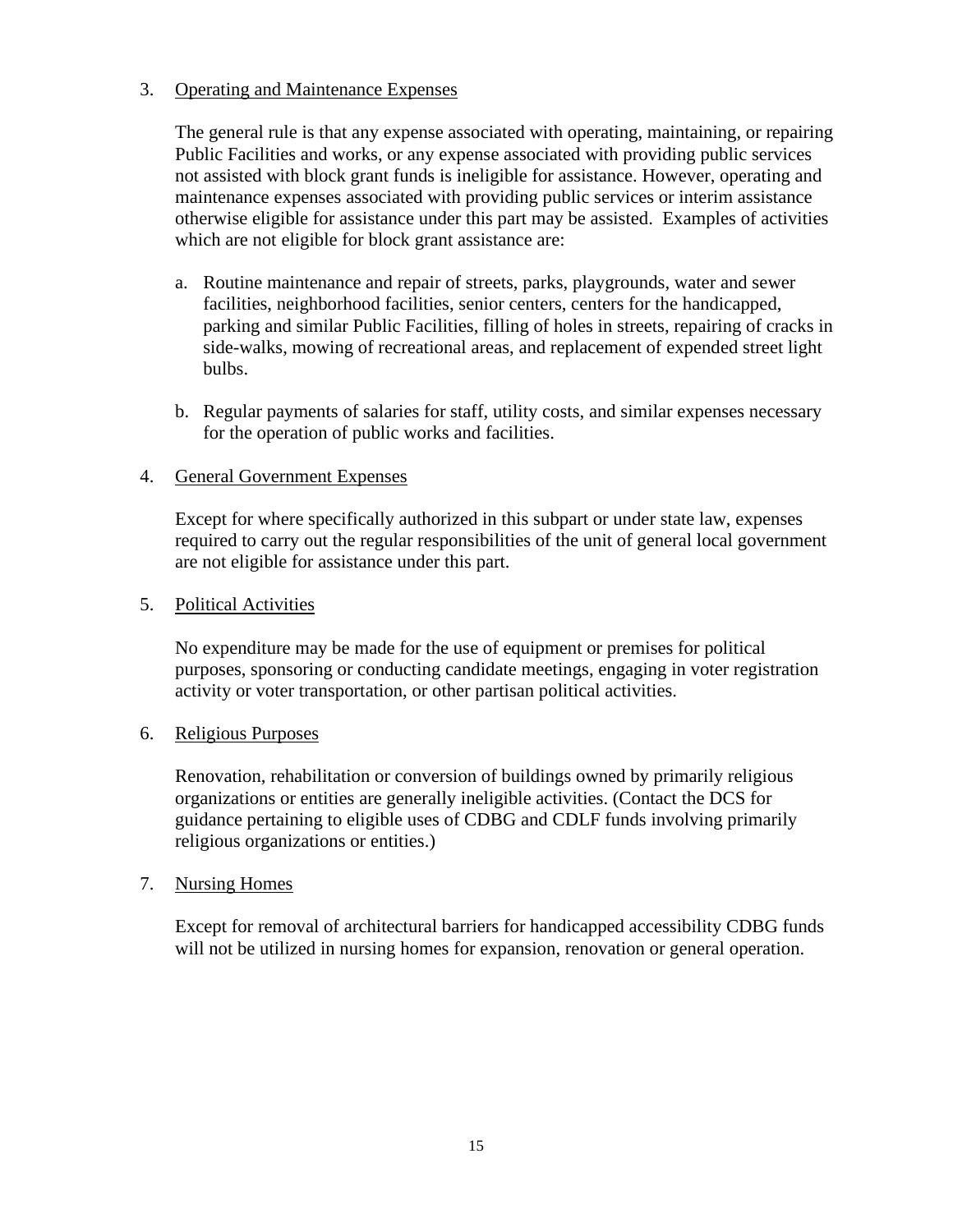# **SECTION III**

## **General Information for Applicants**

# **A. Eligible Applicants**

Eligible applicants under the North Dakota Community Development Loan Fund and Community Development Block Grant Program are limited to counties and incorporated cities:

- 1. A city is the eligible applicant for activities designed to take place within city limits. A city may apply for a project which would include an activity to be located outside city limits if the proposed activity will principally benefit residents within the city's jurisdiction, such as a solid waste disposal site, a water or sewage treatment facility, an economic development project or if the activity involves property/facilities over which the city has direct control as the owner/operator, and for which a county could not apply.
- 2. A county is the eligible applicant for activities designed to take place outside the limits of an incorporated city and in unincorporated areas. A county, however, may apply for an activity within an incorporated city that involves property/facilities over which the county has direct control as the owner/operator, and for which a city could not apply, such as a county courthouse. A county will not be limited to the number of unincorporated areas for which it may submit an application.
- 3. A city or county may also submit an "on-behalf of" (multi-jurisdictional) application for an incorporated city which has determined that it lacks the administrative capacity to apply for and administer a grant. If an incorporated city permits a county or another city to submit an "on-behalf of" application, it may not submit an application on its own for any emphasis area. An "on-behalf of" application may consist of more than one city, but the activity must be the same in each city. In addition, each city must be discussed separately, each must include a written agreement with the on behalf of applicant, each must do a needs assessment and undertake actions to affirmatively further fair housing, each must sign the anti-displacement policy and all program assurances, and each must fulfill all citizen participation requirements. Such an arrangement must be identified in advance of an application in order to permit the Secretary of HUD to grant recognition to the combination of governments as a unit of local government.
- 4. Where two or more eligible local governments (cities or counties) face a common community development problem, a joint application may be submitted with one local government designated as the lead applicant. To submit this type of application, the following conditions must be met:
	- a. The problem to be addressed involves joint ownership and lies in an area of contiguous or overlapping jurisdiction;
	- b. The solution to the common problem clearly requires cooperative action and is the most efficient strategy;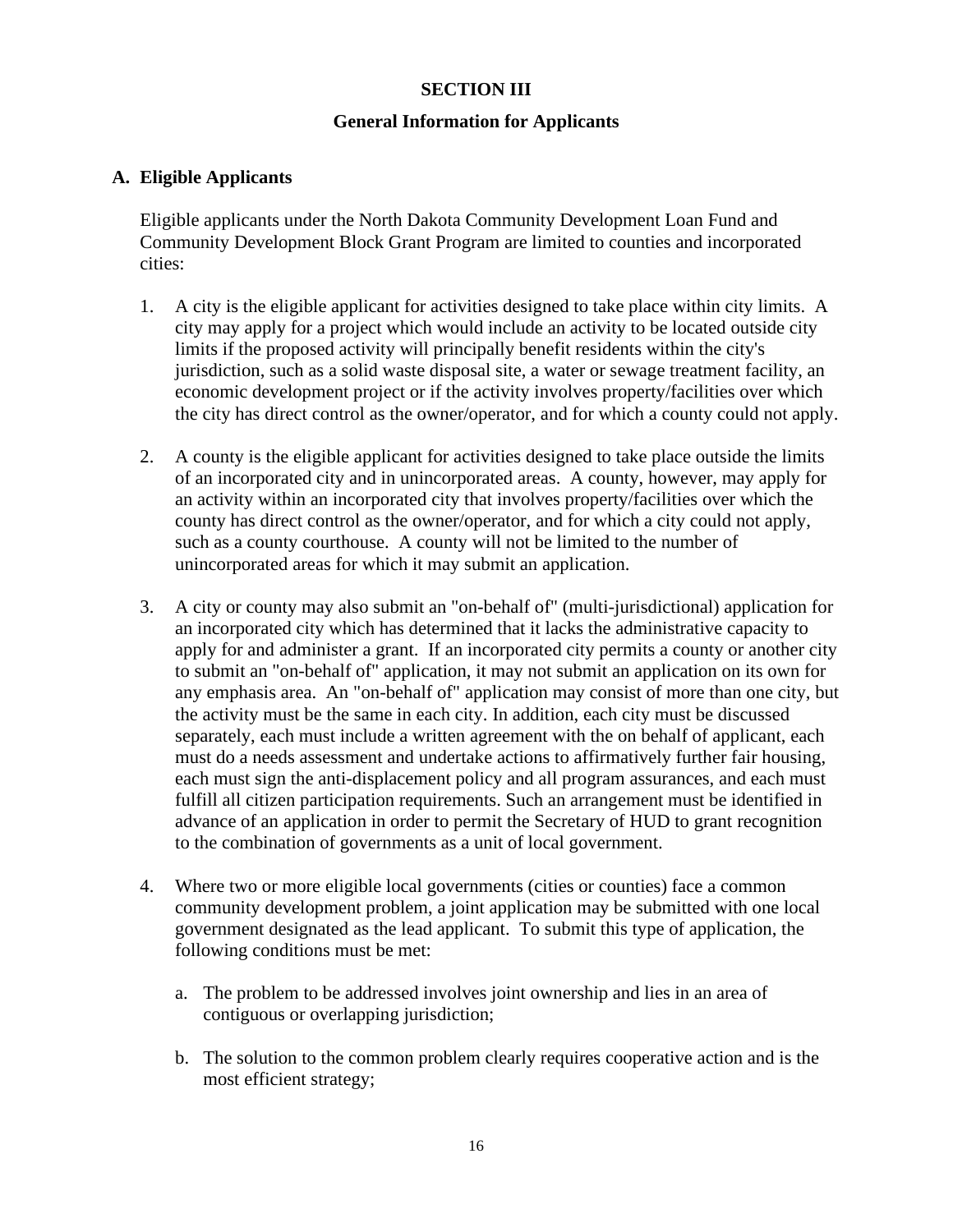- c. The local governments involved must submit a signed cooperative agreement which defines who will be responsible for the administration and implementation of the grant if awarded.
- 5. When submitting an application for a fire department/fire district, the following guidance for determining the eligible, or lead applicant is applicable:
	- a. If a fire department/fire district primarily serves an eligible community, that community is the eligible applicant.
	- b. If a fire department/fire district serves an eligible community, as well as the immediate surrounding area, then the community is the eligible applicant.
	- c. If a fire department/fire district serves an area consisting of two or more counties, then the parent county (that county in which a majority of the area of the fire district is located) is the eligible applicant.
	- d. A county is the eligible applicant for rural fire departments/districts not primarily serving an incorporated area.

# **B. Eligible Applicants for Multi-Jurisdictional Housing and Planning Activities**

- 1. County wide Projects
	- a. A county may submit a multi-jurisdictional application to address housing and planning needs throughout its jurisdiction to include incorporated cities within the county.
	- b. The county must have a written multi-jurisdictional/joint agreement with all incorporated cities within the county. The application must contain a written statement from each city that chooses not to participate in the activity.
	- c. The county must complete a county wide needs assessment and undertake actions to affirmatively further fair housing.
	- d. To fulfill the citizen participation requirements, the County must hold one public hearing no earlier than 180 days prior to submitting the grant application and one public hearing prior to grant closeout. The County will be required to publish the notice of public hearing in the county's official newspaper and in all official newspapers of each participating jurisdiction.
- 2. Multi-County Projects
	- a. A county may submit a multi-county application to address housing and planning needs to include incorporated cities within those counties.
	- b. The multi-county application will include a multi-jurisdictional/joint agreement executed by all participating jurisdictions to include all incorporated cities and participating counties and must include a designation of the lead county. The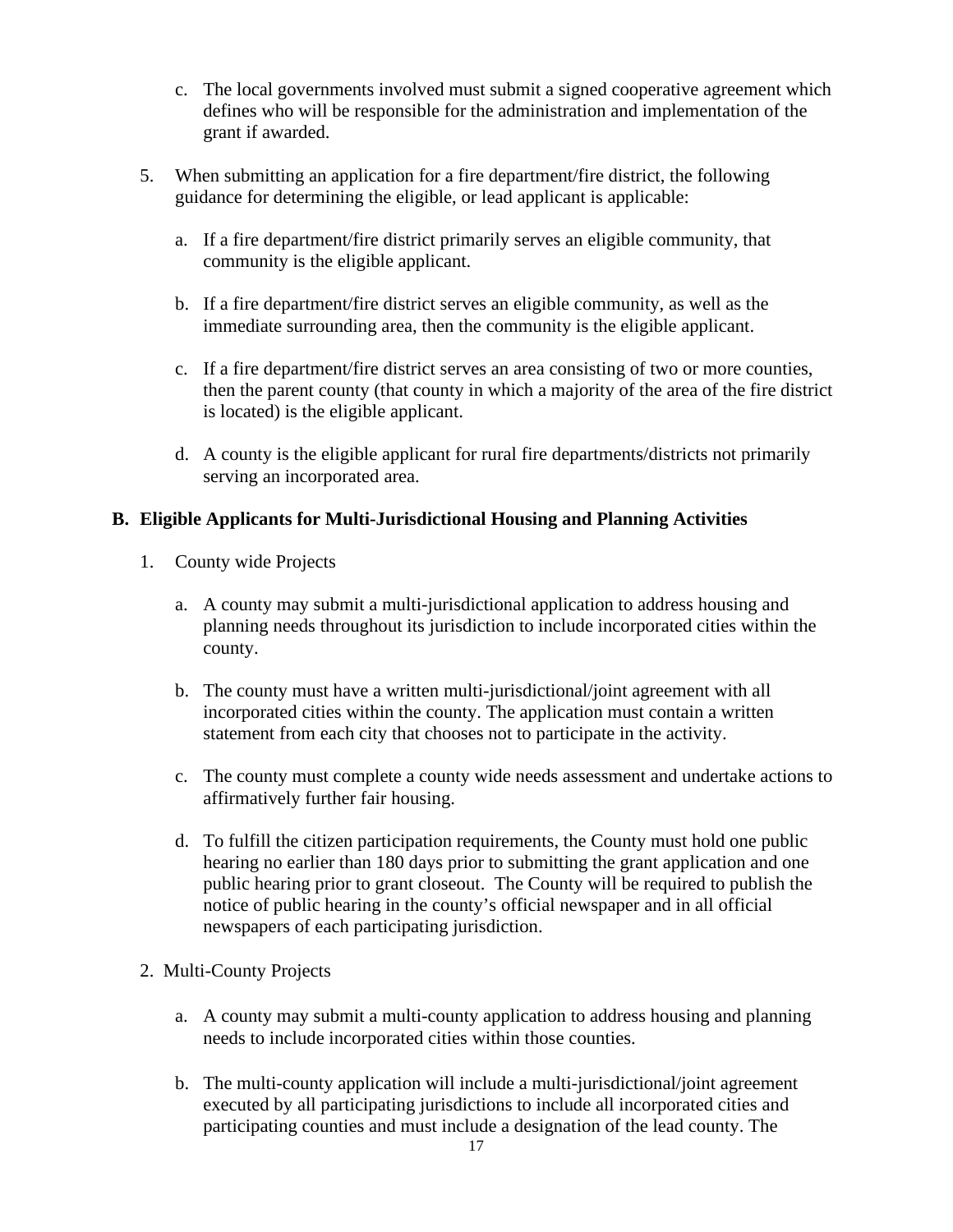application must contain a written statement from each jurisdiction that chooses not to participate in the activity.

- c. Each participating county must complete a county wide needs assessment and undertake actions to affirmatively further fair housing.
- d. To fulfill the citizen participation requirements, each County must hold one public hearing no earlier than 180 days prior to submitting the grant application and one public hearing prior to grant closeout. Each County will be required to publish the notice of public hearing in the county's official newspaper and in all official newspapers of each participating jurisdiction. (i.e., if three counties are included in the multi-county project, three public hearings will be held).

# **C. Types of Grants Available**

Applicants may only apply for a single activity per application, except when applying for the Governor's Fund for Community Development.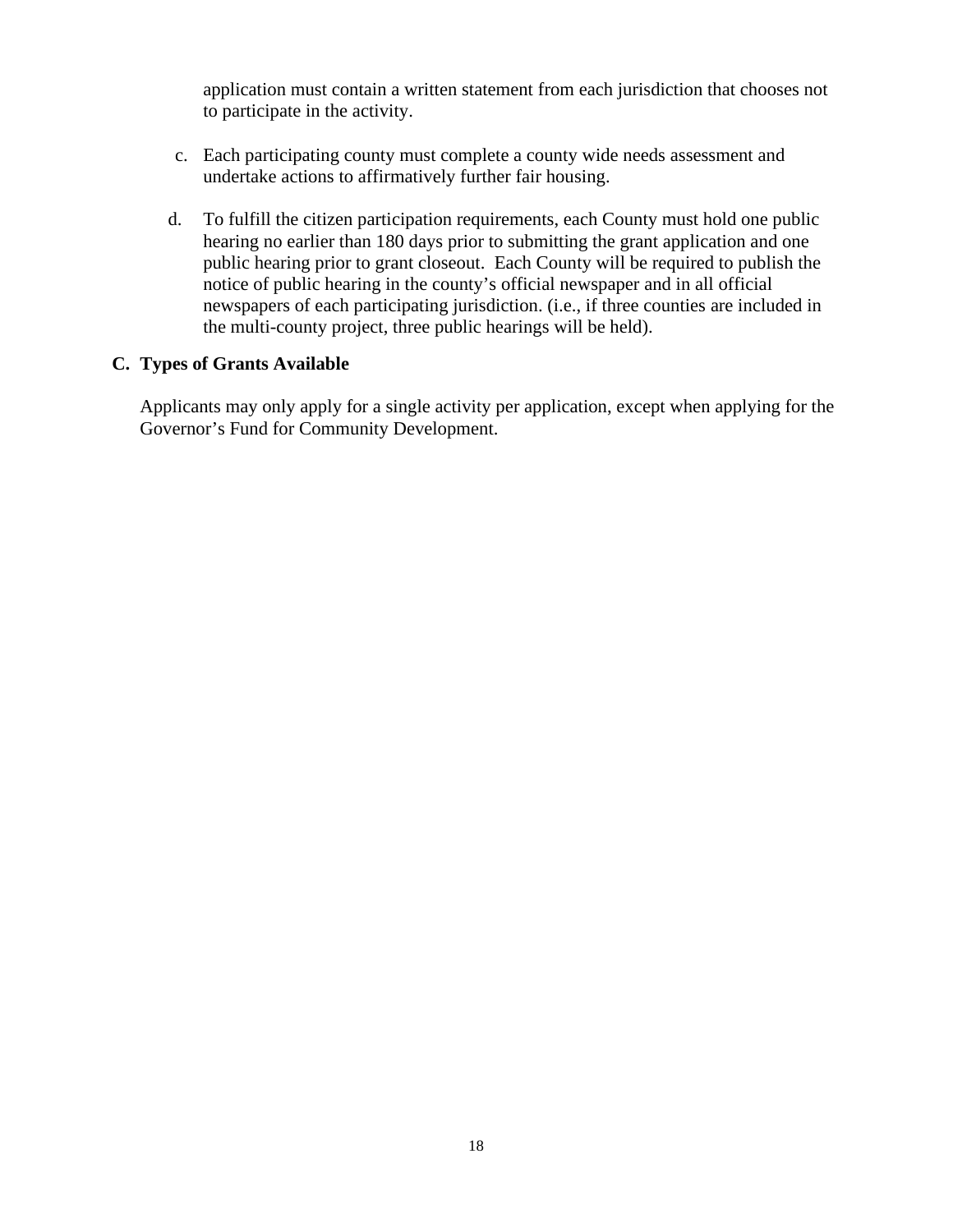## **SECTION IV**

#### **Allocation of Funds**

This section of the Program Distribution Statement describes the estimated allocation of funds the state will receive in FY2020.

## **A. Funds Available**

| FY2020 Allocation                                    | \$3,991,758 |
|------------------------------------------------------|-------------|
| <b>Less State Administration</b>                     | 118,691     |
| <b>Less Regional Council Contracts</b>               | 61,144      |
| Less 1% Technical Assistance                         | 39,918      |
| <b>Total Allocation Available for Projects</b>       | 3,772,005   |
| Less Governor's Set Aside for Community Development* | 1,659,682   |
| Total Allocation Available for Regional Distribution | 2,112,323   |
| Plus Projected Program Income**                      | 1,000,000   |
| <b>Funds Available for Distribution</b>              | \$3,112,323 |

\*Any loans made with the Governor's Fund will revolve back into the Governor's Loan fund.

\*\* All CDLF projects will be funded with CDLF Program income prior to CDBG allocation funds.

Prior to actual funding decisions and from time to time as necessary, the Estimated Funds Available for Distribution will be adjusted to reflect any unobligated and returned funds that may be available.

Program income generated by previously funded projects (from allocation funds or revolving loan funds) will be returned to the State and allocated to the region in which the project originated. The State will collect the program income and distribute it to individual regions, who will recommend funding for eligible economic development projects. For grants awarded prior to fiscal year 2000, local jurisdictions with CDLF projects are allowed to retain 25 percent of the loan interest, once the funded project has been administratively closed out. If the local jurisdiction restructures a loan that is in default, 50 percent of the loan interest may be retained from the date of restructure, if the project has been administratively closed out. For grants awarded in fiscal year 2000 and after, local jurisdictions with CDLF projects are allowed to retain 50 percent of the loan interest, once the funded project has been administratively closed out.

Should the state receive recaptured funds from the Department of Housing and Urban Development, those funds will be available for distribution during the year in which those funds are received. (Recaptured funds are funds that the Department of HUD deobligates from other States for infractions such as not meeting timely distribution of funds, disallowed cost, etc.).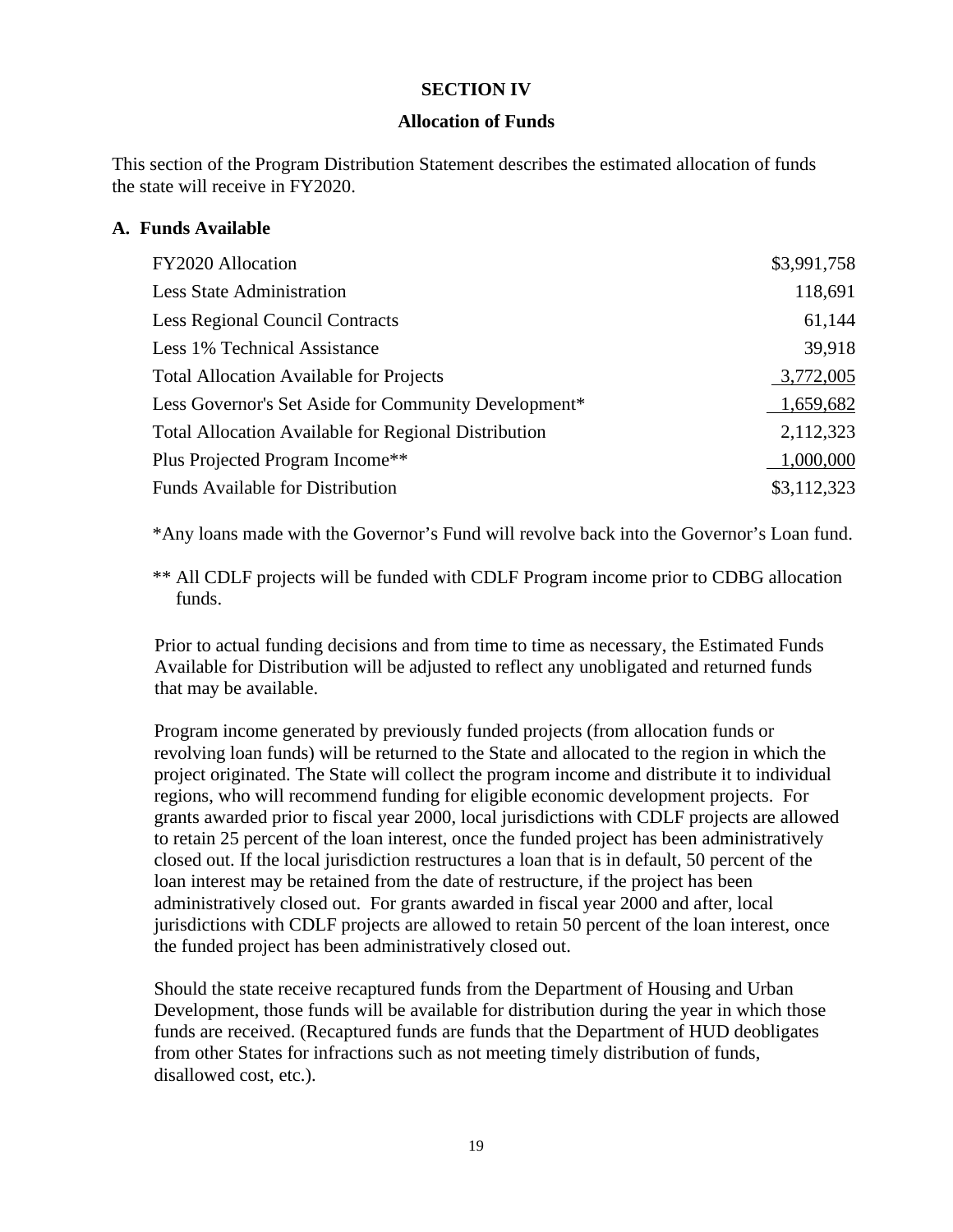Program income received and retained by a unit of general local government exceeding \$34,999 in a calendar year after grant closeout must meet a national objective and continue the activity from which such income was derived. The eligible activity is defined as any economic development project which creates or retains VL & LI jobs. Therefore, all program income above \$34,999 must be returned to the State.

# **B. Regional Allocations**

Each region will receive a preset amount of funds. The dollar amount is derived by taking 50 percent of the total estimated funds available for regional distribution and equally distributing that to all eight planning regions. The remaining 50 percent is divided among the regions using the latest percentage of low and moderate income persons per region in comparison to the total LMI persons in the State of North Dakota (All Entitlement and Air Force Base LMI statistics are not included).

| <b>2020 CDBG Allocation (Estimated)</b><br><b>American Community Survey 5-Year</b><br>2011-2015 Low and Moderate Income Summary Data |                    |                    |            |            |            |  |
|--------------------------------------------------------------------------------------------------------------------------------------|--------------------|--------------------|------------|------------|------------|--|
|                                                                                                                                      | Total              | Percent            | LMI        | 50% Base   | Total      |  |
| Region                                                                                                                               | <b>LMI</b> Persons | <b>LMI</b> Persons | Allocation | Allocation | Allocation |  |
| 1                                                                                                                                    | 13,577             | 8%                 | 84,493     | 132,020    | 216,513    |  |
| 2                                                                                                                                    | 35,191             | 19%                | 200,671    | 132,020    | 332,691    |  |
| 3                                                                                                                                    | 22,959             | 13%                | 137,301    | 132,020    | 269,321    |  |
| 4                                                                                                                                    | 13,276             | 7%                 | 73,931     | 132,020    | 205,951    |  |
| 5                                                                                                                                    | 27,286             | 15%                | 158,425    | 132,020    | 290,445    |  |
| 6                                                                                                                                    | 23,558             | 13%                | 137,301    | 132,020    | 269,321    |  |
| 7                                                                                                                                    | 31,644             | 17%                | 179,548    | 132,020    | 311,568    |  |
| 8                                                                                                                                    | 15,390             | 8%                 | 84,493     | 132,020    | 216,513    |  |
| Total                                                                                                                                | 182,881            | 100.00%            | 1,056,163  | 1,056,160  | 2,112,323  |  |

\*The percentage for LMI persons were rounded to the nearest whole number.

\*\* Program income funds are not reflected in this total.

# **C. Estimate of Funds to Benefit Low and Moderate Income Persons**

Title I of the Housing and Community Development Act of 1974, as amended (HCD ACT), requires that the State must estimate the amount of funds to be used to benefit low and moderate income persons. Since the State must assure that for the three-year period 2018, 2019, and 2020, its funds benefit low and moderate income persons, the following depicts the minimum amount that must directly benefit such persons: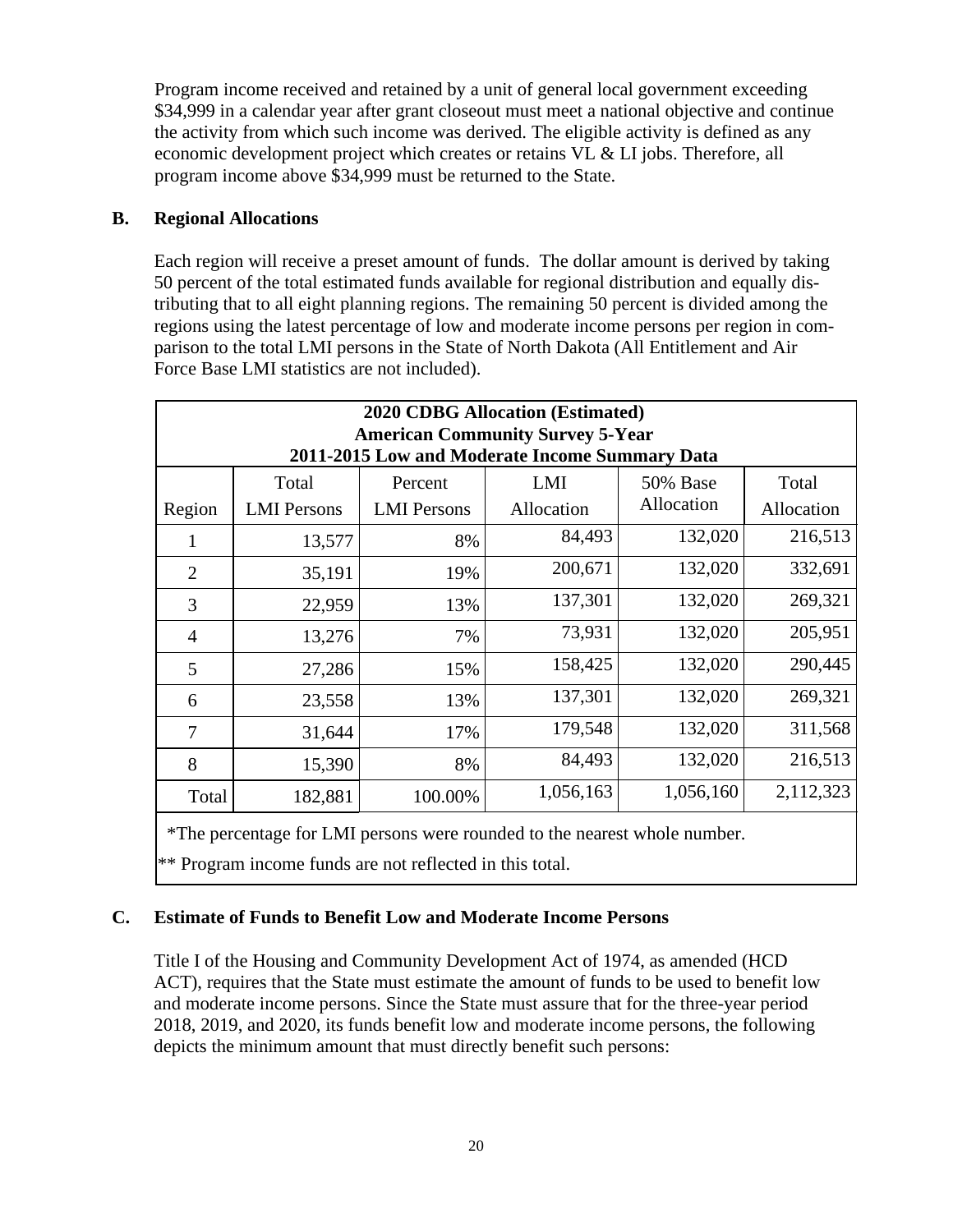| 2020 Total Funds Available for Distribution |              |                | \$4,991,758 |
|---------------------------------------------|--------------|----------------|-------------|
| <b>Less Local Administration</b>            |              |                | 499,176     |
|                                             |              | Subtotal       | \$4,492,582 |
|                                             |              |                |             |
| Minimum Amount Estimated to Benefit         | $.70 \times$ | $$4,492,582 =$ | \$3,144,807 |
|                                             |              |                |             |
| 2021 Total Funds Available for Distribution |              |                | \$4,991,758 |
| <b>Less Local Administration</b>            |              |                | 499,176     |
|                                             |              | Subtotal       | 4,492,582   |
| Minimum Amount Estimated to Benefit         | $.70 \times$ | $$4,492,582 =$ | \$3,144,807 |
|                                             |              |                |             |
| 2022 Total Funds Available for Distribution |              |                | \$4,991,758 |
| <b>Less Local Administration</b>            |              |                | 499,176     |
|                                             |              | Subtotal       | 4,492,582   |
| Minimum Amount Estimated to Benefit         | $.70 \times$ | $$4,492,582 =$ | \$3,144,807 |

North Dakota will assure that 70 percent of the funds spent during the three-year period beginning with the 2020 program year, will be spent on projects benefiting low and moderate income persons. This will be achieved through the State's funding distribution system. Each Regional Council is required to individually meet this goal and will adjust their project review/priority ranking system and funding allocations so that each spends 70 percent of their yearly allocation on projects which meet the national objective of benefiting low and moderate income persons.

#### **D. Grant Minimum and Maximum**

Waivers may be requested for situations where one applicant is being offered the remaining funds in the allocation or the funds will be used to meet an emergency need threatening the health and welfare of a community. Minimum and maximum grant levels (excluding administration) are as follows:

| Public Facilities & Public Services |             |
|-------------------------------------|-------------|
| Minimum Amount                      | \$20,000.00 |
| <b>Maximum Amount</b>               | 300,000.00  |
| Housing - Single Family             |             |
| Minimum Amount                      | \$25,000.00 |
| <b>Maximum Amount</b>               | 500,000.00  |
| Housing - Multi-Family              |             |
| Minimum Amount                      | \$25,000.00 |
| <b>Maximum Amount</b>               | 500,000.00  |
|                                     |             |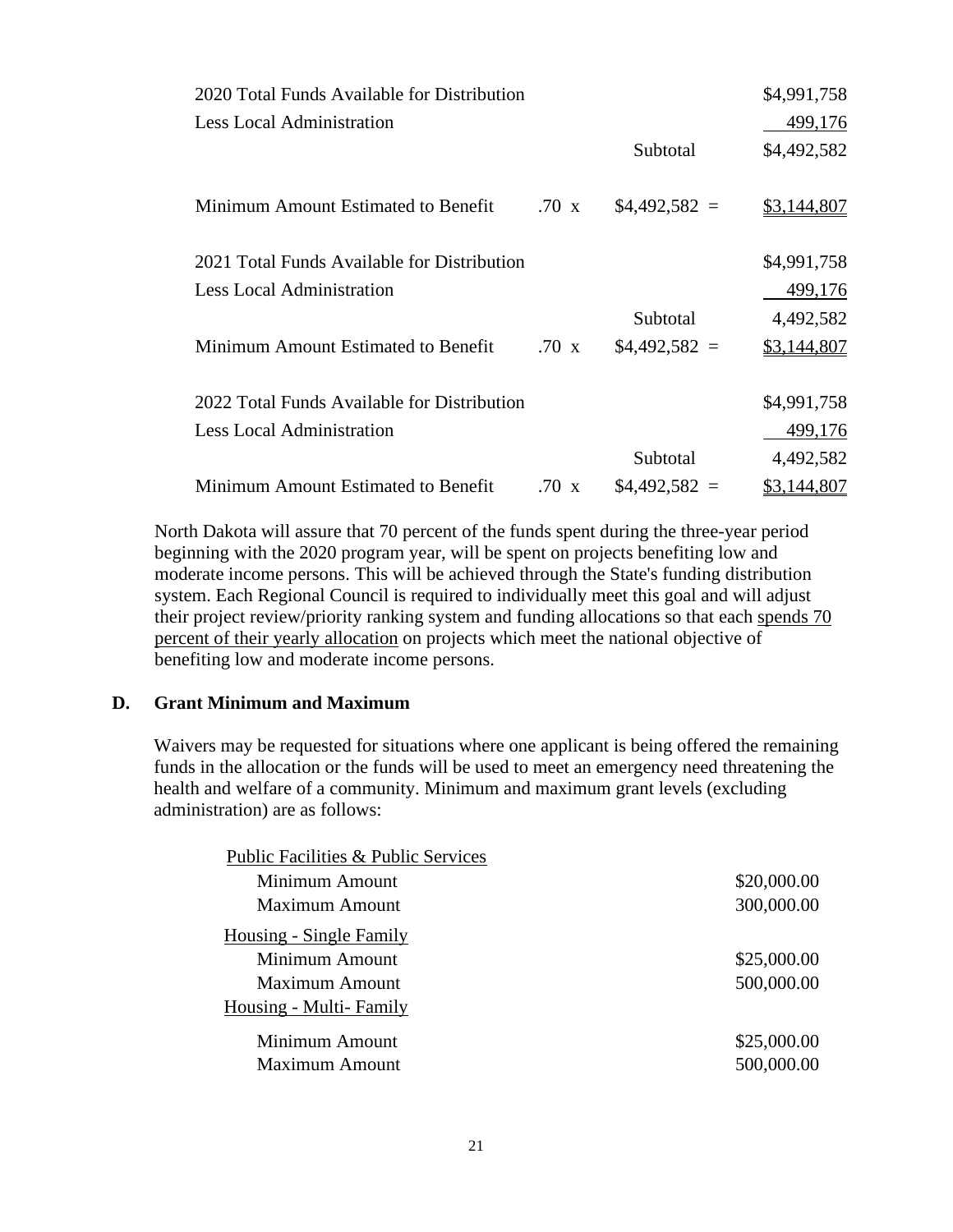| \$10,000.00  |
|--------------|
| 300,000.00   |
|              |
| \$50,000.00  |
| 500,000.00   |
|              |
| \$20,000.00  |
| 100,000.00   |
|              |
| \$5,000.00   |
| 15,000.00    |
|              |
| \$10,000.00  |
| 1,500,000.00 |
|              |

## **E. Limitation of Award of Funds for Economic Development Projects**

Applicants who have previously received the maximum award for economic development and need additional funds for expansion, may apply for additional funds if:

- 1. The existing CDLF is current;
- 2. All other requirements of the program are met; and
- 3. The total outstanding at any time is not more than \$500,000.
- 4. On a case-by-case basis, a request for a waiver must be made to the Director of DCS to allow CDLF to be used above the maximum, with conditions being taken into consideration such as significant size of the project, and its public benefit as well as the appropriateness for the type of assistance provided.

These applications will be considered using the same criteria used for all other economic development applications. Main Street projects must follow the North Dakota Main Street program requirements.

No individual, corporation, or organization with an existing program loan or has defaulted on a loan that is not in good standing at the local and/or state levels may receive additional or new financing from the program.

# **F. Amendments to Program Statement Affecting the Action Plan of the Consolidated Plan as stated in the Citizen Participation Plan for the North Dakota Consolidated Plan and Annual Performance Report.**

The following information must be submitted to DCS when amending Regional Program Statements: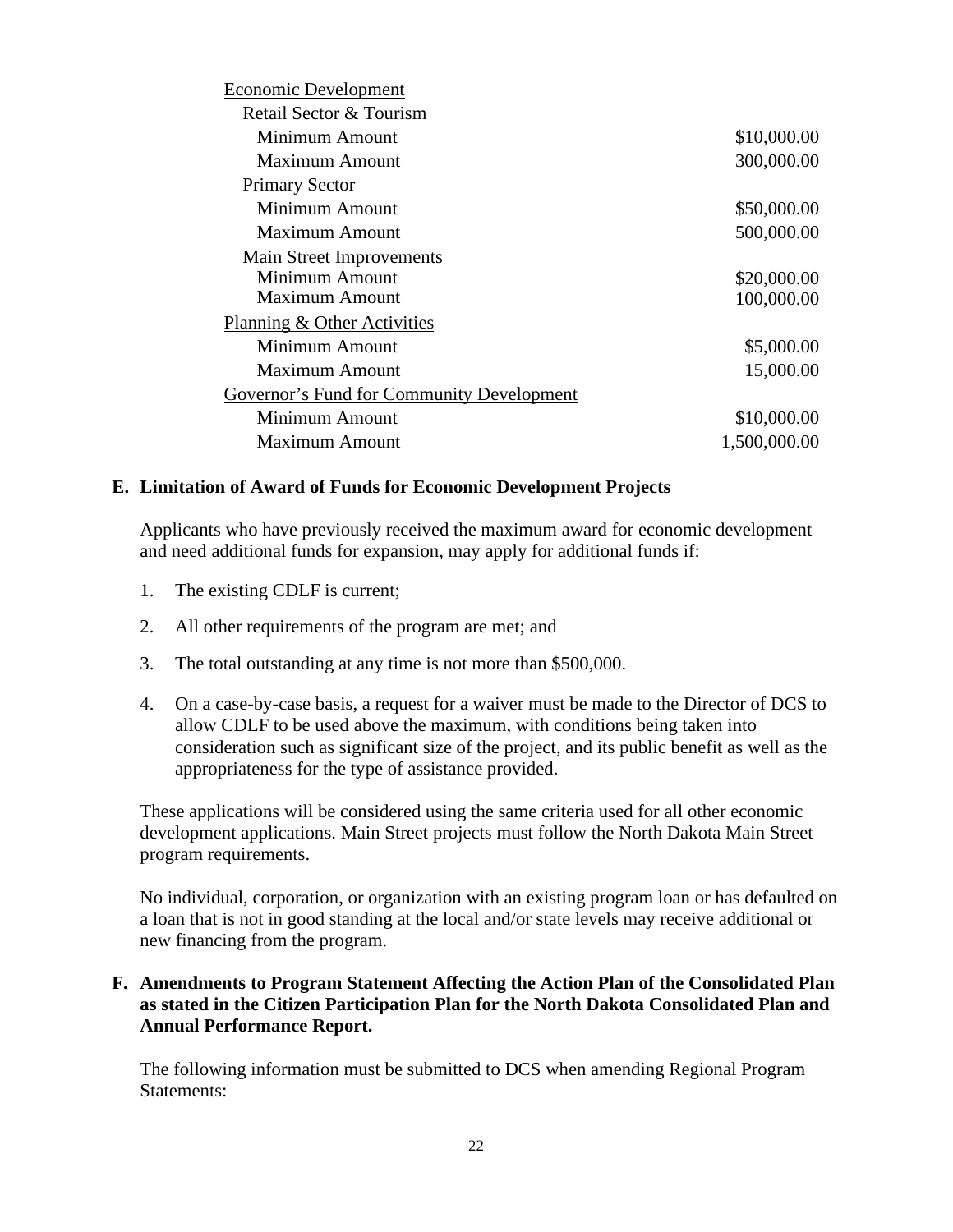- 1. The Regional Council Board or its designated committee must approve amendments to the Regional Program Statement prior to notifying cities, counties and other interested parties.
- 2. All cities, counties and other interested parties in the region must be notified in writing of the intended change and allow 30 days for comment. The written notice should be sent in letter or memo form.
- 3. A copy of the notification must be submitted to the DCS **within 10 working days of the date of the notification**, along with a copy of the board approval and the minutes approving the amendment. **The 15-day comment period must be completed by the application/amendment deadline of June 18, 2021.**
- 4. Upon receipt of the intended change, DCS will forward a copy of all changes to HUD.
- 5. Changes to the Regional Program Statement cannot be implemented prior to the 30 day process.

What constitutes an amendment to the Action Plan? (the following are examples, but the list is not inclusive)

- 1. Changes to initially established grant selection criteria.
- 2. Funding of activities not initially identified in the Annual Action Plan.
- 3. Funding of an activity not identified in the Plan as a high or medium priority.

# **G. Amendments to Regional Program Statement for the CDBG Program as stated in the Citizen Participation Plan for the North Dakota Consolidated Plan and Annual Performance Report.**

The following information must be submitted to the DCS when amending Regional Program Statements:

- 1. The Regional Council Board or its designated committee must approve amendments to the Regional Program Statement prior to notifying cities, counties and other interested parties.
- 2. All cities, counties and other interested parties in the region must be notified in writing of the changes to be made and given 15 days to respond. The written notice should be sent in letter or memo form. **The 15-day comment period must be completed by the application/amendment deadline of June 17, 2020.**
- 3. Changes to the Regional Program Statement cannot be implemented prior to notifying cities, counties and other interested parties.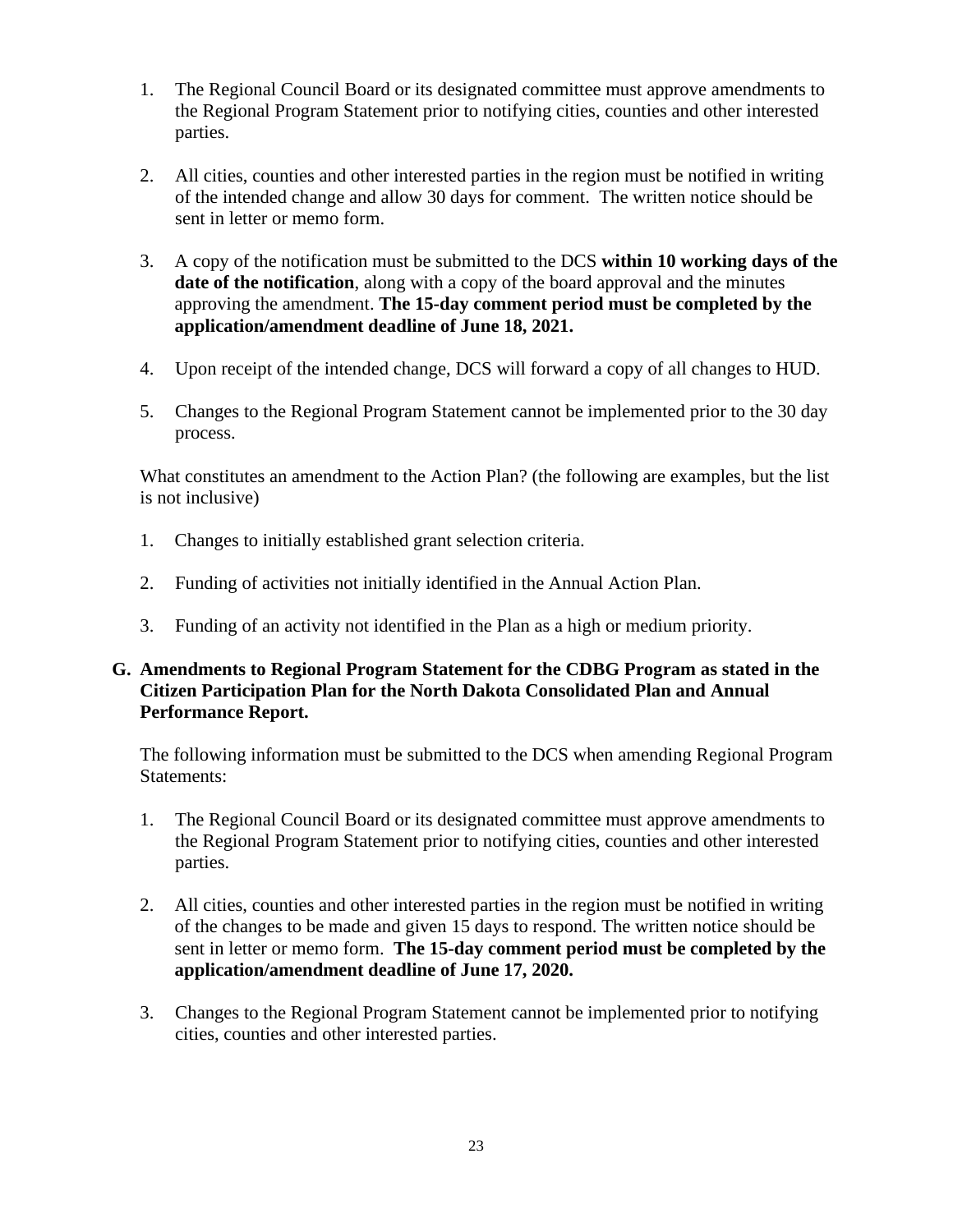4. A copy of the notification must be submitted to the DCS **within 10 working days after the end of the 15-day comment period**, along with a copy of the board approval and the minutes approving the amendment. **If the notification is not submitted within the required time frame, the amendment will not be valid.**

What constitutes an amendment to the CDBG Program? (the following are examples, but the list is not inclusive)

- 1. Transferring money from one emphasis area to another.
- 2. Modifications to deadline dates.

# EXCEPTION:

Transfers without Notice

- 1. After scoring and ranking has occurred, transfers between funding categories that are \$20,000 and less can be made without public notice.
- 2. If a balance remains in a funding category, and not all applications received for that category were funded, an explanation must be provided why the applicant(s) were not offered the balance of the funds remaining.
- 3. Transfers without notice will be limited to two transfers per year.
- 4. The DCS must be notified of all transfers in writing within 10 days of the Board decision, along with a copy of the board approval and the minutes approving the transfer.
- NOTE: This policy applies to allocation funds only. Revolving Loan funds can only be used for Economic Development projects.

# **H. Timely Distribution of Funds**

One hundred percent (100%) of FY2020 CDBG funds must be obligated and announced to units of general local governments within 15 months of the State signing its grant agreement with HUD.

At the Governor's direction, any unobligated and deobligated regional allocation funds as of July 31, 2021, will be recaptured and placed in the Governor's Fund for Community Development.

**Applications that are recommended for funding by the Regional Council during their initial Scoring and Ranking committee meeting must be submitted to the DCS within six months. Should a Regional Council have subsequent application rounds, these applications will be due by June 18, 2021 for the 2020 program year. Waivers to the initial six-month deadline policy may be granted on a case by case basis. The request needs to clearly state why the application(s) cannot be submitted within the six-month timeframe.**

**All CDBG applications and amendments must contain original signatures and be received in the DCS office by June 18, 2021 for the 2020 program year.**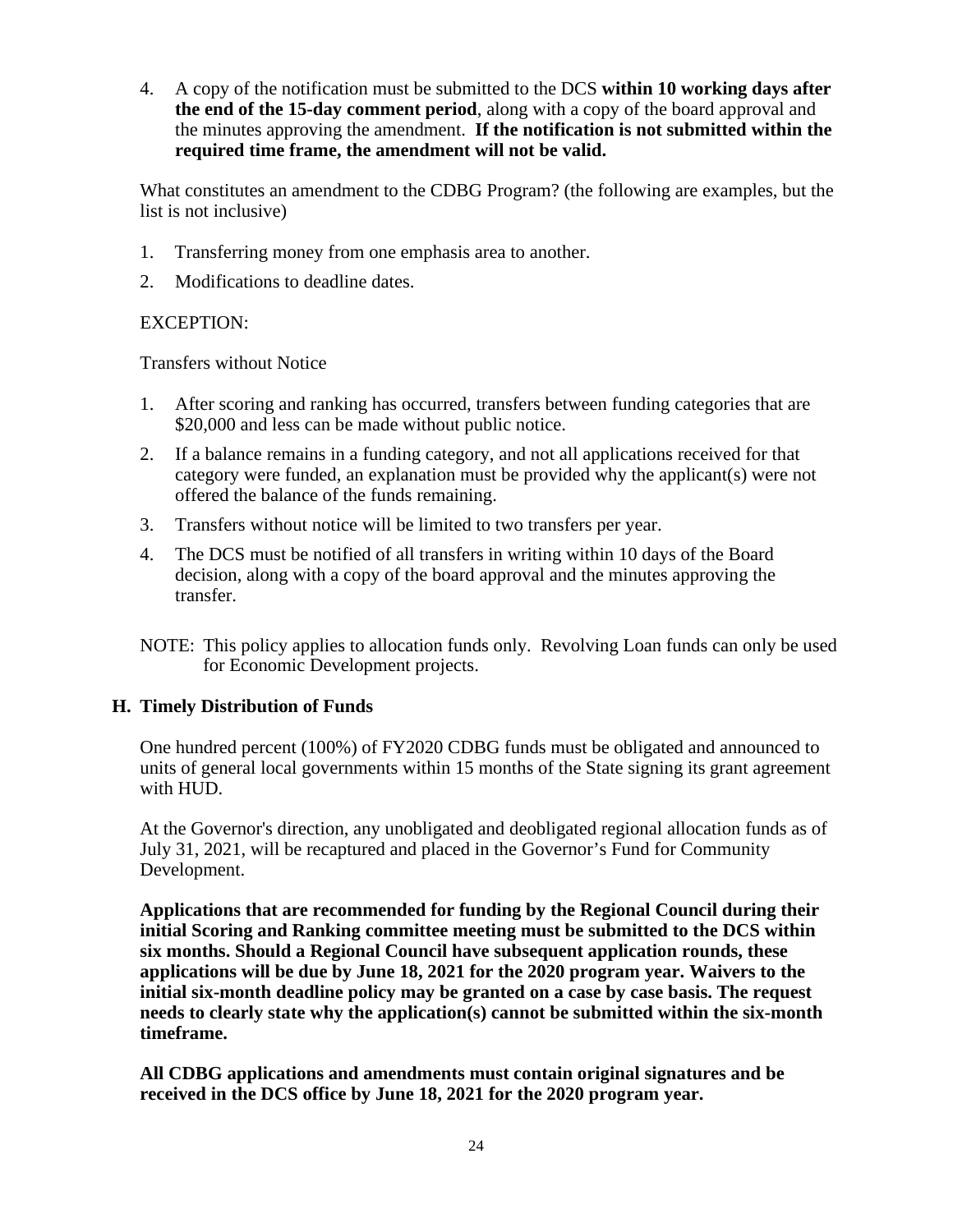# **I. Monitoring Findings**

Findings that are identified during annual systems and compliance reviews of each Regional Planning Council must be cleared within six months of the date of the monitoring visit. If the findings are not cleared, the Regional Allocation of Funds will be forfeited to the Governor's Fund for community development projects.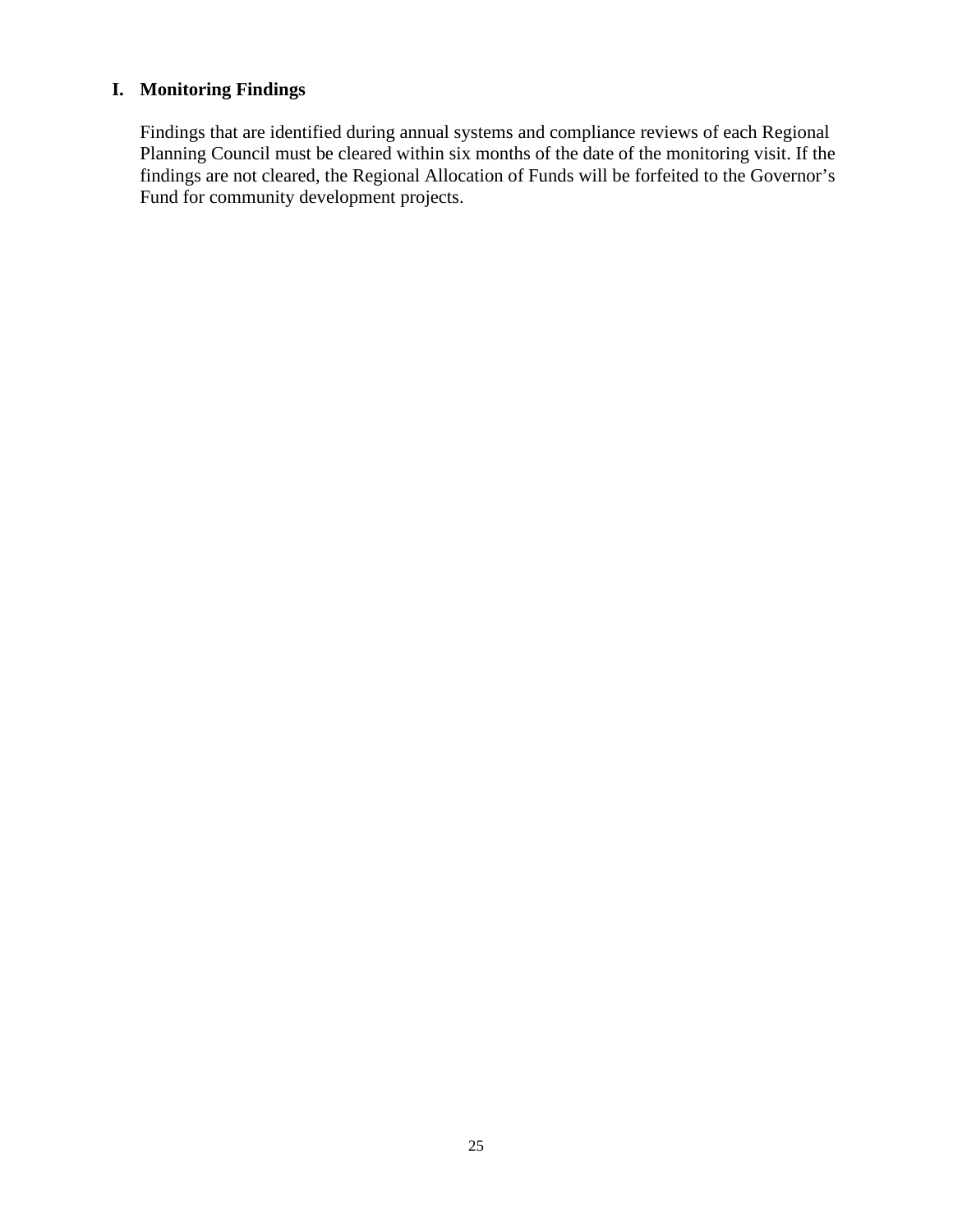# **SECTION V**

# **Community Development Block Grant and Community Development Loan Fund General Policies and Procedures and Statement of Assurances**

This section identifies general policies and procedures that are applicable to all applicants and activities.

# **A. General CDBG and CDLF Policies and Procedures**

- 1. A grant recipient must sign and return its Financial Award within 60 days of the effective date of the award, or the award may be terminated.
- 2. Federal funds may not be obligated prior to a Financial Award and the completion of the environmental requirements. After a congratulation's letter has been issued but prior to completion of the environmental review requirements and receipt of a Notice of Release of Funds from the DCS, the grantee may only incur eligible administrative, engineering, and architectural costs. For Economic Development projects requiring match, match dollars that would not incur any Title I dollars can be expended up to six months prior to the date of the DCS financial award. To ensure compliance with the federal environmental regulations, consultation with the DCS should commence prior to any commitment of funds.
- 3. A grantee may not change the activities of an approved project without first obtaining written approval from the DCS. An amendment form must be completed for this approval.
- 4. If a grantee has not incurred eligible project costs for other than administrative activities within twelve months of the effective date of the Financial Award, the award can be terminated at the option of the DCS. If project dollars are deobligated, administrative funds will be deobligated proportionately. Administrative dollars will be allowed on projects that do not come to fruition. Based on documented expenses, up to 10 percent of CDBG administrative funds budgeted will be allowed.
- 5. The State of North Dakota is required to use the U.S. Department of Housing and Urban Development's (HUD) Integrated Disbursement and Information System (IDIS) for drawing funds and reporting accomplishments. As a result of an Inspector General's audit, HUD has enhanced IDIS to improve oversight of CDBG activities. The enhanced system requires justification along with field office approval for the following conditions:
	- Activities that have had no draws two years from the initial funding date;
	- Activities that have had no draws for a year, subsequent to the first draw for an activity;
	- Activities that have not reported accomplishments for three years;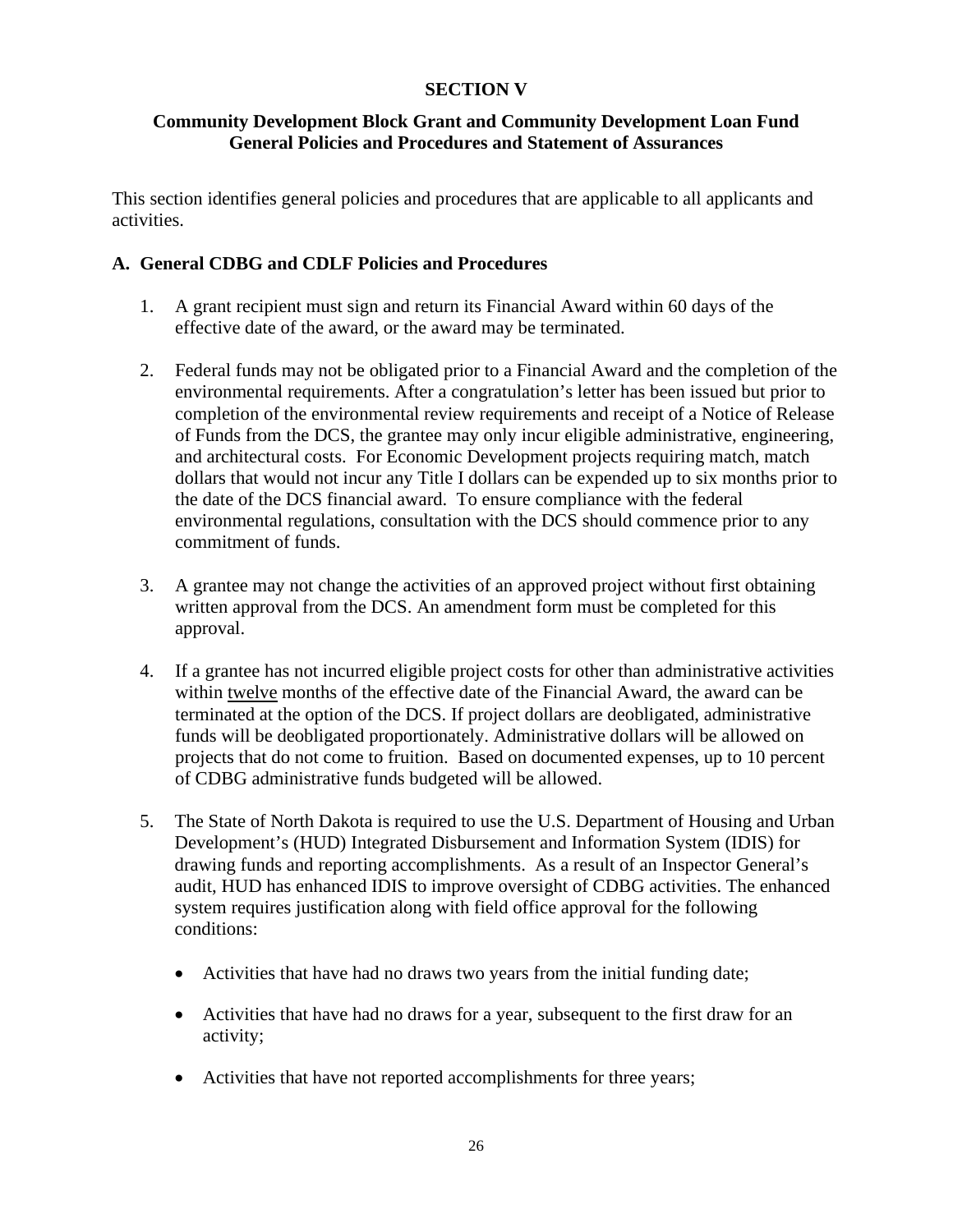- Activities that have 80 percent of their funded amount disbursed and no accomplishments reported;
- Activities that are cancelled after funds have been drawn; and
- Draws revised from one activity to another.

This change requires CDBG sub-recipients to proceed with projects in a timely manner.

- 6. Affirmatively Furthering Fair Housing: Each applicant must develop a positive program to affirmatively further fair housing. The application contains a section to be completed indicating what action(s) will be undertaken by the applicant if funded. The requirement to affirmatively further fair housing is a Congressional mandate which pertains to any use of CDBG/CDLF funds.
- 7. Reasonable fees may be charged for the use of facilities assisted with CDBG/CDLF funds, but charges such as membership fees which will have the effect of precluding lower income persons from using the facilities are not permitted.
- 8. If the final activity costs are less than originally funded, the amount of CDBG funds awarded and local funds will be adjusted proportionately.
- 9. In-kind contributions will not be considered as eligible match dollars except for land purchased within a twelve-month period prior to a grant application in association with a proposed Public Facilities activity. In-kind contributions are those that represent the value of noncash contributions provided by or to the grantee, regardless of the source.
- 10. The legislature adopted a moratorium on the expansion of basic care and nursing home beds and to be consistent with legislative intent [\(NDCC 23-09.3-01.1\)](https://www.legis.nd.gov/cencode/t23c09-3.pdf#nameddest=23-09p3-01p1). CDBG funds will not be used in this area. Definitions regarding these facilities are as follows:

# **Long Term Residential Facilities**

The cost associated with operating, maintaining or providing services through long term care (more than one year) residential facilities are not eligible.

## Assisted Living

• A building or structure containing a series of living units operated as one entity to provide services for five or more individuals who are not related by blood, to the owner or manager of the entity and which is kept, used, maintained, advertised, or held out to the public as a place that provides or coordinates individualized support services to accommodate an individual's needs and abilities to maintain as much independence as possible.

# Basic Care

• A facility licensed by the department under North Dakota Century Code chapter 23- 09.3 whose focus is to provide room and board and health, social, and personal care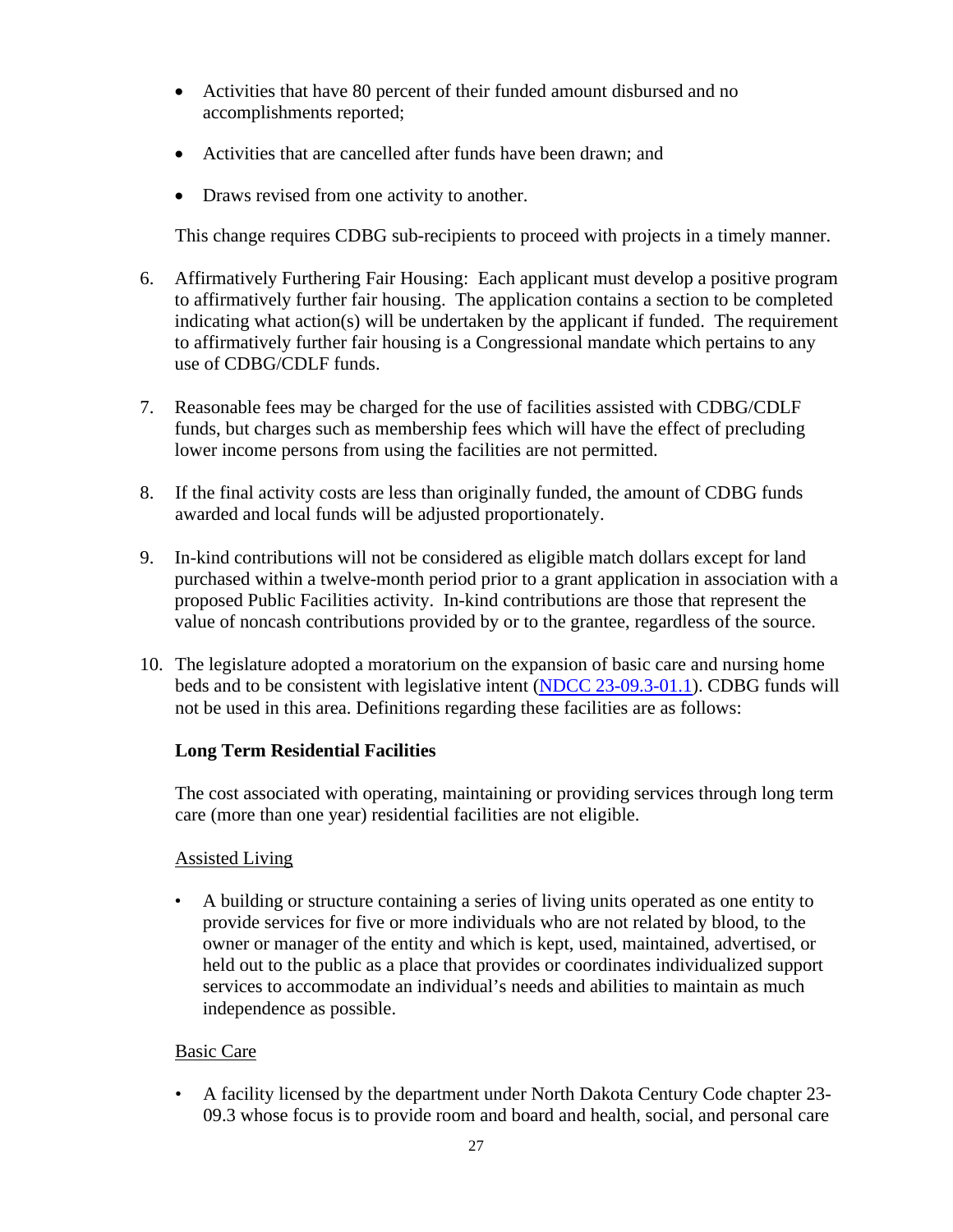to assist the residents to attain or maintain their highest level of functioning, consistent with the resident assessment and care plan, to five or more residents not related by blood or marriage to the owner or manager. These services shall be provided on a twenty-four-hour basis within the facility, either directly or through contract, and shall include assistance with activities of daily living and instrumental activities of daily living; provision of leisure, recreational, and therapeutic activities; and supervision of nutritional needs and medication administration.

# Nursing Facility

- An institution or a distinct part of an institution established to provide health care under the supervision of a licensed health care practitioner and continuous nursing care for twenty-four or more consecutive hours to two or more residents who are not related to the licensee by marriage, blood, or adoption; and who do not require care in a hospital setting.
- 10. Administrative funds may be requested at the following levels:
	- Housing Rehabilitation and Conversion 15 percent of CDBG project funds requested, up to a maximum of \$15,000
	- Public Facilities Construction, Public Facilities in support of new Housing, Economic Development Purchase of Inventory, Economic Development Purchase of Equipment, Economic Development Acquisition of Buildings and Economic Development Purchase of Preferred Stock  $4 \overline{10}$  percent of CDBG project funds requested, up to a maximum of \$10,000 and a minimum of \$1,000.
	- Public Facilities Special Assessment ¥ 15 percent of CDBG project funds requested, up to a maximum of \$15,000
	- Public Facilities Non-Construction 5 percent of CDBG project funds requested, up to a maximum of \$5,000 and a minimum of \$1,000
	- Economic Development Construction 15 percent of CDBG project funds requested, up to a maximum of \$15,000 and a minimum of \$1,000.

DCS will evaluate each project individually and determine whether an adjustment in administration dollars is required.

Administrative dollars will be paid to the Recipient on a reimbursement basis on actual expenses. Supporting documentation for administrative expenses must be available in the Recipient file and may be a required submission with the Recipient's administrative Request for Funds (SFN 4630). Should the Recipient have more than one source of administrative funds, CDBG funds will reimburse the Recipient proportionally to the other funding.

The DCS will hold ten (10) percent of the authorized administrative funds until the project final report has been received and approved.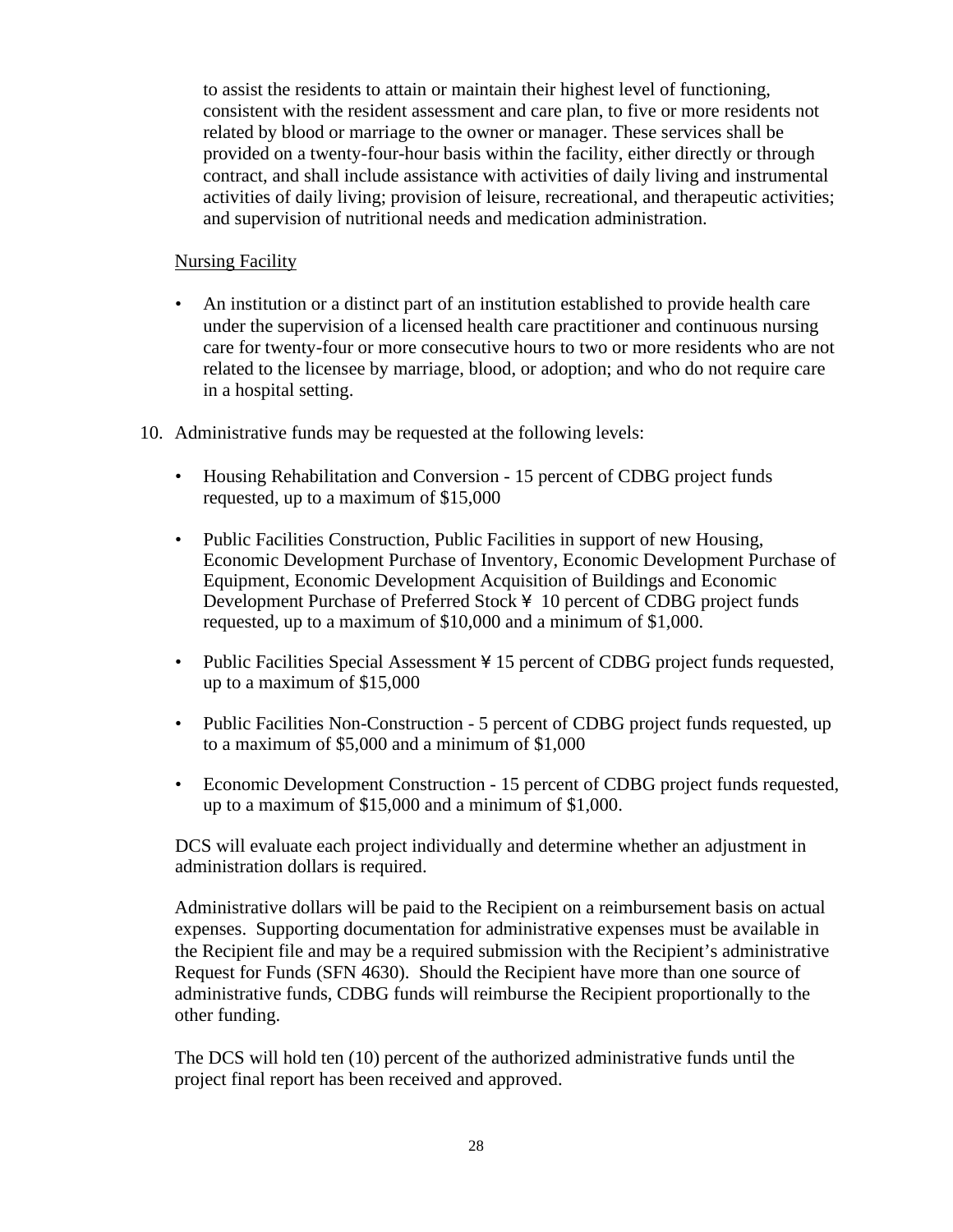Administration dollars will be allowed on projects that do not come to fruition, based on documented expenses. The amount allowed will be determined on a case-by-case basis.

11. Income verification must be completed on 100 percent of the households receiving direct benefit from CDBG activities. Acceptable verification consists of: income tax forms for the last 12-month period or income tax forms closest to verification date; SSA 1099 forms; and State of North Dakota Department of Human Services/Social Service Income Statement. Other sources of documentation must be first approved by the DCS.

## **B. Statement of Assurances**

The applicant hereby assures and certifies that:

#### 1. Resolution of Authority

Its governing body has duly adopted or passed as an official act a resolution, motion or similar action authorizing the submission of the application, including all understandings and assurances contained herein, and directing and authorizing the signatory to additional information as may be required.

#### 2. Access to Records

It will give the State of North Dakota, DCS, State Auditor's Office, and the Comptroller General of the United States, through any authorized representatives, access to and the right to examine all records, books, papers, or documents related to the grant.

#### 3. Legal Authority

It possesses legal authority to apply for the grant and to execute the proposed project under North Dakota law and, if selected to receive a CDBG, will make all efforts necessary to assure timely and effective implementation of the project activities described in the attached application.

#### 4. Financial Management

It will comply with the applicable requirements of Office of Management and Budget (OMB) 2 CFR Part 200 Uniform Guidance or any equivalent procedures and requirements that the DCS may prescribe. The circular is the basis for a number of specific requirements on the financial management cost principles and recordkeeping of CDBG funds. The directive applies to cash depositories, bonding insurance, recordkeeping, program income, property management, procurement, allowability of costs closeout, audit, and other requirements.

#### 5. HUD Disclosure

It will comply with HUD Disclosure Requirements (Subpart C of 24 CFR Part 12) prior to receiving a financial award from the Division of Community Services.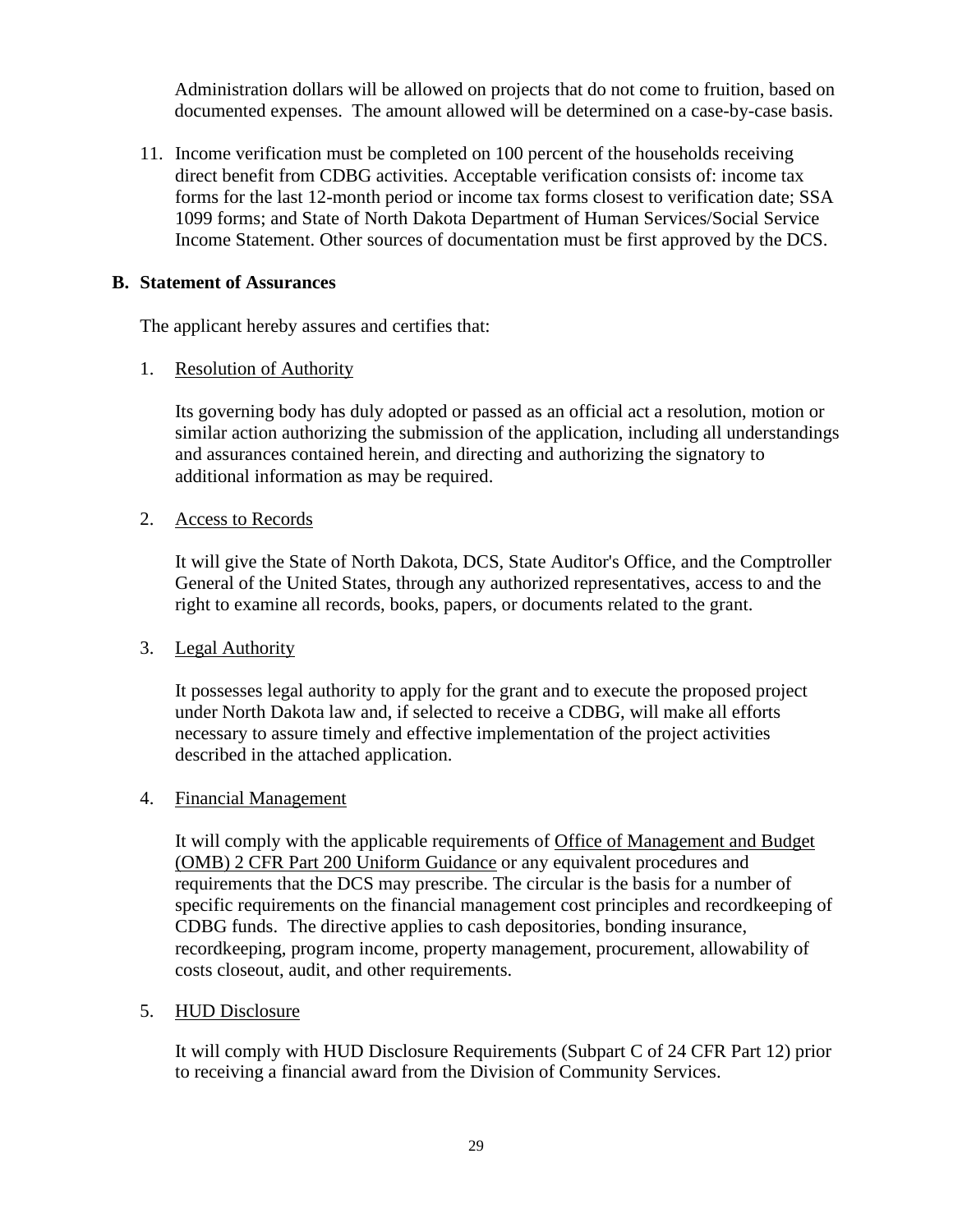# 6. Assessments for Public Improvements

It will not attempt to recover any capital costs of public improvements assisted in whole or part with CDBG funds by assessing any amount against properties owned and occupied by persons of low and moderate income, including any fee charged or assessment made as a condition of obtaining access to such public improvements, unless:

- a. CDBG funds are used to pay the portion of such fee or assessment that relates to the capital costs of such public improvements that are financed from revenue sources other than CDBG funds; or
- b. For purposes of assessing any amount against properties owned and occupied by persons of low and moderate income who are not persons of very low income, the applicant certifies that it lacks sufficient CDBG funds to comply with the requirements of clause (a), above.

# 7. Citizen Participation

The applicant will:

- a. Provide for and encourage citizen participation, particularly by low and moderate income persons who reside in slum or blighted areas and areas in which CDBG/CDLF funds are proposed to be used;
- b. Ensure that citizens will be given reasonable and timely access to local meetings, information, and records relating to the unit of local government's proposed and actual use of CDBG/CDLF funds;
- c. Furnish citizens information, including but not limited to:
	- (1) The amount of CDBG/CDLF funds expected to be made available for the current fiscal year (including the grant and anticipated program income);
	- (2) The range of activities that may be undertaken with the CDBG funds;
	- (3) The estimated amount of the CDBG/CDLF funds proposed to be used for activities that will meet the national objective of benefit to LMI persons; and
	- (4) The proposed CDBG/CDLF activities likely to result in displacement and the unit of general local government's anti-displacement and relocation plans required under § 570.488.
- d. Provide technical assistance to groups representative of persons of low and moderate income that request assistance in developing proposals in accordance with the procedures developed by the state. Such assistance need not include providing funds to such groups;
- e. Provide for a minimum of two public hearings, each at a different stage of the program, for the purpose of obtaining citizens' views and responding to proposals and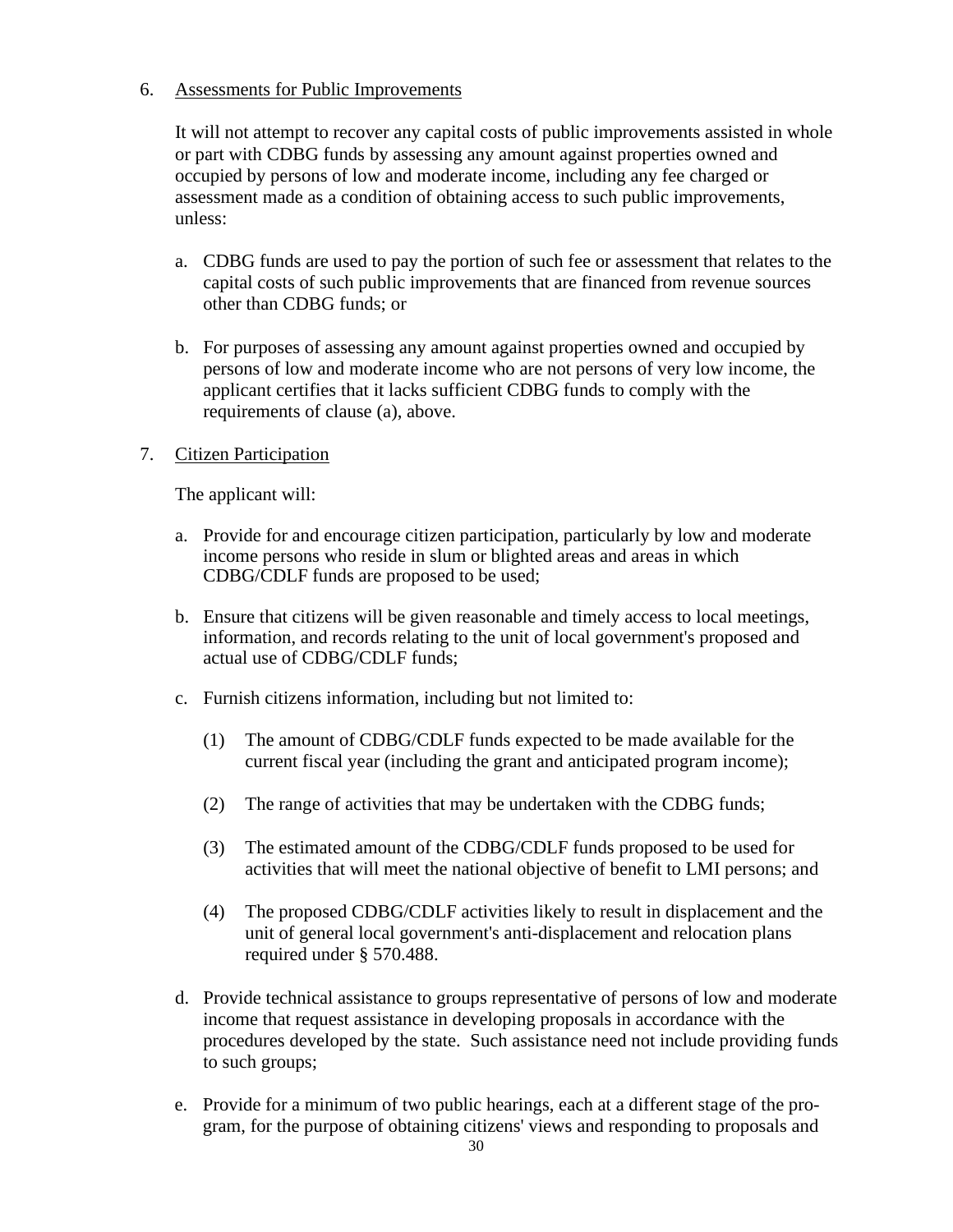questions. Together the hearings must cover community development and housing needs, development of proposed activities and a review of program performance. The first public hearing is to cover community development and housing needs and must be held no earlier than 180 days prior to submitting an application to the state. The second public hearing is to cover a review of program performance. There must be reasonable notice of hearings and they must be held at times and locations convenient to potential or actual beneficiaries, with accommodations for the handicapped. Public hearings shall be conducted in a manner to meet the needs of non-English speaking residents where a significant number of non-English speaking residents can reasonably be expected to participate. The Citizen Participation Plan and Public Notice and Notice of Public Hearing format found in the CDBG Supplement to the Action Plan is required to be adopted by each city and county;

- f. Provide citizens with reasonable advance notice of, and opportunity to comment on, proposed activities in an application to the state and, for grants already made, activities which are proposed to be added, deleted or substantially changed from the unit of general local government's application to the state. Substantially changed means changes made in terms of purpose, scope, location or beneficiaries as defined by criteria established by the state; and
- g. Provide citizens the address, phone number, and times for submitting complaints and grievances, and provide timely written answers to written complaints and grievances, within 15 working days where practicable.

#### 8. Building Standards

The grantee must assure that activities involving new building construction, alterations, or rehabilitation comply with the State Building Code (NDCC Chapter 54-21.3). Uniform Building Code and Uniform Mechanical Code and Section 54-21.3-04.1 requires compliance with the Americans with Disabilities Act Guidelines (ADAAG). For new construction of multi-family dwellings containing four or more units, the grantee must assure compliance with the Fair Housing Accessibility Guidelines for implementation of the accessibility requirements of the Fair Housing Act.

#### 9. Conflict of Interest

- a. Conflicts prohibited. Except for eligible administrative or personnel costs, the general rule is that no persons described in paragraph (b) of this section who exercise or have exercised any functions or responsibilities with respect to CDBG activities assisted under this subpart or who are in a position to participate in a decisionmaking process or gain inside information with regard to such activities, may obtain a financial interest or benefit from the activity, or have an interest or benefit from the activity, or have an interest in any contract, subcontract or agreement with respect thereto, or the proceeds thereunder, either for themselves or those with whom they have family or business ties, during their tenure and for one year thereafter.
- b. Persons covered. The conflict of interest provisions for paragraph (a) of this section apply to any person who is an employee, agent, consultant, officer, or elected official or appointed official of the state, or of a unit of general local government, or of any designated public agencies, or subrecipients which are receiving CDBG funds.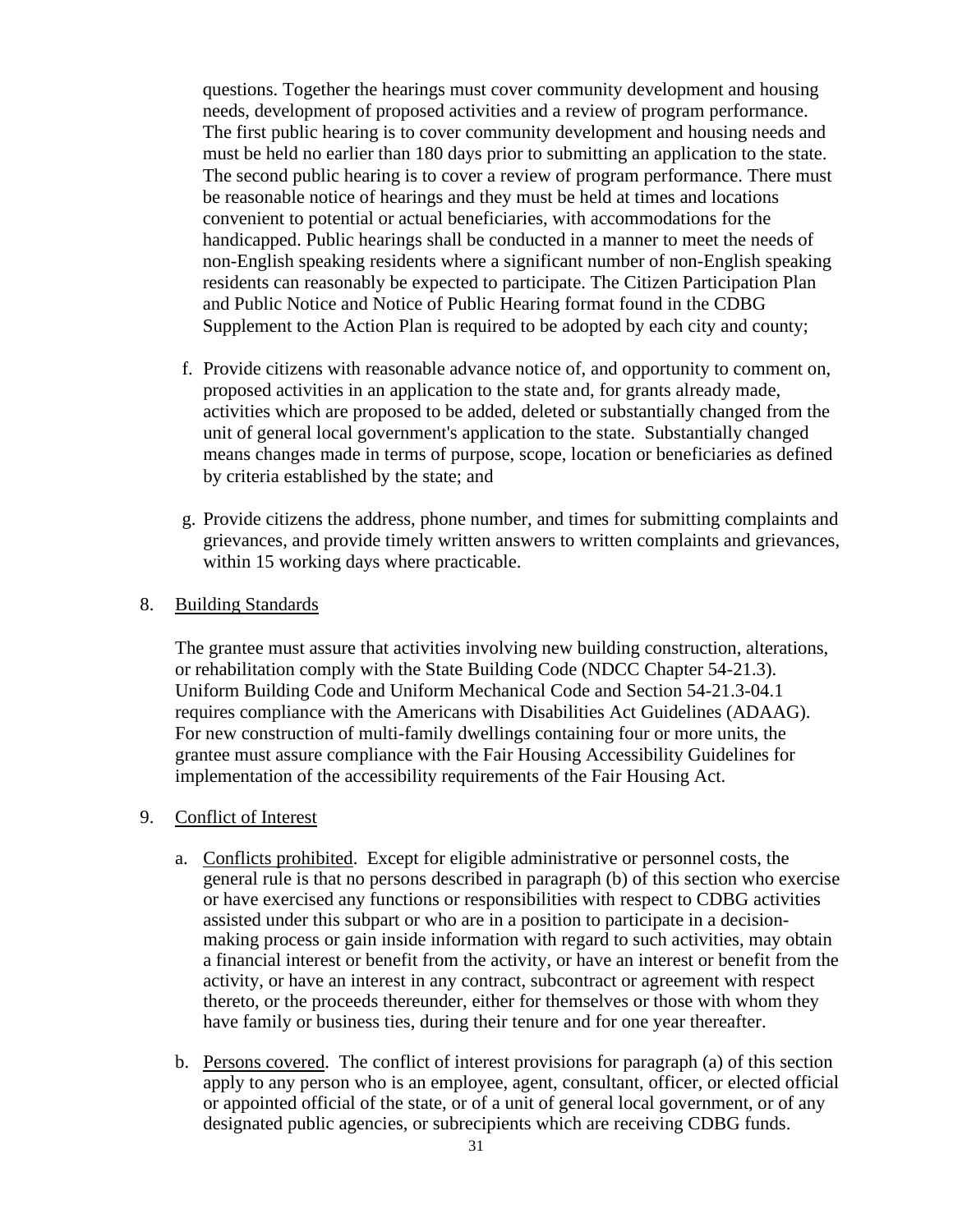- c. Exceptions: Thresholds requirements. Upon written request by the State, an exception to the provisions of paragraph (a) of this section involving an employee, agent, consultant, officer, or elected official or appointed official of the state may be granted by HUD on a case-by-case basis. In all other cases, the state may grant such an exception upon written request of the unit of general local government provided the state shall fully document its determination in compliance with all requirements of this paragraph including the state's position with respect to each factor to be considered for exceptions and such documentation shall be available for review by the public and by HUD. An exception may be granted after it is determined that such an exception will serve to further the purpose of the Act and the effective and efficient administration of the program or project of the state or unit of general local government as appropriate. An exception may be considered only after the unit of general local government has provided the following and the state has considered all factors for the exception found in 570.489 (h)(5):
	- (1) A disclosure of the nature of the conflict, accompanied by an assurance that there has been public disclosure of the conflict and a description of how the public disclosure was made; and
	- (2) An opinion of the attorney for the state or the unit of general local government, as appropriate, that the interest for which the exception is sought would not violate state or local law.
- d. Factors to be considered for exceptions. In determining whether to grant a requested exception after the requirements of paragraph (c) of this section have been satisfactorily met, the cumulative effect of the following factors, where applicable, shall be considered:
	- (1) Whether the exception would provide a significant cost benefit or an essential degree of expertise to the program or project which would otherwise not be available;
	- (2) Whether an opportunity was provided for open competitive bidding or negotiation;
	- (3) Whether the person affected is a member of a group or class of low or moderate income persons intended to be the beneficiaries of the assisted activity, and the exception will permit such person to receive generally the same interests or benefits as are being made available or provided to the group or class;
	- (4) Whether the affected person has withdrawn from his or her functions or responsibilities, or the decision-making process with respect to the specific assisted activity in question;
	- (5) Whether the interest or benefit was present before the affected person was in a position as described in paragraph (b) of this section;
	- (6) Whether undue hardship will result either to the State or the unit of general local government or the person affected when weighed against the public interest served by avoiding the prohibited conflict; and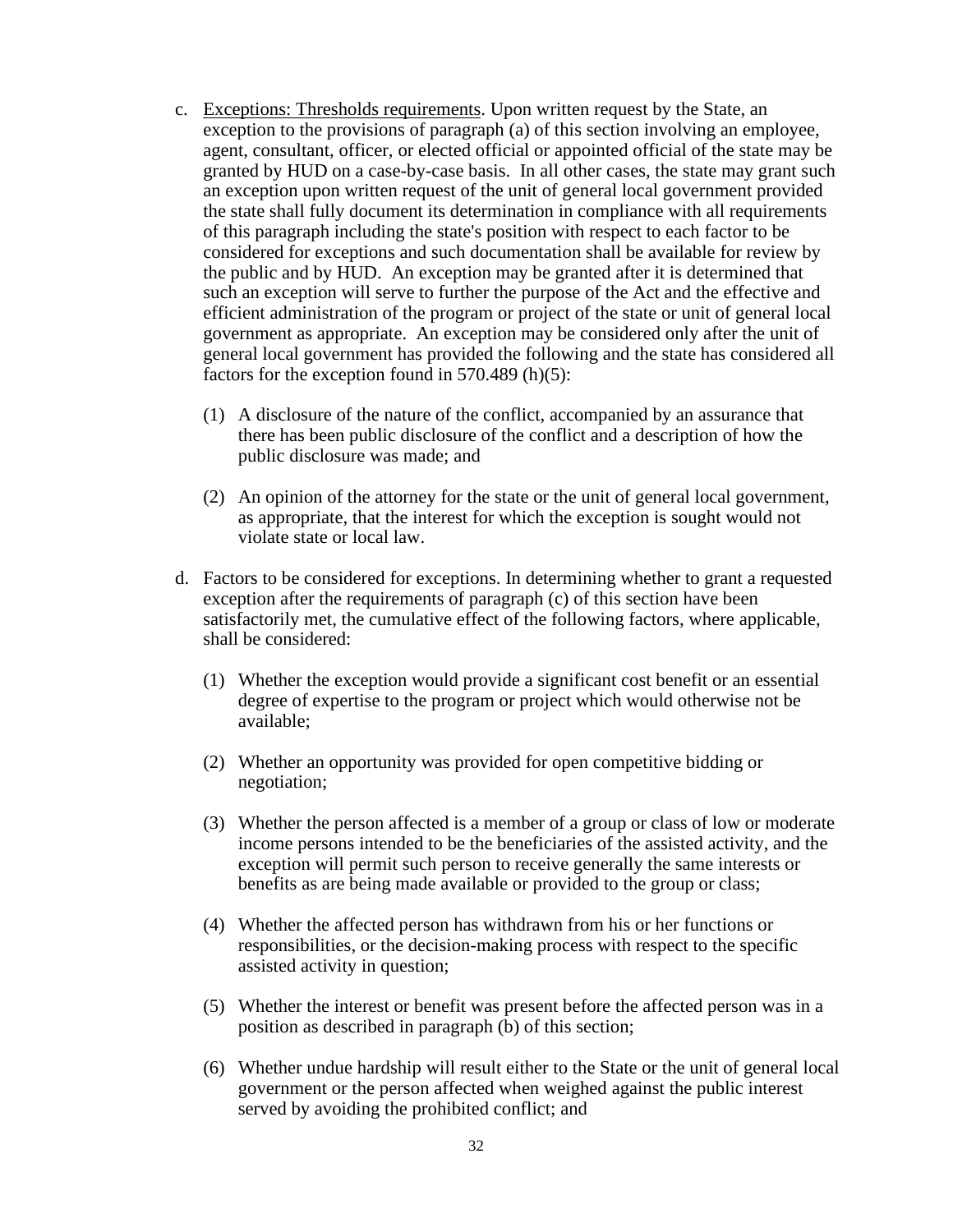#### (7) Any other relevant considerations.

#### 10. Anti-Displacement

In the event an applicant is awarded CDBG funds by the State, it will:

- a. Follow a residential anti-displacement and relocation assistance plan which shall:
	- (1) In the event of such displacement, provide that:
		- (a) Governmental agencies or private developers shall provide within the same community comparable replacement dwellings for the same number of occupants as could have been housed in the occupied and vacant occupiable low and moderate income dwelling units demolished or converted to a use other than for housing for low and moderate income persons, and provide that such replacement housing may include existing housing assisted with project based assistance provided under section 8 of the United States Housing Act of 1937;
		- (b) Such comparable replacement dwellings shall be designed to remain affordable to persons of low and moderate income for 10 years from the time of initial occupancy;
		- (c) Relocation benefits shall be provided for all low or moderate income persons who occupied housing demolished or converted to a use other than for low or moderate income housing, including reimbursement for actual and reasonable moving expenses, security deposits, credit checks, and other moving-related expenses, including any interim living costs; and, in the case of displaced persons of low and moderate income, provide either:
			- (i) Compensation sufficient to ensure that, for a 5-year period, the displaced families shall not bear, after relocation, a ratio of shelter costs to income that exceeds 30 percent; or
			- (ii) If elected by a family, a lump-sum payment equal to the capitalized value of the benefits available under subclause (i) to permit the household to secure participation in a housing cooperative or mutual housing association.
		- (d) Persons displaced shall be relocated into comparable replacement housing that is:
			- (i) Decent, safe, and sanitary;
			- (ii) Adequate in size to accommodate the occupants;
			- (iii) Functionally equivalent; and
			- (iv) In an area not subject to unreasonably adverse environmental conditions.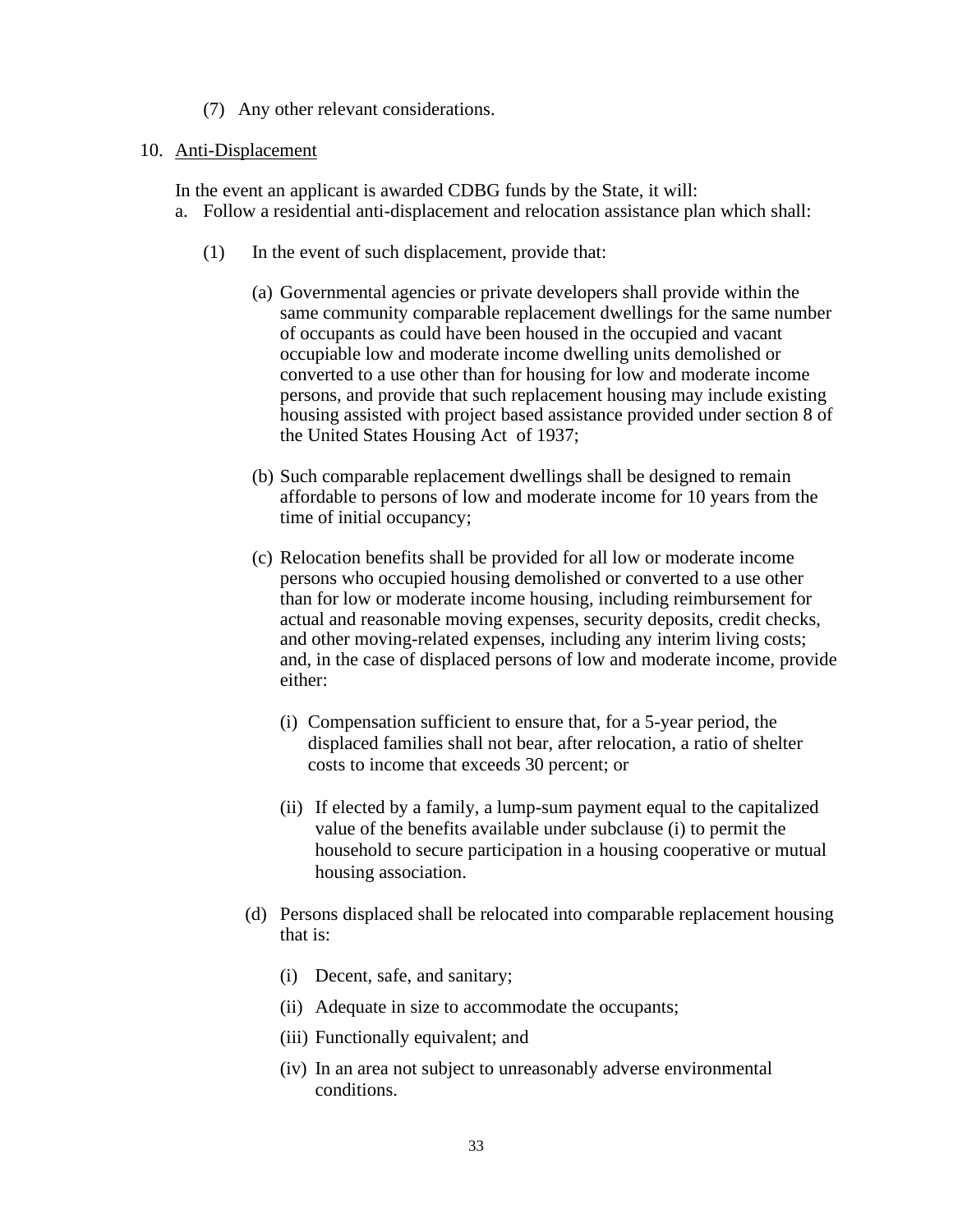- (2) Persons displaced shall have the right to elect, as an alternative to the benefits under this subsection to receive benefits under the Uniform Relocation Assistance and Real Property Acquisition Policies Act of 1970 if such persons determine that it is in their best interest to do so; and
- (3) Where a claim for assistance under subparagraph  $(1)(d)$  is denied by grantee, the claimant may appeal to the State, and that the decision of the State shall be final unless a court determines the decision was arbitrary and capricious.

#### 11. Displacement and Relocation

It will minimize displacement as a result of activities assisted with CDBG funds.

It will comply with:

- a. Sections 301 and 302 of Title III (Uniform Real Property Acquisition Policy) of the Uniform Relocation Assistance and Real Property Policies Act of 1970 (as amended 1986) and will comply with Sections 303 and 304 of the Title III, and HUD implementing instructions contained in 24 CFR Part 42. The grantee must inform affected persons of their rights and of the acquisition policies and procedures set forth in the regulations of 24 CFR, Part 42 and 24 CFR 570.602(b); and
- b. Title II (Uniform Relocation Assistance) of the Uniform Relocation Assistance and Property Acquisition Act of 1970 (as amended 1986) and HUD implementing regulations of 24 CFR Part 41 and 24 CFR 570.602(a) which require the Grantee to provide relocation payments and offer relocation assistance as described in Section 205 of the Uniform Relocation Assistance Act to all persons displaced as a result of acquisition of real property for an activity assisted under the CDBG Program. Such payments and assistance must be provided in a fair, consistent, and equitable manner that ensures that the relocation process does not result in a different or separate treatment of such persons on account of race, color, religion, national origin, sex or source of income. The grantee must assure that, within a reasonable period of time prior to displacement, decent, safe and sanitary replacement dwellings will be available to all displaced families and individuals and that the range of choices available to such persons will not vary on account of their race, color, religion, national origin, sex or source of income.
- c. Where necessary, will comply with section 104(d) of the Housing and Community Development Act of 1974, as amended, which requires the replacement of low and moderate income housing units that are demolished or converted to another use in connection with an assisted activity and the provision of specified relocation assistance to certain low and moderate income persons.

## 12. Civil Rights

It will comply with Title VI of the Civil Rights Act of 1964 (42 U.S.C. 200d et seq.), and the regulations issued pursuant thereto (24 CFR Part 1), which provides that no person in the United States shall on the grounds of race, color, or national origin, be excluded from participation in, be denied in the benefits of, or be otherwise subjected to discrimination under any program or activity for which the applicant received Federal financial assistance and will immediately take any measures necessary to effectuate this assurance. If any real property or structure thereon is provided or improved with the aid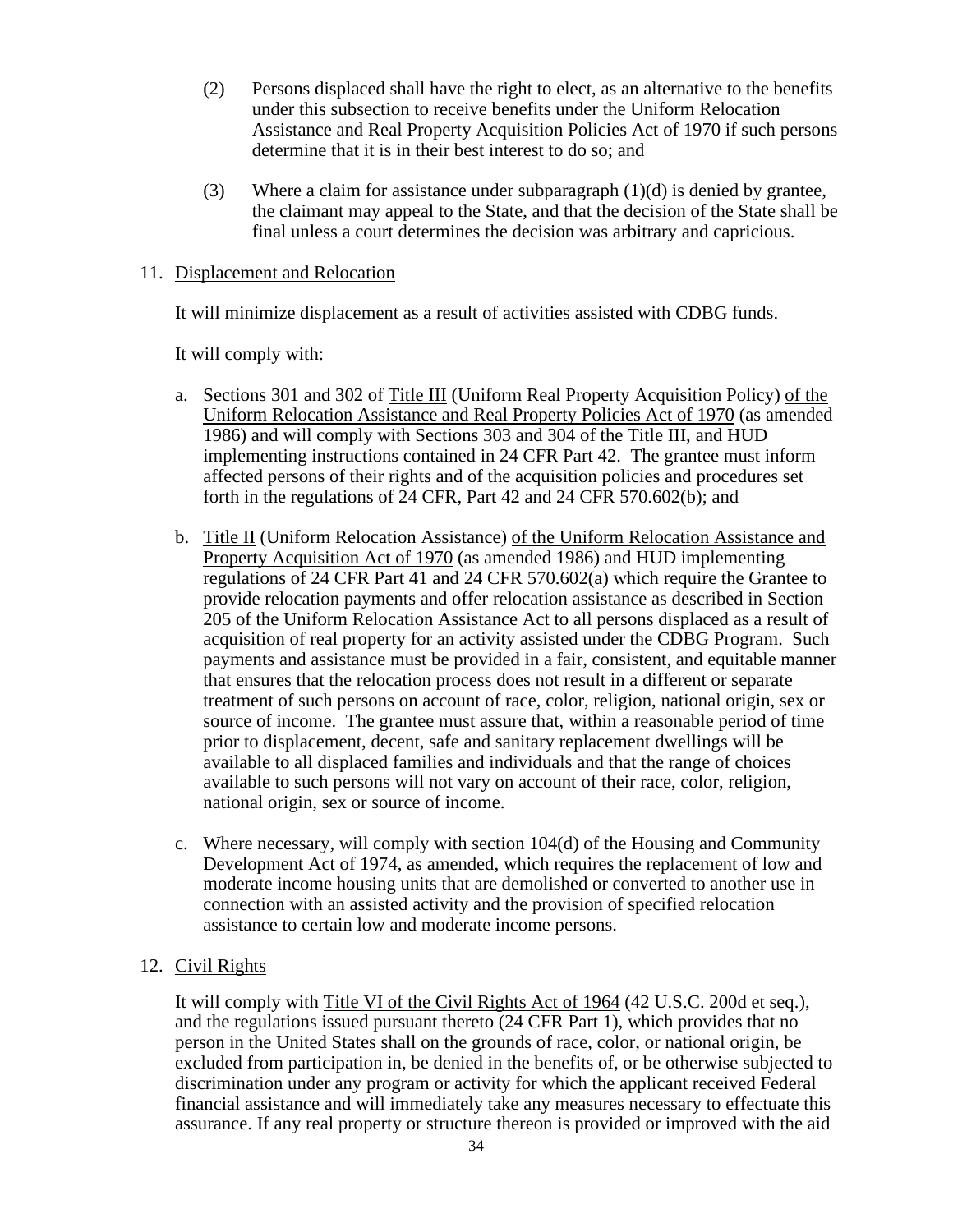of Federal financial assistance extended to the applicant, this assurance shall obligate the applicant, or in the case of any transfer of such property, any transferee, for the period during which the real property or structure is used for a purpose for which the Federal financial assistance is extended, or for another purpose involving the provision of similar services or benefits.

## 13. Excessive Force Policy

The grantee adopts and will enforce a policy prohibiting the use of excessive force by law enforcement agencies within its jurisdiction against any individuals engaged in nonviolent civil right demonstrations and the grantee will enforce applicable state and local laws against physically barring entrance to or exit from a facility or location which is the subject of such nonviolent civil rights demonstrations within its jurisdiction.

#### 14. Equal Opportunity

It will comply with:

- a. Section 109 of the Housing and Community Development Act of 1974 (ACT), as amended, and the regulations issued pursuant thereto (24 CFR 570.601), which provides that no person in the United States shall, on the grounds of race, color, national origin, or sex, be excluded from participation in, be denied the benefits, of, or be subjected to discrimination under, any program or activity funded in whole or in part with funds provided under the act;
- b. The Age Discrimination Act of 1975, as amended (42 U.S.C. 6101 et seq.) The act provides that no person shall be excluded from participation, denied program benefits or subjected to discrimination on the basis of age under any program or activity receiving federal funding assistance;
- c. Section 504 of the Rehabilitation Act of 1973, amended (29 U.S. C. 794). The act provides that no otherwise qualified individual shall, solely, by reason of his or her handicap be excluded from participation, denied program benefits or subjected to discrimination on the basis of age under any program or activity receiving federal funding assistance.

The grant recipient must complete or update a Self-Evaluation, in accordance with 24 CFR Part B of the Federal Register. An example of a Self-Evaluation guidebook will be provided upon request;

e. Section 3 of the Housing and Community Development Act of 1968 (12 U.S.C. 170/u) (24 CFR Part 135). Section 3 of the Housing and Urban Development Act of 1968 requires, in connection with the planning and carrying out of any project assisted under the Act, to the greatest extent feasible, that opportunities for training and employment be given to lower-income persons residing within the unit of local government or the non-metropolitan county in which the project is located, and contracts for work in connection with the project be awarded to eligible business concerns which are located in, or owned in substantial part, by persons residing in the project area. The grantee must assure good faith efforts toward compliance with the statutory directive of Section 3; and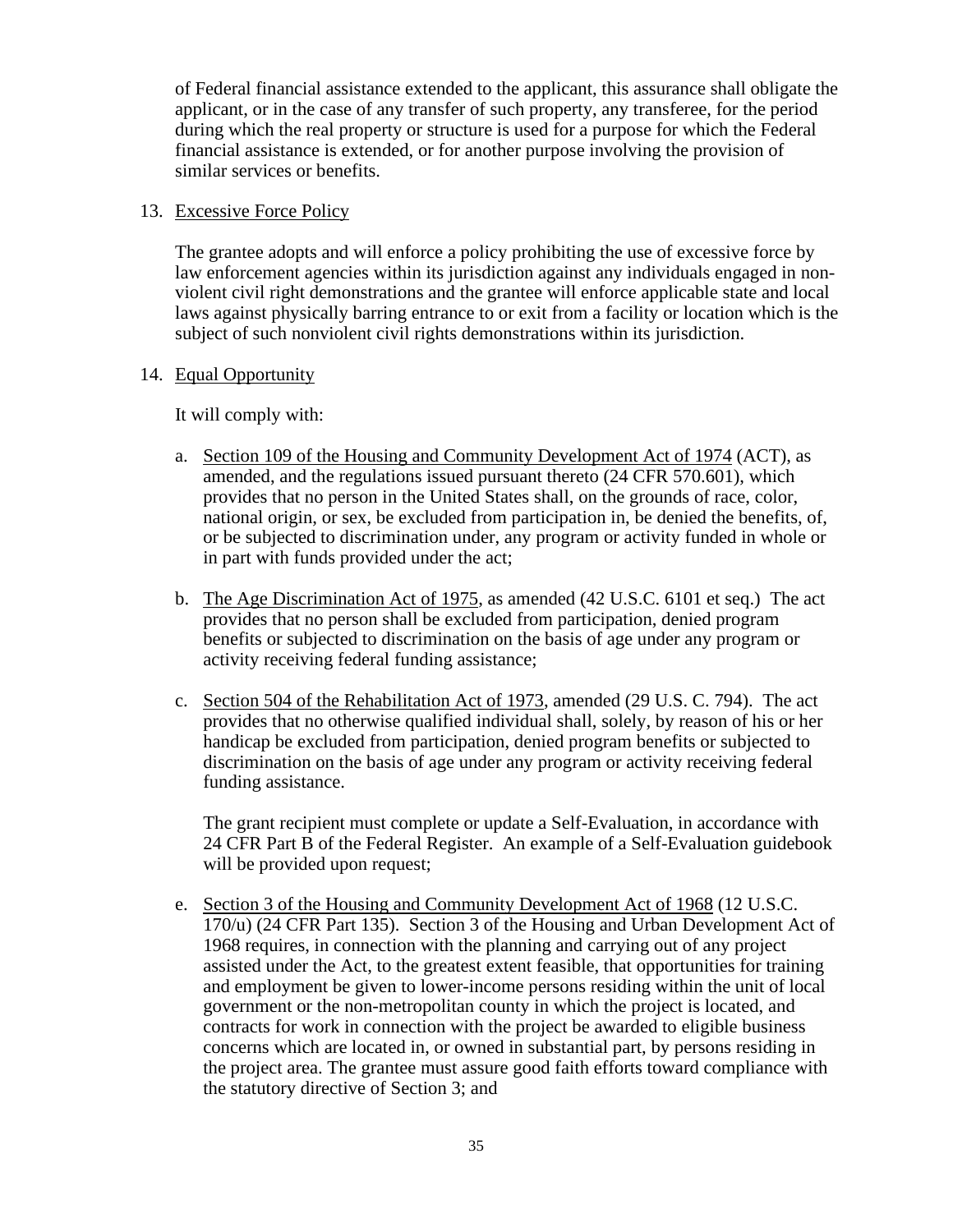- f. Executive Order 11246, as amended by Executive Orders 11375 and 12086, and the regulations issued pursuant thereto (24 CFR Part 130 and 41 CFR Chapter 60) prohibit a CDBG recipient and subcontractors, if any, from discriminating against any employee or applicant for employment because of race, color, religion, sex or national origin. The grantee and subcontractors, if any, must take affirmative action to ensure that applicants are employed, and that employees are treated during employment, without regard to their race, color, religion, sex or national origin. Such action must include, but not be limited to, the following: employment; upgrading; demotion or transfer; recruitment or recruitment advertising; layoff or termination; rate of pay or other forms of compensation; and selection for training, including apprenticeship. The grantee and subcontractors must post in conspicuous places, available to employees and applicants for employment, notices to be provided setting for the provisions of this nondiscrimination clause. For contracts over \$10,000, the grantee or subcontractors will send to each applicable labor union a notice of the above requirements, the grantee and subcontractors will comply with relevant rules, regulations and orders of the U.S. Secretary of Labor. The grantee or subcontractors must make their books and records available to State and federal officials for purposes of investigation to ascertain compliance.
- g. Executive Order 13166 eliminates, to the extent possible, limited English proficiency as a barrier to full and meaningful participation by beneficiaries in all federally assisted and federally conducted programs and activities.

# 15. Fair Housing

It will affirmatively further fair housing and will comply with:

- a. Title VIII of the Civil Rights Act of 1968 (42 U.S.C. 3601 et seq.), as amended. The law states that it is the policy of the United States to provide for fair housing throughout the United States and prohibits any person from discriminating in the sale or rental of housing, the financing of housing or the provision of brokerage services, including in any way making unavailable or denying a dwelling to any person, because of race, color, religion, sex, national origin, familial status or disability. CDBG grantees must also administer programs and activities relating to housing and community development in a manner that affirmatively promotes fair housing and furthers the purposes of Title VIII; and
- b. Executive Order 11063, as amended by Executive Order 12259, requires CDBG recipients to take all actions necessary and appropriate to prevent discrimination because of race, color, religion, creed, sex or national origin; in the sale, leasing, rental and other disposition of residential property and related facilities (including land to be developed for residential use); or in the use of occupancy thereof if such property and related facilities are, among other things, provided in whole or in part with the aid of loans, advances, grants or contributions from the federal government.

## 16. Labor Standards

It will comply with:

a. Section 110 of the Housing and Community Development Act of 1975, as amended, 24 CFR 570.605, and State regulations regarding the administration and enforcement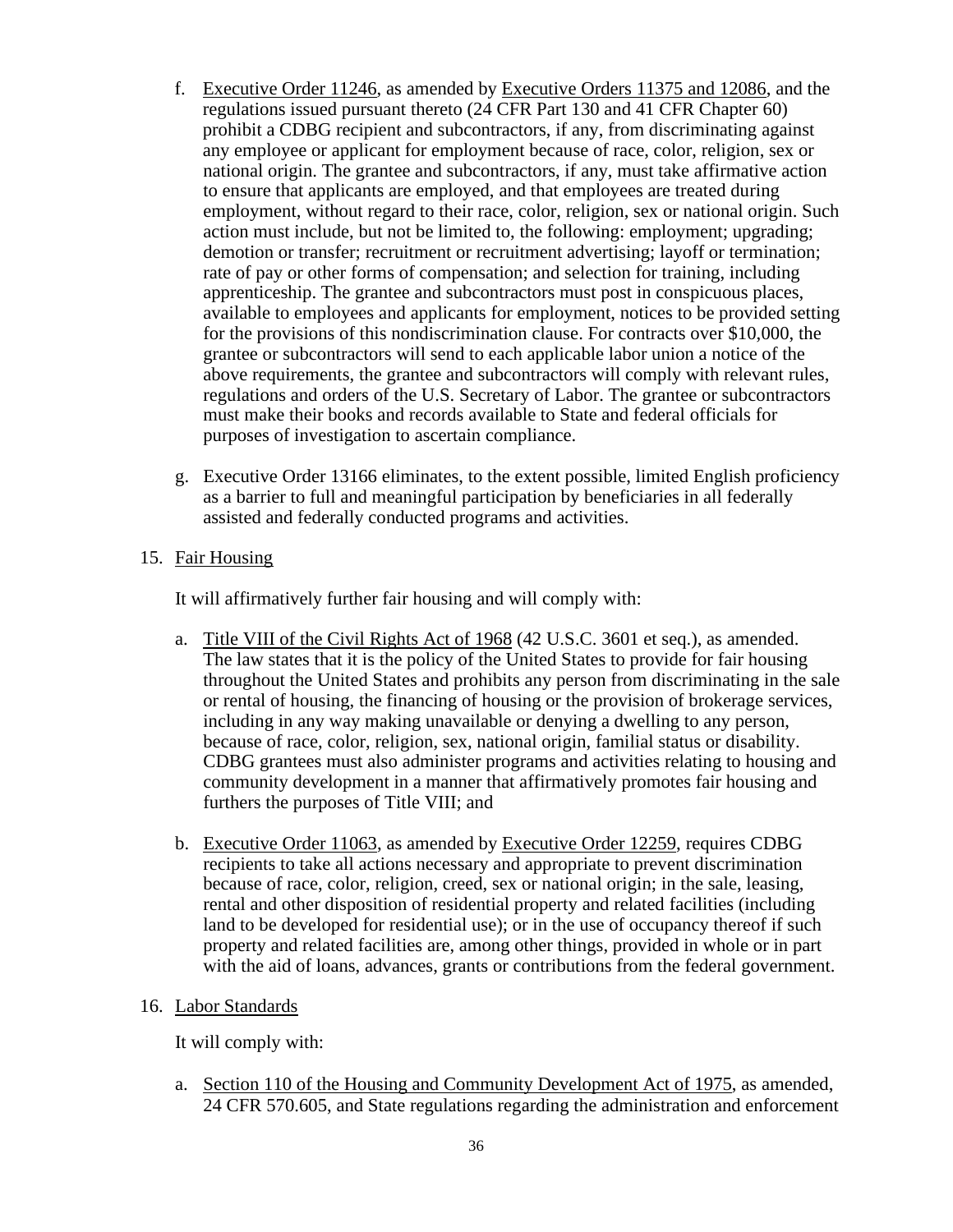of labor standards. Section 110 requires that all laborers and mechanics employed by contractors or subcontractors on construction work assisted under the Act shall be paid wages at rates not less than those prevailing on similar construction in the locality as determined by the Secretary of Labor in accordance with the Davis-Bacon Act, as amended (40 U.S.C. 276-a-276a-5). By reason of the foregoing requirement the Contract Work Hours and Safety Standards Act (40 U.S.C. 327 et seq.) also applies. However, these requirements apply to rehabilitation of residential property only if such property is designed for residential use for eight or more families;

- b. Davis-Bacon Act, as amended (40 U.S.C. a- et seq.), Section 2; June 13, 1934, as amended (48 Stat. 948.40 U.S.C. 276(C), popularly known as The Copeland Anti-Kickback Act. The Act mandates that all laborers and mechanics be paid unconditionally and not less often than once a week, and without subsequent deduction or rebate on any account except "permissible" salary deductions, the full amounts due at the time of payments, computed at wage rates not less than those contained in the wage determination issued by the U.S. Department of Labor. Weekly compliance statements and payrolls are required to be submitted to the federally-funded recipient by the contractor;
- c. Contract Work Hours and Safety Standards Act (40 U.S.C. 327 et seq.) According to the Act, no contract work may involve or require laborers or mechanics to work in excess of eight hours in a calendar day, or in excess of 40 hours in a work week, unless compensation of not less than one and one-half times the basic rate is paid for the overtime hours. If this Act is violated, the contract or subcontractor is liable to any affected employee for unpaid damages as well as to the United State for liquidated damages; and
- d. Federal Fair Labor Standards Act, (29 U.S.C.S. 201 et seq.). The act requires that covered employees be paid at least the minimum prescribed wage, and also that they be paid one and one-half times their basic wage rate for all hours worked in excess of the prescribed work-week.

### 17. EPA Listing of Violating Facilities

It will ensure that the facilities under its ownership, lease or supervision which shall be utilized in the accomplishment of the program are not listed on the U.S. Environmental Protection Agency's (EPA) List of Violating Facilities and that it will notify the Department of Commerce of the receipt of any communication from the Director of the EPA Office of Federal Activities indicating that a facility to be used in the project is under consideration for listing by EPA.

### 18. Environmental Impact

It will comply with:

a. Section 104(f) of the Housing and Community Development Act of 1974, as amended through 1981. This section expresses the intent that "the policies of the National Environmental Policy Act of 1969 and other provisions of law which further the purposes of such Act be most effectively implemented in connection with the expenditure of funds under" the Act. Such other provisions of law which further the purpose of the National Environmental Policy Act of 1969 are specified in regulations issued pursuant to Section 104(f) of the Act and contained in 24 CFR Part 58; and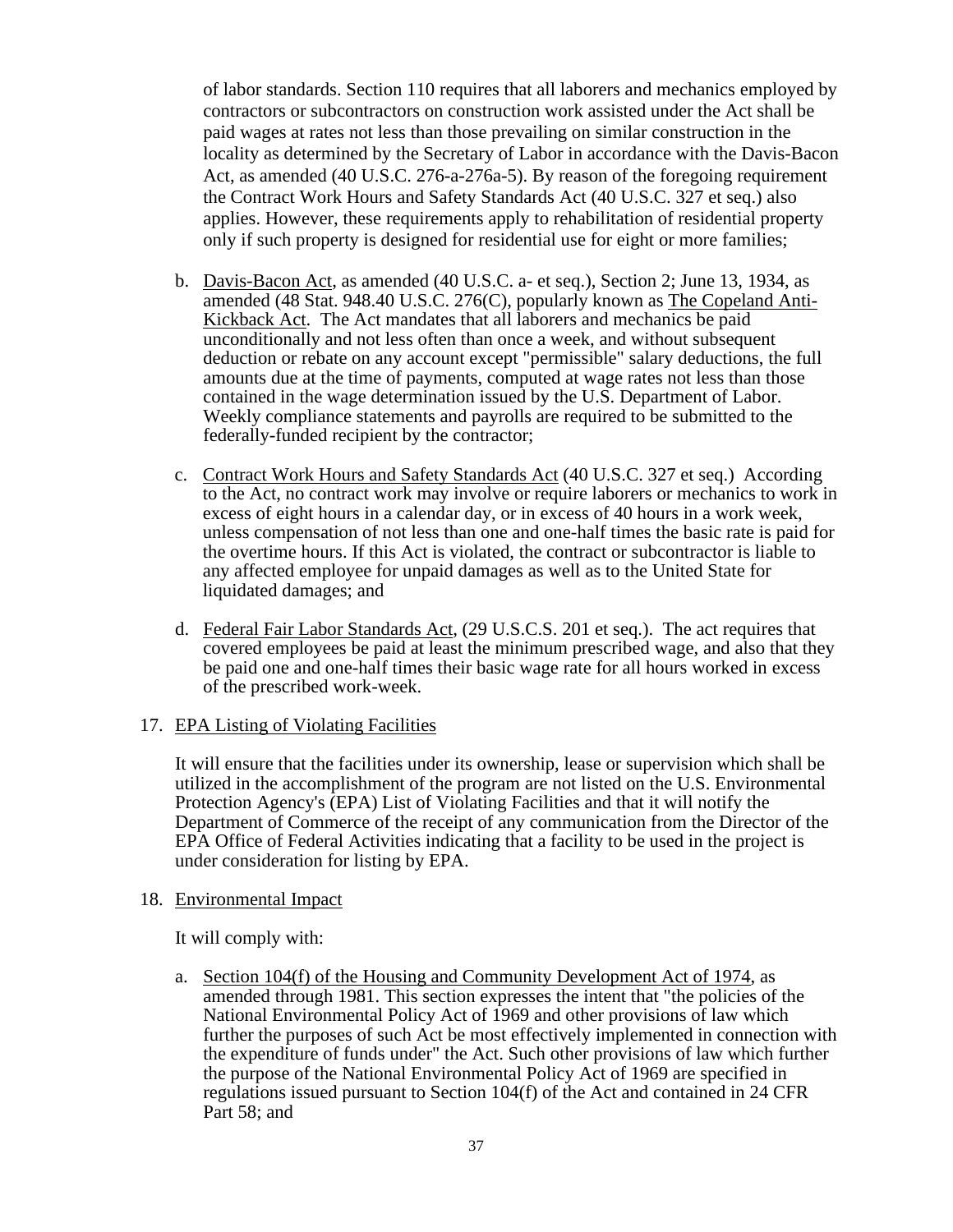b. The National Environmental Policy Act of 1969 (42 U.S.C. Section 4321, et seq. and 24 CFR Part 58). The purpose of this Act is to attain the widest use of the environment without degradation, risk to health or safety or other undesirable and unintended consequences. Environmental review procedures are a necessary part of this process. The grantee must certify that the proposed project will not significantly impact the environment and that the grantee has complied with environmental regulations and fulfilled its obligations to give public notice of the funding request, environmental findings and compliance performance.

Its chief executive officer or other officer of applicant approved by the State:

- (1) Consents to assume the status of responsible federal official under the National Environmental Policy Act of 1969 (NEPA) and other provisions of federal law, as specified in 24 CFR Part 58, which further the purposes of NEPA, insofar as the provisions of such federal law apply to the North Dakota Community Development Block Grant Program; and
- (2) Is authorized and consents on behalf of the applicant and himself to accept the jurisdiction of the federal courts for the purpose of enforcement of his responsibilities as such an official.

### 19. Floodplain Management and Wetlands Protection

It will comply with:

- a. The Flood Disaster Protection Act of 1973, Public Law 93-234, 87 Stat. 975, approved December 31, 1973. Section 102(a) required, on and after March 2, 1974, the purchase of flood insurance in communities where such insurance is available as a condition for the receipt of any federal financial assistance for construction or acquisition purposes for use in any area that has been identified by the Secretary of the Department of HUD as an area having special flood hazards. The phase "Federal financial assistance" includes any form of loan, grant, guaranty, insurance payment, rebate, subsidy, disaster assistance loan or grant, or any other form of direct or indirect Federal assistance;
- b. Executive Order 11988, May 24, 1978: Floodplain Management (42 F.R. 26951, et seq.) The intent of this Executive Order is to (1) avoid, to the extent possible, adverse impacts associated with the occupancy and modification of floodplains and (2) avoid direct or indirect support of floodplain development wherever there is a practical alternative. If the grantee proposes to conduct, support or allow an action to be located in the floodplain, the grantee must consider alternatives to avoid adverse effects and incompatible involvement in the floodplains. If siting in a floodplain is the only practical alternative, the grantee must, prior to taking an action: (1) design or modify its actions in order to minimize a potential harm to the floodplain; and (2) prepare and circulate a notice containing an explanation of why the action is proposed to be located in a floodplain; and
- b. Executive Order 11990, May 24, 1977: Protection of Wetlands (42 F.R. 26961, et seq.). The intent of this Executive Order is to avoid adverse impacts associated with the destruction or modification of wetlands and direct or indirect support of new construction in wetlands, wherever there is a practical alternative. The grantee must avoid undertaking or providing assistance for new construction located in wetlands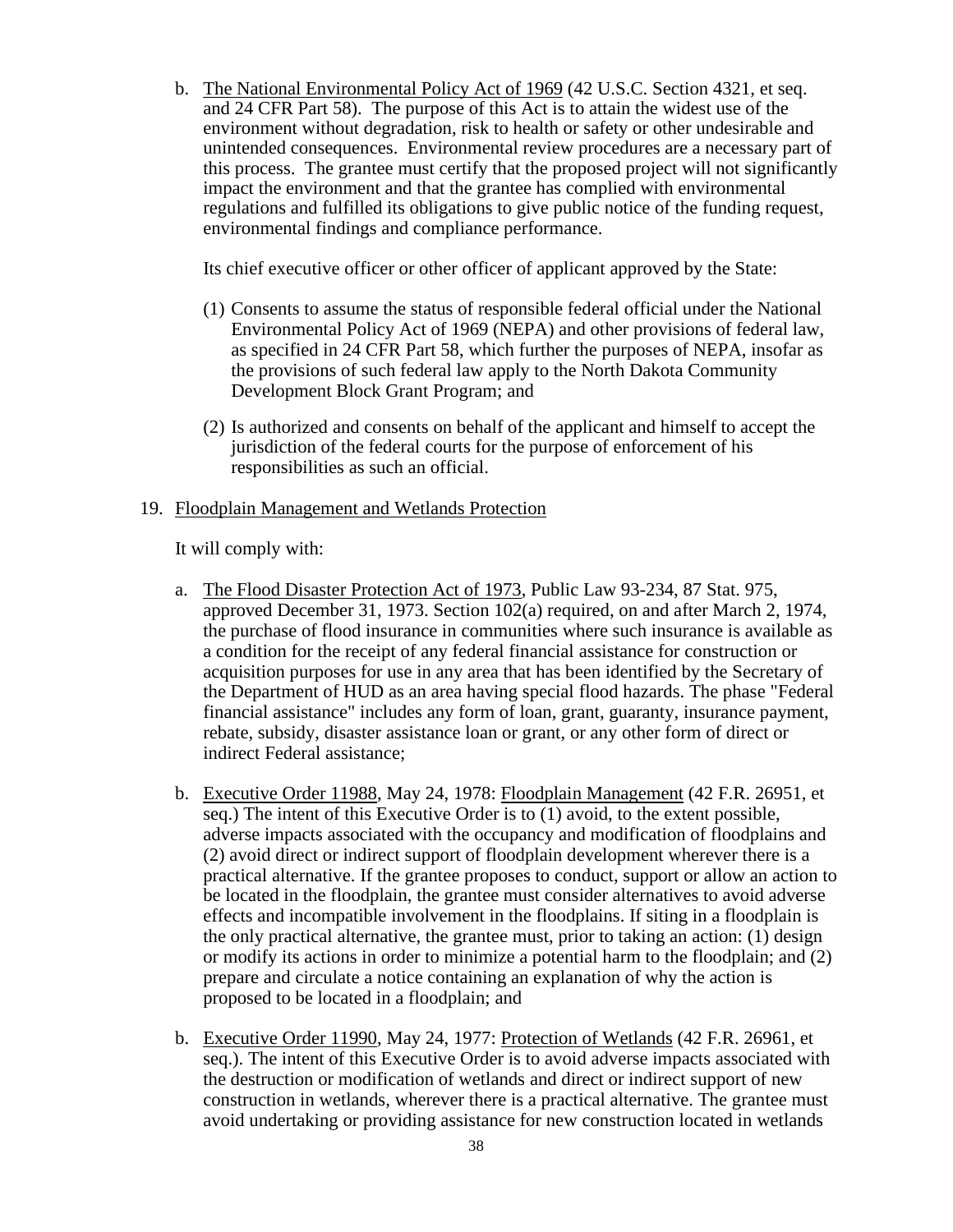unless there is no practical alternative to such construction and the proposed action includes all practical measures to minimize harm to wetlands which may result from such use.

### 20. Historic Preservation

It will comply with:

- a. Section 106 of the National Historic Preservation Act of 1966 (16 U.S.C. 470, as amended) through completion of the procedures outlined in 36 CFR 800 and 36 CFR 63. Compliance with these procedures should include:
	- (1) Consulting with the State Historic Preservation Office (SHPO) to identify properties listed in or eligible for inclusion in the National Register of Historic Places that exist with a proposed CDBG project's area of potential environmental impact; and
	- (2) Consulting, as needed with the SHPO, Keeper of the National Register of Historic Places, and the Advisory Council on Historic Preservation to evaluate the significance of historic or prehistoric properties which could be affected by CDBG work and to determine how to avoid or mitigate adverse effects to significant properties from project work.

### 21. Farmlands Protection

It will comply with the Farmland Protection Policy Act (1981) (PL 97-98, Dec. 22, 1981) (Subtitle I Sec. 1539-1554) which requires recipients of federal assistance to minimize the extent to which their projects contribute to the unnecessary and irreversible commitment of farmland to nonagricultural uses.

### 22. Lead-Based Paint

It will comply with Sections 1012 and 1013 of Title X of the Housing and Community Development Act of 1992. The new regulation appears within Title 24 of the Code of Federal Regulations as part 35. (24 CFR 35). The purpose of this regulation is to protect young children from lead-based paint hazards in housing that is financially assisted by the Federal government or sold by the government. This regulation applies only to structures built prior to 1978.

### 23. Solid Waste

It will comply with the Solid Waste Disposal Act, as amended by the Resource Conservation and Recovery Act of 1976 (42 U.S.C. Section 6901, et seq.). The purpose of this Act is to promote the protection of health and the environment and to conserve valuable material and energy resources.

### 24. Air Quality

It will comply with the Clean Air Act (42 U.S.C. 7401, et seq.) which prohibits engaging in, supporting in any way or providing financial assistance for licensing or permitting, or approving any activity which does not conform to the North Dakota Air Pollution Control Rules (NDCC Article 33-15), which includes standards for asbestos and other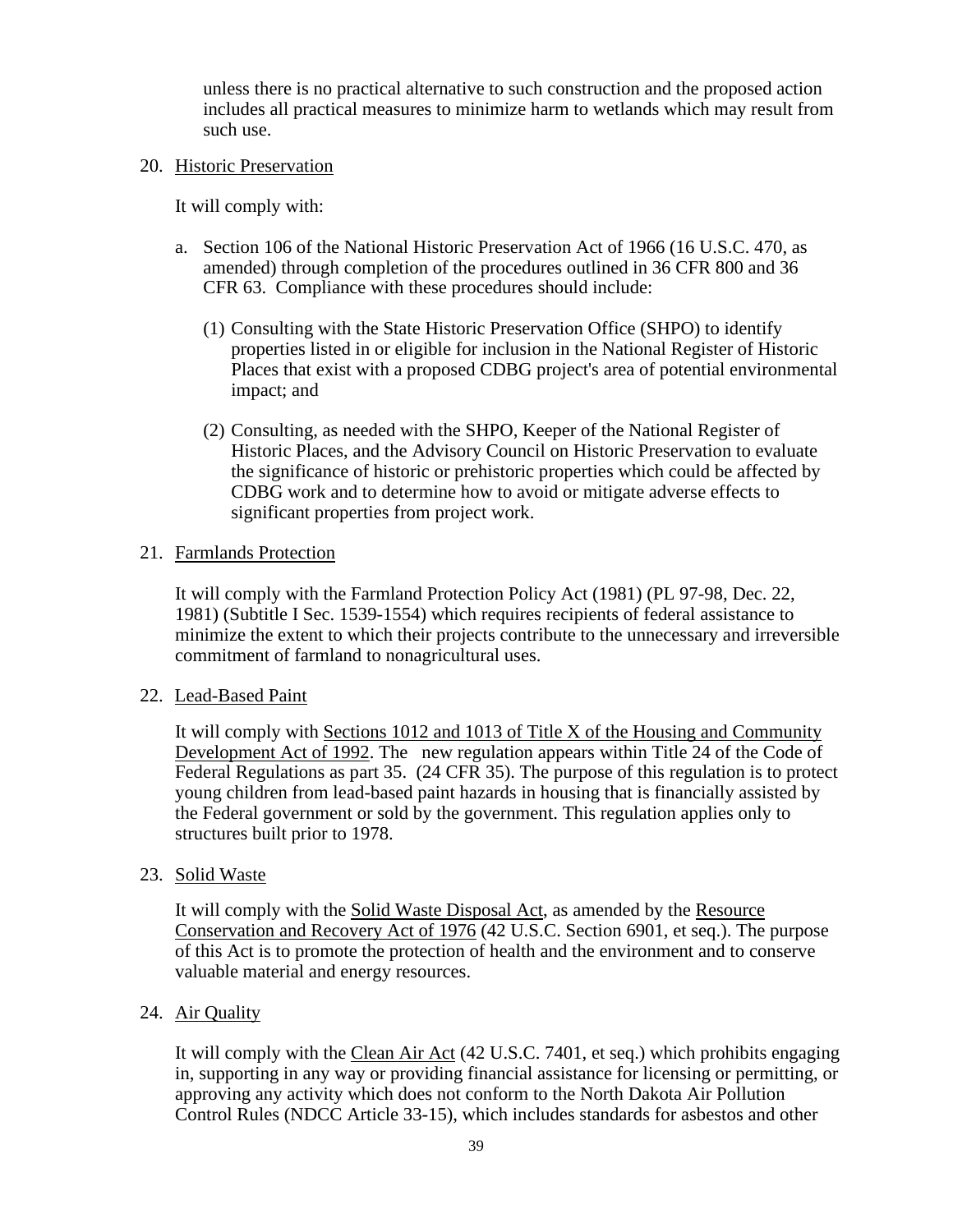hazardous air pollutants, and the State implementation plan for the control of air pollution.

### 25. Water Quality

It will comply with:

- a. The Safe Drinking Water Act of 1974 (42 U.S.C. Section 201, 300(f) et seq. and U.S.C. Section 349), as amended, particularly Section 1424(e)(42 U.S.C. Section 300H-303(e)) which is intended to protect underground sources of water. No commitment for federal financial assistance can be entered into for any project which the U.S. Environmental Protection Agency determines may contaminate an aquifer which is the sole or principal draining water source for an area; and
- b. The Federal Water Pollution Control Act of 1972, as amended, including The Clear Water Act of 1977, Public Law 92-212 (33 U.S.C. Section 1251, et seq.) which provides for the restoration and maintenance of the chemical, physical and biological integrity of the nation's water.

### 26. Noise, Facility Siting

It will comply with HUD Environmental Standards (24 CFR, Part 51, Environmental Criteria and Standards and 44 F.R. 40860-40866, July 12, 1979) which prohibit HUD support for most new construction of noise-sensitive uses on sites having unacceptable noise exposure. HUD assistance for the construction of new noise-sensitive uses is prohibited in general for projects with unacceptable noise exposures and is discouraged for projects with normally unacceptable noise exposure. Additionally, projects may not be located near facilities handling materials of an explosive or hazardous nature, or in airport clear zones.

27. Wildlife

It will comply with:

- a. The Endangered Species Act of 1973, as amended (16 U.S.C. 1531 et seq.). The intent of this Act is to ensure that all federally assisted projects seek to preserve endangered or threatened species. Federally authorized and funded projects must not jeopardize the continued existence of endangered and threatened species or result in the destruction of or modification of habitat of such species which is determined by the U.S. Department of the Interior, after consultation with the state, to be critical; and
- b. The Fish and Wildlife Coordination Act of 1958, as amended, (U.S.C. 661 et seq.) which requires that wildlife conservation receives equal consideration and is coordinated with other features of water resource development programs.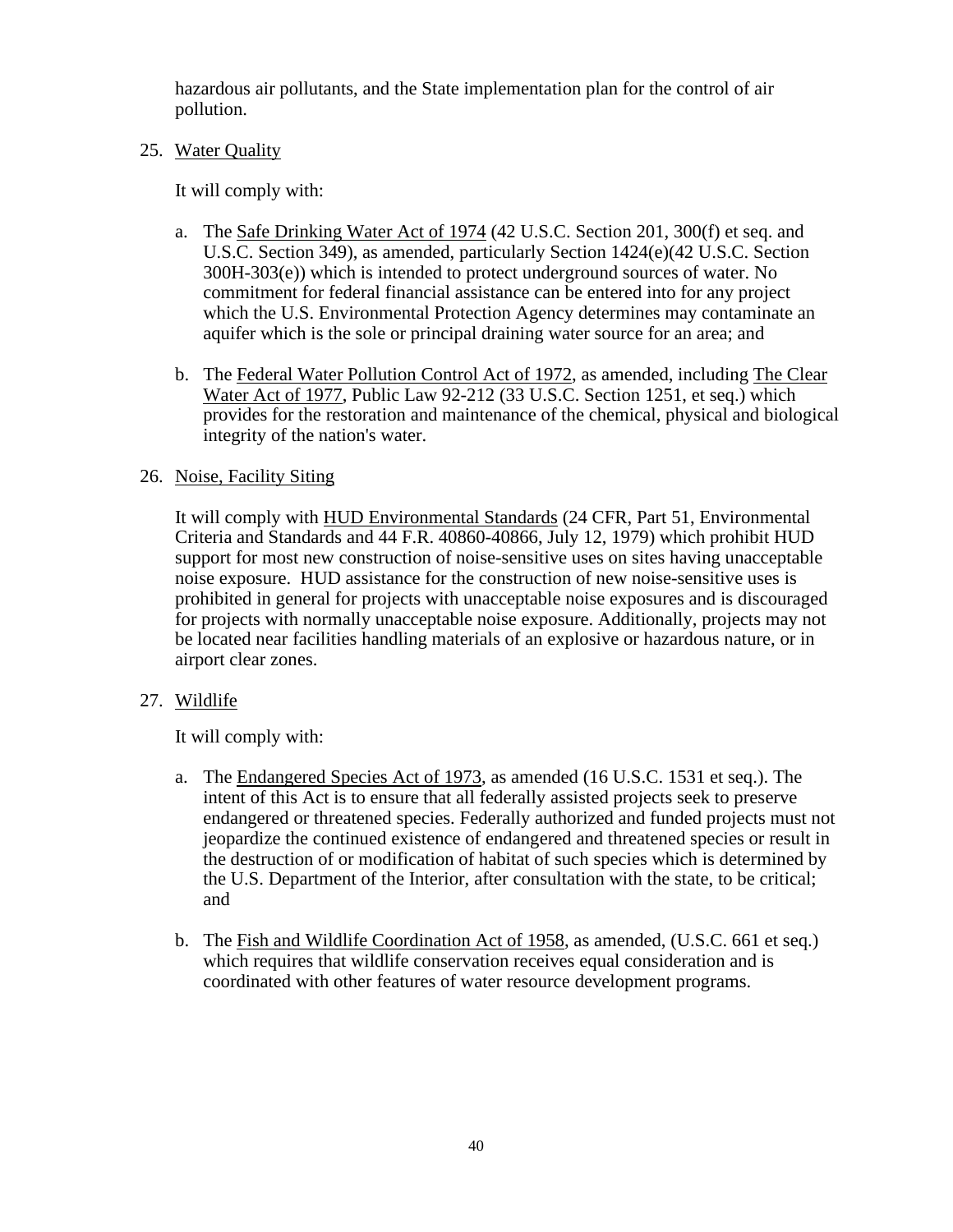### **SECTION VI**

### **Final Grant Application Submission Requirements**

### **A. Application Requirements**

This section describes the application submission requirements applicable to all Public Facilities, Housing and Economic Development projects. Each region will have additional application requirements.

Each region utilizing score sheets in their review of any project will be required to submit individual review committee member's score sheets for each project recommended for funding. The score sheet must identify the board person scoring the application. The scores must be summarized and totaled, and that sheet must also be submitted to our office. A copy of the board minutes approving the project must be submitted to the DCS before the DCS will give final approval and prepare a Financial Award.

Each applicant must:

- 1. Provide a map which delineates the boundaries of the entire jurisdiction and identifies the location of the proposed activity. In most cases a map is not included in the business plan for economic development projects. See the North Dakota Main Street Program for boundary requirements on CDLF Main Street activities.
- 2. Conduct a local Community Needs Assessment in accordance with the requirements described in the application package.
- 3. Provide evidence that a minimum of one public hearing was conducted no earlier than 180 days prior to submitting the application to the state. A second public hearing will be required prior to grant closeout. The format is on the DCS website [https://www.communityservices.nd.gov/uploads/17/SFN52663PublicNoticeandNoticeof](https://www.communityservices.nd.gov/uploads/17/SFN52663PublicNoticeandNoticeofPublicHearing.pdf) [PublicHearing.pdf](https://www.communityservices.nd.gov/uploads/17/SFN52663PublicNoticeandNoticeofPublicHearing.pdf) and required to be adopted by each city and county. The evidence of public hearing must include an affidavit of publication, a list of the persons attending and minutes of the public hearing.
- 4. Complete the Resolution of Sponsorship.
- 5. Acknowledge by signature the Applicant Assurance Certifications.
- 6. Indicate the activity(s) it will undertake to "affirmatively further fair housing" in accordance with Title VIII of the Civil Rights Act of 1968, as amended. This activity will be made a part of the Financial Award.
- 7. Justify which national objective is to be achieved for each proposed activity in accordance with the definitions in Section I. Income surveys will be accepted only if they meet the following criteria:

Surveys must be completed prior to the submission of pre-applications and must be completed according to the guidelines included on the DCS website,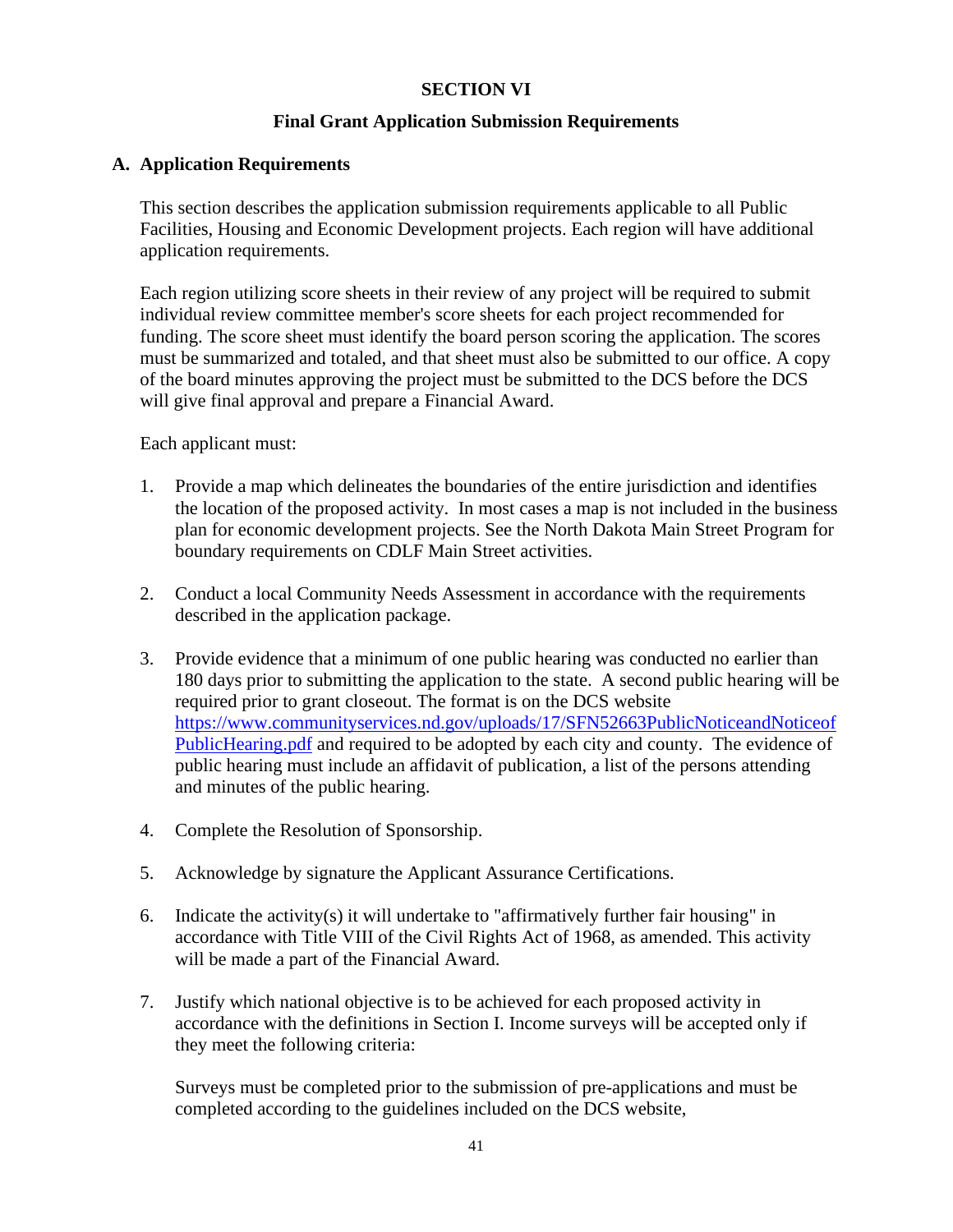<https://www.communityservices.nd.gov/communitydevelopment/> under additional resources. This guidance contains complete guidelines to be used in completing income surveys.

- 8. Complete the requirements of Subpart C of 24 CFR Part 12 "Accountability in the Provisions of HUD Assistance." ( HUD Disclosure Report on the DCS website at <https://www.communityservices.nd.gov/uploads/17/SFN52659FinalApplication.pdf>
- 9. All final applications must be submitted by the deadline date identified in Section IV H. with the original signatures to the DCS.
- 10. A Housing Rehabilitation Program Application or a form containing equivalent information for each potential household must be submitted with the application. A Housing Rehabilitation Program Application Summary Sheet must also be submitted.
- 11. All multi-family housing rehabilitation applicants that participate in Project Based Assistance Programs must complete a release of information form and include it in their application.
- 12. Each application must contain documentation of who prepared the application, who reviewed the application with their score and who will administer the application, if already chosen. This includes Economic Development if applicable.
- 13. Each applicant that has not completed a Section 504 Self Evaluation/Transition Plan will be required to submit a completed plan prior to the DCS issuing a financial award. This requirement may be waived on a case-by-case basis for emergency projects. However, the community will not be allowed to draw more than 50% of the grant funds until the plan has been submitted.
- 14. Each applicant for removal of architectural barriers will be required to update their Transition Plan if the project applied for is not reflected in their Section 504 Self Evaluation/Transition Plan on file with the DCS.
- 15. For area benefit activities (i.e., Lift Station, Water Tower Repair) a copy of the American Fact Finder results that contain the information required to complete the Direct/Indirect Benefit Activities form must be submitted with the application.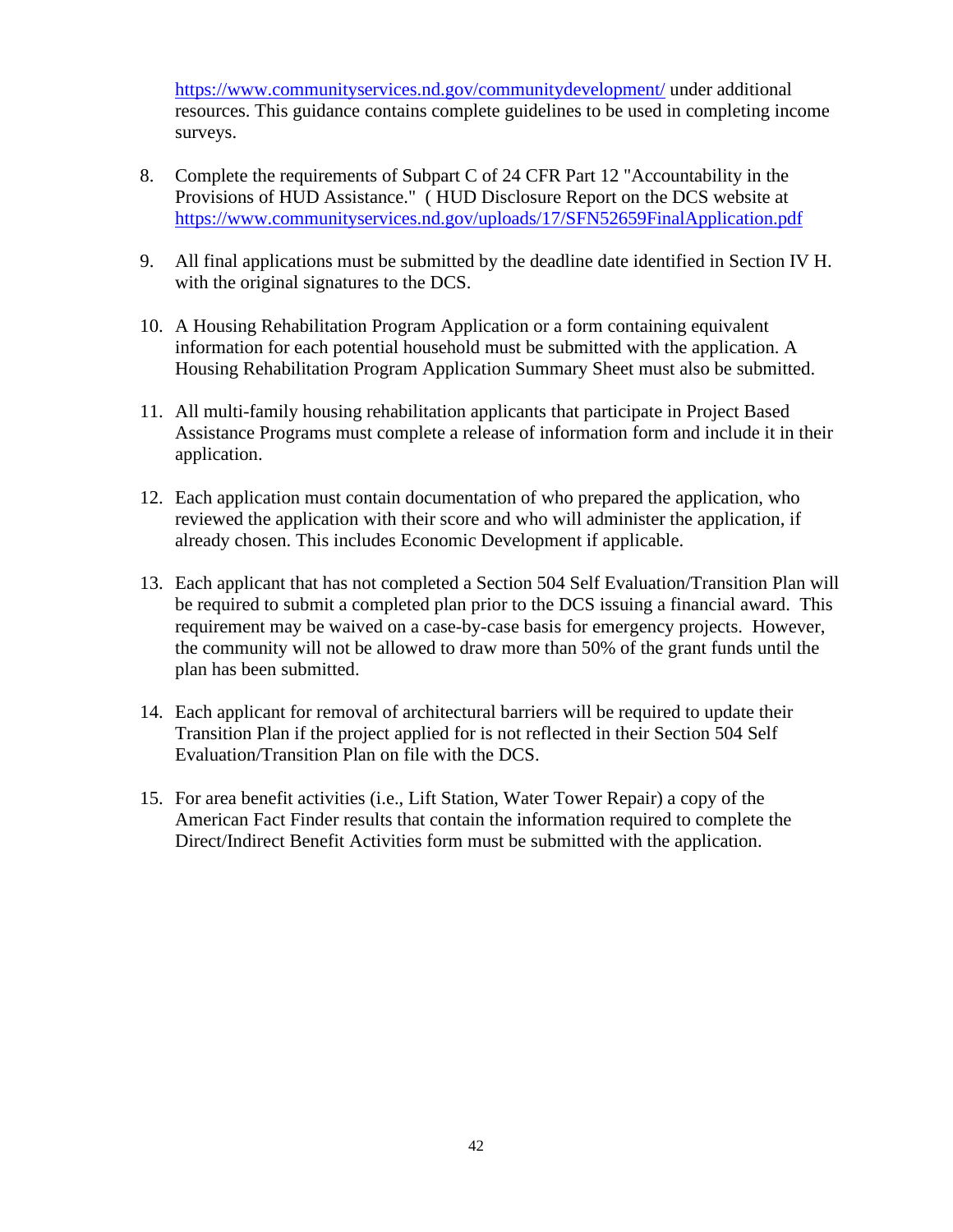### **SECTION VII**

### **Program Design - Economic Development & Main Street**

The North Dakota CDLF program for Economic Development has been designed to more effectively meet the goals set by the Governor. The program is targeted to both Primary and Retail Sector business proposals which will operate within North Dakota. CDLF assistance is intended to be used in situations where a funding gap exists and alternative sources of public and private financing are not adequate.

CDLF funding can also be used for community's slum and blighted areas, including downtown façade and streetscape improvements, and limited interior improvements. The program helps communities aid in the prevention or elimination of slums or blight in a designated area. This funding is part of the North Dakota Main Street Program, assisting in the Governor's Main Street initiative.

On a case-by-case basis, a request to waive any of the policy and procedures must be approved and granted by the Division of Community Services. The Division of Community Services will have the authority to deny any economic development project that is not well conceived and fully developed. All CDLF projects will be funded with Revolving Loan funds prior to CDBG allocation of funds.

### **Main Street**

### **A. Eligible Projects**

The intent of the North Dakota Main Street program is to focus on long-term community development within cities downtown areas. Assistance is available to non-entitlement cities and incorporated cities.

- 1. Façade Improvements (examples include: signage, painting, awnings, lighting, windows, doors, entryways, and other approved improvements)
- 2. Streetscapes (examples include: street lighting, signage, landscaping, parking, sculptures, pools of water and fountains, and other approved site improvements)
- 3. Code enforcement improvements to non-residential buildings
- 4. Renovation of closed or abandoned buildings to serve another public purpose
- 5. Energy system improvements or retrofitting
- 6. Execution of architectural design features to enhance or preserve the aesthetic quality of facilities and improvements receiving CDBG assistance (excluding furniture and furnishings within buildings)

# **B. Eligibility Requirements**

1. Cities may apply for a CDLF grant or loan through your respective regional planning council. If project costs are more than the CDBG allocated amount, local match is required to fully cover the remainder of the project costs.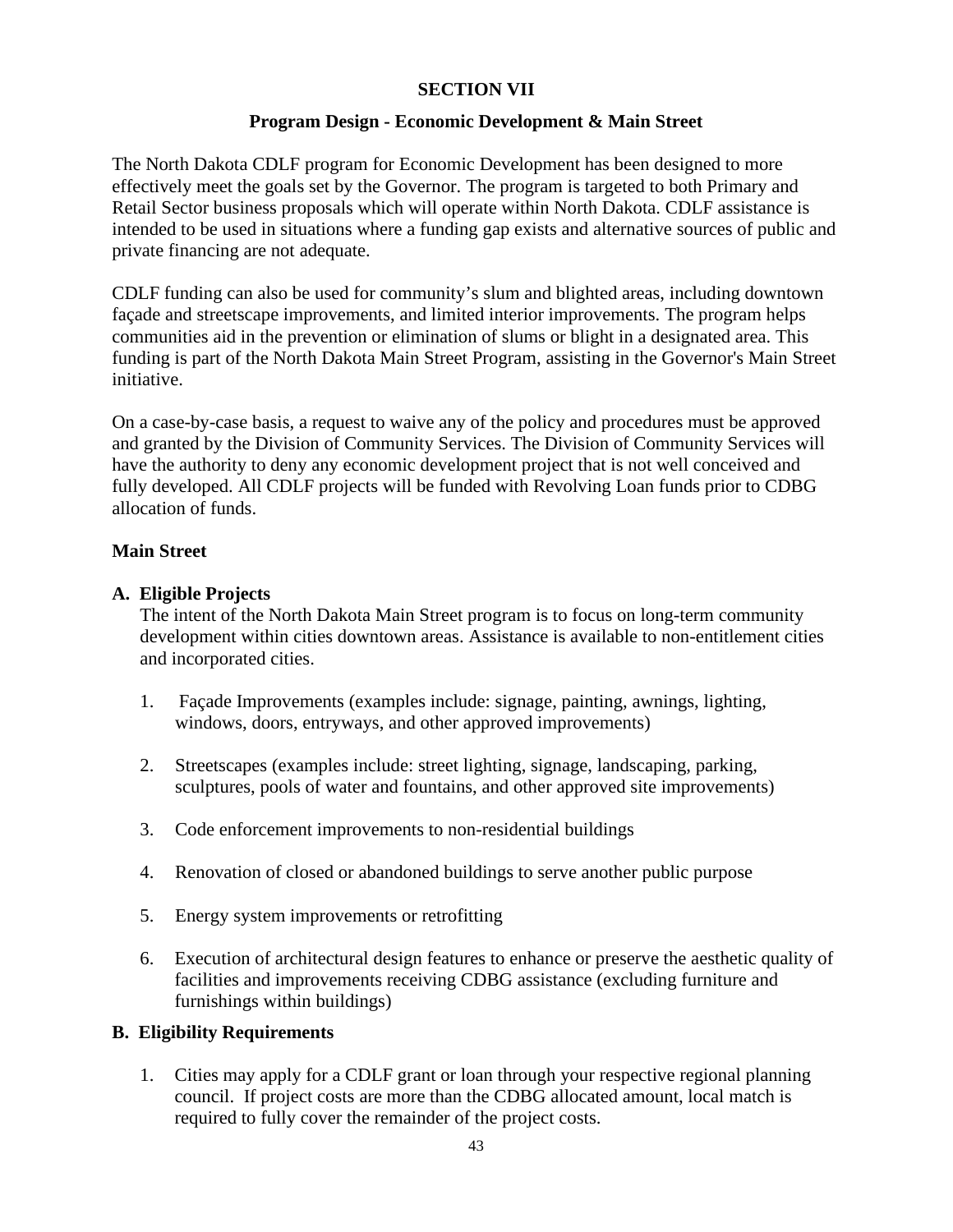- 2. CDBG funding for administrative costs can be provided in the amount of 10% of total project costs, with a maximum of \$10,000. Refer to Section V for administrative funds guidance.
- 3. Eligibility is based upon HUD's Slum and Blight criteria, and not subject to Low-to-Moderate Income (LMI) % requirements. To qualify under the national objective of slums/blight on an area basis, an activity must meet all the following criteria:
	- a. The area must be officially designated by the grant recipient and must meet a definition of a slum, blighted, deteriorated, or deteriorating area under State or local law. See the North Dakota Main Street Program for official designation form.
	- b. In the case where the applicable State law does not specify the percentage of deteriorated or deteriorating buildings required to qualify the area, then at least one quarter of all the buildings in the area must meet the grant recipient's definition of:
		- i. deteriorated or deteriorating;
		- ii. abandoned;
		- iii. experiencing chronic high occupancy turnover rates or chronic vacancy rates in commercial or industrial buildings;
		- iv. experiencing significant declines in property values or abnormally low property values relative to other areas in the community; or
		- v. known or suspected of environmental contamination
- 4. Projects must meet a national objective, be an eligible activity under the CDBG program, and comply with applicable state and federal laws and regulations.
- 5. A slum and blight area is defined as having a significant amount of structures that demonstrate major deterioration. The boundary is exhibited by a survey of the area.
	- a. "**Slum area**" means an area in which there is a predominance of buildings or improvements, whether residential or nonresidential, which by reason of dilapidation, deterioration, age or obsolescence, inadequate provision for ventilation, light, air, sanitation, or open spaces, high density of population and overcrowding, or the existence of conditions which endanger life or property by fire and other causes, or any combination of these factors is conducive to ill health, transmission of disease, infant mortality, juvenile delinquency, or crime, and is detrimental to the public health, safety, morals, or welfare. (N.D.C.C. 40- 58-01.1(23))
	- b. "**Blighted area**" means an area other than a slum area which by reason of the presence of a substantial number of slums, deteriorated or deteriorating structures, predominance of defective or inadequate street layout, faulty lot layout in relation to size, adequacy, accessibility, or usefulness, unsanitary or unsafe conditions, deterioration of site or other improvements, diversity of ownership, tax or special assessment delinquency exceeding the fair value of the land, defective or unusual conditions of title, improper subdivision or obsolete platting, or the existence of conditions which endanger life or property by fire and other causes, or any combination of these factors, substantially impairs or arrests the sound growth of a municipality, retards the provision of housing accommodations or constitutes an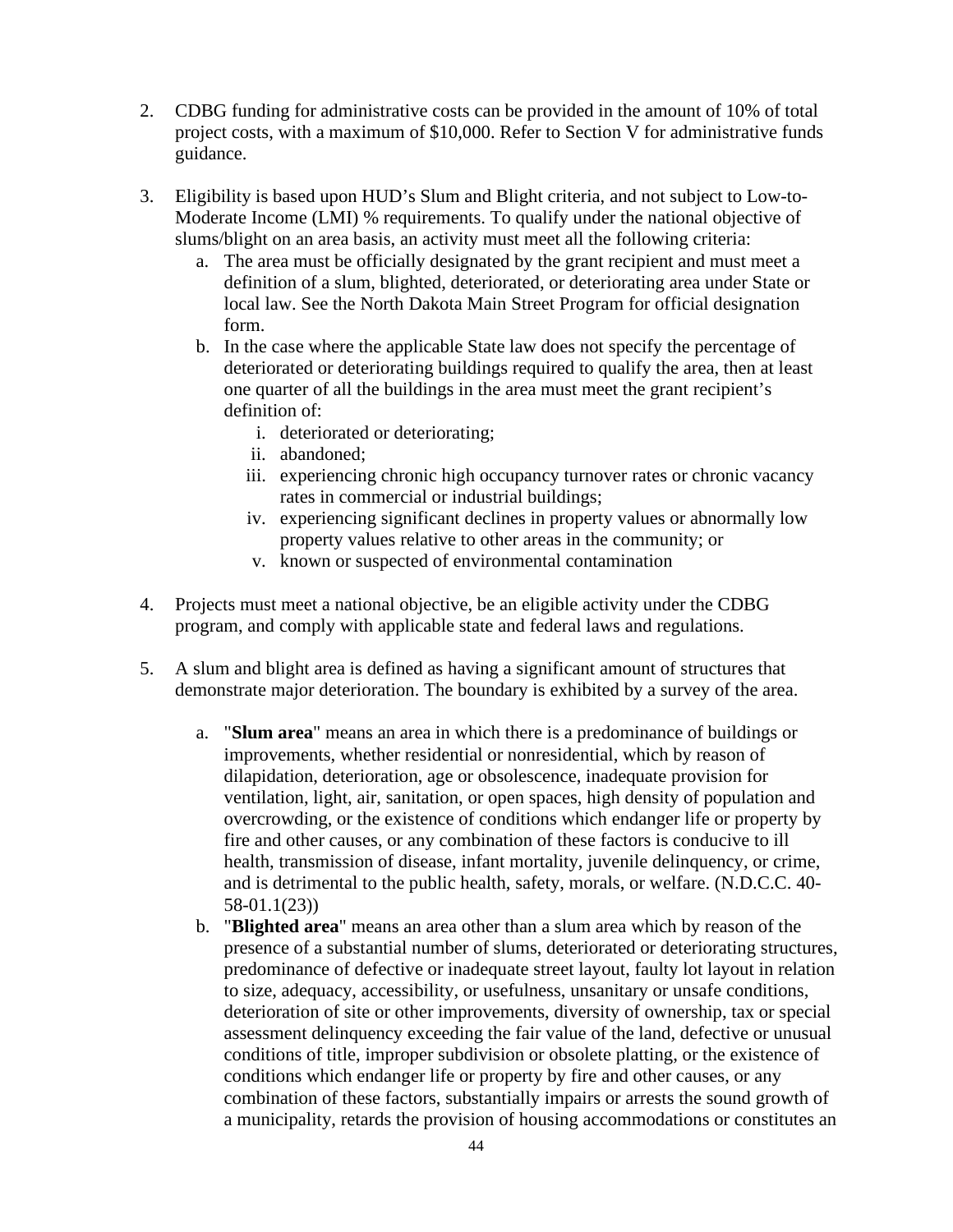economic or social liability and is a menace to the public health, safety, morals, or welfare in its present condition and use. "Blighted area" does not include any land that has been assessed as agricultural property within the last ten years unless it was located within the interior boundaries of a city for at least ten years The applicant must provide architectural renderings of the proposed design. Renovations to a historic property must maintain its historic character and must also conform to guidelines established in the "Secretary of the Interior's Standards for Rehabilitation and Guidelines for Rehabilitating Historic Buildings". (N.D.C.C. 40-58-01.1(2))

- 6. The slum and blight area that is documented for the purposes of this application is considered the targeted area for the project. Proposed improvements can be anywhere within that targeted area, but not outside of it. For the map itself, a boundary must be outlined illustrating the project area. This boundary must be applied exclusively to the City's downtown area.
- 7. The targeted area must be officially designated as a Slum and Blighted Area by the City's local official. The area must be re-designated every 10 years for continued qualification and documentation must be retained. The term "**structurally substandard**" refers to inadequate and unsatisfactory conditions of a structure or streetscape, typically in violation of local code. The term "**dilapidated**" refers to broken down, decayed, or crumbling structures or streetscapes as a result of age or neglect.

### 8. **Exterior Improvements:**

A Slum and Blight Inventory Form (SFN 61555) must be completed for each building in either a Word document or a PDF. This form must be completed for all buildings in the slum/blight area. The conditions are based upon definitions of property ratings for classifying buildings as excellent, good, fair or poor. Descriptions must be included of the building conditions.

Some satisfactory examples of descriptions are "crumbling brick, cracking stucco, wood rotted on window frames, cracks in window wills, weathered and discolored awning, rusty sign." Photographs must be submitted along with the application. More than one photo for each building may be submitted to show deterioration conditions.

The applicant may also include responses to the other fields in the form if they are contributing to slum and blight conditions in the area such as: tenants relocating to a new mall or office space, lack of lighting or nighttime use of the area, or unwillingness of landlords to correct code violations, etc.

### **Interior Improvements:**

A Slum and Blight Inventory Form (SFN 61555) must be completed for each building in either a Word document or a PDF. This form must be completed for all buildings in the slum/blight area. Please indicate the condition that qualifies the building and include supporting documentation. Descriptions must be included of the building conditions. Conditions that qualify a building for interior improvements include:

• Abandoned structures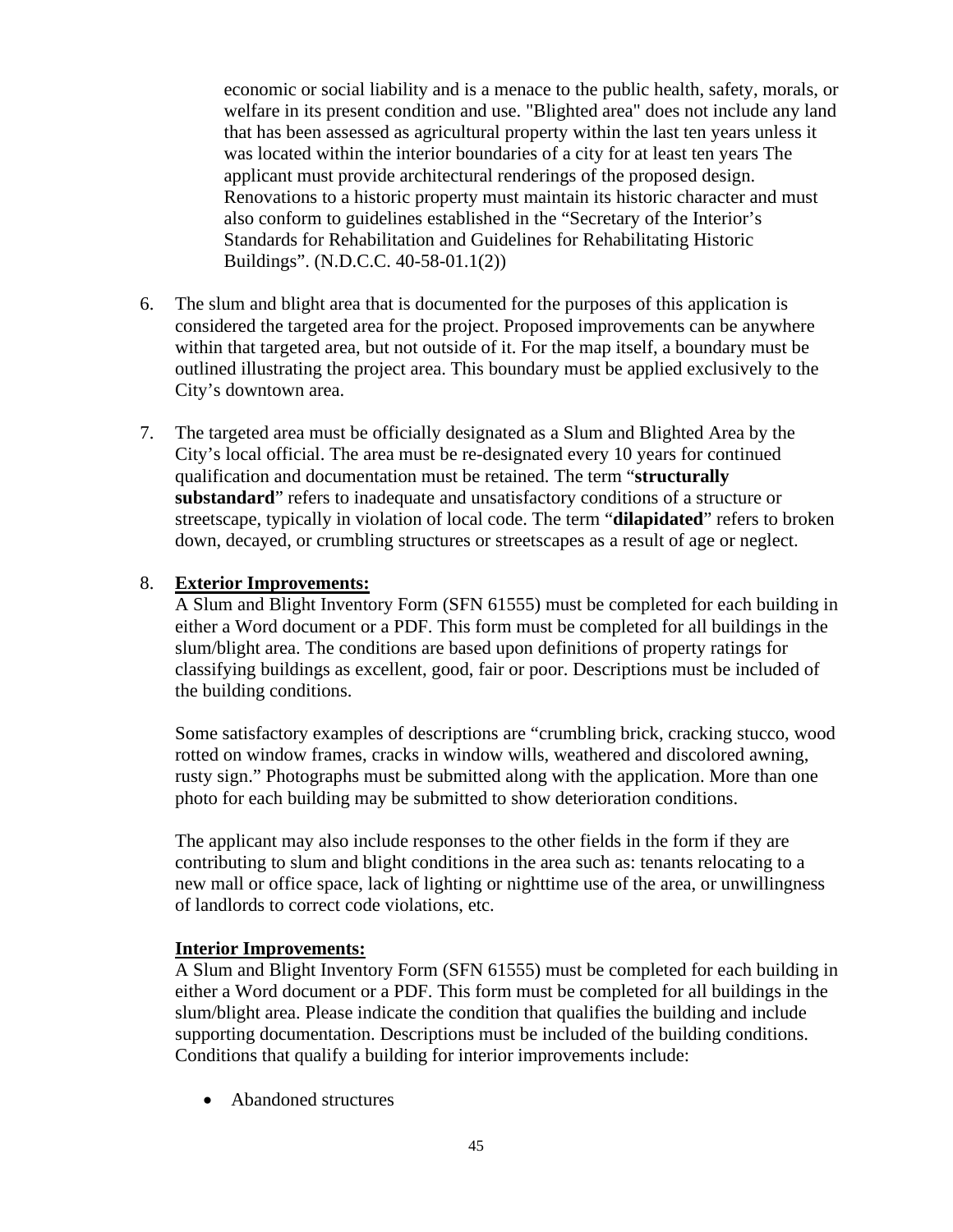- Experiencing chronic high occupancy turnover rates or chronic vacancy rates in commercial or industrial buildings
- Experiencing significant declines in property values or abnormally low property values relative to other areas in the community; or
- Known or suspected of environmental contamination

# **The percentage of buildings designated as fair or poor must be at least 25% to be eligible.**

Note: Funding will only be provided for structures which aid in qualifying the designated slum/ blighted area. Rehabilitation costs do not include improvements to buildings that do not meet the slum/ blighted criteria included in the Slum and Blight Inventory Form.

- 9. An Engineer or Architect is not required for Main Street projects, but strongly encouraged. If CDBG dollars are used towards engineering or architect fees, the Brooks Act procurement process outlined in Section 6 of the CDBG Administrative Manual must be followed for projects over \$200,000.00.
- 10. A CDBG Full Application and Environmental Review will be required prior to release of funds. All projects are subject to the requirements of the Fair Labor Standards Act, including Davis-Bacon wage rates.

# **Economic Development**

# **A. General Economic Development Policies & Procedures**

1. Section 104 (j) of Title I of the Housing and Community Development Act of 1974, as amended, permits any unit of local government to retain any program income that is realized from a CDBG award. Section 104 (j) also permits a state to require as a condition that a unit of general local government shall pay to the state any program income generated, except that the state shall waive this condition to the extent that program income is applied to continue the activity from which such income was derived.

Since the North Dakota CDLF program requires that the use of funds be proposed as a loan to a business, program income will be generated in the form of loan repayments. The state requires that program income be repaid to the State. The state will permit applicants to request a waiver of this repayment requirement in order to retain program income at the local level under the following conditions:

- a. Community Development Loan Funds are being used as a match for another federal program which requires the establishment of a loan fund to which all funds must be repaid; or
- b. The Applicant desires to use program income to make loans to continue the same activity at a later date. Activity is defined as an economic development project that meets the national objective of creating jobs for low and moderate income persons. In order for a locality to request to retain program income, all of the following must occur: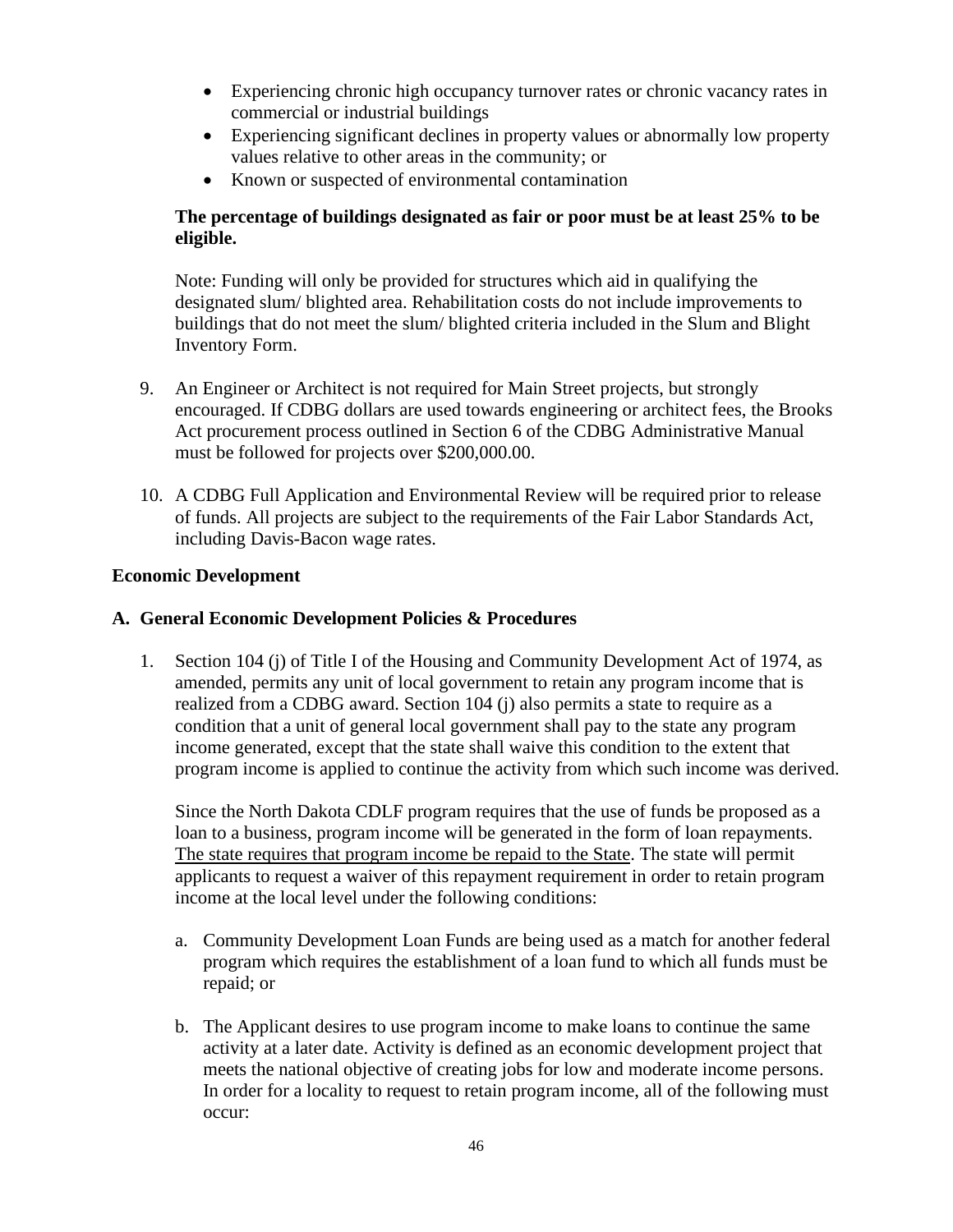- (1) The business generating the program income must have met all special conditions of the financial award, to include the business generating the program income and the grantee must satisfy all conditions of the financial award, to include job creation;
- (2) A final report and audit must be completed and accepted by the DCS; and
- (3) A notice of grant closeout must be issued.

Once these steps have been completed, the locality may submit a request to retain program income for future economic development projects. The locality must submit with its request a full economic development plan in accordance with the requirements of the CDLF program. The DCS will review the economic development plan for eligibility, only. The Director of the DCS will be responsible for approving and disapproving a waiver request. The DCS reserves the right to request additional documentation if needed.

- 2. Once the program income is returned it will be redistributed to the region in which the funds originated or to the Governor's Revolving Loan Fund. The program income funds will be used for economic development activities in the respective regions.
- 3. The city/county may retain 50 percent of the interest on the loan repayment after all jobs have been created and an Administrative or Final Closeout has been issued by the DCS. Until this occurs 100 percent of the interest must be returned to the State.
- 4. For a direct loan, the grantee must make provisions in the loan agreement and promissory note for the repayment of the loan by the business to the unit of general local government on a monthly basis. Exceptions to this policy will be granted by the DCS on a case-by-case basis.
- 5. A bank must be involved in financing of a CDLF project unless in a disaster situation.
- 6. Applicants may apply for loans (both interim and long term) and grants for activities which are carried out by public or private nonprofit entities, including (a) acquisition of real property; (b) acquisition, construction, reconstruction, rehabilitation, or installation of 1) public facilities (except for building for the general conduct of government), site improvements (water, sewer, roads, railroad spurs), and utilities; 2) commercial or industrial buildings or structures and other commercial or industrial real property improvements; and 3) planning.
- 7. In the event that CDLF are used to provide for the purchase of common or preferred stock, the grantee must make provisions for the redemption of the stock and repayment to the CDLF. The terms of the preferred stock arrangement must clearly indicate the par value of the stock and the dividend to be achieved before redeeming the stock.
- 8. CDLF dollars may be used to finance general operating costs. General operating costs of a business will be eligible with the exception of travel, entertainment, research and development, donations and pre-startup costs (i.e., legal fees for incorporation, consulting for business plan development). The terms of the loan will be 5 years or less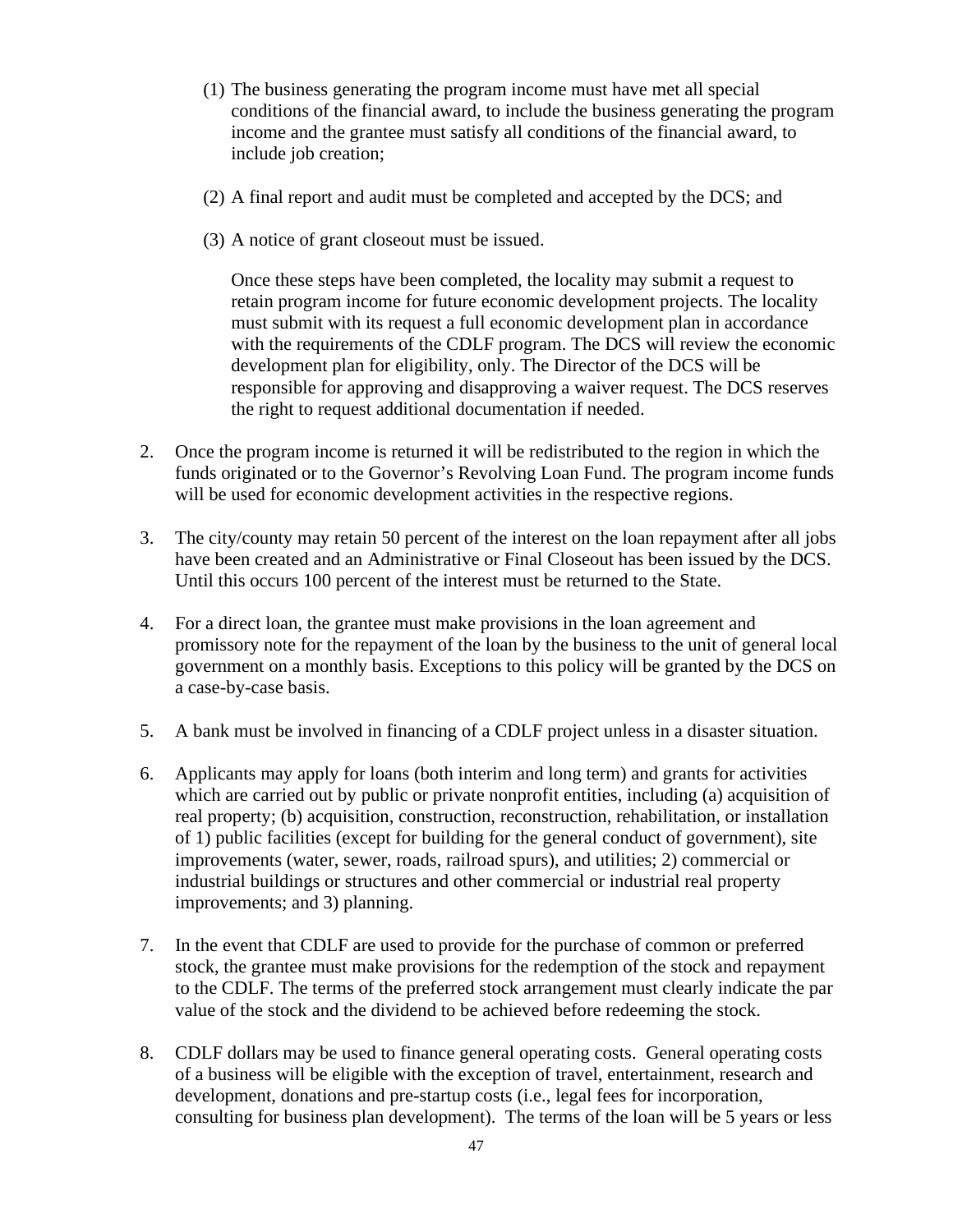(including any deferment period). The interest rate will be fixed for the term of the loan. Interest will begin accruing at the time principal payments begin. Principal and interest payments will begin 30 days after the funds are fully advanced or 24 months from the financial award date, whichever comes first.

CDLF funds will provide no more than 50% of the financing of the total operating costs up to \$500,000 for primary sector business and up to \$300,000 for retail/service/tourism businesses. All loans must be secured with assets, personal guarantees or any other reasonable source of available collateral.

Funds will be released as follows: The initial Request for Funds will be based on the projected financial needs of the business (not to exceed 2 months). Advances will be contingent upon the company meeting their projections. To receive funds, an intercreditor agreement must be completed stipulating the criteria to be met for the advances. Any changes to the inter-creditor agreement must be done in writing and signed by all parties. Monthly financial statements will also be required and must be in accordance with GAAP. The grant administrator will be required to submit the financial statements and an analysis for funding with each Request for Funds.

- 9. The North Dakota CDLF Program will not assist projects that facilitate the relocation of industrial or commercial facilities within the state, unless the region finds such relocation does not adversely affect the level of unemployment, available jobs or the economic base of the area from which the industrial or commercial plant or facility is to be re-located. In order to satisfy this requirement, the grant applicant must submit sufficient evidence that:
	- a. The relocation will not have a significant economic effect on the community of original site location, and/or
	- b. The city/county of original site location cannot provide similar facilities and/or conditions as offered by the city/county where the business is proposing to relocate.
- 10. The cost per job for CDLF should be at or below \$35,000. Please consult with DCS.
- 11. Only those jobs proposed to be created within the first two years will receive consideration during the review process. The two-year period begins with the date of the financial award.
- 12. At least 51 percent of the jobs to be created or retained must be held or made available to low and moderate income persons or the employee resides in a census tract where no less than 70 percent of the residents are low and moderate income persons. LMI status is based on family gross income at the time of hiring. It is not based on the salary to be paid.

Each applicant is required to provide evidence that the business has contacted Job Service of North Dakota if 51% of the jobs created are not filled by low and moderate income individuals.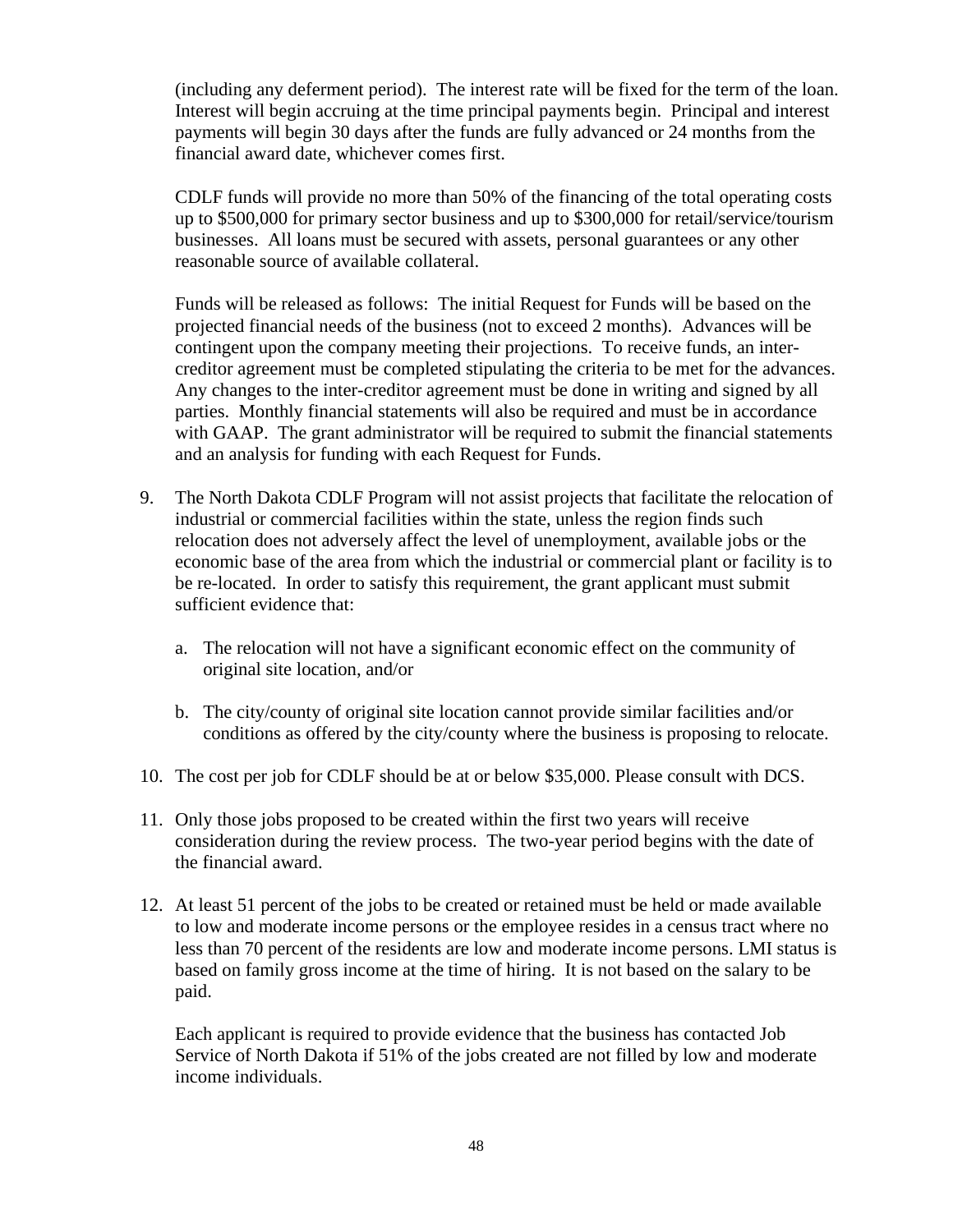Where the public facility or improvement is undertaken principally for the benefit of one or more particular businesses, but where other businesses might also benefit from the assisted activity, the requirement may be met by aggregating only the jobs created or retained by those businesses for which the facility/improvement is principally undertaken, provided that the cost (in CDLF funds) for the facility/improvement is less than \$10,000 per permanent full-time equivalent job to be created or retained by those businesses.

In any case where the cost per job to be created or retained is \$10,000 or more, the requirement must be met by aggregating the jobs created or retained as a result of the public facility or improvement by all businesses in the service area of the facility/ improvement. This aggregation must include businesses which, as a result of the public facility/improvement, locate or expand in the service area of the facility/improvement between the date the recipient identifies the activity in its final statement and the date one year after the physical completion of the facility/improvement.

13. Only permanent jobs may be considered in determining proposed jobs to be created or retained. All jobs must be on a "full time equivalent (FTE)" basis. Full time is based on 32 hours per week. In converting part time jobs to full time, the applicant must indicate the hours of employment for each part time position. **Jobs created prior to a Financial Award will not be counted as new jobs.**

Seasonal jobs may be considered only if the business can demonstrate that the duration of the season will be long enough for the job to be considered as a person's principal occupation. Jobs taken by students who are legal dependents or by persons such as farmers and school teachers employed during their off season, cannot be considered as a principal occupation. The applicant must also demonstrate that the job itself is a permanent position. Eligible seasonal jobs must also be converted to full time equivalents. FTE must be based on hours worked and length of the season. For instance, four persons working full time for three months would equal one FTE.

14. For an activity that retains jobs, the unit of general local government must document that the jobs would actually be lost without the CDLF assistance and that either or both of the following conditions apply with respect to at least 51 percent of the jobs at the time the CDLF assistance is provided: The job is known to be held by a low or moderate income person; or the job can reasonably be expected to turn over within the following two years and that it will be filled by or that steps will be taken to ensure that it is made available to a low or moderate income person upon turnover.

Applicants proposing job retention must undertake a survey of those retained individuals to determine their household income and status as a full or part time employee. A copy of each survey must be submitted with the original application. A sample survey form is included on the DCS website.

15. An applicant may apply for economic development funds for a project that proposes to provide area benefit. This is an activity, the benefits of which are available to all the residents in a particular area, where at least 51 percent of the residents are low and moderate income persons. Such an area need not be coterminous with census tracts or other officially recognized boundaries, but must be the entire area served by the activity.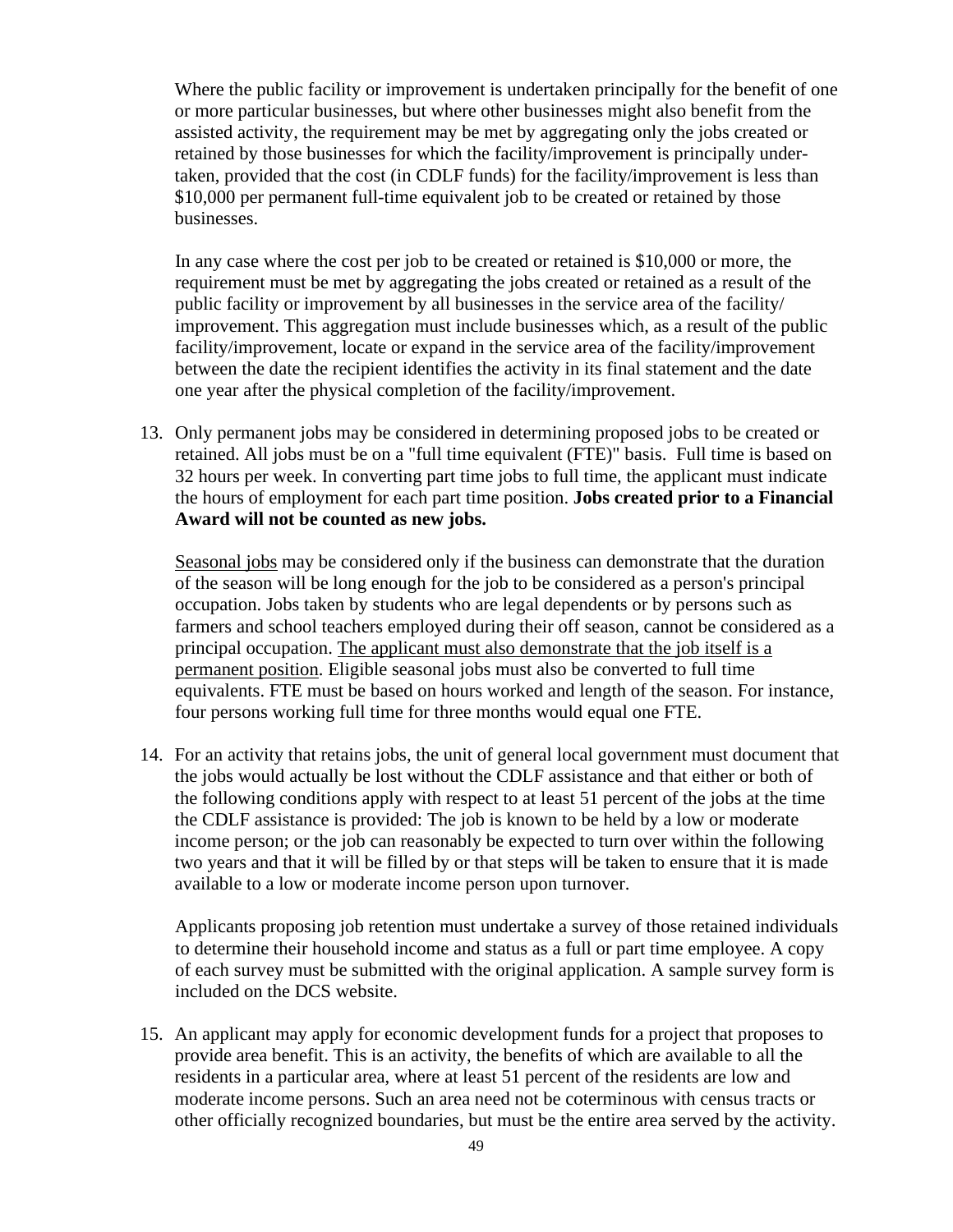Units of general local government may, at the discretion of the state, use either HUD provided data comparing census data with appropriate low and moderate income levels or survey data that is methodologically sound. An activity that serves an area that is not primarily residential in character shall not qualify under this criterion.

The project must provide goods or services to residents of an area, such that the number of low and moderate income person residing in the areas served by the assisted businesses amounts to at least one low and moderate income person per \$350 of CDLF funds used.

Where CDLF assistance for an activity is expected both to create or retain jobs and to provide goods or services to residents of an area, the grantee may elect to count the activity under either the jobs standard or the area resident's standard, but not both.

- 16. Refinancing of existing debt and interest buydown will not be accepted.
- 17. Each applicant must identify the sources and uses of matching funds. Matching funds may come from a variety of sources, such as new investments by a firm to be assisted, bank loans, loans to be repaid to a state or federal loan program, or grants. Applicants must include documentation committing matching dollars that at least indicates funds are available contingent upon the receipt of CDLF. Applicants must meet a minimum leverage requirement of 1:1. Match dollars that would not incur any Title I dollars can be expended up to six months prior to the date of the DCS financial award. To ensure compliance with the federal environmental regulations, consultation with the DCS should commence prior to any commitment of funds. For economic development infrastructure projects, a waiver of the 1:1 match will be considered on a case-by-case basis and must receive DCS approval.

The following will not be considered as match:

- a. In-kind services;
- b. Refinancing of existing debt; and
- c. An operating line of credit unless it can be proved that it will be spent within the budget period.
- 18. All loans must be secured with fixed assets (i.e. land, buildings, and equipment), personal guarantees, or any other reasonable source of available collateral.

Applicants must include documentation for the value of the collateral offered and a description of all security positions held by lenders and any liens which may apply to the collateral.

19. An equity investment which equals a minimum of 10 percent of the total project cost must be made by the principal(s). Unless in the case of nonprofit corporations where equity requirements may be less, however, they will be determined on their own merits. This equity requirement may be met through a direct cash injection or through tangible balance sheet equity, as defined by generally acceptable accounting principles. The equity must be available upon receipt of the full application.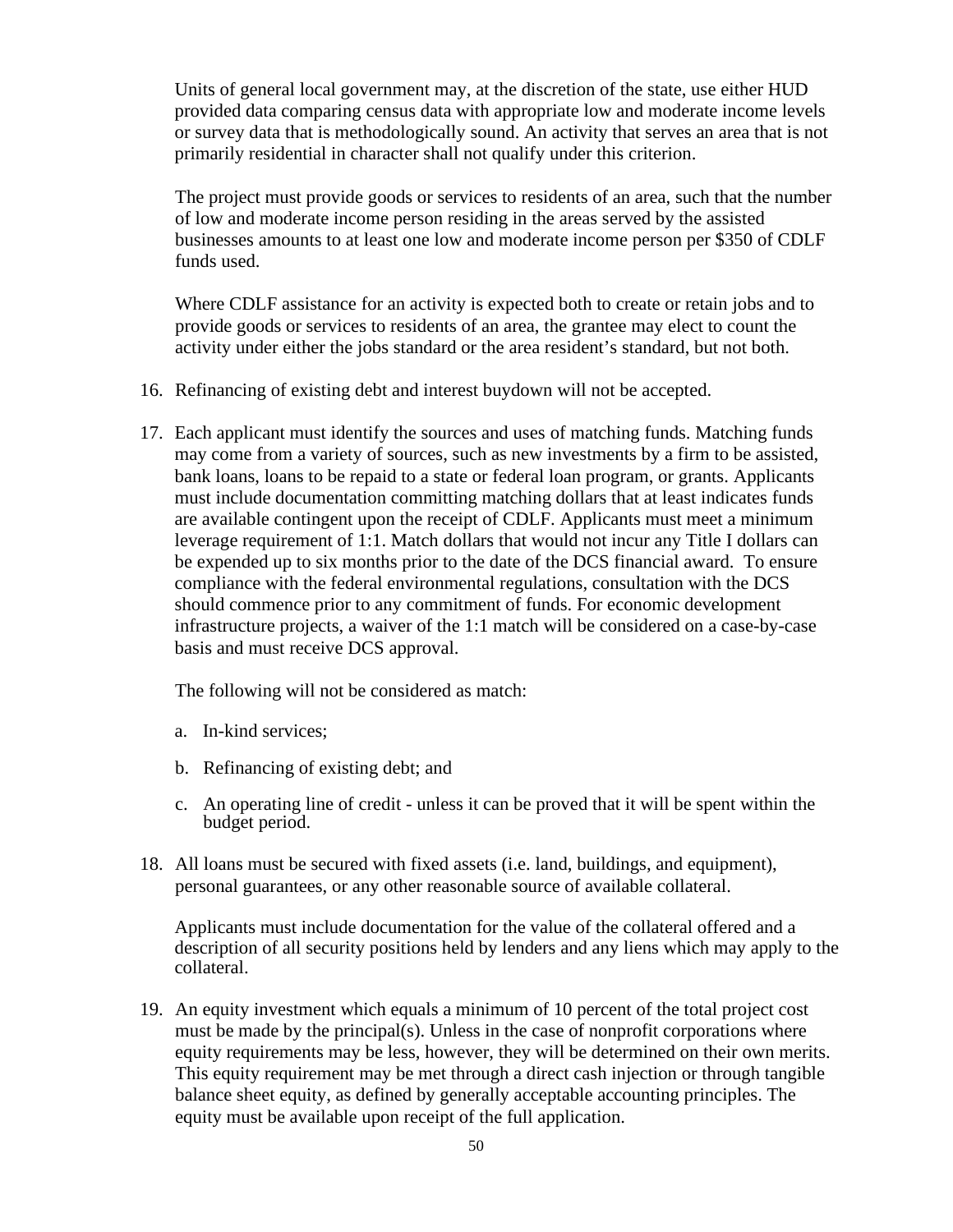Equity is defined as capital that has no guaranteed or mandatory repayment or has no definite timetable for repayment of the capital investment, and cannot be withdrawn at the contributor's option without the permission of the superior debt holders. In the event a source of grant funds is proposed as equity, the funds must be firmly committed.

- 20. In the process of reviewing an application and developing a funding recommendation, the applicant may be required to secure a first, shared first, or second security position on the assets, or other forms of collateral for the project. A third position may be considered, on a case-by-case basis. Approval must be requested from DCS for this to occur.
- 21. Each applicant must provide a signed letter of commitment from the business that upon award of CDLF to the applicant, it will locate or expand its business in the applicant's jurisdiction.
- 22. Applicants may request consideration of an interest free period or deferment of payments of principal and/or interest.
- 23. Community Development Loan Fund Terms:
	- a. Fixed Assets  $-$  Up to 25 years. (Will be on a case-by-case basis)
	- b. Equipment equipment will not exceed 10 years. Under no circumstances will terms be extended longer than 15 years. The actual terms, to include any deferment of interest and/or principal, will be based on the recommendation of the staff review committee.
	- c. Inventory  $-$  The loan may carry a maximum term of five (5) years, to include the deferment period.
	- d. Operating Cost Financing The loan will be for a period of no more than 5 years to include the deferment period. Maximum participation will be \$500,000 for primary sector and \$300,000 for retail/service/tourism businesses.
	- e. Infrastructure Projects  $-$  Up to 15 years. (Will be determined on a case-by-case basis)

### **B. Economic Development Funding Set-Asides**

**Primary Sector:** "Primary sector business" means an individual, corporation, limited liability company, partnership, or association certified by the ND Department of Commerce Division of Economic Development and Finance, which through the employment of knowledge or labor adds value to a product, process, or service which results in the creation of new wealth.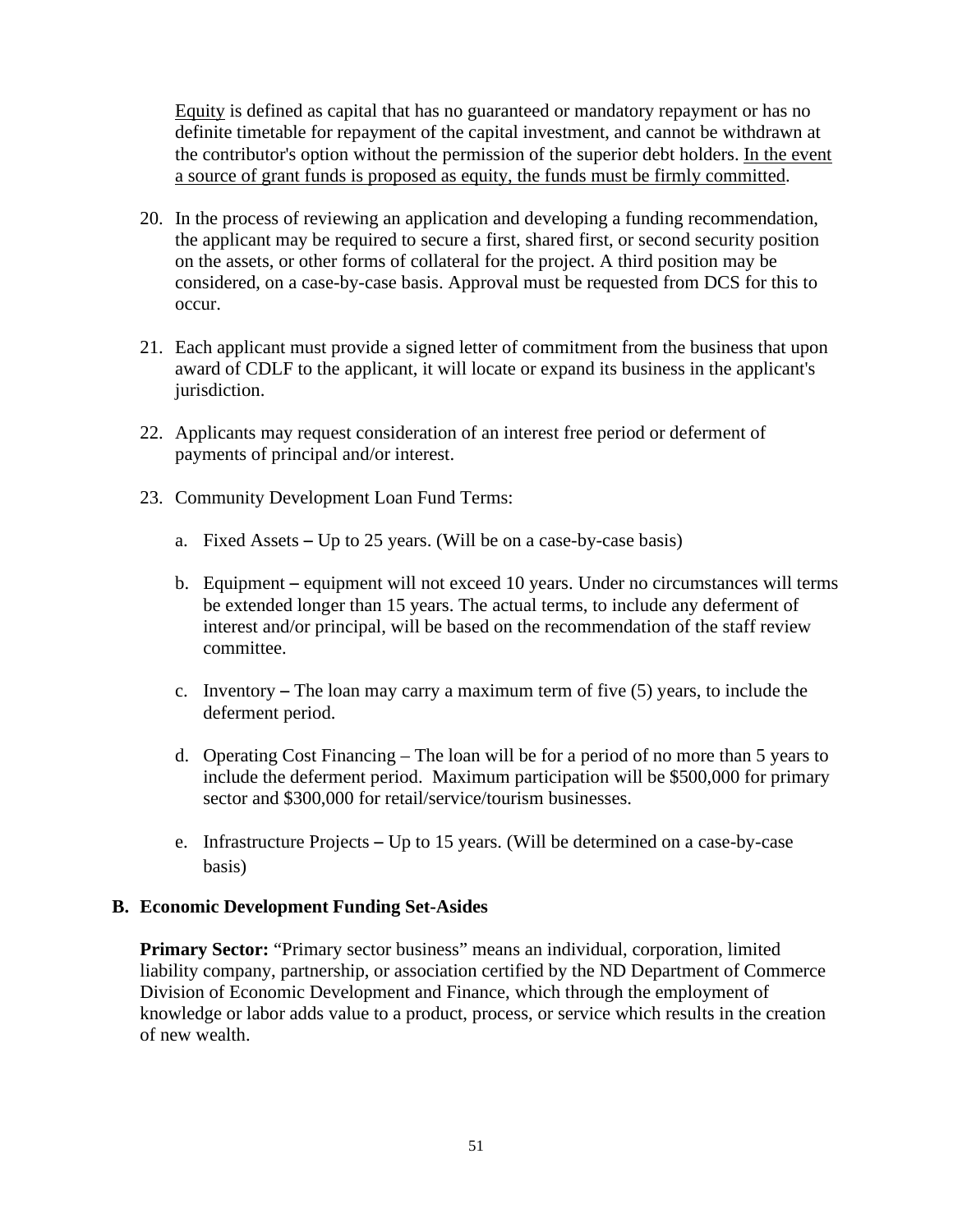"Primary sector business" includes tourism but does not include production agriculture.

"Production agriculture" means the production of crops and livestock on or near a farm as part of the regular farm enterprise directed by a farm operator and the farm operator's partners. The term does not include an investor-owned livestock feeding or milking operation located apart from a farm headquarters which is managed by employees.

**Retail Sector**: Those businesses involved in the direct sale of goods, commodities, activities, or services to the consumer. Retail also includes tourism related activities.

1. Funding Cycle

Primary and Retail - Funding cycles will remain open year-round and in accordance with timely distribution of funds listed in Section IV.

2. Infrastructure Projects - All public improvement projects funded under the CDBG Economic Development category shall procure plans, drawings and specifications for the work from a licensed architect or registered professional engineer with an estimated project cost of \$200,000 or more.

A copy of the State Health Department's letter of design approval must be submitted for all water and sewer projects prior to the first draw down of project funds.

### **C. Business Plan**

**NOTE:** All business plan information and financial exhibits will be considered confidential, for evaluation purposes only, and will not, except as required by law, be provided to any third person, firm, corporation or public entity without the express written consent of the business.

Each applicant must submit a business plan for each business or entity to receive direct assistance, whether for-profit or nonprofit. Each business plan must contain sufficient information in order to obtain an adequate understanding of the business to be assisted, including the products or services offered, estimated market potential, management experience of principals, current financial posture, and details of the proposed venture. The business plan components contained in this section are required for CDLF economic development applications involving loans, grants, or public improvements directly assisting for-profit or nonprofit entities.

Applications involving more than one business will require a longer review period. Each business included in an application will be evaluated separately.

The business plan must include the following elements and must provide sufficient detail for adequate analysis:

1. Sample Business Plan Format

A well thought out business plan is important when requesting financial assistance from the North Dakota Development Fund. This outline represents a general approach: business plans should be tailored to the specific business project. Executive Summary – should concisely describe the key elements of the business plan.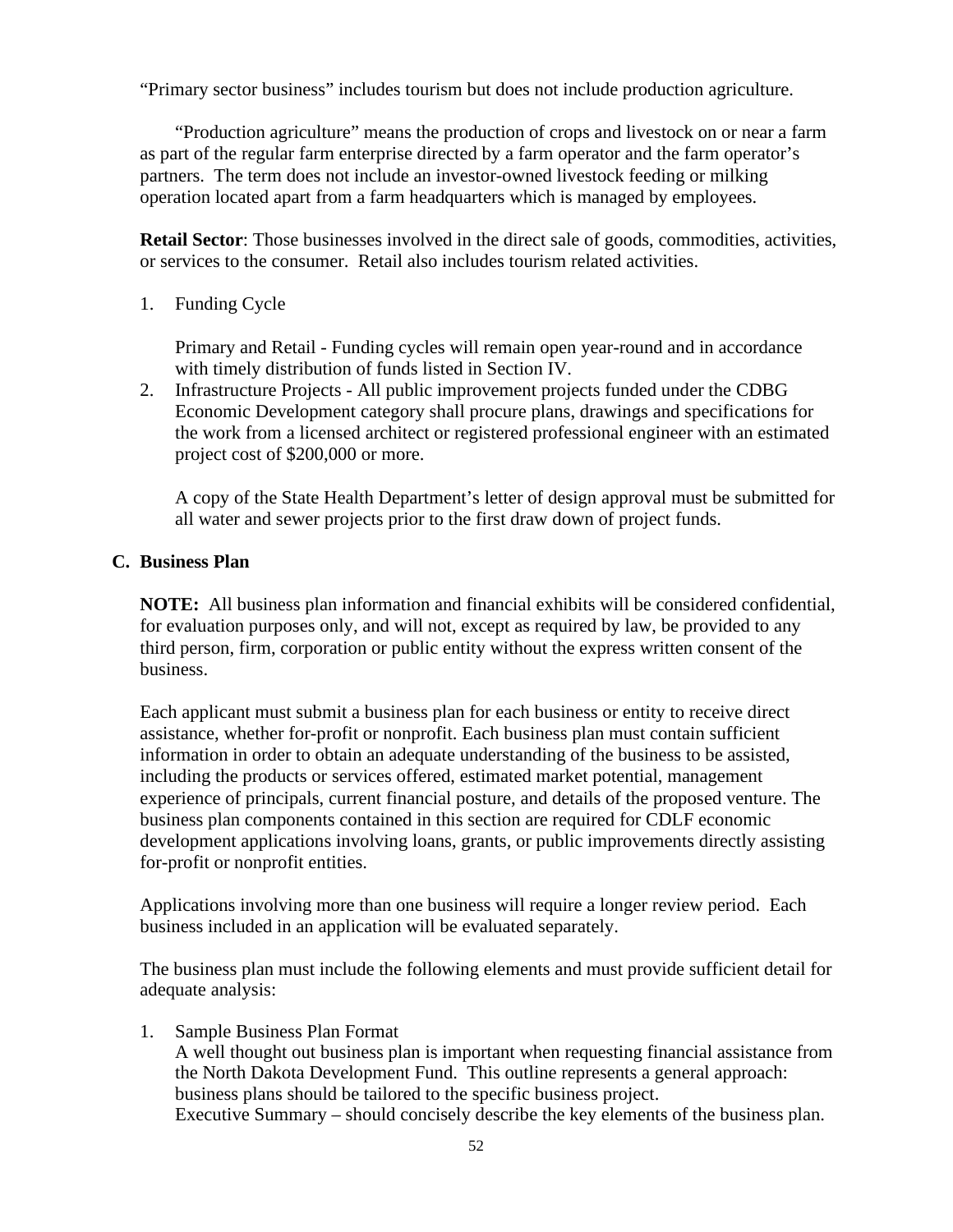- Business location and plan description.
- Discussion of the product, market and competition.
- Expertise of the management team (attach resumes).
- Summary of historical and financial projections.
- Amount of financial assistance requested.
- Form of and purpose for the financial assistance.
- Complete uses and sources of funds.
- Business goals and objectives.
- 2. The Company

A general description of the business, including the product or service.

- Tax identification number.
- Historic development of the business, including such items as:
	- o Name, date and place (state) of formation, and legal structure (e.g., proprietorship, partnership, corporation).
	- o Significant changes (include dates) in ownership, structure, new products or lines, acquisitions.
	- o Subsidiaries and percentage of ownership, including minority interests.
	- o Principals and the roles they played in the formation of the company.
- 3. The Product/Service/Jobs-describe the present product or service lines, including:
	- Relative impact of each product or service to the sales projections.
	- Product evaluation (use, quality, performance).
	- Compare to competitors' product lines, and competitive advantages over other producers.
	- Demand for the product(s).
	- General description of the project, the purpose for which it is undertaken, projected job creation, and salary/wage rates for all employees.
- 4. Management
	- Organizational chart.
		- o Key individuals (include supervisory personnel having special value to the organization – Responsibilities.
	- Personnel resumes (describing skills and experience as they relate to activities of the business).
	- Present salaries (include other compensation such as stock options and bonuses).
	- Other employees:
		- o Number of employees at year end, total payroll expenses for each of previous three years (breakdown by wages, benefits).
		- o Method of compensation
		- o Departmental/divisional breakdown of work force.
		- o Planned staff additions.
- 5. Ownership
	- Names, addresses and business affiliations of principal holders of subject's common stock and other types of equity securities (include details on holdings).
	- Degree to which principal holders are involved in management.
	- Principal non-management holders.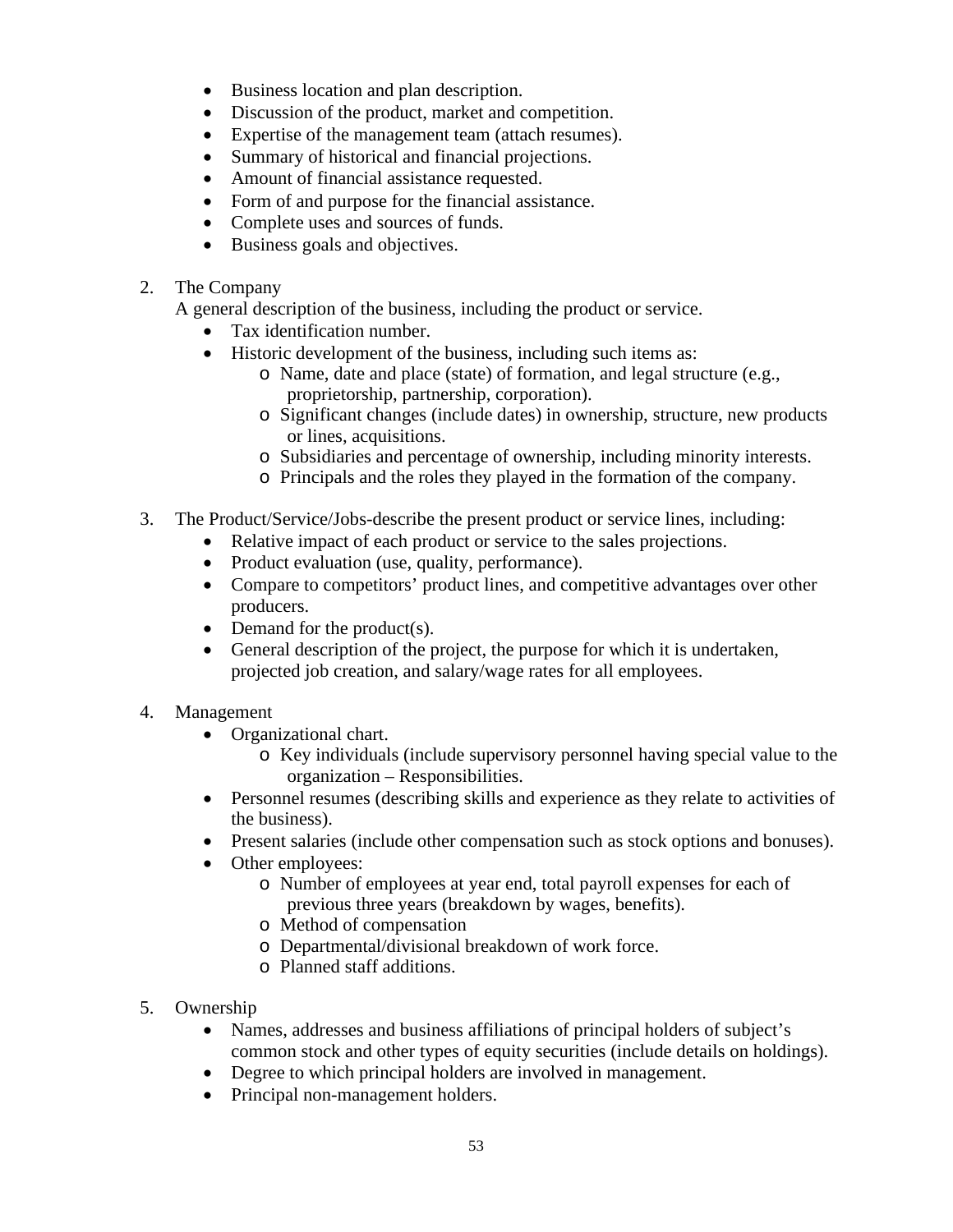- Names of board directors, areas of expertise, and the role of the board when business is operational.
- Amount of stock currently authorized and issued.
- 6. Marketing Plan
	- Describe the industry and the industry outlook. Identify the principal markets (commercial/industrial, consumer, government, international). Include the current industry size as well as its anticipated size in the next two years. Explain the sources of the projections.
	- Describe major characteristics of the industry.
	- Describe the effects of major social, economic, technological or regulatory trends on the industry.
	- Describe major customers, including: names, products or services sold to each; percentage of annual sales volume for each customer over previous three years; duration and condition of contracts in place.
	- Describe the market and its major segments. Describe principal market participants and their performance. Identify the firm's target market. For each customer, include the requirements of each and the current ways of filling these requirements. Also include information on the buying habits of the customers and the impact on the customer using the product or service.
	- Describe the companies with which the business competes and how the business compares with these competitive companies. This is a more detailed narrative than that contained in the description of the product or service, above.
	- Describe prospective customers and their reaction to the firm and any of the firm's products or services they have seen or tested.
	- Marketing strategies. Describe the firm's marketing strategy, including overall strategy; pricing policy; method of selling, distributing and servicing the product; geographic penetration; field/product support; advertising; public relations and promotion and prioritization.
	- Selling activities. Describe how the firm will identify prospective customers and how and in what order the firm will contact the relevant decision-makers. Also describe the sales effort the firm will have (e.g., sales channels and terms, number of salespersons, number of sales contacts, anticipated time, initial order size) and estimated sales and market share.
- 7. Technology
	- Describe the technical status of the product (idea stage, development stage, prototype stage) and the relevant activities, milestones, and other steps necessary to bring the product into production.
	- Describe the present patent or copyright position. Include how much is patented and how much can be patented (e.g., how comprehensive and effective the patents or copyrights will be). Include a list of patents, copyrights, licenses or statements of proprietary interest in the product or product line.
	- Describe new technologies that may become practical in the next two years which may affect the product.
	- Describe new products (derived from first generation products) the firm plans to develop to meet changing market needs.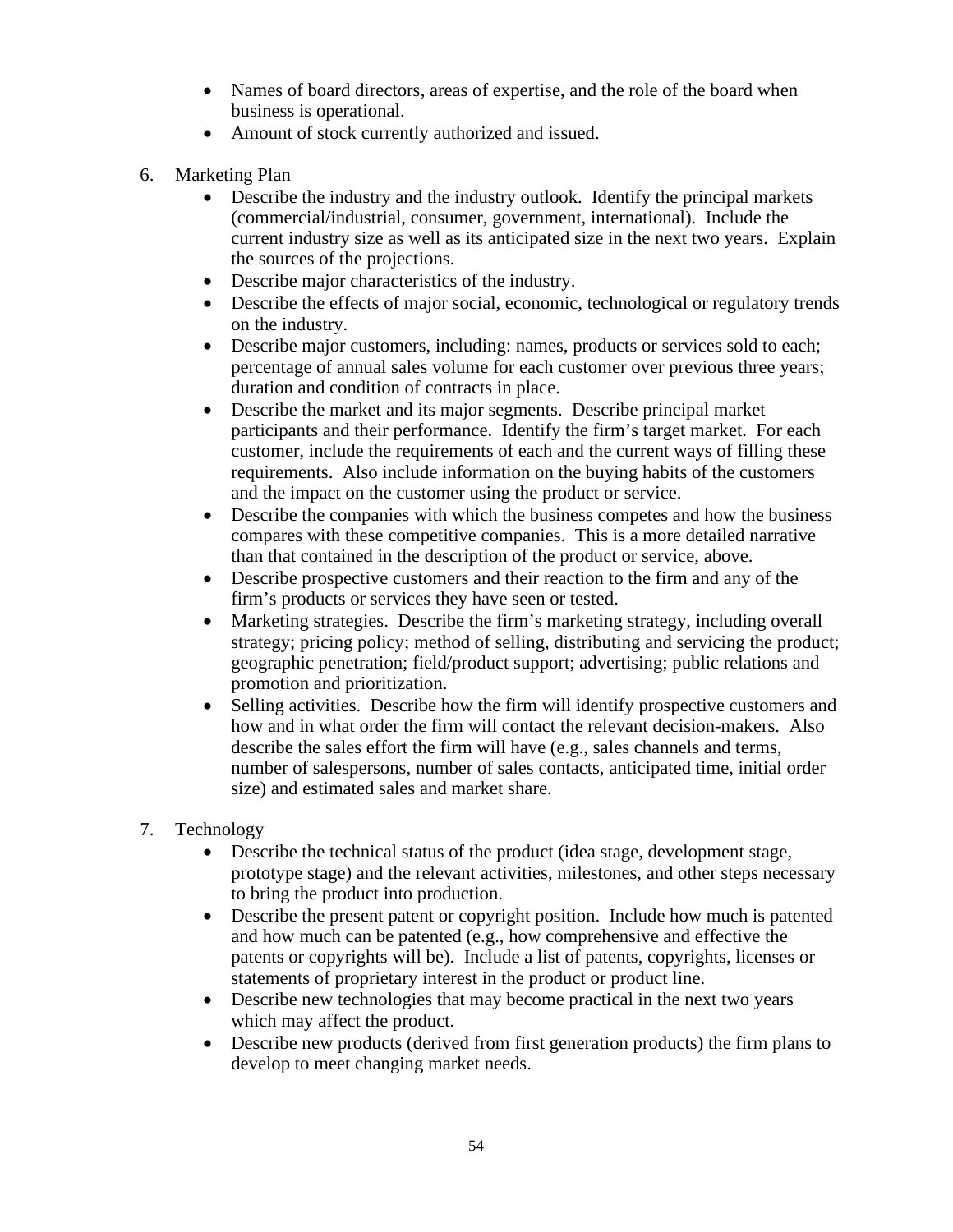- Describe regulatory or approval requirements and status, and discuss any other technical and legal considerations that may be relevant to the technological development of the product.
- Describe current and future plans for research and development efforts.
- 8. Production/Operating Plan

Explain how the firm will perform production or delivery of service. Describe capacity and status in terms of:

- Physical facilities. Owned or leased, size and location, existing facilities (sales volume and unit capacity), expansion capabilities and capital equipment (types and quantities). Include a facilities plan and description of planned capital improvements and a timetable for those improvements.
- Suppliers. Name/location of principal suppliers, length of lead time required, usual terms of purchase, contracts (amounts, duration and conditions) and subcontractors.
- Labor supply (current and planned). Number of employees, unionization, stability (seasonal or cyclical), and fringe benefits (insurance, profit sharing, pension).
- Key patents (provide profile).
- Technologies/skills required to develop and manufacture the products (provide listing/description).
- Cost breakdown for material, labor and manufacturing overhead for each product, plus cost versus volume curves for each product.
- Manufacturing processes block and work flow diagram, if helpful.
- Describe production or operating advantages. Discuss whether they are expected to continue.
- Specify standard product costs at different volume levels.
- Present a schedule of work for the next one to two years.
- 9. Financial
	- Accountant name, address
	- Legal counsel name, address
	- Banker name, location, telephone number, and contact officer.
	- A funding request detailing the desired financing, including uses and sources of funds. If phased financing, describe phases, projected timing and detailed uses and sources of funds.
	- Amount to be raised from debt and amount from equity.
	- Plans to "go public". (Relate this to future value and liquidity of investments.)
	- Company historical financial statements and tax returns for the previous three years.
	- Three years projected financial statements (years one and two should be monthly; year three quarterly). Projections should include profit and loss, balance sheet and cashflow statements. Include key assumptions made in the proformas and how these assumptions reflect industry performance. Three years projected capital expenditures including leases and acquisitions.
	- An aging of accounts receivable and an aging of accounts payable.
	- Personal financial statements and three years of tax returns of principal(s).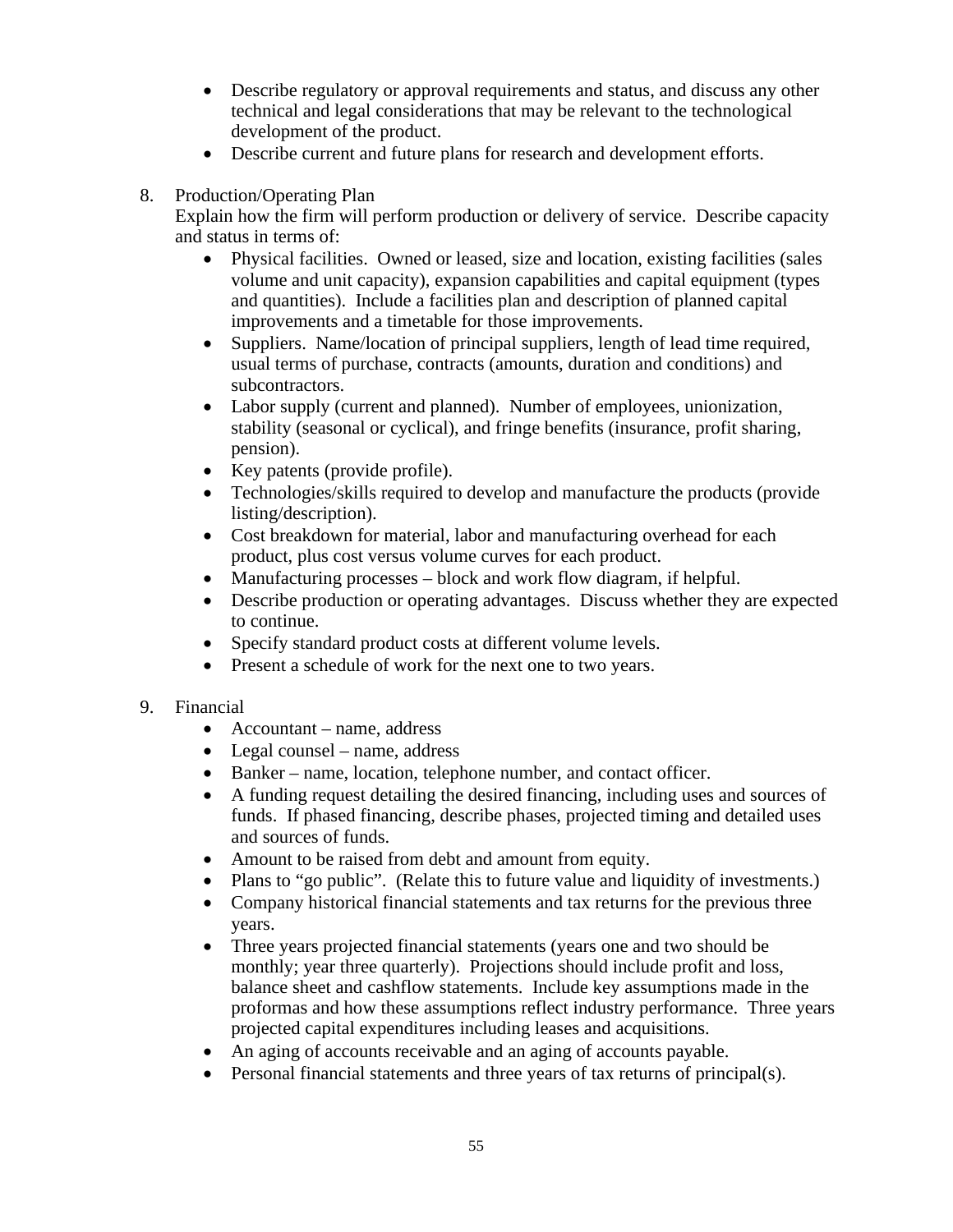### **SECTION VIII**

### **Program Design - Public Facilities**

The Division of Community Services will have the authority to deny any public facility project that is not well conceived and fully developed.

### **A. Public Facilities Special Requirements**

1. Requirement for Public Improvements All public improvement projects funded under the CDBG Public Facilities category shall procure plans, drawings and specifications for the work from a licensed architect or registered professional engineer with an estimated project cost of \$50,000 or more.

A copy of the State Health Department's letter of design approval must be submitted for all water and sewer projects prior to the first draw down of project funds.

2. Requirement for Infrastructure

All infrastructure projects will require a preliminary engineering/architectural report. This requirement may be waived on a case-by-case basis.

3. Requirement for projects purchasing equipment

No engineering/architectural report is required; however cost estimates are required.

- 4. Contents of a preliminary engineering/architectural report are as follows:
	- (a) Name, address, telephone of the person who prepared the report.
	- (b) Date the report was prepared.
	- (c) Age of the existing facility (if a replacement project).
	- (d) Description of the problem.
	- (e) Detailed discussion of alternatives and the scope of work for the proposed activity.
	- (f) Detailed cost estimate (by line item) for the proposed project. (If scope of work includes more activities than proposed for the CDBG part of the project, please separate these activities and costs.)
	- (g) Discuss the long-term operation and maintenance plan for the proposed facility. Include in the discussion future operation and maintenance costs. The discussion must provide a description of the plan to technically and financially maintain the proposed public facility project, or the total system of which the project is a component, for the long term after construction.

It is highly recommended that each applicant proposing significant water, sewer or solid waste disposal activities discuss the proposed project with the State Health Department prior to submitting the preliminary engineering report in order to prevent any disagreements in the design of the solution.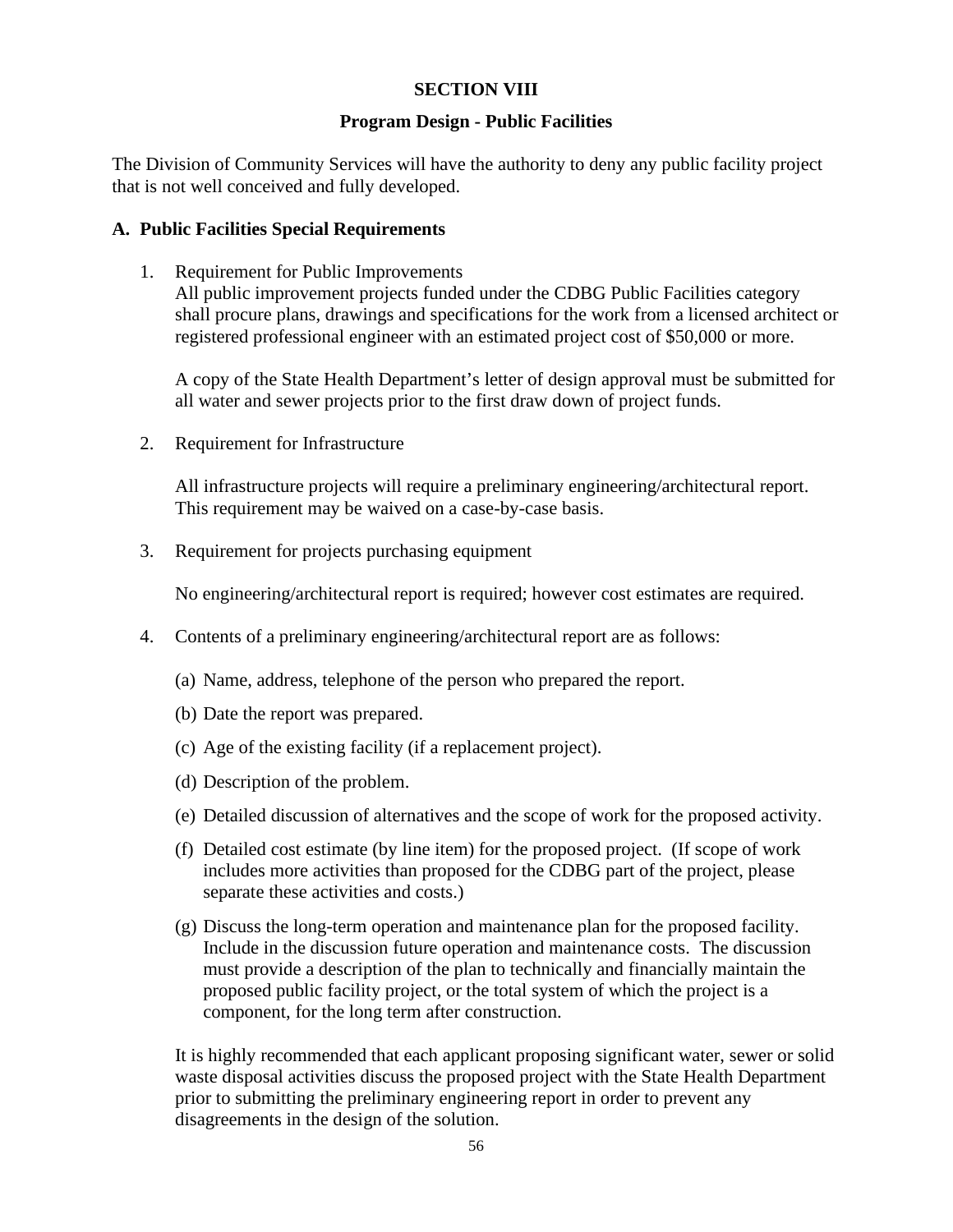### **B. Special Assessments for Public Improvements**

- 1. Public improvements initially assisted with CDBG funds. Where CDBG funds are used to pay all or part of the cost of a public improvement, special assessments may be imposed as follows:
	- a. Special assessments to recover the CDBG funds may be made only against properties owned and occupied by persons not of low and moderate income. These assessments constitute program income.
		- (1) Special assessments to recover the non-CDBG portion may be made, provided that CDBG funds are used to pay the special assessment on behalf of all properties owned and occupied by low and moderate income persons; except that CDBG funds need not be used to pay the special assessments on behalf of properties owned and occupied by moderate income persons if, when permitted by the state, the unit of general local government certifies that it does not have sufficient CDBG funds to pay the assessments on behalf of all of the low and moderate income owner-occupant persons. Funds collected through such special assessments are not program income.
	- b. Public improvements not initially assisted with CDBG funds. CDBG funds may be used to pay special assessments levied against property when this form of assessment is used to recover the capital cost of eligible public improvements initially financed solely from sources other than CDBG funds. The payment of special assessments with CDBG funds constitutes CDBG assistance to the public improvement. Therefore, CDBG funds may be used to pay special assessments, provided that:
		- (1) The installation of the public improvements was carried out in compliance with requirements applicable to activities assisted under this subpart, including labor, environmental and citizen participation requirements;
		- (2) The installation of the public improvement meets a criterion for national objectives.
		- (3) The requirements of  $\S$  570.482(a)(ii) are met.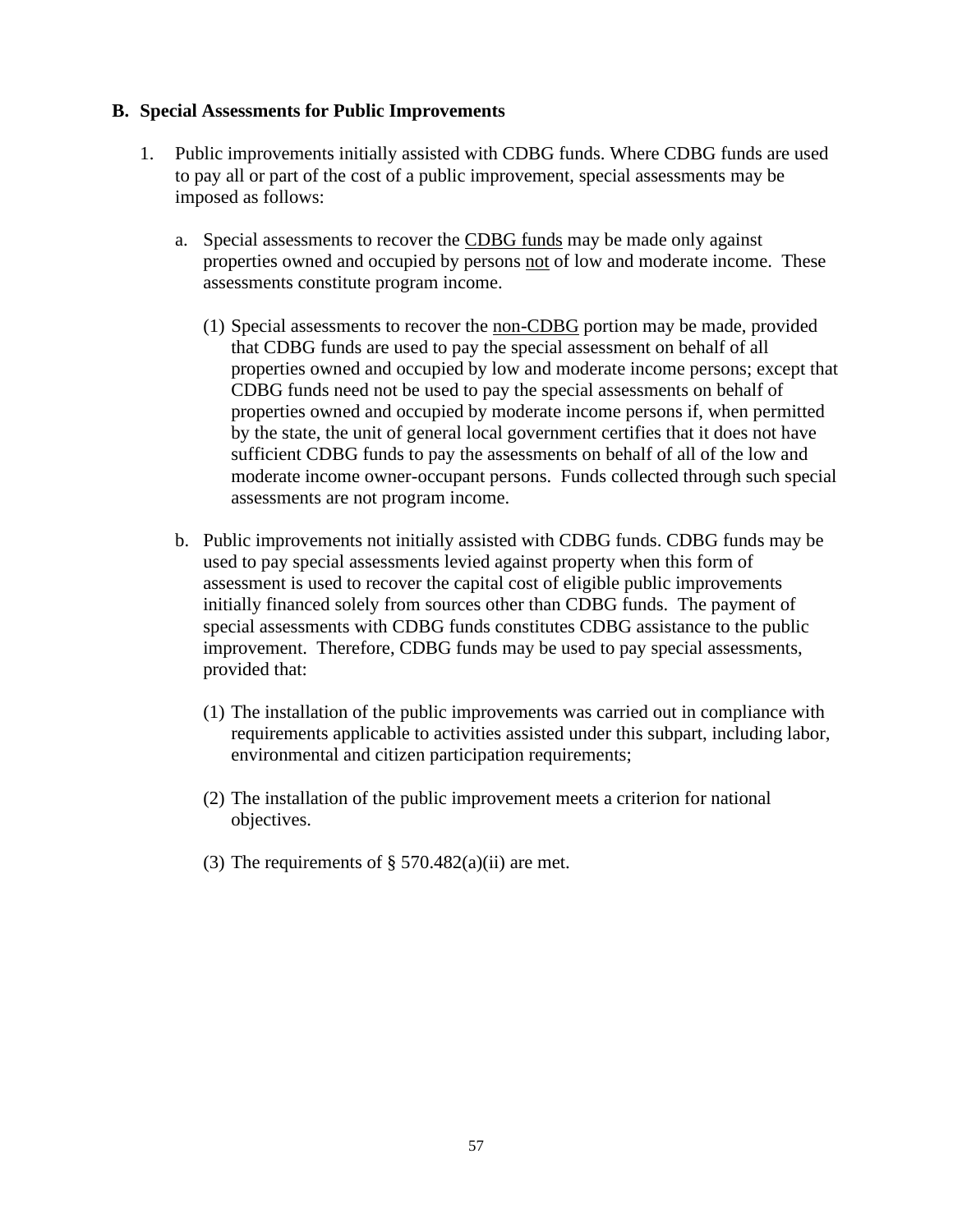# **SECTION IX**

### **Program Design - Housing**

This section describes specific requirements applicable to basic Rehabilitation and New Construction Housing activities. The Division of Community Services will have the authority to deny any housing project that is not well conceived and fully developed.

### A. **Housing Policy and Procedures**

- 1. Applicants are encouraged to determine the eligibility of potential household recipients by considering total net worth in addition to gross income.
- 2. Applicants must include in their application evidence of the following:
	- a. All residents of the city/county were notified of the availability of CDBG funds.
	- b. All eligible residents were given the opportunity to apply for program assistance.
	- c. The applicant review process was conducted in a manner which eliminates conflict of interest. This is accomplished by removing from the decision-making process anyone who is a direct applicant, or related to an applicant.
- 3. The Section 8 Housing Quality Standards (HQS) Checklist must be used to identify housing rehabilitation needs. All inspectors must be Section 8 HQS Certified or be an individual who has demonstrated knowledge of the State Building Code. If the inspector is not HQS certified, the application must include the inspector's qualifications demonstrating knowledge of the State Building Code. The State requires that all rehabilitation work must meet Section 8 Housing Quality Standards or the State Building Code, whichever is more restrictive. DCS may grant a waiver of the required use of the Section 8 HQS Checklist on a case-by-case basis for emergency housing repairs. This request must be submitted to the DCS along with justification.
- 4. For the rehabilitation of manufactured homes, the units must conform to the following requirements in order to be eligible for rehabilitation with CDBG funds:
	- a. The unit and the land it rests on are in common ownerships;
	- b. Upon completion of rehabilitation activities, the unit will be attached to a foundation which cannot reasonably be relocated, and must be placed on the site in a stable manner and be free from hazards such as sliding or wind damage. DCS may waive these requirements when it finds, based on information provided by the grantee, that no alternative affordable housing is available for residents of such units in the community.
- 5. North Dakota CDBG Affordable Rent Policy for Multi-Dwelling Units
	- a. Rental units rehabilitated totally or in part with CDBG funds must be occupied by low and moderate income persons at affordable rents. Affordable rent is defined as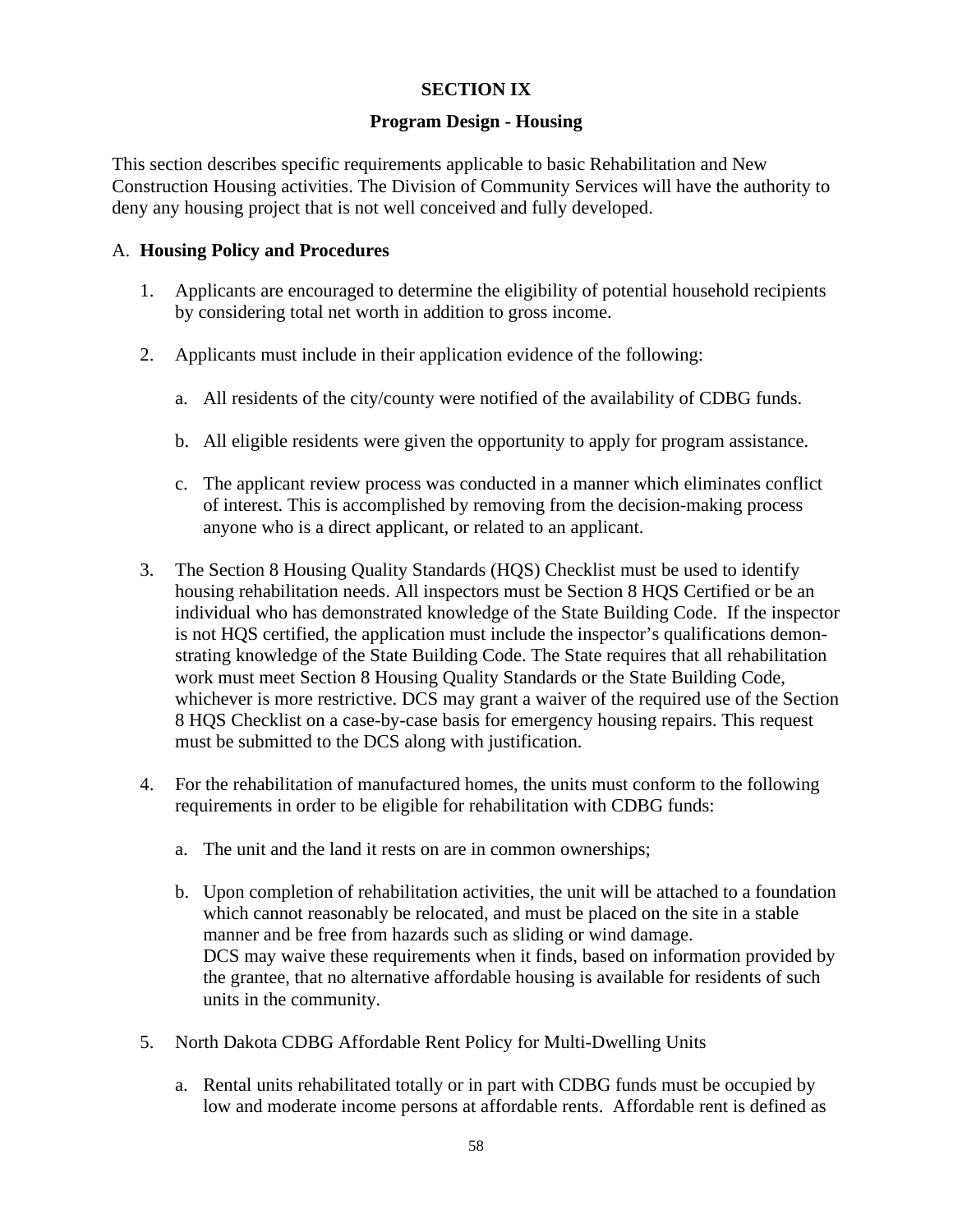30 percent of the gross household income as determined by Section 8 of Title I of the Housing and Community Development Act of 1974.

- b. A "majority" of the units in a building after rehabilitation must be occupied by low and moderate income persons at affordable rents.
- 6. In the event that financial assistance is provided to a non-low and moderate income property owner for the benefit of a low and moderate income renter, the grantee must secure a written agreement from the owner to:
	- a. Limit rent increases for five years to the rate of inflation; and
	- b. Continue to rent to low and moderate income persons for a period of five years.
- 7. In the event a city or county chooses to provide a loan for housing activities, any repayments will be retained by the State to be used to continue the same activity.

# **B. Creation of New Housing Units**

- 1. CDBG funds cannot generally be used for the construction of new permanent residential structures or for any program to finance new construction, except for:
	- a. Last resort housing provisions in relocation;
	- b. Provision of assistance through Community Based Development Organization (CBDO); or
	- c. Activities which facilitate the development of housing, including clearance, site and public improvements, and property acquisition.

For further guidance refer to CPD Notice 07-08 dated November 21, 2007.

- 2. Detailed information must be provided concerning financial feasibility, management, tenant occupancy, start-up costs, preliminary architectural plans, cost estimates, and ownership or nonprofit data.
- 3. Any activity carried out with CDBG funds that involves the acquisition or rehabilitation of property to provide housing is considered to benefit persons of low and moderate income only to the extent such housing will, upon completion, be occupied by such persons at affordable rents. In addition, a "majority" of the units in a multi-dwelling building must be occupied by low and moderate income persons at affordable rents.

### **C. Relocation (temporary or permanent):**

Contact the DCS for the North Dakota CDBG Displacement Policy and for information on the Uniform Relocation Act.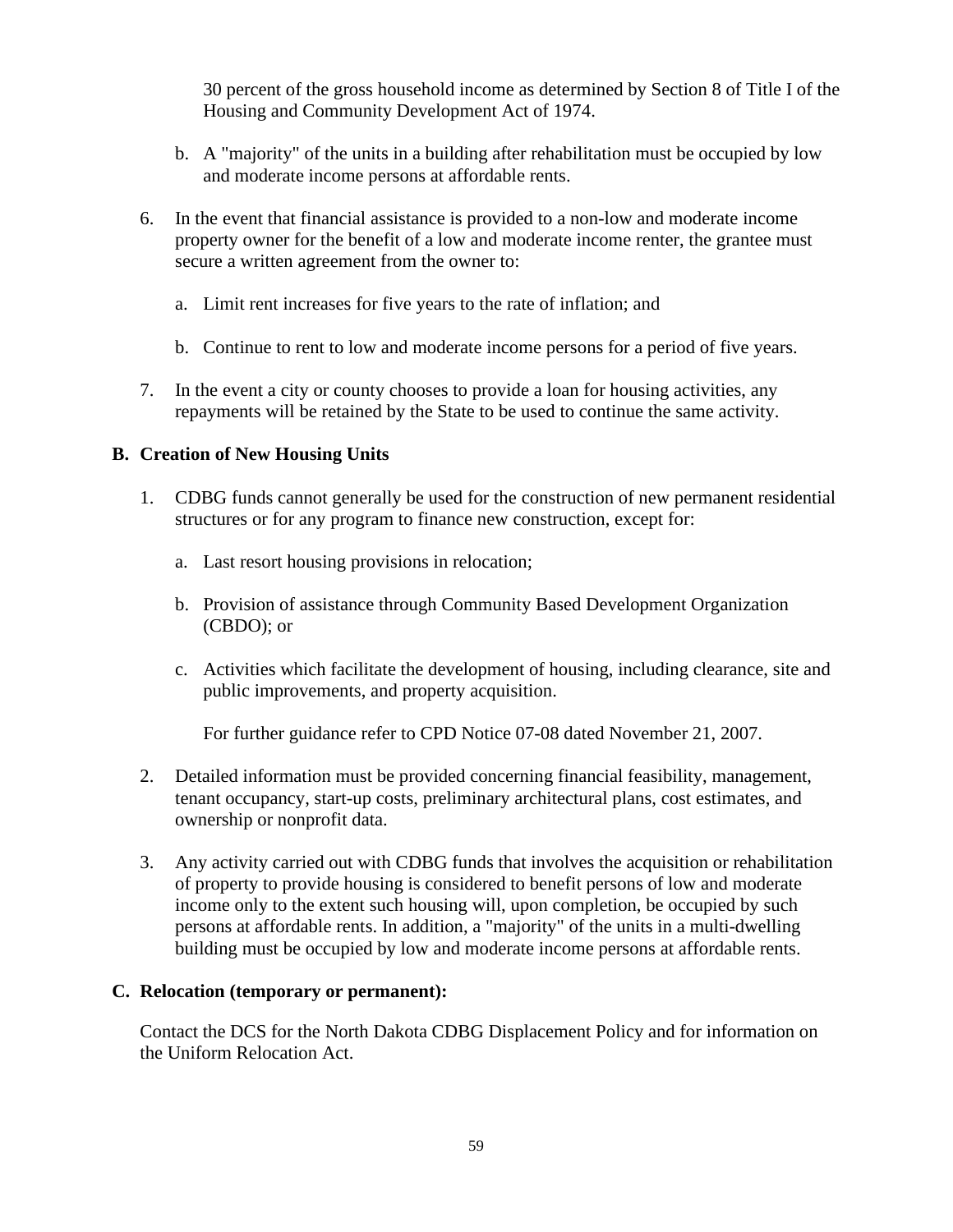# **D. Housing Revolving Loan Fund**

- 1. CDBG funds may be used for Housing projects that will generate program income. **Single family housing rehabilitation activities will be on a grant basis only**.
- 2. All projects being considered as a revolving loan fund project must be presented to the DCS for approval prior to the Regional Council scoring and ranking the project.
- 3. One hundred percent (100%) of the program income generated through loan repayments will be repaid to the State.
- 4. Once program income is returned, it will be redistributed for Housing activities to the region in which the funds originated.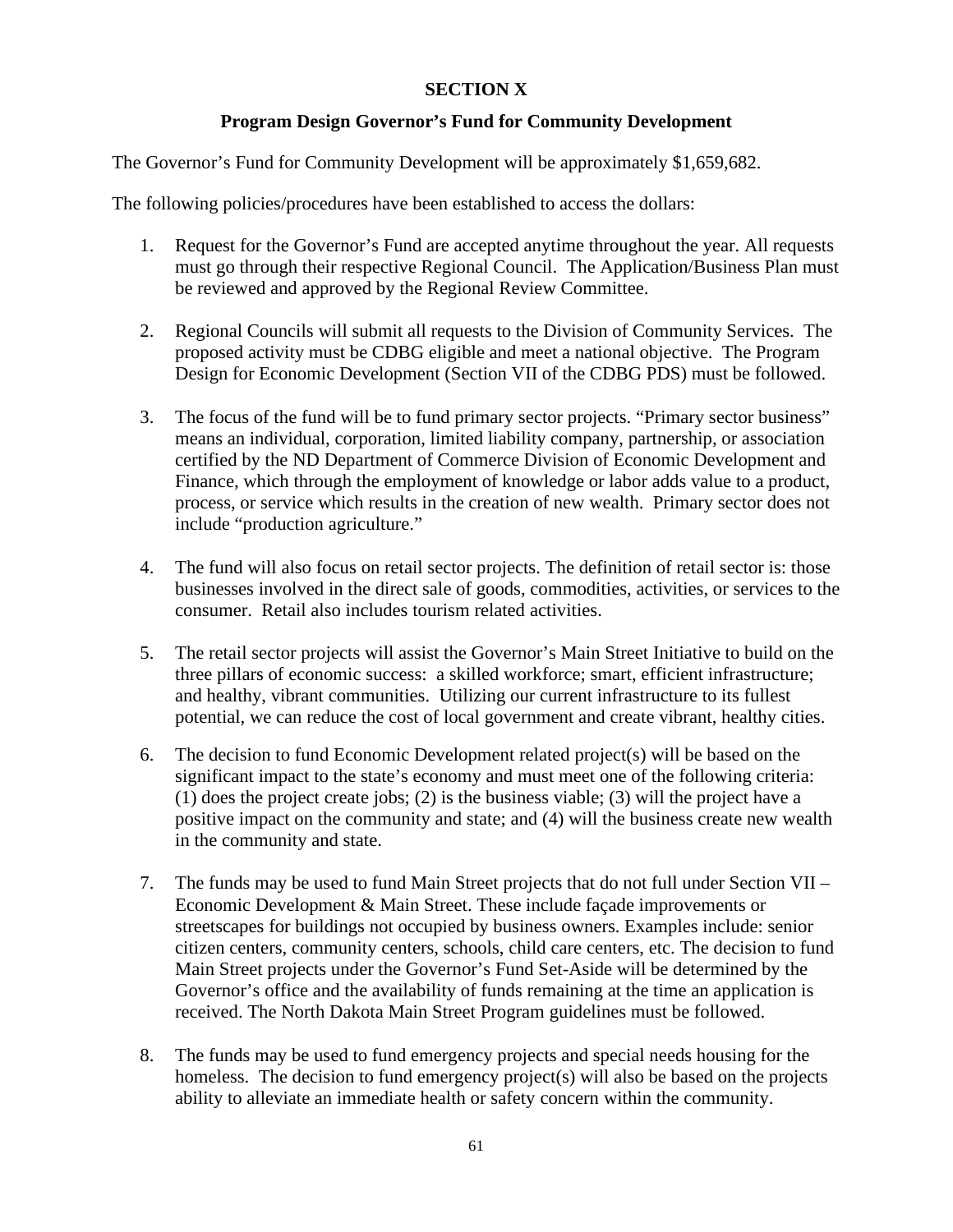- 9. The funds may be used to fund public service activities. This includes the operational costs to existing and new agencies that support substance abuse recovery. These facilities serve individuals who have a history of substance abuse, with an emphasis on the homeless, those at risk of becoming homeless, and those referred by the judicial system.
	- a. Definition of facility a residential treatment center (sometimes called a rehab) is a live-in facility providing therapy for substance abuse. These facilities must be in compliance with the rules and regulations of the North Dakota Behavioral Health Department. In North Dakota, treatment programs are required to be licensed by the Behavioral Health Division within the ND Department of Human Services.
	- b. Treatment programs are listed here (by region or by service type): [www.nd.gov/dhs/services/mentalhealth/licensing.html.](http://www.nd.gov/dhs/services/mentalhealth/licensing.html) Recovery Services (i.e. including recovery housing, peer support) are not currently under the authority of the Department of Human Services – though North Dakota has been notified that the federal funding will in the future require minimum standards and assurances.
	- c. In addition, the cost of operating and maintaining the portion of a facility in which the CDBG funded public service is located and the lease of furnishings, equipment, or other personal property needed for an eligible public service may be paid for with CDBG funds. Paying for the operation and maintenance of an entire public facility that is only partially used by a CDBG assisted activity is not permitted.
	- d. State grantees must limit their expenditures on public service activities to 15% of their annual grant allocation.
	- e. No program receiving support from CDBG will deny access to any patient, client or participant or consider him/her "not in recovery" based solely on his/her use of FDA approved pharmacotherapy. Recipients must share all policies with participants.
	- f. Recipients must identify specific data to be collected during implementation of the application requirements. Determine what is needed to collect at intake (for example, beneficiaries' age, disability, race, and income status), and what to collect during and post implementation (for example, spending rates, number of people assisted, and client satisfaction levels), as well as tangible results, such as number of employed clients, and their salaries, benefits, and duration of employment. One way to collect this information is to conduct exit interviews with them; this information is vital to improve future programs.
- 10. The funds may also be used for permanent supportive housing (PSH) to address long term homelessness. The decision to fund a PSH project will be based on the project's 1) proposed impact on long term homelessness; 2) the supportive services coupled with the housing units and; 3) demonstrated local support for the project via cash match or other forms of financial support.
- 11. The decision to fund existing multi-family housing project(s) will be based on a community needs assessment and/or market analysis to maintain existing stock and continue to provide decent affordable housing for low to moderate income people.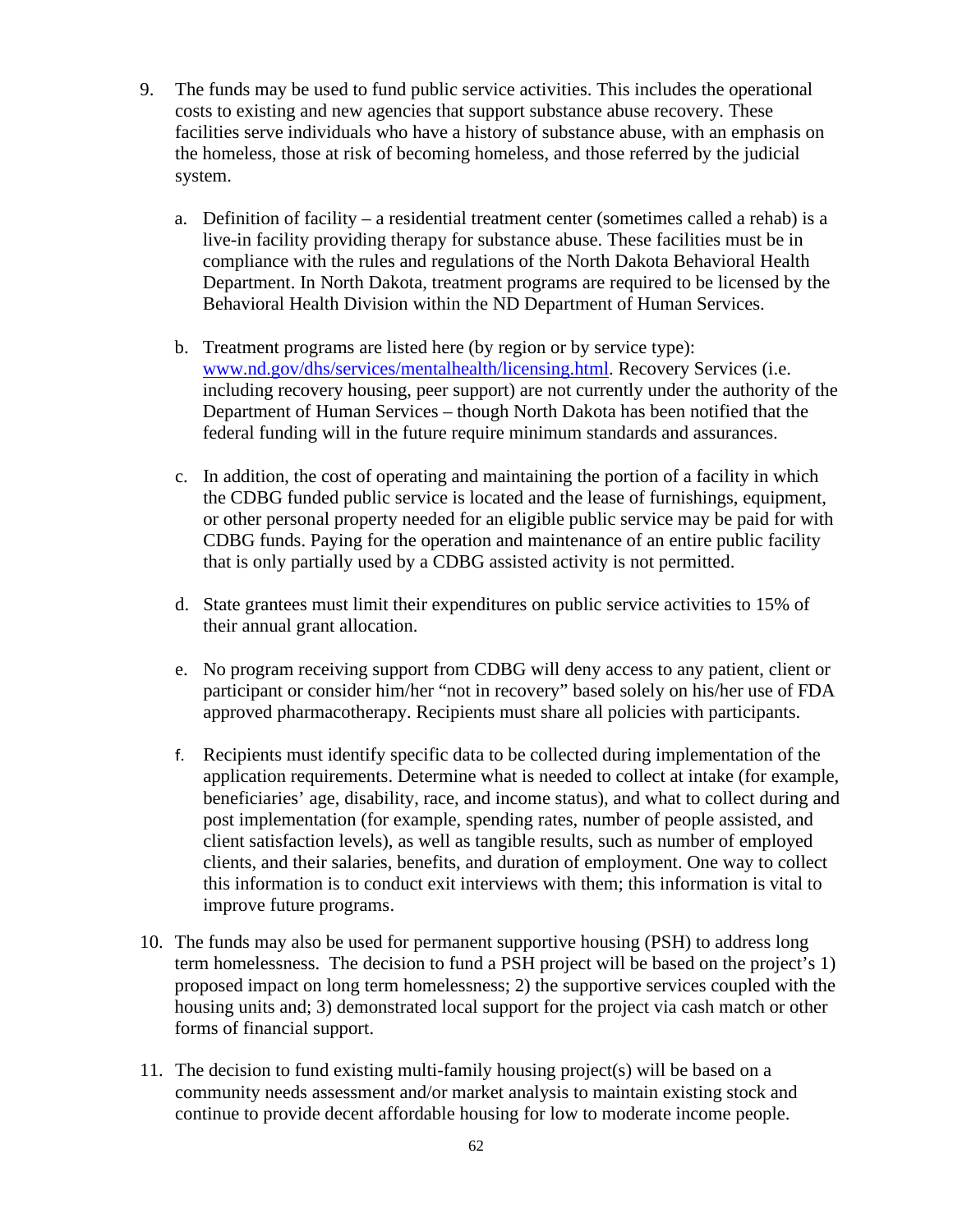- 12. SFN 53734 "Governor's Fund" needs to be completed and submitted with each request for funding from the Governor's Set- Aside for Community Development.
- 11. Administrative funds will be awarded from the Governor's Fund based on the same formula as other CDBG projects. If funding for a project is shared by the Governor's Fund and Regional Funds, administrative funds will be pro-rated. These formulas can be found on Section V of this document.
- 12. The Regional Councils are not required to use their CDLF funds before the Governor's Fund is accessed. However, an analysis of the Regional Council balances will occur at the time of each request to determine the possible partnering/participation of CDLF funds with the Governor's Fund.
- 13. The Program Income generated from loans made through the Governor's Fund will be returned to the Governor's Revolving Loan Fund.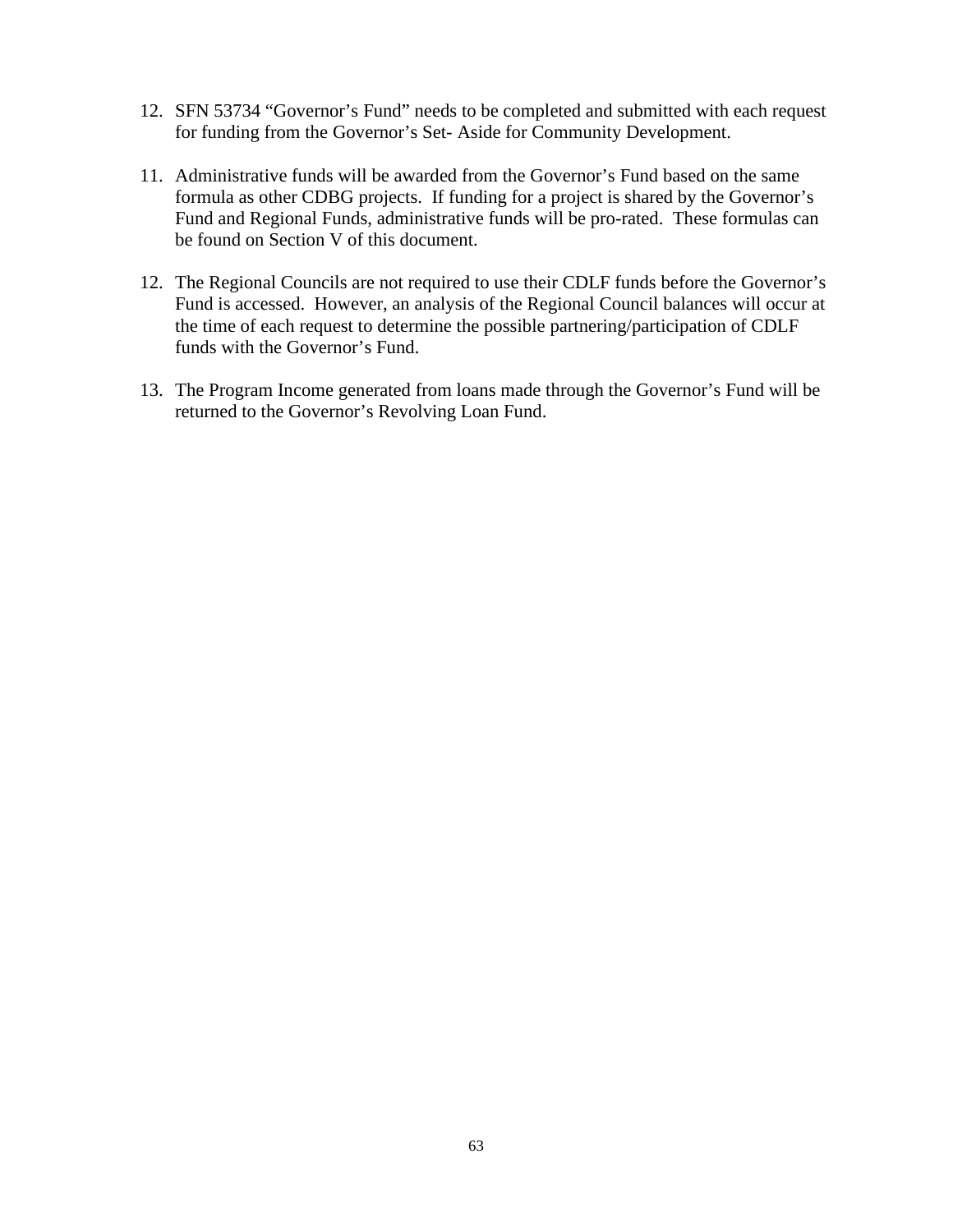

# **REGION I**

# **TRI-COUNTY REGIONAL DEVELOPMENT COUNCIL**

**PO Box 697 113 4th Street East Williston, ND 58802-0697 Phone: 701-577-1358 Fax: 701-577-1363 TTY: 800-366-6888 ND Relay Voice: 800-366-6889 ND Relay Spanish: 800-435-8590**



**ALTERNATIVE FORMATS FOR DISABLED PERSONS ARE AVAILABLE UPON REQUEST**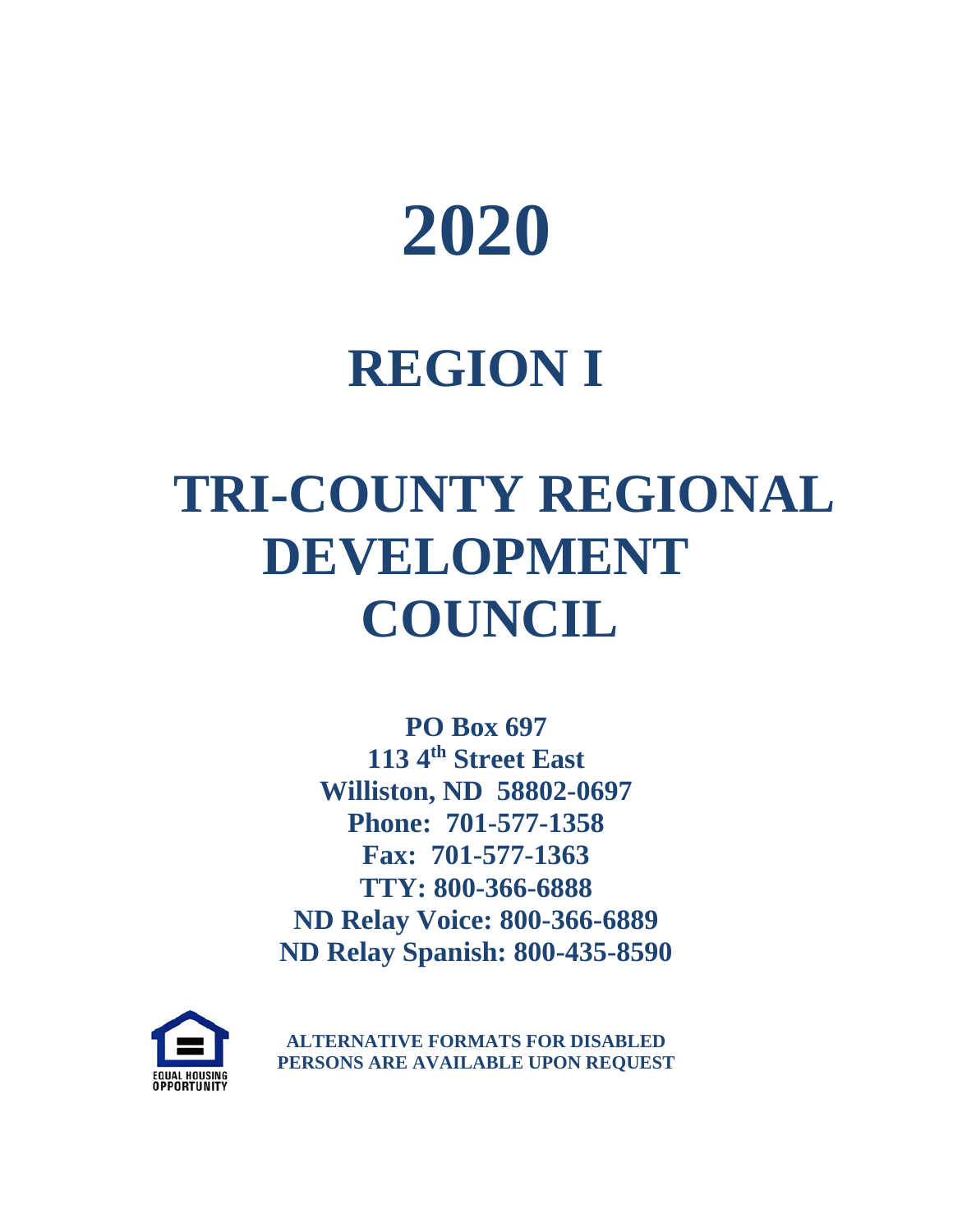### **EXECUTIVE SUMMARY**

This "Regional Attachment" to the North Dakota Program Distribution Statement for the Community Development Block Grant program and the Community Development Loan Fund reflects the needs of North Dakota Planning Region I and addresses the needs of the low and very low income residents, slum and blight removal, or the urgent needs of those counties and their resident communities.

| <b>Total FY 2020 Amount Available for Distribution:</b>                     | \$305,105 |
|-----------------------------------------------------------------------------|-----------|
| Allocations by emphasis area:                                               |           |
| <b>Public Facility</b>                                                      | \$127,947 |
| Housing Rehabilitation, Housing Opportunity, & Multi-Jurisdictional Program | \$88,566  |
| Planning                                                                    | \$0       |
| Economic Development                                                        | \$0       |
| Main Street (economic development buildings)                                | \$88,592  |
| Other Eligible Activities                                                   | \$0       |
| <b>Total FY 2020 Funds Available for Distribution</b>                       | \$305,105 |

Initial new project applications will be limited to \$100,000 of CDBG project funds (excluding eligible administration). If any funds remain in the Public Facility or Housing allocations after the Scoring and Ranking, the Review Committee will consider amendment requests for the remaining balance after **July 1st, 2020.** All active public facilities and active housing projects will be eligible for review. Additional dollars, if available, will be allocated to projects based on demonstrated need and on a "first-come first-serve" basis. The Review Committee may review Emergency and Other Eligible Activities Supporting Economic Development proposals throughout the year at regularly scheduled bi-monthly Board Meetings.

Economic development proposals, if any, can be accepted at any time during the year and may be funded through the state revolving loan fund programs.

# **APPLICATION DEADLINES**

### **Public Facility**

| May 15, 2020 | Pre-applications due at Tri-County Regional Development Office                                                                                |
|--------------|-----------------------------------------------------------------------------------------------------------------------------------------------|
| May 28, 2020 | Presentations to Tri-County Review Committee and pre-application scoring by<br><b>Tri-County Review Committee</b>                             |
| July 1, 2020 | Final applications due at Tri-County Regional Development Office. A time<br>extension may be given at the discretion of the Review Committee. |

### **Housing Rehabilitation**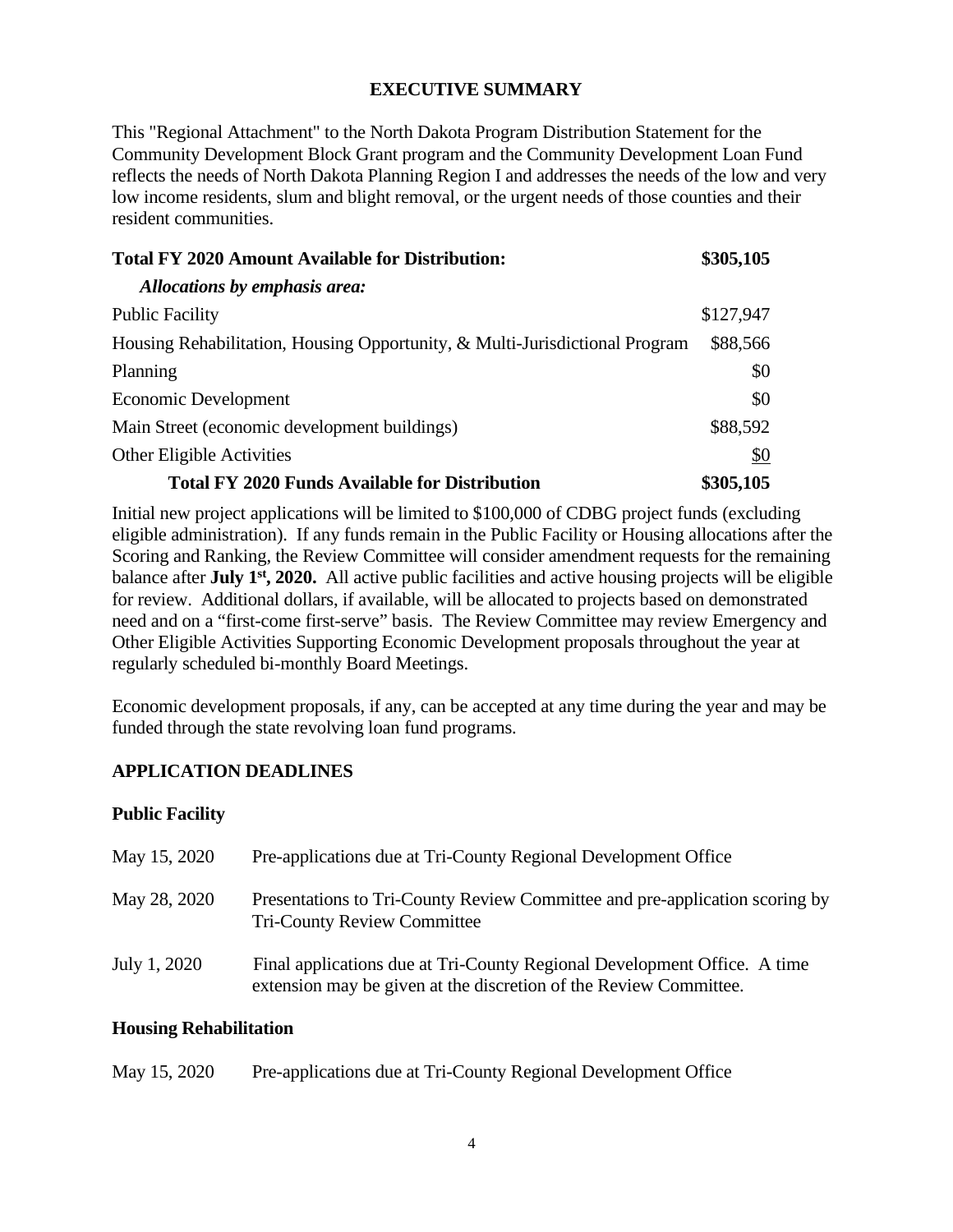| May 28, 2020       | Presentations to Tri-County Review Committee and pre-application scoring by<br><b>Tri-County Review Committee</b>                             |
|--------------------|-----------------------------------------------------------------------------------------------------------------------------------------------|
| July 1, 2020       | Final applications due at Tri-County Regional Development Office. A time<br>extension may be given at the discretion of the Review Committee. |
| <b>Planning</b>    |                                                                                                                                               |
| May 15, 2020       | Pre-applications due at Tri-County Regional Development Office                                                                                |
| May 28, 2020       | Presentations to Tri-County Review Committee and pre-application scoring by<br><b>Tri-County Review Committee</b>                             |
| July 1, 2020       | Final applications due at Tri-County Regional Development Office. A time<br>extension may be given at the discretion of the Review Committee. |
| <b>Main Street</b> |                                                                                                                                               |
| May 15, 2020       | Pre-applications due at Tri-County Regional Development Office                                                                                |
| May 28, 2020       | Presentations to Tri-County Review Committee and pre-application scoring by<br><b>Tri-County Review Committee</b>                             |
| July 1, 2020       | Final applications due at Tri-County Regional Development Office. A time<br>extension may be given at the discretion of the Review Committee. |

### **Emergency Activities**

Applications are accepted at any time. Public Facility local match requirements may be waived at the discretion of the Review Committee.

### **Economic Development**

Economic development projects, in addition to the regional funds available, may also be funded from those funds revolved from previous projects, or returned funds from other projects. Applications are accepted at any time.

### **Other Eligible Activities**

Applications will be accepted throughout the year. Proposals will be reviewed and evaluated for potential grant or loan funding at regularly held board meetings. Recommendations for funding, if any, are subject to board approval and availability of funding.

### **APPLICATION SUBMITTAL**

Applications for eligible activities will be accepted from eligible applicants (City or County units of government). Application forms are available at the Tri-County Regional Development Council office. Technical Assistance is available from Tri-County staff.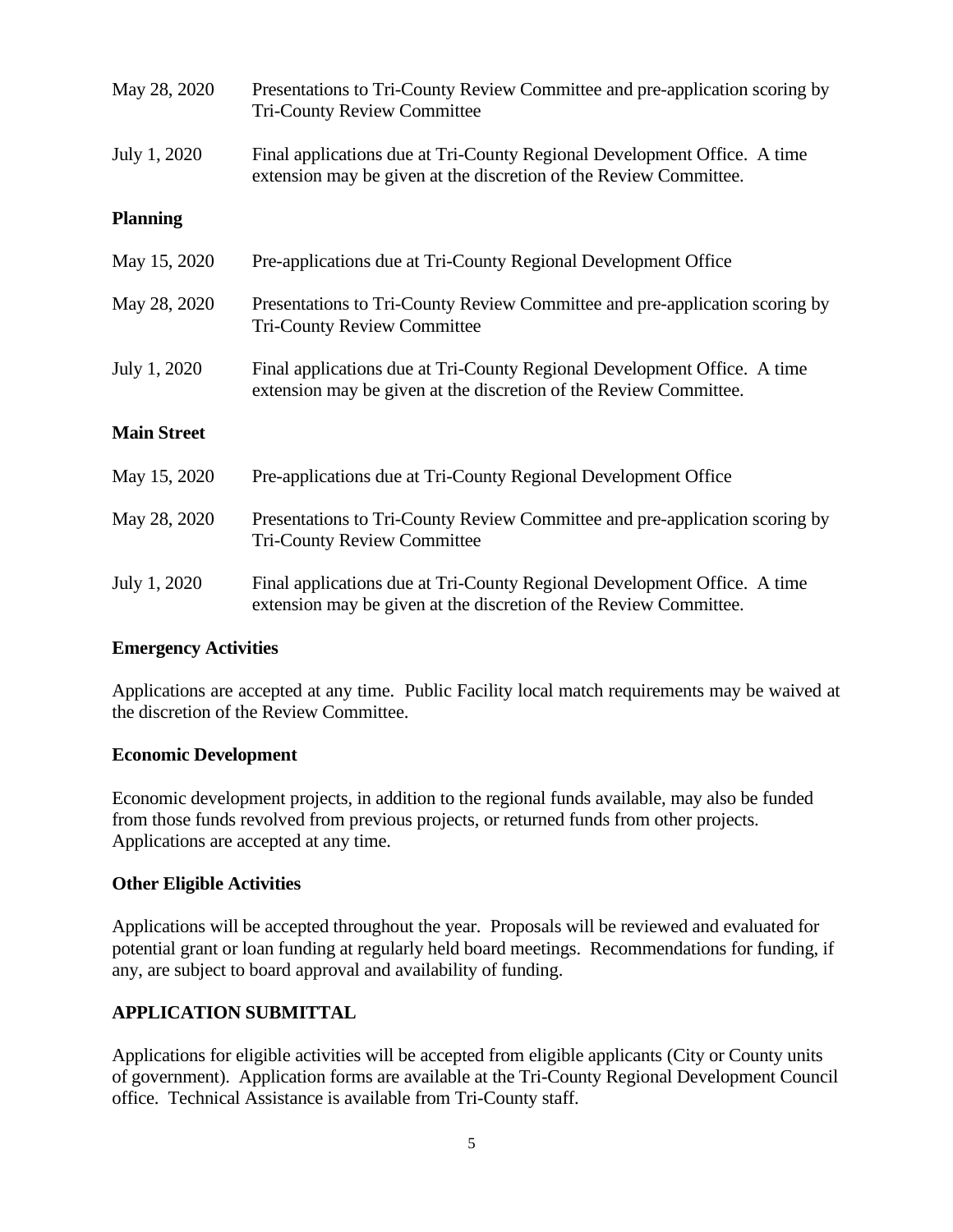# **Conflict of Interest**

In order to avoid a real or perceived conflict of interest, Review Committee members will abstain from voting on projects where the committee member represents the applicant.

### **Review Process**

- A. Public Facility, Housing Rehabilitation, Planning, Slum and Blight, Emergency and Other (CDBG)
	- 1. A Review Committee made up of the Board of Directors of the Tri-County Regional Development Council will be empowered to evaluate and rank all pre-applications generated from North Dakota Planning Region I.
	- 2. Following a review by Council staff, the Council's Review Committee will meet to review proposals, interview applicants, score/rank all eligible pre-applications, and invite full applications from successful entities.
	- 3. Full applications, recommended for funding, will be sent to the ND Division of Community Services for HUD compliance review and development of the Financial Award.
- B. Economic Development Applicants (CDLF)
	- 1. An economic development "Request for Application" from eligible entities for eligible activities may be generated internally by the local government, private entrepreneur, local development corporation and/or with technical assistance from the regional council staff.
	- 2. The Tri-County Regional Development Council Review Committee will be empowered to rank and evaluate all "Requests for Application" and "Full Applications" generated from North Dakota Planning Region I.
	- 3. Applicants will be required to first submit a "Request for Application" for initial review by the Review Committee and only those applicants who are invited to submit "Full Applications" may be considered for funding.
	- 4. The Review Committee will meet bi-monthly, or as needed, to consider eligible "Requests for Application" and to make recommendations on "Full Applications".
	- 5. After reviewing "Full Applications", interviewing the applicant/entrepreneur, and hearing testimony from interested parties, the Review Committee will make its recommendation.
	- 6. "Full Applications" recommended for funding will be sent to the ND Division of Community Services for HUD compliance review and development of contract agreements.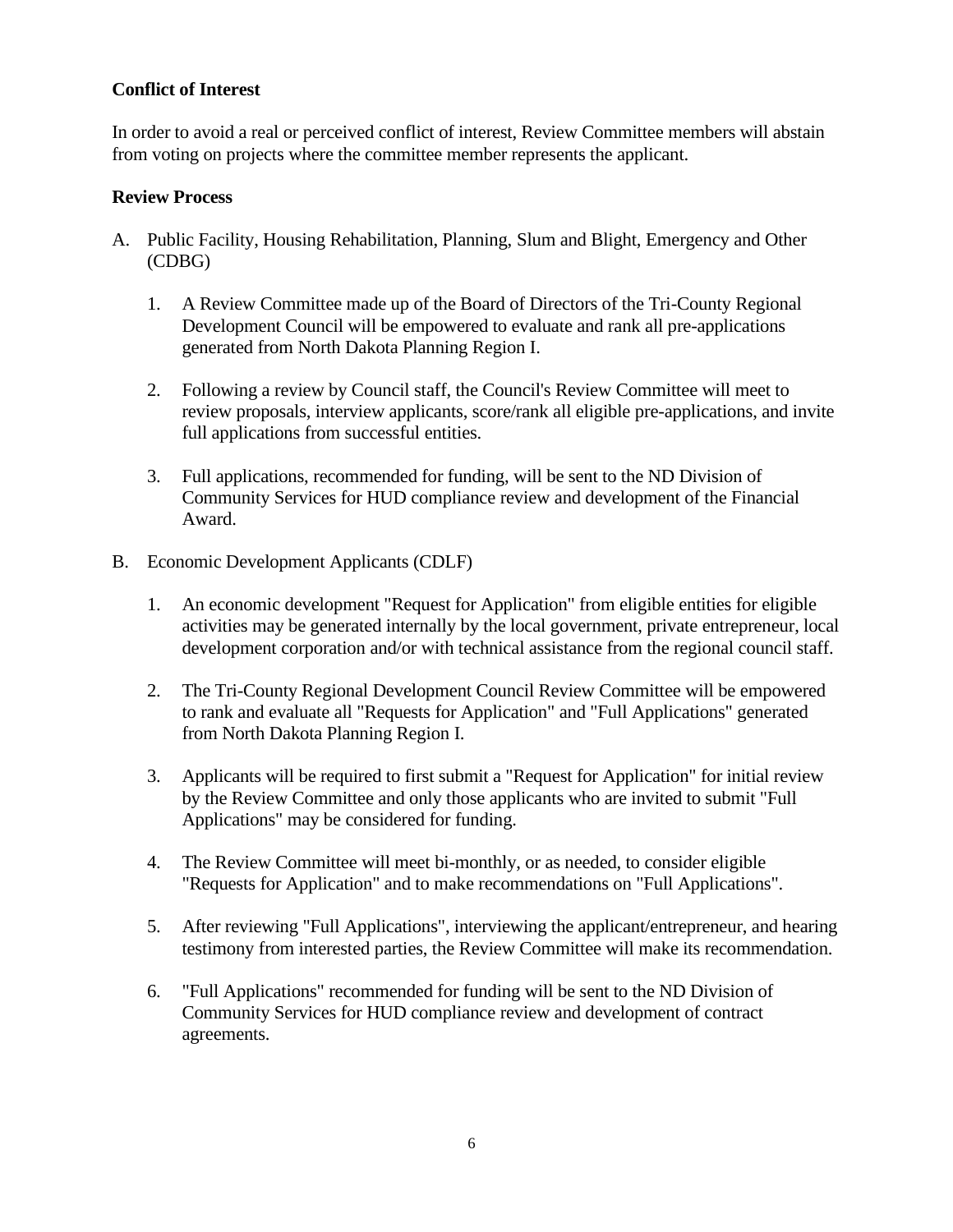# **GENERAL GUIDELINES**

It is the intent of the Tri-County Regional Development Council Review Committee to utilize unobligated allocation funds, if any, for the purpose of funding projects that are in any other allocation category, and are in need of additional funding; or if the funding allocation within that category has been depleted. Transfers of unobligated funds from one allocation category to another may be made in accordance with the State Program Distribution Statement. Although, it is anticipated that funds unobligated within any of the allocation categories will not be available; it is the intent of the Tri-County Regional Development Council to allow for other contingencies. These funds, if any, would be made available for projects based on the following definitions:

- A. Emergencies are activities needed to alleviate an immediate and urgent condition which possess a serious health, welfare or safety threat which did not become apparent or known until after the application deadline, or in the case of a funded project, where unforeseen and unexpected circumstances require additional CDBG funds which, if not available, would hinder the completion of the project.
- B. Applications for emergencies can be submitted throughout the 2020 grant year at any time. The Review Committee will review applications.
- C. Other is for other activities which do not fit into any other category but which are eligible for CDBG assistance. Any proposal within this category must meet one of the national objectives of the program.

### **Application Submission Requirements**

Emergency and Other Applications: The application submission requirements will be based on the type of application; if the applicant has previously applied for CDBG funds in this calendar year only limited additional information may be required.

### **Review and Selection Process**

Emergency and Other Applications: The review and selection process will be based on the type of application; if the applicant has previously applied for CDBG funds in this calendar year only limited additional information may be required.

### **Scoring Criteria**

Emergency and Other Applications: No point system; decisions will be subjective based on the availability of funds, need, commitment, appropriateness and benefit to low/very low income.

### **Conflict of Interest**

In order to avoid a real or perceived conflict of interest, Review Committee members will abstain from voting on projects where the committee member represents the applicant.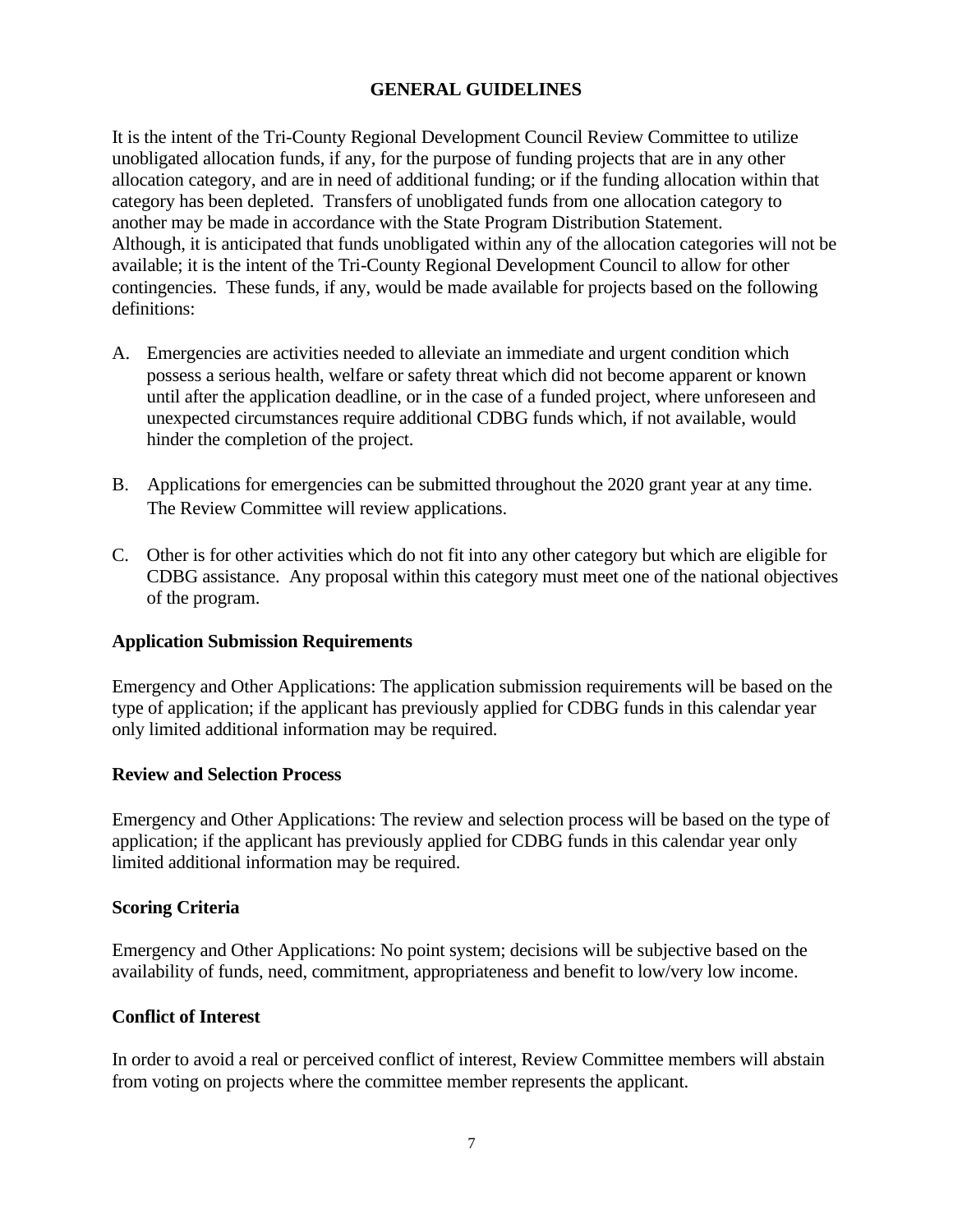# **IMPLEMENTATION SCHEDULE**

# **Public Facility**

| May 15, 2020 | Pre-applications due at Tri-County Regional Development Council office                                            |
|--------------|-------------------------------------------------------------------------------------------------------------------|
| May 28, 2020 | Presentations to Tri-County Review Committee and pre-application scoring by<br><b>Tri-County Review Committee</b> |
| July 1, 2020 | Final applications due at Tri-County Regional Development Council office                                          |

### **Housing Rehabilitation**

| May 15, 2020 | Pre-applications due at Tri-County Regional Development Council office                                                                                |
|--------------|-------------------------------------------------------------------------------------------------------------------------------------------------------|
| May 28, 2020 | Presentations to Tri-County Review Committee and pre-application scoring by<br><b>Tri-County Review Committee</b>                                     |
| July 1, 2020 | Final applications due at Tri-County Regional Development Council office. A<br>time extension may be given at the discretion of the Review Committee. |

# **Planning and Other Eligible Activities**

| May 15, 2020       | Pre-applications due at Tri-County Regional Development Council office                                                                                |
|--------------------|-------------------------------------------------------------------------------------------------------------------------------------------------------|
| May 28, 2020       | Presentations to Tri-County Review Committee and pre-application scoring by<br><b>Tri-County Review Committee</b>                                     |
| July 1, 2020       | Final applications due at Tri-County Regional Development Council office. A<br>time extension may be given at the discretion of the Review Committee. |
| <b>Main Street</b> |                                                                                                                                                       |
| May 15, 2020       | Pre-applications due at Tri-County Regional Development Council office                                                                                |
| May 28, 2020       | Presentations to Tri-County Review Committee and pre-application scoring by<br><b>Tri-County Review Committee</b>                                     |
| July 1, 2020       | Final applications due at Tri-County Regional Development Council office. A<br>time extension may be given at the discretion of the Review Committee. |

# **Emergency Activities**

Applications are accepted at any time. Emergency applications (original and one copy required) will be accepted anytime based on the availability of unobligated funds, if any.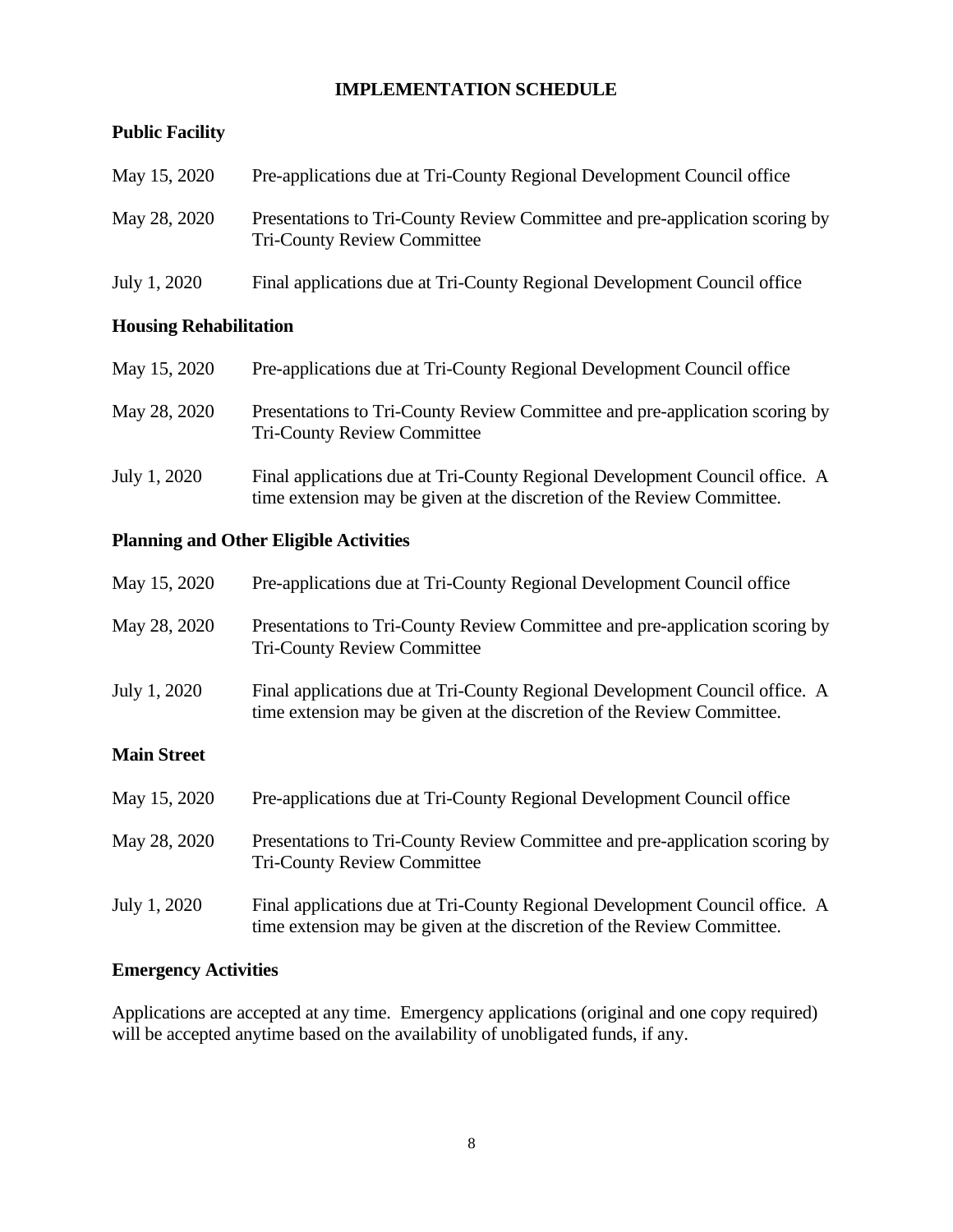### **Economic Development**

"Request for Applications" and "Full Applications" for economic development proposals will be accepted at any time, although applicants should be aware that the Council staff will attempt to adhere to a deadline of at least 15 days prior to the bi-monthly Review Committee meeting. Applicants will be notified in advance if meeting dates and times change. Review Committee meetings are tentatively scheduled for the last Friday of every other month. This schedule is subject to change. Applicants may contact the Tri-County staff for more information.

## **PUBLIC FACILITY GUIDELINES**

### **Application Submission Requirements**

A two-step process will be utilized to determine the highest priority public facility projects in North Dakota Planning Region I. Pre-applications for public facility monies must be completed and received by the regional council by the deadline date. To apply for funding consideration, eligible applicants must complete the pre-application forms and required attachments that include:

| <b>Application Cover Page</b>                             |
|-----------------------------------------------------------|
| <b>Project Narrative</b>                                  |
| Project Area Map                                          |
| Preliminary Engineer's or Architect's Report <sup>1</sup> |
| <b>Resolution of Sponsorship</b>                          |
| Low/Very Low Income Benefit Documentation                 |

<sup>1</sup>Please consult Tri-County staff for the required format.

Pre-applications for eligible activities will be accepted from eligible applicants (City or County units of government). Application forms are available at the Tri-County Regional Development Council office. Technical Assistance is available from Tri-County staff. The minimum amount an applicant may apply for is \$20,000.00.

Any public facility project which has been estimated to cost at least \$200,000 or more is required to have a set of plans, drawings, and/or specifications prepared by a licensed architect or registered engineer.

If after the completion of the pre-application review process a project is invited to submit a final application, the additional items needed to complete a final application include:

Evidence of One Public Hearing Applicant Assurance Certification Fair Housing Certification Community Development Needs Assessment Firm Commitment of Other/Matching Funds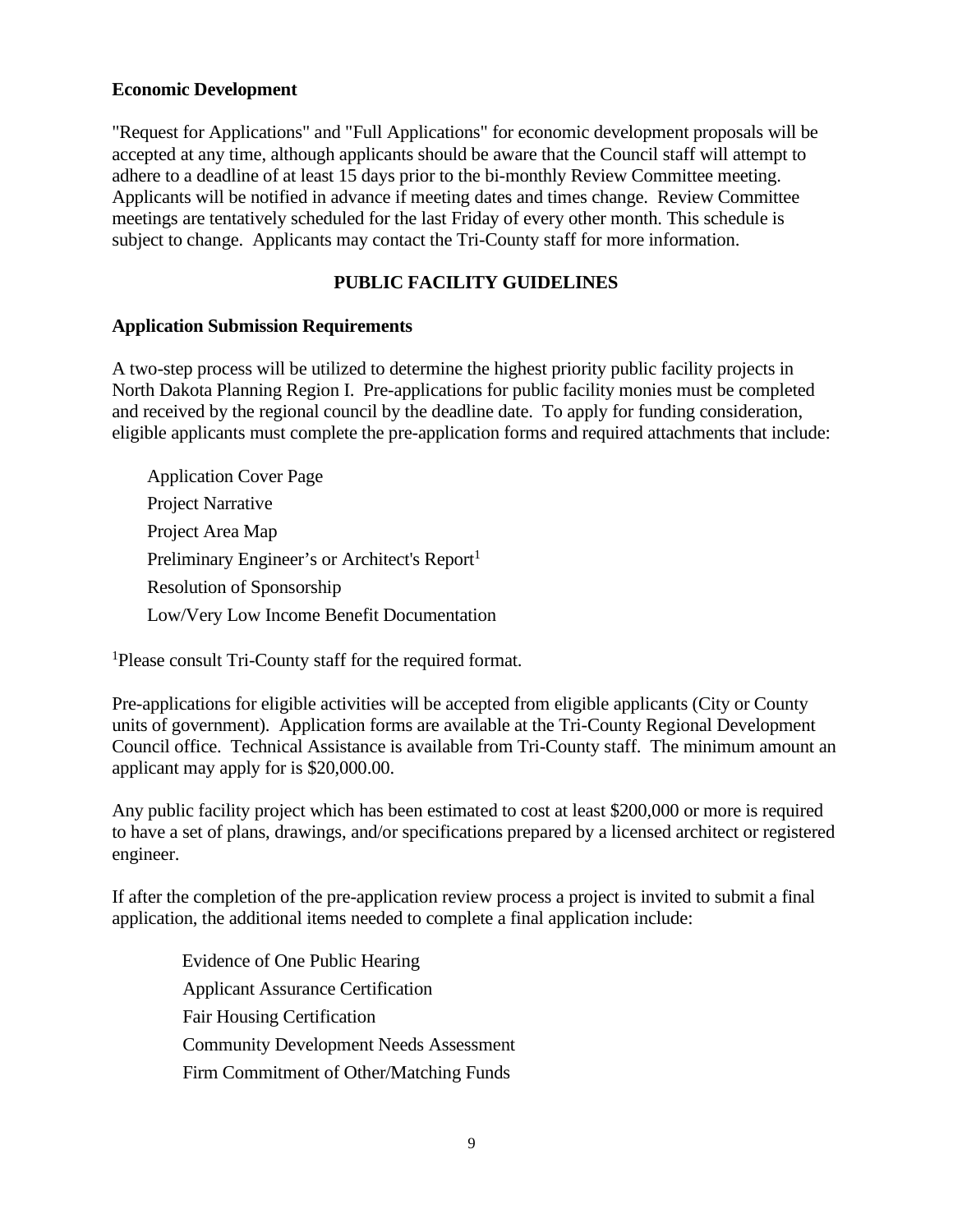HUD Disclosure Report Resolution of Excessive Force2 Citizen Participation Plan<sup>2</sup>

1Please consult Tri-County staff for the required format.

 $2$ The Displacement Plan, Resolution of Excessive Force, and Citizen Participation Plan are only required if the applicant has not previously submitted these documents to the ND Division of Community Services of if it has amended the plans since the original submission.

All applications recommended for funding and which meet the above requirements will be delivered to the ND Division of Community Services for a HUD and State compliance review and for final grant award agreements.

All successful applicants are required to complete a Section 504 Self Evaluation/Transition Plan prior to project closeout.

Asbestos testing is a requirement for all construction projects. It is recommended that this be done by the applicant prior to submitting an application as this can significantly change the cost of the project. Asbestos testing prior to the application is not a covered cost of CDBG.

### **Review and Selection Process**

- A. A Review Committee made up of the Board of Directors of the Tri-County Regional Development Council will be empowered to evaluate and rank all pre-applications generated from North Dakota Planning Region I.
- B. Only proposals which meet the full requirements of the application (including minimum matching funds), and determined to be submitted by an eligible applicant for an eligible activity will be considered.
- C. Council staff will tally all "objective" scoring criteria for the pre-applications prior to being reviewed by the Review Committee.
- D. The Review Committee will hold a CDBG Review meeting at which time all proposals will be presented. Representative(s) of the applicants may be present for the Review Committee to interview and present their proposals.
- E. After all proposals have been reviewed by the committee, committee members will score all "subjective" scoring criteria for each public facility proposal. Those scores will then be totaled and averaged to determine ranking.
- F. After rankings have been determined, the committee will consider a recommended amount to award to each project according to ranking starting from highest to lowest. The committee reserves the right to adjust the amount of each award from the amount requested, and to determine the amount awarded, if any, to public facility projects as it deems appropriate.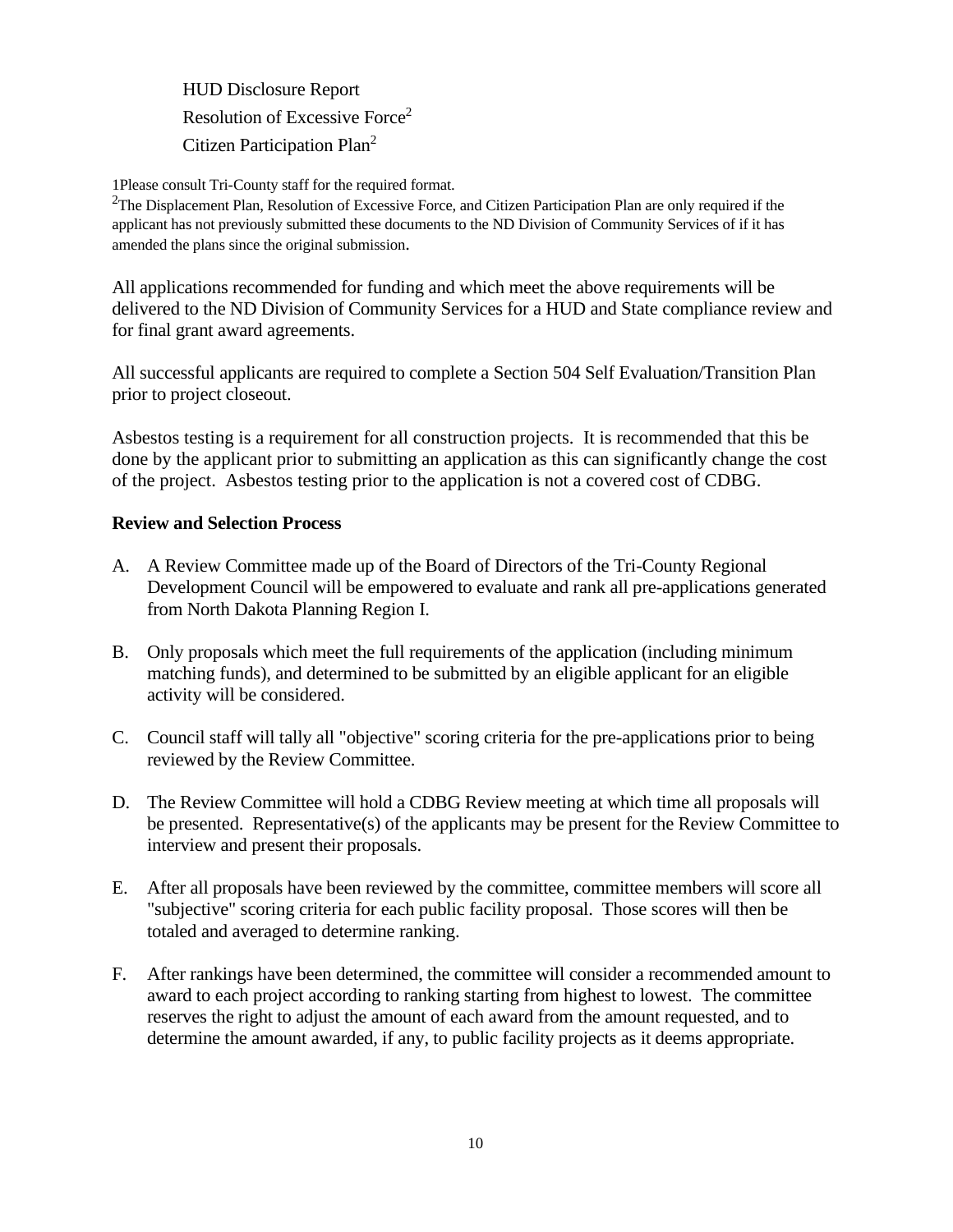- G. The committee will establish funding levels for each project in order of ranking, but if not enough funds are available to fund an application, the committee may:
	- 1. Offer to the applicant the funds remaining in the allocation, and if it is not accepted, offer the funds to the next eligible applicant in order of ranking until the funds are expended; or,
	- 2. The Review Committee may transfer unobligated funds to another allocation for immediate or later distribution within the guidelines of the State Program Distribution Statement; or
	- 3. Any combination of the above.

# **Scoring Criteria - Public Facilities**

Scoring criteria will be divided into two categories; scores that are "objective" in nature and require no personal judgment and scores that are "subjective" in nature and will require personal judgment by an individual.

### **A. Objective Scoring (650 points Maximum)**

### 1. Project Type: **(maximum 150 points)**

| Installation of water and/or sewer facilities | 150 Points |
|-----------------------------------------------|------------|
| Rehabilitation of slum or blighted buildings  | 125 Points |
| Fire protection facilities/equipment          | 115 Points |
| Install flood & drainage facilities           | 95 Points  |
| Street construction/reconstruction            | 80 Points  |
| <b>Community Center</b>                       | 75 Points  |
| Construction/repair of Senior Citizen Centers | 70 Points  |
| Removal of architectural barriers             | 60 Points  |
| All other eligible CDBG projects              | 50 Points  |

- 2. Score 2 points for each Very Low/Low percentage point above 50%. **(maximum of 100 points)**
- 3. Percentage of minorities living in project area taken from most current U.S. Census Date: **(maximum of 100 points)**

| Communities with above 76% minority population  | 100 points |
|-------------------------------------------------|------------|
| Communities with 51% to 75% minority population | 75 points  |
| Communities with 26% to 50% minority population | 50 points  |
| Communities with below 26% minority population  | 25 points  |

4. Score 2 points for each percentage point of total project costs paid out of Local Funds or other funds. Do not include CDBG or administration funds requested. **(100 points maximum)**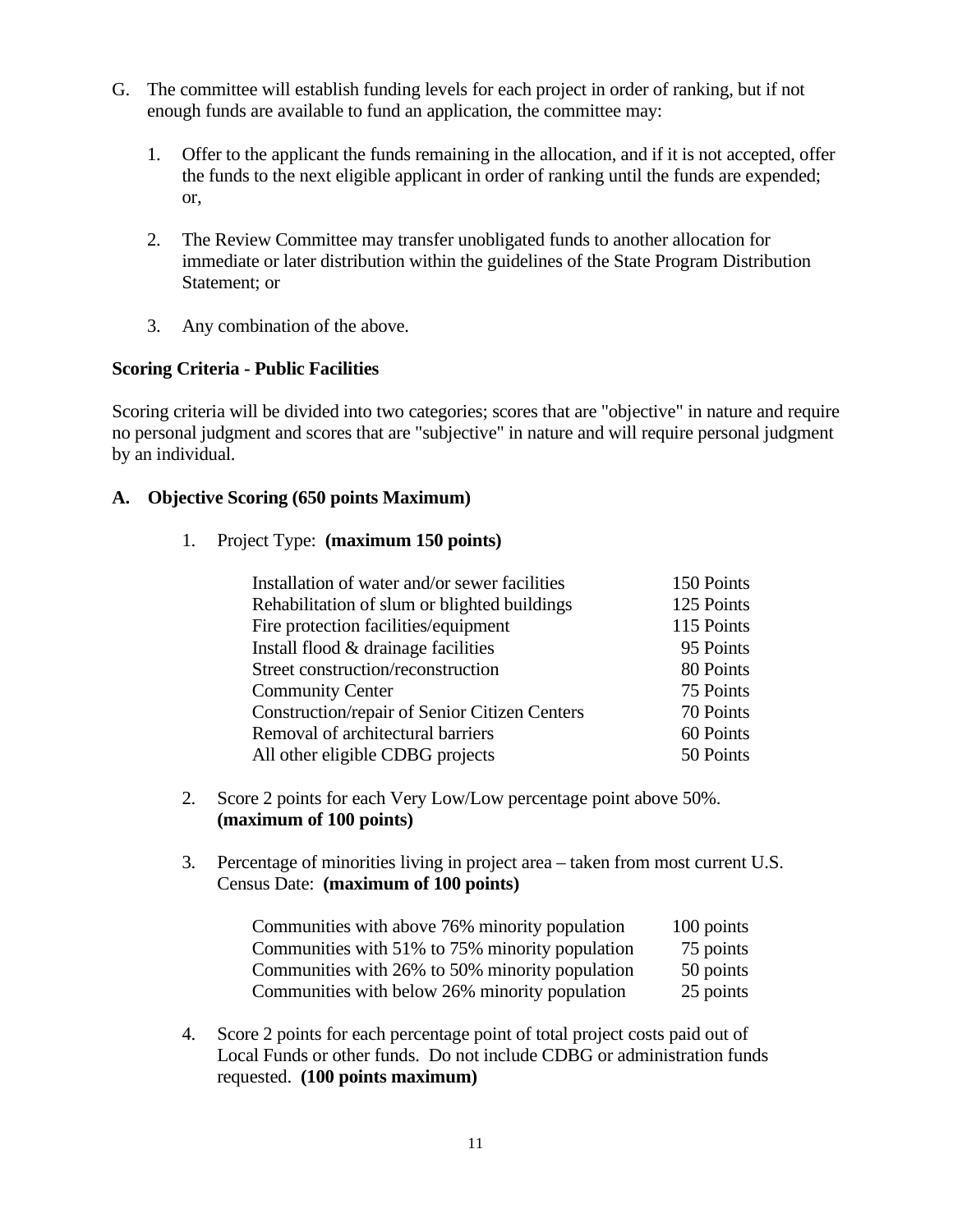5. CDBG cost per Very Low/Low income person to benefit: **(maximum 50 points)**

| \$250 or below    | 50 Points |
|-------------------|-----------|
| $$251 - $500$     | 40 Points |
| $$501 - $1,000$   | 30 Points |
| $$1,001 - $1,500$ | 20 Points |
| $$1,501 - $2,000$ | 10 Points |
| \$2,001 & above   | 0 Points  |

6. Public Facilities funding received from CDBG in prior years: **(maximum of 50 points)**

| No Prior Funding | 50 Points |
|------------------|-----------|
| 5 Years Prior    | 40 Points |
| 4 Years Prior    | 30 Points |
| 3 Years Prior    | 20 Points |
| 2 Years Prior    | 10 Points |
| 1 Year Prior     | 0 Points  |
|                  |           |

7. Project Readiness: **(maximum of 100 points)**

| Complete plans and proof of other funding committed    | 100 points |
|--------------------------------------------------------|------------|
| Complete plans and other funds located – not committed | 50 points  |
| Complete plans and other funding not located           | 20 points  |
| Other                                                  | 0 points   |

#### **B. Subjective Scoring (400 points Maximum)**

The following criteria are guidelines for the review committee to utilize when making subjective scoring determinations with regard to public facility pre-applications. These criteria will be utilized by each of the committee members to arrive at a subjective score within the range of a maximum score of 400 points and a minimum score of 1 point.

- The degree to which the problem presents a direct threat to the public's health and safety.
- The immediacy of the problem in terms of solving it.
- Efforts of the community to alleviate the problem.
- Efforts of the community toward economic development.
- Does the community have sufficient infrastructure to support its economic development efforts.
- Does the proposed activity appear to be the most effective long-term solution to the problem.
- Is the project effective/appropriate when compared with similar projects in the region.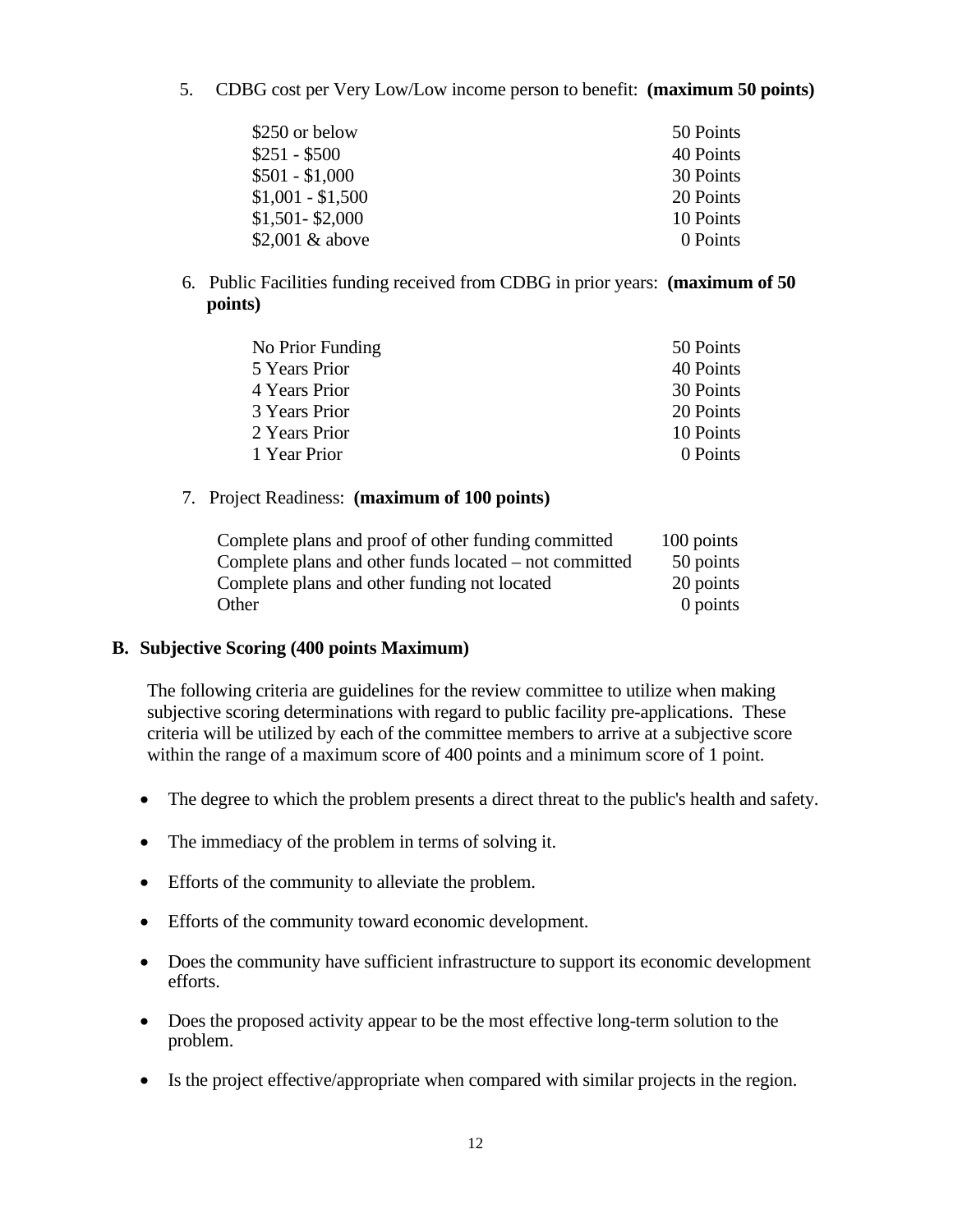- Whether the proposed project is necessary to comply with court orders or State or Federal requirements.
- The need for outside financial assistance to complete the project.

#### **Matching Funds Requirements**

Due to limited funds available and to attempt to address as many of the priority projects as possible and to demonstrate a commitment by each applicant in alleviating their own problems; the Tri-County Regional Development Council will require a minimum local funding match. The match must be committed by the applicant or the entity for which the applicant is submitting an application for and it must be in writing.

The minimum local match percentage is **25%** of the total project. The applicant will be required to pay the project administration costs from their local match accordingly:

a) 15% of approved CDBG project funds, with a minimum of \$ 5,000 per project. Project administration fees may be adjusted according to the scope of work of the project and financial condition of the applicant.

Although specific match amounts are recommended only, the local match is required to cover any applicable engineering/architectural fees and project administration costs. The engineering and/or architectural fees needs to be documented in the application for budgeting purposes.

Emergency Public Facility match requirements may be waived at the discretion of the Review Committee. Local match requirements on non-emergency project applications or amendments may be waived based on demonstrated financial hardship and at the discretion of the Review Committee. Applicants that may not have the means to meet the match recommendation for CDBG funds must provide documentation in writing demonstrating the lack of available funds.

#### **HOUSING**

#### **HOUSING REHABILITATION**

#### **Application Submission Requirements**

A two-step process will be utilized to determine the highest priority housing projects in North Dakota Planning Region I. Pre-applications for housing monies must be completed and received by the regional council by the deadline date. To apply for funding consideration, eligible applicants must complete the pre-application forms and required attachments which include:

Application Cover Page Project Narrative and Objective Scoring Worksheet Individual Housing Applications & Summary Sheet For Rehabilitation Activities: *(See Rehabilitation Notes Below)\** Section 8 HQS Inspection Lead-Based Paint Risk Assessment Project Area Map Resolution of Sponsorship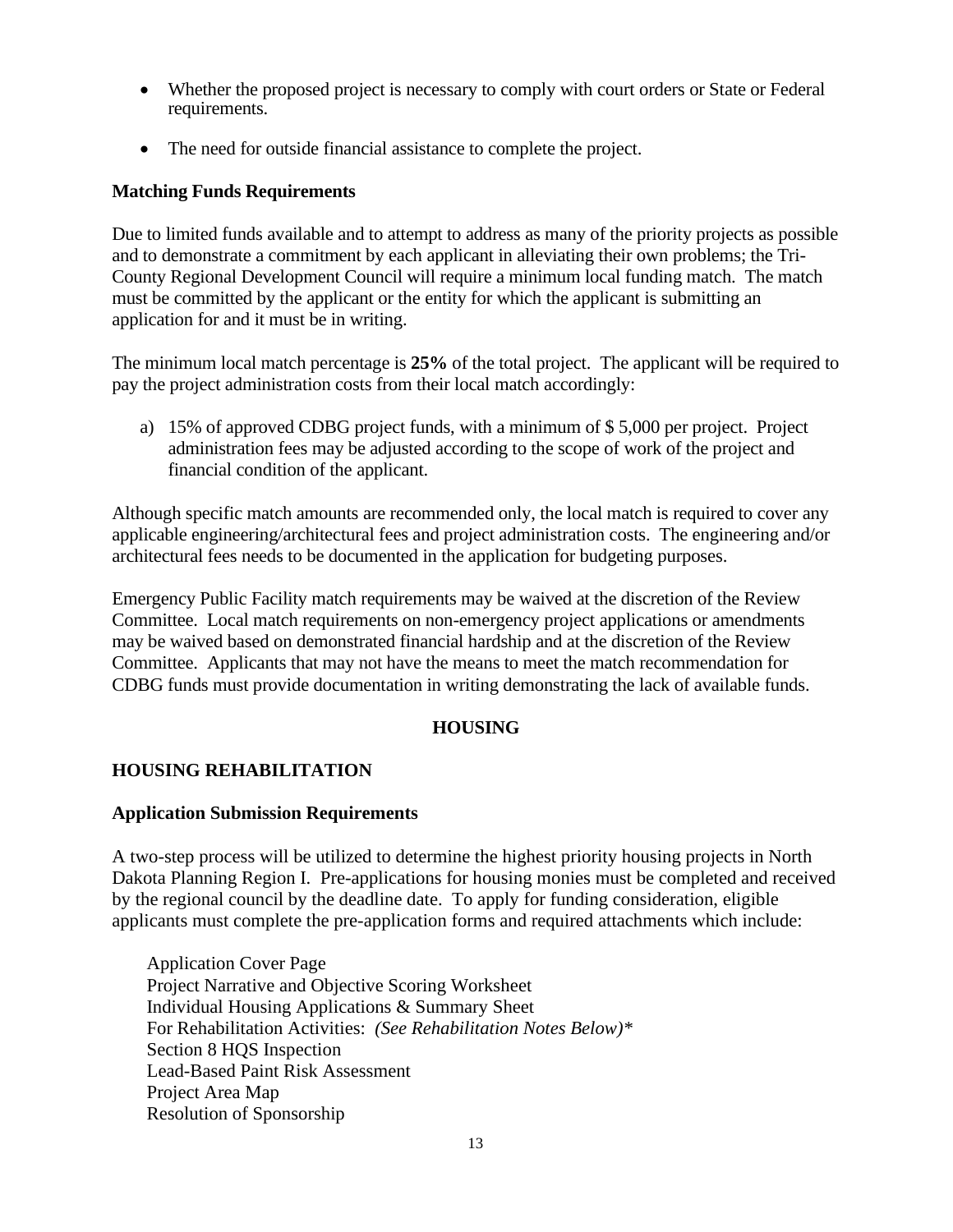Pre-applications for eligible activities will be accepted from eligible applicants (City or County units of government). Application forms are available at the Tri-County Regional Development Council office. Technical Assistance is available from Tri-County staff. The minimum amount an applicant may apply for is \$25,000.00.

A city or county applying for financial assistance on a multi-family housing unit must include with the pre-application documentation which discloses any/all amounts held in reserve by the applicant. The amount held in reserve may determine the amount of grant, up to 100%, the applicant can be eligible for. The Tri-County Regional Development Council will not accept and review any pre-applications for housing assistance that does not include documentation of the reserve account.

If the applicant has funds in the reserve account that are pledged for another project or activity, the applicant must provide documentation (board minutes) that discloses the planned activity and the amount obligated for the activity.

If it has been determined the applicant has funds in the reserve account to pay for some of the proposed project activities, the Board of Directors, at its discretion, may require the applicant to apply the reserve funds against the cost of the proposed project.

If after the completion of the pre-application review process a project is invited to submit a final application, the additional items needed to complete a final application include:

Evidence of One Public Hearing Fair Housing Certification Community Development Needs Assessment Applicant Assurance Certification Firm Commitment of Other/Matching Funds HUD Disclosure Report Resolution of Excessive Force<sup>1</sup> Citizen Participation Plan<sup>1</sup>

All applications recommended for funding and which meet the above requirements will be delivered to the ND Division of Community Services for a HUD and State compliance review and for final grant award agreements.

All housing applicants are required to complete a Section 504 Self Evaluation/Transition Plan prior to project closeout.

*\*Rehabilitation Notes:* Housing rehabilitation applicants are advised of The Lead Safe Housing Regulation issued by the Department of HUD requiring a lead-based paint risk assessment and subsequent notification, evaluation and reduction of lead-based paint hazards in federally subsidized residential housing built prior to 1978. Applicants are advised that the Regulation will substantially increase the costs of rehabilitation activities and should conduct HQS inspections and Lead-based paint risk assessments prior to pre-application submission and/or be prepared to commit additional funding to the proposed project. Certified/licensed lead-based paint contractors are required to accomplish the work and must be identified.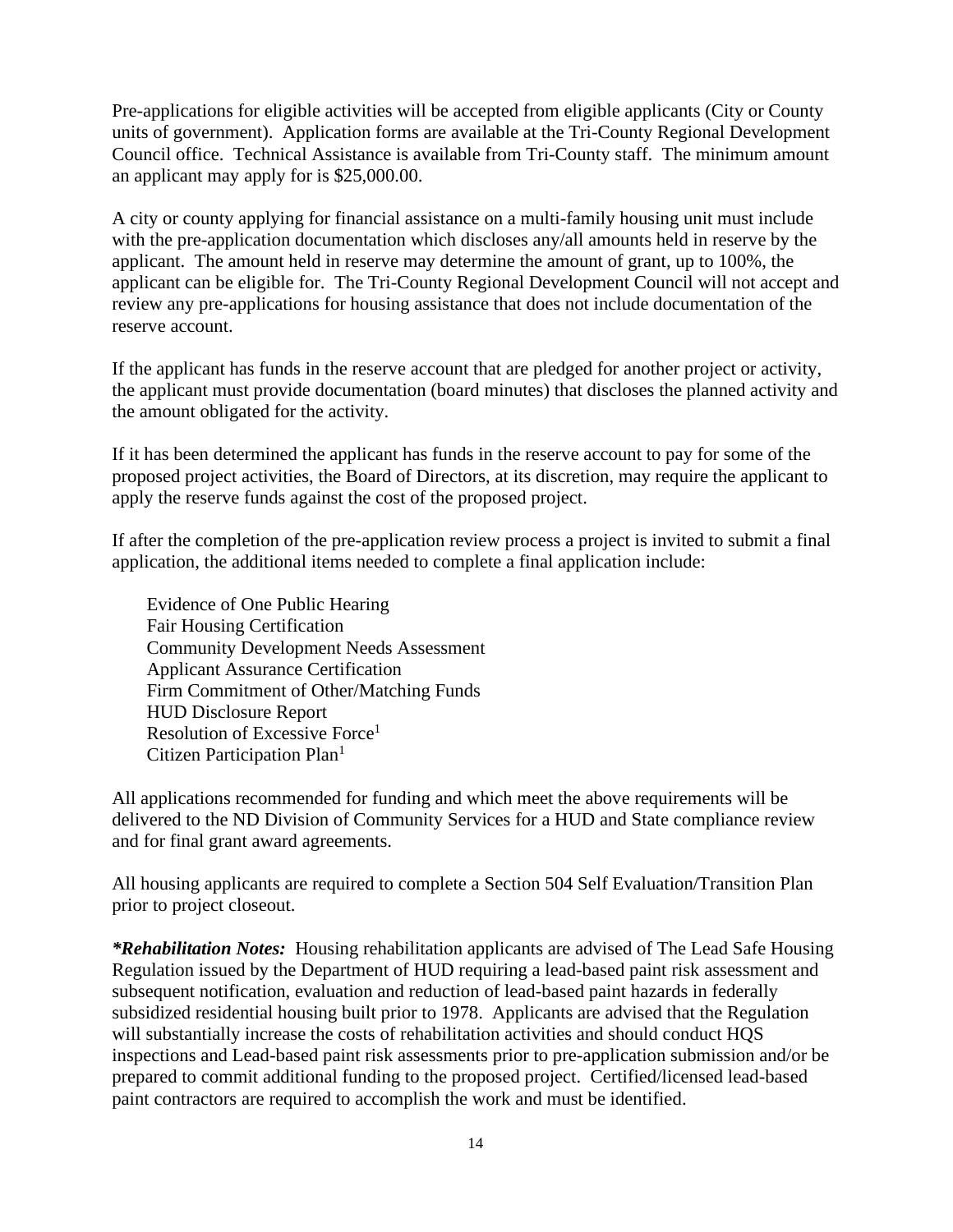<sup>1</sup>The Displacement Plan, Resolution of Excessive Force, and Citizen Participation Plan are only required if the applicant has not previously submitted these documents to the ND Division of Community Services or if it has amended the plans since the original submission.

Asbestos testing is now a requirement for all housing rehabilitation projects of five (5) units or more. It is recommended that this be done by the applicant prior to submitting an application as this can significantly change the cost of the project. Asbestos testing prior to the application is not a covered cost of CDBG.

#### **Review and Selection Process**

- A. A Review Committee made up of the Board of Directors of the Tri-County Regional Development Council will be empowered to evaluate and rank all pre-applications generated from North Dakota Planning Region I.
- B. Only proposals which meet the full requirements of the application process, and determined to be submitted by an eligible applicant for an eligible activity will be considered.
- C. Council staff will tally all "objective" scoring criteria for the applications prior to being reviewed by the Review Committee.
- D. The Review Committee will hold a CDBG Review meeting at which time all proposals will be presented. Representative(s) of the applicants may be present for the Council to interview and present their proposals.
- E. After all proposals have been reviewed by the committee; committee members will score all "subjective" scoring criteria for each housing proposal. Those scores will then be totaled and averaged to determine ranking.
- F. After rankings have been determined, the committee will consider a recommended amount to award to each project according to ranking starting from highest to lowest. The committee reserves the right to adjust the amount of each award from the amount requested, and to determine the amount awarded, if any, to public facility and housing projects as it deems appropriate.
- G. The committee will establish funding levels for each project in order of ranking, but if not enough funds are available to fund an application, the committee may:
	- 1. Offer to the applicant the funds remaining in the allocation, and if it is not accepted, offer the funds to the next eligible applicant in order of ranking until the funds are expended; or,
	- 2. The Review Committee may transfer unobligated funds to another allocation for immediate or later distribution within the guidelines of the State Program Distribution Statement; or
	- 3. Any combination of the above.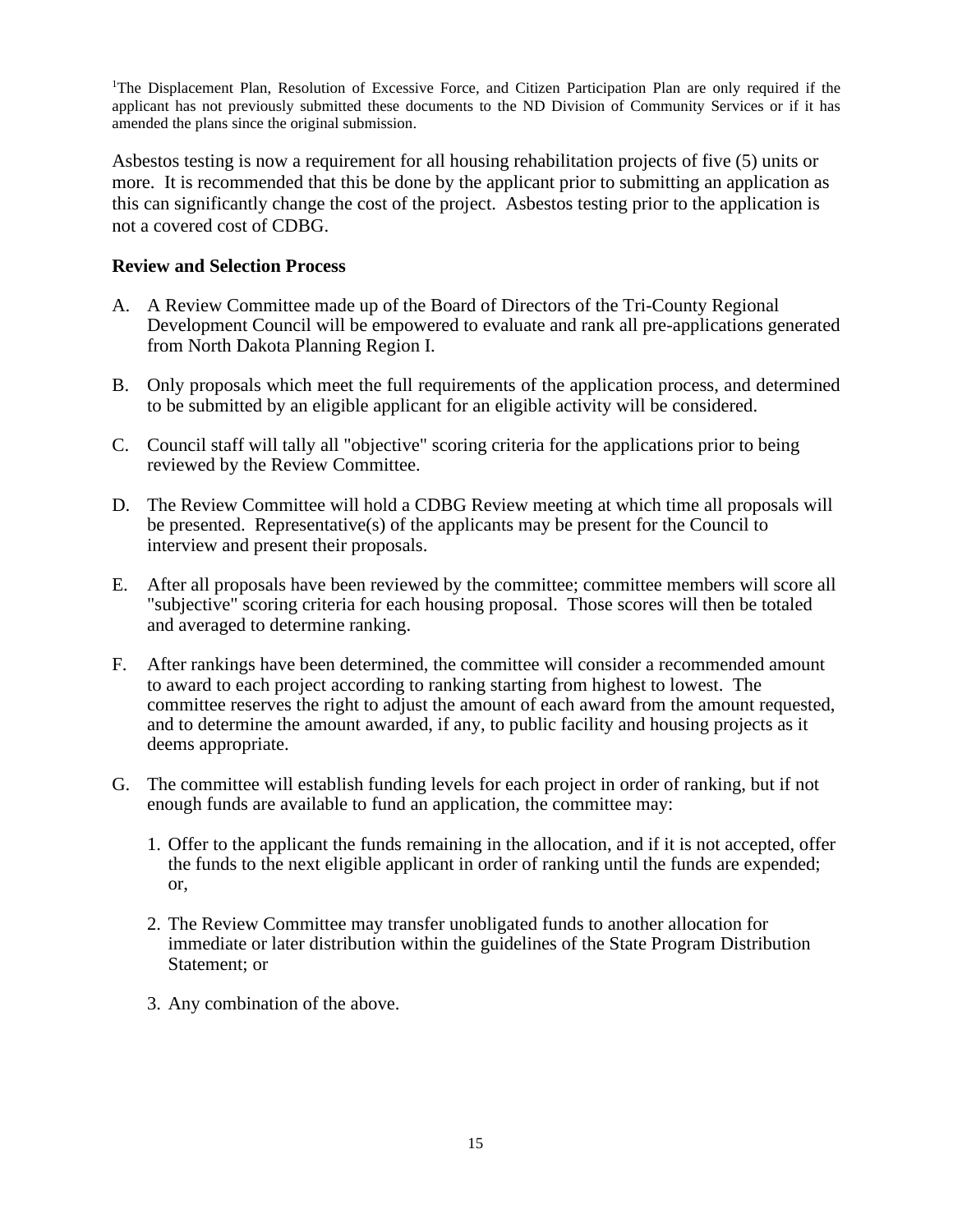#### **Scoring Criteria - Housing**

#### **A. Objective Scores (Maximum 450 points)**

1. Percent of elderly, handicapped, female headed, children under 18, or minority households residing in substandard housing in the entire project area:

| More than 80%   | 100 Points |
|-----------------|------------|
| $60.1\% - 80\%$ | 75 Points  |
| $40.1\% - 60\%$ | 50 Points  |
| $20.1\% - 40\%$ | 25 Points  |
| $1\% - 20\%$    | 0 Points   |

2. Percent of very low income households to benefit:

| 100%          | 100 Points |
|---------------|------------|
| $90\% - 99\%$ | 75 Points  |
| 70% - 89%     | 50 Points  |
| $30\% - 69\%$ | 25 Points  |
| $1\% - 29\%$  | 0 Points   |

3. Other funding sources:

| Over 40% of total project cost | 100 Points |
|--------------------------------|------------|
| $30\% - 39\%$                  | 75 Points  |
| $20\% - 29\%$                  | 50 Points  |
| Less than 20%                  | 0 Points   |

#### 4. Housing funding received from CDBG in prior years:

| No Prior Funding | 50 Points |
|------------------|-----------|
| 5 Years Prior    | 40 Points |
| 4 Years Prior    | 30 Points |
| 3 Years Prior    | 20 Points |
| 2 Years Prior    | 10 Points |
| 1 Year Prior     | 0 Points  |
|                  |           |

#### 5. Project Readiness:

| Complete plans/specs and proof of other funding committed    | 100 points |
|--------------------------------------------------------------|------------|
| Complete plans/specs and other funds located – not committed | 50 points  |
| Complete plans/specs and other funding not located           | 20 points  |
| Other                                                        | $0$ points |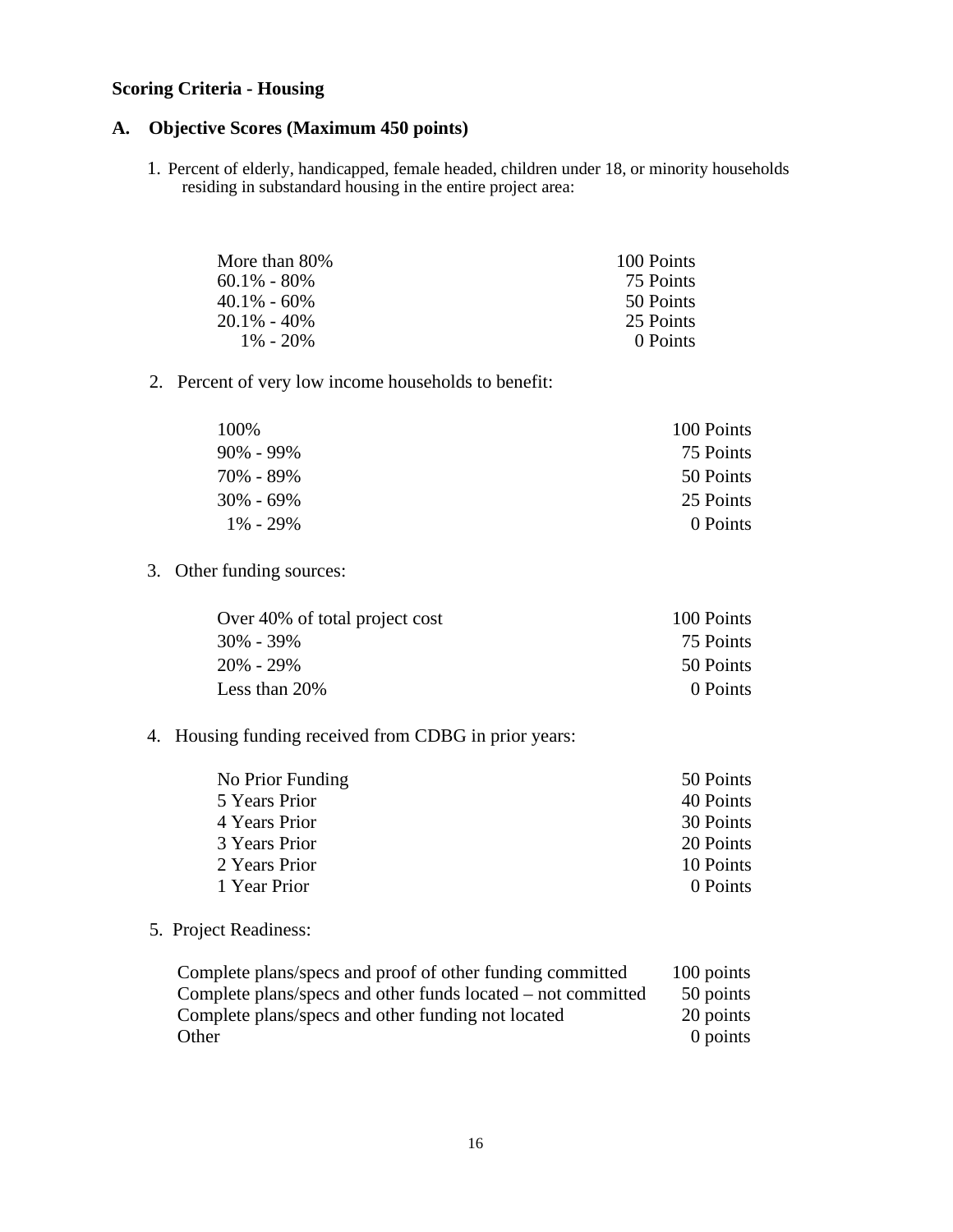#### **B. Subjective Score (maximum 300 points)**

The following criteria are guidelines for the review committee to utilize when making subjective scoring determinations with regard to housing pre-applications. These criteria will be utilized by each of the committee members to arrive at a subjective score within the range of a maximum score of 300 points and a minimum score of 1 point.

The degree to which the housing conditions present a direct threat to health and safety of the occupants and the public.

- Efforts of the community to alleviate the problem.
- Efforts of the community toward economic development.
- Does the community have sufficient infrastructure to support its economic development efforts.
- Is the project effective/appropriate when compared with similar projects in the region.
- The need for outside financial assistance to complete the project.

#### **C. Bonus Subjective Scoring (25 points)**

The following questions reflect areas that have been targeted as priorities by TCRDC. Project applications addressing the described priorities may be awarded up to 25 bonus points.

Does the project assist with home ownership activities?

Does the project assist in writing down land acquisition and/or preparation costs for the construction of affordable rental housing projects and planned unit developments for low and very low income households?

Does the project emphasize:

- Making single family homes and apartments handicap accessible where needed,
- Modernize single family homes owned by the elderly, or
- Rehabilitate rural single and multi-family housing?
- Is the project designed to comply with the State Building Code and State Energy Code if the use of funds is for new construction?
- Does the project provide assistance to clients in the Welfare-to-Work Program?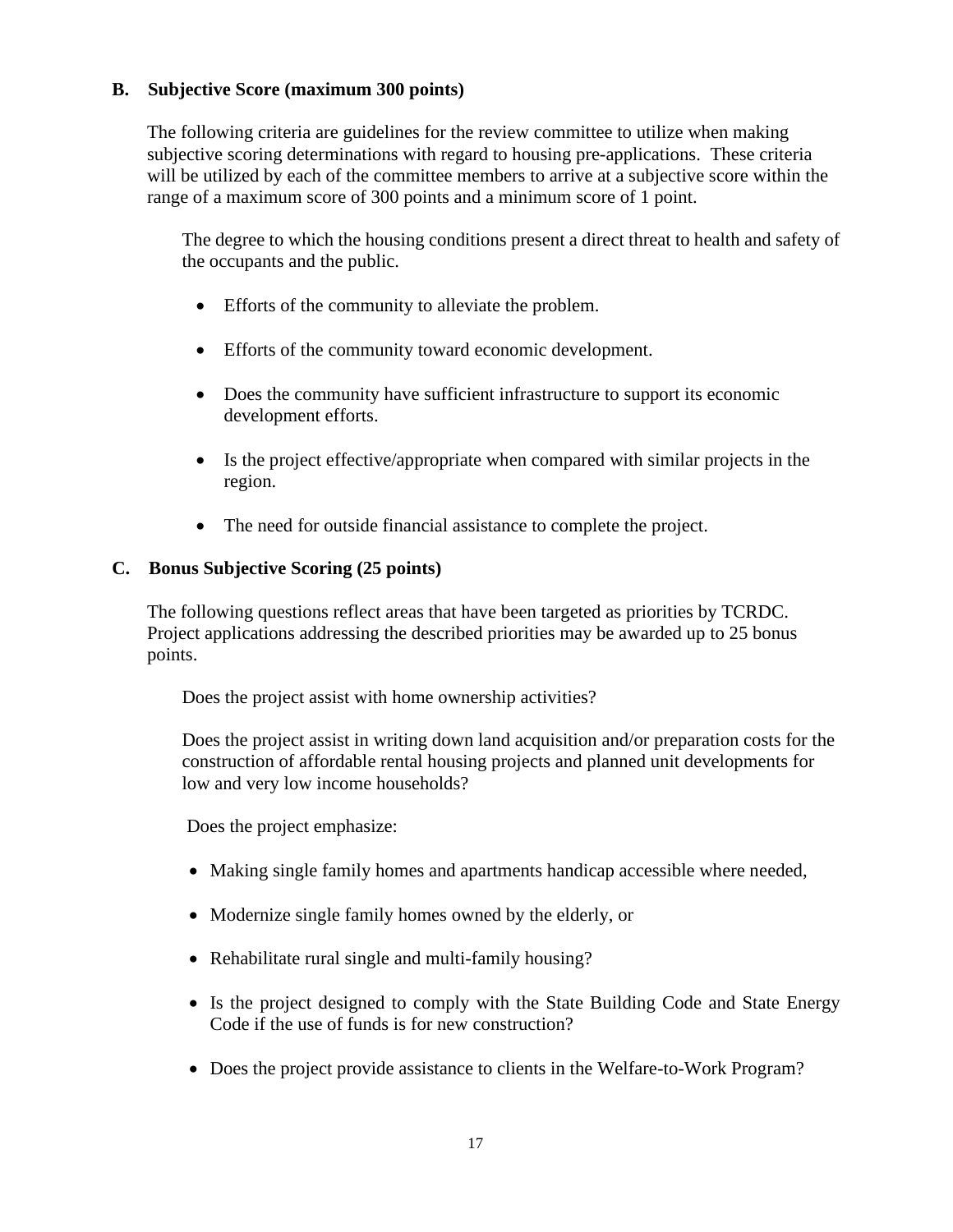#### **Matching Funds Requirements**

Due to limited funds available and to attempt to address as many of the priority projects as possible and to demonstrate a commitment by each applicant in alleviating their own problems; the Tri-County Regional Development Council will recommend a 25% local funding match.

The local match may be required to fully cover any/all engineering/architectural costs and project administration costs of the project.

The applicant will be required to pay the project administration costs accordingly:

a) 15% of approved CDBG project funds, with a minimum of \$ 5,000 per project. Project administration fees may be adjusted according to the scope of the project and financial condition of the applicant.

#### **PLANNING GUIDELINES**

#### **Application Submission Requirements**

Pre-applications for planning funds must be completed and received by the regional council by the deadline date. Proposals will be reviewed and evaluated for potential funding at the regularly held board meeting. Recommendations for funding, if any, are subject to board approval and availability of funding. The application must address eligible activities relating to the establishment of a Capital Improvement Plan, Community Strategic Plan, Comprehensive Plan, Zoning or other plans. Application proposals should specifically address the need for the proposed planning activity, its impact, cost, benefit to Low Income or Very Low Income households, and local matching funds provided. Contact Tri-County staff for assistance in developing proposals for planning funding. The minimum amount an applicant may apply for is \$5,000.00 and the maximum amount is \$15,000.00.

#### **Review and Selection Process**

- 1. Planning grant proposals will be considered only if funds are available. Proposals must be complete and meet CDBG eligibility requirements.
- 2. The Review Committee will review planning applications and make recommendations for grant awards.
- 3. Tri County staff will prepare summary reviews of proposals. The staff reviews will be provided to Review Committee members prior to the meeting.
- 4. Planning grant applicants may be invited to meet with the Review Committee to answer questions and provide clarification.
- 5. The Review Committee will evaluate and rank applications reserving the right to adjust grant award amounts where appropriate or to decline awarding any funds to the proposal.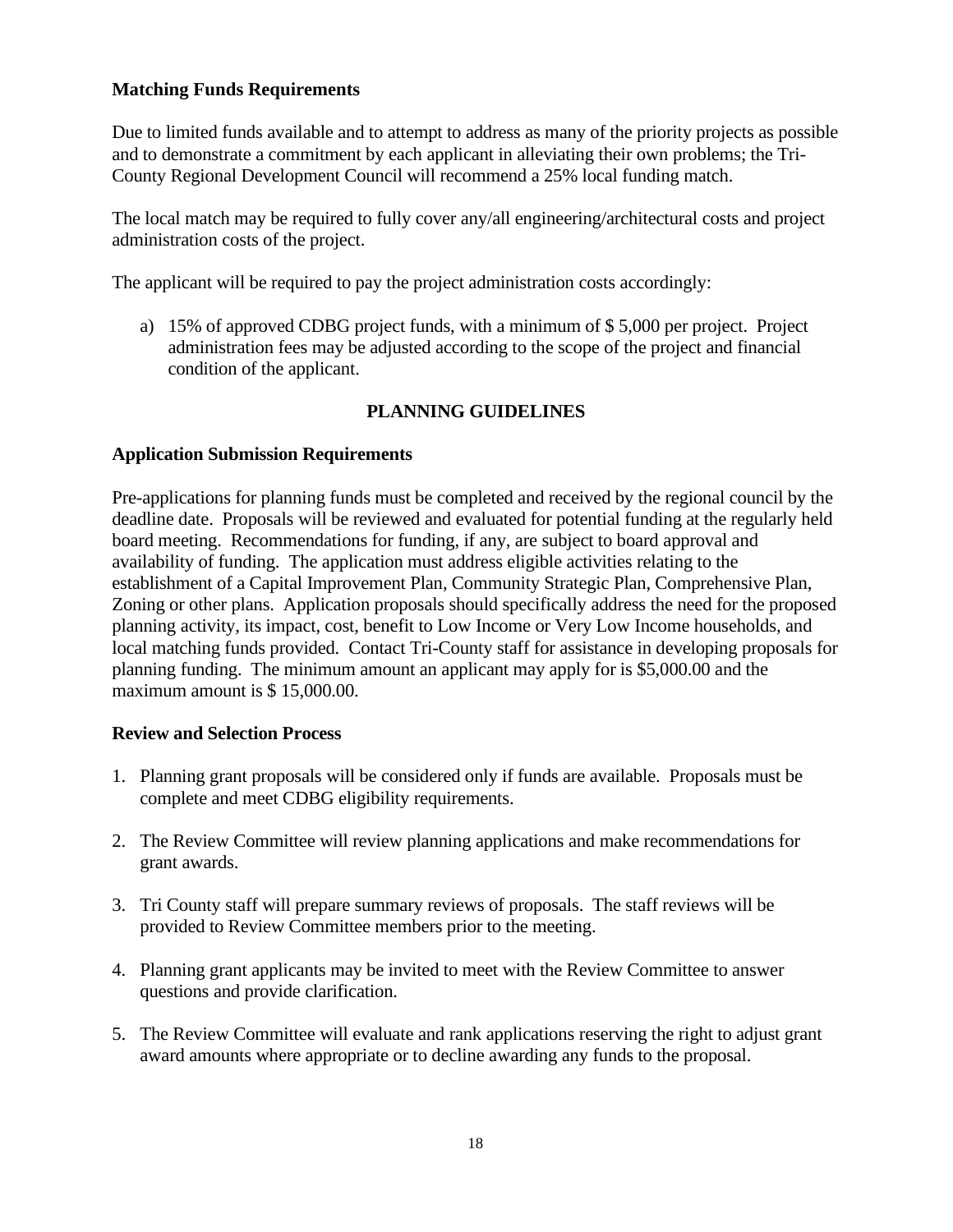6. Applications recommended for funding and which meet the eligibility requirements will be delivered to the ND Division of Community Services for a HUD and State compliance review and for final grant award agreements.

#### **Scoring Criteria – Planning**

Planning grant proposals will be evaluated based on the following categories with a maximum of 50 points in each category (Maximum total score – 350 points).

#### **1. Need: (50 point maximum)**

Does the proposal clearly respond to an existing or anticipated need and describe how the planning process will help address the need or problem?

#### **2. Impact: (50 point maximum)**

Highest scores will be applied to those applications that best meet the following criteria:

- Work products are clearly defined
- Work products and results clearly address described need
- Consultant selected is qualified and experienced

#### **3. Cost: ( 50 point maximum)**

Is the cost documented and appear reasonable?

#### **4. Low Income/Very Low Income Benefit: (50 point maximum)**

One point will be applied for each percent of LI/VLI above 50 percent who will benefit.

#### **5. Percentage of Minority Living in Project Area –** Taken from most current U.S. Census Data: **(50 point maximum)**

| Communities with above 76% minority population  | 50 points |
|-------------------------------------------------|-----------|
| Communities with 51% to 75% minority population | 40 points |
| Communities with 26% to 50% minority population | 30 points |
| Communities with below 26% minority population  | 20 points |

#### **6. Project Readiness: (50 point maximum)**

| Proof of other funding committed        | 50 points |  |
|-----------------------------------------|-----------|--|
| Other funding located but not committed | 25 points |  |
| No other funding located or committed   | 0 points  |  |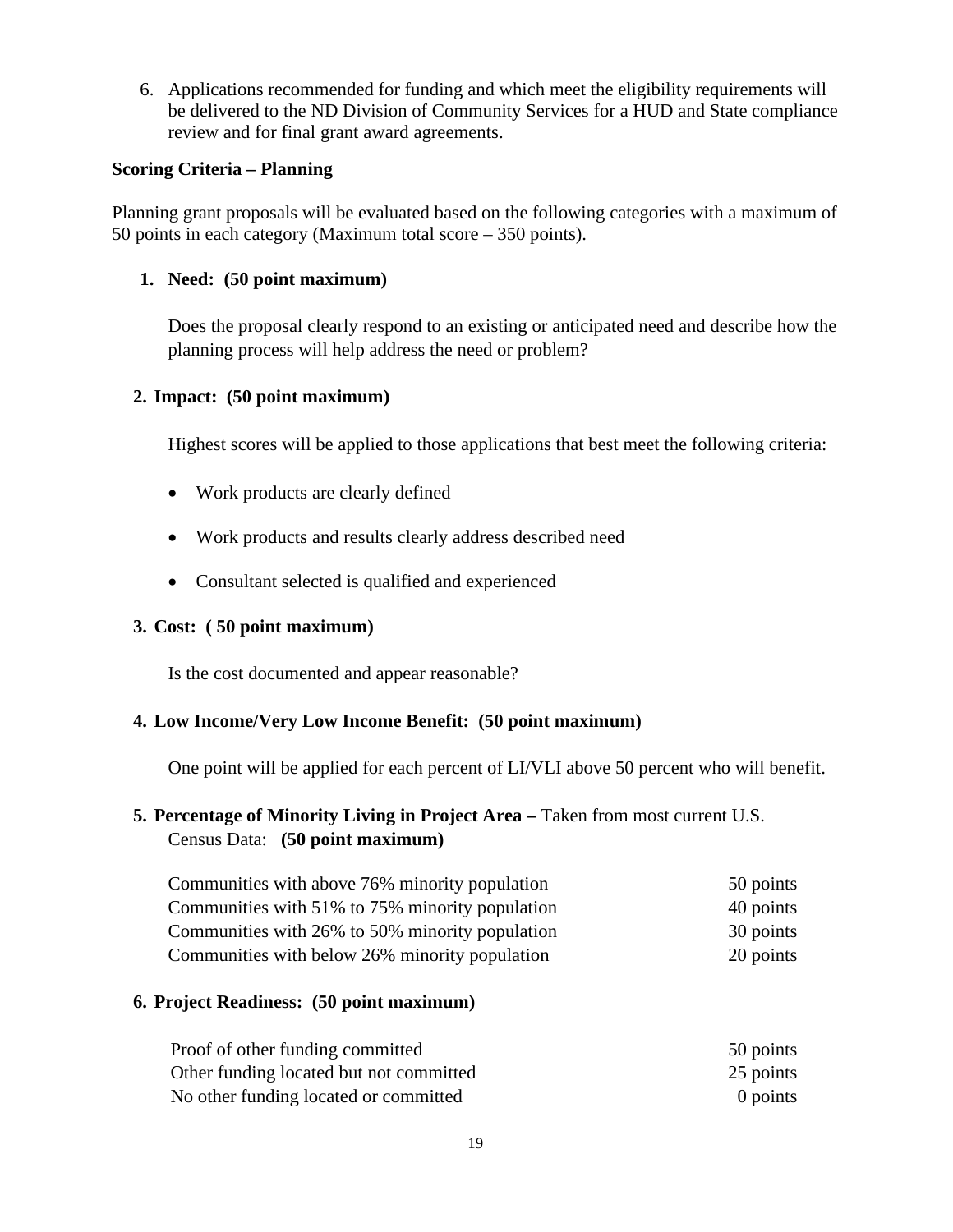#### **7. Match: (50 point maximum)**

| 50 points |
|-----------|
| 40 points |
| 30 points |
| 20 points |
| 10 points |
| 0 points  |
|           |

#### **ECONOMIC DEVELOPMENT GUIDELINES**

#### **Application Submission Requirements**

Applications for Community Development Loan Funds (CDLF) will be accepted anytime during 2020. A two-step process will be utilized to determine the best primary and/or retail sector projects in North Dakota Planning Region I. A "Request for Application" for economic development monies must be completed by an eligible applicant for a loan directly to the government entity, local development corporation or private developer. A bank must be involved in all CDLF projects unless it is determined that the project is a disaster situation. To apply for funding consideration, eligible applicants must complete the "Request for Application" forms and required attachments which include:

Application Cover Page Preliminary Staffing Plan Source and Use of Funds Statement Proposed Security Position Principal's Proposed Equity Investment

#### **Application Submittal**

Applications for eligible activities will be accepted from eligible applicants (City or County units of government). Application forms are available at the Tri-County Regional Development Council office. Technical Assistance is available from Tri-County Staff.

If after the completion of the "Request for Application" review process a project is invited to submit a "Full Application", the additional items needed to complete that application include:

> Full Business/Marketing Plan Personal Financial Statement Commitment to Locate in Planning Region I Firm Commitment of Other/Matching Funds Resolution of Sponsorship Evidence of One Public Hearing Fair Housing Certification Applicant Assurance Certification Community Development Needs Assessment HUD Disclosure Report Proposed Grant Administrator and Qualifications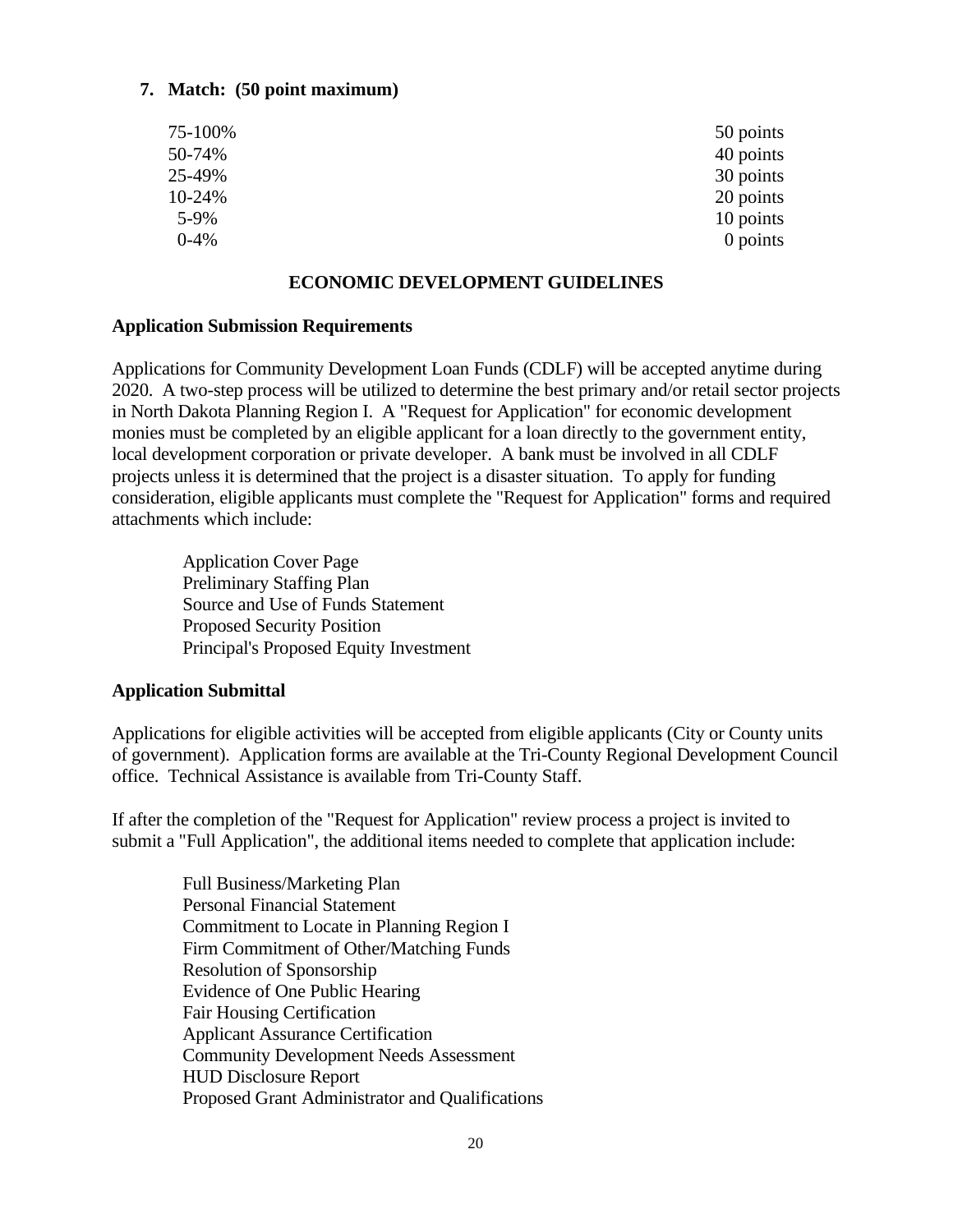Citizen Participation Plan<sup>1</sup> Resolution of Excessive Force Plan<sup>1</sup>

All full applications recommended for funding and which meet the above requirements will be delivered to the ND Division of Community Services for a HUD and State compliance review and for final loan agreements.

#### **Review and Selection Process**

- A. The Tri-County Regional Development Council Review Committee will be empowered to rank and evaluate all "Requests for Application" and "Full Applications" generated from North Dakota Planning Region I.
- B. Applicants will be required to first submit a "Request for Application" for initial review by the Review Committee.
- C. Only proposals which meet the minimum State and/or HUD requirements in the "Request for Application" and are determined to be submitted by an eligible applicant for an eligible activity and are concluded to be a viable economic venture will be invited to submit a "Full Application". A Bank must be involved in the CDLF project unless it is a disaster situation.
- D. The Review Committee will meet to consider eligible "Requests for Application" and to make recommendations on "Full Applications".
- E. After reviewing "Full Applications", interviewing the applicant/entrepreneur and hearing testimony from interested parties the Review Committee will make its recommendation.

<sup>1</sup>The Displacement Plan, Resolution of Excessive Force, and Citizen Participation Plan are only required if the applicant has not previously submitted these documents to the ND Division of Community Services or if it has amended the plans since the original submission.

- F. After discussing the proposal with representative(s) of the applicant, as well as, consideration of subjective scoring criteria the Review Committee may:
	- 1. Approve the project as proposed;
	- 2. Approve with modifications or conditions;
	- 3. Withhold a decision until a later date;
	- 4. Request additional information;
	- 5. Deny the request; or
	- 6. Any combination of the above.

#### **Evaluation Criteria - Economic Development**

The Review Committee will use no structured scoring system; decisions will be subjective and will be based on the following criteria:

Financial Strength of the Proposal Probability of Monetary Success Likelihood of Loan Repayment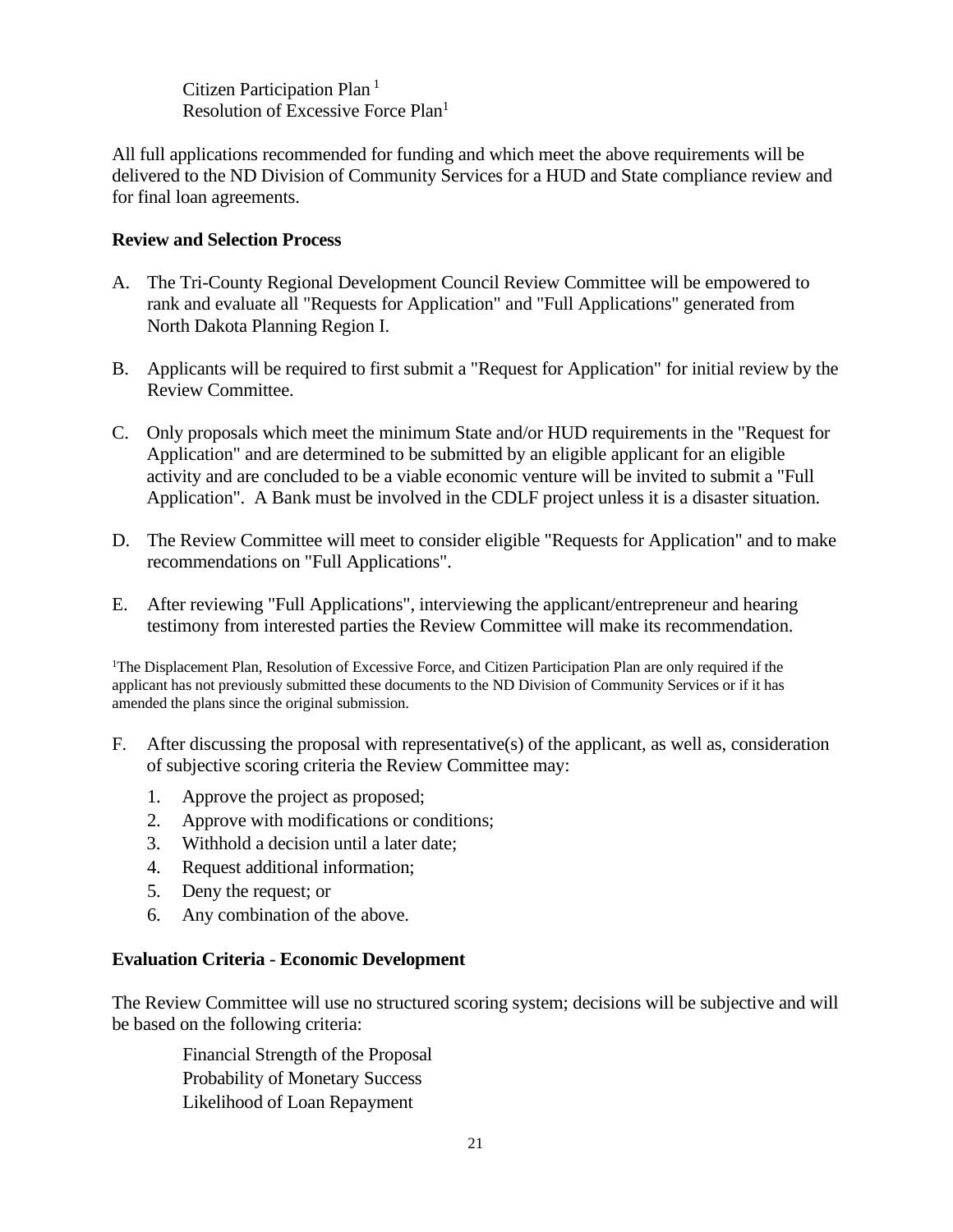Need and Appropriateness for Funds Strength of Management Person/Team Potential Success in Marketing Past Expertise and Experience Benefit for Job Creation Degree of benefit to the local economy Benefit to low/moderate income persons

#### **MAIN STREET GUIDELINES**

Slum and blight projects for the Main Street Program must aid in the prevention or elimination of slums and blight. Activities may address slums and blight on an area basis. A four step process will be utilized to determine the eligible Main Street projects in North Dakota Planning Region 1. The process is as follows:

- Step 1: Project Eligibility
- Step 2: Eligible Activities for Projects
- Step 3: Eligible Recipients
- Step 4: Review and Approval Process

Pre-applications for Slum and Blight monies must be completed and received by the regional council by the deadline date. The following documentation must be submitted to the TCRDC for project consideration:

CDBG Pre-application Declaration of Slum and Blighted Area Slum and Blight Inventory Form (including project photographs) Map of designated area (contact TCRDC)

On the basis of project need, the committee will score each proposal using the following criteria:

| <b>Objective Scoring Criteria for slum and blight projects</b>           | <b>Maximum Points</b> |
|--------------------------------------------------------------------------|-----------------------|
| Non-Profit benefit (city, county, tribal government, or other non-profit | 150                   |
| Elimination of Brownfields or cleanup                                    | 100                   |
| Matching funds: 1 point for each percentage of non-CDBG funds            | 250                   |
| <b>Public Facilities project</b>                                         | 250                   |
| Housing project                                                          | 150                   |
| Planning project                                                         | 100                   |
| Other eligible CDBG project                                              | 50                    |

| <b>Subjective Scoring Criteria for all Projects</b>                   | <b>Maximum Points</b> |
|-----------------------------------------------------------------------|-----------------------|
| Project appropriateness; effectiveness; long term solution            | 300                   |
| Past performance, communication and/or responsiveness                 | 100                   |
| Commitment to project (matching funds, likeliness of completion, etc. | 200                   |
| Readiness, community/regional benefit, public health/safety benefit   | 400                   |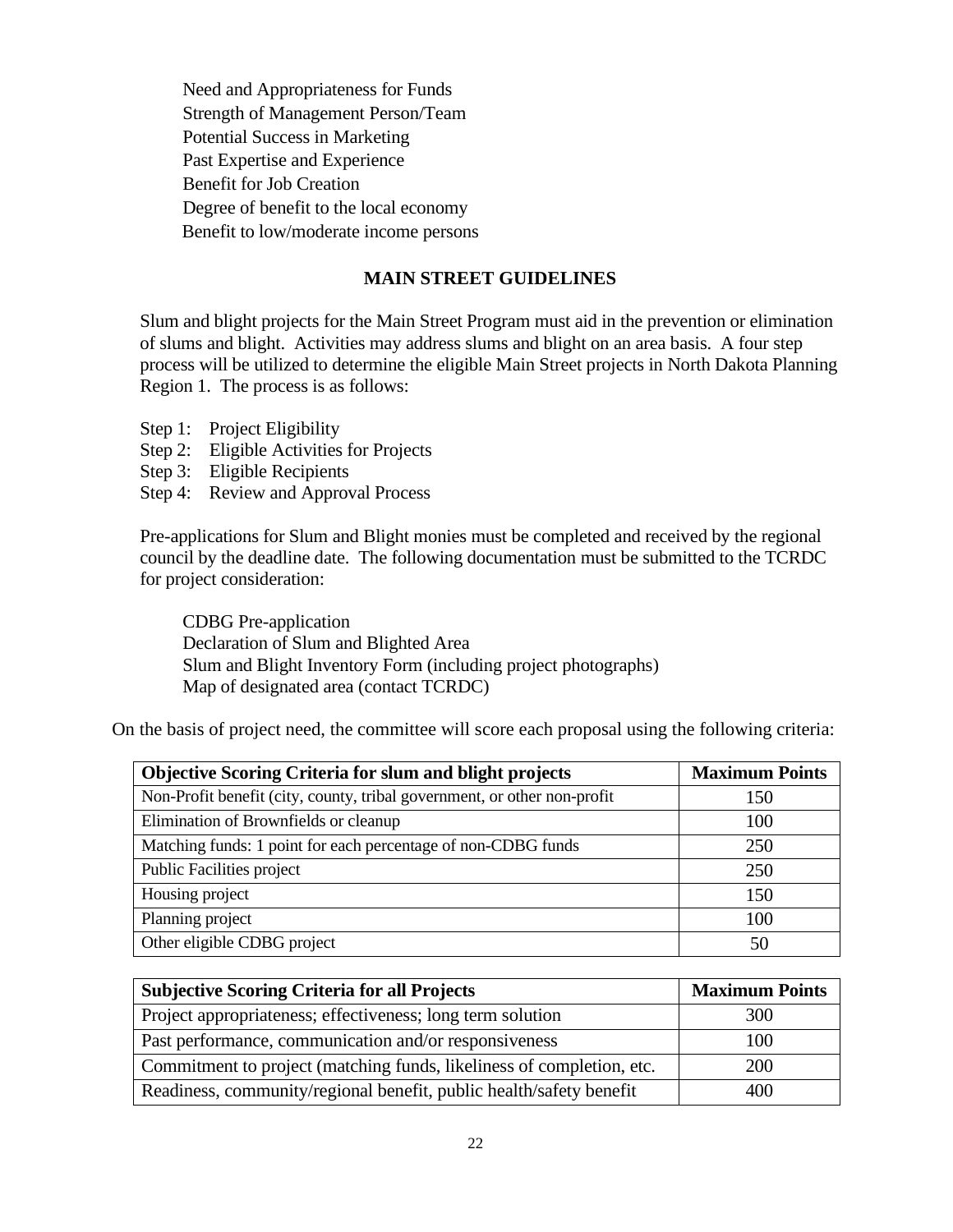The Review Committee reserves the option to not fund any projects scoring less than 200 points.

For more information on the process and required documentation please contact the TCRDC.

#### **ALLOCATION OF FUNDS**

Allocation amounts for each planning region in North Dakota are estimates and subject to change, and amounts may be transferred to other emphasis areas as the regional council and/or Governor determines to be proper. The level of funds awarded and terms and conditions from what is requested by individual applicants are subject to change by the Review Committee of the Tri-County Regional Development Council.

Initial funding targets for the North Dakota Planning Region I are as follows:

| <b>Total FY 2020 Amount Available for Distribution:</b>                     | \$295,306 |
|-----------------------------------------------------------------------------|-----------|
| Allocations by emphasis area:                                               |           |
| <b>Public Facility</b>                                                      | \$88,566  |
| Housing Rehabilitation, Housing Opportunity, & Multi-Jurisdictional Program | \$0       |
| Planning                                                                    | \$0       |
| Economic Development                                                        | \$0       |
| Main Street (economic development buildings)                                | \$88,592  |
| Other Eligible Activities                                                   | \$0       |

#### **Total FY 2020 Funds Available for Distribution \$295,306**

Funds may be designated, but not beyond the requirements of the Governor, within the allocation limits for the following activities:

- A. Public Facilities, Housing, Planning and Other Eligibility, activities and projects as described in the State Action Plan.
- B. Economic Development Eligibility, activities and projects as described in the State Action Plan.
- C. Unobligated Unobligated funds within all allocation categories, if any, may at the option of the Tri-County Regional Development Council Board and in accordance with the State Program Distribution Statement be used for housing, public facilities, economic development, emergency projects, and other activities that are eligible for CDBG assistance.

If you require special arrangements under the Americans with Disabilities Act, contact either the Tri-County Regional Development Council at (701) 577-1358; the State Relay Service at 1-800-366-6888 or 711 (TTY); the State Relay Service at 1-800-366-6889 or 711 (Voice); or the State Relay Service at 1-800-435-8590 or 711 (Spanish).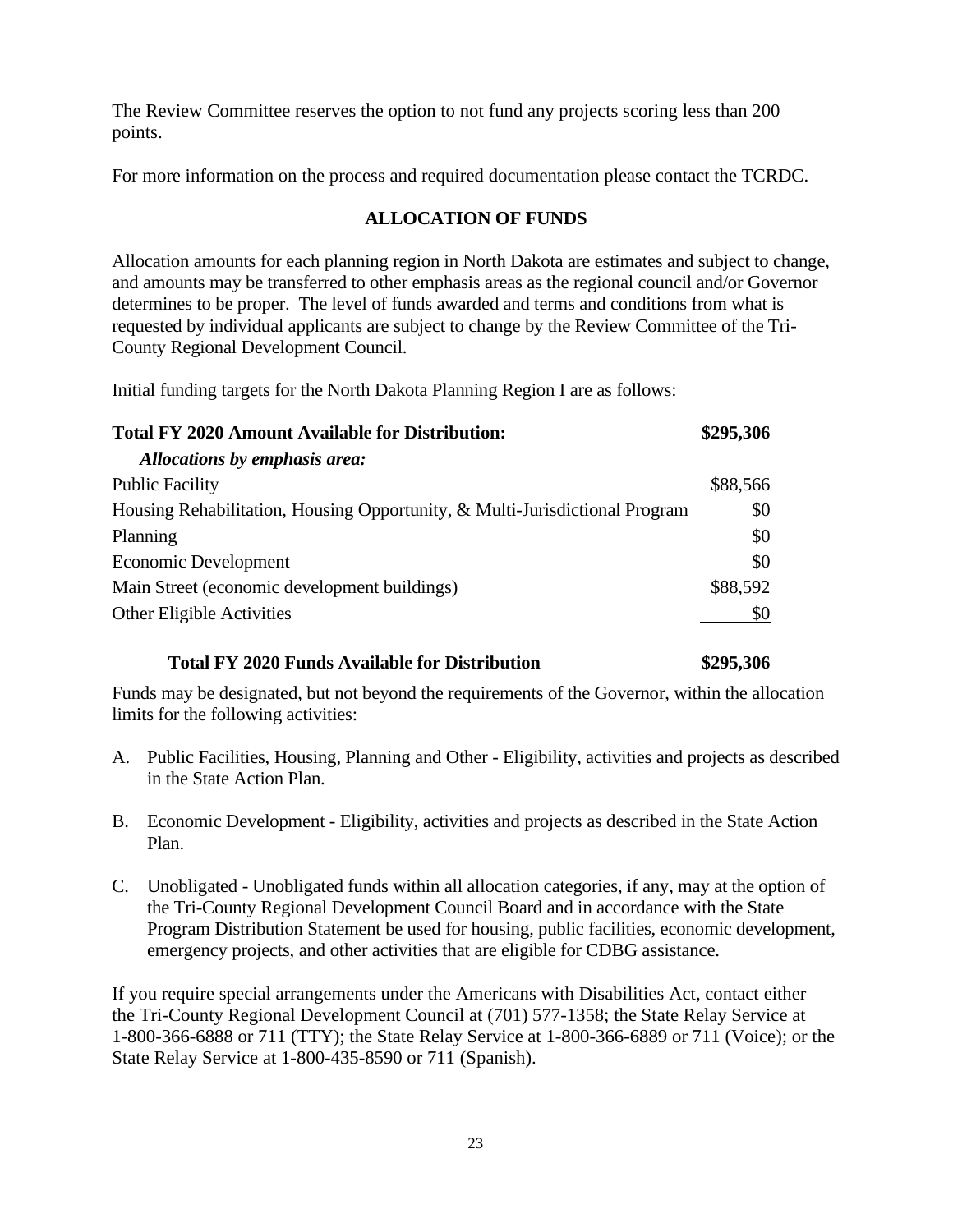# **2020 REGION II**

## **SOURIS BASIN PLANNING COUNCIL**

**PO Box 2024 18 2nd St NE, Suite 2 Minot, ND 58702-2024 Phone: 701.255.1982 info@sourisbasin.org Website: sourisbasin.org TTY: 800.366.6888 ND Relay Voice: 800.366.6889 Spanish: 800.435.8590**



**ALTERNATIVE FORMATS FOR DISABLED PERSONS ARE AVAILABLE UPON REQUEST**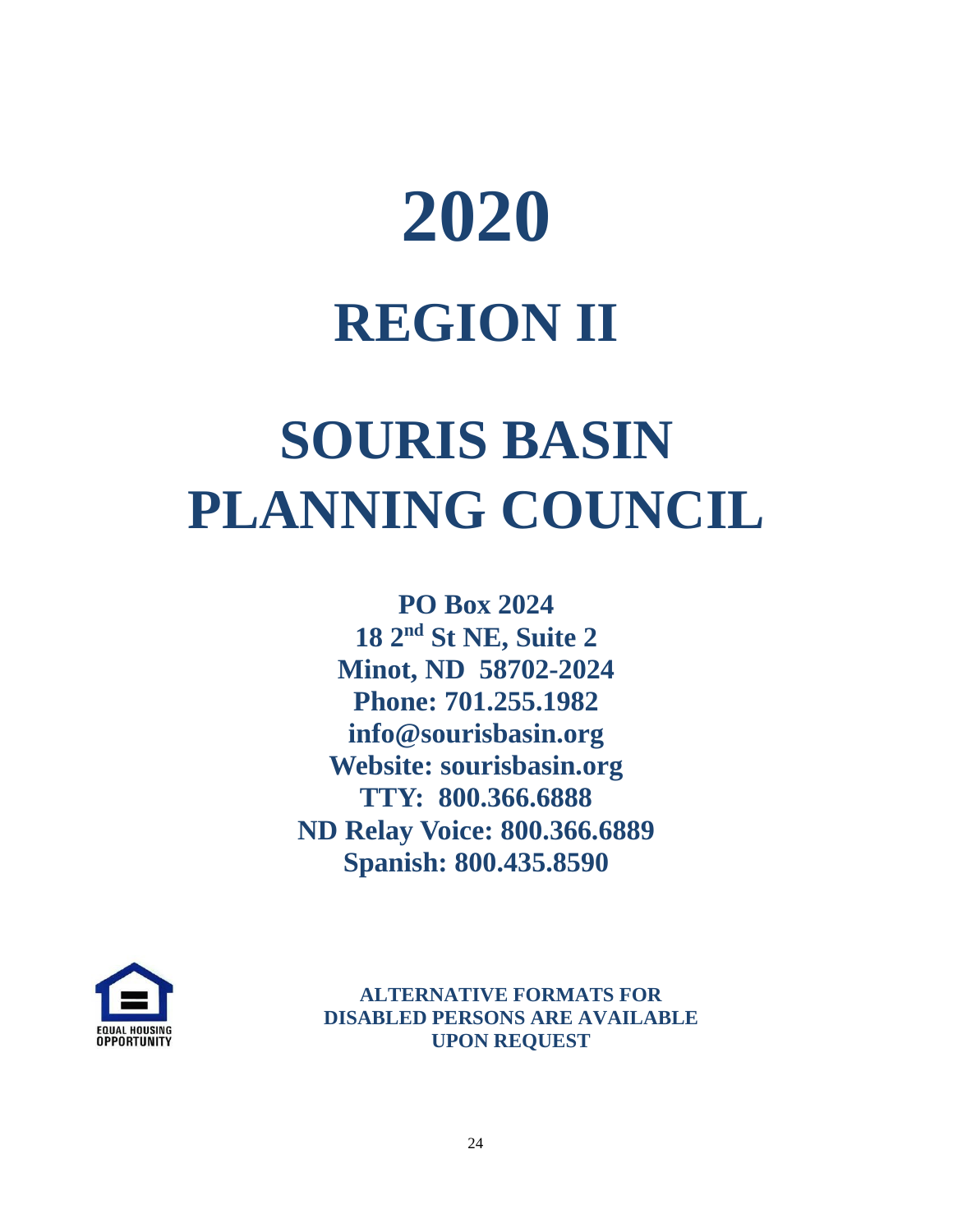#### **If you have an emergency or urgent project, please call SBPC right away to discuss options and eligibility.**

#### **ALLOCATION ESTIMATES**

| <b>Region 2 Total Allocation</b> | 332,691 |
|----------------------------------|---------|
| (LMI) projects                   |         |
| Low- and Moderate-Income         | 332,691 |

Allocations to one or more categories may be adjusted accordingly without notice and at the sole discretion of the SBPC Executive Board of Directors.

#### **SCHEDULE**

Applications for emergency/urgent and general Economic Development projects will be accepted any time. Please contact SBPC for application requirements. All other applications must abide by the following schedule:

| <b>February 21, 2020</b>  | Public Hearing                   | 3:00 pm   Minot Public Library   |
|---------------------------|----------------------------------|----------------------------------|
|                           |                                  | 516 2 <sup>nd</sup> Ave SW Minot |
| <b>April 23, 2020</b>     | <b>CDBG</b> Workshop (attendance | 9:30 am   Brady Martz            |
|                           | required to apply)               | 24 Central Ave W Minot           |
| <b>August 10, 2020</b>    | Pre-applications due *           | $3:00 \text{ pm}$   SBPC office  |
| September 9, 2020         | Presentations & scoring          | 3:00 pm   Location TBA           |
| <b>September 13, 2020</b> | Invites for full applications    |                                  |
| <b>November 18, 2020</b>  | Full applications due *          | $3:00 \text{ pm}$   SBPC office  |

*\*Time extensions may be requested in writing to SBPC. Requests must state unusual or unavoidable circumstances for consideration.*

It is anticipated that grants will be awarded, and projects may begin in early 2021. **No projects shall begin without an award and a Release of Funds.**

SBPC will implement the following schedule if a second application round is necessary: Preapplications due 2/1/2021 at 12:00 pm CST; Presentations & scoring 3/10/2021; Invitation to complete full application 3/12/2021; and full applications due 4/30/2021.

#### **KEY CONTACT INFORMATION**

| Public Facilities, Housing, Urgent Need, Slum &<br>Blight projects and general program questions | Emily | emily@sourisbasin.org                      |
|--------------------------------------------------------------------------------------------------|-------|--------------------------------------------|
| Economic Development projects                                                                    |       | Briselda   <u>briselda@sourisbasin.org</u> |

#### **CONFLICT OF INTEREST**

All officers, directors, delegates, council members, committee members and employees of SBPC and its committees shall avoid conflict, whether real or perceived, between individual, professional or business interests and the decision-making capacity of SBPC.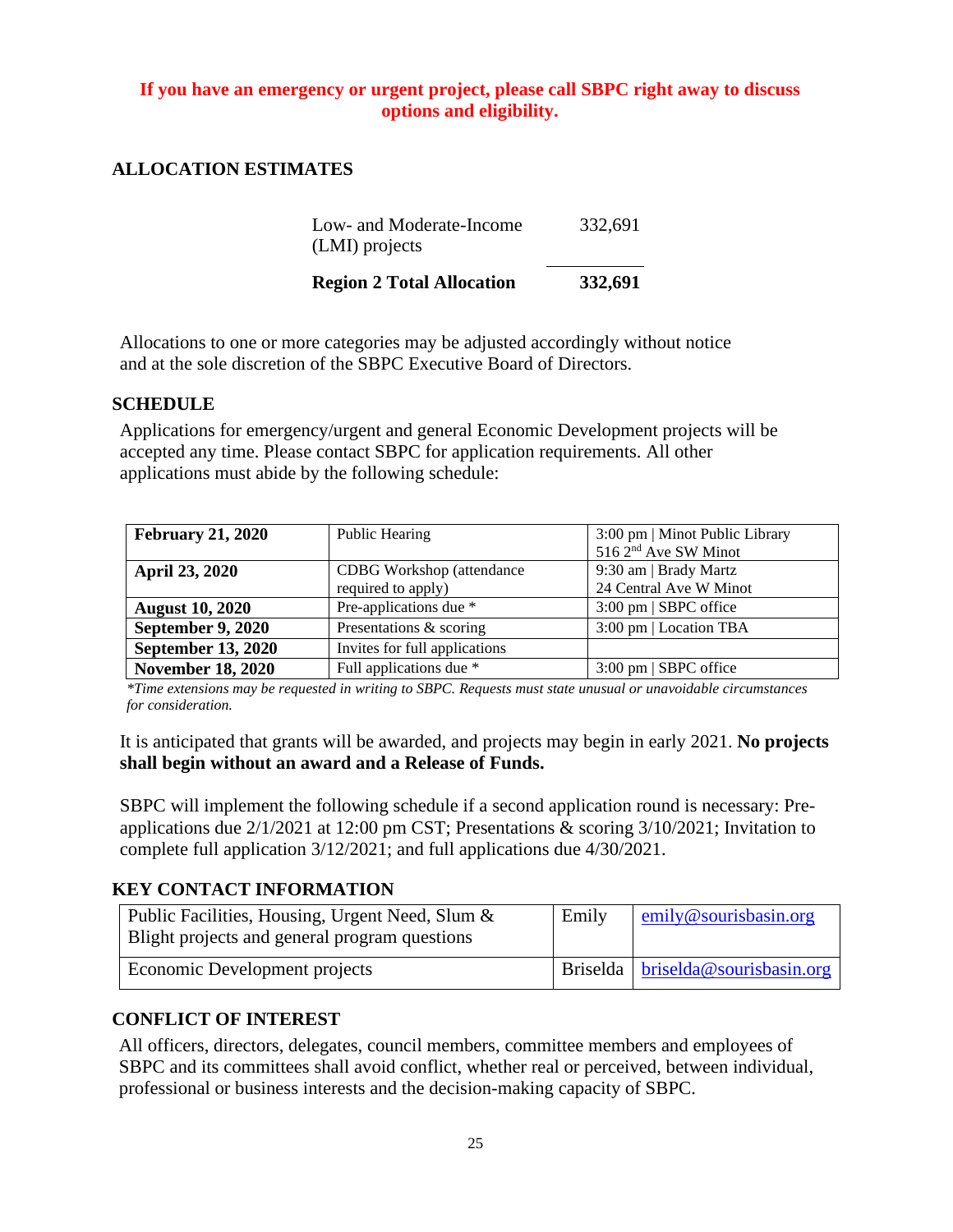In the event that any officer, director, delegate, council member, committee member or employee has any direct or indirect interest or relationship with any individual or organization proposing to enter into transaction with SBPC or its committees, such person shall give notice and shall thereafter refrain from voting on the transaction in which he or she has an interest and from otherwise exerting influence in any way on SBPC to affect a decision to participate or not participate in such a transaction.

### **ELIGIBILITY & REQUIREMENTS**

Eligible applicants include incorporated cities and counties located in North Dakota Planning Region 2. Cities and counties may serve as project sponsor to a non-eligible entity.

Pre-applications are available at [www.sourisbasin.org.](http://www.sourisbasin.org/) Technical assistance is available from SBPC staff. Only those applications that are complete, meet the full requirements, and are determined to be eligible for funding will be presented for review.

The SBPC Executive Board of Directors will evaluate and score all applications, unless otherwise noted, and at its discretion, may offer applicants less than the requested funds.

#### Project Requirements

- 1. Each project must meet a national objective to be eligible.
- 2. At least one representative (elected official or key employee) of an applying entity MUST attend a CDBG Workshop conducted by SBPC no more than 18 months before an entity may apply. \*\*
- 3. Upon submission of a full application, the project must be ready to begin in 4 months or less.
- 4. Administrative funds are 15 percent of CDBG funds granted, with a minimum of \$5,000 per project (\$3,000 for slum and blight) and must be paid for with non-CDBG funds. (See exception for Economic Development – Local Foods Projects)
- 5. Housing and Public Facilities projects estimated at \$50,000 or more must have plans, drawings and specifications by a licensed architect or engineer and shall be paid for with non-CDBG funds. \*\*\*
- 6. Slum and Blight projects benefiting a for-profit business require a 1:1 leverage match, and may be in the form of a grant, loan, forgivable loan or a combination, and determination will be made on a case-by-case basis.
- 7. Economic Development Projects
	- a. A bank must be involved in the financing of a project unless in a disaster situation.
	- b. Loans must be secured with fixed assets, personal guarantees or any other reasonable source of available collateral.
	- c. The cost per job shall not exceed \$50,000.
	- d. Must create and/or save permanent jobs.
	- e. 51 percent of jobs created or saved must be held by or made available to LMI persons or provide goods and services to an LMI community.
	- f. 1:1 leverage match.
	- g. 10 percent equity investment.

*\*\*Emergency and urgent need projects are excused from this requirement.*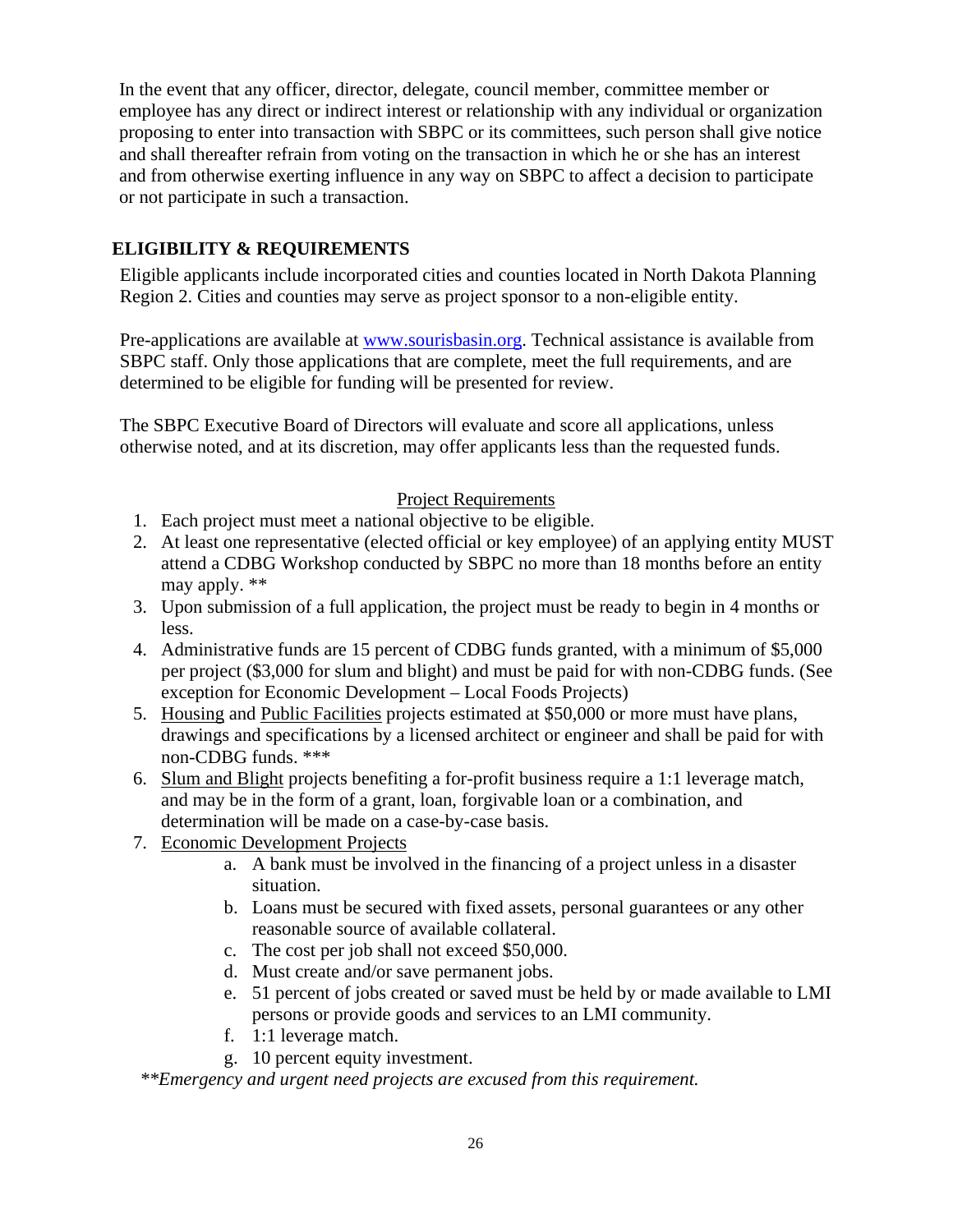*\*\*\*Applicants may request a waiver to use CDBG funds. These requests must be sent in writing with the pre-application and show significant financial hardship to be considered. Additional documents that may be required for consideration include financial reports, bank statements, etc.*

Final applications will be reviewed by SBPC employees for accuracy and submitted to the North Dakota Division of Community Services (DCS) for compliance review and development of grant agreements. Final applications must not deviate from the pre-application in scope, matching funds or implementation schedule.

#### Project Activities, Guidelines and Examples

1. Emergency or urgent need projects include activities alleviating an immediate and urgent condition that poses a serious health, welfare or safety threat, resulting in the inability of a community to provide essential and basic services. At a minimum, the threat cannot have occurred or become apparent more than 18 months prior to submission of an application.

No point system will be used for emergency or urgent applications. Funding will be requested from the Governor's Fund. DCS will determine eligibility and appropriateness based on availability of funds and need. Funding will be at the discretion of the Governor's office and DCS. Applicants must provide evidence that it is unable to finance the activity on its own and other sources of funding are not available.

- 2. Public Facilities are eligible activities, as described in the State PDS, to include:
	- a. city or county infrastructure installation or rehab (e.g. water towers, lagoons, lift stations, trunk infrastructure, streets, etc.) CDBG is not eligible for city or county government use facilities, unless it is a removal of architectural barrier.
	- b. public safety (e.g., fire halls, trucks, ambulances and related equipment)
	- c. removal of architectural barriers (see further description below)
- 3. Housing eligible activities, as described in the State PDS, to include:
	- a. Single-family housing rehabilitation
	- b. Projects addressing multi-family housing, including rehabilitation, repair, or expansion; or eligible costs for new construction to provide affordable housing.
- 4. Removal of architectural barriers are special projects conducted in publicly and privately owned, non-residential buildings and facilities to improve the mobility and accessibility of elderly persons and/or persons with disabilities.

Each applicant for removal of architectural barriers will be required to update their Transition Plan if the project applied for is not reflected in their existing Section 504 Self Evaluation/Transition Plan on file.

5. Economic Development projects are funded through the Community Development Loan Fund (CDLF) program and will be treated as an interest-bearing loan.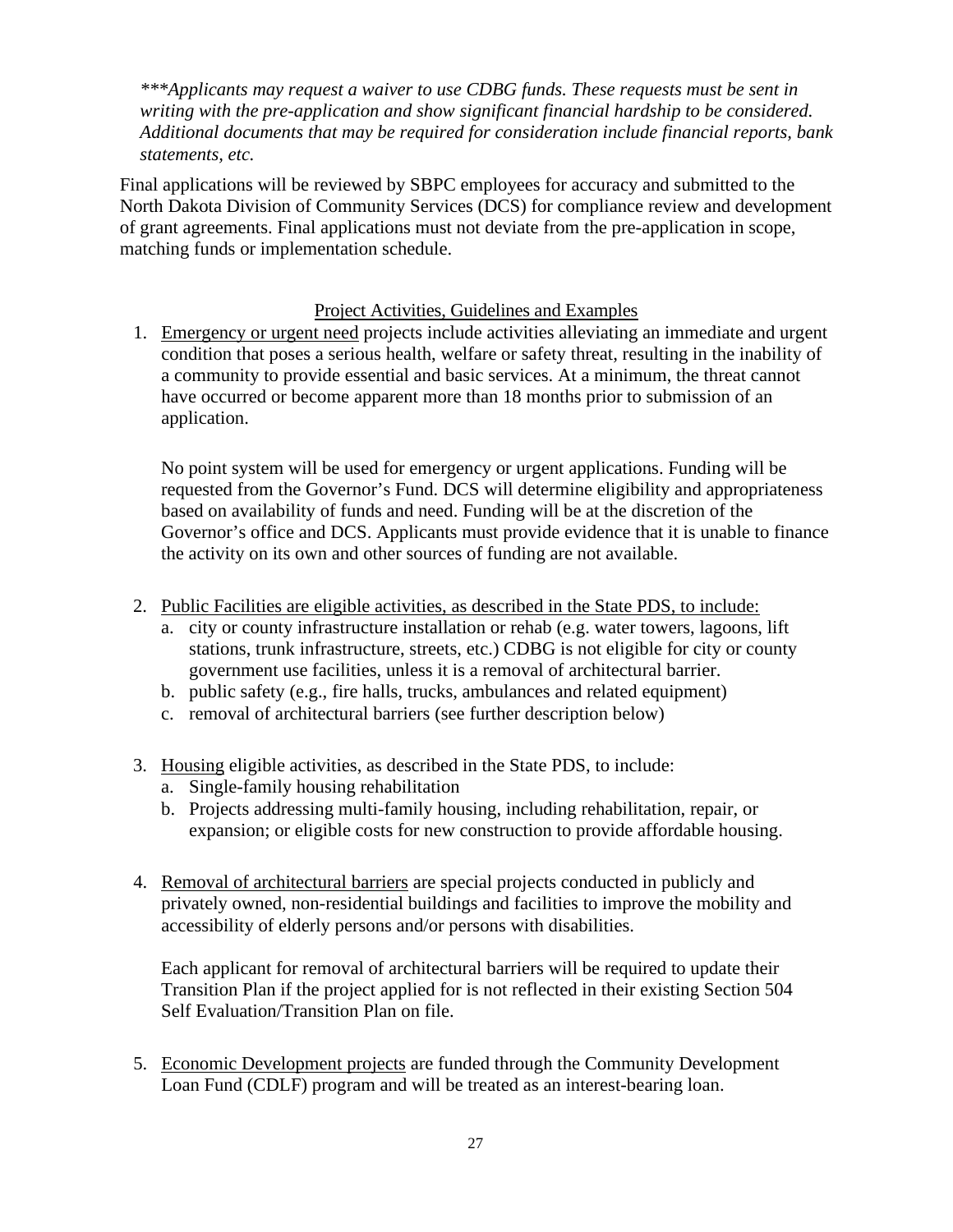Applicants shall submit a loan application and SBPC employees will review applications for accuracy. Only those that meet the full requirements and are determined eligible will be presented to the Souris Basin Loan Review Committee (SBLRC).

The SBLRC reviews and evaluates all loan applications and makes recommendations to the SBPC Executive Board of Directors. Upon review and recommendation of funding for an application, applicants will be invited to submit a full CDBG application.

Decisions of the SBLRC will be subjective based upon expertise, employee input, application content, review of the credit memo and risk rating, and DCS guidance.

#### **Local Foods Projects**

SBPC has identified projects improving and maintaining access to fresh and healthy foods a priority of economic significance for rural communities for this funding cycle. Economic development projects improving or maintaining access to fresh and healthy foods may be submitted at any time and may be eligible for grant funding between \$10,000 and \$50,000. Determination will be made on a case-by-case basis. These projects should apply using the CDBG Pre-application and reviewed by the Board of Directors. An administrative fee of 10 percent of the total project costs will be charged, not to exceed \$10,000. The administrative fee will be paid through CDBG funds.

- 6. Planning activities relating to the establishment of or revision to a Capital Improvements Plan, Community Strategic Plan, Comprehensive Plan, Zoning, or other. *Please note the State PDS maximum grant guidelines for planning.*
- 7. Other activities which do not fit into any other category, but which are eligible for CDBG assistance.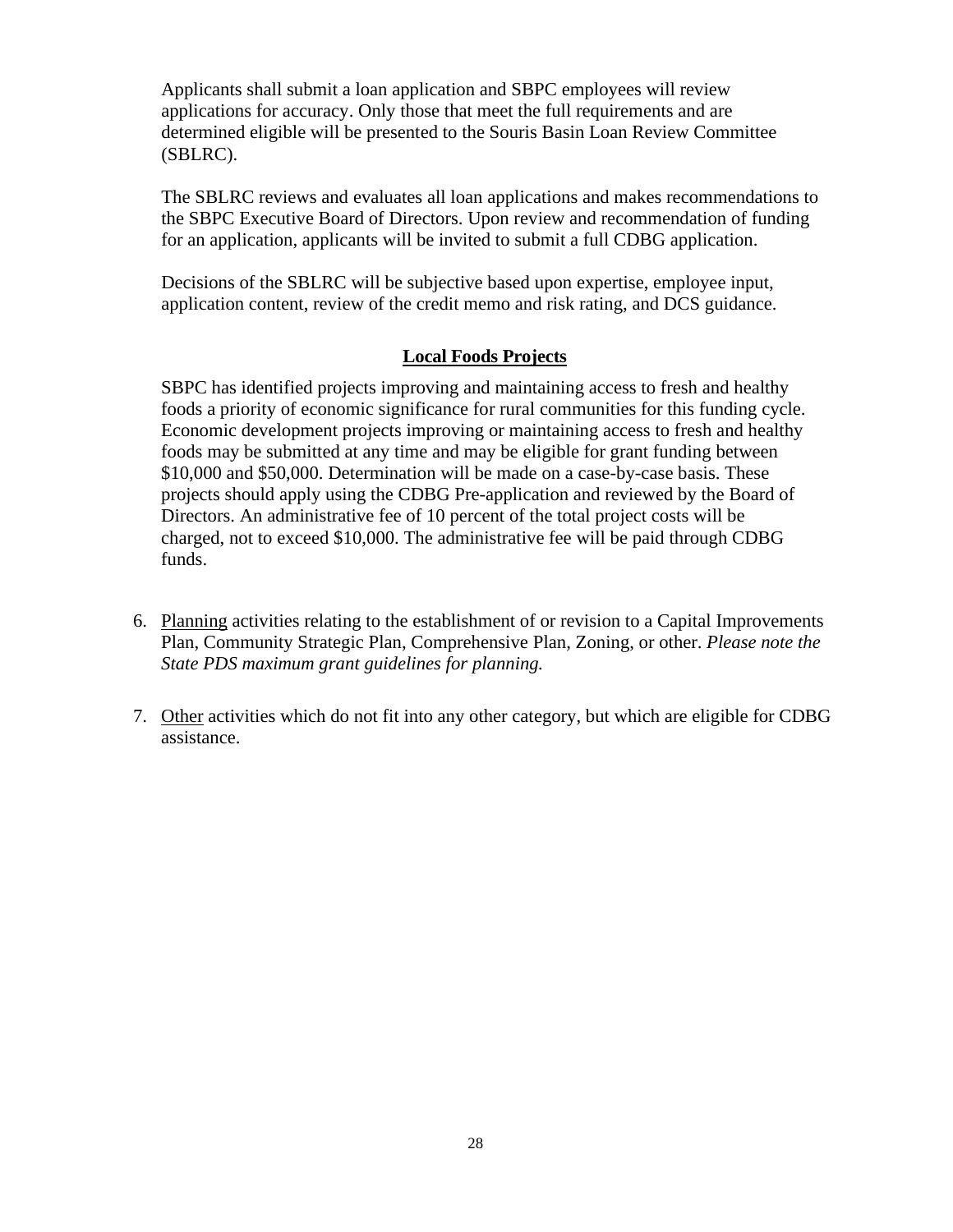### **Project Scoring**

LMI projects must benefit at least 51 percent low- and moderate-income persons to be eligible. To determine if your project meets this national objective, please contact SBPC.

| <b>Objective Scoring Criteria for LMI projects</b>                     | <b>Maximum Points</b> |
|------------------------------------------------------------------------|-----------------------|
| Percentage of LMI benefit: 1 point for every percentage of LMI benefit | 100                   |
| ***                                                                    |                       |
| Total population to benefit (based upon most recent census or income   |                       |
| survey)                                                                |                       |
| 25 individuals or less                                                 | 10                    |
| 26-100 individuals                                                     | 30                    |
| 101-500 individuals                                                    | 50                    |
| $501+$ individuals                                                     | 70                    |
| Matching funds: 1 point for each percentage of non-CDBG funds          | 50                    |
| <b>Public Facilities project</b>                                       | 50                    |
| Housing project                                                        | 30                    |
| Planning project                                                       | 20                    |
| Other eligible CDBG activity                                           |                       |

*\*\*\*Projects exclusively benefiting low- and moderate-income persons, senior citizens, persons with disabilities or removal of architectural barriers will receive 100% LMI benefit.*

(This portion of the page intended to be blank.)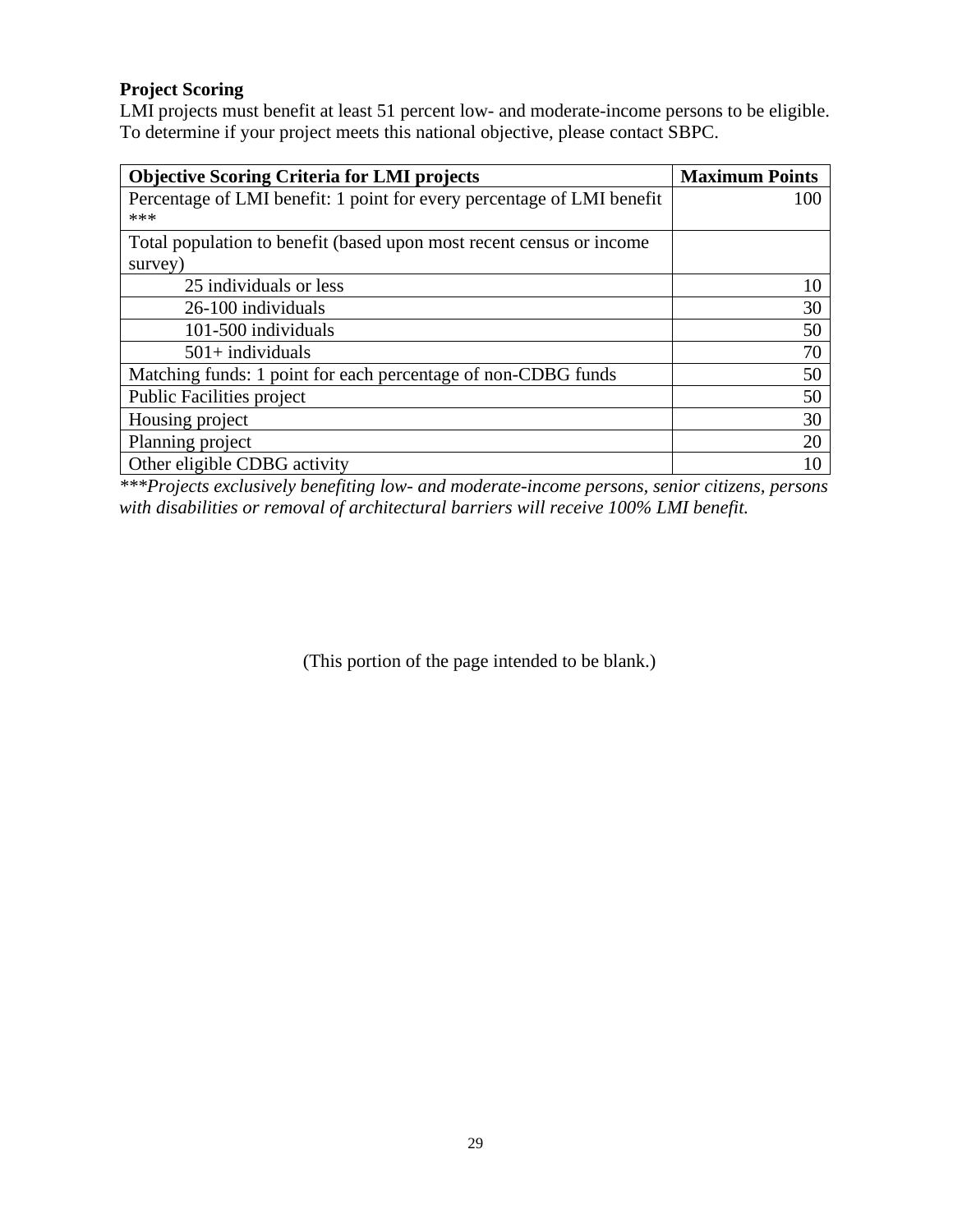Slum and blight projects must aid in the prevention or elimination of slums or blight. Activities may address slums or blight on an area basis. To determine if your project meets this national objective, please contact SBPC.

| <b>Objective Scoring Criteria for slum and blight projects</b>             | <b>Maximum</b><br><b>Points</b> |
|----------------------------------------------------------------------------|---------------------------------|
| Non-profit benefit (city, county, tribal government, or non-profit entity) | 30                              |
| Elimination of brownfield or clean-up                                      | 20                              |
| Matching funds: 1 point for each percentage of non-CDBG funds              | 50                              |
| <b>Public Facilities project</b>                                           | 50                              |
| Housing project                                                            | 30                              |
| Planning project                                                           | 20                              |
| Other eligible CDBG activity                                               | 10                              |

| <b>Subjective Scoring Criteria for all projects</b>                    | <b>Maximum</b> |
|------------------------------------------------------------------------|----------------|
|                                                                        | <b>Points</b>  |
| Project appropriateness; effective, long-term solution                 |                |
| Past performance, communication and/or responsiveness                  |                |
| Commitment to project (matching funds, likeliness of completion, etc.) |                |
| Readiness, community and regional benefit, public health and safety    |                |
| benefit                                                                |                |

### **ALLOCATIONS, ADJUSTMENTS AND TRANSFERS**

After project scoring is complete, the SBPC Executive Board of Directors will consider the amount of the recommended award for each project according to ranking. The SBPC Executive Board of Directors reserves the right to adjust the amount of each award from the amount requested as it determines appropriate, and to apply conditions to the award. Lowerranked projects that exceed thresholds are not necessarily entitled to grant awards even if funds remain in the category. The SBPC Executive Board of Directors may retain or transfer the balance of allocated funds to any category for current or future applicants, including emergency, other or economic development projects as.

If, after making its award recommendations, funds remain in one or more categories, the SBPC Executive Board of Directors may:

- 1. Offer all or part of the remaining allocation to applicants in order of ranking until all or part of the allocation is obligated,
- 2. Transfer all or part of the unobligated balance of the allocation to another category,
- 3. Retain the unobligated balance for future awards in the same category or transfer to another category,
- 4. Award all or part of the remaining allocation to an open project, or
- 5. Any combination of the above.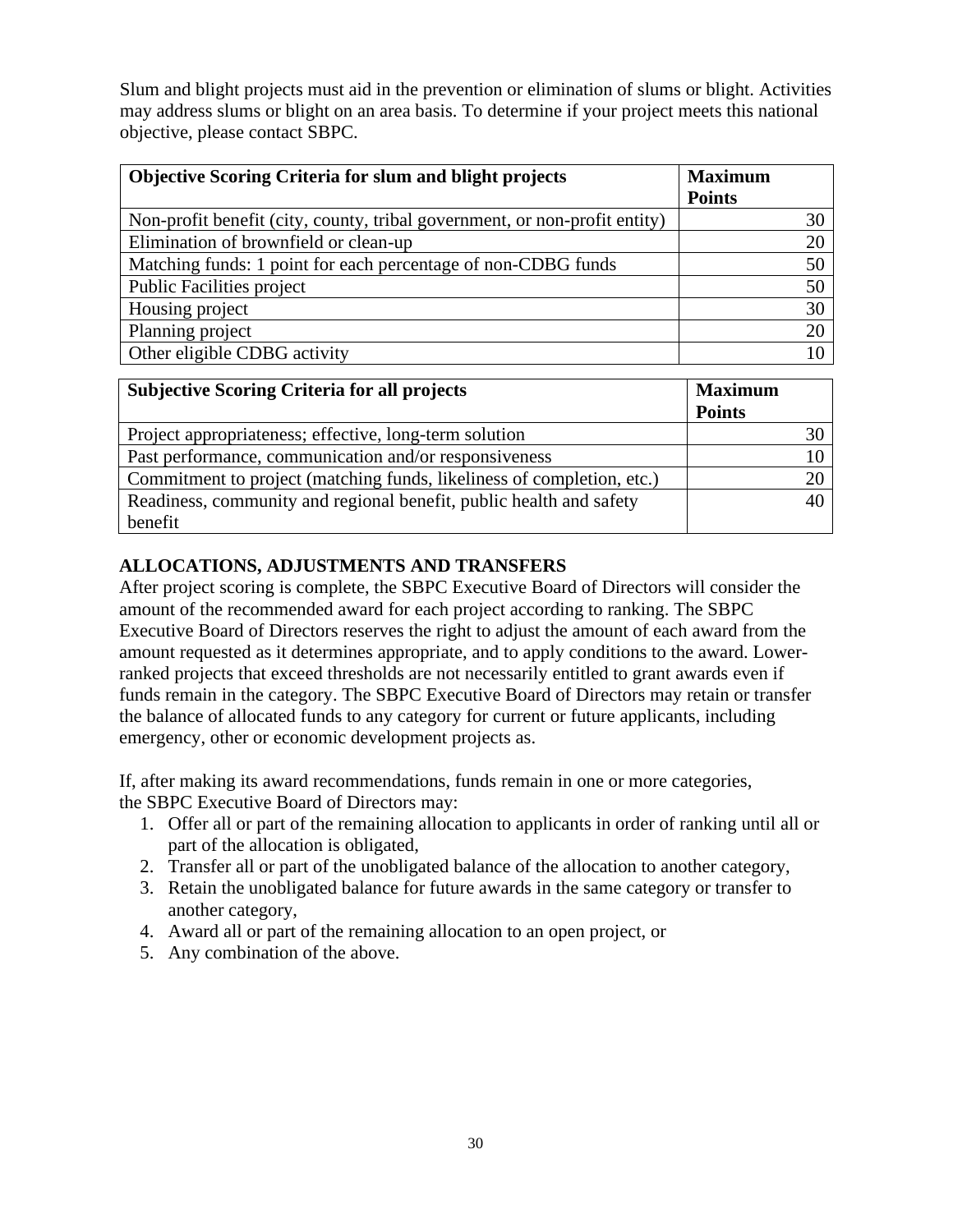

## **REGION III**

## **NORTH CENTRAL PLANNING COUNCIL**

**PO Box 651 Devils Lake, ND 58301 Phone: 701-662-8131 Fax: 701-662-8132 sandyncpc@gondtc.com www.northcentralplanningcouncil.com TTY: 800-366-6888 ND Relay Voice: 800-366-6889 Spanish: 800-435-8590**



**ALTERNATIVE FORMATS FOR DISABLED PERSONS ARE AVAILABLE UPON REQUEST**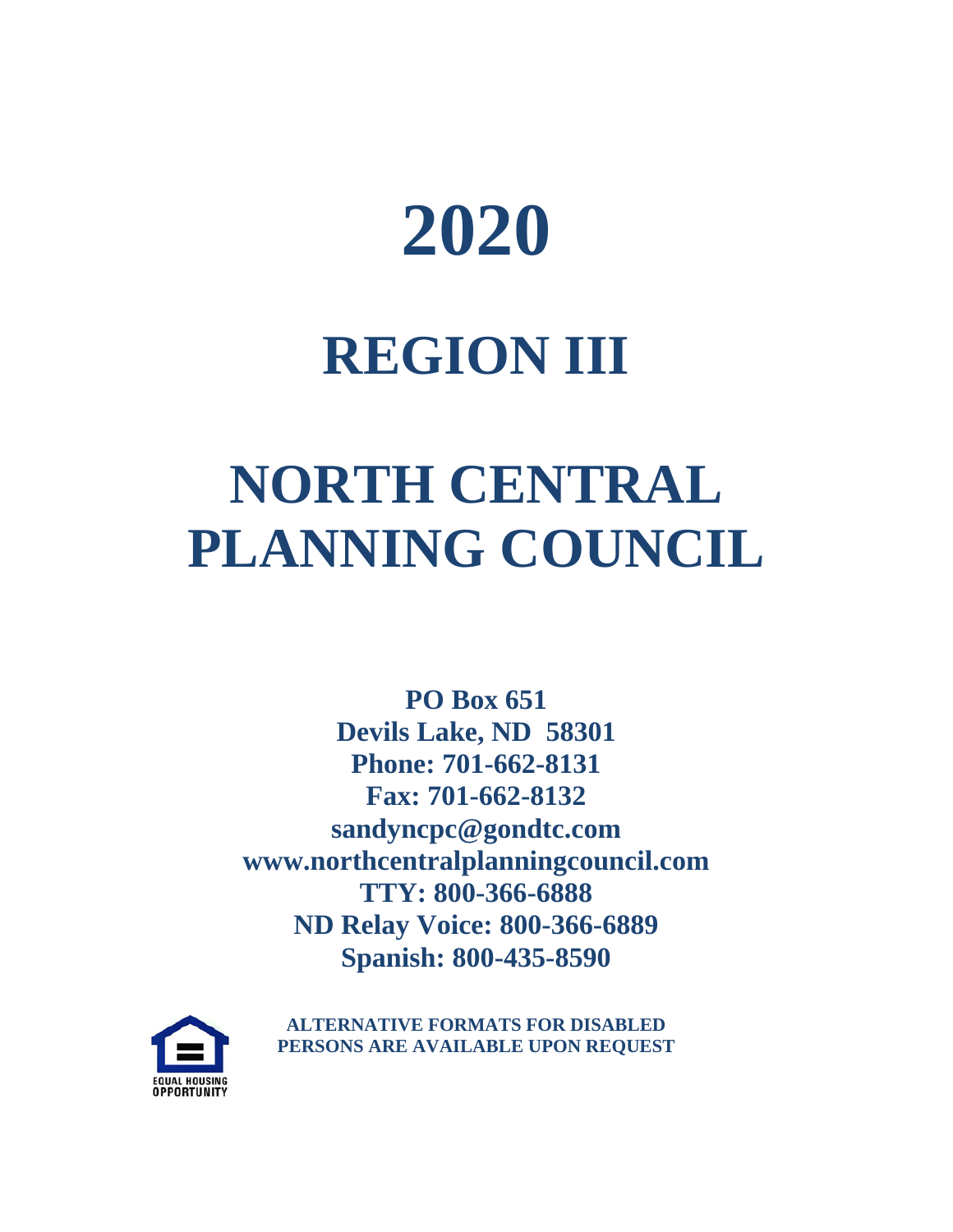#### **ALLOCATION OF FUNDS**

The following are based on the actual amount of funds available from the North Dakota Division of Community Services (DCS).

| 2020 Regional Funds Available   | \$269,321 |
|---------------------------------|-----------|
| Allocated as follows:           |           |
| Housing                         | $S =$     |
| <b>Public Facilities</b>        | \$269,321 |
| Main St. Slum & Blight (Cities) | $S =$     |

Other Funds Available – Economic Development and Main Street CDLF Slum & Blight projects, based on Region III fund balance. *\*70% must go to LMI projects and 30% to slum/blight*

Eligible projects and activities include those described in the 2020 State Program Distribution Statement. Allocations to one or more categories may be adjusted accordingly without notice and at the sole discretion of the NCPC Executive Board of Directors

#### Application Information

Any county or city having questions on the eligibility of a project may contact North Central Planning Council staff.

Pre-application and final application forms may be obtained from:

North Central Planning Council  $417.5$ <sup>th</sup> St NE PO Box 651 Devils Lake, ND 58301 Telephone - 662-8131

#### **IMPLEMENTATION SCHEDULE**

Public Facilities and Housing

| April 1, 2020             | Pre-Applications available (online and by request).                                                                |
|---------------------------|--------------------------------------------------------------------------------------------------------------------|
| June 19, 2020             | Submission deadline for pre-applications (original and one copy must be<br>postmarked on or before deadline date). |
| August 20, 2020           | Pre-applications will be reviewed, scored and recommended funding<br>amounts determined.                           |
| <b>Emergency Projects</b> |                                                                                                                    |

Open Applications for Emergency Projects will be accepted any time.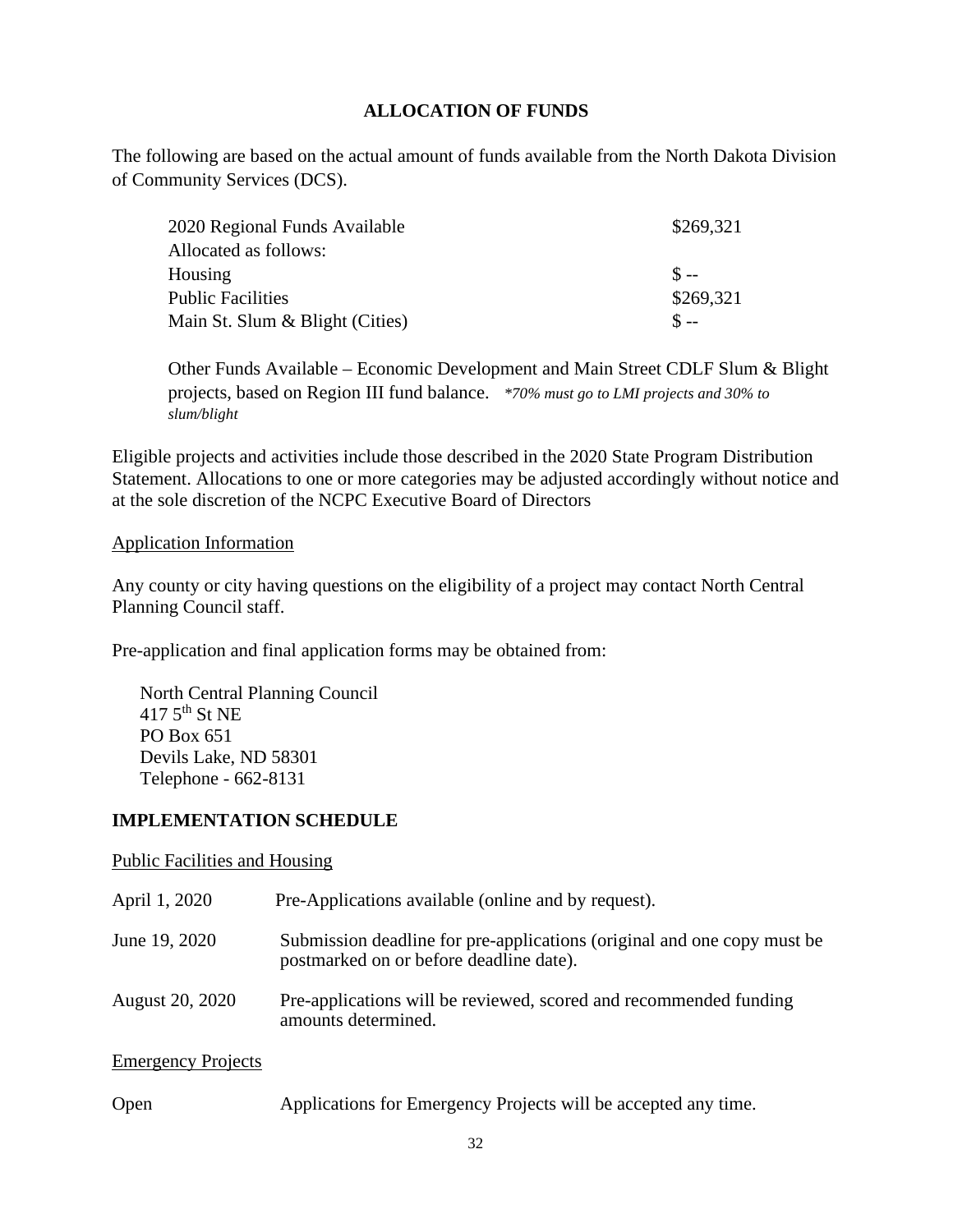#### Economic Development

Open Applications for Economic Development will be accepted at any time. Economic Development Projects, when approved, will be funded out of the State Revolving Loan Fund.

#### **GOALS AND REQUIREMENTS**

North Central Planning Council has established goals and requirements for each emphasis area. To be eligible to receive funding, pre-applications and notices of intent must address at least one of the program goals and meet all the requirements of that emphasis area and meet a national objective.

#### **HOUSING**

| oя |  |
|----|--|
|    |  |

- 1. Site preparation for new low-income units.
- 2. Acquisition and site preparation for multi-family units.
- 3. Activities that support construction of new single family LMI housing (site work, utility hook ups etc.)
- 4. Rehabilitation of single family and multi-family units.

#### **Requirements** 1. \$75,000 grant/loan maximum, \$25,000 minimum.

- 2. 100% benefit to LMI for single family housing rehab. All others must be at least 51% LMI.
- 3. No local match required.
- 4. Engineering/Architectural costs, when present, and CDBG administration are to be paid by grant recipient. Administrative costs will be 15% of total project costs with a minimum of \$5,000 and a maximum of \$11,250. \*\*
- 5. The project must conform to all "lead base paint" requirements in place at the time of the award.
- 6. Asbestos testing is a requirement for all construction projects. It is recommended that this be done by the applicant prior to submitting an application as this can significantly change the cost of the project. Asbestos testing prior to the application is not a covered cost of CDBG.

#### **PUBLIC FACILITIES**

- **Goals** 1. Upgrade infrastructure (water, sewer, or community facilities).
	- 2. Expand infrastructure where growth takes place.
	- 3. Removal of architectural barriers.

#### **Requirements** 1. CDBG funds are grant funds.

- 2. At least 51% benefit to LMI, special assessments or limited clientele.
- 3. \$100,000 grant maximum, \$20,000 minimum.
- 4. No match required.
- 5. Engineering/Architectural costs, when present, and CDBG administration are to be paid by grant recipient. Administrative costs will be 10% of total project costs, with a minimum of \$5,000 and a maximum of \$10,000.\*\*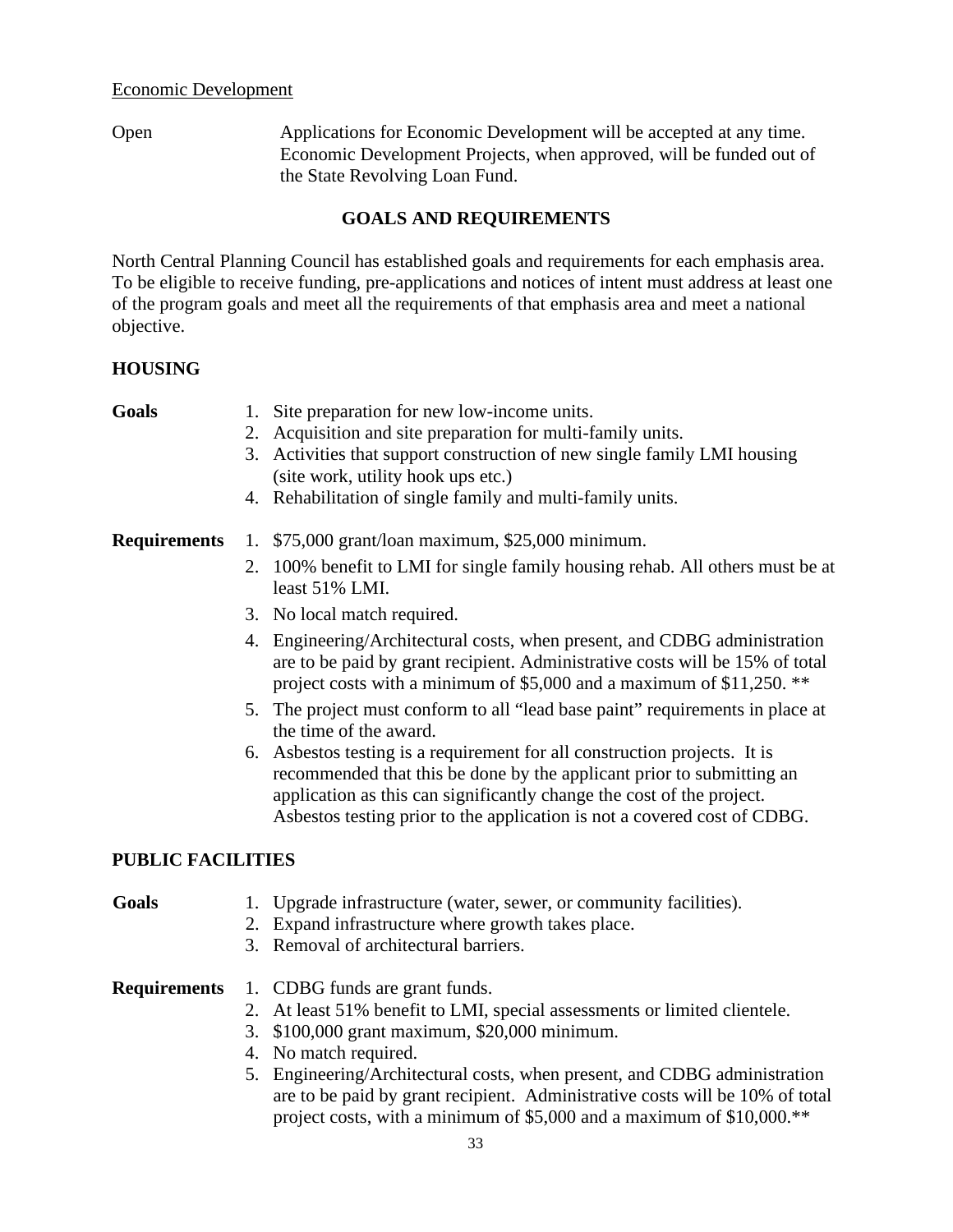6. Asbestos testing is a requirement for all construction projects. It is recommended that this be done by the applicant prior to submitting an application as this can significantly change the cost of the project. Asbestos testing prior to the application is not a covered cost of CDBG.

#### **ECONOMIC DEVELOPMENT**

- Goals 1. Job creation (primary sector, retail, tourism)
	- 2. Value-added manufacturing activities
	- 3. Diversification
	- 4. Retention and expansion of existing business
	- 5. Use of vacant buildings/facilities

#### **Requirements** 1. Grant and/or loan funds available for publicly owned infrastructure essential to economic development.

- 2. \$500,000 maximum, \$50,000 minimum.
- 3. 10% owner equity required.
- 4. 1:1 match requirement.
- 5. Grant funds available at the discretion of the NCPC/CDLF Review Board
- 6. Administration of 10%, minimum \$5,000, maximum \$10,000; Economic Development Construction – 15% of CDBG project funds requested, up to a maximum of \$15,000, \$5,000 minimum.

#### **SLUM AND BLIGHT – Economic Development**

- **Goals** 1. Long Term Community Development
	- 2. Promote Livable Communities
	- 3. Address Unmet Community Development Needs
	- 4. Retention and expansion of existing business
	- 5. Use of vacant buildings/facilities
	- 6. Enhance Local Economic Development Efforts.

**Requirements** 1. Loan funds available through the NCPC CDLF for private business owners and non-profits.

> Grant funds available to Cities & Counties through the Annual Regional Allocation.

Projects are to alleviate slum and blight through streetscapes, façade improvements, code enforcement, renovation of closed/abandoned buildings, energy system improvements/retrofitting, and architectural design features.

- 2. Funding will be awarded based on 70% of recipients being LMI Communities and 30% can be non-LMI communities.
- 3. City declaration of slum and blighted area must accompany preapplication.
- 4. Slum and Blight Inventory must be completed for each building in City declared slum and blighted area.
- 5. \$100,000 maximum loan.
- 6. 10% owner equity required.
- 7. 1:1 match requirement.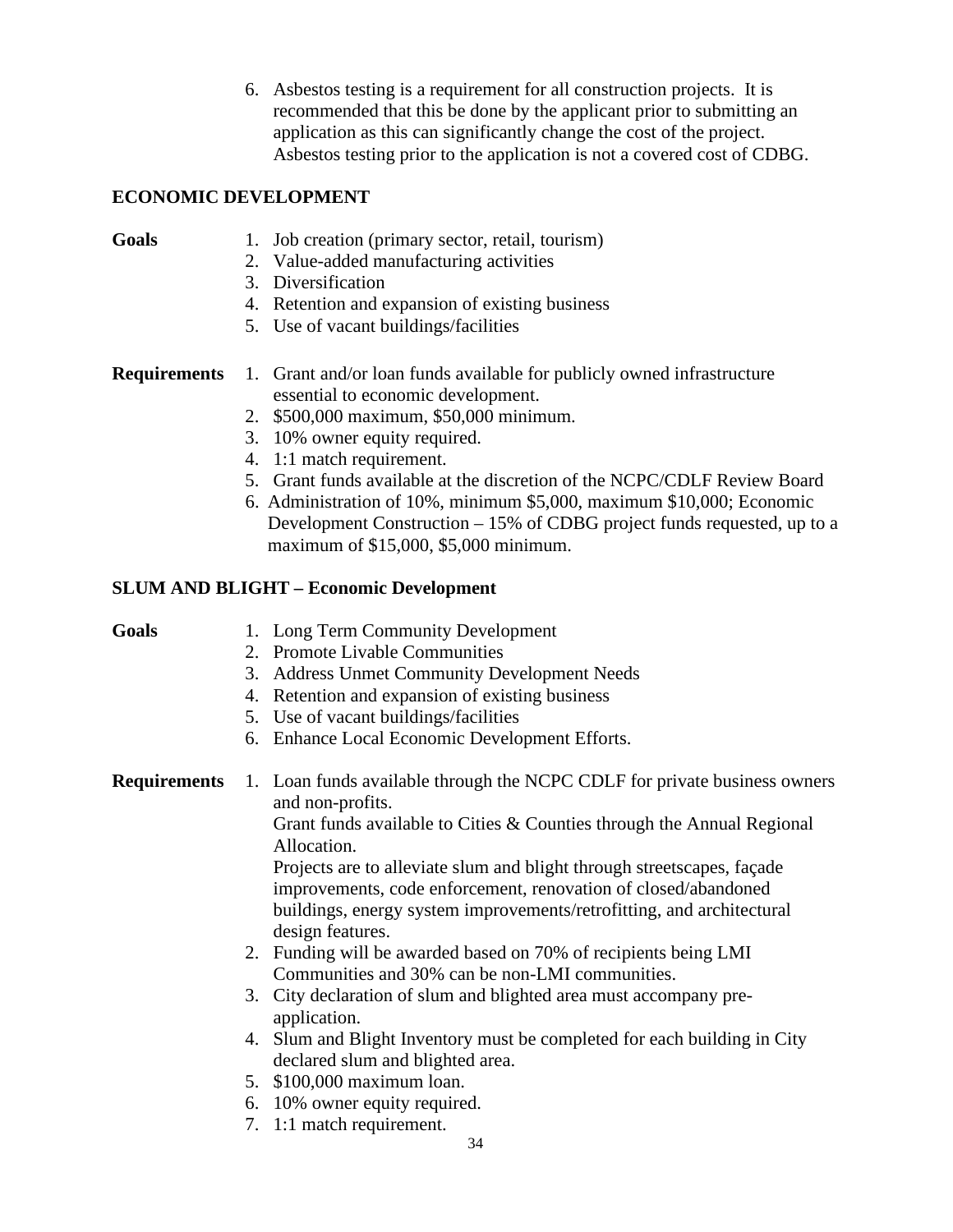- 8. Administration Economic Development Construction 15% of CDBG project funds requested, up to a maximum of \$15,000, \$5,000 minimum.
- 9. See the ND State Public Distribution Statement for full program guidelines. This includes the following forms: Declaration of Slum and Blighted Area, Slum and Blight Inventory. ND State PDS can be found at: [https://www.communityservices.nd.gov/communitydevelopment/Programs/](https://www.communityservices.nd.gov/communitydevelopment/Programs/CommunityDevelopmentBlockGrant/Mainstreet/) [CommunityDevelopmentBlockGrant/Mainstreet/](https://www.communityservices.nd.gov/communitydevelopment/Programs/CommunityDevelopmentBlockGrant/Mainstreet/)

#### **URGENT NEED**

Urgent need and all other application submission requirements will utilize the submission requirements and deadlines established for public facilities and housing projects, depending on project type. Eligible activities in this category are those that demonstrate an immediate threat to health and safety.

#### **EMERGENCY PROJECTS**

Eligible activities in this category are those that alleviate a condition that poses a serious health, welfare or safety threat or that may result in a loss of jobs and/or the inability of the community to provide essential services to its jurisdiction area. The project will need to meet the eligibility requirements and have concurrence that the project constitutes an Emergency Project from the North Dakota Division of Community Services (DCS). No funding is set-aside for Emergency Projects. However, funding for an Emergency Project may be allocated at the time of the application from funding unallocated, returned funds, or funds transferred from another emphasis area. Funding decisions including transfer from one allocation to another will be made by the Executive Board at their monthly meeting. CDBG funding for emergency projects can be up to 100% of the total project. Emergency Public Facility match requirements may be waived at the discretion of the Review Committee.

\*\**Applicants must request a waiver to use CDBG funds. These requests must be sent in writing with the preapplication and show significant financial hardship to be considered. Additional documents that may be required for consideration include financial reports, bank statements, etc.* 

#### **TRANSFER OF FUNDS**

The transfer of allocations from one funding category to another without public notice can only be completed if one or more of the following conditions are met.

- 1. The project meets the criteria of Urgent Need as defined in this document.
- 2. The project meets the criteria of Emergency Project as defined in this document.
- 3. The funding allocation from any category may, at the discretion of the ranking committee, be transferred to another category if no applications are received in that category.

### **GRANT APPLICATION SUBMISSION REQUIREMENTS**

- A. Housing and Public Facilities
	- 1. Applicants have the option of submitting either a pre-application or a full application by June 19, 2020. This is to allow applicants wishing to begin a project as soon as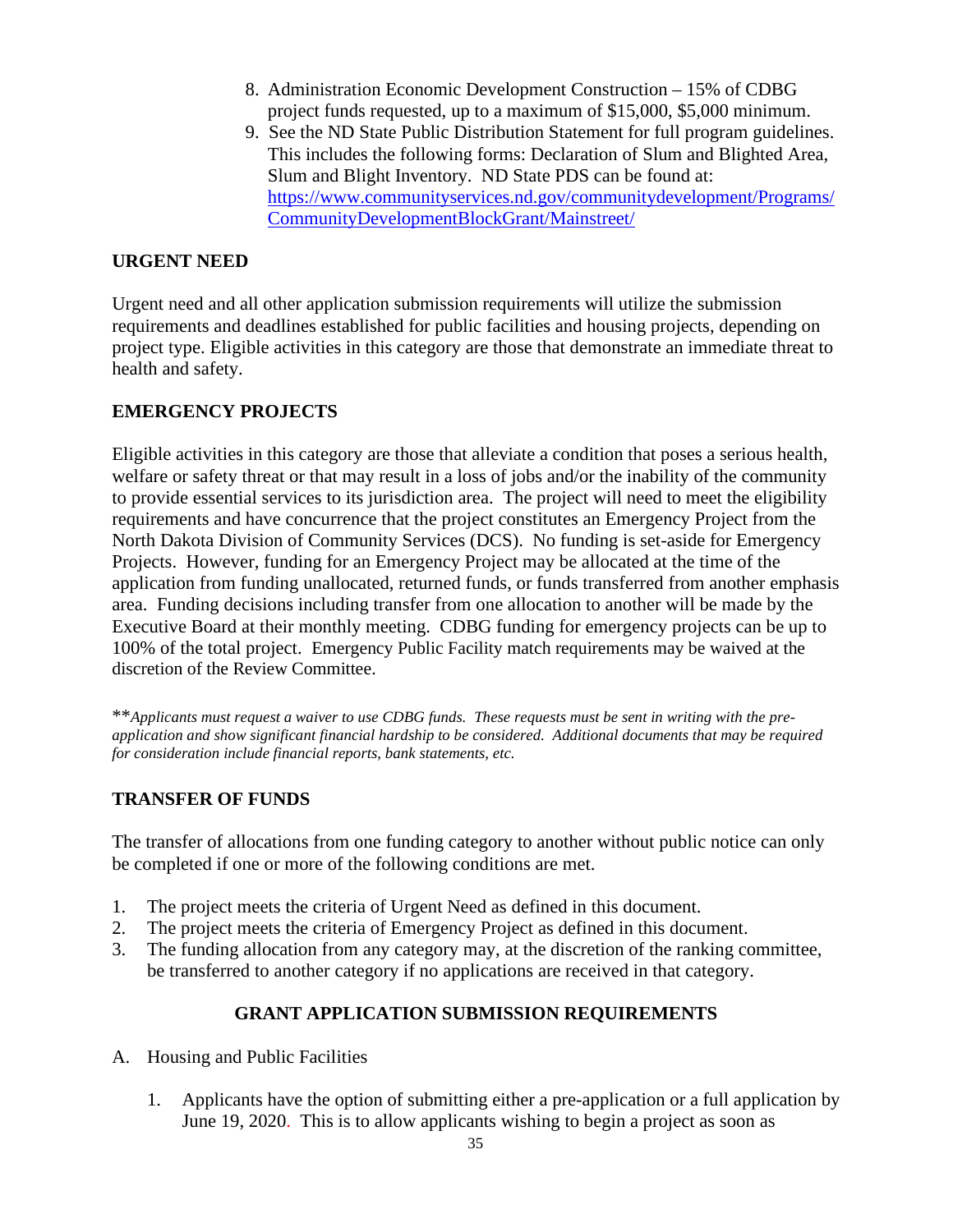possible the opportunity to receive a final grant award in a timelier manner. To be in consideration, the minimum requirements of a pre-application must be met; to be considered a full-application, all requirements for a full-application must be met. However, because scoring is based on only information required in the pre-application, full applications will have no advantage in scoring over pre-applications.

- 2. Applicants who have been invited for a full-application may change the proposal shown in the pre-application, but only if the proposal is within the same emphasis area, is intended to address the same problem identified and the amount of CDBG funds is not more than identified in the pre-application. If any changes affect the score it received in the pre-application, the NCPC-CDBG Board reserves the right to re-score and adjust rankings.
- 3. Although projects must meet the minimum requirements of the project emphasis area (outlined in that section of this document), a project may exceed these requirements and, in most cases, receive bonus points during the ranking process.
- 4. Public facilities pre-applications should include a preliminary architect/engineering report as required by state law. If an architect or engineer is not used and a report is not included, the applicant must state the reasons why. All public facility projects exceeding \$200,000 must comply with the North Dakota Program Distribution Statement.
- 5. Engineering/architectural costs, when present, and CDBG Administration are to be paid by local match.

### **GRANT REVIEW AND SELECTION PROCESS**

- A. Public Facilities and Housing
	- 1. The CDBG Review Board will consist of 11 members. The members will include three officers of North Central Planning Council, one North Central Planning Council member from each Indian Reservation and one member of North Central Planning Council from each of our six counties. Prior to Scoring and Ranking, each member of the CDBG Review Board will sign a "Conflict of Interest Disclosure". The disclosure states that if they have a conflict of interest with any application being reviewed, that they do not take part in the ranking or discussion of that application.
	- 2. The CDBG Review Board will be responsible for reviewing, scoring, ranking and making grant award recommendations.
	- 3. Only proposals which meet the full requirements of the pre-application and those determined by Council staff to be eligible will be reviewed.
	- 4. Upon receiving proposals, Council staff will review each for eligibility and completeness. Prior to the CDBG Review Board meeting on August 20, 2020, staff will send to each member a project summary from the submitted pre-application.
	- 5. Staff will prepare summary reviews for each application to be given to Board members at the ranking and scoring meeting.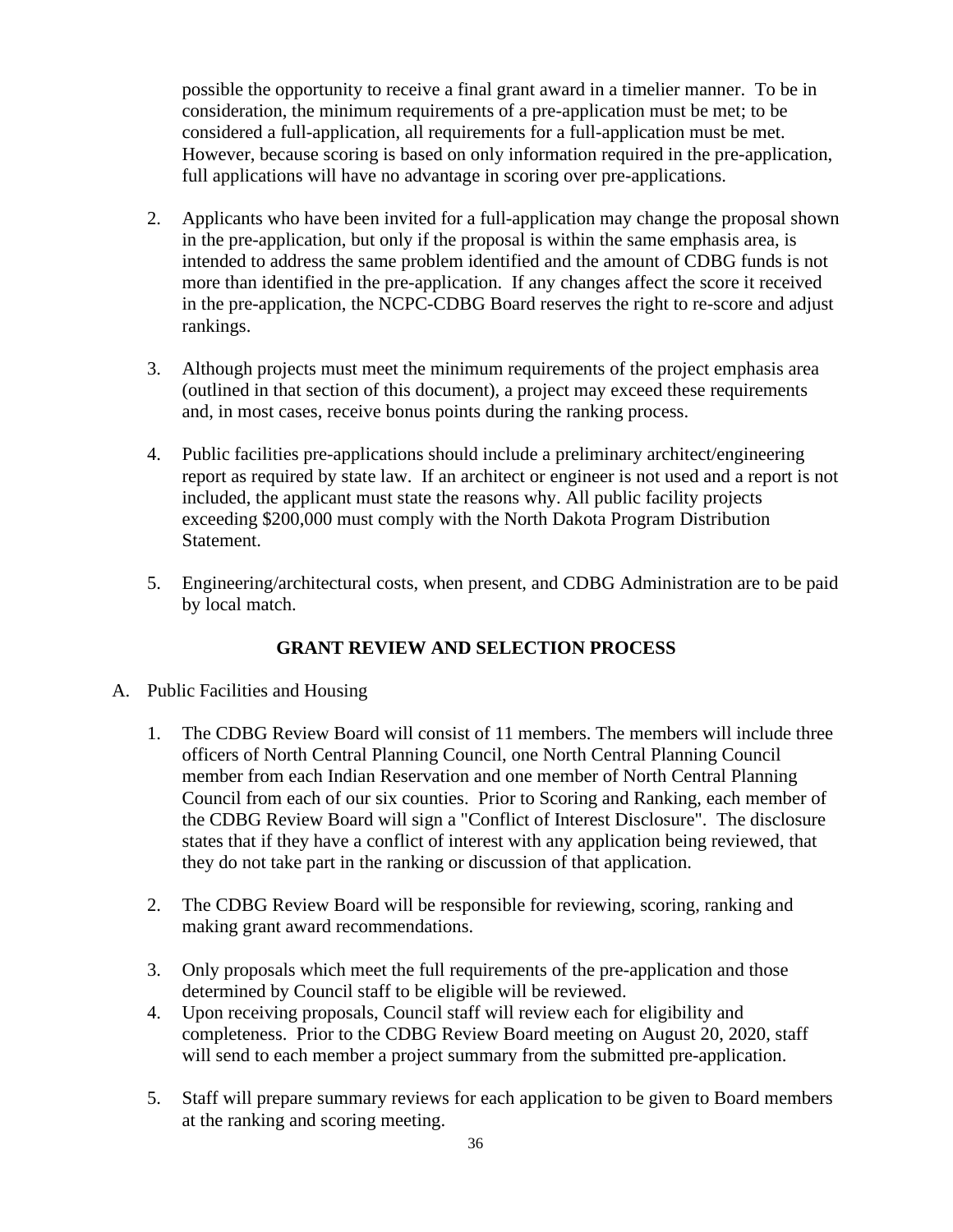- 6. Representative(s) of applicants will be given the opportunity to present their proposal to the Board at the meeting, with up to 10 minutes each for presentations and questions from the committee and staff.
- 7. After all proposals have been reviewed by the Ranking Committee, the Board Members will score each application with points and formulas described in the scoring and ranking criteria section.
- 8. After rankings have been determined, the Board will consider the amount requested for each project according to ranking. The Board reserves the right to adjust the amount of each award from the amount requested as it determines appropriate.
- 9. The Board will establish funding levels for each project in order of ranking, but if not enough funds are available to fund an application, the Board may:
	- a. Offer to the applicant the funds remaining in the allocation, and if it is not accepted, offer the funds to the next eligible applicant in order of ranking until the funds are expended; or,
	- b. Adjust the regional allocation to reflect needs by emphasis area on the timeline permitted by the State Program Distribution Statement.
- 10. Pre-applicants recommended for funding will be invited to submit final applications. Final applications which staff determines are different to the extent that the preapplication score may be reduced will be re-scored, re-ranked and funding levels altered as the Board deems necessary.
- 11. If an applicant fails to meet the requirements of the full application within a reasonable period of time (typically 90 days from notification), the CDBG Review Board reserves the right to withdraw its recommendation of funds and recommend to another suitably ranked project.
- 12. All final applications recommended for funding will be delivered to the Division of Community Services for review as to their compliance with Federal and State requirements and for final Financial Award.
- 13. The City or County has the responsibility to obtain a lead based paint and asbestos certified contractor and risk assessor. If one is not available, the County or City must relinquish their grant allocation back to CDBG to fund other eligible projects.
- B. Economic Development
	- 1. Funding recommendations under the economic development allocation, to be called the North Central Community Development Loan Fund (NCCDLF) will be made by the North Central Planning Council CDLF Review Board.
	- 2. Prior to submitting a full-application, applicants must submit a Request for Financial Assistance to North Central Planning Council to be reviewed by staff to determine eligibility. If the project is determined eligible for the NCPC-CDLF Program, the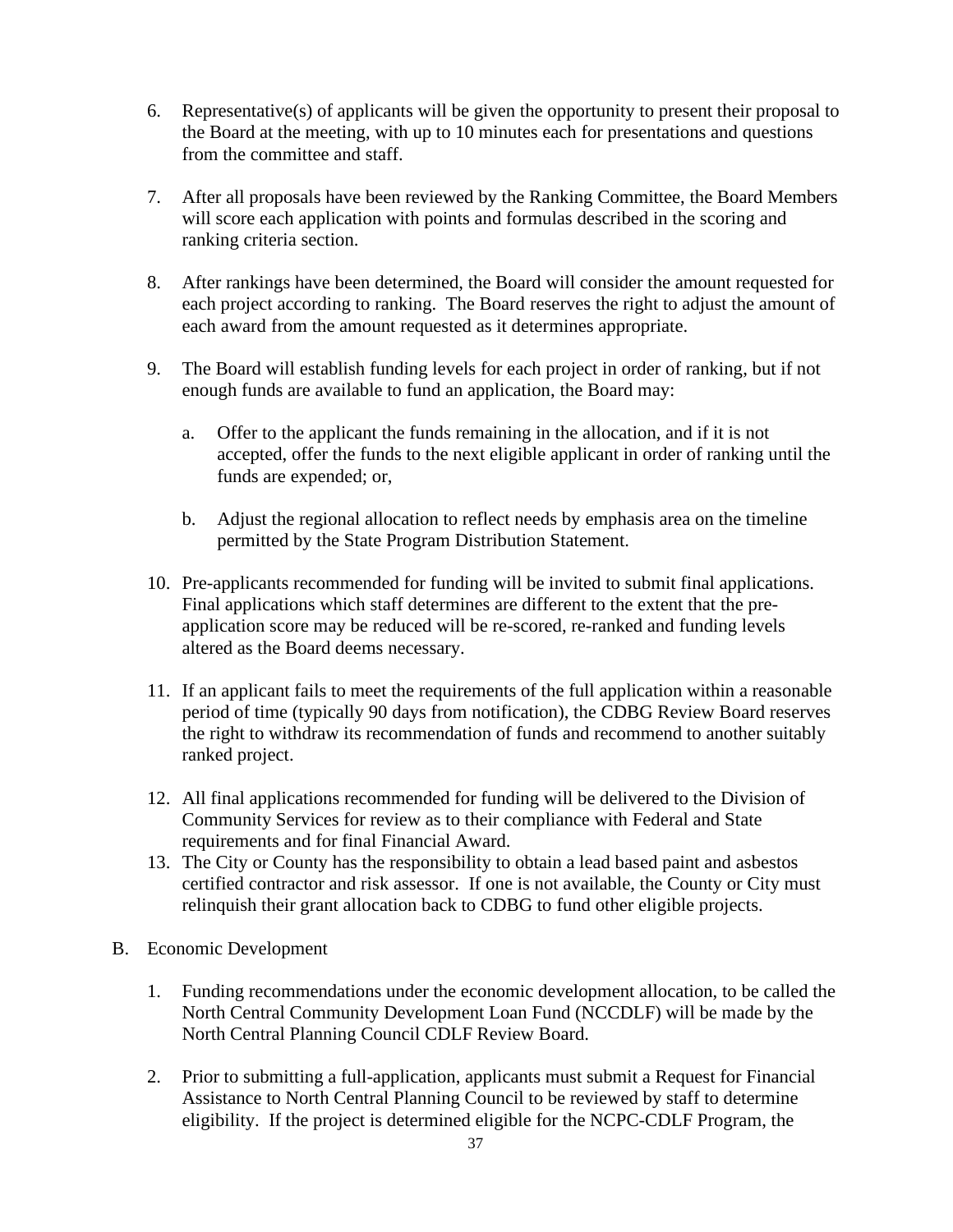applicant will be notified and an Economic Development Packet will be given, which will contain the information needed to submit a full application.

- 3. The NCPC-CDLF Review Board will meet as needed to review all final and complete applications. The applicant will be adequately notified of the time and place of the meeting.
- 4. Prior to consideration by the CDLF Review Board of the final application, staff will review the final application and prepare recommendations regarding denial or approval, terms, conditions and other matters.
- 5. After discussing the proposal with representative(s) of the applicant as well as consideration of staff recommendations, the CDLF Review Board may:
	- a. approve as proposed,
	- b. approve with modifications or conditions,
	- c. agree to withhold a decision until a later date, or
	- d. deny the request.
- 6. Applications recommended for approval will be forwarded to the Division of Community Services for review as to their compliance with Federal and State requirements and for final grant award agreements.

#### **SCORING AND RANKING CRITERIA**

#### A. Public Facilities - Maximum 500 points – **The Ranking Committee reserves the option to not fund any projects scoring less than 200 points.**

1. Project Need - Maximum 100 points

On the basis of project need, the committee will score each proposal using the following criteria:

a. High Need: 70-100 points will be applied to proposals that: Address an already demonstrated significant problem which clearly affects health and/or safety;

Address a significant problem which in the immediate future is likely to affect health and/or safety; or

Address a situation in which all or the most critical services otherwise available cannot be provided because of architectural barriers or other physical impediments to the handicapped.

b. Moderate Need: 40-69 points will be applied to proposals that:

Address a potentially significant problem which could clearly and significantly affect health and/or safety, but the likelihood or immediacy is not clear or apparent;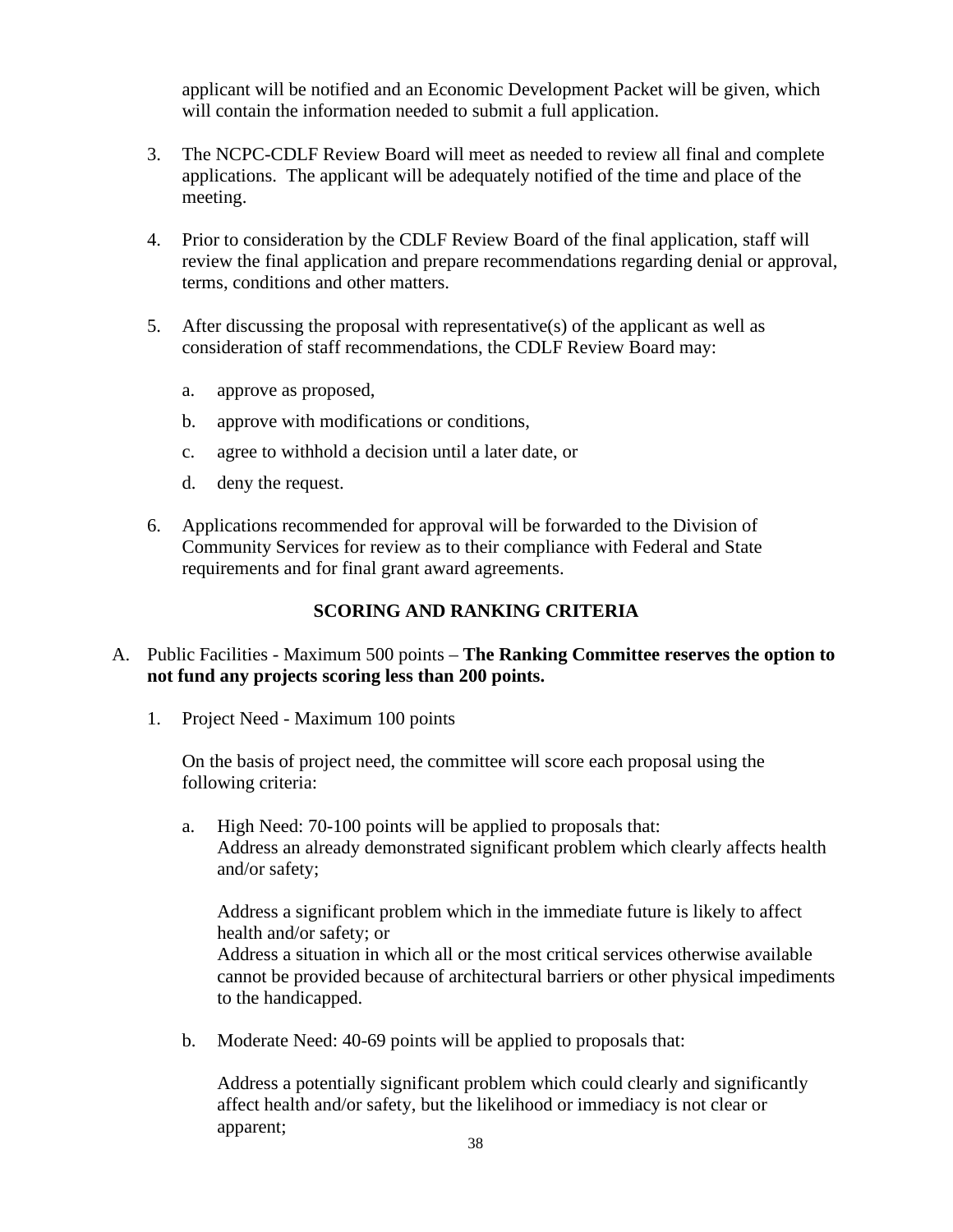Address an immediate problem of health and/or safety but where no lifethreatening or serious health/safety problems can be anticipated; or

Address a situation in which services to the handicapped can be provided, but not fully or only with major inconvenience and/or additional costs.

c. Low Need: 0-39 points will be applied to proposals that:

Have not shown that immediate or serious health and/or safety problems exist; or The applicant has not shown that services to the handicapped cannot be provided with any more than minor inconvenience and/or costs.

2. Local Commitment - Maximum 100 points

On the basis of local commitment each application will be scored on the perceived commitment. The following criteria will be considered:

a. Strong Commitment:  $65 - 100$  points will be awarded to projects that demonstrate the applicant is asking for minimum amount of grant funds. This can be shown by demonstrating the following:

Project cannot proceed without the requested funds;

Applicant can show it is without additional existing funds to fully fund a project;

Other potential sources of funding assistance have been explored but no other sources of grants or affordable loans are likely or available to meet the immediate need;

The problem is:

- I. Long standing or existing but the applicant has made all reasonable efforts to obtain local or other financing to address the problem; or
- II. Immediate and unexpected not reasonably foreseen by the applicant.
- b. Moderate Commitment: 35 64 points will be awarded to application which show grant funds are needed to proceed with the projects and which meet most, but not all, of the criteria in 2.a. (above).
- c. Low Commitment: 0 34 points will be awarded to applications that do now show grant funds are needed to proceed with the project and which other funds are available, or which meet few of the criteria in 2.a. (above).
- 3. Project Appropriateness Maximum 100 points

On the basis of project appropriateness the project will be scored using the following criteria: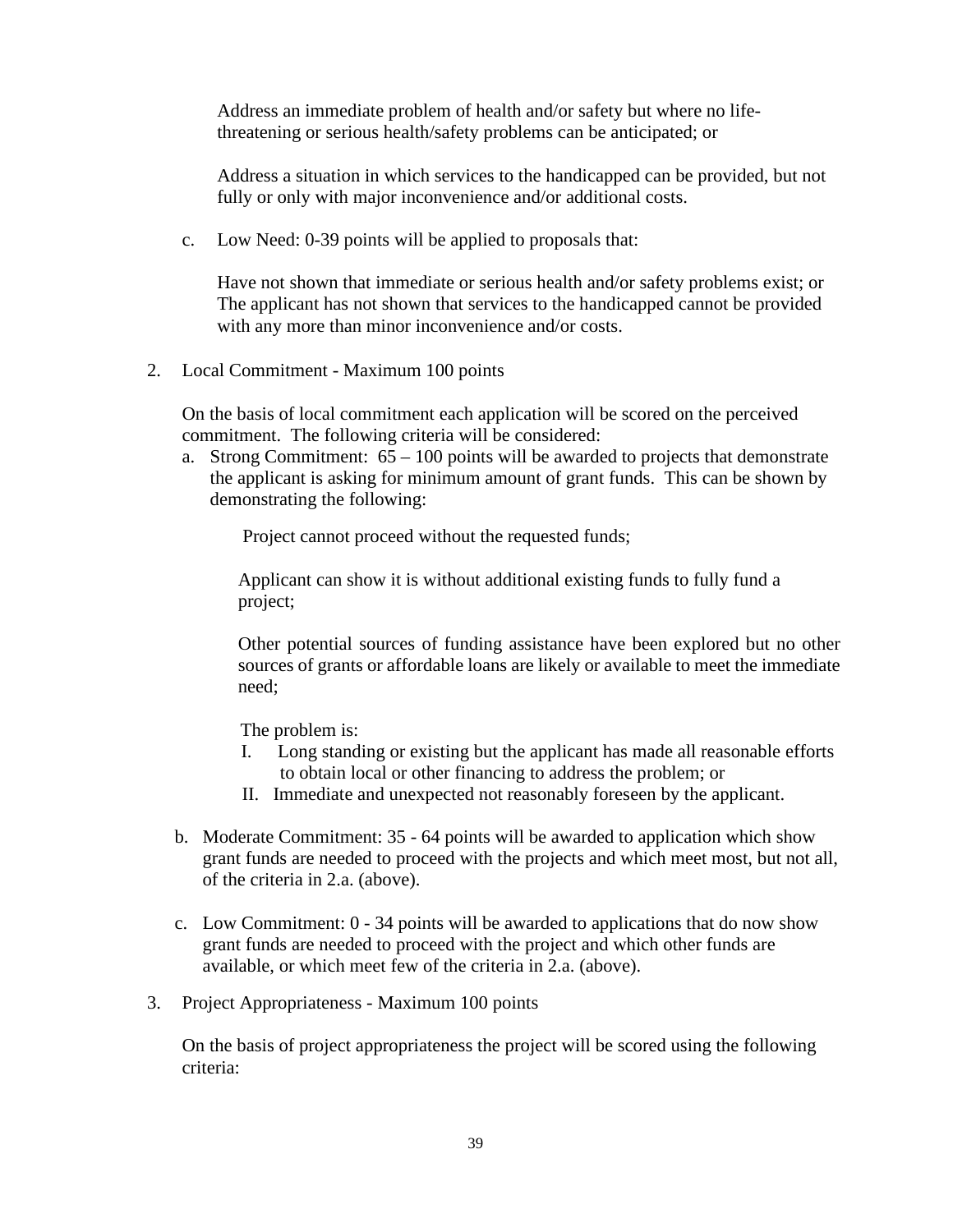a. High Appropriateness: 70-100 points will be awarded to proposals that show the applicant has substantially met all the following criteria:

The project would address the best immediate solution to the problem;

The project would address the best long-term solution to the problem;

The project would meet all Federal and State requirements and standards;

The project's cost-effectiveness appears reasonable considering the number of people to benefit and the indicators of community readiness;

Cost estimates appear to be reasonable and are well documented (based on either architect/engineer estimates or multiple vendor quotes as is appropriate); and,

Project is shovel ready and can proceed in a timely manner.

- b. Moderate Appropriateness: 40-69 points will be awarded to proposals which substantially meet most of the above criteria and no major concerns are apparent with those criteria it does not clearly meet.
- c. Low Appropriateness: 0-39 points will be awarded to proposals which meet few of the above criteria, or which meet most criteria, or which meet most criteria but one or more major concerns are apparent which affect the appropriateness.
- 4. Low and Moderate Benefit Maximum 100 points

One point for each percent of LMI to benefit will be applied. Projects to assist exclusively low and moderate income persons, senior citizens, handicapped accessibility or removal of architectural barriers will receive 100% LMI benefit. Otherwise LMI benefit will be determined from American Community Survey 5-Year 2015 Low and Moderate Income Summary Data or from approved survey method results.

5. Minority Living in Project Area – Maximum 100 points. One point for each percent of minority population to benefit will be applied. The minority percentage will be determined from census data or from approved survey method results.

#### B. Housing – Maximum 500 Points – **The Ranking Committee reserves the option to not fund any projects scoring less than 200 points.**

1. Project Need – Maximum 100 points

On the basis of project need, the committee will score each proposal using the following criteria:

a. High Need: 70-100 points will be applied to proposals that:

Address an already demonstrated significant problem which clearly affects health and/or safety;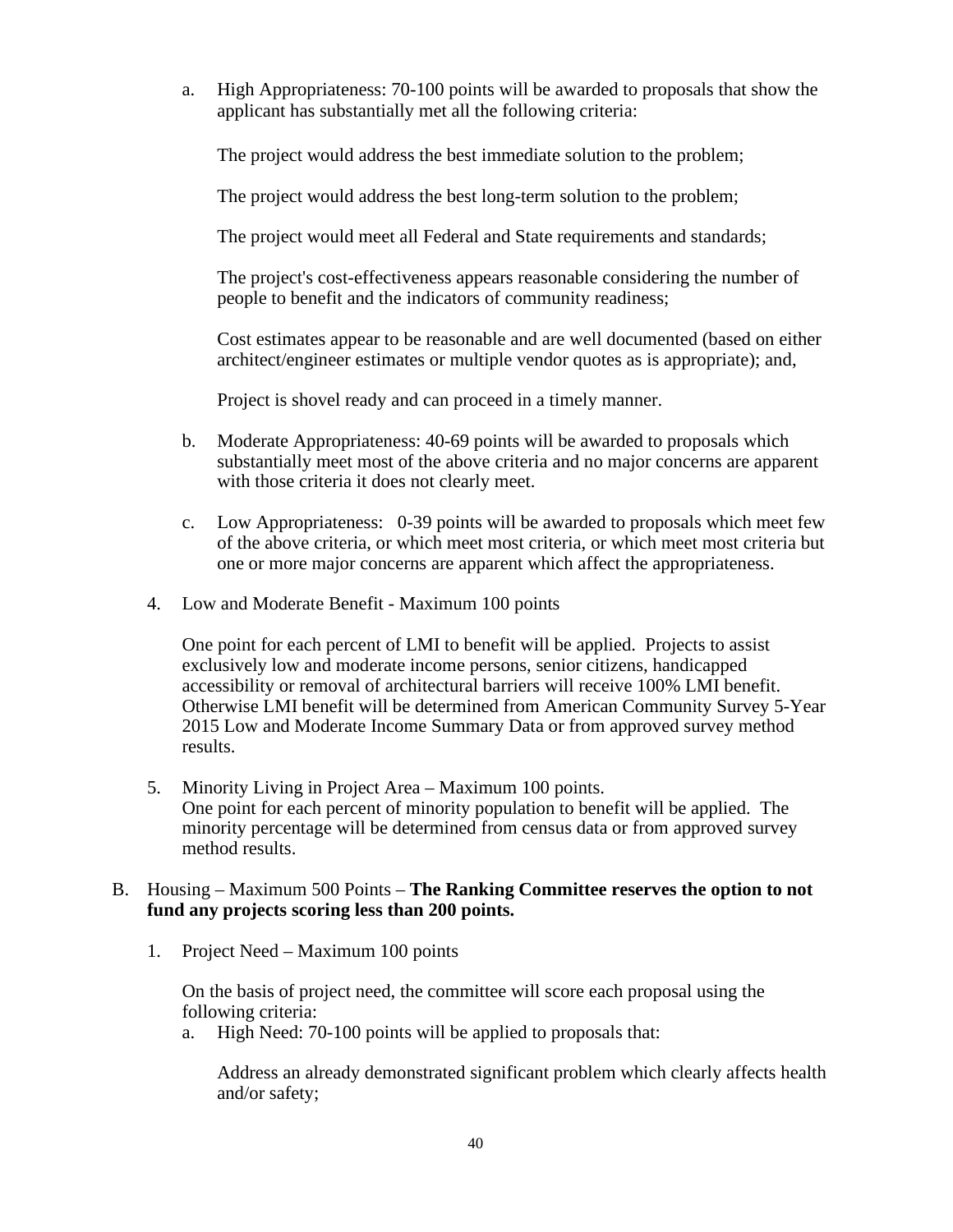Address a significant problem which in the immediate future is likely to affect health and/or safety;

Address a situation in which architectural barriers or other physical impediments to the handicapped are present in the home; or

Address a potential fair housing problem of segregating minority populations.

b. Moderate Need: 40-69 points will be applied to proposals that:

Address a potentially significant problem which could clearly and significantly affect health and/or safety, but the likelihood or immediacy is not clear or apparent;

Address an immediate problem of health and/or safety but where no lifethreatening or serious health/safety problems can be anticipated; or

Address a situation in which architectural barriers or other physical impediments are present but only as an inconvenience.

c. Low Need: 0-39 points will be applied to proposals that:

If the applicant has not shown that immediate or serious health and/or safety problems exist.

2. Local Commitment – Maximum 100 points

On the basis of local commitment each application will be scored on the perceived commitment. The following criteria will be considered:

a. Strong Commitment:  $65 - 100$  points will be awarded to projects that demonstrate the applicant is asking for minimum amount of grant funds. This can be shown by demonstrating the following:

Project cannot proceed without the requested funds;

Applicant can show it is without additional existing funds to fully fund a project;

Other potential sources of funding assistance have been explored but no other sources of grants or affordable loans are likely or available to meet the immediate need;

The problem is:

- I. Long standing or existing but the applicant has made all reasonable efforts to obtain local or other financing to address the problem; or
- II. Immediate and unexpected not reasonably foreseen by the applicant.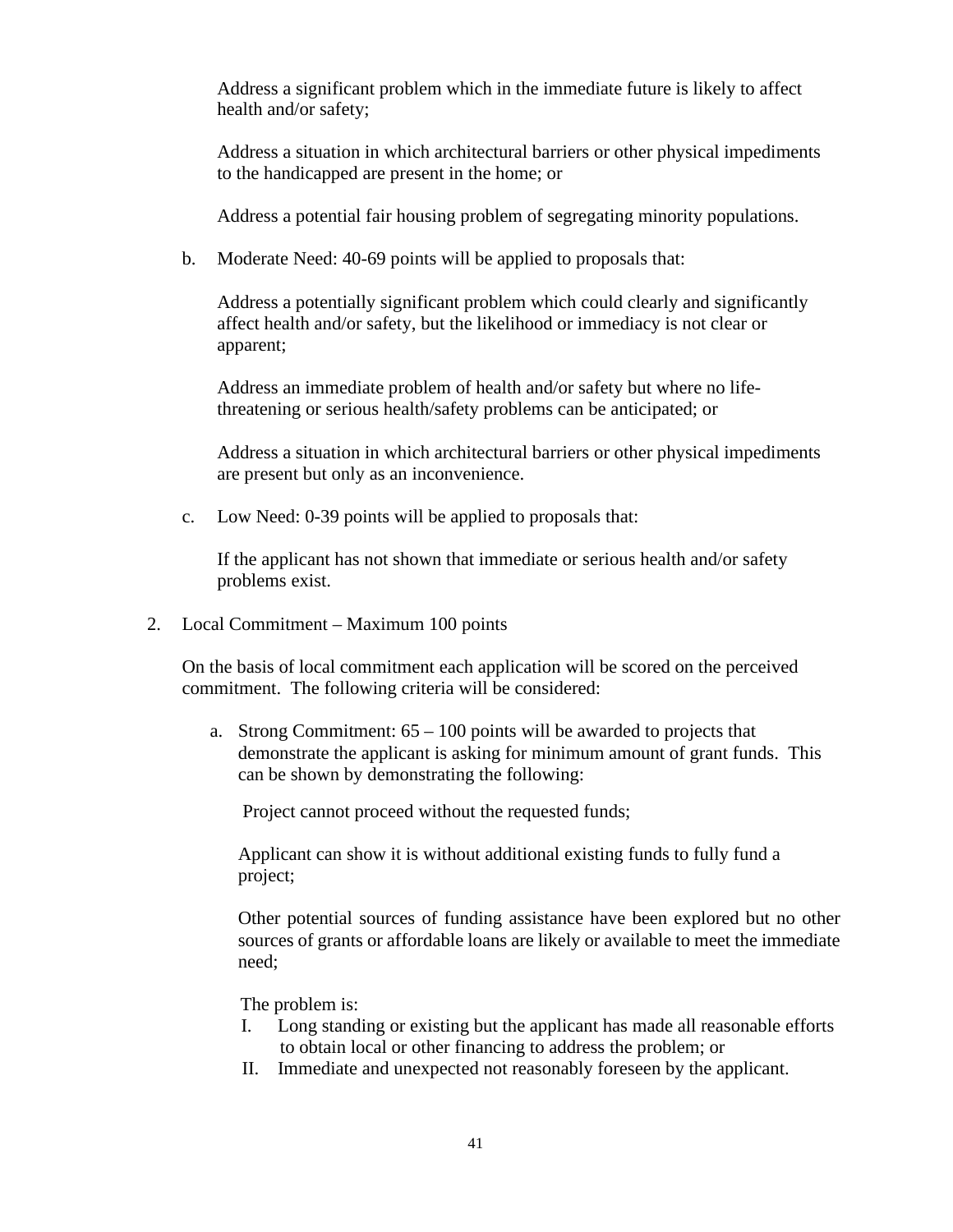- b. Moderate Commitment: 35 64 points will be awarded to application which show grant funds are needed to proceed with the projects and which meet most, but not all, of the criteria in 2.a. (above).
- c. Low Commitment: 0 34 points will be awarded to applications that do now show grant funds are needed to proceed with the project and which other funds are available, or which meet few of the criteria in 2.a. (above).
- 3. Project Appropriateness Maximum 100 points

On the basis of project appropriateness, the committee will score each proposal using the following criteria:

a. High Appropriateness: 70-100 points will be awarded to proposals that show the applicant has substantially met all the following criteria:

The project would address the best immediate solution to the problem;

The project would address the best long-term solution to the problem;

The project would meet all Federal and State requirements and standards;

The project's cost-effectiveness appears reasonable considering the number of persons to benefit and the indicators of community readiness;

The project will promote fair housing activities that will optimize the integration of minority populations;

Cost estimates appear to be reasonable and are well documented (based on either architect/engineer estimates or multiple vendor quotes as is appropriate); and,

Project is shovel ready and can proceed in a timely manner.

- b. Moderate Appropriateness: 40-69 points will be awarded to proposals which substantially meet most of the above criteria and no major concerns are apparent with those criteria it does not clearly meet.
- c. Low Appropriateness: 0-39 points will be awarded to proposals which meet few of the above criteria, or which meet most criteria, or which meet most criteria but one or more major concerns are apparent which affect the appropriateness.
- 4. Low and Moderate Benefit Maximum 100 points

One point for each percent of LMI to benefit will be applied. Projects to assist exclusively low and moderate income persons, senior citizens, handicapped accessibility or removal of architectural barriers will receive 100% LMI benefits. Otherwise LMI benefit will be determined from American Community Survey 5-Year 2015 Low and Moderate Income Summary Data or from approved survey method results.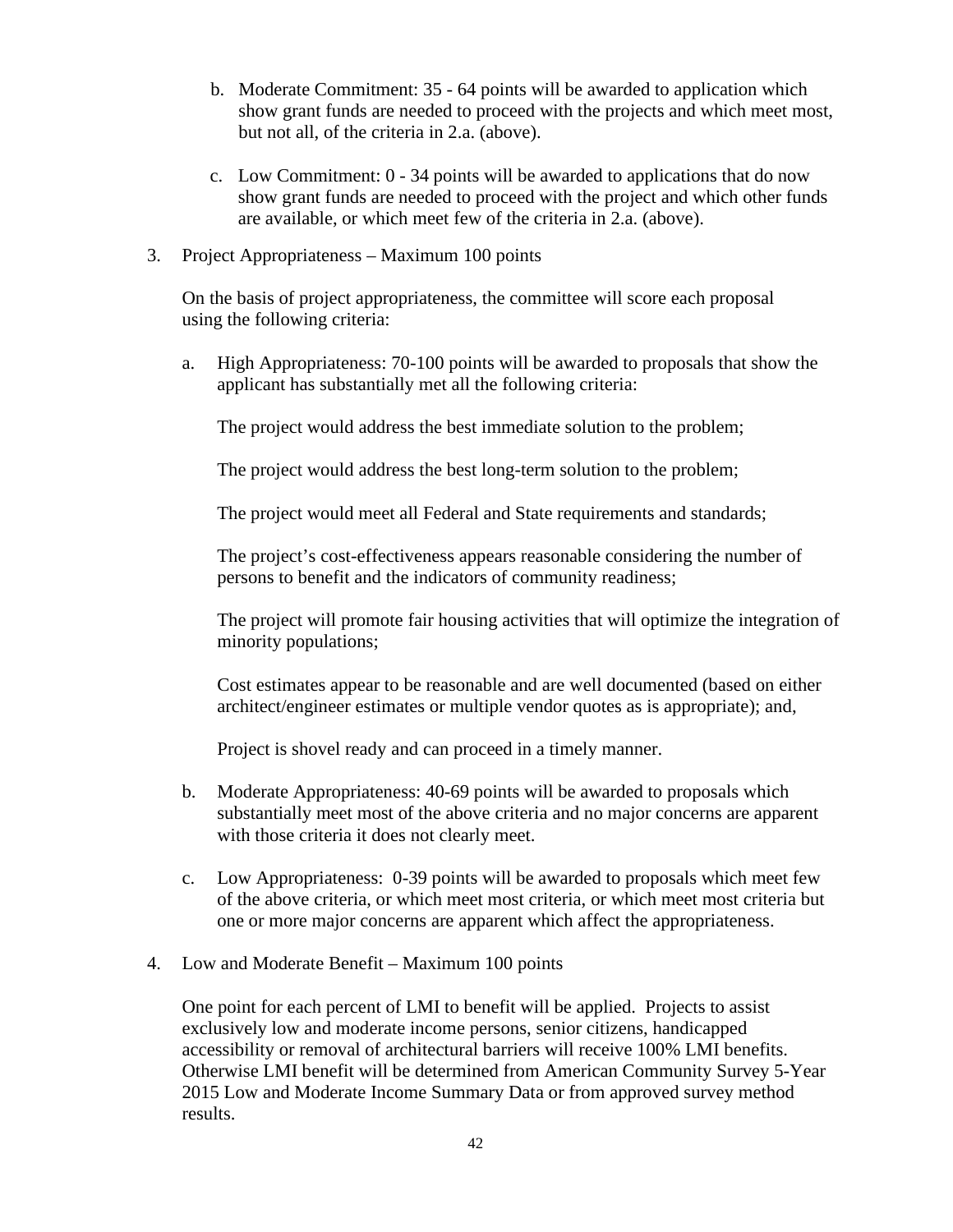5. Minority Living in Project Area – Maximum 100 points.

One point for each percent of minority population to benefit will be applied. The minority percentage will be determined from census data or from approved survey method results.

6. Bonus Points – Maximum 50 points

Homeownership – 10 points

a. 10 points will be given if the project is designed to help homeowners to obtain home financing or will assist with other home ownership activities.

Rehabilitation – 10 points

a. 10 points will be given if the project is designed to make single family homes and apartments handicapped accessible where needed, or modernizing single family homes owned by the elderly or rehabilitated rural single family and multi-family housing.

Construction  $-20$  points

- a. Use CDBG funds to help with Infrastructure for Construction of affordable rental housing projects and planned unit developments for low and moderate income households.
- b. Design all State administered housing programs to require compliance with the State building code and State energy code in the use of funds for new construction. Other  $-10$  points
- a. Project leverages at least 15-25 percent local or private investment where not in conflict with program regulations.
- b. Project is designed to provide assistance to clients in the welfare-to-work program.
- C. Economic Development & Slum/Blight Economic Development (private businesses).

No point system will be utilized for economic development (CDLF) requests; however, decisions will be based on the following:

- 1. Financial strength
- 2. Likelihood of success
- 3. Likelihood of repay ability
- 4. Need and appropriateness for funds and terms
- 5. Management strength, expertise and past performance
- 6. Marketing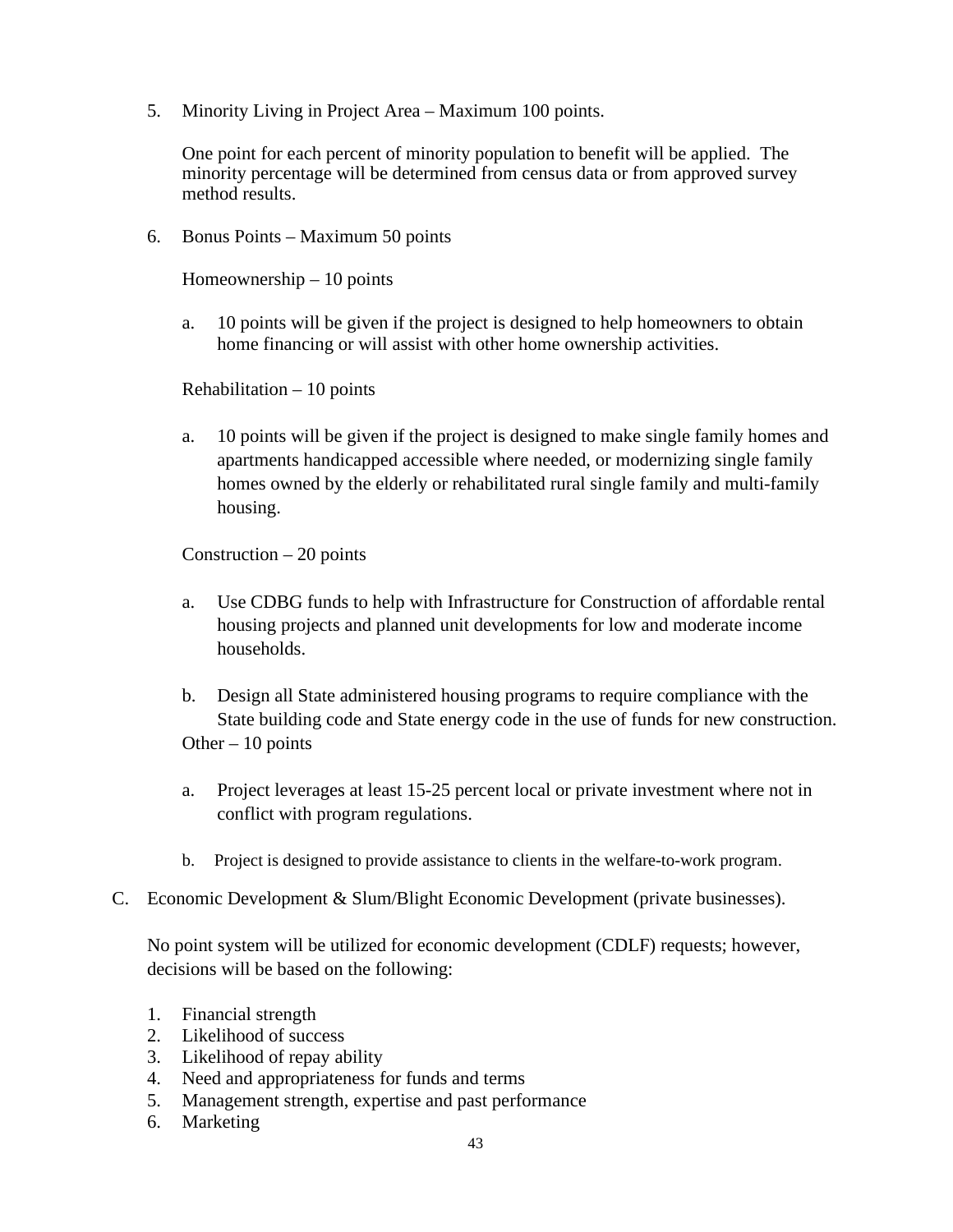- 7. Degree of likely benefit to the economy and very low and low income persons
- 8. Alleviation of Slum & Blight

#### D. Slum and Blight – Cities & Counties, Maximum 500 points – **The Ranking Committee reserves the option to not fund any projects scoring less than 200 points.**

1. Project Need - Maximum 100 points

On the basis of project need, the committee will score each proposal using the following criteria:

a. High Need: 70-100 points will be applied to proposals that:

Address an already demonstrated significant problem which clearly affects health and/or safety;

Address a significant problem which in the immediate future is likely to affect health and/or safety; or

Address a situation in which all or the most critical services otherwise available cannot be provided because of architectural barriers or other physical impediments to the handicapped.

b. Moderate Need: 40-69 points will be applied to proposals that:

Address a potentially significant problem which could clearly and significantly affect health and/or safety, but the likelihood or immediacy is not clear or apparent;

Address an immediate problem of health and/or safety but where no lifethreatening or serious health/safety problems can be anticipated; or

Address a situation in which services to the handicapped can be provided, but not fully or only with major inconvenience and/or additional costs.

c. Low Need: 0-39 points will be applied to proposals that:

Have not shown that immediate or serious health and/or safety problems exist; or The applicant has not shown that services to the handicapped cannot be provided with any more than minor inconvenience and/or costs.

2. Local Commitment - Maximum 100 points

On the basis of local commitment each application will be scored on the perceived commitment. The following criteria will be considered:

a. Strong Commitment:  $65 - 100$  points will be awarded to projects that demonstrate the applicant is asking for minimum amount of grant funds. This can be shown by demonstrating the following: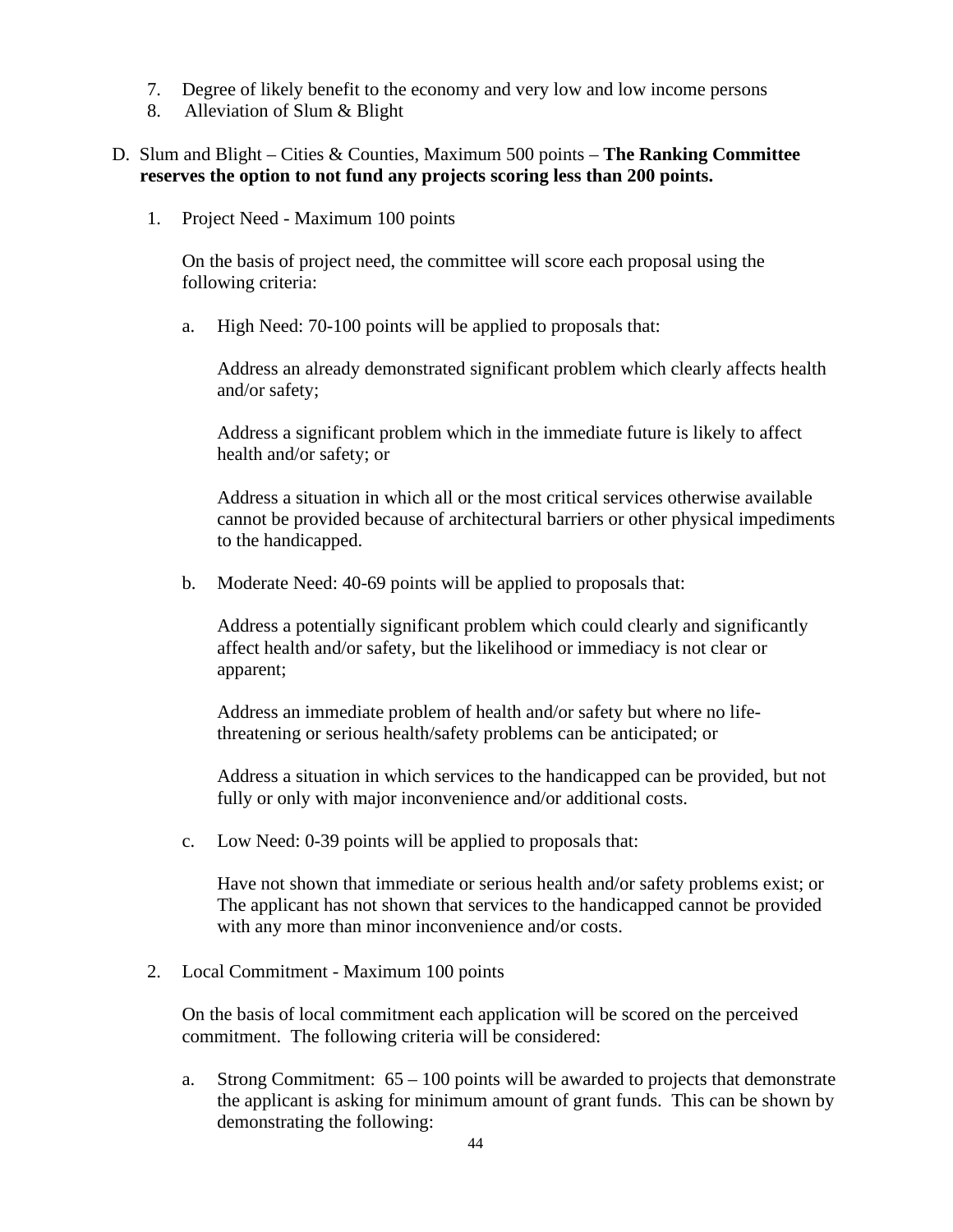Project cannot proceed without the requested funds;

Applicant can show it is without additional existing funds to fully fund a project;

Other potential sources of funding assistance have been explored but no other sources of grants or affordable loans are likely or available to meet the immediate need;

The problem is:

- I. Long standing or existing but the applicant has made all reasonable efforts to obtain local or other financing to address the problem; or
- II. Immediate and unexpected not reasonably foreseen by the applicant.
- b. Moderate Commitment: 35 64 points will be awarded to application which show grant funds are needed to proceed with the projects and which meet most, but not all, of the criteria in 2.a. (above).
- c. Low Commitment: 0 34 points will be awarded to applications that do now show grant funds are needed to proceed with the project and which other funds are available, or which meet few of the criteria in 2.a. (above).
- 3. Project Appropriateness Maximum 100 points

On the basis of project appropriateness meaning readiness and community/regional benefit, the project will be scored using the following criteria:

a. High Appropriateness: 70-100 points will be awarded to proposals that show the applicant has substantially met all the following criteria: The project would address the best immediate solution to the problem;

The project would address the best long-term solution to the problem;

The project would meet all Federal and State requirements and standards;

The project's cost-effectiveness appears reasonable considering the number of people to benefit and the indicators of community readiness;

Cost estimates appear to be reasonable and are well documented (based on either architect/engineer estimates or multiple vendor quotes as is appropriate); and,

Project is shovel ready and can proceed in a timely manner.

- b. Moderate Appropriateness: 40-69 points will be awarded to proposals which substantially meet most of the above criteria and no major concerns are apparent with those criteria it does not clearly meet.
- c. Low Appropriateness: 0-39 points will be awarded to proposals which meet few of the above criteria, or which meet most criteria, or which meet most criteria but one or more major concerns are apparent which affect the appropriateness.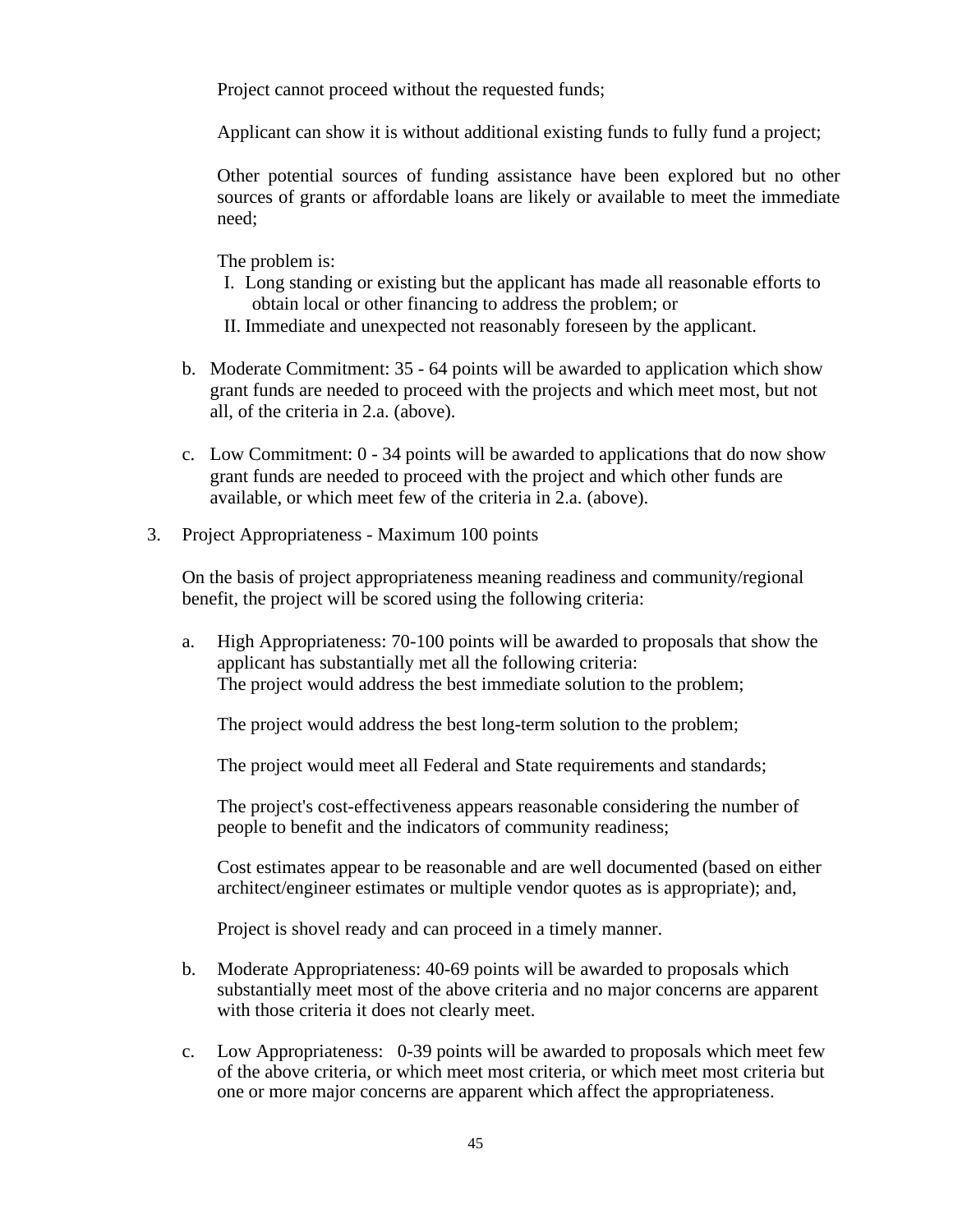4. Low and Moderate Benefit - Maximum 100 points

One point for each percent of LMI to benefit will be applied. Projects to assist exclusively low and moderate income persons, senior citizens, handicapped accessibility or removal of architectural barriers will receive 100% LMI benefit. Otherwise LMI benefit will be determined from American Community Survey 5-Year 2015 Low and Moderate Income Summary Data or from approved survey method results.

5. Minority Living in Project Area – Maximum 100 points.

One point for each percent of minority population to benefit will be applied. The minority percentage will be determined from census data or from approved survey method results.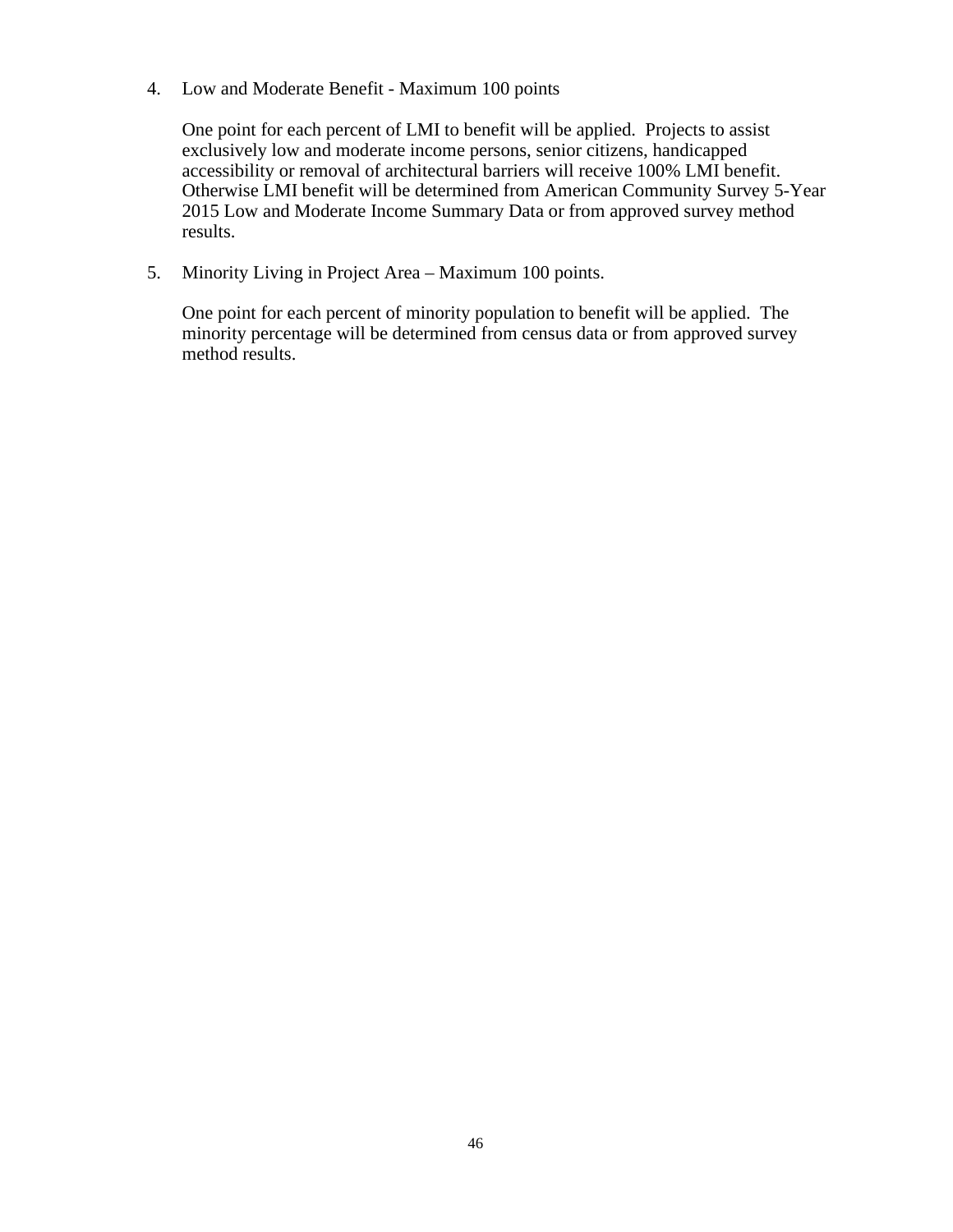

## **REGION IV**

## **RED RIVER REGIONAL COUNCIL**

**Chase Building 516 Cooper Avenue, Suite 101 Grafton, ND 58237 Phone: 701-352-3550 Email: dawn@redriverrc.com TTY: 800-366-6888 ND Relay Voice: 800-366-6889 Spanish: 800-435-8590**



**ALTERNATIVE FORMATS FOR DISABLED PERSONS ARE AVAILABLE UPON REQUEST**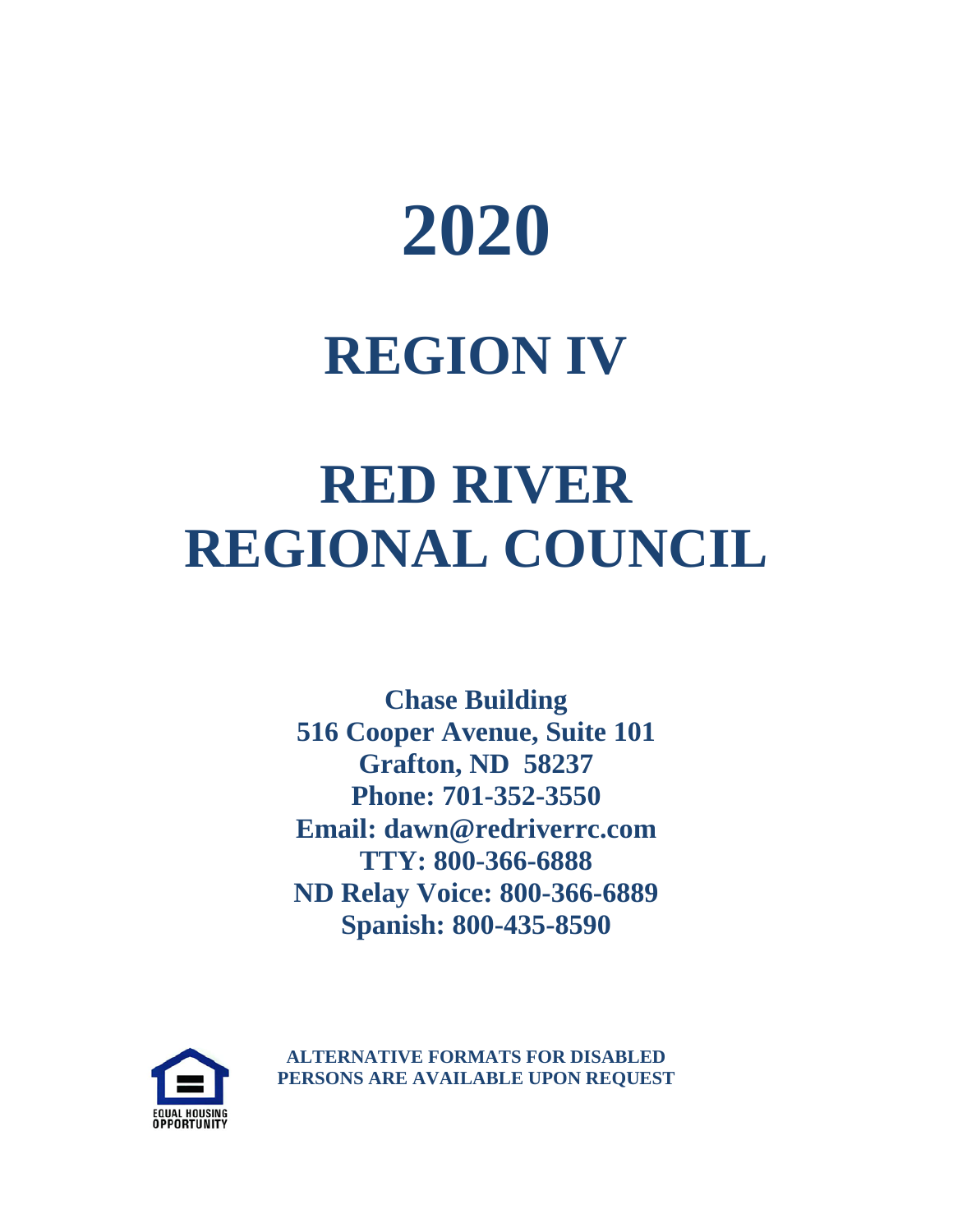# **ALLOCATION OF FUNDS**

The Red River Regional Council (RRRC) is a four-county, voluntary association of governments. The RRRC provides assistance in community, physical, and economic development to cities and counties in Grand Forks, Nelson, Pembina and Walsh counties in northeastern ND. This is ND sub state Planning Region IV. The members of the RRRC include representatives from the four-county region. Membership is designed to provide broad representation of governmental and economic interests.

#### **2020 FUNDING ALLOCATION**

The funding allocation for 2020 is \$205,951.00. Following is the allocation breakdown:

| Total FY 2020 funding                             | \$205,951.00 |
|---------------------------------------------------|--------------|
| Allocation by emphasis area:                      |              |
| <b>Public Facilities</b>                          | \$205,951.00 |
| Housing                                           | \$           |
| Planning                                          | \$           |
| Emergency/Other                                   | \$           |
| Economic Development – CDLF and ED Infrastructure | \$           |

Economic Development proposals that are approved for funding will be funded from revolved CDLF funds.

#### **IMPLEMENTATION SCHEDULE FOR 2020 PUBLIC FACILITIES, HOUSING AND PLANNING**

| June 24, 2020               | Pre-application deadline                                                                                          |
|-----------------------------|-------------------------------------------------------------------------------------------------------------------|
| On or about August 20, 2020 | CDBG Review Committee meeting (scoring/ranking) of pre-<br>applications and recommendation to Board of Directors  |
| February 19, 2021           | Final date for completion of full applications submitted to<br>Division of Community Services (DCS) for approval* |

#### **ECONOMIC DEVELOPMENT APPLICATIONS**

Applications for Economic Development funds will be accepted at any time and will be considered if funds are available.

\*At the option of the RRRC, due dates for final applications may be extended. This option may be exercised without public notice at the sole discretion of the Board of Directors if final applications are invited after February 19, 2021 due to availability of additional funds resulting from additional allocations, returned or unobligated funds, or fund transfers. In such cases, the Board of Directors may extend the final application deadline as it determines is appropriate, but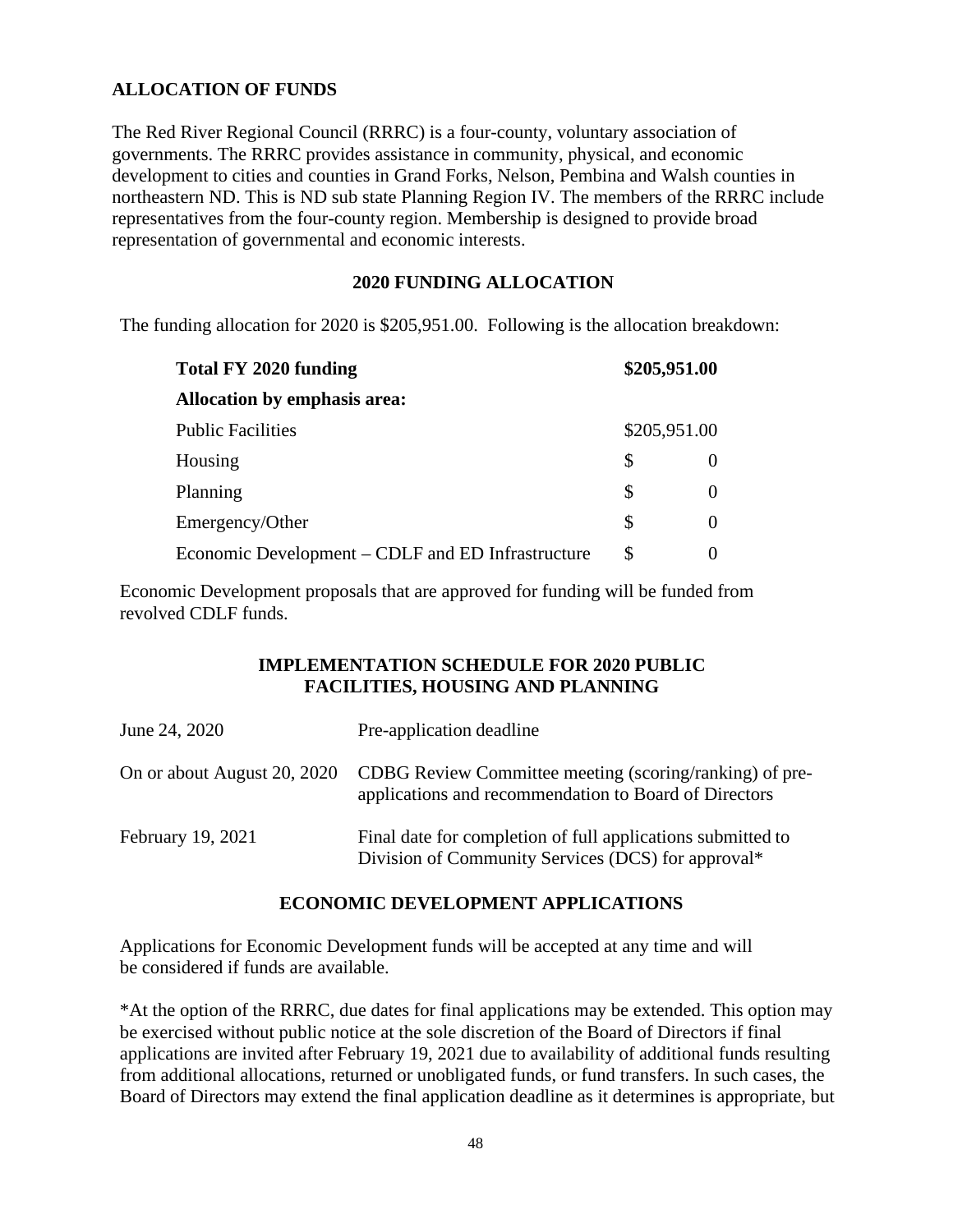not later than seven days prior to the latest date by which applications and amendments must be received by DCS.

# **ACRONYMS**

# **CDBG FUNDING CATEGORIES**

- A. **Housing**: Housing projects as described in the State Program Distribution Statement (PDS) that address single-family and affordable multi-family developments, including rehabilitation, repair, expansion or similar activities proposed that will better assure meeting needs, immediate and long-term viability, and health and safety issues; or conversion or eligible soft costs for new construction of providing affordable housing. Multi-family awards may be made in the form of grants, loans, or a combination.
- B. **Public Facilities:** Eligible activities as described in the State PDS to include infrastructure, public safety (e.g., fire halls, trucks, ambulances and related equipment) and removal of architectural barriers.
- C. **Emergencies:** Eligible activities needed to alleviate an immediate and urgent condition that poses a serious health, welfare or safety threat, including an event such as fire, flood or tornado resulting in severe damages that may result in a loss of jobs and/or inability of the community to provide essential services to its market area. At a minimum, the threat cannot have occurred or become apparent more than 18 months prior to submission of an application or pre-application, but generally it should not have occurred, or a solution identified, until after the regular public facility pre-application deadline.
- D. **Planning:** Eligible activities relating to the establishment of a Capital Improvements Plan, Community Strategic Plan, Comprehensive Plan, Zoning, or other plans.
- E. **Other:** Other activities which do not fit into any other category but which are eligible for CDBG assistance. Any proposal within this category must meet one of the national objectives.
- F. **Economic Development:** Eligible activities and projects as described in the State PDS. Economic development funds may be in the form of CDLF loans or grants to businesses (or related entities), or as grants and/or loans for economic development infrastructure.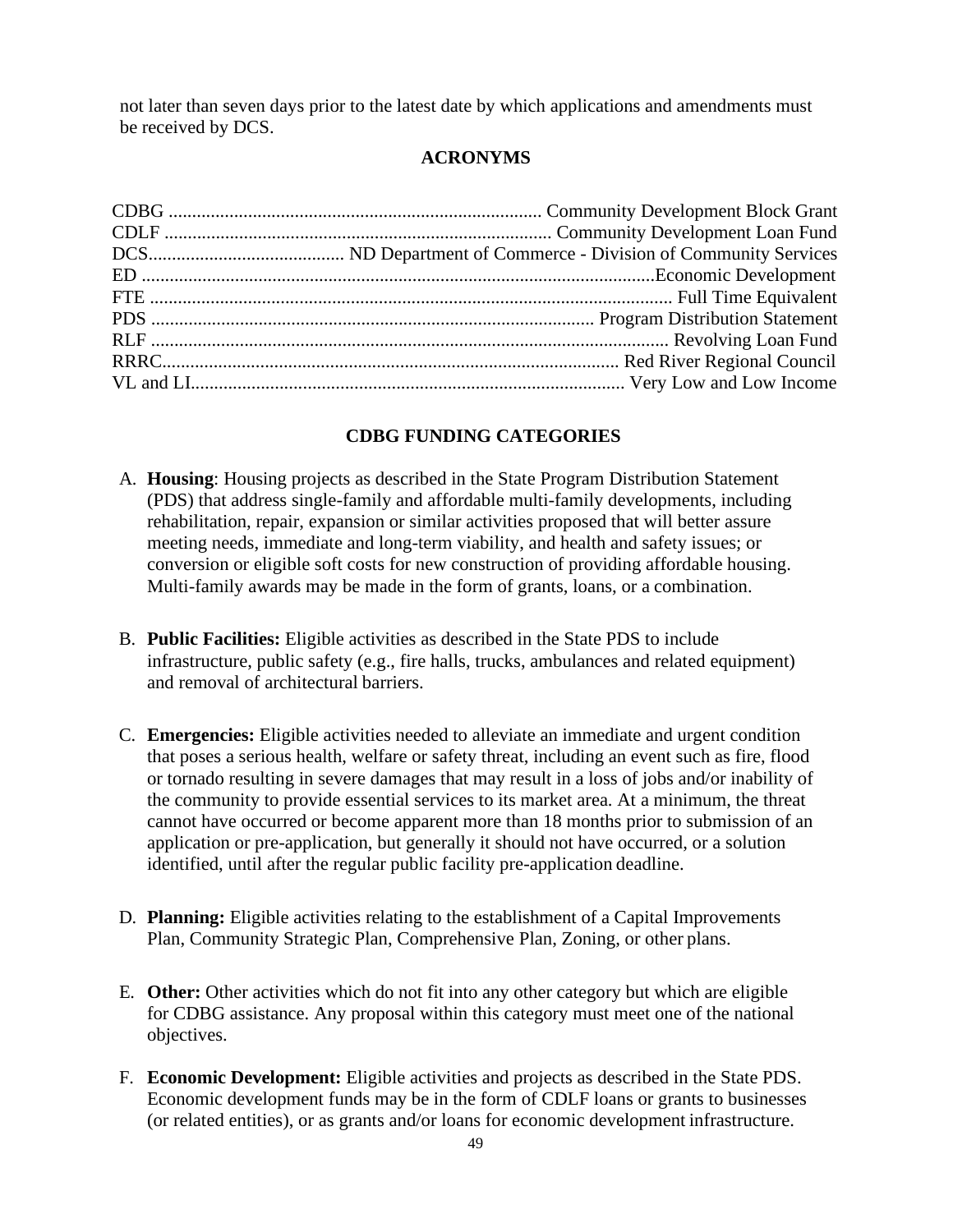#### **GRANT APPLICATION SUBMISSION REQUIREMENTS**

#### **A. Public Facilities, Planning, and Housing**

- 1. **Applicants have the option of submitting either a pre-application or full application by June 24, 2020. This is to allow applicants wishing to begin a project as soon as possible the opportunity to receive a final grant award in a timelier manner.** To be considered for scoring, the minimum requirements of a preliminary application must be met. However, because scoring is based only on information required in the pre- application, full applications would have no advantage in scoring over pre-applications.
- 2. Generally, the only difference between pre-applications and full applications is documentation that all state and federal procedures and policies, such as public hearings, identification of community development needs, displacement policies, etc. have been fulfilled. However, pre-applicants who have been invited for a full application may change the proposal shown in the pre-application, but only if the proposal is within the same emphasis area and is intended to address the same problem identified in the pre- application. If any changes could affect the score it received in the pre-application, the CDBG Committee reserves the right to re-score, adjust rankings and alter award recipients and amounts.
- 3. Although specific match amounts are not required, at a minimum local match is required to fully cover engineering/architectural costs (if any) and CDBG administrationcosts. The match requirement may be waived in whole or part by the CDBG Committee if it can be clearly documented there are insufficient resourcesto pay such costs.

If a jurisdiction has no local funds for grant administration, CDBG funds will be used for grant administration. If the estimated grant administration costs exceed the CDBG-funded costs, the jurisdiction will be required to supplement grant administration funds.

Architectural/engineering costs should be documented in the application, and for purposes of budgeting, the following administration costs should be assumed unless otherwise documented:

- a. For Housing and Public Facility Special Assessment projects, 15% of CDBG project funds, with a minimum of\$5,000.
- b. For Public Facility projects, 10% of CDBG project funds, with a minimum of \$1,000.

Notwithstanding the above, the match amount proposed by the applicant should be determined by what is reasonable considering the resources available to the applicant. Failure to provide an adequate and reasonable match will result in a lower commitment score. Proposals requesting grant assistance for either engineering or administration, or both, will be required to submit additional budget and financial information.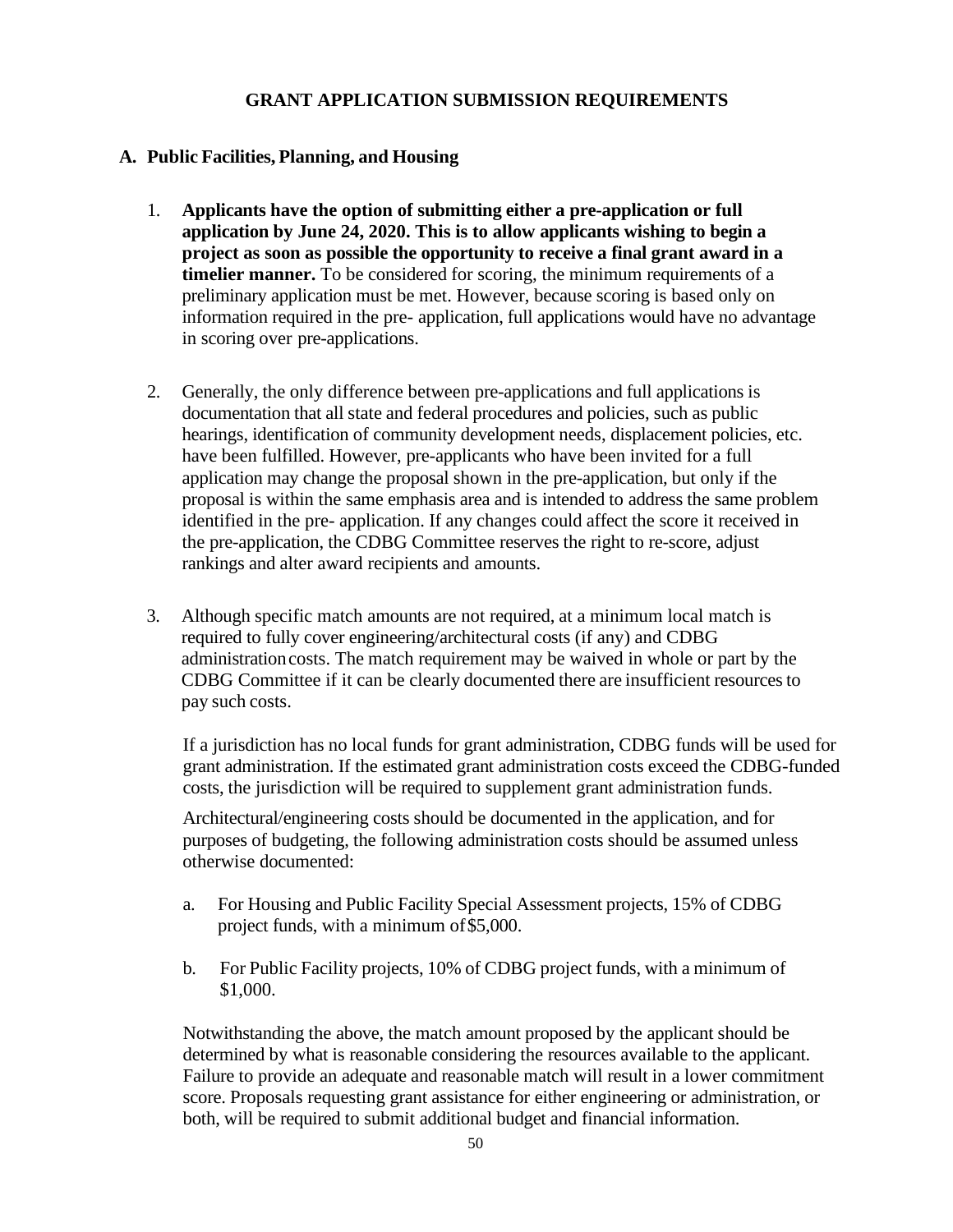- 4. Public Facility projects for which costs are estimated at \$25,000 or more require preparation of plans, drawings and specifications by a licensed architect or registered engineer.
- 5. Housing projects for which costs are estimated at \$100,000 or more require preparation of plans, drawings and specifications by a licensed architect or registered engineer.
- 6. Public Facilities projects are eligible for CDBG funds to pay for construction costs of the project if the population in the project area is 51% or greater very low and low income (VL and LI). If the population is less than 51% VL and LI, CDBG funds can only be used to pay for special assessments on behalf of VL and LI households.

#### **B. Economic Development and Economic Development Infrastructure**

- 1. Economic Development (CDLF) and Economic Development Infrastructure proposals will be considered at any time.
- 2. Final applications will not be requested or considered until eligibility has been determined by RRRC staff after submission of a pre-application.
- 3. Administration of 10%, minimum \$5,000, unless otherwise negotiated, will becharged.
- 4. Minimum requirements for CDLF business loans include:
	- a. At least 51% of the jobs created or retained by the proposed project must be available to very low and low income people;
	- b. Principal(s) must provide at least 10% of the total project in the form of equity; (the ED Committee reserves the right to increase this requirement if it deems necessary);
	- c. CDLF may only participate a maximum of fifty percent of the total project;
	- d. The CDLF target is \$10,000 investment per job to be created or retained (however, the Economic Development Committee retains the flexibility to allow up to \$50,000 per job maximum investment for economic development loans). For public facility improvements undertaken for the benefit of one or more businesses, the facility/ improvement must be less than \$10,000 per permanent full-time equivalent job to be created or retained by those businesses.
- **C. Emergency and Other:** Applicants should contact the RRRC staff for guidance and instructions.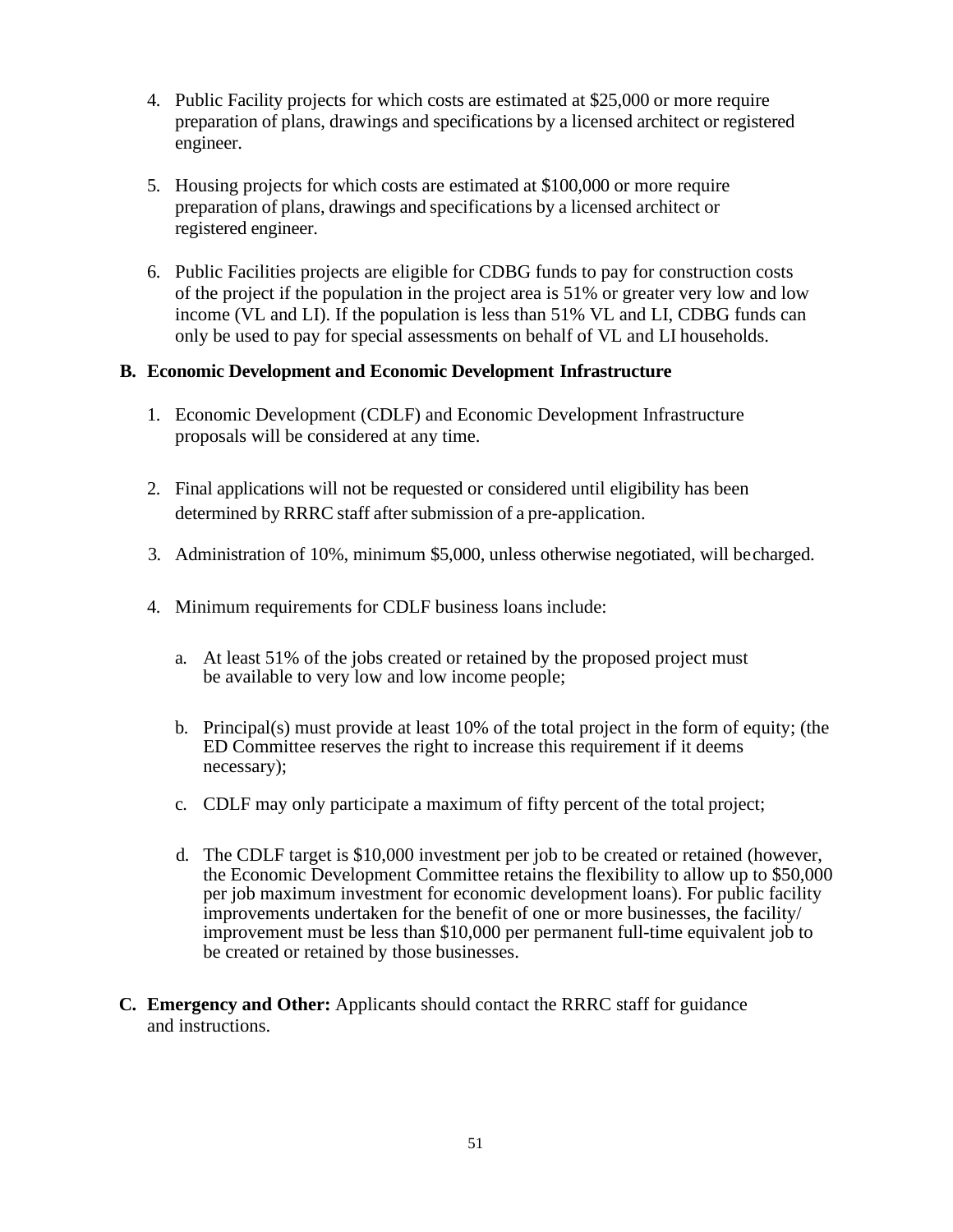# **GRANT/LOAN REVIEW AND SELECTION PROCESS**

#### **A. Public Facilities, Planning, and Housing**

- 1. The RRRC's Community Development Committee will be responsible for reviewing, scoring, ranking and making grant award recommendations. For purposes of the PDS, this committee will be referred to as the CDBG Committee. The chair of the CDBG Committee, in cases where a committee member(s) is absent or has a conflict of interest, may name an alternate(s) for the absent or in-conflict member from a pool of RRRC Board members who have served at least one year and demonstrated a record of good attendance. When possible and practical, preference should be given to those potential alternates who have no apparent conflict of interest in any knownproposal.
- 2. Only proposals that meet the full requirements of the pre-application, and those determined by RRRC staff to be eligible, will be considered.
- 3. Upon receiving proposals, RRRC staff will review each for eligibility and completeness, and prior to the CDBG Committee meeting on or about August 20, 2020, staff will send to each member a copy of the submitted proposals.
- 4. Staff will prepare summary reviews of each application to be given to committee members at or before their meeting on or about August 20, 2020.
- 5. Applicant representatives will be given the opportunity to present their proposal to the committee at the meeting, with up to 15 minutes each for presentations and questions from the committee and staff.
- 6. After all proposals have been heard and reviewed by the committee, committee members will score proposals in each subjective scoring category. Staff will apply appropriate scores for each objective category. Committee scores will be totaled and then averaged to determine ranking.
- 7. Although no allocation is specified for planning proposals, proposals received, if any, will be heard, scored and ranked, and will be awarded upon approval by the CDBG Committee and approval of transfer of funds from anothercategory.
- 8. Although no allocation is specified for emergencies, requests may be funded on August 20, 2020 or thereafter upon approval of the committee and approval of transfer of funds from any category.
- 9. For scoring purposes only on housing proposals, funds spent on related items within six months prior to consideration of the request may be recognized as match.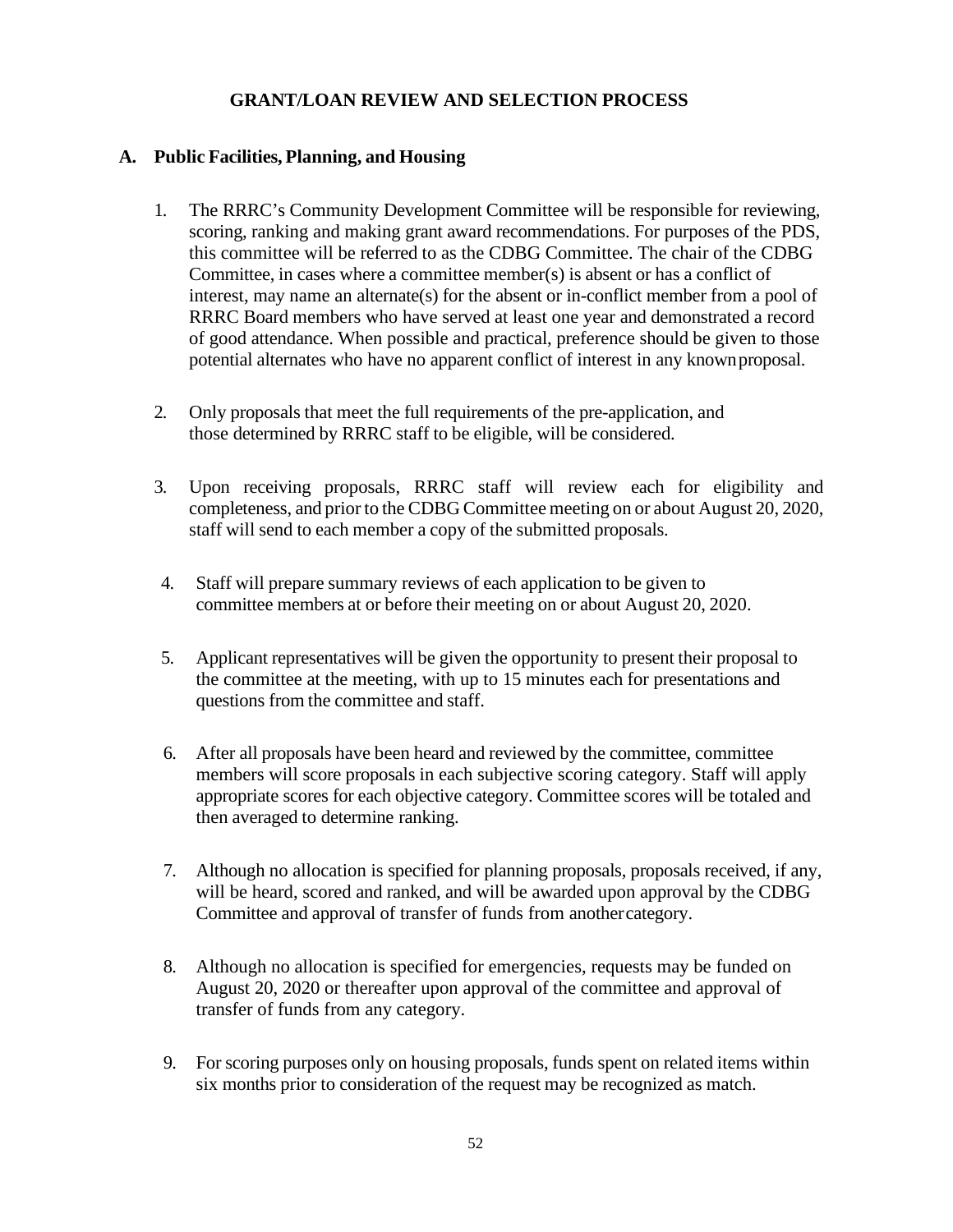- 10. After rankings have been determined, the CDBG Committee will consider the amount of the recommended award to each project according to ranking. The CDBG Committee reserves the right to adjust the amount of each award from the amount requested as it determines appropriate, and to apply conditions to the award, including time deadlines to meet the conditions. Lower-ranked projects are not necessarily entitled to grant awards even if allocated funds remain in the category. The CDBG Committee may retain or transfer the balance of allocated funds to any category for current or future applicants, including for planning proposals, emergency, other or economic development projects as deemed appropriate.
- 11. If, after making its award recommendations, funds remain in one or more categories, the CDBG Committeemay:
	- a. Offer all or part of the remaining allocation to applicants in order of ranking until all or part of the allocation is obligated, or
	- b. Transfer all or part of the unobligated balance of the allocation to another category, or
	- c. Retain the unobligated balance for future awards in the same category or transfer to another category, or
	- d. Award all or part of the remaining allocation to an existing, previously funded (from the previous year) but still open project, or
	- e. Any combination of the above.
- 12. The CDBG Committee will make its funding recommendation(s) to the RRRC Board of Directors for consent.
- 13. Pre-applicants recommended for funding will be invited to submit final applications. Final applications which staff determines are different to the extent that the preapplication score may be reduced will be re-scored, re-ranked and funding levels altered as the CDBG Committeedeems necessary.
- 14. All final applications recommended for funding will be delivered to the ND Department of Commerce Division of Community Services for review, final approval and preparation of grant awards.

#### **B. Economic Development – CDLF**

1. Funding recommendations under the Economic Development allocation, to be called the Red River Community Development Loan Fund (CDLF), will be made by the RRRC Economic Development Committee.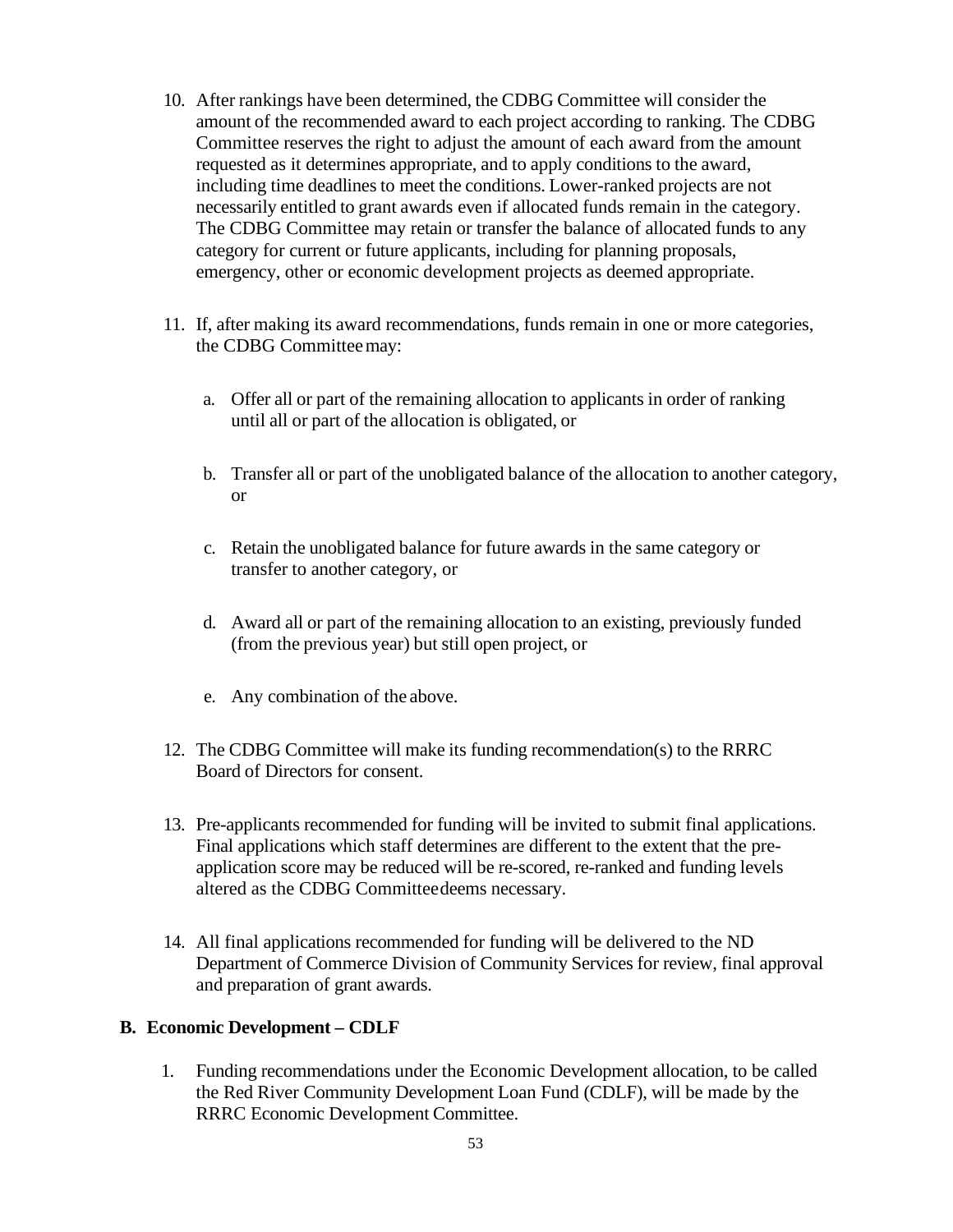- 2. Prior to submitting a full application and business plan, applicant must first submit a pre- application, which will be reviewed by staff for eligibility. Proposals that meet eligibility requirements will be invited to submit afull application.
- 3. The Economic Development Committee will meet approximately bi-monthly to review all final and complete applications and business plans received at least two weeks prior to the meeting. Applications received within two weeks may be considered at the option of the Economic Development Committee, and otherwise will be held over until the next meeting.
- 4. Prior to consideration by the Economic Development Committee, staff will review the application and business plan and prepare recommendations regarding terms, conditions and other matters.
- 5. After discussing the proposal with representative(s) of the applicant as well as consideration of staff reviews and recommendations, the Economic Development Committee may:
	- a. Approve as proposed;
	- b. Approve with modifications orconditions;
	- c. Agree to withhold a decision until a later date; or,
	- d. Deny the request.
- 6. Applications recommended for approval will be presented to the RRRC Board of Directors for consent and if approved, forwarded to the ND Department of Commerce Division of Community Services for review, final approval and preparation of grant awards.
- 7. Proposals which have been rejected for funding may be resubmitted at any time, and may be reconsidered by the committee if it determines that situational or proposal changes are significant enough that a change in determination is likely.
- 8. Amendment requests to approved loans or grants include requests for additional financing; change in the terms of the loan; loan deferment; or loan write-off. Loan recipients need to make amendment requests to the City/County. The City/County needs to approve, alter or disapprove, then forward the amendment to the RRRC for concurrence; if approved, the request will be forwarded to DCS. The City/County may ask the RRRC for technical assistance.

#### **C. Economic Development Infrastructure**

1. The process for requests for economic development infrastructure projects will be the same as described in B. above (EconomicDevelopment-CDLF).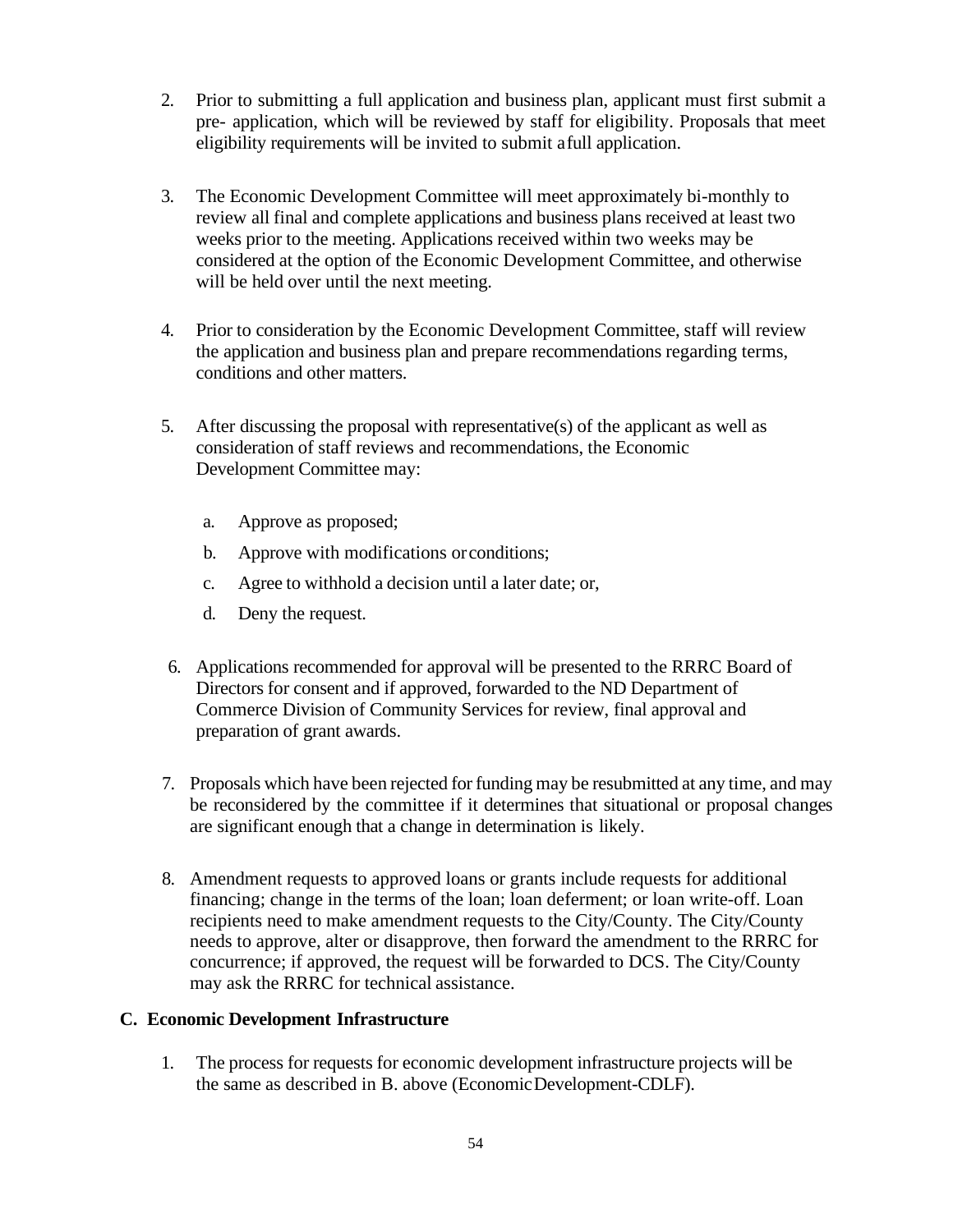- 2. Awards for economic development infrastructure may be in the form of grants, loans, or a combination, as is determined to beappropriate.
- 3. Proposals which have been rejected for funding may be resubmitted at any time, and may be reconsidered by the committee if it determines that situational or proposal changes are significant enough that a change in determination is likely.

# **D. Emergency and Other**

- 1. For emergency and other proposals eligible for CDBG assistance, the appropriate application/pre-application form shall be used. Applicants should contact staff for guidance.
- 2. The committee, or a subcommittee as authorized by the committee or its chair in cases where a full committee meeting is impractical due to the immediacy of an emergency, shall review each proposal and deliver any favorable recommendation to theDivision of Community Services for review, final approval and preparation of grant awards.

# **E. OtherTransfers**

- 1. The RRRC Board of Directors reserves the right, without notification except as may be required by state or federal regulations, to modify or transfer allocations and otherwise modify or amend this statement, including but not limited to clarifications of policy, and deadline or meeting date changes.
- 2. The RRRC Board of Directors may assign all returned funds from 2019 or prior year grantees to whichever allocation it deems appropriate.
- 3. Existing grantees requesting additional CDBG funds from either the 2020 allocation or from returned or any unallocated funds may do so through the amendment procedure. Such requests for additional funds from the 2020 allocation may be considered at any time during or after the August 20, 2020 ranking session. Requests for additional funds from 2019 or earlier returned or unallocated funds may be considered at any time.

# **CONFLICT OF INTEREST STATEMENT**

Members of the RRRC's Community Development and Economic Development Committees review pre-applications and full applications and provide funding recommendations to the Board of Directors. To ensure committee members do not have a conflict of interest, the following steps will be taken: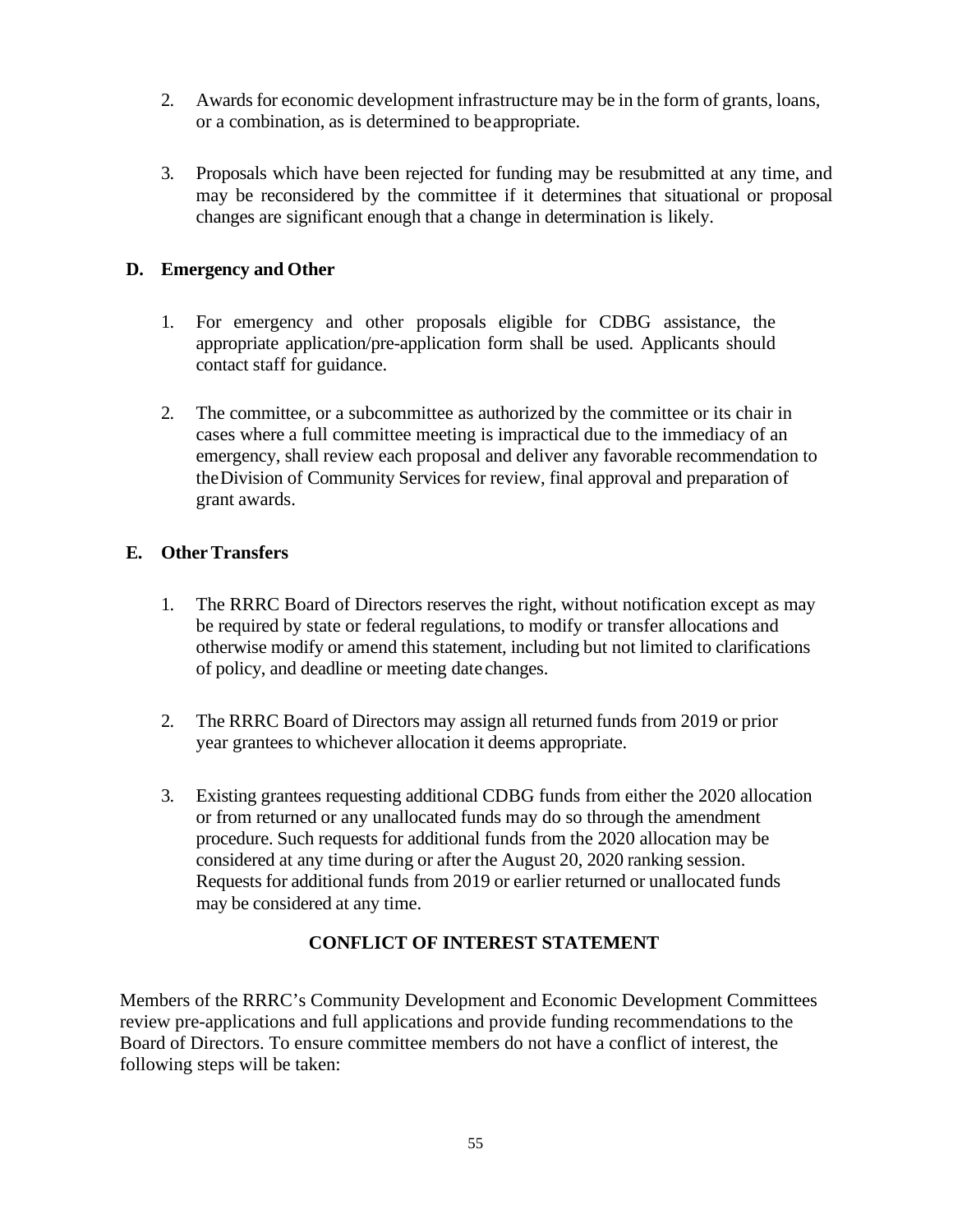- 1. Committee Members and RRRC Board Members must identify any personal, professional or financial interest they may have in the application under consideration. Minutes will reflect the disclosure.
- 2. A CDBG Review Committee member will not score applications for which he/she has a conflict of interest, nor will he/she score applications which compete for the same funds.
- 3. A member of the Board of Directors with a conflict of interest will abstain from voting on relevant motions, and minutes must reflect the member's desire to abstain.

#### **SCORING AND RANKING CRITERIA**

#### **PUBLIC FACILITIES PROJECTS – Maximum 700 points**

1. NEED - Maximum 150 points

The CDBG Committee will score each pre-application or full application on the basis of perceived need.

- a. High Need: 120 to 150 points will be awarded to applications which:
	- address an already demonstrated significant problem which clearly affects health, and/or safety of the community or a targeted VL&LI group within the community;
	- address a significant problem which in the immediate future is likely to affect health and/or safety; or
	- address a situation in which all or the most critical services otherwise available cannot be provided because of architectural barriers or other physical impediments to persons with handicaps.
- b. Moderate Need: 90 to 120 points will be awarded to applications which:
	- address a potentially significant problem which could clearly and significantly affect health and/or safety, but the likelihood or immediacy is not clear or apparent;
	- address an immediate problem of health and/or safety but where no life- threatening or serious health/safety problems can be anticipated; or
	- address a situation in which services to the handicapped can be provided, but not fully, or only with major inconvenience and/or additional costs.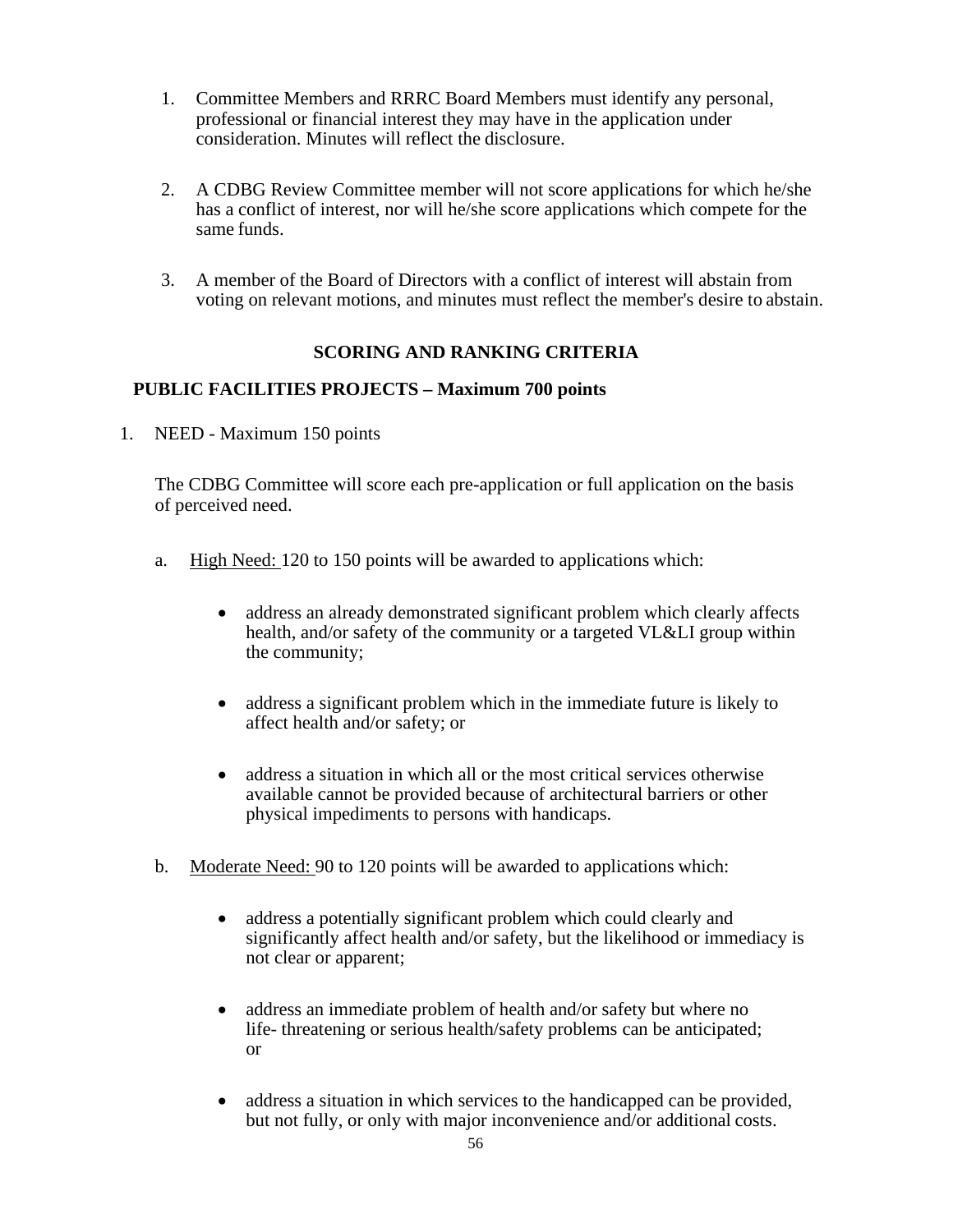- c. Low Need: 60 to 90 points will be awarded to applications which:
	- address a problem which could significantly affect health and/or safety of the community, or a targeted VL&LI group within the community, but the likelihood or immediacy is not clearly documented or apparent.
	- have not shown that services to the disabled cannot be provided with any more than minor inconvenience and/or costs.
	- have not clearly shown that immediate or serious health and/or safety problems exist.
- 2. COMMITMENT Maximum 125 points

The CDBG Committee will score each Application on the basis of perceived commitment. 90 to 125 points will be awarded for high commitment, 65 to 89 points for moderate commitment, and 0 to 64 points for low commitment. The following criteria will be considered:

- a. High Commitment: 90 to 125 points will be awarded to projects that demonstrate the applicant is asking for the minimum amount of grant funds and is, therefore, providing the maximum amount of local match funds. This can be shown by documenting all of the following:
	- 1) project cannot proceed without the requested funds;
	- 2) applicant can show it is without additional existing funds to fully fund or increase the local match to the project;
	- 3) other potential sources of funding assistance have been explored but no other sources of grants or affordable loans are likely or available to meet the immediate need.
	- 4) the problem is:
		- i. long standing or existing but the applicant has made all reasonable efforts to obtain local or other financing to address the problem; or
		- ii. immediate and unexpected, not reasonably foreseen by the applicant.
- b. Moderate Commitment: 65 to 89 points will be awarded to Applications which show grant funds are needed to proceed with the project and which meet most, but not all, of the criteria in 2.a. (above).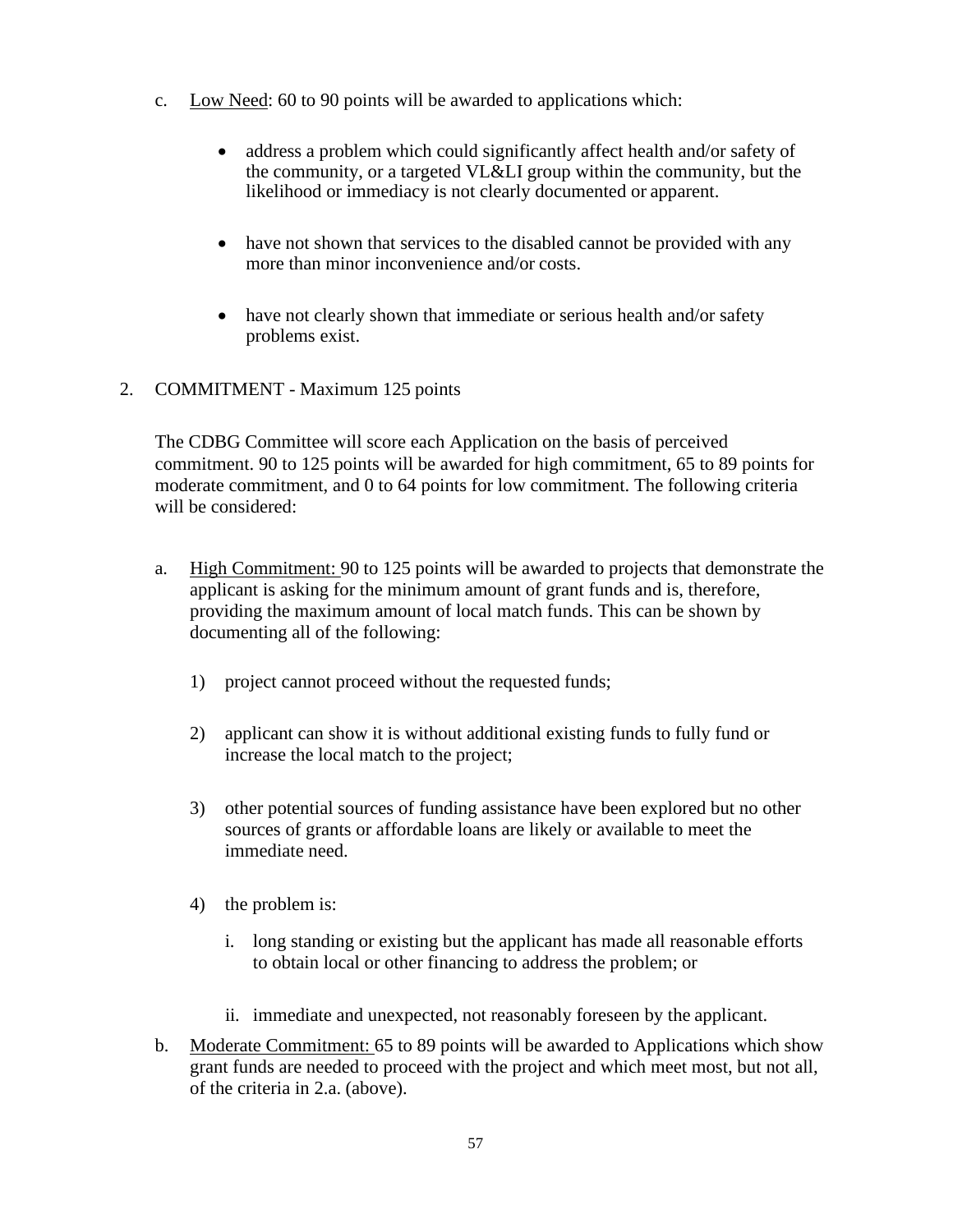- c. Low Commitment: 0 to 64 points will be awarded to Applications that do now show grant funds are needed to proceed with the project, for which other funds are available, or which meet few of the criteria in 2.a. (above).
- 3. APPROPRIATENESS Maximum 125 points

100 to 125 points to projects that meet each of the following criteria; 80 to 99 points to those that meet 6 of 7;

60 to 79 points to those that meet 5 of 7;

40 to 59 points to those that meet 4 of 7;

0 to 39 points to those that meet fewer than 4 of the 7 criteria.

- a. the project would address the best immediate solution to the problem;
- b. the project would provide the best long-term solution to the problem;
- c. the project would meet all federal and state requirements and standards;
- d. the project appears to be cost effective considering the number of people to benefit versus the cost as compared to other projects;
- e. cost estimates appear to be reasonable and are well documented;
- f. project appears ready to proceed in a timely manner, with construction beginning in a 12-month period; and
- g. applicant proposes to utilize an experienced and qualified administrator.

# 4. PERCENTAGE OF MINORITY LIVING IN PROJECT AREA – (Taken from US Census data located in American Fact Finder) – Maximum 100 points

| Communities with above 76% minority population  | 100 points |
|-------------------------------------------------|------------|
| Communities with 51% to 75% minority population | 75 points  |
| Communities with 26% to 50% minority population | 50 points  |
| Communities with below 26% minority population  | 25 points  |

- 5. PERCENTAGE OF VL and LI IN THE PROJECT AREA Maximum 100 points One point for every percentage point of VL and LI population will be awarded.
- 6. PROJECT READINESS Maximum 100 points

| Complete plans and proof of other funding committed      | 100 points |
|----------------------------------------------------------|------------|
| Complete plans and other funding located – not committed | 50 points  |
| Complete plans, other funding not located                | 20 points  |
| Other                                                    |            |
|                                                          | 0 points   |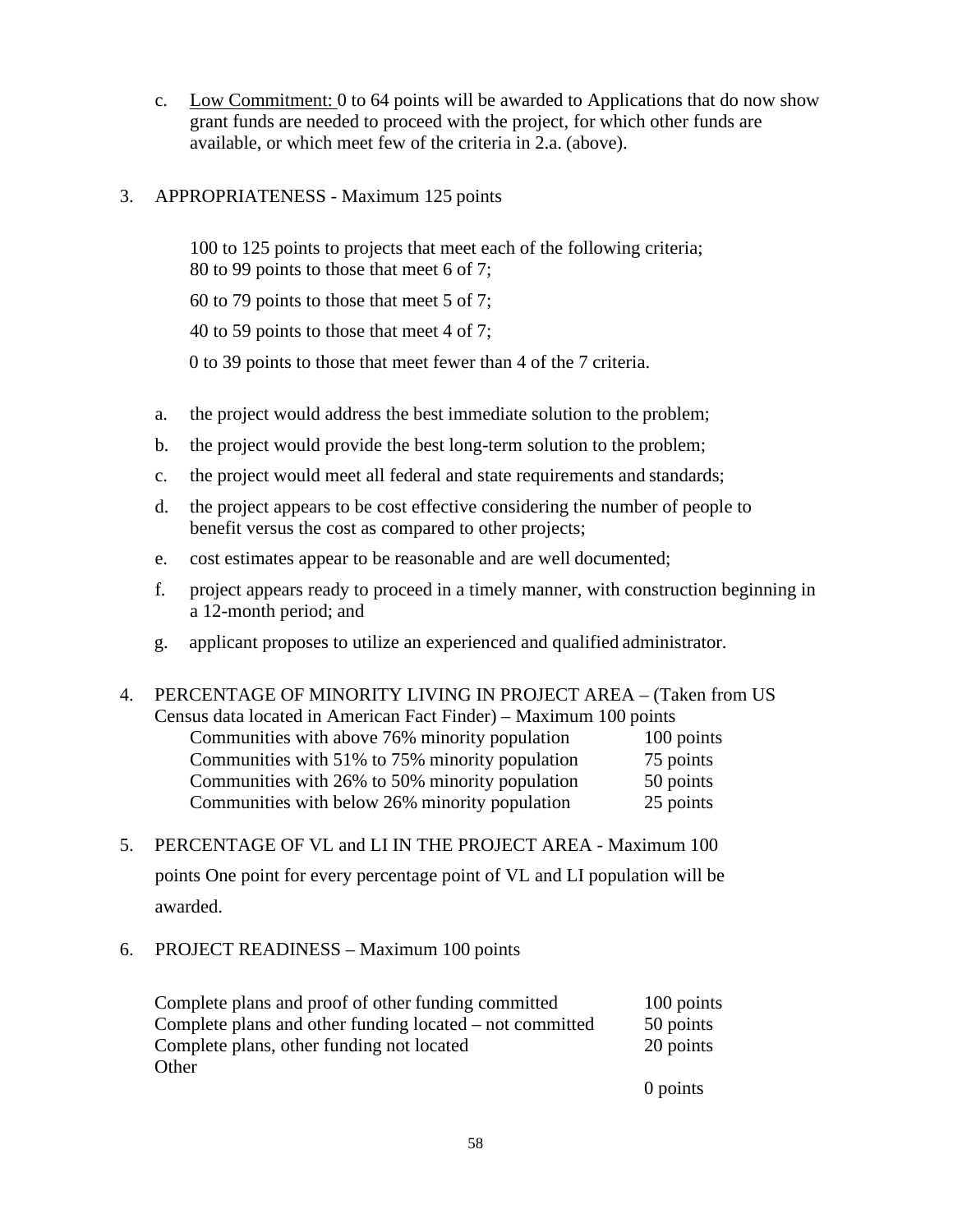# **HOUSING – Maximum 700 points**

#### 1. PROJECT NEED -Maximum 150 Points

- a. 101-150 points will be applied to proposals that demonstrate the project will address **all** of the following criteria:
	- (1) Thorough documentation is provided for the type of housing or work proposed, utilizing assessments, census, survey, market study, occupancy rates or other reliable and pertinent statistical data; and,
	- (2) Meets both current and long-term benefit in addressing existing and future needs; and,
	- (3) Addresses, directly or indirectly, health and safety issues; and,
	- (4) The project will have significant impact on meeting the needs as documented.
- b. 51-100 points will be awarded to proposals that substantially meet most of the above criteria and no major concerns are apparent with criteria it does not clearly meet.
- c. 0-50 points will be awarded to proposals which meet few of the above criteria, or which significantly fail to meet one or more of the criteria.
- 2. FINANCIAL NEED -Maximum 150 points
	- a. 101-150 points will be applied to projects that can document **all** of the following:
		- (1) The project cannot proceed without CDBG assistance, or failure to receive CDBG funds would significantly reduce the benefit, viability or impact, because the applicant or recipient does not have available the necessary financial resources, nor are future revenue sources likely to become available; and,
		- (2) The amount and the terms proposed or as may be offered, are reasonable and appropriate; and,
		- (3) Other potential sources of assistance have been explored and cannot provide the assistance necessary.
	- b. 51-100 points will be awarded to proposals that substantially meet most of the above criteria and no major concerns are apparent with criteria it does not clearly meet.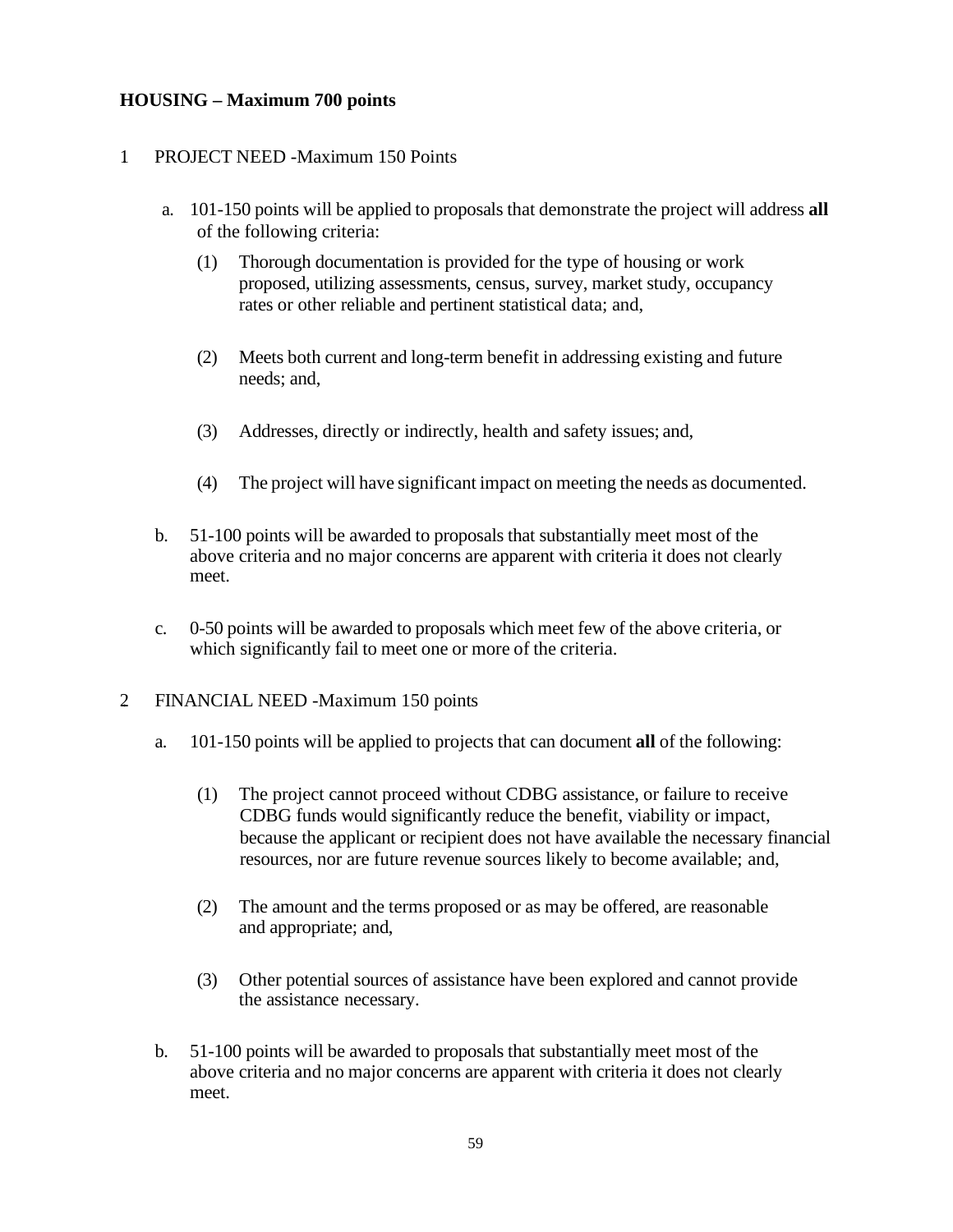c. 0-50 points will be awarded to proposals that meet few of the above criteria, or which meet most criteria but one or more major concerns are apparent which affect the demonstrated financial need.

#### 3. APPROPRIATENESS -Maximum 150 points

- a. 101-150 points will be applied to projects that can document **all** of the following:
	- (1) The proposed project represents a logical and cost-effective strategy for addressing the needs as documented considering the amount of funds being requested, the terms proposed, the number of people who will benefit, and the degree to which they willbenefit; and,
	- (2) The applicant can document the sustainability and viability of the project, as can be documented that policies proposed, and/or financial information provided indicate the feasibility of the project and the ability to assure the housing can be and will remain occupied, affordable and properly maintained; and,
	- (3) The project would meet all federal and state requirements and standards, as may apply; and,
	- (4) Cost estimates appear to be reasonable and are well documented (based on either architect/engineer estimates or multiple vendor quotes as is appropriate).
- b. 51-100 points will be awarded to proposals that substantially meet most of the above criteria and no major concerns are apparent with criteria it does not clearly meet.
- c. 0-50 points will be awarded to proposals that meet few of the above criteria, or which meet most criteria, but one or more major concerns are apparent which affect the appropriateness.
- 4. PERCENTAGE OF MINORITY LIVING IN PROJECT AREA (Taken from US Census data located in American Fact Finder) – Maximum 100 points

| Communities with above 76% minority population  | 100 points |
|-------------------------------------------------|------------|
| Communities with 51% to 75% minority population | 75 points  |
| Communities with 26% to 50% minority population | 50 points  |
| Communities with below 26% minority population  | 25 points  |

5. PERCENTAGE OF VL and LI IN THE PROJECT AREA - Maximum 100 points One point for every percentage point of VL and LI population will be awarded.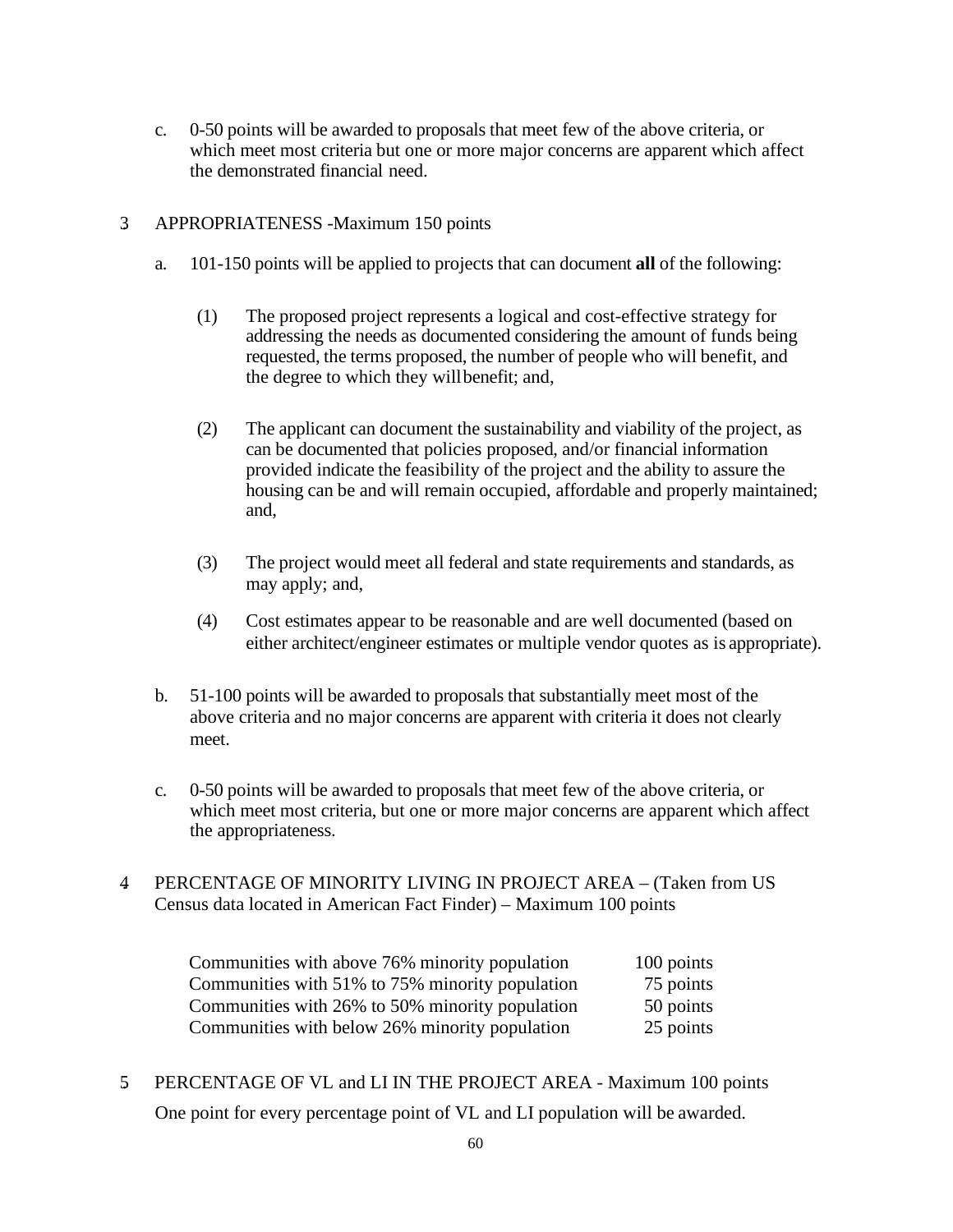#### 6. PROJECT READINESS – Maximum 50 points

| Homes identified and other funding committed               | 50 points  |
|------------------------------------------------------------|------------|
| Homes identified and other funding located – not committed | 40 points  |
| Homes identified and other funding not located             | 30 points  |
| Other                                                      | $0$ points |

#### **PLANNING – Maximum 300 Points**

1. PROJECT NEED -Maximum 75 points

Proposal clearly responds to an existing or anticipated need and describes how the planning project will help address the need or problem.

2. IMPACT -Maximum 50 points

Highest scores will be applied to proposals that best meet the following criteria:

- a. Work products are clearly defined.
- b. Work products and results clearly address described need.
- c. Person, entity or consultant who will undertake or lead the planning effort is identified and is qualified and experienced.

#### 3. IMPLEMENTATION -Maximum 50 Points

Highest scores will be applied to those proposals that can show:

- a. The proposed planning program is required or mandated in order to access financial assistance needed to implement a project orprogram.
- b. The financial assistance is likely to be offered and accessed upon undertaking or concluding the process.
- c. Implementation is likely and will have short- and long-term benefit.
- 4. COST -Maximum 25 points

Up to 25 points will be applied if the cost is documented and appears reasonable.

5. VL/LI BENEFIT -Maximum 5 points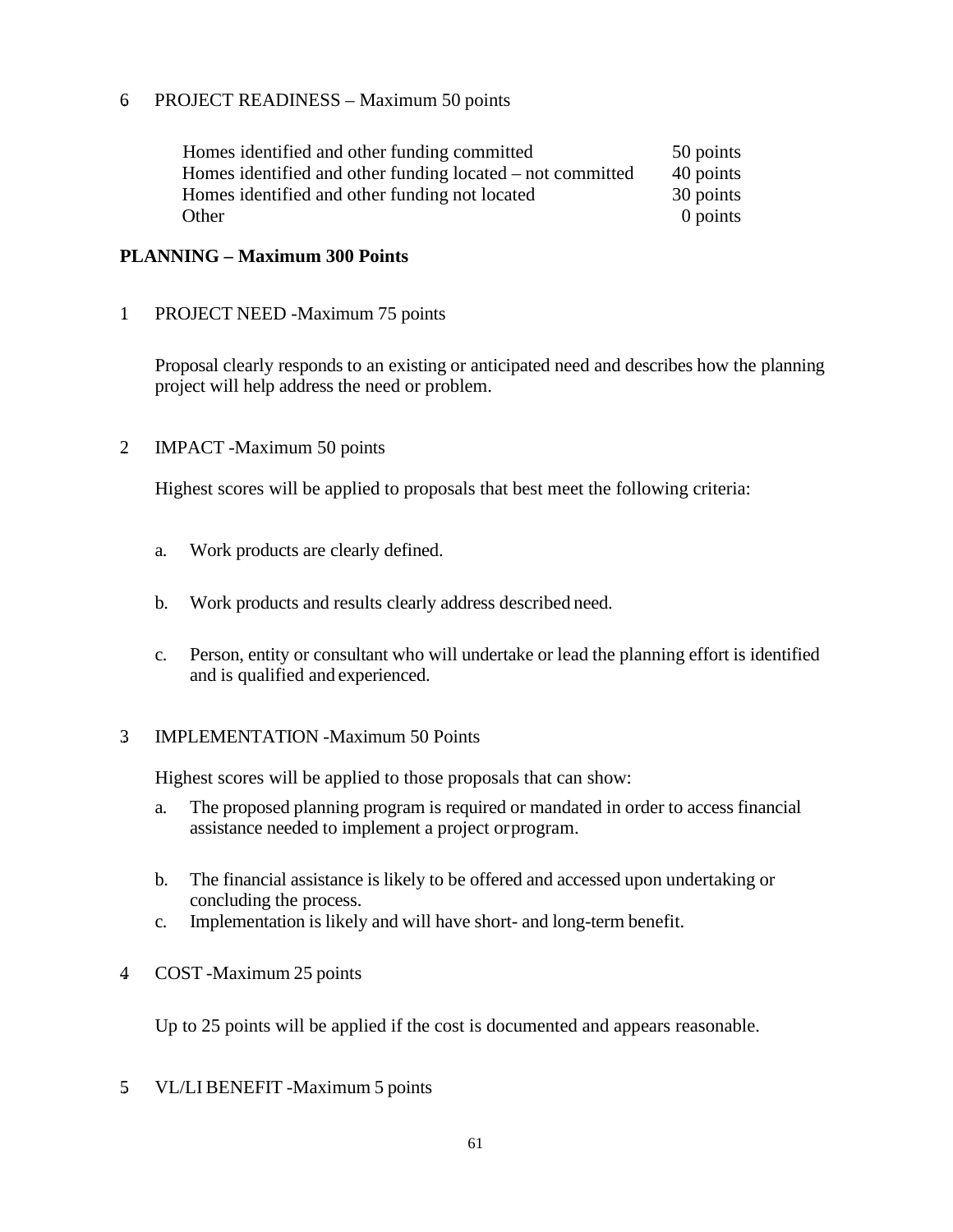One point for each rounded 10% VL/LI to benefit above 50 percent will be applied.

#### 6. MATCH -Maximum 25 points

| $75% +$     | 25 points |
|-------------|-----------|
| 50%-74%     | 20 points |
| 25%-49%     | 15 points |
| 10%-24%     | 10 points |
| 5%-9%       | 5 points  |
| $0\% - 4\%$ | 0 points  |

- 7. BONUS -Maximum 20 points
	- a. 10 points will be awarded if planning activities proposed are related to, and would help address problems identified in 2017 or 2018 unfunded proposals.
	- b. One point will be awarded for each year since the applicant was last awarded a (regular program) CDBG grant. (Maximum 10points.)
- 8. TIMELINESS Maximum 25Points

Up to 25 points will be applied if the proposed work schedule is realistic and final work products will be available within program parameters as determined by the state.

# 9. PERCENT MINORITY IN THE COMMUNITY – Maximum 25Points

| Communities with 100% minority population           | 25 points |
|-----------------------------------------------------|-----------|
| Communities with 50.1% to 99.9% minority population | 20 points |
| Communities with 25% to 50% minority population     | 15 points |
| Communities with 5% to 24.9% minority population    | 10 points |
| Communities with below 5% minority population       | 5 points  |

# **EMERGENCY**

No point system will be utilized for emergency requests; decisions regarding funding will be based on the project need, commitment and appropriateness as well as availability of funds.

# **ECONOMIC DEVELOPMENT**

- 1. No point system will be utilized for economic development (CDLF) requests; however, decisions will be based on thefollowing:
	- a. Financial strength and reasonableness;
	- 62 b. Likelihood of success;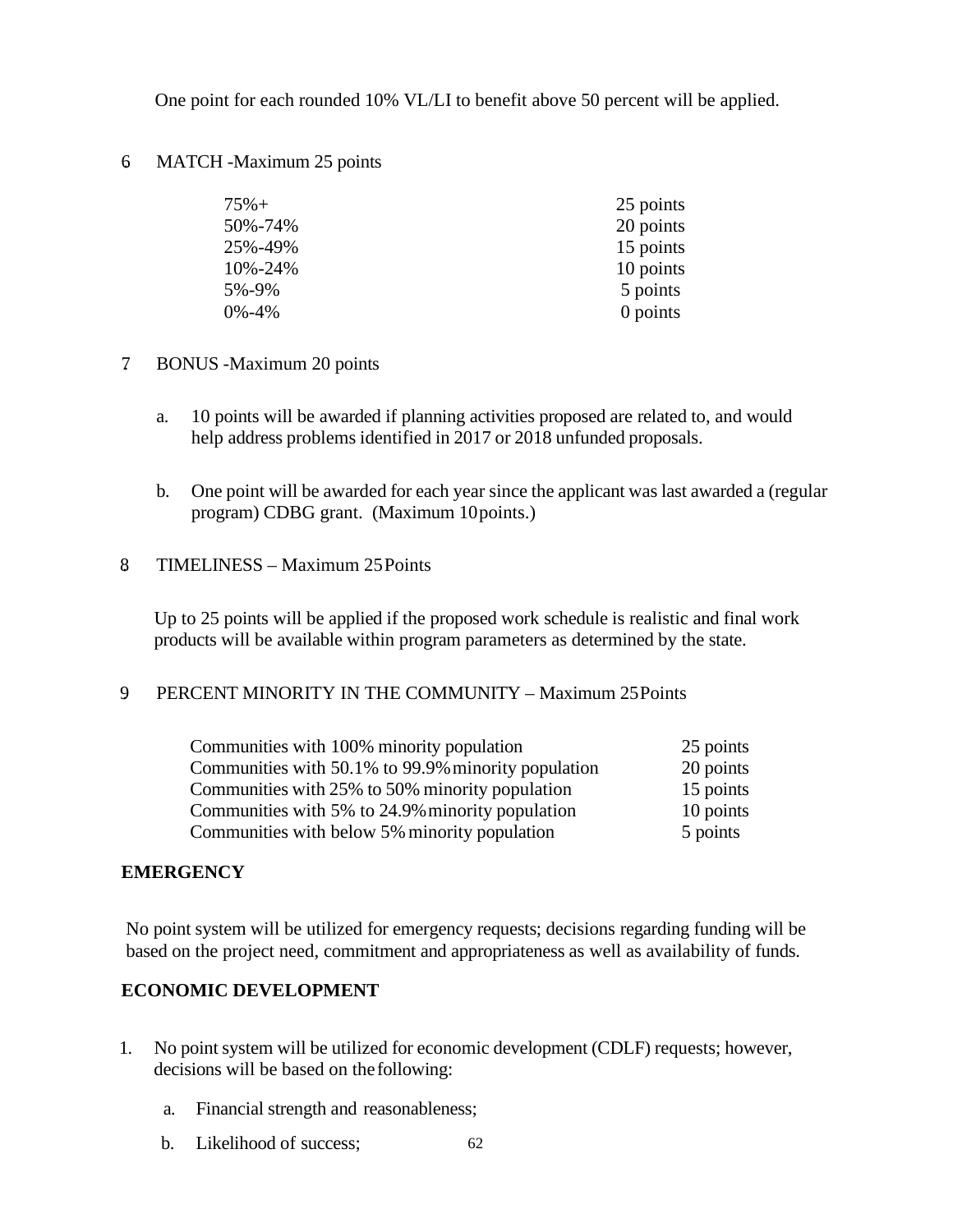- c. Likelihood of ability to repay;
- d. Need and appropriateness for funds andterms;
- e. Management strength, expertise and past performance;
- f. Marketing; and,
- g. Degree of likely benefit to the economy, VL/LI persons, and/or anticipated impact of addressing national objectives as defined in the state program statement.
- 2. No point system will be utilized for economic development infrastructure requests; however, decisions will be based on the following:
	- a. Degree to which the infrastructure fits into the community's overall economic development strategy.
	- b. Need and appropriateness for funds andterms.
	- c. Degree of likely benefit to the economy, VL/LI persons, and/or anticipated impact of addressing national objectives as defined in the state program statement.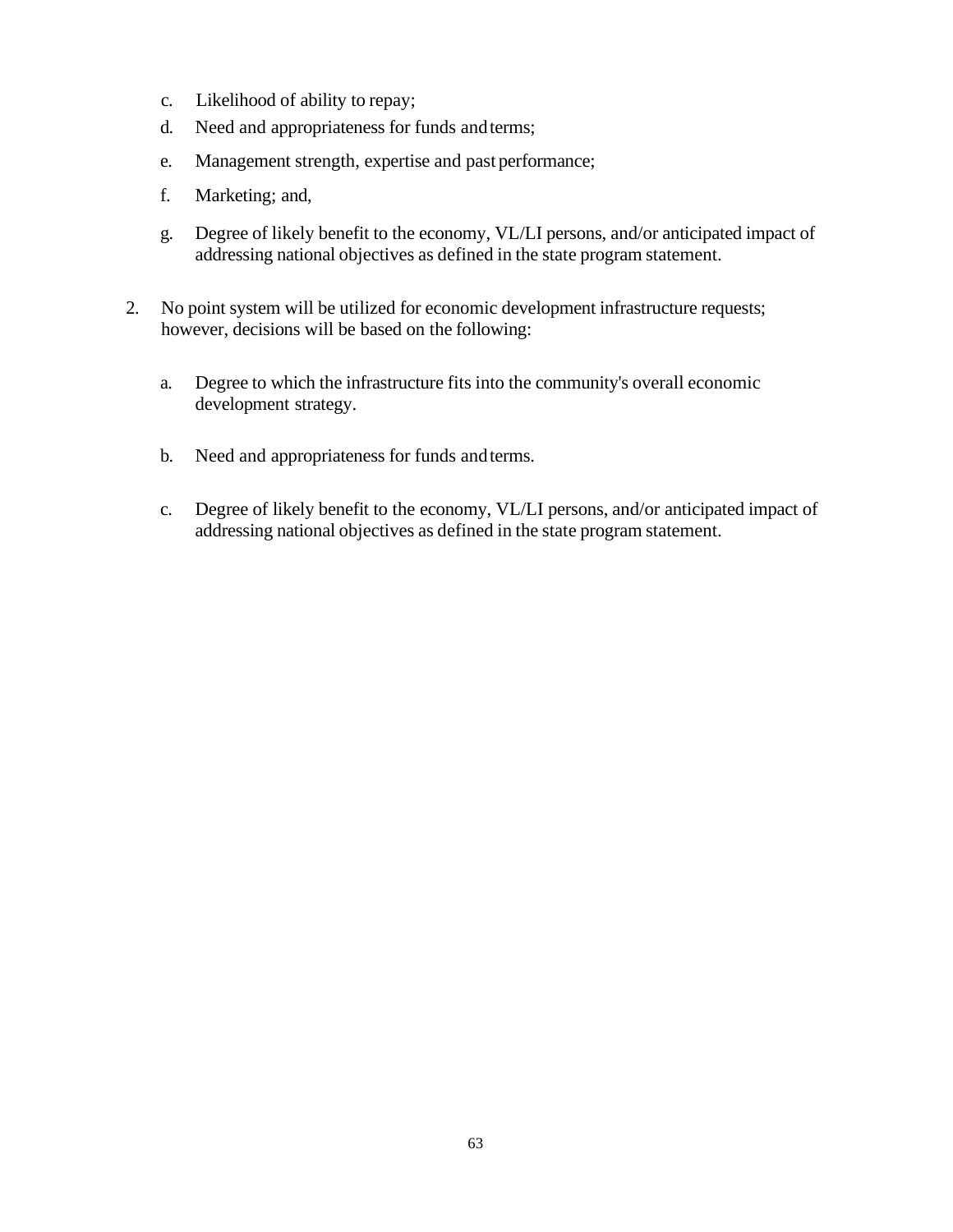

# **REGION V**

# **LAKE AGASSIZ REGIONAL COUNCIL**

**417 Main Avenue Fargo, ND 58103 Phone: 701-235-1197 Fax: 701-235-6706 [info@lakeagassiz.com](mailto:info@lakeagassiz.com) TTY: 800-366-6888 ND Relay Voice: 800-366-6889 Spanish/Español: 800-435-8590**



**ALTERNATIVE FORMATS FOR DISABLED PERSONS ARE AVAILABLE UPON REQUEST**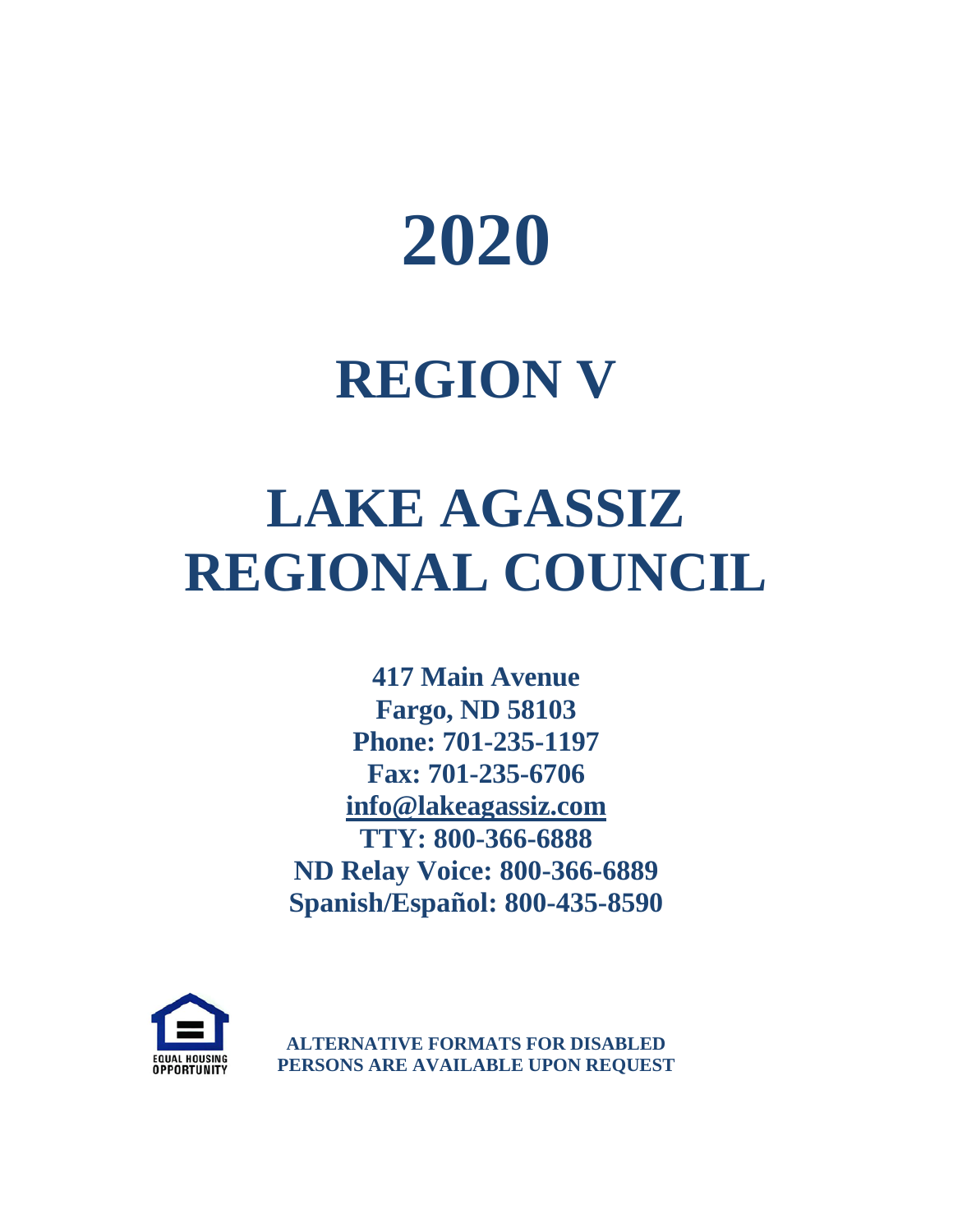# **ALLOCATION OF FUNDS**

The region served by Lake Agassiz Regional Council is anticipated to be allocated \$290,445 in FY 2020. This amount will be distributed among eligible projects and programs of activities in the following manner:

| Public Facilities – Low-to-Moderate Income Benefit | \$144,000 |
|----------------------------------------------------|-----------|
| Public Facilities - Urgent Need                    | \$0       |
| <b>Housing Rehabilitation</b>                      | \$0       |
| <b>Other Housing Activities</b>                    | \$0       |
| <b>Removal of Architectural Barriers</b>           | \$133,000 |
| Elimination of Slum and Blight                     | \$0       |
| Community Development Loan Fund*                   | \$0       |
| Planning Activities**                              | \$0       |
| Main Street***                                     | \$13,445  |
| <b>Emergency Public Facilities</b>                 | \$0       |
| Total                                              |           |

\* The Community Development Loan Fund is supplemented by repayments to the region's portion of the State Revolving Loan Fund.

\*\* A Notice of Fund Availability will be sent to cities and counties in the region should funds be available for planning activities beginning July 1, 2020.

\*\*\* Main Street projects will not receive first consideration with the annual allocation of CDBG funds. Instead, revolved dollars from the Community Development Loan Funds will be made available. Please review the Main Street section in this Program Distribution Statement for more details and deadlines.

#### **EMERGENCY PUBLIC FACILITY APPLICATIONS**

In the event of a public facility emergency not addressed with the Urgent Need Set-aside, funding may be obtained by assigning any unallocated public facility funds or funds returned or transferred from other emphasis areas, including economic development, at the discretion of the Lake Agassiz Regional Council Board. The funding recommendation will then be submitted to DCS for concurrence. The board will recommend funds based on documentation of the emergency and evidence that CDBG funds are required to assist in remedying the problem. The public facilities scoring process will be waived for emergency applications.

#### **ELIGIBLE ACTIVITIES**

All activities listed as eligible in the North Dakota Community Development Block Grant Program Distribution Statement are eligible in the Lake Agassiz Regional Council Community Development Block Grant Program Distribution Statement. A copy of the North Dakota Community Development Block Grant Program Distribution Statement may be obtained by contacting the Lake Agassiz Regional Council, 417 Main Avenue, Fargo, ND 58103, telephone (701) 235-1197 or the ND Division of Community Services, Century Center, 1600 East Century Ave., Suite 2, Bismarck, ND 58502-2057, telephone (701) 328-5300.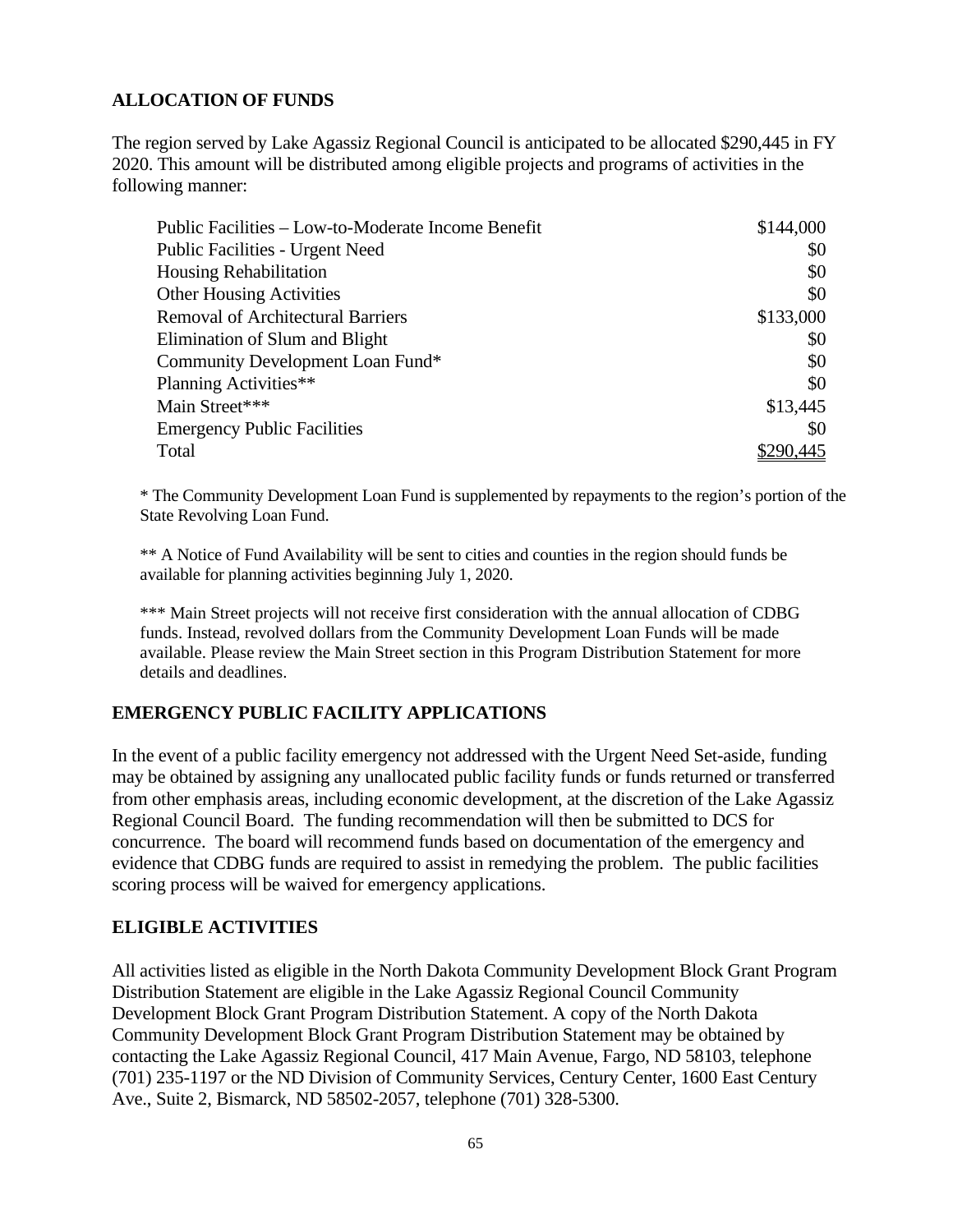# **CONFLICT OF INTEREST**

All officers, directors, delegates, council members, committee members and staff members of Lake Agassiz Regional Council and its component committees shall avoid conflict, whether real or perceived, between individual, professional or business interests and the interests and decisionmaking capacity of the Council.

In the event that any officer, director, delegate, council member, committee member or staff member has any direct or indirect interest or any direct or indirect relationship with any individual or organization which proposes to enter into any transaction with the Council or its component committees, such person shall give notice of such interest or relationship to the Council and shall thereafter refrain from discussing or voting on the transaction in which he or she has an interest and from otherwise exerting influence in any way on the Council or its components to affect a decision to participate or not to participate in such a transaction.

#### **TRANSFERS WITHOUT NOTICE**

After scoring and ranking has taken place, transfers of \$20,000 or less may be made among funding categories without public notice and will be limited to two transfers per fiscal year. The DCS will be notified in writing within 10 days of a Board decision to transfer funds. Minutes of the board decision will accompany the notification.

# **IMPLEMENTATION SCHEDULE**

#### **Public Facilities, Housing***,* **Elimination of Slum and Blight, Main Street, Removal of Architectural Barriers:**

| May 20, 2020  | Pre-applications due at Lake Agassiz Regional Council office                                                           |
|---------------|------------------------------------------------------------------------------------------------------------------------|
| June 17, 2020 | Scoring and ranking meeting held at Lake Agassiz Regional Council<br>Board where recommendations for funding are made. |
| June 19, 2020 | Written Notice to Communities of Recommendations for Funding                                                           |
| June 19, 2021 | Final date for submitting Final Applications to DCS.                                                                   |

#### **Community Development Loan Fund:**

Applications are accepted at any time.

#### **Planning Activities:**

| July 1, 2020 through | Pre-applications accepted, reviewed, scored, and recommended for |
|----------------------|------------------------------------------------------------------|
| May 15, 2021         | funding throughout this period pending availability of funds     |
| June 19, 2021        | Final date for submitting Final Applications to DCS.             |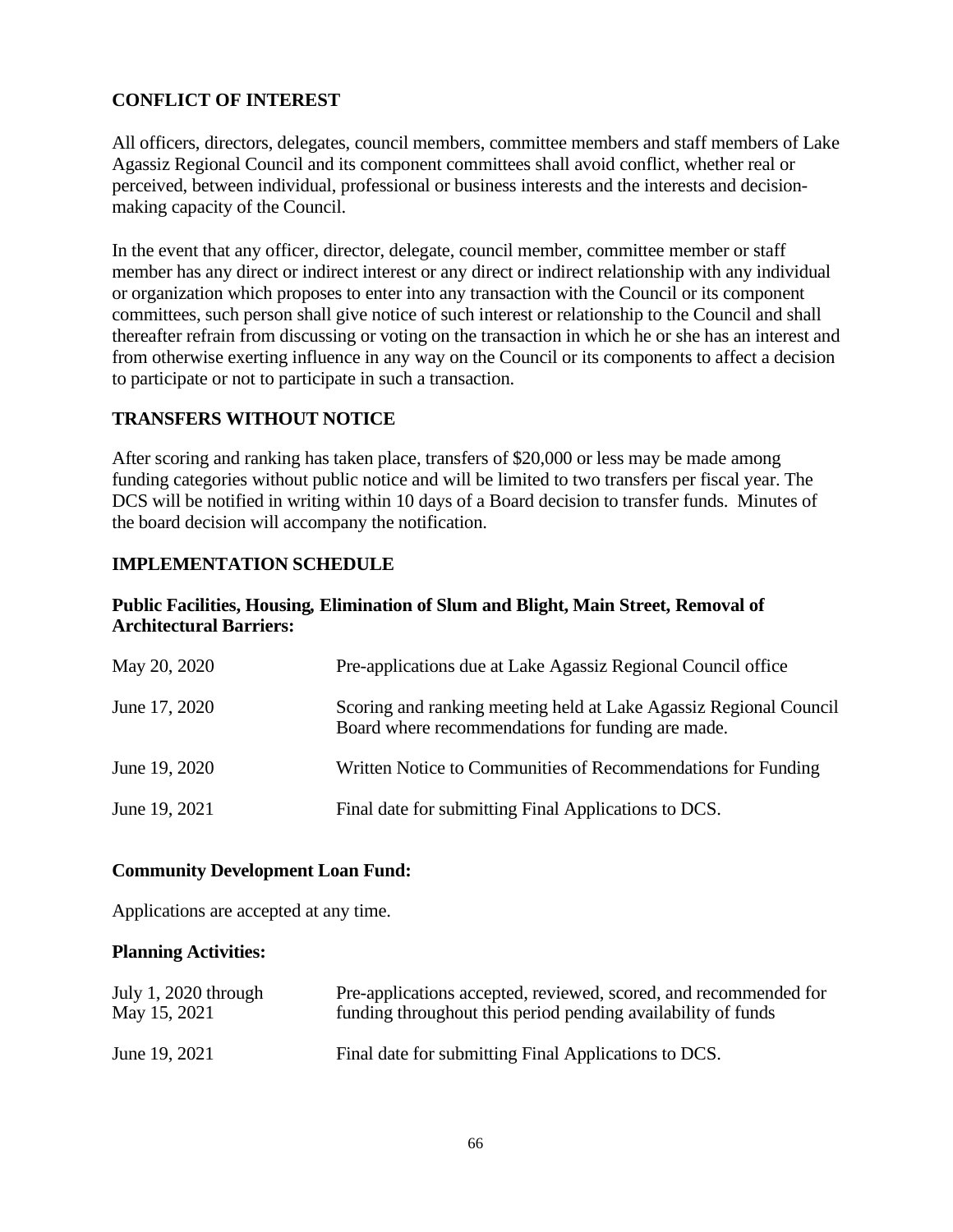# **SUBMISSION REQUIREMENTS AND SELECTION PROCESS**

#### **Housing Rehabilitation**

Housing Rehabilitation activities include the rehabilitation of existing structures occupied (either owned or rented) by low-and-moderate income households.

#### **Submission Process - Housing Rehabilitation**

- 1. Obtain and complete in its entirety a CDBG FY 2020 Pre-Application form. This was mailed to all communities and counties in Region V and is also available or online at [www.lakeagassiz.com.](http://www.lakeagassiz.com/) *(click on "Community Development Block Grant")*
- 2. **May 20, 2020** Deadline for pre-applications and all required supplementary information. Pre-applications must be received in LARC offices by 5:00 p.m. Applications submitted via e-mail or fax must be followed by signed original copies.
- 3. **May 21, 2020 – June 10, 2020 -** LARC reviews pre-applications to determine eligibility and does staff scoring.
- 4. **June 17, 2020** LARC Board of Directors convenes to review staff scoring, hear project presentations, rank need for each project, and decides which pre-applications may proceed.
- 5. **June 19, 2020** LARC staff notifies applicants of the recommendations for funding.
- 6. **June 19, 2021**  Final date for completion of full applications and submittal to the Division of Community Services.

#### **Selection Process - Housing Rehabilitation (550 points maximum)**

The Lake Agassiz Regional Council Staff will assign points to housing rehabilitation projects in the following manner (maximum **350** points):

1. Proposed number of households to be assisted with project funds.

| More than 15 | 100 points |
|--------------|------------|
| $10-15$      | 75 points  |
| Under 10     | 50 points  |

2. Percentage of housing units in the community built prior to 1979, according to the most recent Census data available at the time of the pre-application.

| 70% or greater | 50 points |
|----------------|-----------|
| $60 - 69.9\%$  | 40 points |
| 50 - 59.9%     | 30 points |
| 40 - 49.9%     | 20 points |
| $<$ 40%        | 10 points |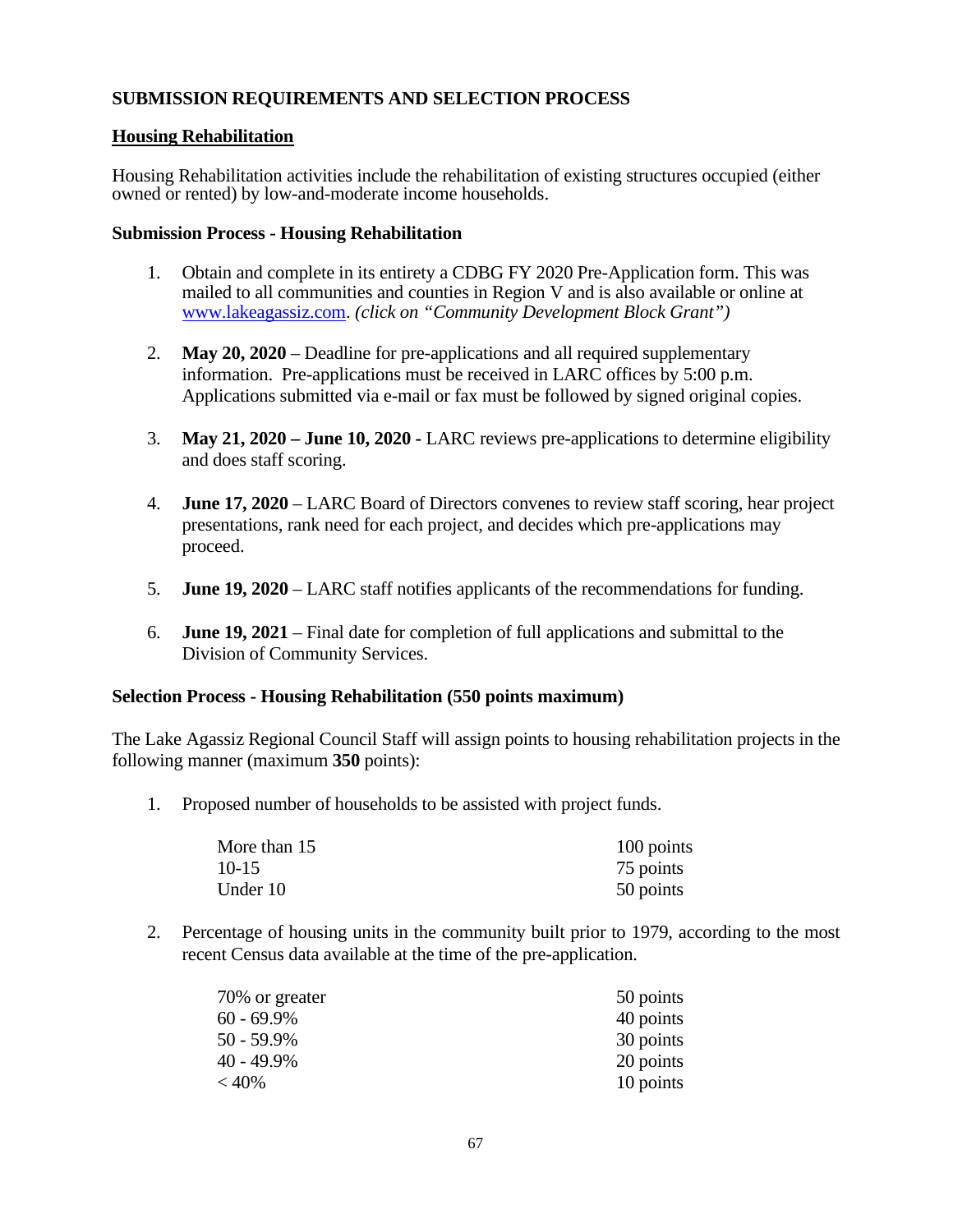3. What activities does the community undertake to encourage housing maintenance and improvement?

| City has adopted Building Code             | 20 points |
|--------------------------------------------|-----------|
| Community clean-up/fix-up events           | 20 points |
| Enforcement of nuisance ordinance          | 20 points |
| Existing housing rehabilitation incentives | 20 points |

4. Are there employment opportunities within the community or within a reasonable commuting radius of the community, which have created a demand for additional and/or upgraded housing as measured by local vacancy rates?

| Yes, within the community      | 50 points |
|--------------------------------|-----------|
| Yes, within commuting distance | 25 points |
| No                             | 0 points  |

5. Percentage of very low-income households assisted by the project

| $>50\%$ | 50 points |
|---------|-----------|
| 25-50%  | 25 points |
| $<$ 25% | 10 points |

6. Percentage of minority households assisted by the project

| $>25\%$ | 10 points |
|---------|-----------|
| <25%    | 0 points  |

7. Will the project be bid out by the end of this calendar year? Yes 10 points No 0 points

The LARC Board of Directors will assign up to 200 points for the perceived need of each project in the following manner:

Each housing rehabilitation applicant will be invited to present a 5-10 minute summary of its project including a description of the need for rehabilitation, current local efforts to upgrade housing, growth of the community, if applicable, and a general description of beneficiaries (e.g. low-income households, elderly, female heads of households, etc.). After all presentations have been heard, each board member will assign need points to each project in increments of 40 points, with 200 points the highest score and 40 points the lowest. Projects may be placed anywhere along the scale, and no two applicants may receive the same score. The need points of each project will be added together and averaged to arrive at a final need score.

The score for the need criterion will then be added to the objective score to arrive at a final score.

A tie score will be broken by written ballot of the Board. The Board will be polled, with the Chairman abstaining from the vote. If a tie again results, the Chairman will cast the deciding vote. Projects will be displayed in rank order. Projects must attain a minimum score of **310** points in order to receive funding. Projects that receive the minimum score or higher will be funded in full,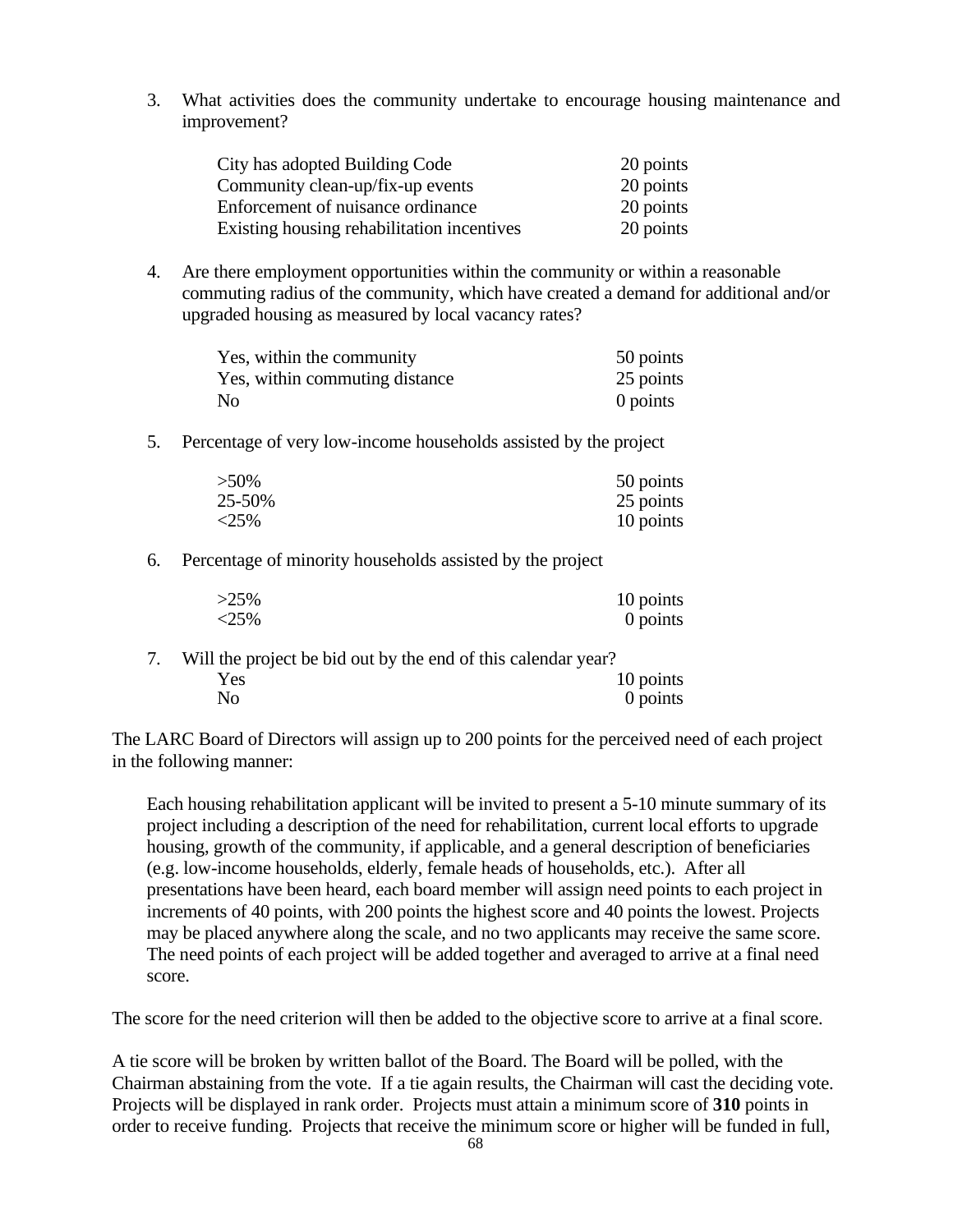plus applicable administrative costs. Should funds be insufficient to fund any application in full, the board may:

- 1. Offer the remaining funds in the allocation to the applicant; if the applicant declines the offer, the board will offer the remaining funds to the next eligible applicant in rank order;
- 2. Transfer unobligated funds from other categories and offer awards as described above;
- 3. Transfer funds to any other category, including economic development, for immediate or later distribution; or
- 4. Any combination of the above.

Should there be no set-aside for housing in a particular year, qualified housing applications may be funded in full or in part only if funds are available in other categories after projects in those categories have been ranked and recommended for funding.

Preapplications recommended for funding will be invited to submit full applications. A full application must not deviate in general project scope, proportion of local match, if any, or implementation schedule as described in the pre-application. An applicant that has been invited to submit a full application may choose not to go forward with a full application, in which case the next highest ranked project, if any, will receive an invitation to submit a full application, subject to the size of the funding request and funds available.

Should the board reject a preapplication(s) when funds are clearly available in the Housing Rehabilitation category, it will provide a written explanation to the preapplicant and the DCS.

Several alternatives will be considered by the Board for redistribution of funds turned back from funded projects for reasons such as cost under-runs or the inability to use all allocated funds (such as in special assessment type projects).

- 1. Prior to June 28, 2020, funds may be:
	- Offered to current year unfunded Housing Rehabilitation applicants in rank order.
	- Transferred to Public Facilities LMI Benefit Activities and offered to current year applicants in rank order.
	- Transferred to Public Facilities Urgent Need and offered to current year unfunded applicants in rank order
	- Transferred to Removal of Architectural Barriers and offered to current year unfunded applicants in rank order.
	- Transferred to Other Housing Projects and offered to current year unfunded applicants in rank order.
	- Transferred to Elimination of Slum and Blight and offered to current year unfunded applicants in rank order.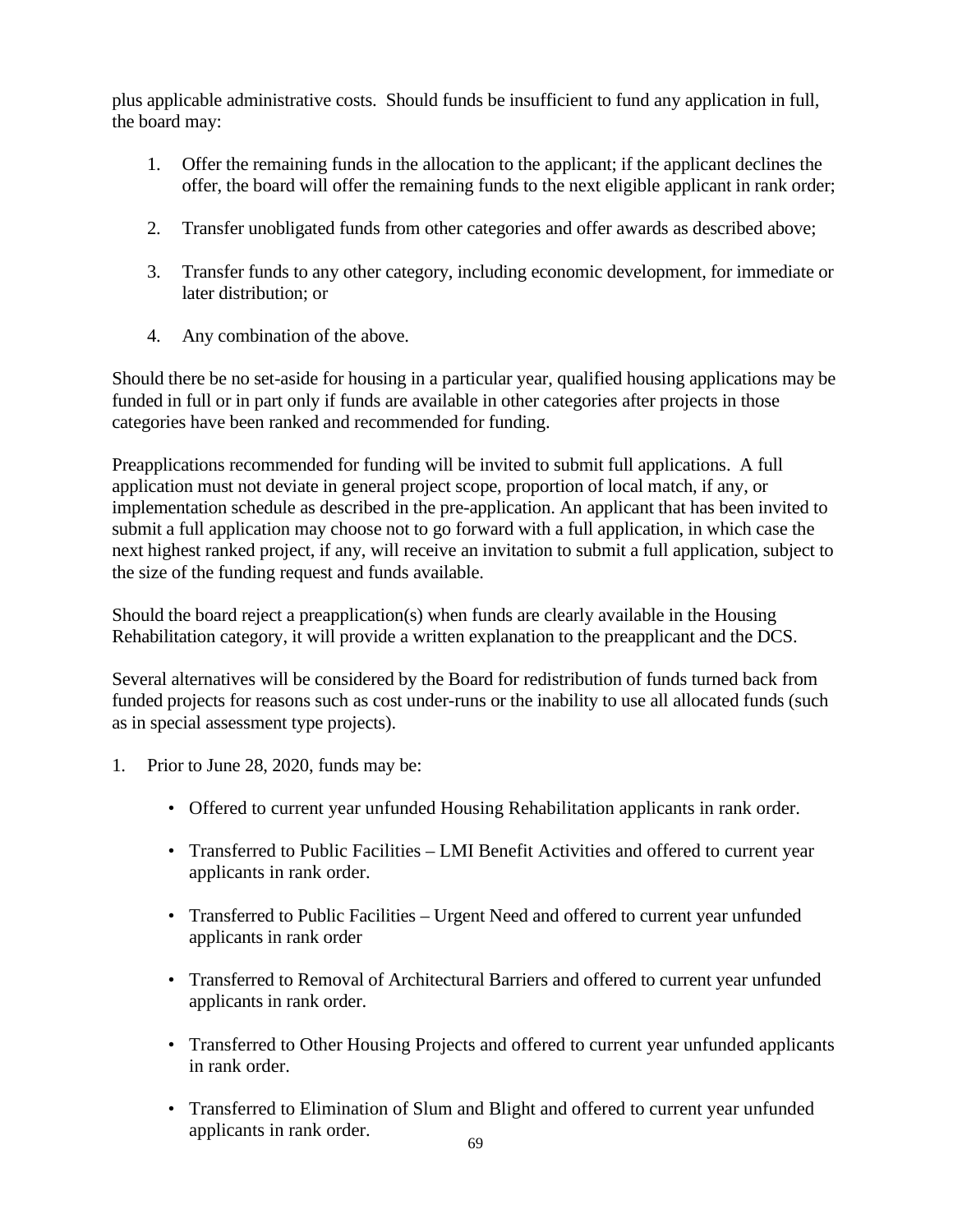- Transferred to a previously funded project in any category that demonstrates a need for additional funding.
- Held for emergency applications up to May 28, 2021.

Should no applications for Housing Rehabilitation be received the Board may transfer housing set-aside funds to any of the other categories at the June 17, 2020, scoring and ranking meeting.

#### **Other Housing Activities**

Other housing activities include those housing activities eligible for CDBG funding that would not constitute rehab. Benefit must be realized to low and very low-income households.

#### **Selection Process – Other Housing Activities (550 points maximum)**

The Lake Agassiz Regional Council Staff will assign points to housing rehabilitation projects in the following manner (maximum **350** points):

1. Proposed number of households to be assisted with project funds.

| More than 15 | 100 points |
|--------------|------------|
| $10-15$      | 75 points  |
| Under 10     | 50 points  |

2. Participation in project by other funding sources as a percentage of total project costs.

| 50% or more | 50 points |
|-------------|-----------|
| 40 - 49.9%  | 40 points |
| 30 - 39.9%  | 30 points |
| 20 - 29.9%  | 20 points |
| $< 20\%$    | 10 points |

3. The project will definitively demonstrate the following results:

| An increase in the number of housing units<br>available to low and moderate income households                                                                                        | 25 points              |
|--------------------------------------------------------------------------------------------------------------------------------------------------------------------------------------|------------------------|
| Enforceable mechanisms to ensure the affordability<br>of housing for low and moderate income households                                                                              | 25 points              |
| An ongoing effort to increase housing opportunities<br>in the jurisdiction<br>Active and ongoing participation by the local city<br>Government and/or other development organization | 25 points<br>25 points |
| Active and ongoing participation by other groups,<br>including financial institutions, charitable groups,<br>the local business community, etc.                                      | 25 points              |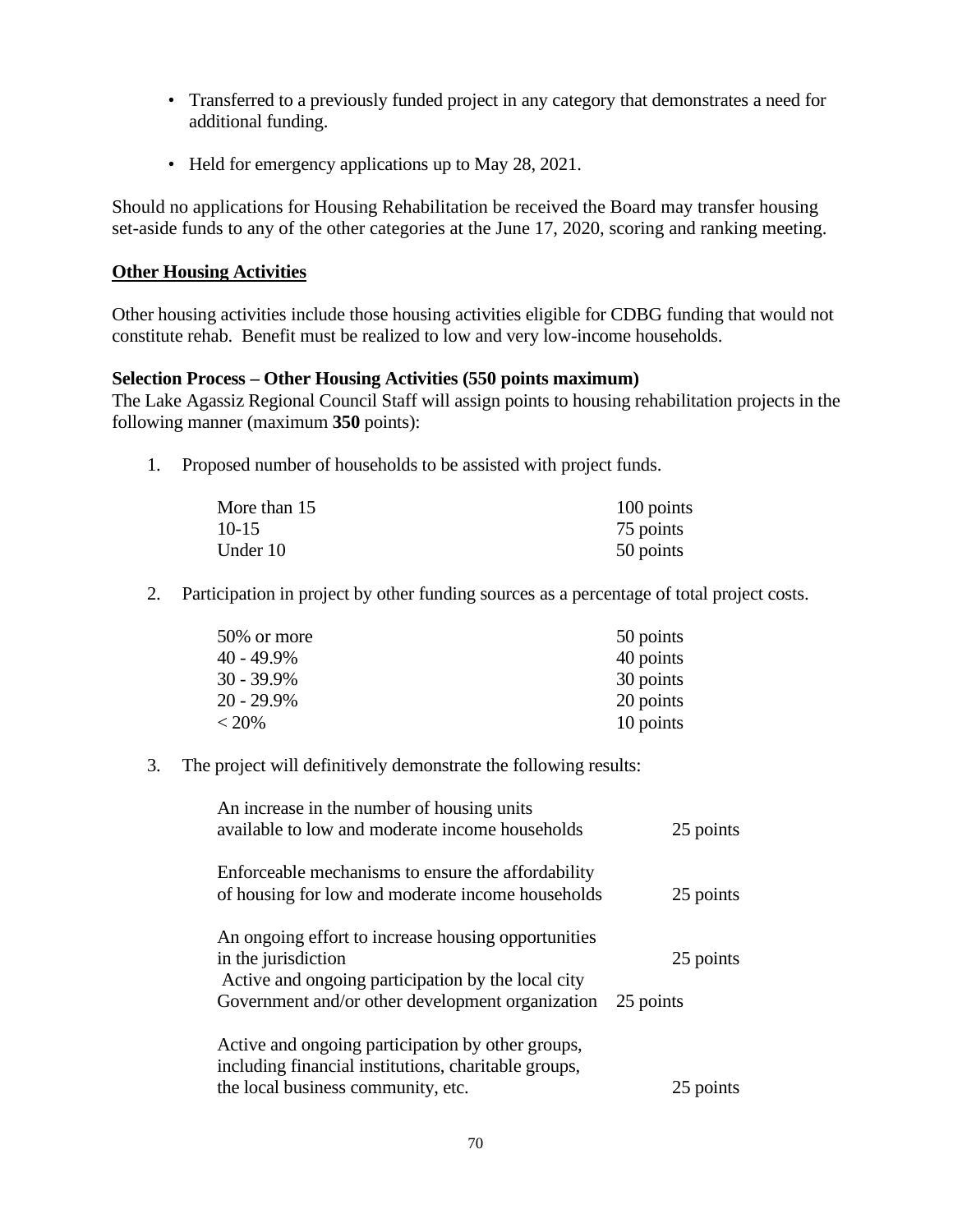4. Are there employment opportunities within the community or within a reasonable commuting radius of the community, which have created a demand for additional and/or upgraded housing as measured by local vacancy rates?

|    | Yes, within the community<br>Yes, within commuting distance<br>No | 50 points<br>25 points<br>$0$ points |
|----|-------------------------------------------------------------------|--------------------------------------|
| 5. | Percentage of funds to benefit minorities                         |                                      |
|    | $>25\%$<br>$< 25\%$                                               | 10 points<br>$0$ points              |
| 6. | Will the project be bid by the end of this calendar year?<br>Yes  | 15 points                            |

The LARC Board of Directors will assign up to 200 points for the perceived need of each project in the following manner:

No 0 points

Each housing activities applicant will be invited to present a 5-10 minute summary of its project including a description of the need for rehabilitation, current local efforts to upgrade housing, growth of the community, if applicable, and a general description of beneficiaries (e.g. low-income households, elderly, female heads of households, etc.). After all presentations have been heard, each board member will assign need points to each project in increments of 40 points, with 200 points the highest score and 40 points the lowest. Projects may be placed anywhere along the scale, and no two applicants may receive the same score. The need points of each project will be added together and averaged to arrive at a final need score.

The score for the need criterion will then be added to the objective score to arrive at a final score.

A tie score will be broken by written ballot of the Board. The Board will be polled, with the Chairman abstaining from the vote. If a tie again results, the Chairman will cast the deciding vote.

Projects will be displayed in rank order. Projects must attain a minimum score of **310** points in order to receive funding. Projects that receive the minimum score or higher will be funded in full, plus applicable administrative costs. Should funds be insufficient to fund any application in full, the board may:

- 1. Offer the remaining funds in the allocation to the applicant; if the applicant declines the offer, the board will offer the remaining funds to the next eligible applicant in rank order;
- 2. Transfer unobligated funds from other categories and offer awards as described above;
- 3. Transfer funds to any other category, including economic development, for immediate or later distribution; or
- 4. Any combination of the above.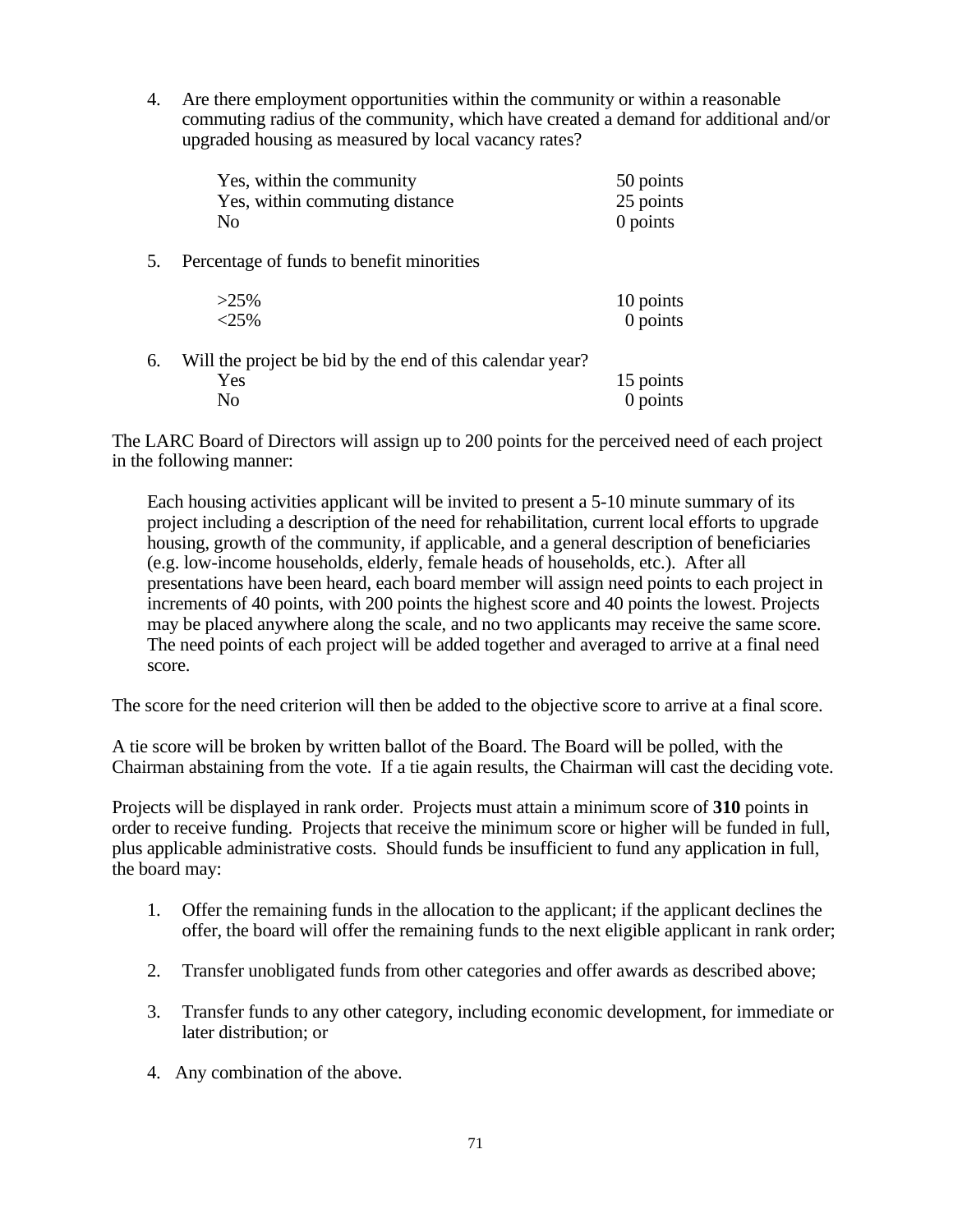Should there be no set-aside for other housing projects in a particular year, qualified applications may be funded in full or in part only if funds are available in other categories after projects in those categories have been ranked and recommended for funding.

Preapplications recommended for funding will be invited to submit full applications. A full application must not deviate in general project scope, proportion of local match, if any, or implementation schedule as described in the pre-application. An applicant that has been invited to submit a full application may choose not to go forward with a full application, in which case the next highest ranked project, if any, will receive an invitation to submit a full application, subject to the size of the funding request and funds available.

Should the board reject a preapplication(s) when funds are clearly available in the Other Housing Activities category, it will provide a written explanation to the preapplicant and the DCS.

Several alternatives will be considered by the Board for redistribution of funds turned back from funded projects for reasons such as cost under-runs or the inability to use all allocated funds (such as in special assessment type projects).

- 1. Prior to June 28, 2020, funds may be:
	- Offered to current year unfunded Other Housing Activities applicants in rank order.
	- Transferred to Housing Rehabilitation and offered to current year applicants in rank order.
	- Transferred to Public Facilities LMI Benefit Activities and offered to current year applicants in rank order.
	- Transferred to Public Facilities Urgent Need and offered to current year unfunded applicants in rank order
	- Transferred to Removal of Architectural Barriers and offered to current year unfunded applicants in rank order.
	- Transferred to Elimination of Slum and Blight and offered to current year unfunded applicants in rank order.
	- Transferred to a previously funded project in any category that demonstrates a need for additional funding.
	- Held for emergency applications up to May 28, 2021.

Should no applications for Other Housing Activities be received, the Board may transfer housing set-aside funds to any of the other categories at the June 17, 2020 scoring and ranking meeting.

# **Public Facilities –LMI Benefit Activities**

Definition – Projects that benefit low-and-moderate income households, as defined by HUD, through direct payment of special assessments to such households or by the reduction of overall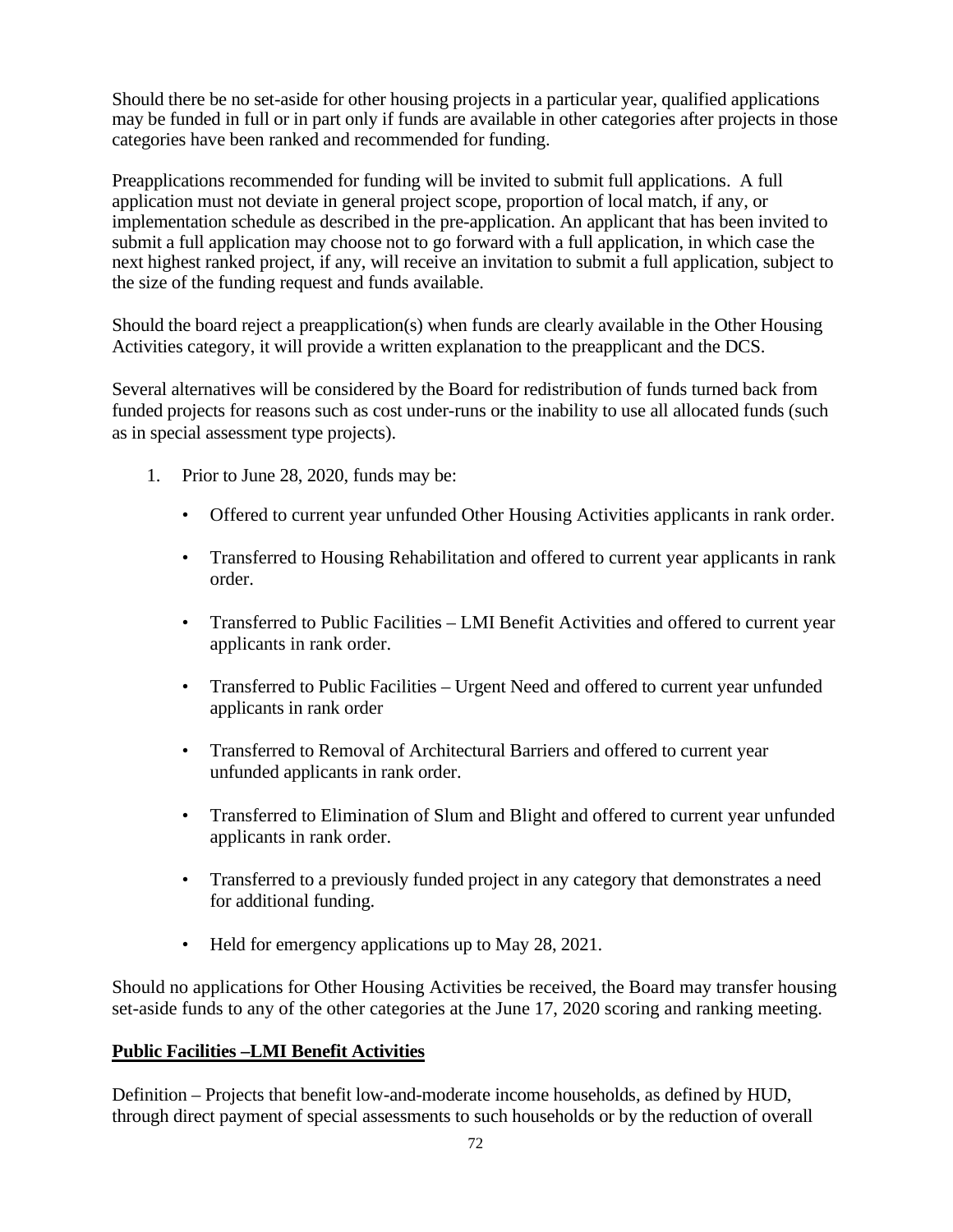project costs in a benefiting area that is comprised of a total population that is at least 51% lowand-moderate income.

#### **Submission Process – LMI Benefit Activities**

- 1. Obtain and complete in its entirety a CDBG FY 2020 Pre-Application form. This was mailed to all communities and counties in Region V and is also available or online at [www.lakeagassiz.com.](http://www.lakeagassiz.com/) *(click on "Community Development Block Grant")*
- 2. **May 20, 2020**  Due date for pre-applications and all required supplementary information. Pre-applications must be received in LARC offices by 5:00 p.m. Applications submitted via e-mail or fax must be followed by signed original copies.
- 3. **May 21, 2020 – June 10, 2020 -** LARC staff determines eligibility, reviews and scores pre-applications.
- 4. **June 17, 2020** LARC Board of Directors convenes to review staff scoring, hear project presentations, rank need for each project and develop funding recommendations.
- 5. **June 19, 2020** LARC staff notifies applicants of recommendations for funding.
- 6. **June 19, 2021** Final date for completion of full applications and submittal to the Division of Community Services.

#### **Selection Process – LMI Benefit Activities (800 points maximum)**

The Lake Agassiz Regional Council staff will assign points to Public Facilities – LMI Benefit preapplications in the following manner (Maximum **520** points):

1. Project type (projects cannot include deferred maintenance activities)

| <b>Water System Expansion Activities</b><br>(including but not limited to development of or access<br>to new source, new water reservoir construction that<br>increases capacity, water treatment plant expansion) | 150 points |
|--------------------------------------------------------------------------------------------------------------------------------------------------------------------------------------------------------------------|------------|
| <b>Sanitary Sewer System Expansion Activities</b>                                                                                                                                                                  | 150 points |
| (including but not limited to lagoon cell construction                                                                                                                                                             |            |
| or expansion that increases treatment capacity, lift<br>station rehabilitation or new construction that increases                                                                                                  |            |
| capacity, expansion of sanitary sewer distribution system)                                                                                                                                                         |            |
| <b>Sanitary Sewer System Rehabilitation Activities</b>                                                                                                                                                             | 120 points |
| (including but not limited to sewer main replacement)                                                                                                                                                              |            |
| or relining, lift station rehabilitation or replacement that                                                                                                                                                       |            |
| does not increase capacity, lagoon repair or replacement                                                                                                                                                           |            |
| that does not increase capacity)                                                                                                                                                                                   |            |
| <b>Flood Mitigation and Protection</b>                                                                                                                                                                             | 120 points |
| (including surface drainage improvement, storm                                                                                                                                                                     |            |
| sewer main improvement or expansion, storm sewer lift                                                                                                                                                              |            |
| station rehabilitation or expansion, dike construction)                                                                                                                                                            |            |
| 73                                                                                                                                                                                                                 |            |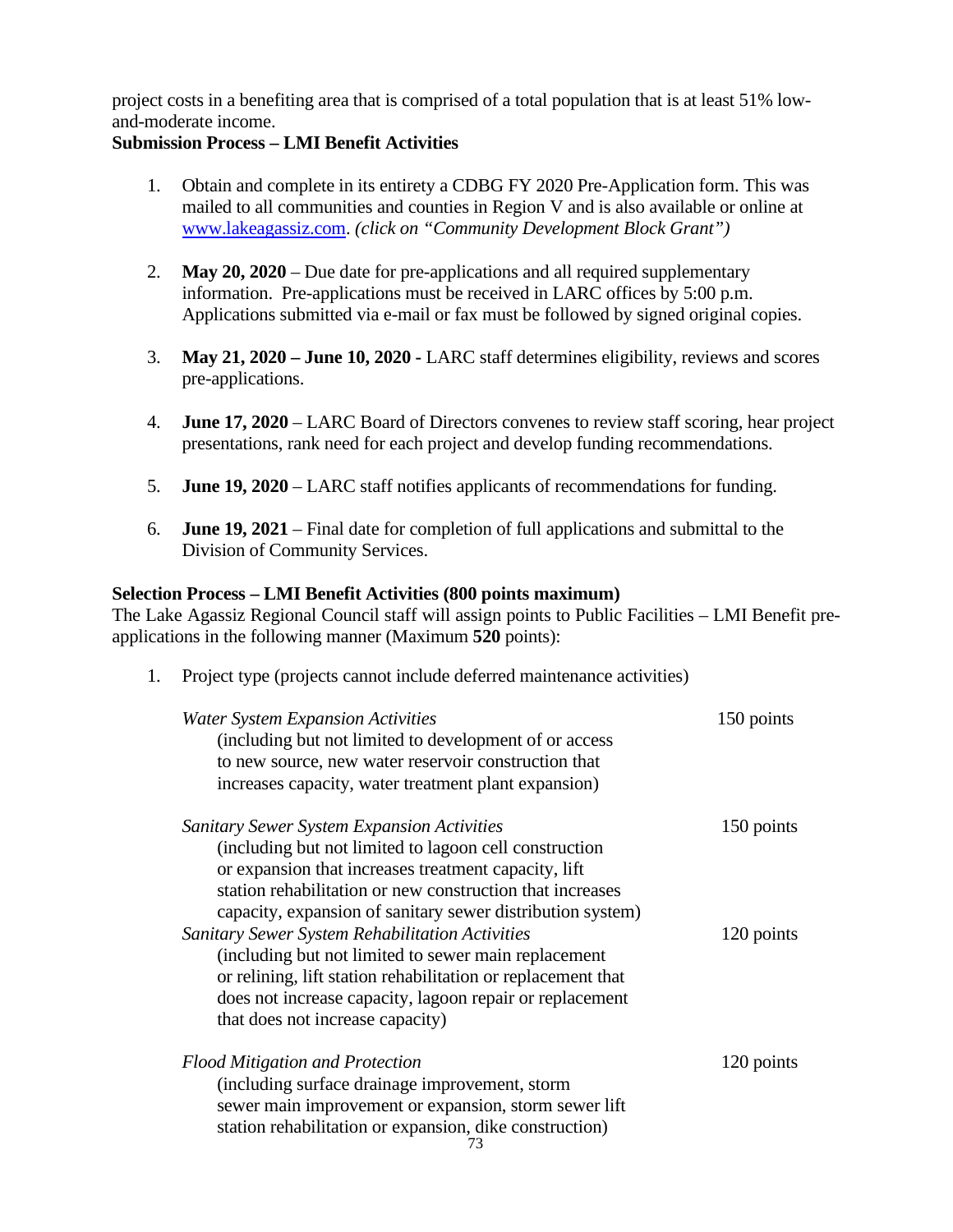|    | <b>Water System Rehabilitation Activities</b><br>(including but not limited to water main replacement,<br>water treatment plant rehabilitation, water reservoir<br>replacement that does not increase capacity) | 120 points                              |
|----|-----------------------------------------------------------------------------------------------------------------------------------------------------------------------------------------------------------------|-----------------------------------------|
|    | <b>Fire Protection Activities</b><br><b>Community Center Activities</b><br>Other CDBG Eligible Activities                                                                                                       | 80 points<br>70 points<br>60 points     |
| 2. | Low-and-moderate income to benefit from the project                                                                                                                                                             |                                         |
|    | 100.0%<br>51.0% to 99.9%<br><b>Under 51.0%</b>                                                                                                                                                                  | 100 points<br>90 points<br>Not Eligible |
| 3. | Minority benefit of the project                                                                                                                                                                                 |                                         |
|    | $>25\%$<br>$<$ 25%                                                                                                                                                                                              | 20 points<br>0 points                   |
| 4. | Project matching funds<br>Assign 3 points for each percentage of total project costs<br>paid from local or other sources                                                                                        | 125 points max                          |
| 5. | Will the project be bid out by the end of this calendar year?                                                                                                                                                   |                                         |
|    | Yes<br>N <sub>o</sub>                                                                                                                                                                                           | 25 points<br>0 points                   |
| 6. | Number of prior unsuccessful pre-applications for this project.                                                                                                                                                 |                                         |
|    | Two or more<br>One<br>None                                                                                                                                                                                      | 50 points<br>25 points<br>0 points      |
| 7. | Number of successful CDBG Public Facilities applications for other projects within the<br>past five years:                                                                                                      |                                         |
|    |                                                                                                                                                                                                                 |                                         |

| None        | 50 points  |
|-------------|------------|
| One         | 25 points  |
| Two or more | $0$ points |

The LARC Board of Directors will assign up to 280 points for the perceived need of each project. In determining need for a project, the board may take into account a number of factors including an applicant's water and sewer rates, mill levy, bonded indebtedness and level of reserve funds. The board will assign the need in the following manner: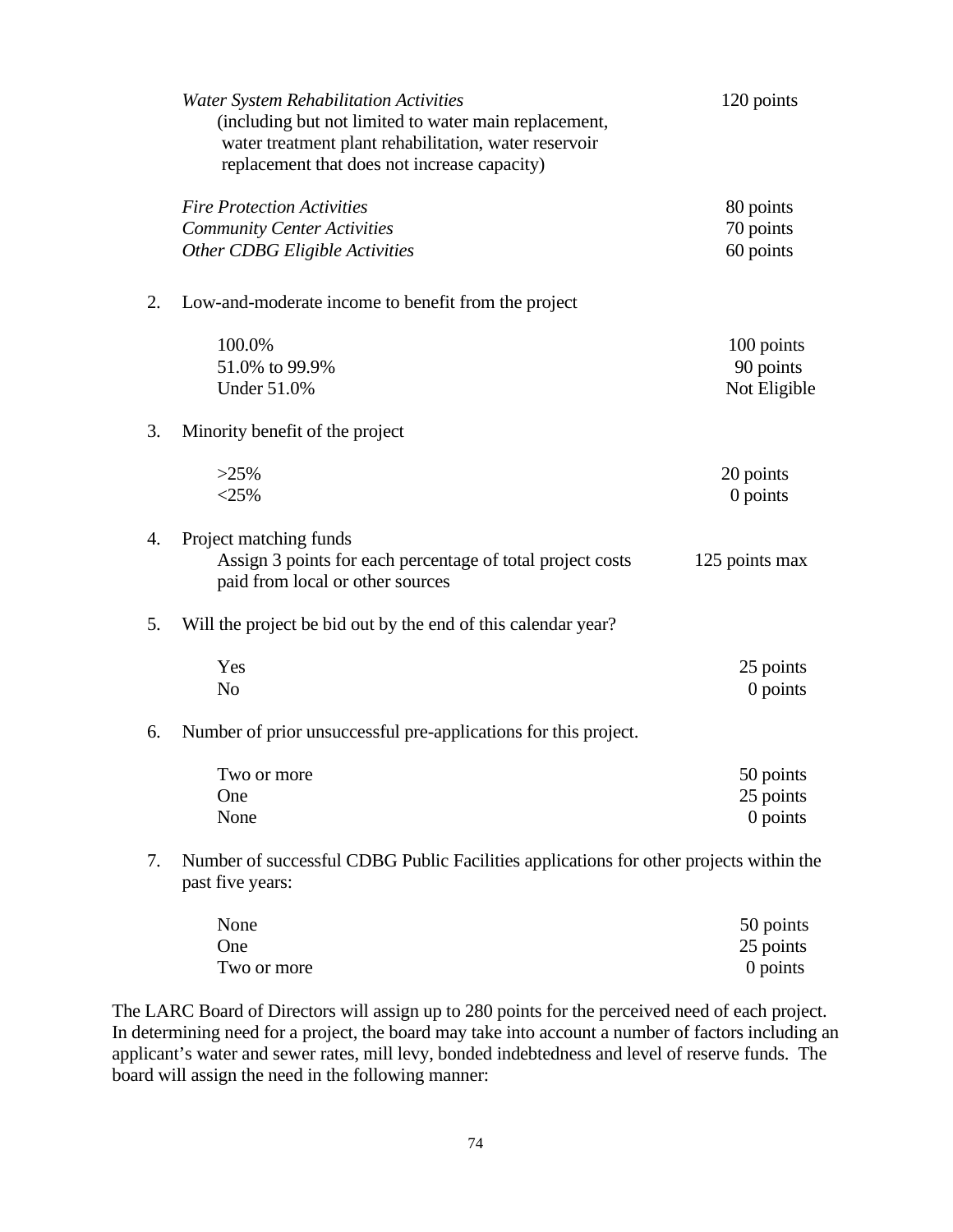Each public facilities applicant will be invited to present a 5-10 minute summary of its project including a description of the problem, the severity of the problem, the local capacity to fund the project, current rates (as applicable) and benefit to the community. After all presentations have been heard, each board member will assign need points to each project in increments of 40 points, with 280 points the highest score and 40 points the lowest. Projects may be placed anywhere along the scale, and no two applicants may receive the same score. The need points of each project will be added together and averaged to arrive at a final need score.

The score for the need criterion will then be added to the objective score to arrive at a final score.

A tie score will be broken by written ballot of the Board. The Board will be polled, with the Chairman abstaining from the vote. If a tie again results, the Chairman will cast the deciding vote.

Projects will be displayed in rank order. Projects must attain a minimum score of **450** points in order to receive funding. Projects that receive the minimum score or higher, will be funded in rank order in full, plus applicable administrative costs. Should funds be insufficient to fund any application in full, the board may:

- 1. Offer the remaining funds in the allocation to the applicant; if the applicant declines the offer, the board will offer the remaining funds to the next eligible applicant in rank order;
- 2. Transfer unobligated funds from other categories and offer awards as described above;
- 3. Transfer funds to any other category, including economic development, for immediate or later distribution; or
- 4. Any combination of the above.

Pre-applications recommended for funding will be invited to submit full applications. Full applications must not deviate in general project scope, proportion of matching funds commitments or planned implementation schedule as identified in the respective pre-applications. An applicant which has been invited to submit a full application may choose not to go forward with a full application, in which case the next highest ranked project, if any, will receive an invitation to submit a full application, subject to the size of the funding request and funds available.

Several alternatives will be considered by the Board for redistribution of funds turned back from funded projects for reasons such as cost under-runs or the inability to use all allocated funds (such as in special assessment type projects).

Prior to June 28, 2020, funds may be:

- Offered to current year unfunded LMI applicants in rank order.
- Transferred to Public Facilities Urgent Need and offered to current year unfunded applicants in rank order
- Transferred to Removal of Architectural Barriers and offered to current year unfunded applicants in rank order.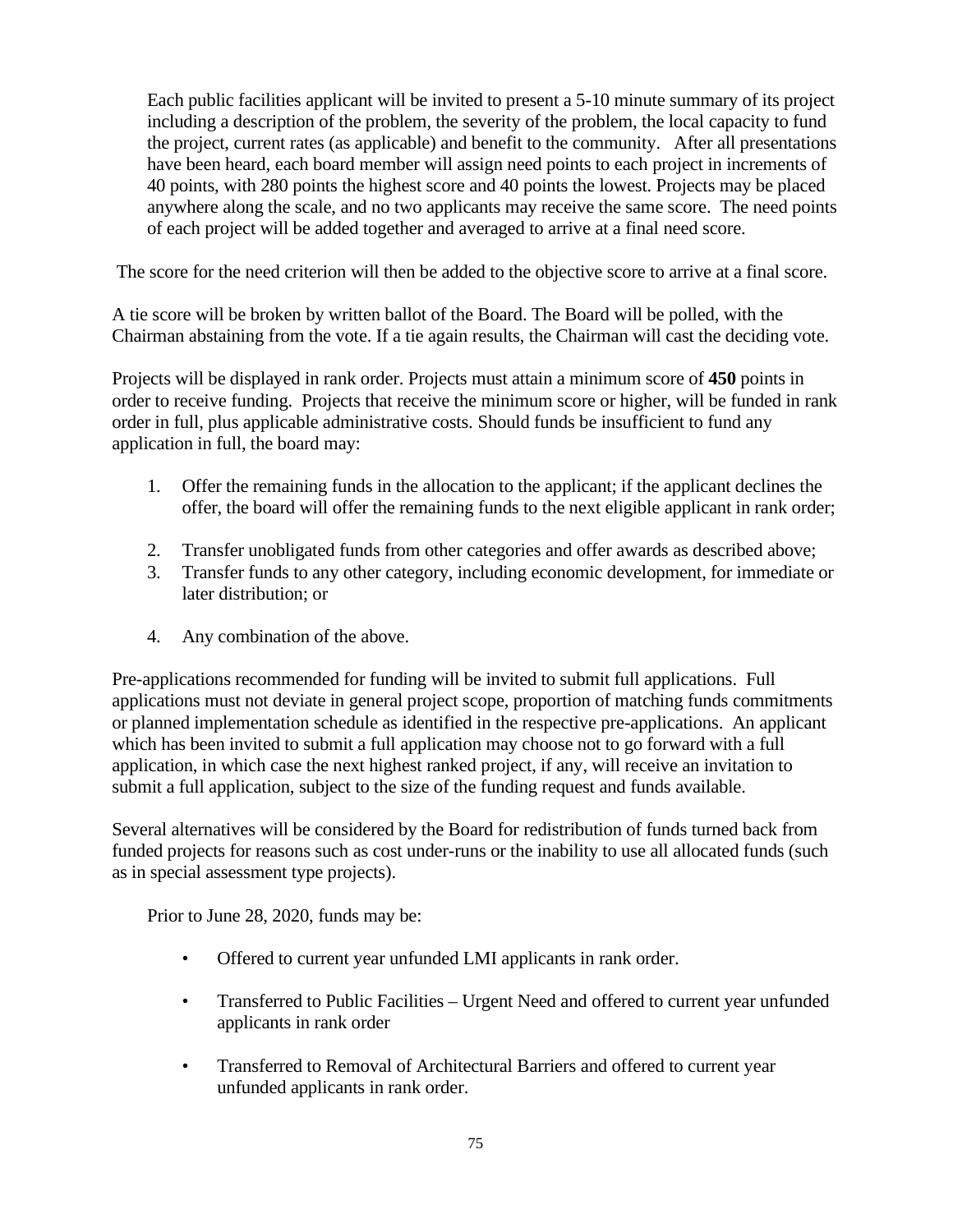- Transferred to Other Housing Projects and offered to current year unfunded applicants in rank order.
- Transferred to Elimination of Slum and Blight and offered to current year unfunded applicants in rank order.
- Transferred to Housing Rehabilitation and offered to current year unfunded applicants in rank order.
- Transferred to a previously funded project in any category that demonstrates a need for additional funding.
- Held for emergency applications up to May 28, 2021.

Should no applications for LMI Benefit be received, the Board may transfer housing set-aside funds to any of the other categories at the June 17, 2020 scoring and ranking meeting.

# **Public Facilities – Urgent Need Activities**

Upon local certification, an activity that is designed to alleviate existing condition(s) which pose a serious and immediate threat to the health or welfare of the community, which are of recent origin or which recently became urgent, which the applicant is unable to finance on its own and for which other sources of financing are not available. A problem is considered to be of recent origin if it developed or became urgent within the 18 months preceding the Urgent Need Certification by the unit of general local government.

# **Submission Process – Urgent Need**

- 1. Obtain and complete in its entirety a CDBG FY 2020 Pre-Application form. This was mailed to all communities and counties in Region V and is also available or online at [www.lakeagassiz.com.](http://www.lakeagassiz.com/) *(click on "Community Development Block Grant")*
- 2. **May 20, 2020** Due date for pre-applications and all required supplementary information. Pre-applications must be received in LARC offices by 5:00 p.m. Applications submitted via e-mail or fax must be followed by signed original copies.
- 3. **May 21, 2020 – June 10, 2020 -** LARC staff determines eligibility, reviews and scores pre-applications.
- 4. **June 17, 2020** LARC Board of Directors convenes to review staff scoring, hear project presentations, rank need for each project and develop funding recommendations.
- 5. **June 19, 2020** LARC staff notifies applicants of recommendations for funding.
- 6. **June 19, 2021** Final date for completion of full applications and submittal to the Division of Community Services.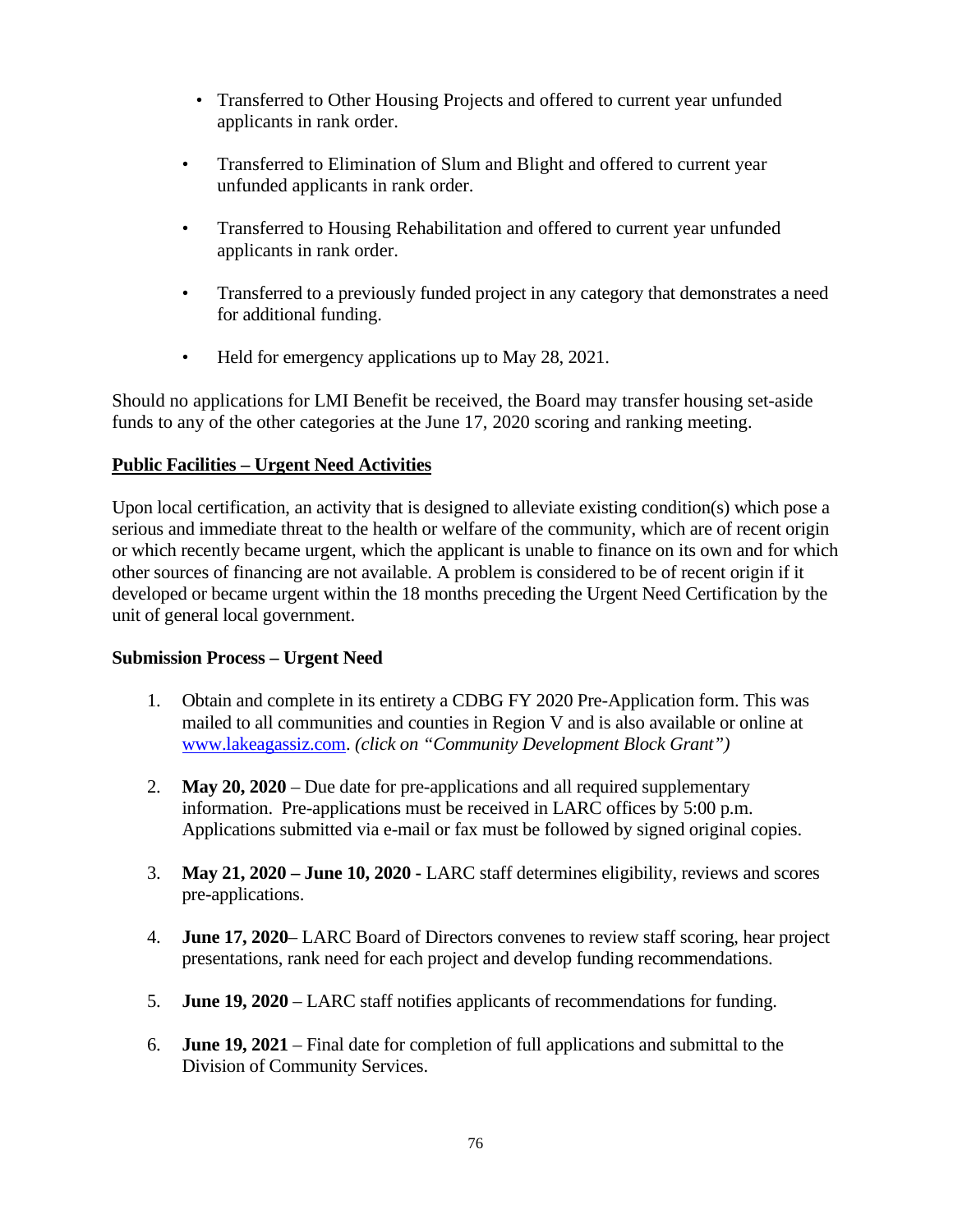#### S**election Process – Urgent Need (550 points maximum)**

The Lake Agassiz Regional Council staff will assign points to Public Facilities – Urgent Need preapplications in the following manner (Maximum **350** points):

1. Project appears to meet the definition of Urgent Need as described above

| Clearly meets definition | 100 points |
|--------------------------|------------|
| May meet definition      | 50 points  |

2. Proposed project involves a construction activity that will remedy the identified problem.

| Project will completely remedy the problem | 100 points |
|--------------------------------------------|------------|
| Project will partially remedy the problem  | 50 points  |

3. Project matching funds

Assign 3 points for each percentage of total project cost paid from local or other sources. 125 points max

4. Percentage of minorities to benefit from the project

| $>25\%$<br>$<25\%$                                            | 10 points<br>$0$ points |
|---------------------------------------------------------------|-------------------------|
| Will the project be bid out by the end of this calendar year? |                         |
| Yes                                                           | 15 points               |
| Nο                                                            | 0 points                |

The LARC Board of Directors will assign up to 200 points for the perceived need of each project. In determining need for a project, the board may take into account a number of factors including an applicant's water and sewer rates, mill levy, bonded indebtedness and level of reserve funds. The board will assign the need in the following manner:

Each Public Facilities – Urgent Need applicant will be invited to present a 5-10 minute summary of its project including a description and discussion of the severity of the problem, including the immediate threat to health and welfare of the community, the local capacity to fund the project and benefit to the community. After all presentations have been heard, each board member will assign need points to each project in increments of 40 points, with 200 points the highest score and 40 points the lowest. Projects may be placed anywhere along the scale, and no two applicants may receive the same score. The need points of each project will be added together and averaged to arrive at a final need score.

The score for the need criterion will then be added to the objective score to arrive at a final score.

A tie score will be broken by written ballot of the Board. The Board will be polled, with the Chairman abstaining from the vote. If a tie again results, the Chairman will cast the deciding vote.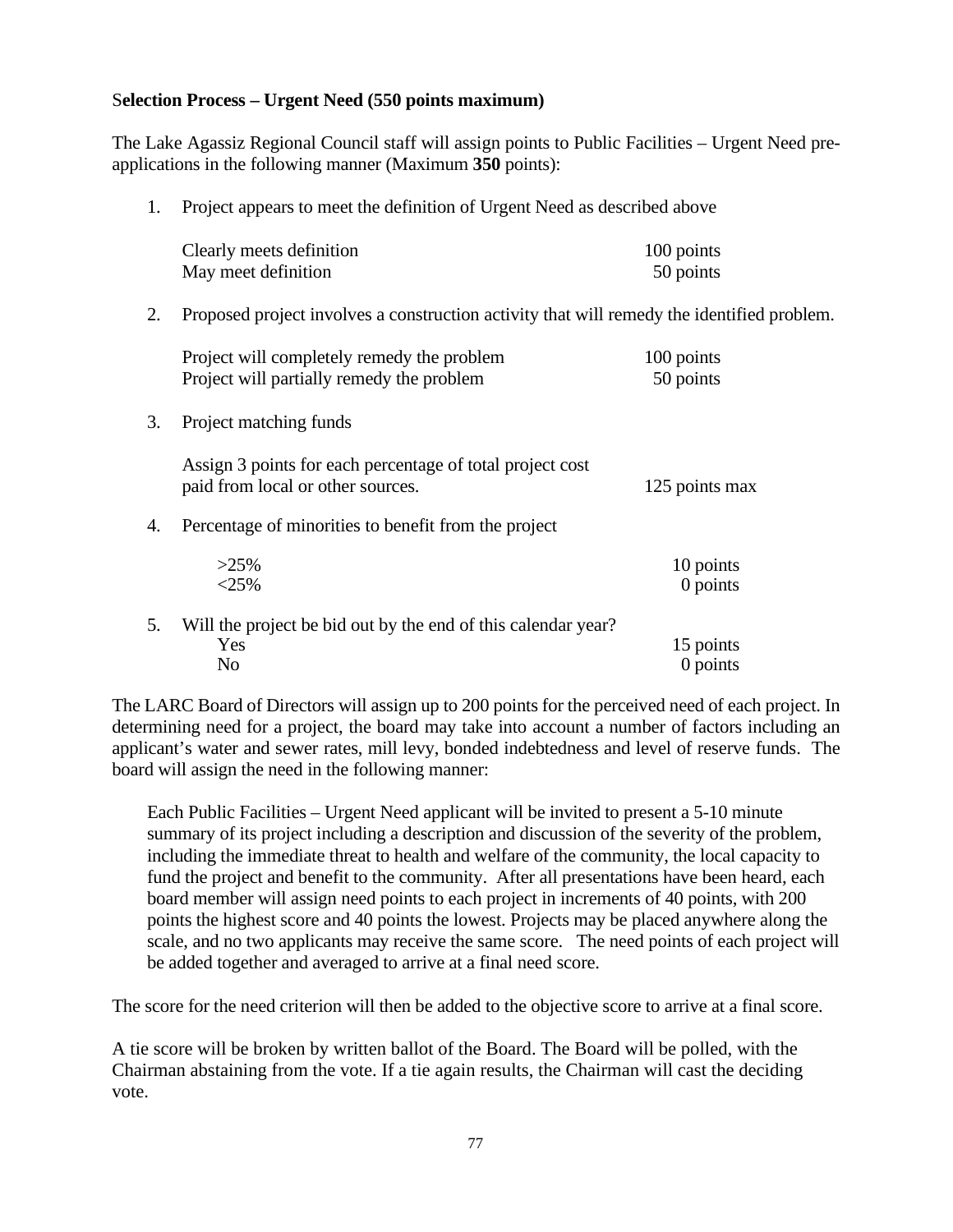Projects will be displayed in rank order. Projects must attain a minimum score of **295** points in order to receive funding. Projects that receive the minimum score or higher, will be funded in full plus applicable administrative costs. Should funds be insufficient to fund any application in full, the board may:

- 1. Offer the remaining funds in the allocation to the applicant; if the applicant declines the offer, the board will offer the remaining funds to the next eligible applicant in rank order;
- 2. Transfer unobligated funds from other categories and offer awards as described above;
- 3. Transfer funds to any other category, including economic development, for immediate or later distribution; or
- 4. Any combination of the above.

Should there be no set-aside for Public Facilities-Urgent Need in a particular year, qualified urgent need applications may be funded in full or in part only if funds are available in other categories after projects in those categories have been ranked and recommended for funding.

Pre-applications recommended for funding will be invited to submit full applications. Full applications must not deviate in general project scope, proportion of matching funds or planned implementation schedule as identified in the respective pre-applications. An applicant who has been invited to submit a full application may choose not to go forward with a full application, in which case the next highest ranked project will receive an invitation to submit a full application subject to the size of the request and availability of funds.

Should the board reject a preapplication(s) when funds are clearly available in the Public Facilities – Urgent Need category, it will provide a written explanation to the preapplicant and the DCS. The Board will consider several alternatives for redistribution of funds turned back from funded projects for reasons such as cost under-runs or the inability to use all allocated funds.

Prior to June 28, 2020, funds may be:

- Offered to current year unfunded Urgent Need applicants in rank order.
- Transferred to Public Facilities LMI Benefit and offered to current year unfunded applicants in rank order.
- Transferred to Removal of Architectural Barriers and offered to current year unfunded applicants in rank order.
- Transferred to Elimination of Slum and Blight and offered to current year unfunded applicants in rank order.
- Transferred to Other Housing Projects and offered to current year unfunded applicants in rank order.
- Transferred to Housing Rehabilitation and offered to current year unfunded applicants in rank order.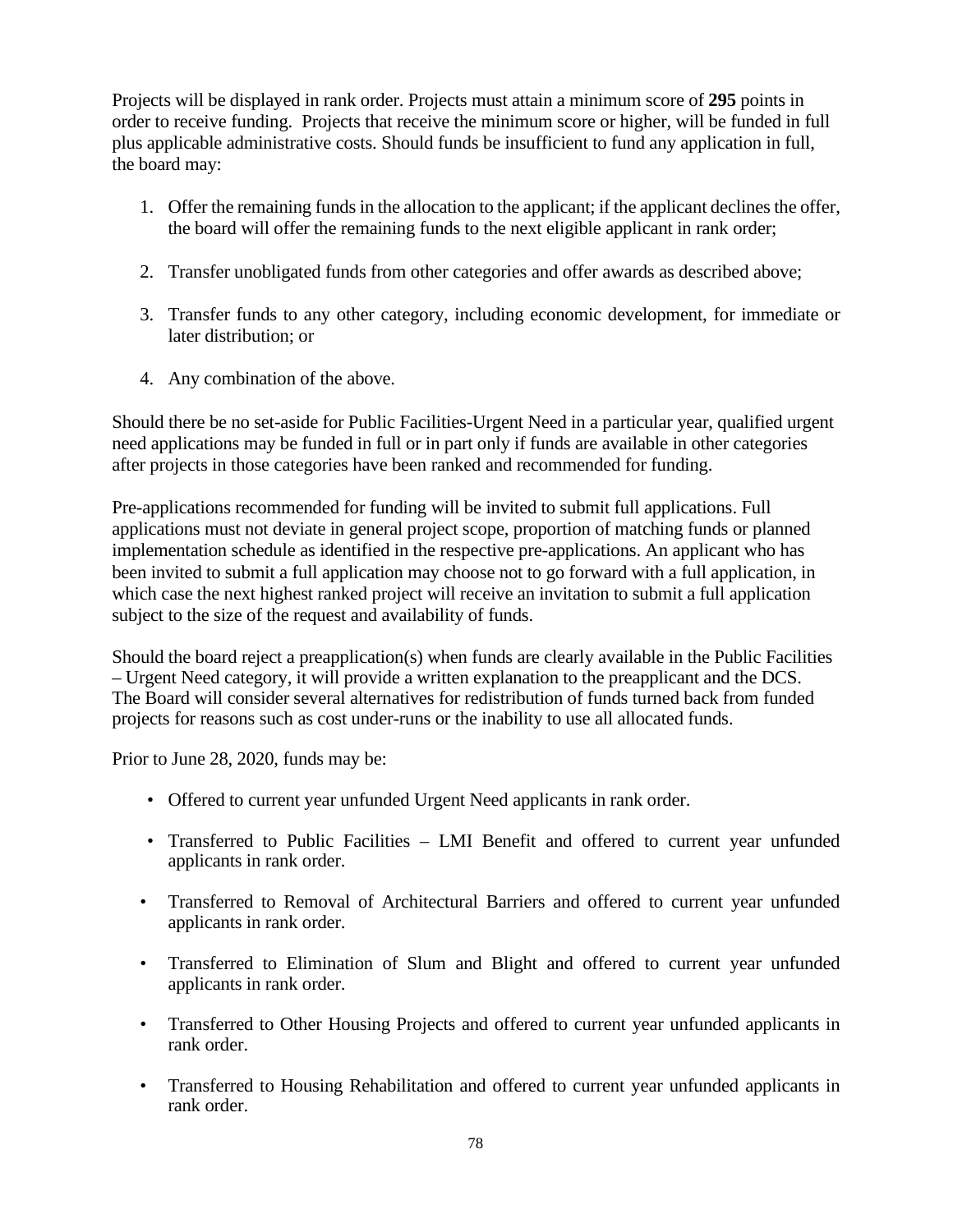- Transferred to a previously funded project in any category that demonstrates a need for additional funding.
- Held for emergency applications up to May 28, 2021.

# **Removal of Architectural Barriers (ROAB)**

An architectural barrier is defined as any architectural feature of a building that limits the access and mobility of disabled persons. Eligible buildings for this program include publicly owned buildings or buildings that are used by the local entity of government for reasons including but not limited to public meetings and voting.

# **Submission Requirements – Architectural Barriers**

- 1. Obtain and complete in its entirety a CDBG FY 2020 Pre-Application form. This was mailed to all communities and counties in Region V and is also available or online at [www.lakeagassiz.com.](http://www.lakeagassiz.com/) *(click on "Community Development Block Grant")*
- 2. **May 20, 2020** Due date for pre-applications and all required supplementary information. Pre-applications must be received in LARC offices by 5:00 p.m. Applications submitted via e-mail or fax must be followed by signed original copies.
- 3. **May 21, 2020 – June 10, 2020 -** LARC staff determines eligibility, reviews and scores pre-applications.
- 4. **June 17, 2020** LARC Board of Directors convenes to review staff scoring, hear project presentations, rank need for each project and develop funding recommendations.
- 5. **June 19, 2020** LARC staff notifies applicants of recommendations for funding.
- 6. **June 19, 2021 –** Final date for completion of full applications and submittal to the Division of Community Services.

# **Selection Process – Architectural Barriers (550 points maximum)**

The Lake Agassiz Regional Council staff will award points in the following manner: (Maximum **350** points)

1. Applicant has completed an ADA/504 Transition Plan

| Yes            | 50 points |
|----------------|-----------|
| N <sub>o</sub> | 0 points  |

2. The project is a priority need identified in the applicant's ADA/504 Transition Plan (submitted with the pre-application or on file at LARC).

| Yes                       | 50 points |
|---------------------------|-----------|
| No                        | 25 points |
| <b>No Transition Plan</b> | 0 points  |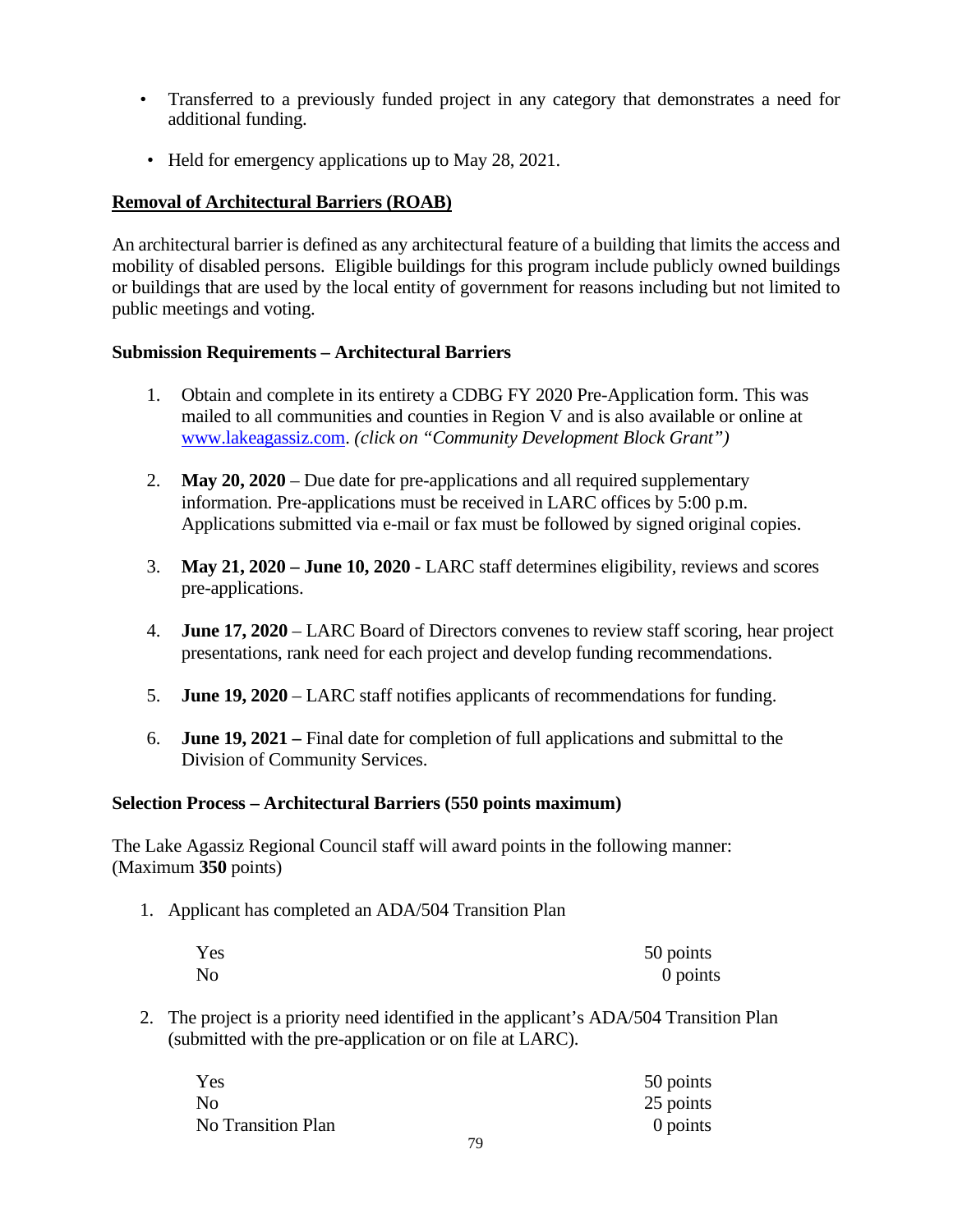3. Matching Funds:

| 75% or more of total project costs            | 125 points |
|-----------------------------------------------|------------|
| 50-74% of total project costs                 | 100 points |
| 25-49% of total project costs                 | 50 points  |
| $\langle 25\% \rangle$ of total project costs | 25 points  |

4. The project will affect a public structure that is frequently used by the public (for example, courthouse, city hall, public polling place, library, etc.)

| Yes            | 100 points |
|----------------|------------|
| N <sub>o</sub> | 0 points   |

5. Percentage of minority to be assisted by the project

| $>25\%$ | 10 points |
|---------|-----------|
| <25%    | 0 points  |

6. Will the project be bid out by the end of this calendar year?

| Yes | 15 points |
|-----|-----------|
| No  | 0 points  |

The LARC Board of Directors will assign up to 200 points for the perceived need of each project in the following manner:

Each removal of architectural barriers applicant will be invited to present a 5-10 minute summary of its project including a description of the work to be done, the applicant's prior efforts to accomplish ADA compliance and the local capacity to fund the project.

After all presentations have been heard, each board member will assign need points to each project in increments of 40 points, with 200 points the highest score and 40 points the lowest. Projects may be placed anywhere along the scale, and no two applicants may receive the same score. The need points of each project will be added together and averaged to arrive at a final need score.

The score for the need criterion will then be added to the objective score to arrive at a final score.

A tie score will be broken by written ballot. The Board will be polled, with the Chairman abstaining from the vote. If a tie again results, the Chairman will cast the deciding vote.

Projects will be displayed in rank order. Projects must attain a minimum score of **320** points in order to receive funding. Projects that receive the minimum score or higher will be funded in rank order in full, plus applicable administrative costs. Should funds be insufficient to fund any application in full, the board may: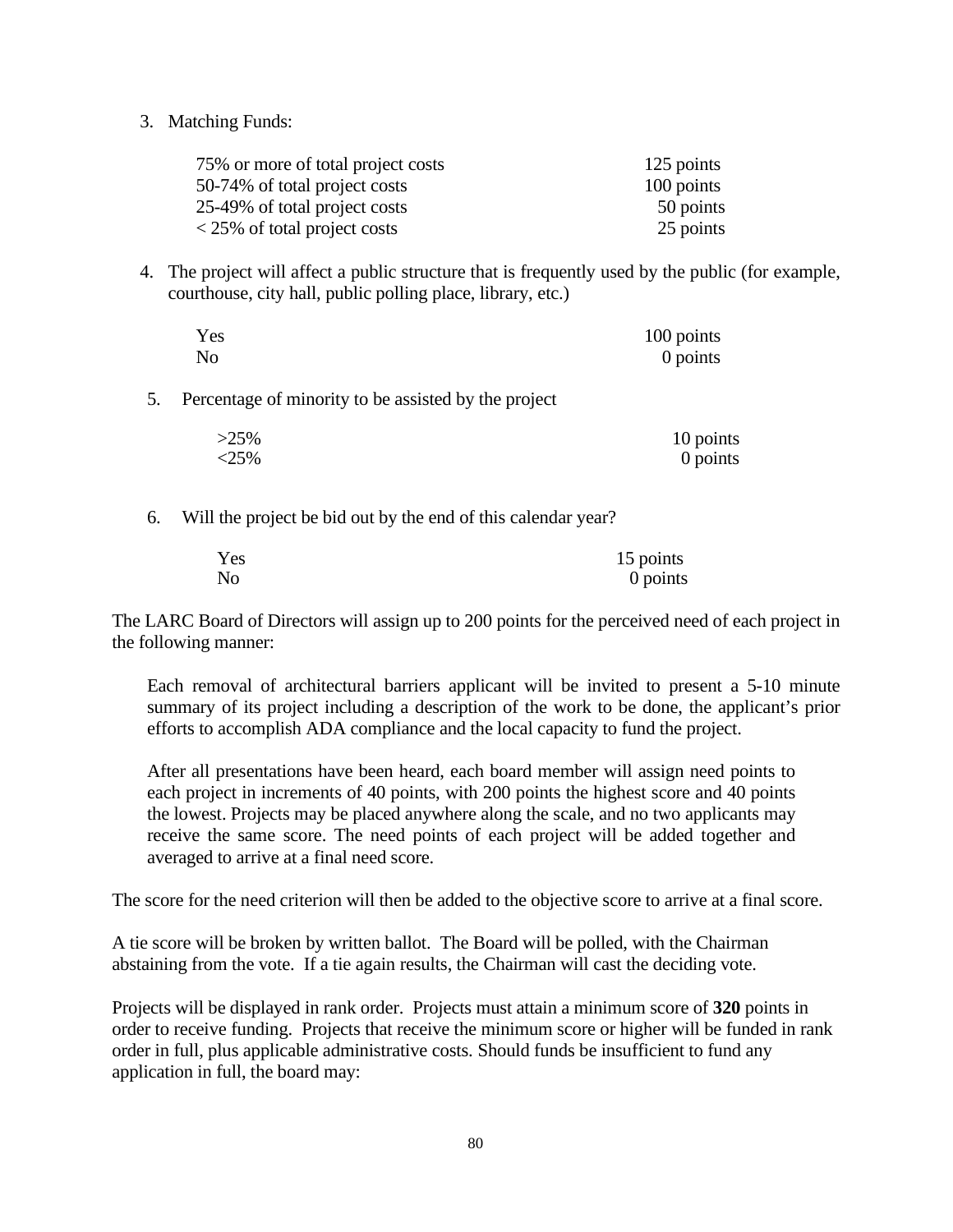- 1. Offer the remaining funds in the allocation to the applicant; if the applicant declines the offer, the board will offer the remaining funds to the next eligible applicant in rank order;
- 2. Transfer unobligated funds from other categories and offer awards as described above;
- 3. Transfer funds to any other category, including economic development, for immediate or later distribution; or
- 4. Any combination of the above.

Should there be no set-aside for ROAB in a particular year, qualified ROAB applications may be funded in full or in part only if funds are available in other categories after projects in those categories have been ranked and recommended for funding.

Preapplications recommended for funding will be invited to submit full applications. Full applications must not deviate in general project scope, proportion of local match or implementation schedule, as identified in the pre-application. An applicant who has been invited to submit a full application may choose not to go forward with a full application, in which case the next highest ranked project, if any, will receive an invitation to submit a full application, subject to the size of the funding request and funds available.

Should the board reject a preapplication(s) when funds are clearly available in Removal of Architectural Barriers category, it will provide a written explanation to the preapplicant and the DCS.

The following alternatives will be considered by the Board for redistribution of funds turned back from funded projects for reasons such as cost under-runs or the inability to use all allocated funds.

Prior to June 28, 2020, funds may be:

- Offered to current year unfunded Removal of Architectural Barriers applicants in rank order.
- Transferred to Public Facilities LMI Benefit and offered to current year unfunded applicants in rank order.
- Transferred to Public Facilities Urgent Need and offered to current year unfunded applicants in rank order.
- Transferred to Elimination of Slum and Blight and offered to current year unfunded applicants in rank order.
- Transferred to Housing Rehabilitation and offered to current year unfunded applicants in rank order.
- Transferred to Other Housing Projects and offered to current year unfunded applicants in rank order.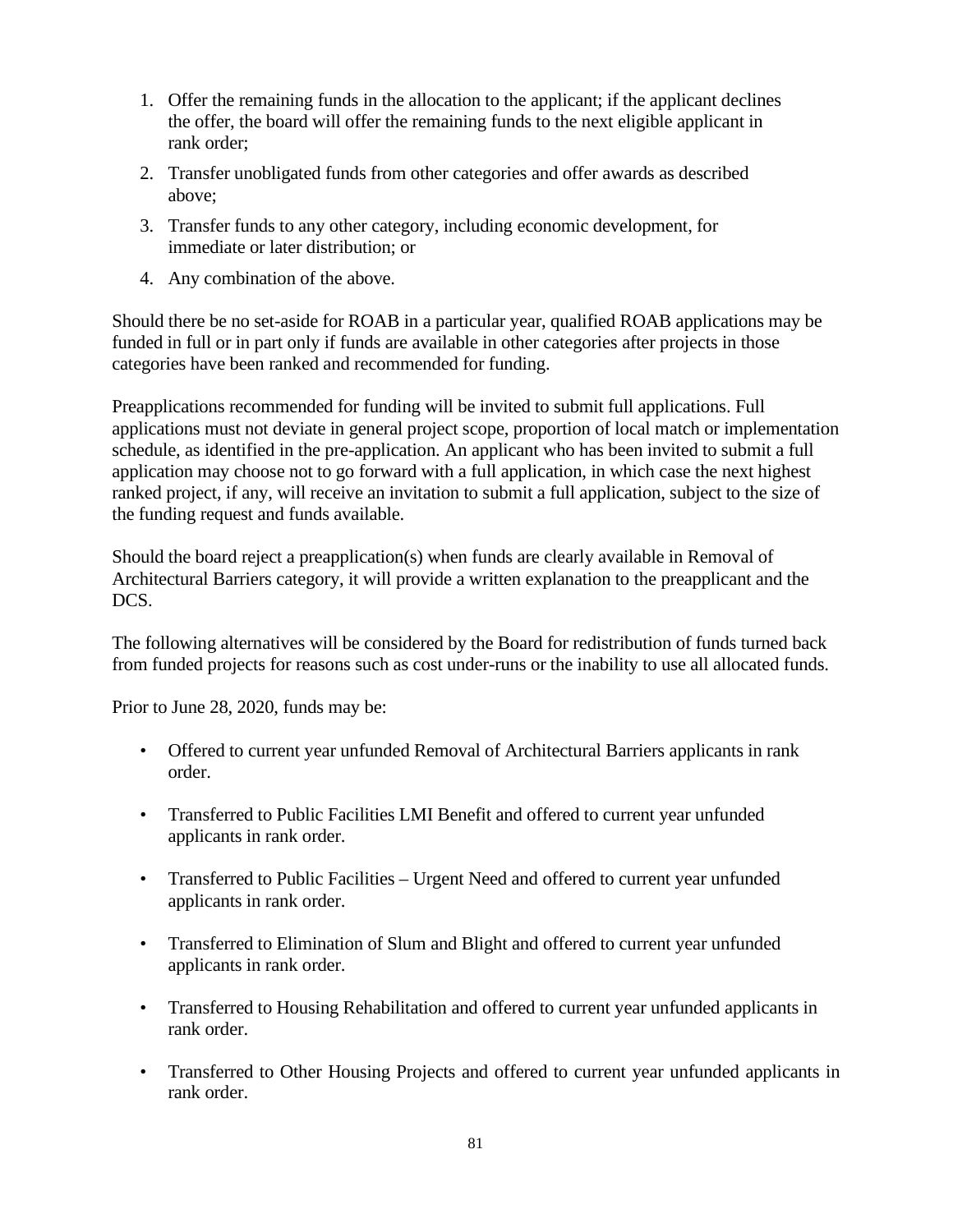- Transferred to a previously funded project in any category that demonstrates a need for additional funding.
- Held for emergency applications up to May 28, 2021.

# **Elimination of Slums and Blight (ESB)**

The focus of activities under this national objective is a change in the physical environment of a deteriorating area. Qualified activities include prevention or elimination of slums and blight on an area basis, on a spot basis or the project must be in an urban renewal area.

#### **Submission Requirements – Elimination of Slums and Blight**

- 1. Obtain and complete in its entirety a CDBG FY 2020 Pre-Application form. This was mailed to all communities and counties in Region V and is also available or online at [www.lakeagassiz.com.](http://www.lakeagassiz.com/) *(click on "Community Development Block Grant")*
- 2. **May 20, 2020** Due date for pre-applications and all required supplementary information. Pre-applications must be received in LARC offices by 5:00 p.m. Applications submitted via e-mail or fax must be followed by signed original copies.
- 3. **May 21, 2020 – June 10, 2020 -** LARC staff determines eligibility, reviews and scores pre-applications.
- 4. **June 17, 2020** LARC Board of Directors convenes to review staff scoring, hear project presentations, rank need for each project and develop funding recommendations.
- 5. **June 19, 2020** LARC staff notifies applicants of recommendations for funding.
- **6. June 19, 2021 –** Final date for completion of full applications and submittal to the Division of Community Services.

# **Selection Process – Elimination of Slums and Blight (650 points maximum)**

The Lake Agassiz Regional Council staff will award points in the following manner: (Maximum **450** points)

1. Proposed number of structures to be affected by the project.

| Three or more | 100 points |
|---------------|------------|
| Two           | 75 points  |
| One           | 50 points  |

2. Matching Funds:

| 75% or more of total project costs            |    | 50 points |
|-----------------------------------------------|----|-----------|
| 50-74% of total project costs                 |    | 40 points |
| 25-49% of total project costs                 |    | 25 points |
| $\langle 25\% \rangle$ of total project costs | 82 | 0 points  |
|                                               |    |           |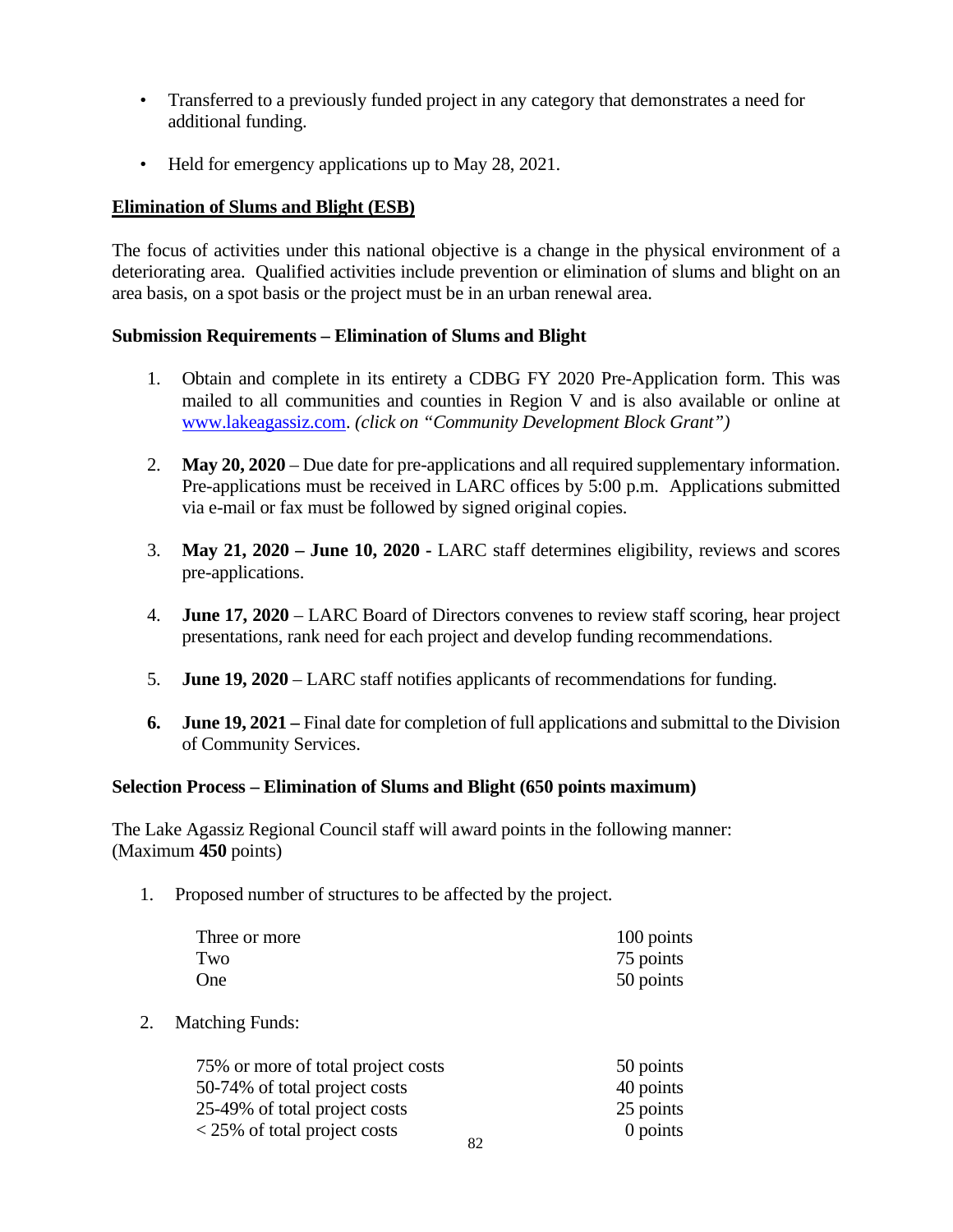3. Type of structure to be affected

|    | <b>Commercial Structure</b><br><b>Residential Structure</b>                        | 100 points<br>50 points              |
|----|------------------------------------------------------------------------------------|--------------------------------------|
| 4. | Proposed solution                                                                  |                                      |
|    | Restoration<br>Removal                                                             | 75 points<br>50 points               |
| 5. | The planned future use for the space is:                                           |                                      |
|    | Commercial or residential development<br>A park or recreation area<br>A vacant lot | 100 points<br>75 points<br>50 points |
| 6. | Percentage of minority to benefit from the project                                 |                                      |
|    | $>25\%$<br>$<$ 25%                                                                 | 10 points<br>0 points                |
| 7. | Will the project be completed by the end of this calendar year?                    |                                      |

| Yes            | 15 points |
|----------------|-----------|
| N <sub>0</sub> | 0 points  |

The LARC Board of Directors will assign up to 200 points for the perceived need of each project in the following manner:

Each elimination of slum and blight applicant will be invited to present a 5-10 minute summary of its project including a description of the work to be done, the applicant's prior efforts to remedy the deterioration and the local capacity to fund the project.

After all presentations have been heard, each board member will assign need points to each project in increments of 40 points, with 200 points the highest score and 40 points the lowest. Projects may be placed anywhere along the scale, and no two applicants may receive the same score. The need points of each project will be added together and averaged to arrive at a final need score.

The score for the need criterion will then be added to the objective score to arrive at a final score.

A tie score will be broken by written ballot. The Board will be polled, with the Chairman abstaining from the vote. If a tie again results, the Chairman will cast the deciding vote.

Projects will be displayed in rank order. Projects must attain a minimum score of **400** points in order to receive funding. Projects that receive the minimum score or higher will be funded in rank order in full, plus applicable administrative costs. Should funds be insufficient to fund any application in full, the board may: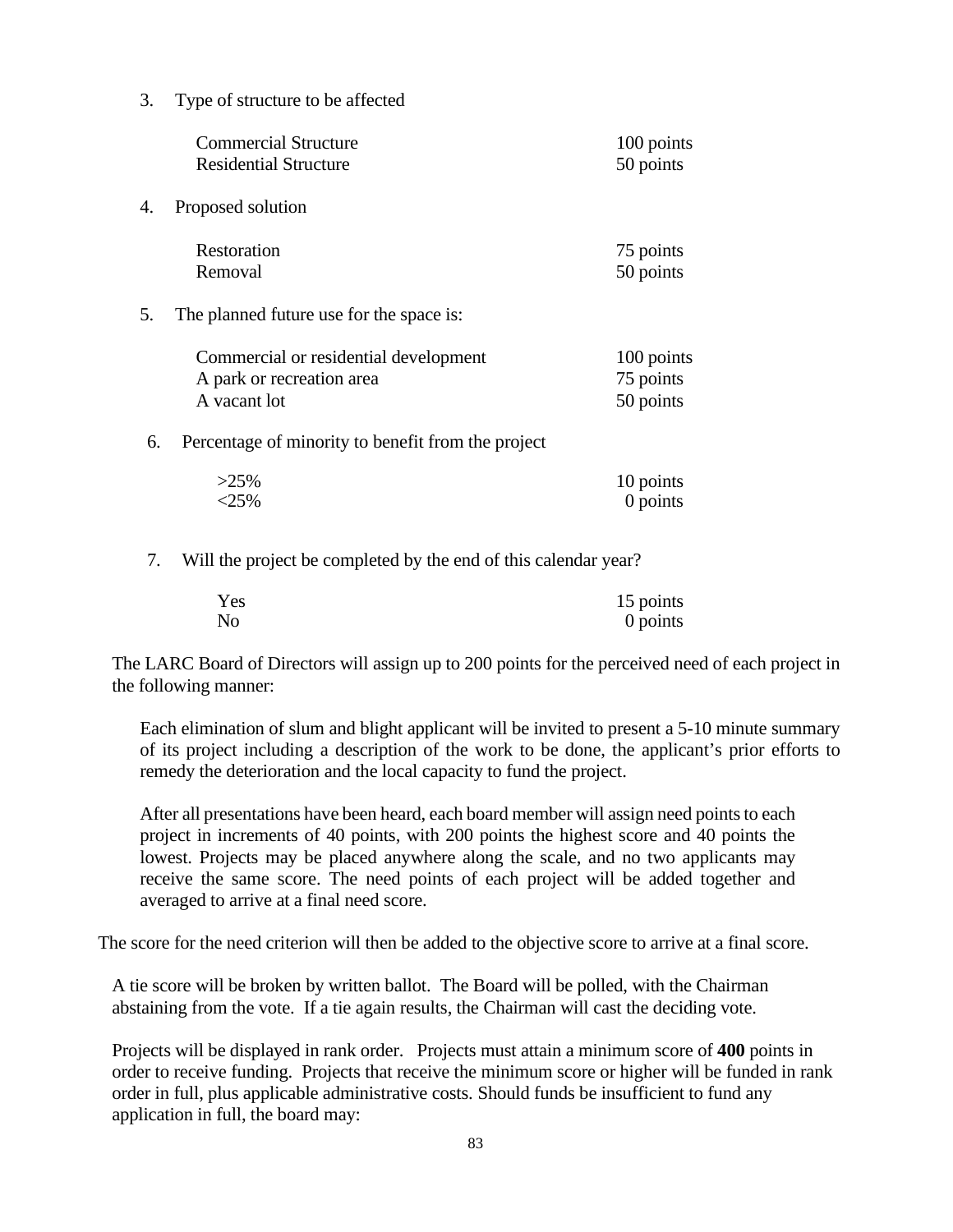- 1. Offer the remaining funds in the allocation to the applicant; if the applicant declines the offer, the board will offer the remaining funds to the next eligible applicant in rank order;
- 2. Transfer unobligated funds from other categories and offer awards as described above;
- 3. Transfer funds to any other category, including economic development, for immediate or later distribution; or
- 4. Any combination of the above.

Should there be no set-aside for ESB in a particular year, qualified ESB applications may be funded in full or in part only if funds are available in other categories after projects in those categories have been ranked and recommended for funding.

Preapplications recommended for funding will be invited to submit full applications. Full applications must not deviate in general project scope, proportion of local match or implementation schedule, as identified in the pre-application. An applicant who has been invited to submit a full application may choose not to go forward with a full application, in which case the next highest ranked project, if any, will receive an invitation to submit a full application, subject to the size of the funding request and funds available.

Should the board reject a preapplication(s) when funds are clearly available in the elimination of slum and blight category, it will provide a written explanation to the preapplicant and the DCS.

The following alternatives will be considered by the Board for redistribution of funds turned back from funded projects for reasons such as cost under-runs or the inability to use all allocated funds.

Prior to June 28, 2020, funds may be:

- Offered to current year unfunded Elimination of Slum and Blight Applicants in rank order.
- Transferred to Public Facilities LMI Benefit and offered to current year unfunded applicants in rank order.
- Transferred to Public Facilities Urgent Need and offered to current year unfunded applicants in rank order.
- Transferred to Removal of Architectural Barriers and offered to current year unfunded applicants in rank order.
- Transferred to Housing Rehabilitation and offered to current year unfunded applicants in rank order.
- Transferred to Other Housing Projects and offered to current year unfunded applicants in rank order.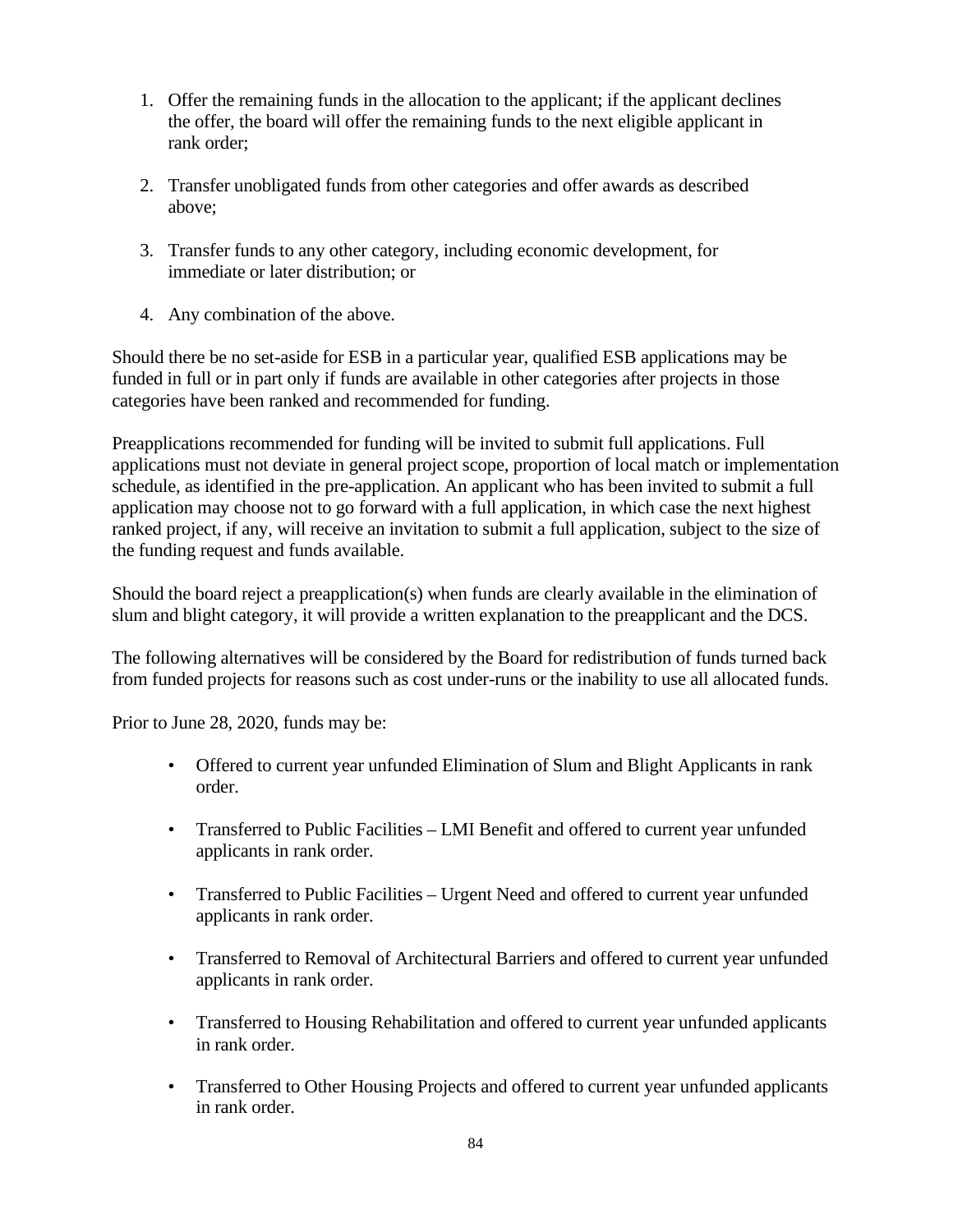- Transferred to a previously funded project in any category that demonstrates a need for additional funding.
- Held for emergency applications up to May 28, 2021.

Should no applications for Elimination of Slum and Blight be received, the Board may transfer ESB set-aside funds to any of the other categories at the June 17, 2020, scoring and ranking meeting.

## **Community Development Loan Fund (CDLF)**

The Community Development Loan Fund consists of (1) funds set-aside for loans and equity investments in for-profit businesses and (2) funds repaid to DCS from loans and equity investments made in prior fiscal years. These funds are federal funds.

Six types of activities are eligible for funding through the Community Development Loan Fund: 1) direct loans or equity investments in for-profit businesses including loans for fixed assets and inventory; 2) loans to non-profit corporations which operate business enterprises or which serve as an avenue through which assistance is provided to for-profit businesses; 3) loans to for-profit businesses for development of infrastructure owned and maintained by the for-profit entity; 4) grants for the development of municipally owned infrastructure which directly serves new or expanding for-profit businesses; 5) grants to new or expanding for-profit businesses or non-profits; and 6) grants and/or loans to businesses for façade and streetscape improvements, renovation of closed or abandoned buildings, energy system improvements or retrofitting, and preservation of architectural or historical design features. An application may be submitted at any time during the year.

## **Submission Process and Requirements to CDLF for Loans and Equity Investments**

- 1. An Applicant (the business to be assisted) submits a full application that consists of a complete business plan *(LARC may provide a format)* and supplementary information including, but not limited to historical financial statements of the business, 3 years of business tax returns, as applicable, 3 years of personal tax returns of the principals, financial pro formas, including cash flow statements, income statements and balance sheets, a description of the project, anticipated use of funds, other sources of financing including owner equity and a projection of jobs to be created and/or retained as a result of the project. Applicant must also demonstrate that all other sources of funds are committed to the project, contingent upon CDLF funding.
- 2. The sponsoring jurisdiction (a city or county) passes a resolution of sponsorship and holds a public hearing on the request for CDLF funds.
- 3. LARC staff prepares a credit analysis and a recommendation to the LARC Loan Committee<sup>[1](#page-145-0)</sup> based upon the following factors:

<span id="page-145-0"></span>Committee. The Committee currently has seven member§5 <sup>1</sup> The LARC Loan Committee membership is comprised of one LARC Board Member from each of the Lake Agassiz Region's six counties and any other LARC board members who demonstrate an interest in the work of the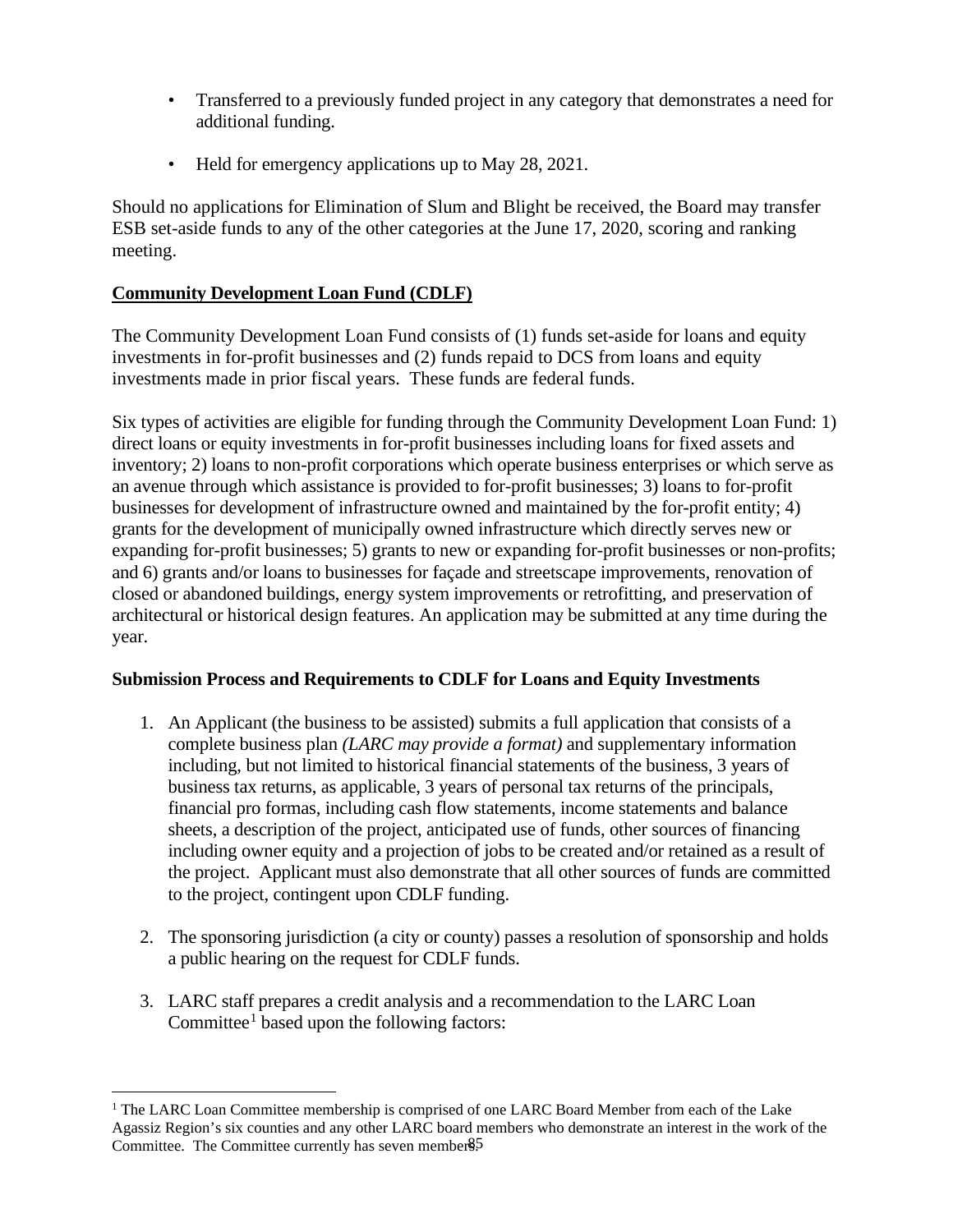- a. Need for Community Development Loan Fund Program assistance and appropriateness of the proposed use of funds;
- b. Cash flow and the ability to meet debt service requirements;
- c. Strength of the balance sheet and profit and loss statement (existing businesses);
- d. Reasonableness and credibility of pro forma financial statements (existing and new businesses);
- e. Financial strength of principals;
- f. Appropriateness of the proposed terms of the Community Development Loan Fund request;
- g. Management strength and expertise;
- h. Past performance of the firm or principal(s);
- i. Other sources or lack of other sources of funding;
- j. Marketing; and
- k. Cost per job based on the amount of Community Development Loan Funds requested.
- l. Community benefit.
- 4. The LARC Loan Committee reviews the credit analysis and staff recommendation.
- 5. The LARC Loan Committee review may result in any of the following actions:
	- a. The committee may approve funding as recommended;
	- b. The committee may approve funding with conditions;
	- c. The committee may ask the business to restructure its financial package for reconsideration; or
	- d. The committee may recommend that the application not be funded and not be allowed to restructure its financial package for further consideration.
- 6. Upon approval by the LARC Loan Committee, the application materials, business plan and accompanying documentation, staff review and loan committee recommendation and minutes are submitted to DCS for final approval.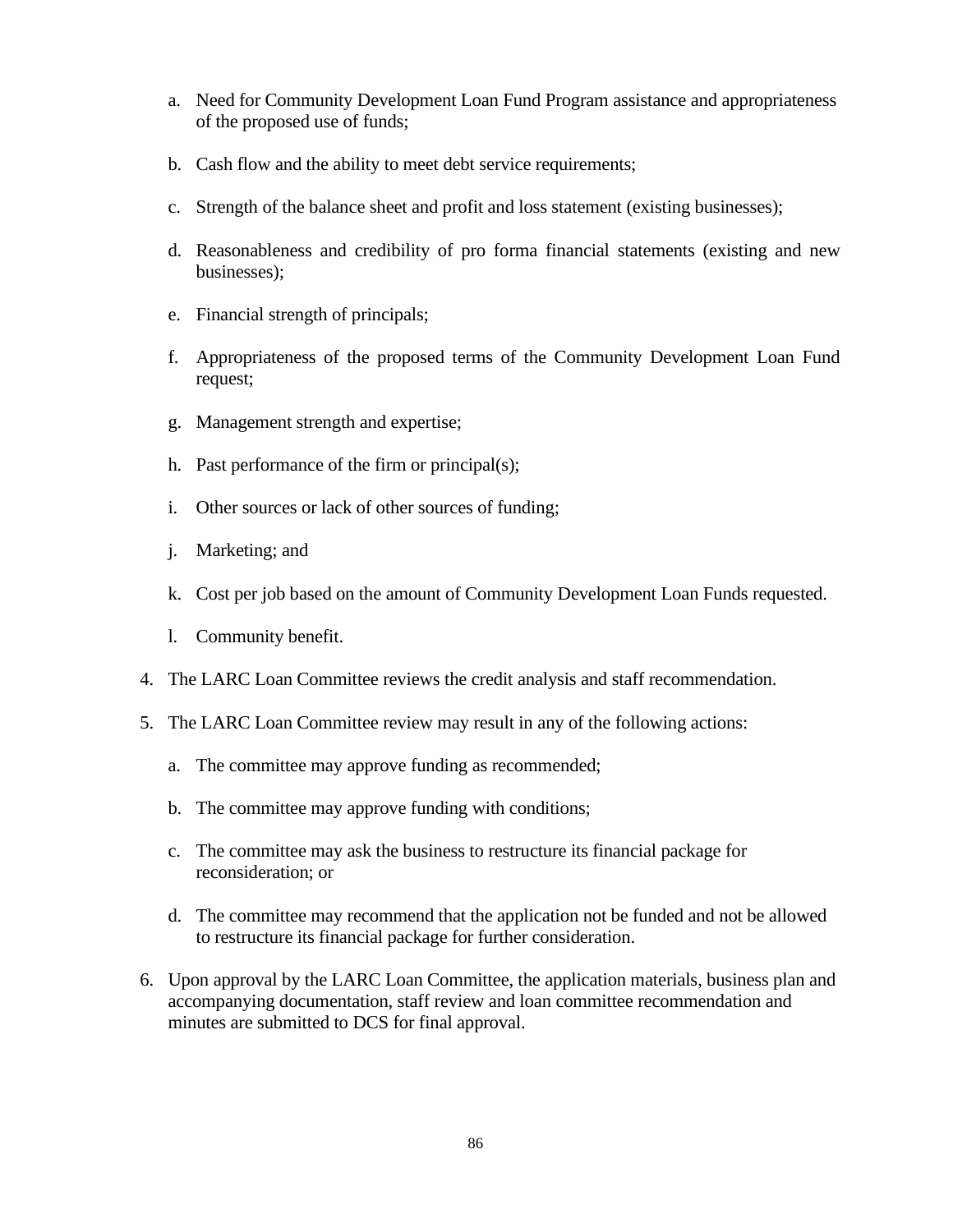## **Submission Process and Requirements for CDBG Infrastructure Grants to Local Units of Government**

- 1. LARC staff determines that a proposal for infrastructure improvement will meet the job creation and community benefit objectives of the Community Development Loan Fund and that the project will qualify for grant assistance. Applications may be submitted at any time during the year.
- 2. Applicant jurisdiction (city or county) completes and submits a full application for a CDLF Infrastructure Grant *(with assistance from LARC staff, if needed)* that includes all of the following items:
	- a. CDBG public facilities application form;
	- b. Preliminary engineering report;
	- c. Staff review;
	- d. Assessment(s) of benefiting company(ies);
	- e. Business plan(s) of benefiting company(ies) including 3 years historical financial statements and pro forma financial projections, as applicable.
	- f. Letter(s) of commitment from benefiting company(ies);
	- g. Job creation and retention form for each benefiting company;
	- h. Hiring plan for each benefiting company;
	- i. Business assessment of beneficiary (Attachment B) for each benefiting company.
- 3. The sponsoring jurisdiction (a city or county) passes a resolution of sponsorship and holds a public hearing on the request for CDLF funds.
- 4. LARC staff prepares a written recommendation to the LARC Loan Committee. The Loan Committee makes a funding recommendation based on the information contained in the application, including the job creation and public benefit aspects of the project, the amount of the local share and the staff recommendation.
- 5. Upon approval by the LARC Loan Committee, the application materials, business plan and accompanying documentation, staff review and loan committee recommendation are submitted to DCS for final approval.

## **Planning Activities**

Definition **–** Eligible activities relating to the establishment of strategic plans, comprehensive plans, capital improvement plans. Applicants must meet one of the three national objectives:

- Benefit to low and very low income persons
- Elimination of slum and blight
- Urgent need.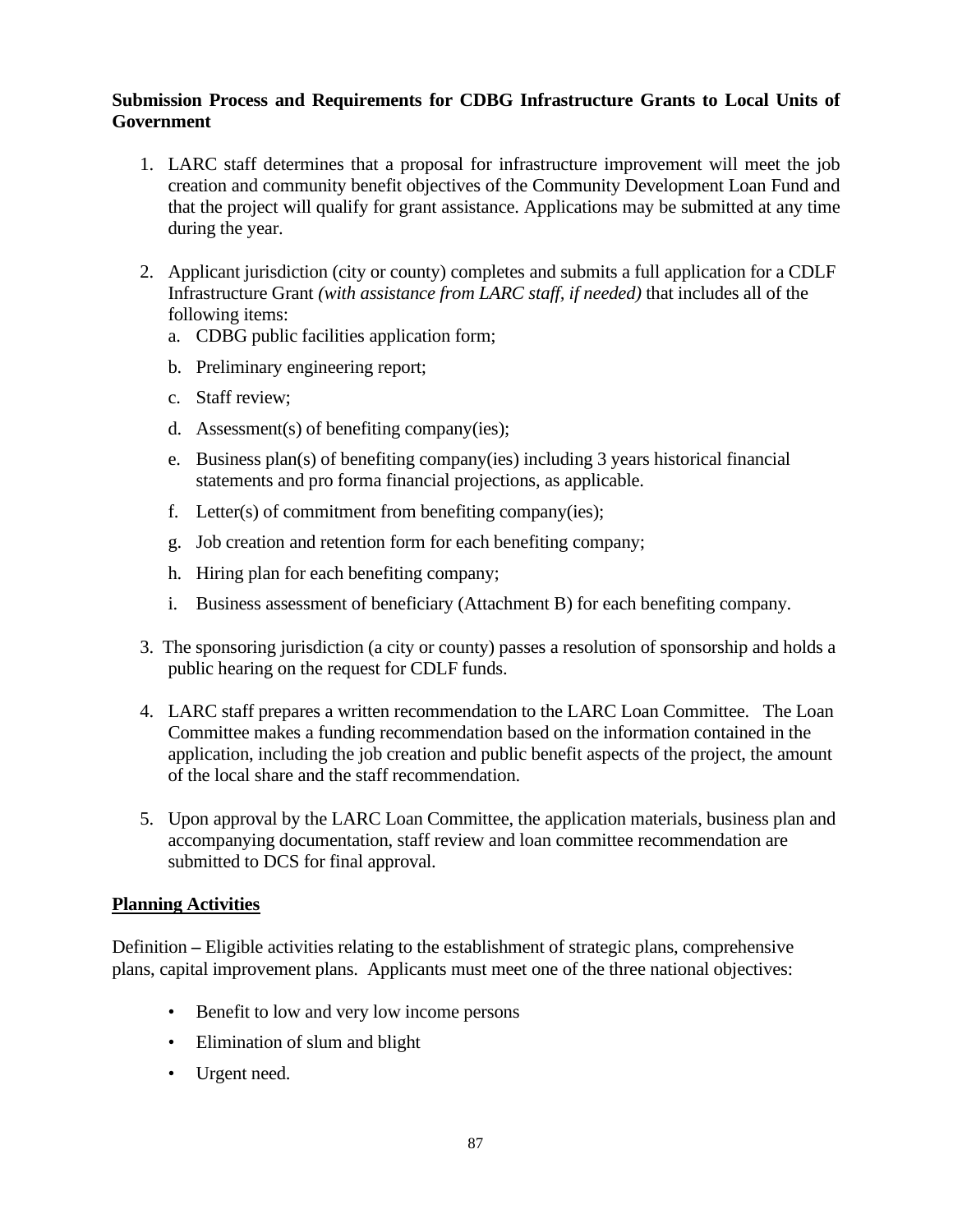#### **Submission Process – Planning Activities**

- 1. Obtain and complete a CDBG FY 2020 Pre-application form mailed to all communities and counties in the Region and also available from the office of the Lake Agassiz Regional Council, 417 Main Avenue, Fargo, ND 58103, telephone: (701) 235-1197 or online at www.lakeagassiz.com.
- 2. **July 1, 2020 – May 15, 2021** Submission period for pre-applications and all required supplementary information, subject to the availability funds. LARC will notify cities and counties on June 1 and from time to time throughout this period of the availability of funds for planning activities.
- 3. **July 1, 2020 – May 15, 2021** Subject to the availability of funds, LARC staff determines eligibility, reviews and scores pre-applications. The LARC Board of Directors ranks need and develops funding recommendations.
- 4. **June 19, 2021**  Final date for completion of full applications and submittal to the Division of Community Services.

#### **Selection Process (120 points maximum)**

1. Applicant provides a well-reasoned basis for the proposed planning activity and an explanation of the anticipated outcome.

| Yes                                                                                                                                                                                                                                | 25 points                        |
|------------------------------------------------------------------------------------------------------------------------------------------------------------------------------------------------------------------------------------|----------------------------------|
| N <sub>o</sub>                                                                                                                                                                                                                     | 10 points                        |
| <b>Matching Funds</b><br>2.                                                                                                                                                                                                        |                                  |
| $>75\%$                                                                                                                                                                                                                            | 25 points                        |
| 51-74%                                                                                                                                                                                                                             | 15 points                        |
| $26 - 50\%$                                                                                                                                                                                                                        | 5 points                         |
| 25% or under                                                                                                                                                                                                                       | $0$ points                       |
| 3. LMI Benefit                                                                                                                                                                                                                     |                                  |
| 51\% and over                                                                                                                                                                                                                      | 25 points                        |
| $< 51\%$                                                                                                                                                                                                                           | 20 points (must meet national    |
|                                                                                                                                                                                                                                    | objective of elimination of slum |
|                                                                                                                                                                                                                                    | and blight or urgent need)       |
| $\mathcal{A}$ in the contract of the contract of the contract of the contract of the contract of the contract of the contract of the contract of the contract of the contract of the contract of the contract of the contract of t |                                  |

4. Percentage of minority that could benefit in the planning area  $>25\%$  10 points<br> $<25\%$  0 points  $0$  points

5. Will the planning process be completed by the end of this calendar year? Yes 10 points No 0 points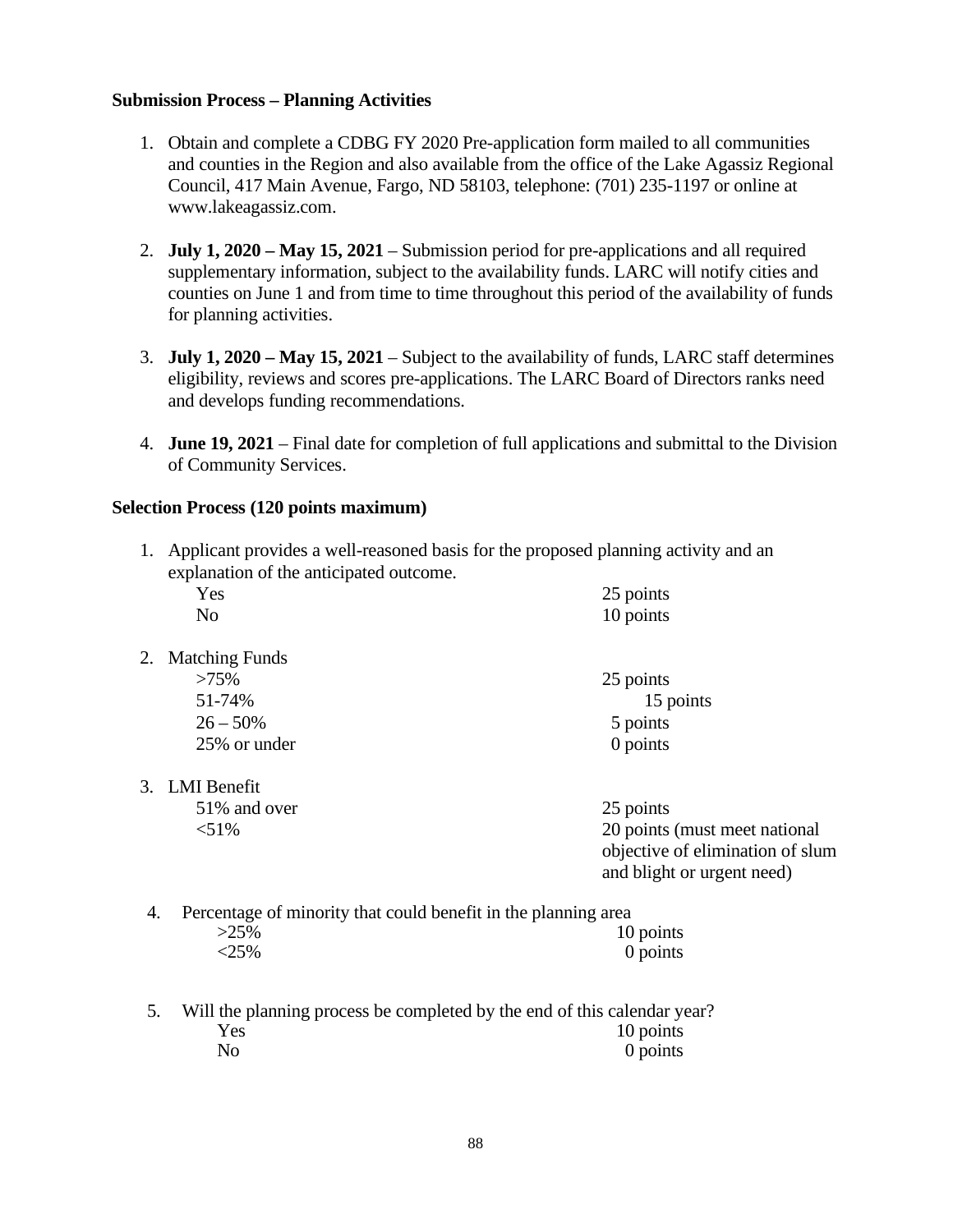6. Proposal clearly describes the steps involved in the planning process, the local resources required, proposed coordinating or steering committee, plan for public involvement, implementation process and procedure for self-evaluation.

| Good     | 25 points |
|----------|-----------|
| Adequate | 15 points |
| Poor     | 5 points  |

Proposals will be ranked according to the point schedule above from which the LARC Board will develop funding recommendations.

## **Main Street**

A set-aside of previously revolved CDLF funds has been dedicated towards fulfilling the State of North Dakota's Main Street Initiative. These funds are available only to benefit privately owned businesses. Cities and counties, however, must still apply on behalf of the business.

Eligible projects with these funds include building rehabilitation for both the exterior and interior. Exterior improvements include street lighting owned by the business, signage, landscaping, parking, painting, awnings, windows, brick and mortar repair, doors, entryways and other pre-approved lot and façade improvements. Interior improvements include making repairs to rectify code enforcement problems, renovating a closed or abandoned building, replacing or retrofitting energy systems, and preservation of historical architectural features. Demolition of structures – in whole or in part – may be eligible if a CDBG eligible project takes its place before project closeout.

At least 70% of the funds dedicated towards Main Street projects in FY 2020 must go towards projects in cities with at least 51% of the households considered low-to-moderate income, according to data HUD has provided to DCS. If an insufficient amount of grant funds can be awarded to projects located in LMI cities whereby the 70% requirement cannot be met, then no project in a non-LMI city can be funded.

#### **Submission Process – Main Street**

- 1. Obtain and complete in its entirety a CDBG FY 2020 Pre-Application form. This was mailed to all communities and counties in Region V and is also available or online at [www.lakeagassiz.com.](http://www.lakeagassiz.com/) *(click on "Community Development Block Grant")*
- 2. **May 20, 2020** Due date for pre-applications and all required supplementary information. Pre-applications must be received in LARC offices by 5:00 p.m. Applications submitted via e-mail or fax must be followed by signed original copies.
- 3. **May 21, 2020 – June 10, 2020 -** LARC staff determines eligibility, reviews and scores pre-applications.
- 4. **June 17, 2020** LARC Board of Directors convenes to review staff scoring, hear project presentations, rank need for each project and develop funding recommendations.
- 5. **June 19, 2020** LARC staff notifies applicants of recommendations for funding.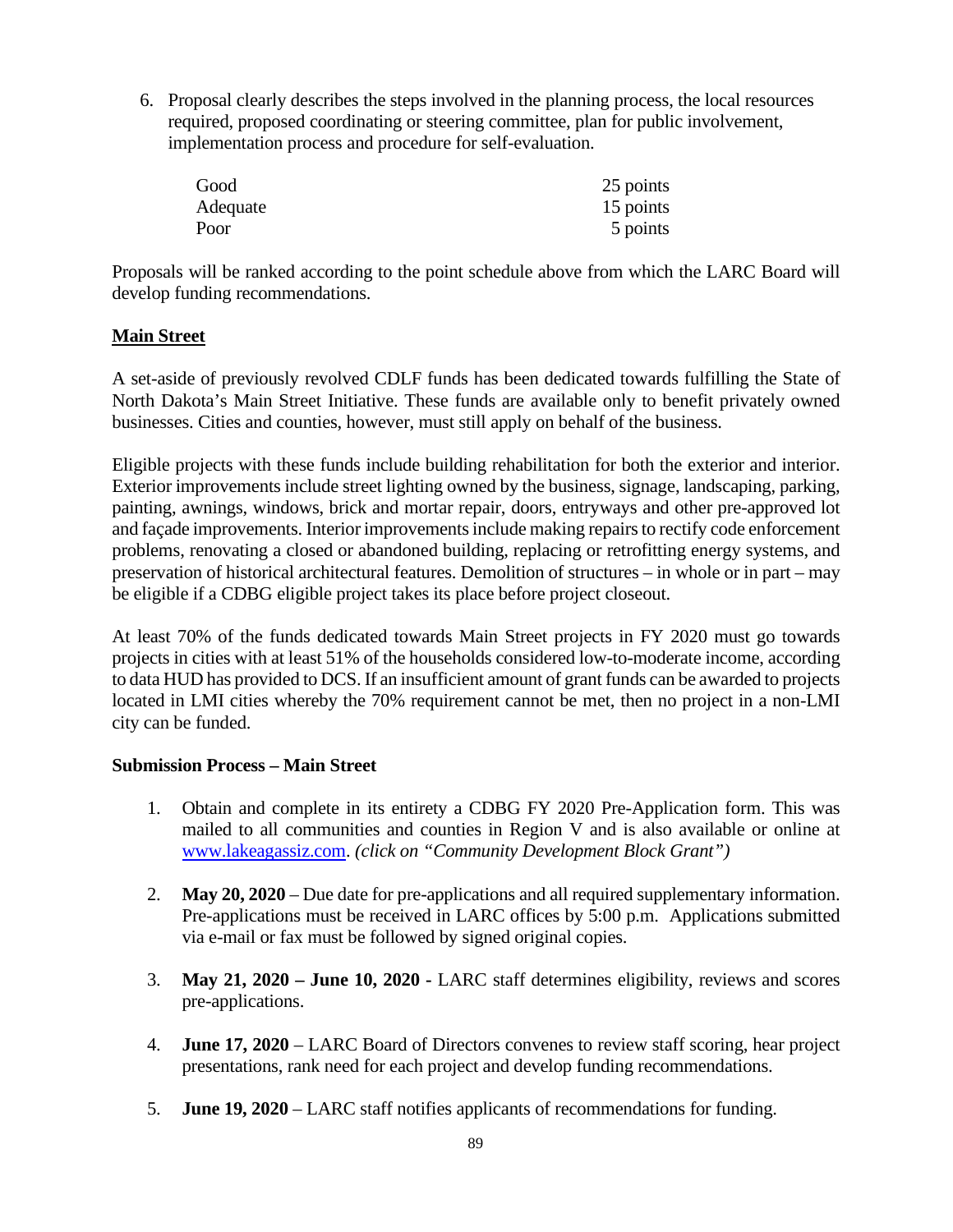6. **June 19, 2021 –** Final date for completion of full applications and submittal to the Division of Community Services.

#### **Selection Process – Main Street**

LARC staff will assign points to Main Street projects in the following manner (maximum of 350 points):

1. Has the city signed on to be a "Main Street Community" with the State of North Dakota?

| Yes | 50 points |
|-----|-----------|
| No  | 0 points  |

2. Does the building have historical architectural features or is listed on the state or national register of historic places?

| Yes            | 25 points |
|----------------|-----------|
| N <sub>o</sub> | 0 points  |

3. Does the building have historical significance to the City or County?

| Yes | 25 points |
|-----|-----------|
| No  | 0 points  |

4. Matching Funds:

| 75% or more of total project costs | 125 points |
|------------------------------------|------------|
| 50-74% of total project costs      | 100 points |
| 25-49% of total project costs      | 50 points  |
| <25\% of total project costs       | 25 points  |

5. Will the project benefit a business offering basic goods or services deemed critical for the community? Examples include grocery stores, clinics and health care, hardware stores, gas stations, contractors (e.g. electricians, plumbers, building, etc.), and so on.

| Yes                                                | 100 points |
|----------------------------------------------------|------------|
| No                                                 | 0 points   |
| 6. Is the building currently or will be mixed-use? |            |
| Yes                                                | 25 points  |
| No                                                 | $0$ points |

The LARC Board of Directors will assign up to 200 points for the perceived need of each project in the following manner:

Each Main Street applicant will be invited to present a 10 minute summary of its project including a description of the work to be done and the local capacity to fund the project.

the lowest. Projects may be placed anywher@along the scale, and no two applicants may After all presentations have been heard, each board member will assign need points to each project in increments of 40 points, with 200 points the highest score and 40 points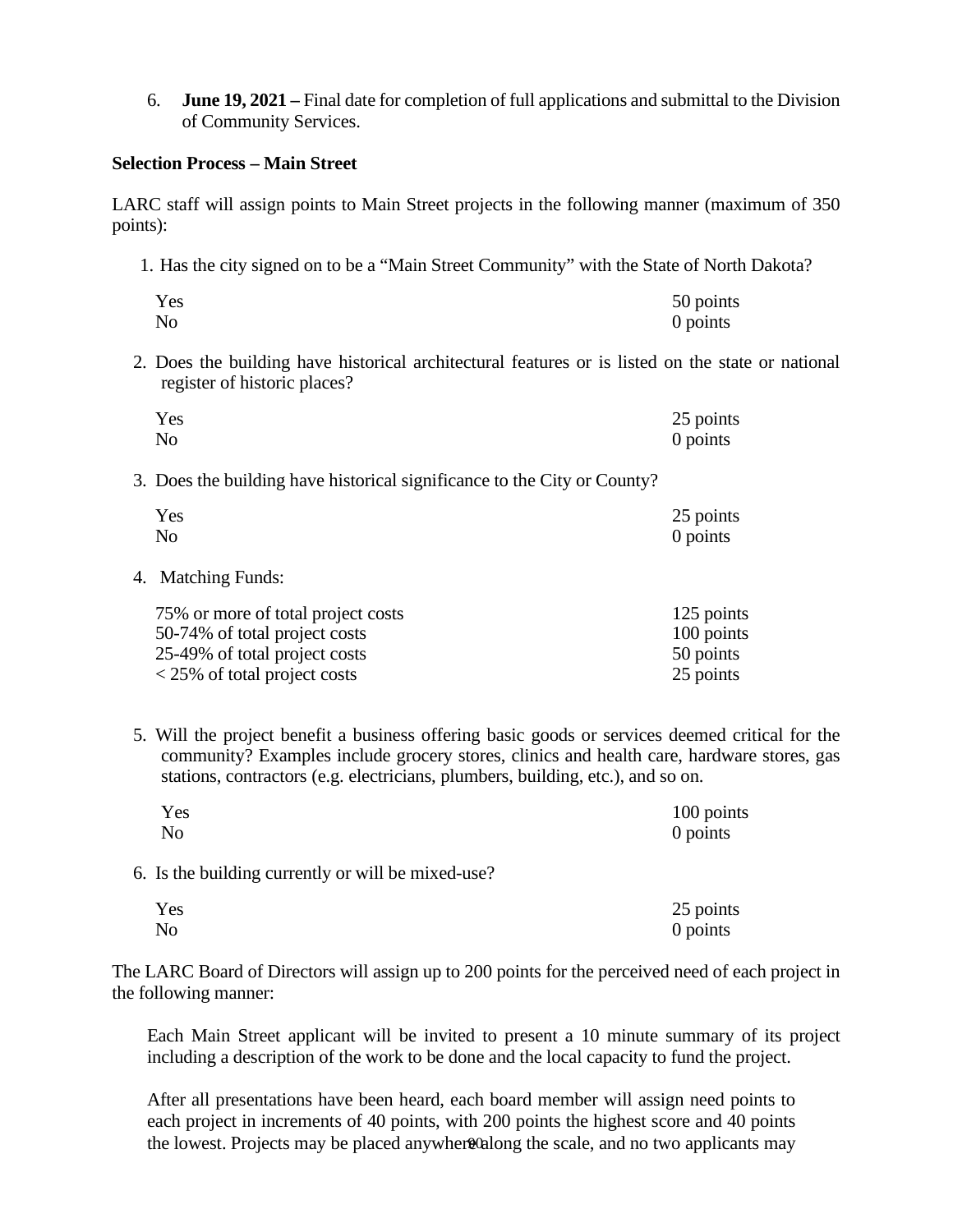receive the same score. The need points of each project will be added together and averaged to arrive at a final need score.

The score for the need criterion will then be added to the objective score to arrive at a final score.

A tie score will be broken by written ballot. The Board will be polled, with the Chairman abstaining from the vote. If a tie again results, the Chairman will cast the deciding vote. Projects will be displayed in rank order. Projects must attain a minimum score of **320** points in order to receive funding. Projects that receive the minimum score or higher will be funded in rank order in full, plus applicable administrative costs. Should funds be insufficient to fund any application in full, the board may:

- 1. Offer the remaining funds in the allocation to the applicant; if the applicant declines the offer, the board will offer the remaining funds to the next eligible applicant in rank order;
- 2. Transfer unobligated funds from other categories and offer awards as described above;
- 3. Or any combination of the above

Pre-applications recommended for funding will be invited to submit full applications. Full applications must not deviate in general project scope, proportion of matching funds commitments or planned implementation schedule as identified in the respective pre-applications. An applicant which has been invited to submit a full application may choose not to go forward with a full application, in which case the next highest ranked project, if any, will receive an invitation to submit a full application, subject to the size of the funding request and funds available.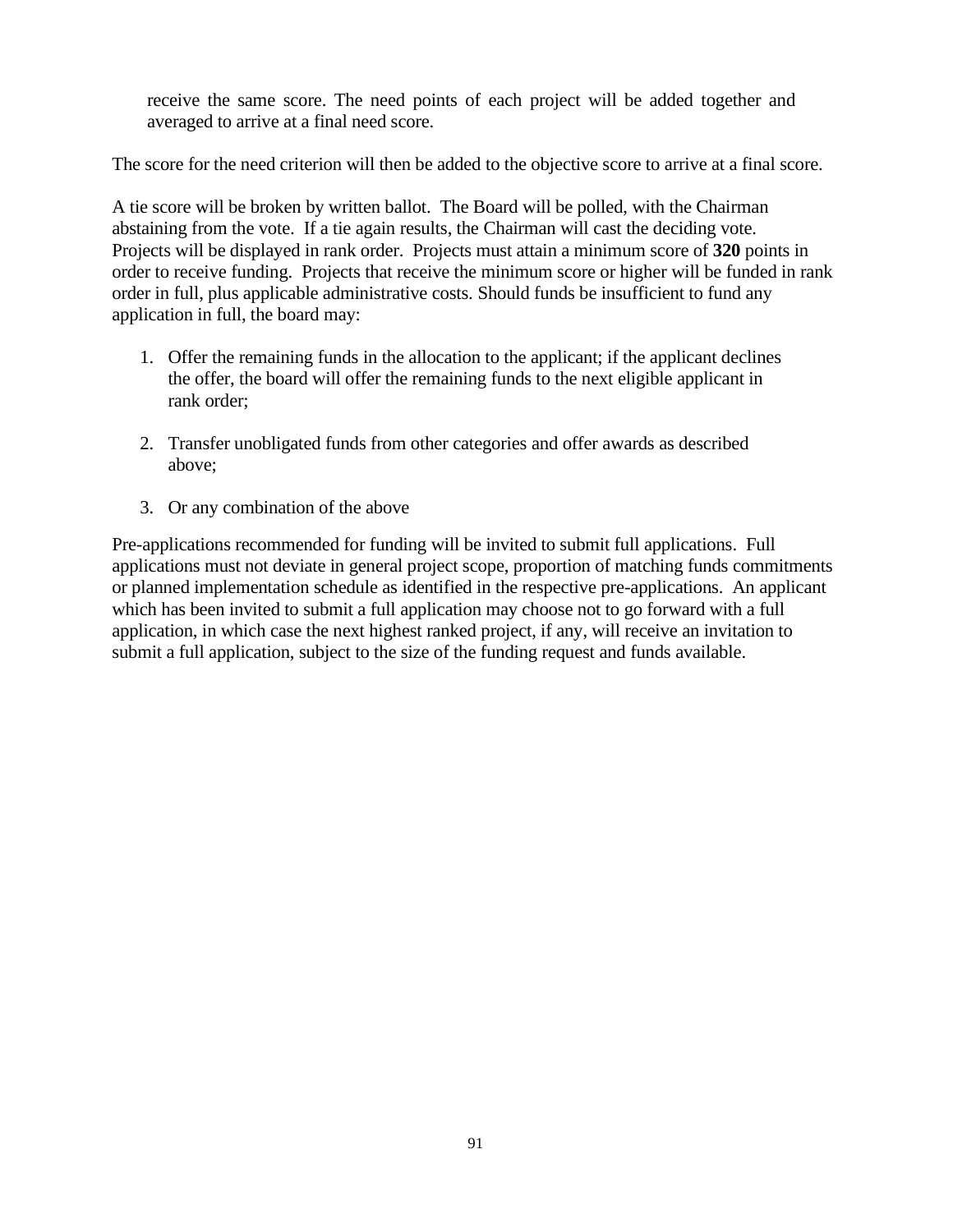

## **REGION VI**

# **SOUTH CENTRAL DAKOTA REGIONAL COUNCIL**

**429 2nd St SW, Suite 208 PO Box 903 Jamestown, ND 58402-0903 Phone: 701-952-8050 Email: tredlin@scdrc.org TTY: 800-366-6888 ND Relay Voice: 800-366-6889**



**ALTERNATIVE FORMATS FOR DISABLED PERSONS ARE AVAILABLE UPON REQUEST**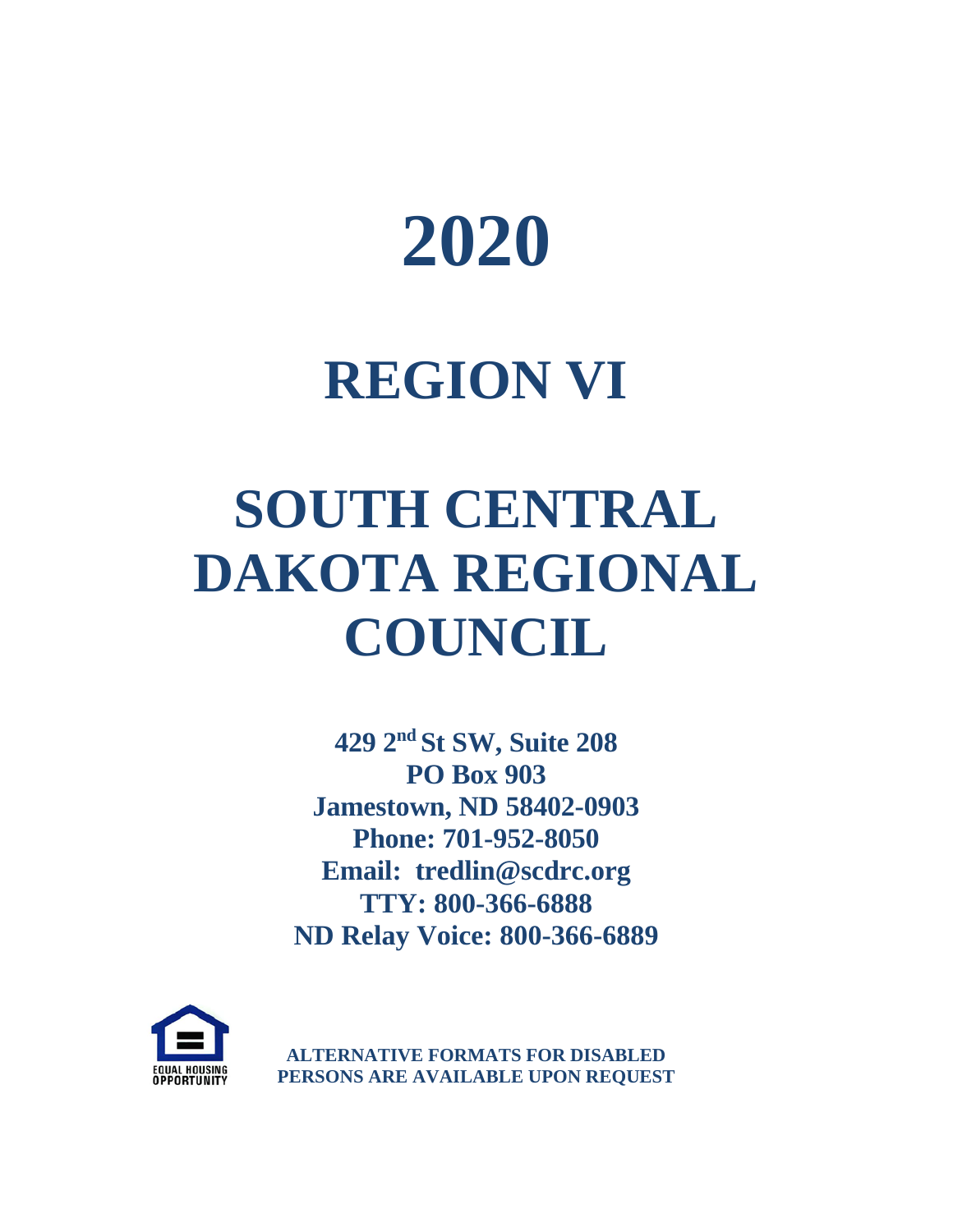South Central Dakota Regional Council is a nine-county, voluntary association of governments formed pursuant to the North Dakota Century Code. The Regional Council provides assistance in business and economic development to Barnes, Dickey, Foster, Griggs, LaMoure, Logan, McIntosh, Stutsman and Wells counties in south central North Dakota.

The Board of Director members of the Regional Council include 28 representatives from the nine-county area. **Membership is designed to give broad representation of governmental and economic interest.** The members consist of one mayor and one county commissioner from each of the nine counties. In addition, there are two members representing urban communities with populations over 5,000 – Jamestown and Valley City, along with economic developers, private sector, Soil Conservation District and University delegates.

## **Public Facilities/Housing/Planning**

| Tuesday, February 18, 2020 | Public Needs Hearing will be held at 2 pm at 429 2 <sup>nd</sup> St SW in<br>Jamestown, ND.                                                                                                                      |
|----------------------------|------------------------------------------------------------------------------------------------------------------------------------------------------------------------------------------------------------------|
| Friday, May 15, 2020       | Deadline for Pre-application submission: on or before 5 p.m.<br>Friday, May 17 <sup>th</sup> , 2019.                                                                                                             |
| On or about                |                                                                                                                                                                                                                  |
| Wednesday, June 10, 2020   | Pre-applications will be reviewed, ranked, and recommended<br>grant amounts determined. Applicants may meet with Scoring $\&$<br>Ranking Committee (SRC) to present project information and<br>answer questions. |
| On or about                |                                                                                                                                                                                                                  |
| Friday, July 17, 2020      | Final applications are due to the Regional Council. The original<br>application must be received in the Regional Council office on or<br>before 5:00 p.m. Friday, July 12, 2018.                                 |

#### **Economic Development/Emergency**

| No Deadline                             | Applications for economic development and emergency funds<br>are accepted at any time.                                                                                                                       |
|-----------------------------------------|--------------------------------------------------------------------------------------------------------------------------------------------------------------------------------------------------------------|
| <b>Main Street</b>                      |                                                                                                                                                                                                              |
| Monday, December 9, 2020                | Public Needs Hearing will be held at 10 a.m. at the Legacy<br>Center – Buffalo Room 419 5 <sup>th</sup> St NE in Jamestown, ND                                                                               |
| Friday, January 31, 2020                | Deadline for Pre-Application submission                                                                                                                                                                      |
| On or about Wednesday<br>April 22, 2020 | Pre-Applications will be reviewed, ranked and recommended<br>CDLF funds determined. Applicants may meet with Scoring $\&$<br>Ranking Committee (SRC) to present project information and<br>Answer questions. |
| On about Friday,                        |                                                                                                                                                                                                              |
| May 27, 2020                            | Final applications are due to the Regional Council.                                                                                                                                                          |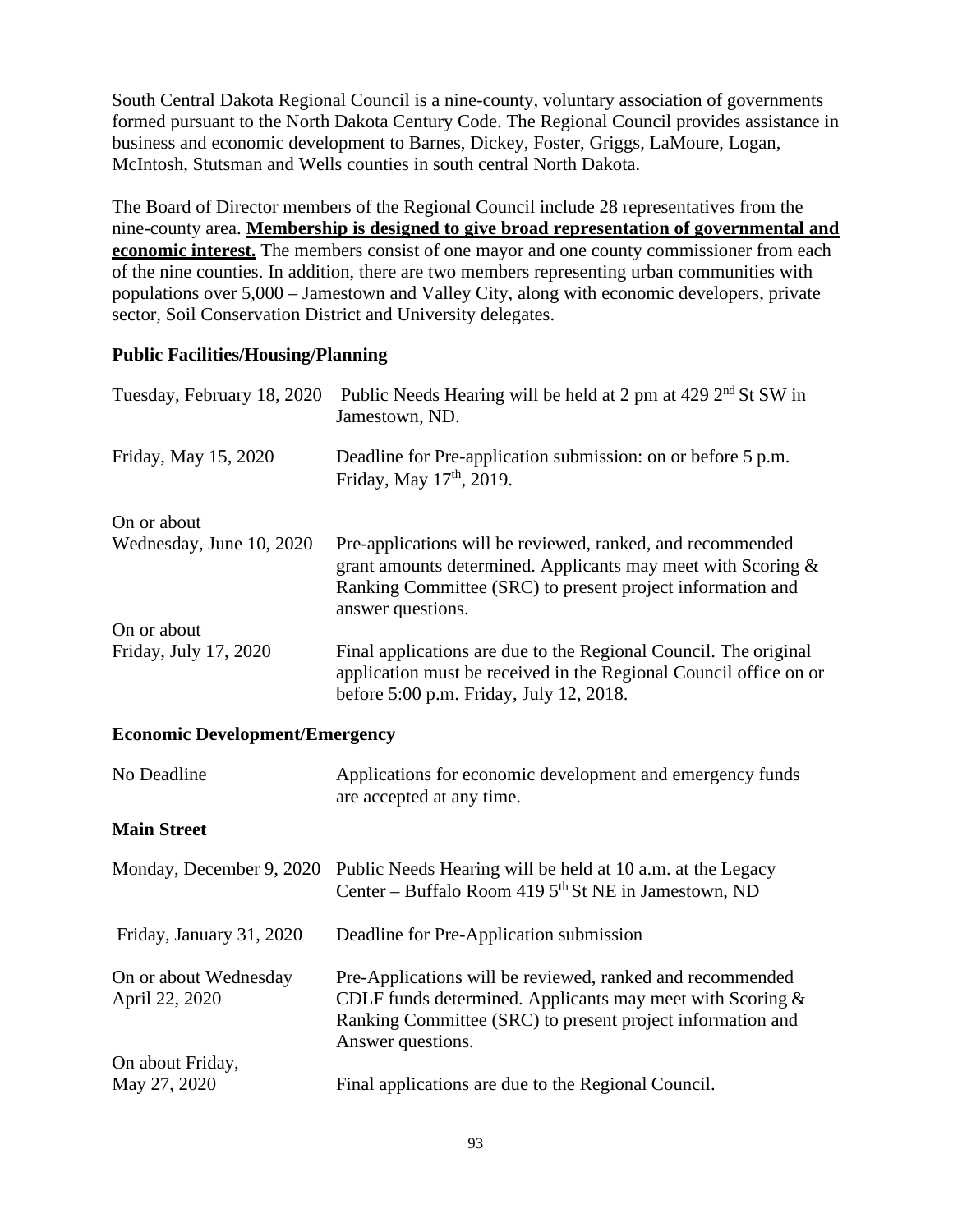## **ALLOCATION OF FUNDS \*2020 Funds have not been allocated.**

The following amounts have been estimated for the 2020 program year.

| 2020 Total Amount Anticipated for Distribution | \$269,321.00 |
|------------------------------------------------|--------------|
| <b>Public Facilities</b>                       | \$103,504.58 |
| <b>Housing</b>                                 | \$165,816.42 |
| <b>Planning</b>                                | 0.00         |
| <b>Economic Development</b>                    | 0.00         |
| <b>Emergency</b>                               | 0.00         |
| <b>Total</b>                                   | \$269,321.00 |

Economic Development projects will be funded with the State Revolving Loan Fund. Emergency (Urgent Needs) projects are approved by the Governor's Office. Do not undertake project prior to approval from the state and SCDRC.

#### **AWARD PROCESS FOR PUBLIC FACILITIES/HOUSING/PLANNING SCORING & RANKING**

The South Central Dakota Regional Council will appoint a committee to review, score, and recommend projects for funding at its April 2020 quarterly full Board of Directors meeting. The committee will consist of one representative from each of the member counties. If an appointed member cannot attend the Scoring and Ranking committee meeting, he or she will inform the Regional Council of his or her alternate county representative.

After the SCDRC Scoring & Ranking Committee (SRC) meets on or about June 10, 2020 decisions including transfers from one allocation to another will be made by and at the July 15, 2020 Board of Directors quarterly meeting. However, in the event a timelier decision needs to be made, the Executive Director and the President of the Regional Council Board have been authorized by the Board of Directors to make any necessary decisions. In case of a conflict of interest by the Executive Director and/or President, the decision will be made by three (3) other SRC Members. The Economic Development allocation, to be called the Community Development Loan Fund (CDLF), is under the authority of the Regional Council Loan Funds Committee.

To be eligible for a grant, the activity must benefit a population of 51% or more very low- to low-income (VL & LI) people based on the HUD-approved data per the 2011-2015 American Community Survey or serve a limited clientele population. If your entity has less than 51% VL & LI families, the project may be eligible under special assessment. Please contact the Regional Council for census data at 612-709-2357. This requirement applies to Public Facilities and Planning; Housing is a direct benefit activity. A prospective applicant may conduct, at it's expense, an "Income Survey" to establish VL/L income population.

#### **Review process for public facilities, housing and planning**:

1. Regional Council staff will review all Pre-applications for eligibility (as described in the State Action Plan & the Pre-App Instructions) and completeness, posing any questions to applicant as soon as possible.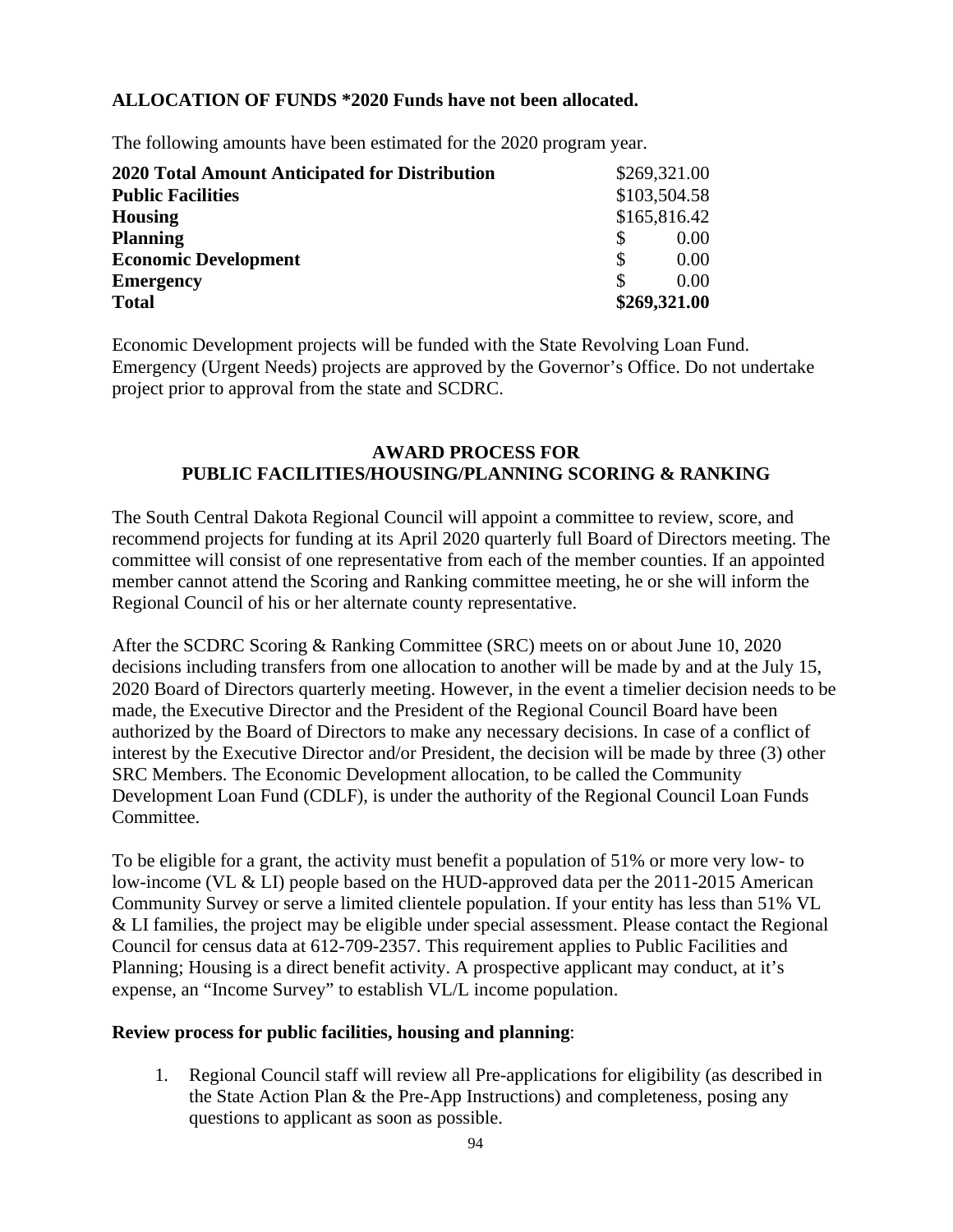- 2. Pre-applications will be submitted to Scoring & Ranking Committee (SRC) members for review prior to the SRC meeting.
- 3. No project will be allocated more than \$100,000.00 (assumes more funding requests than allocated funds).
- 4. Applicants are expected to attend the SRC meeting to make a presentation, answer questions, and provide clarification. Each applicant will be allowed approximately 15 minutes for a presentation and questions from SRC members and Regional Council staff.
- 5. After all presentations are complete; the SRC will discuss the projects and their merits.
- 6. After the applications have been reviewed and discussed, the SRC members will individually score them utilizing the scoring criteria contained in this document.
- 7. After the scores have been added and the rankings determined, the SRC will recommend an award amount to each project according to ranking. The SRC reserves the right to adjust the amount awarded to the projects during this process. If there are no projects presented or the projects presented do not use the entire allocation or score above the minimum, the committee can move allocated funds from that activity to another. In the event a project does not move forward, the committee may reallocate that funding.
- 8. In the event of a scoring tie, the SRC will determine the funding sequence by means of a written ballot.
- 9. Each applicant will be informed of the proposed disposition of its application. Applicants awarded funding must provide the information, assurances, and documentation necessary to show compliance with State and Federal guidelines. This is accomplished by completing a Full Application.

The Full Application requires information necessary to determine if the project is in compliance with all federal and state requirements. The Division of Community Services (DCS), ND Department of Commerce, will review Full Applications for such compliance and prepare the final financial award. It is possible that a "Scored and Ranked Project" will not be approved for a Final Application. In such an event, the highest ranged project, able to support the increased funding, will be allocated additional funding. This process will continue until the full allocation to Region VI has been awarded. Final allocations are approved by the Executive Board of South Central Dakota Regional Council.

## **Public Facility Grants**

Eligible activities as described in the State Program Distribution Statement include infrastructure, public safety and removal of architectural barriers. Public facility projects which include removal of architectural barriers projects should be designed to benefit a high percentage of very low and low income (VL& LI) persons, including such groups as the elderly and disabled.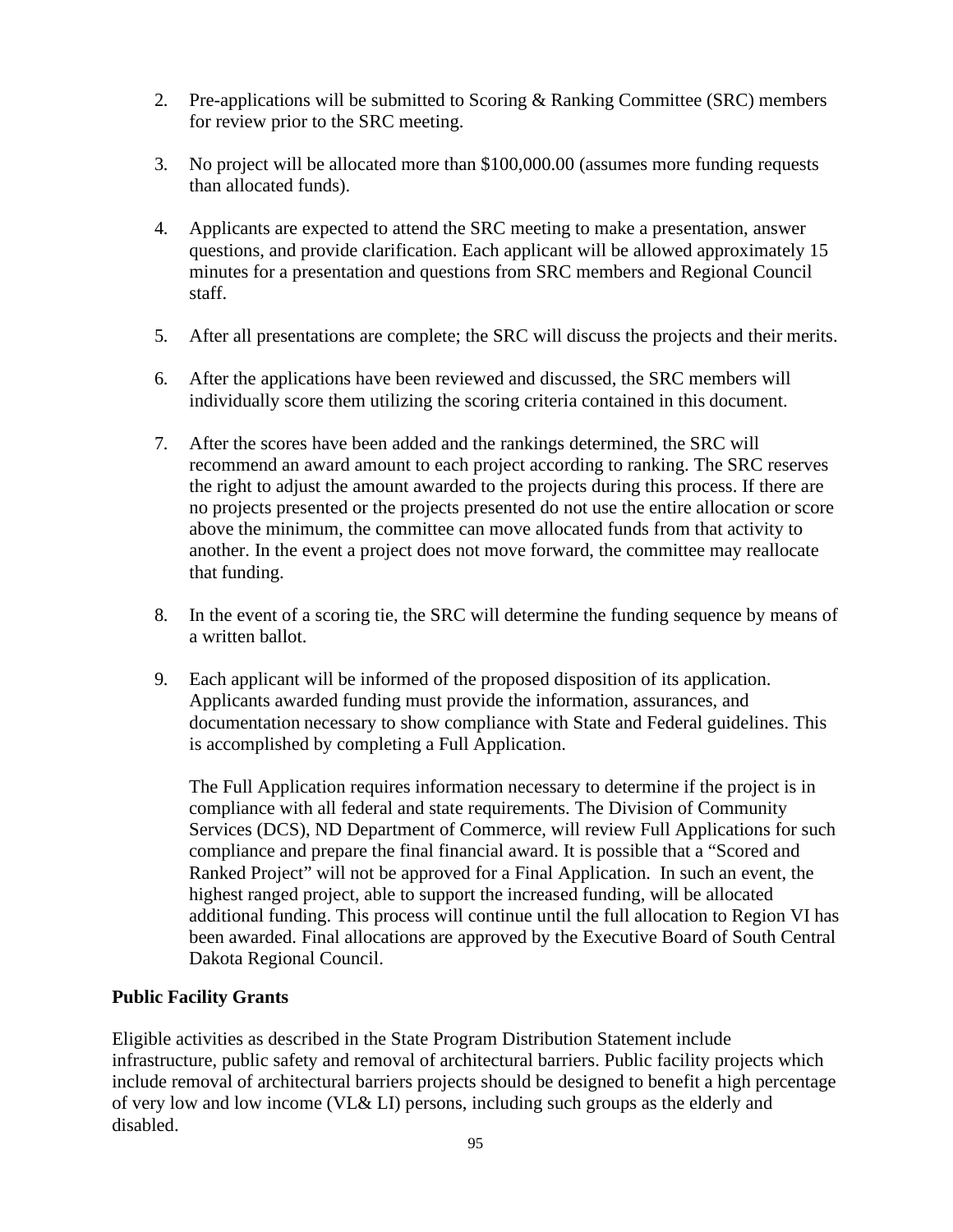A local commitment, including a cash match, is required for public facilities. Some or all of the local match will be used for CDBG grant administration of up to 10 percent of CDBG funds awarded with a minimum of \$5,000 for administration. If a jurisdiction has no local funds for grant administration, the funds will come out of CDBG. The higher the local commitment, the greater the points. See the scoring sections for commitment and matching funds for points awarded.

An engineer/architect report is to be included in the public facility's Pre-application. The engineer/architect report provides information helpful in determining the project's appropriateness and cost effectiveness. An Engineer/Architect is mandated if the building project is over \$200,000.00 per North Dakota Century Code.

## **PUBLIC FACILITIES SCORING AND RANKING CRITERIA**

## **1. COMMITMENT**

The committee will score each application on the basis of perceived commitment. 90 to 125 points will be awarded for high commitment and 65 to 89 points for moderate. The following criteria will be considered:

- a. 90 to 125 points will be awarded to projects that demonstrate the applicant is asking for the minimum amount of grant funds and is, therefore, providing the maximum amount of local match and/or other funds. This can be shown by documenting all of the following:
	- 1) project cannot proceed without the requested funds;
	- 2) applicant can show it is without additional existing funds to fully fund or increase the local match to the project;
	- 3) other potential sources of funding assistance have been explored but no other sources of grants or affordable loans are likely or available to meet the immediate need.
	- 4) the problem is:
		- i. long standing or existing and the applicant has made all reasonable efforts to obtain local or other financing to address the problem; or
		- ii. immediate and unexpected, not reasonably foreseen by the applicant.
- b. 65 to 89 points will be awarded to applications which show grant funds are needed to proceed with the project and which meet most, but not all above criteria.

## **2. APPROPRIATENESS**

100 to 125 points to projects that meet each of the following criteria;

- 80 to 99 points to those that meet 5 of 6;
- 60 to 79 points to those that meet 4 of 6;
- 40 to 59 points to those that meet 3 of 6;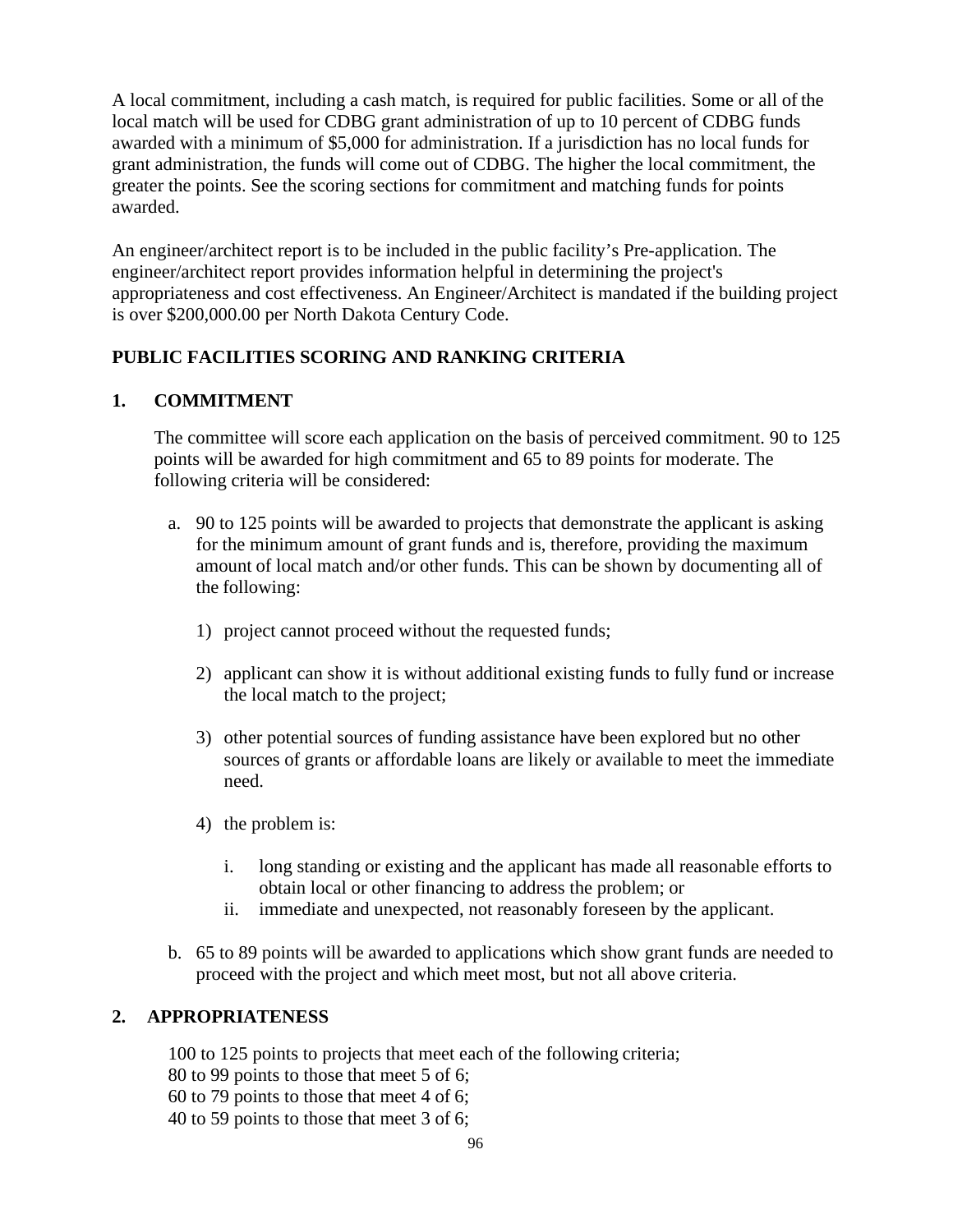- a. the project is the best immediate solution to the problem;
- b. the project provides the best long-term solution to the problem;
- c. the project meets all federal and state requirements and standards;
- d. the project appears to be cost effective considering the number of people to benefit versus the cost (compared to other projects);
- e. cost estimates appear to be reasonable and are well documented;
- f. project appears ready to proceed in a timely manner, with construction beginning  $\&$ completing within a 12-month period.

## **3. PERCENTAGE OF MINORITY LIVING IN PROJECT AREA – (Taken from U S Census data located in America Fact Finder)**

| Communities with above 76% minority population  | 100 points |
|-------------------------------------------------|------------|
| Communities with 51% to 75% minority population | 75 points  |
| Communities with 26% to 50% minority population | 50 points  |
| Communities with below 26% minority population  | 25 points  |

## **4. PERCENTAGE OF VL & LI IN THE PROJECT AREA**

One point will be awarded for every percentage point of VL & LI population served by the project.

## **5. VERY LOW AND LOW INCOME AND/OR TARGET GROUPS BENEFIT -**

Two points for each percent above 51 percent VL & LI will be awarded. Projects to assist exclusively VL & LI persons, including senior citizens, removal of architectural barriers projects are eligible. VL & LI benefit will be determined from the HUD approved data or from approved survey method results.

#### **6. PROJECT TYPE**

| Installation of water and/or sewer facilities              | 150 points |
|------------------------------------------------------------|------------|
| Rehabilitation of slum or blighted buildings               | 125 points |
| Fire protection facilities/equipment                       | 115 points |
| Install flood & drainage facilities                        | 95 points  |
| Street construction/reconstruction                         | 80 points  |
| Community Center (includes Child Care Initiative)          | 75 points  |
| Removal of architectural barriers                          | 60 points  |
| All other eligible CDBG projects (includes Façade Program) | 50 points  |
|                                                            |            |

#### **7. TOTAL CDBG COST PER CAPITA COST**

| \$0 to $$1,000$     | 100 points |
|---------------------|------------|
| \$1,001 to \$3,000  | 80 points  |
| \$3,001 to $$6,000$ | 60 points  |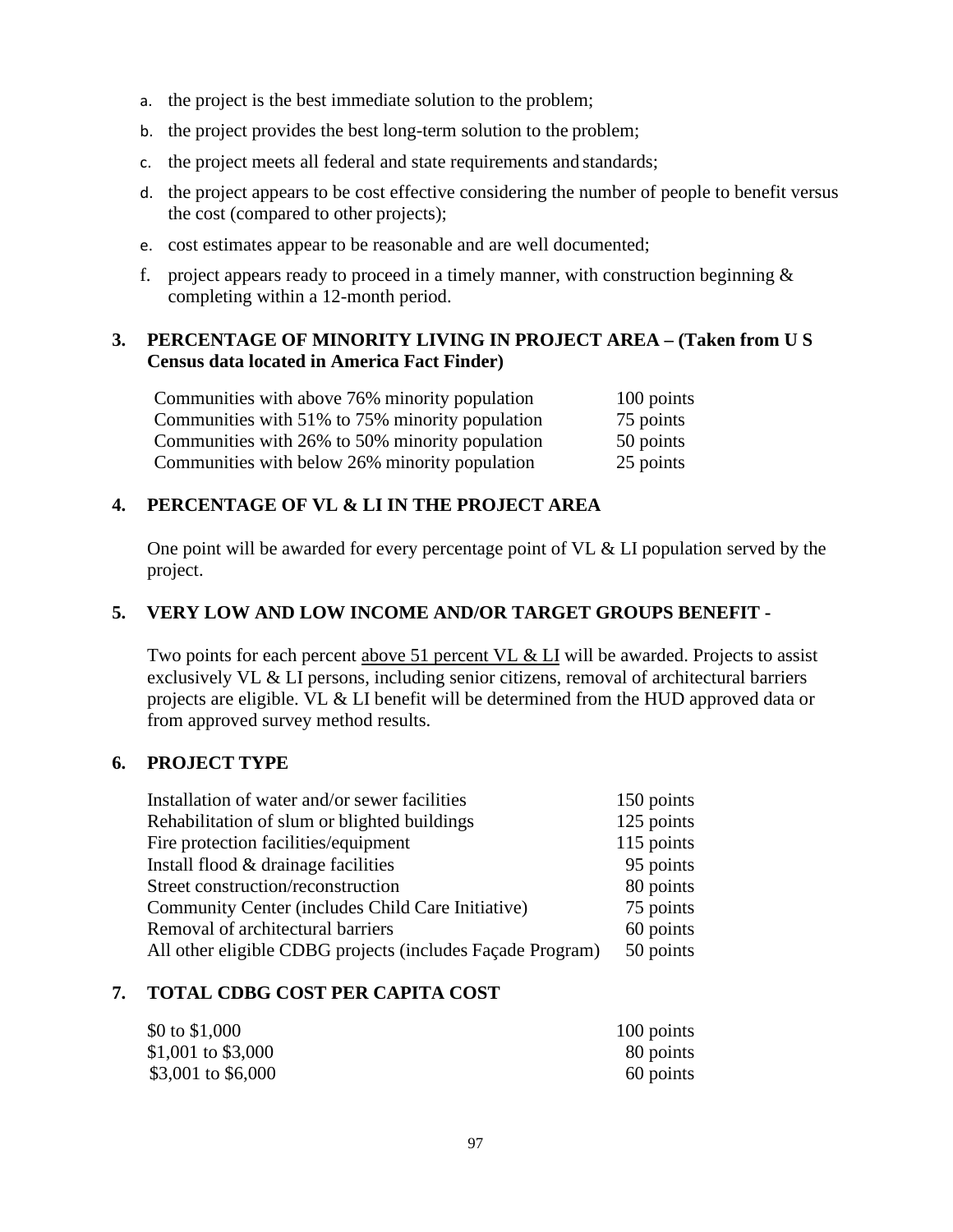## **8. RECEIPT OF PUBLIC FACILITY CDBG FUNDS IN THE PAST**

| No prior funding        | 100 points |
|-------------------------|------------|
| 5 years or more prior   | 80 points  |
| within the past 4 years | 60 points  |
| within the past 3 years | 40 points  |
| within the past 2 years | 20 points  |
| within the past year    | $0$ points |

NOTE: Years are to be counted from (and including) the most recent year in which funds were awarded, up to (and including) the funding year immediately prior to the current year.

CDBG funds from any source (including urgent need funds) are to be considered as prior funds received.

#### **9. PROJECT READINESS**

| Complete plans, and proof of other funding committed  | 100 points |
|-------------------------------------------------------|------------|
| Complete plans, other funding located – not committed | 80 points  |
| Complete plans, other funding not located             | 20 points  |

#### **HOUSING**

Eligible projects as described in the State Program Distribution Statement that address affordable single and multi-family developments, including rehabilitation, repair, expansion or similar activities that will better assure meeting of needs, immediate and long-term, viability and health and safety issues; or conversion or new construction providing affordable housing will be considered. Awards may be made in the form of grants, loans, or a combination.

#### **HOUSING SCORE SHEET**

SRC will assign points to housing activities applications in the following manner:

1. Proposed number of households to be assisted by the project.

| 10 and over | 40 points |
|-------------|-----------|
| 7-9         | 30 points |
| $4-6$       | 20 points |
| Under 4     | 10 points |

2. Participation in project by other funding sources as a percentage of total project costs.

| 50.0% and over | 40 points  |
|----------------|------------|
| 25.0% to 49.9% | 20 points  |
| Under 25.0%    | $0$ points |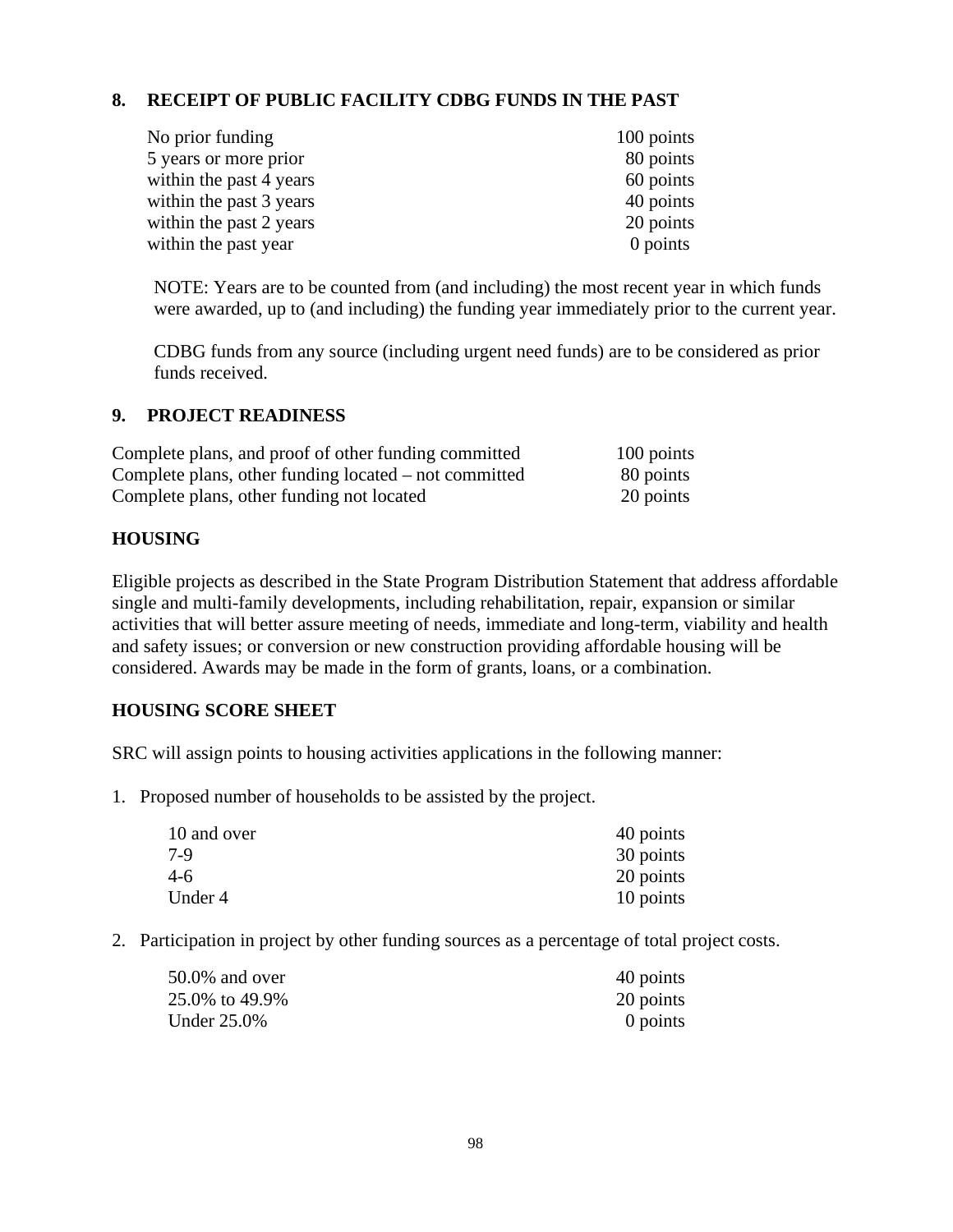3. Is there a business development project within the community or within a reasonable commuting radius of the community that is contributing to housing demand as measured by local Housing Authority?

|                                                                                                                  | Yes<br>N <sub>o</sub>                                                                                                                                                                                  | 30 points<br>0 points                            |
|------------------------------------------------------------------------------------------------------------------|--------------------------------------------------------------------------------------------------------------------------------------------------------------------------------------------------------|--------------------------------------------------|
| 4.                                                                                                               | The project will definitively demonstrate the following results:                                                                                                                                       |                                                  |
|                                                                                                                  | An increase in the number of housing units available to<br>low and very low income households                                                                                                          | 20 points                                        |
|                                                                                                                  | Concrete mechanisms to enhance the affordability of<br>housing for low and very low income households.                                                                                                 | 20 points                                        |
|                                                                                                                  | An ongoing effort to increase housing opportunities<br>in the locality                                                                                                                                 | 20 points                                        |
|                                                                                                                  | Active and ongoing participation by city<br>government and/or other development organization(s).                                                                                                       | 20 points                                        |
|                                                                                                                  | Active and ongoing participation by other groups,<br>including financial institutions, charitable groups,<br>the local business community, etc.                                                        | 10 points                                        |
| 5. Percentage of Minority Living in Project Area - (Taken from US Census data located in<br>America Fact Finder) |                                                                                                                                                                                                        |                                                  |
|                                                                                                                  | Communities with above 76% minority population<br>Communities with 51% to 75% minority population<br>Communities with 26% to 50% minority population<br>Communities with below 26% minority population | 50 points<br>30 points<br>20 points<br>10 points |
|                                                                                                                  | 6. Project Readiness                                                                                                                                                                                   |                                                  |
|                                                                                                                  | Complete plans, and proof of other funding committed<br>Complete plans, other funding located – not committed<br>Complete plans, other funding not located                                             | 100 points<br>80 points<br>20 points             |

7. SRC will assign up to **50 points** for the perceived need of each project in the following manner:

Each applicant for housing projects will be invited to present a 5- to 10-minute summary of the project including a description of the type of project, an explanation of the need for the project, growth of the community, if applicable, other proposed financial participants and a general description of beneficiaries (low and moderate income households, elderly, female head of households, etc.) After all presentations have been heard, each board member will rank the projects in order of perceived need on a 10-point scale, a rank of 10 the highest and1 the lowest. The point rankings of each project will be added together and averaged to arrive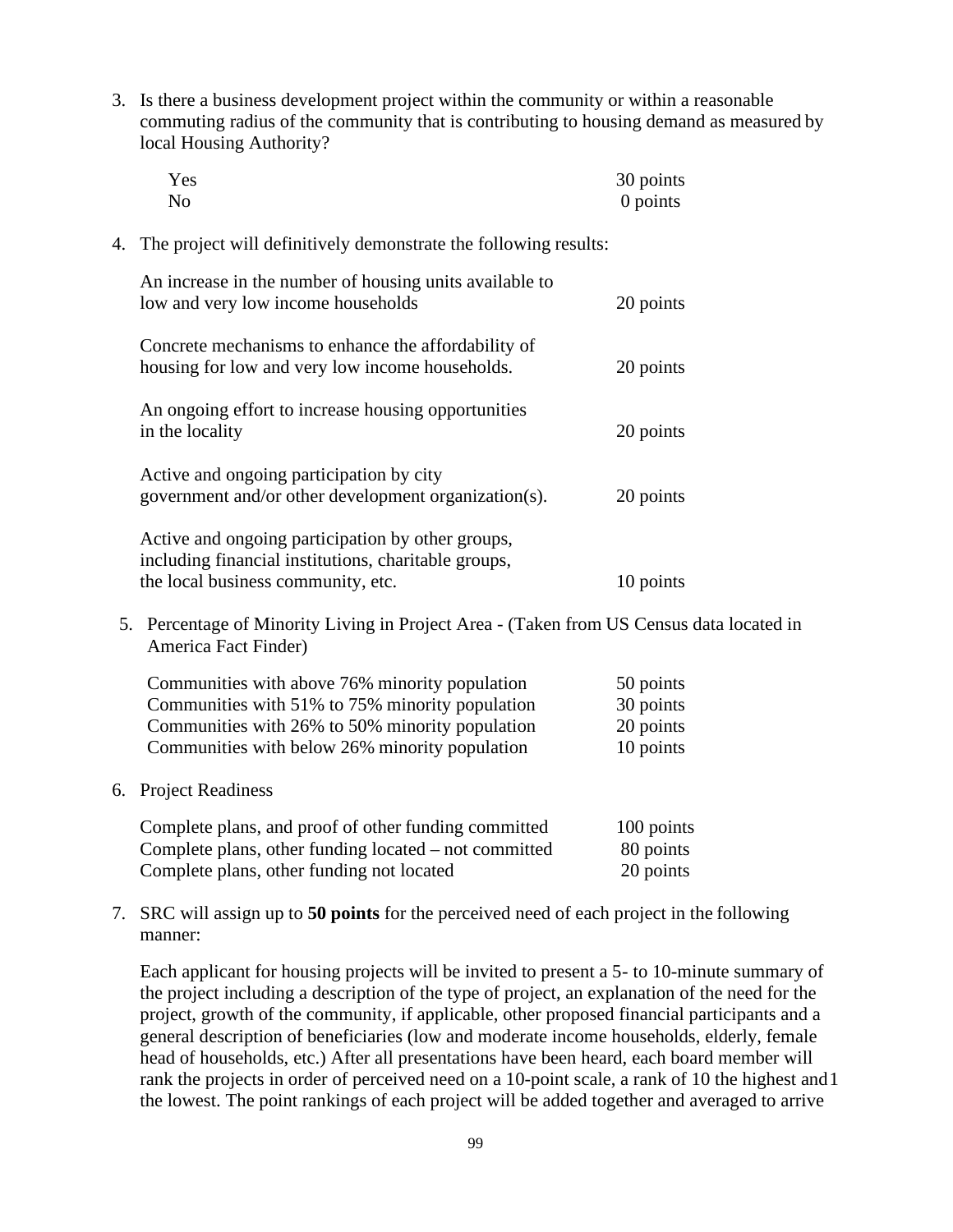at a final ranking. Applicants will then be assigned points, the highest ranking applicant receiving 50 points, the next highest 45 points, etc., in increments of five points.

The score for the perceived need criterion will then be added to the objective score to arrive at a final score.

A tie will be broken by secret ballot of the SRC. The SRC will be polled, with the Chairperson abstaining from the vote. If a tie again results, the Chairperson will cast the deciding vote.

## **PLANNING GRANTS**

Eligible activities relating to the establishment of a Capital Improvements Plan, Community Strategic Plan, Comprehensive Plan, Zoning or other plans.

## **PLANNING SCORE SHEET**

#### **1. NEED**

Proposal clearly responds to an existing or anticipated need and describes how the planning project will help address the need or problem.

## **2. IMPACT**

Highest scores will be applied to those that best meet the following criteria:

- Work products are clearly defined.
- Work products and results clearly address described need.
- Consultant is qualified and experienced.

#### **3. COST**

Up to 50 points will be assigned if the cost is documented and appears reasonable.

## **4**. **PERCENTAGE OF MINORITY LIVING IN PROJECT AREA – (Taken from U.S. Census data located in America Fact Finder)**

| Communities with above 76% minority population  | 50 points |
|-------------------------------------------------|-----------|
| Communities with 51% to 75% minority population | 30 points |
| Communities with 26% to 50% minority population | 20 points |
| Communities with below 26% minority population  | 10 points |

## **5. VL/LI BENEFIT**

One point will be assigned for each percent of VL/LI above 50 percent who will benefit.

## **6. MATCH**

Assign 2 points for each percentage of total project cost paid from local or other sources.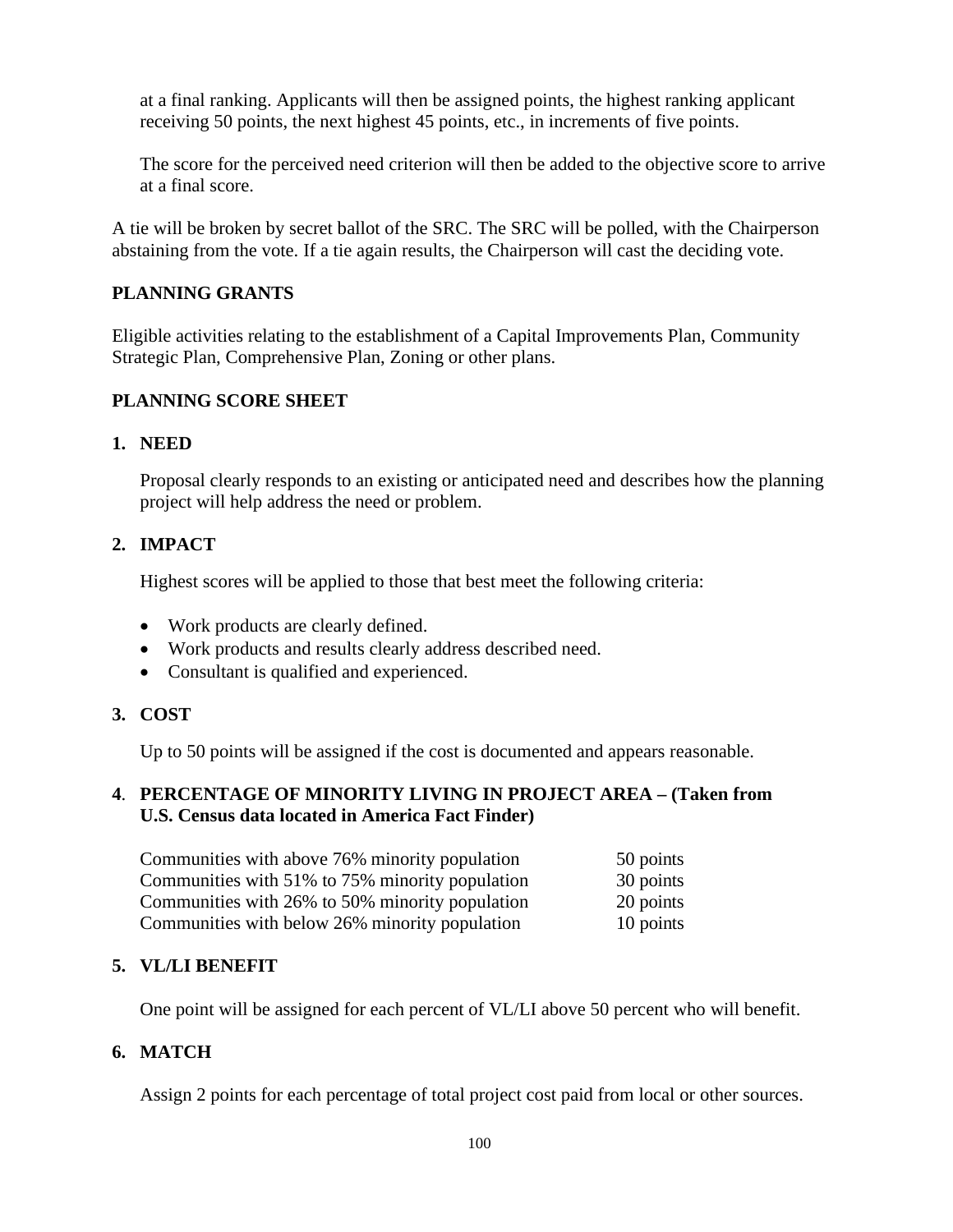## **AWARD PROCESS FOR EMERGENCY AND ECONOMIC DEVELOPMENT FUNDING**

## **EMERGENCY FUNDS**

Economic Development projects will be funded with the State Revolving Loan Fund. Emergency projects are approved by the Governor's Office. Do not undertake the project prior to approval.

Funding for emergency grants may come from the Economic Development allocation, however, program income may not be used to fund emergency requests. Eligible activities must meet the national urgent needs objective as stated in the Federal Register. At a minimum, the threat cannot have occurred or become apparent more than 18 months prior to submission of an application or pre-application, but generally it should not have occurred, or a solution identified, until after the regular public facility pre-application deadline. The use of emergency funds due to a failure from lack of a maintenance plan by a community may not be considered urgent need. Projects that are requesting emergency funding will need to convince the Regional Council that failure(s) is not due to a dilapidated system. The Regional Council may also request a higher local commitment in relationship to the age of the system being replaced.

Emergency requests will not be ranked and scored. Decisions regarding funding will be based on the project need, commitment, appropriateness, and availability of funds. Emergency applications will be considered at any time. Final funding decisions are made by the State of North Dakota through the Department of Commerce, Division of Community Services (DCS). Applicants should contact the Regional Council office for guidance in preparing requests/applications for emergency funding.

## **ECONOMIC DEVELOPMENT FUNDS**

The South Central Dakota Regional Council (SCDRC) is served by a Loan Funds Committee for SCDRC Community Development Loan Fund (CDLF) review. The Economic Development allocation, to be called the Community Development Loan Fund (CDLF), is under the authority of the Regional Council's Loan Funds Committee. The Loan Funds Committee consists of one person from each county in Region VI, who is nominated by the county. The Regional Council staff assists the Loan Funds Committee by providing guidance to the business in developing its application, assuring compliance with HUD regulations, and preparing a staff recommendation for the Loan Funds Committee. Applications to the CDLF are taken on an ongoing basis throughout the program year.

Should all available CDLF funds be committed, applicants will be informed of the status of program funding and potential timeline for future funding. Staff will also assist in researching other potential financing sources.

- 1. Eligible Activities (Partial listing for a complete list refer to the State Action Plan).
	- a. Direct loans or grants to businesses including loans for fixed assets, equipment, infrastructure, inventory; and guarantees for working capital; or
	- b. Grants for the development of publicly owned infrastructure which directly serves new or expanding for profit businesses; or
	- c. Purchase of preferred stock, limited to 20 percent of the total project.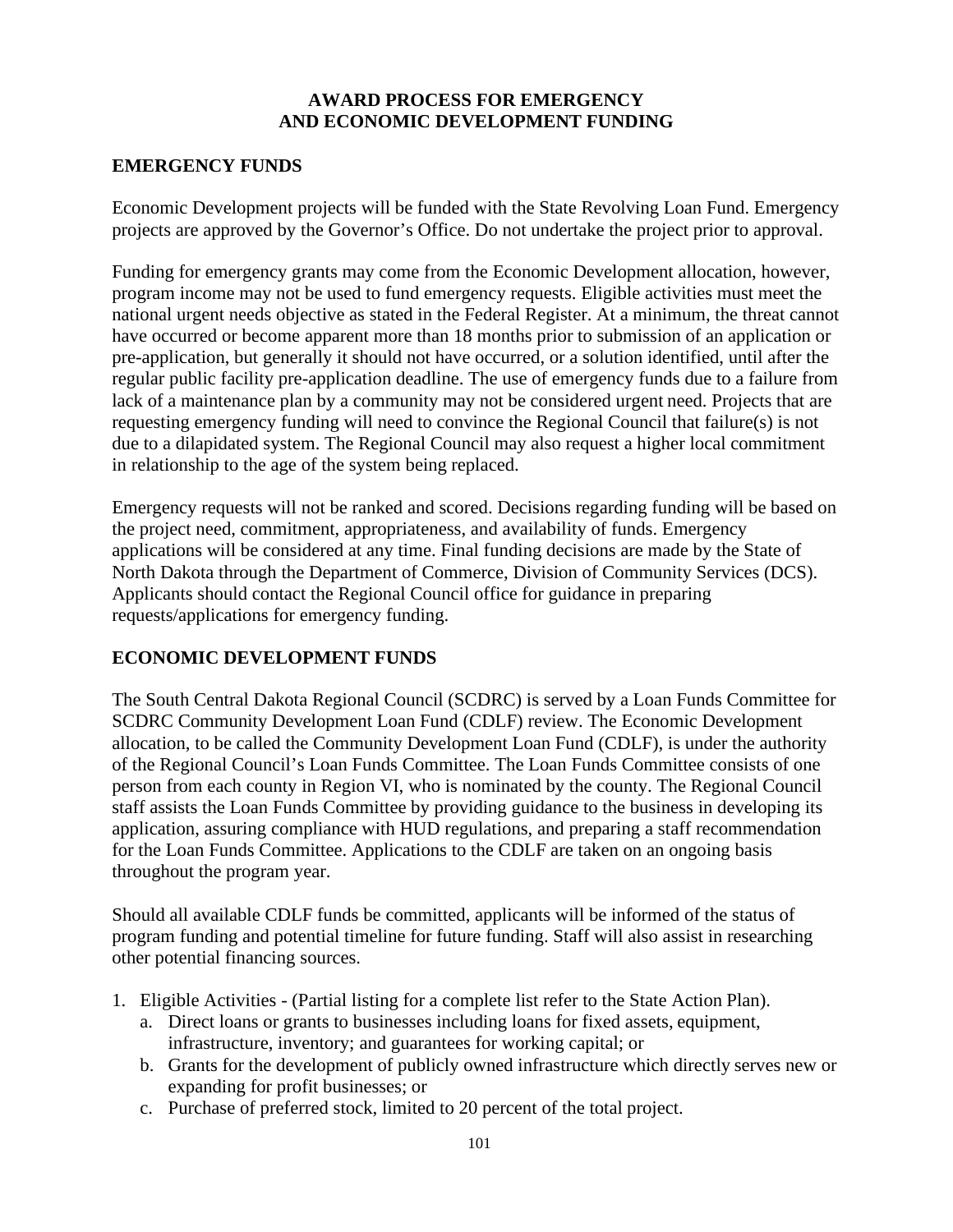- 2. Ineligible Activities (Partial listing for a complete list refer to the State PDS)
	- a. Interest buy downs.
- 3. Review Committee

The Loan Funds Committee consists of one member from each of the member counties served. The Loan Funds Committee will consider all applications for funding.

4. Application

The application checklist and complete application packet can be obtained from SCDRC. State eligibility requirements will be applied to regional projects. The staff will work with each applicant to assist in the completion of the application. The application must be completed at least fourteen (14) days prior to the upcoming monthly committee meeting at which the applicant would like its application to be considered. The committee meetings are held on the second Tuesday of each month, as needed.

5. Staff Review

The staff will review the application for completeness and program compliance. If necessary, the staff will request additional information or clarification. The staff will prepare a staff recommendation that will be sent to each Loan Funds Committee member with the application packet at least one week prior to its upcoming meeting.

Minimum program requirements include:

- a. At least 51% of the jobs created or retained by the proposed project must be available to low to moderate income people;
- b. Principal(s) must provide at least 10% of the total project in the form of cash or tangible balance sheet equity, and/or other acceptable assets;
- c. A private financing institution must be involved in all ED projects unless it is a disaster situation;
- d. CDLF may only participate to a maximum of 50% of the total project;
- e. CDLF's maximum investment (loans or equity) should be limited to \$50,000 per job created or retained and \$10,000 per job for infrastructure grants.

Upon a determination that the application does not comply with minimum requirements, a letter will be sent to the applicant identifying specifically what can be done to bring the proposal into compliance with the application requirements.

The staff may also begin the environmental review process on each application to expedite the potential drawdown of loan funds.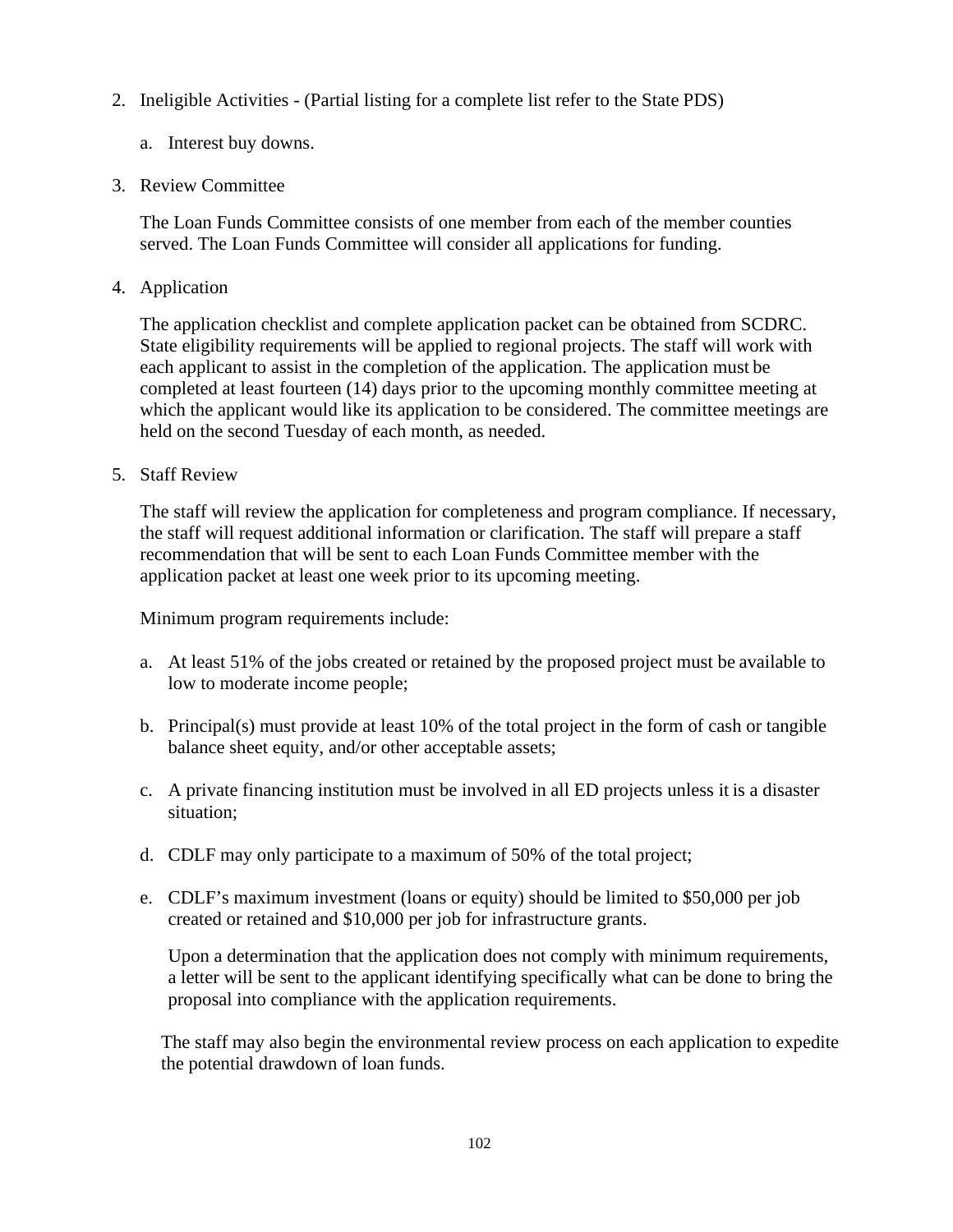6. Applicant Presentation

Each applicant will present his/her application to the Loan Funds Committee and answer any additional questions from the Loan Funds Committee. Typically, the presentation and question/answer period is limited to 30 minutes.

7. Loan Committee Review

The Loan Funds Committee will review the CDLF request based on an analysis of the project. The Loan Funds Committee recommendation may come in the form of any of the following actions:

- a. The Loan Funds Committee may recommend funding as requested; or
- b. The Loan Funds Committee may recommend funding with conditions; or
- c. The Loan Funds Committee may ask the business to restructure its financial package for reconsideration; or
- d. The Loan Funds Committee may request additional information before a recommendation can be made; or
- e. The Loan Funds Committee may recommend that the application not be funded and not be allowed to restructure its financial package for further consideration.
- 8. Application Approval

If the application is approved by the Loan Funds Committee, the staff will organize the following:

- a. Public hearing held by sponsoring applicant jurisdiction;
- b. Completion of community application requirements;
- c. Complete full application and submit to Division of Community Services (DCS).
- 9. Amendment Requests

Amendment requests must be made by the loan recipient to the sponsoring unit of government, for approval, denial, or approval with alterations. The sponsoring unit of government will then forward the amendment to the Regional Council who will forward the request to the DCS.

#### **ECONOMIC DEVELOPMENT APPLICATION**

- 1. Pre-Application/Business Plan
	- a. The pre-application includes submitting a pre-application and a business plan to the Regional Council which will be accepted any time during the program year. Itshall contain all information required by the current State Action Plan.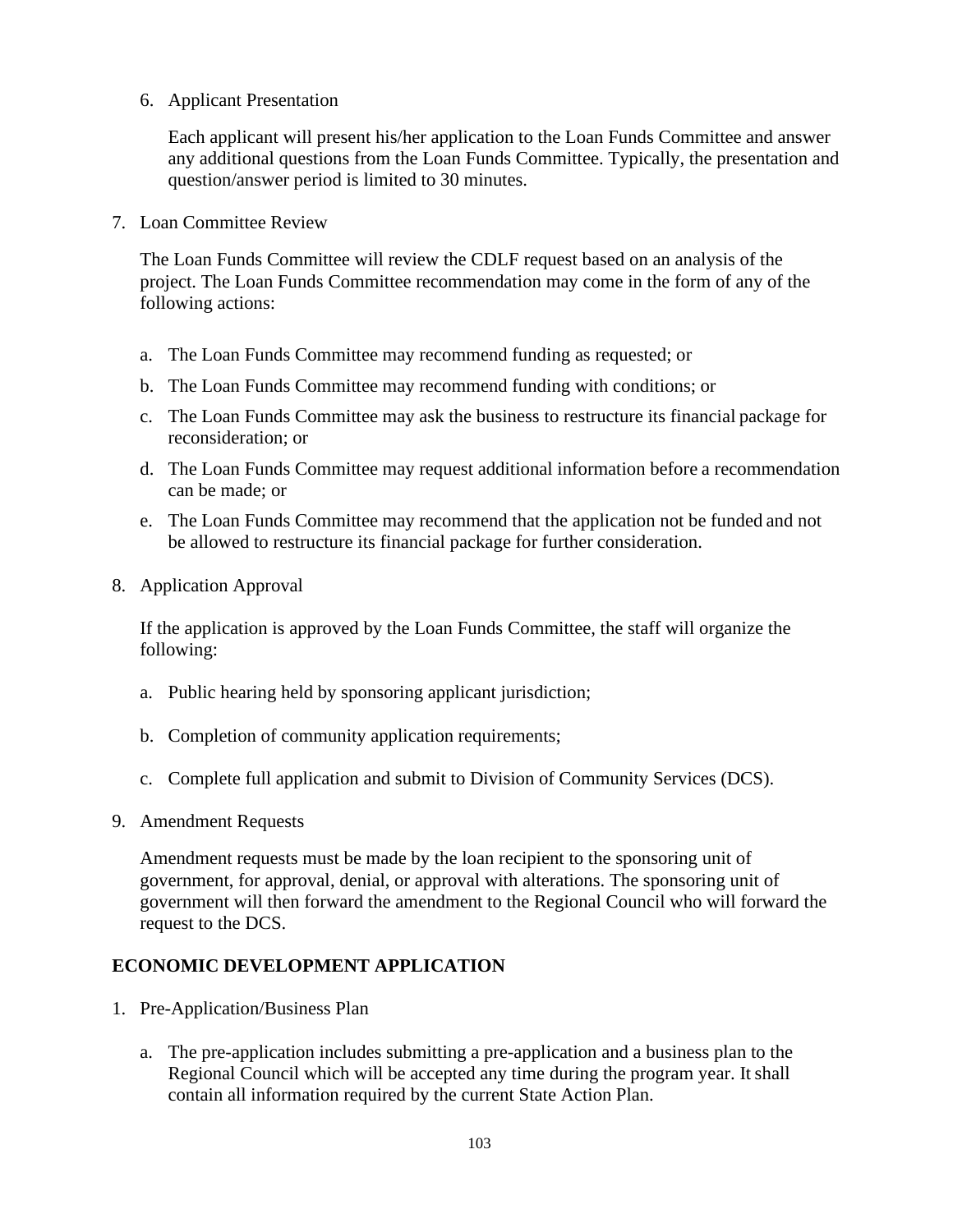- b. Regional Council staff will review each pre-application and business plan for compliance with Program Distribution Statement-Economic Development guidelines.
- c. Once the application has been determined complete and in compliance, the Regional Council will complete an in-depth review of it and forward the review to the Loan Funds Committee.

The Regional Council staff, when reviewing the application and business plan will focus primarily on an analysis of the following:

- Need for CDLF assistance and appropriateness of the proposed use of funds;
- Cash flow and the ability to meet current and proposed debt service requirements;
- Strength of the balance sheet, profit and loss statements;
- Financial contribution (equity commitment) and strength of the principals;
- Appropriateness of the proposed terms of CDLF assistance;
- Management strength and expertise;
- Past performance of the firm and/or principals;
- Commitment of other sources or lack of other sources of funding;
- Strengths and weaknesses of the proposed marketing activities;
- Proposed staffing plan, including cost per job based on the amount of CDLF assistance requested.

The results of the Regional Council staff review may consist of any of the following:

- The applicant and/or business may be asked to provide more information.
- The business may be asked to pursue other sources of funding before giving further consideration;
- The business may be asked to restructure the financial package;
- The business may be asked to rework/revise its business plan;
- The Regional Council staff may request a visit to the business locale and/or a meeting with the business;
- The Regional Council staff may decide that the business is not feasible as structured with the negative recommendation provided in writing;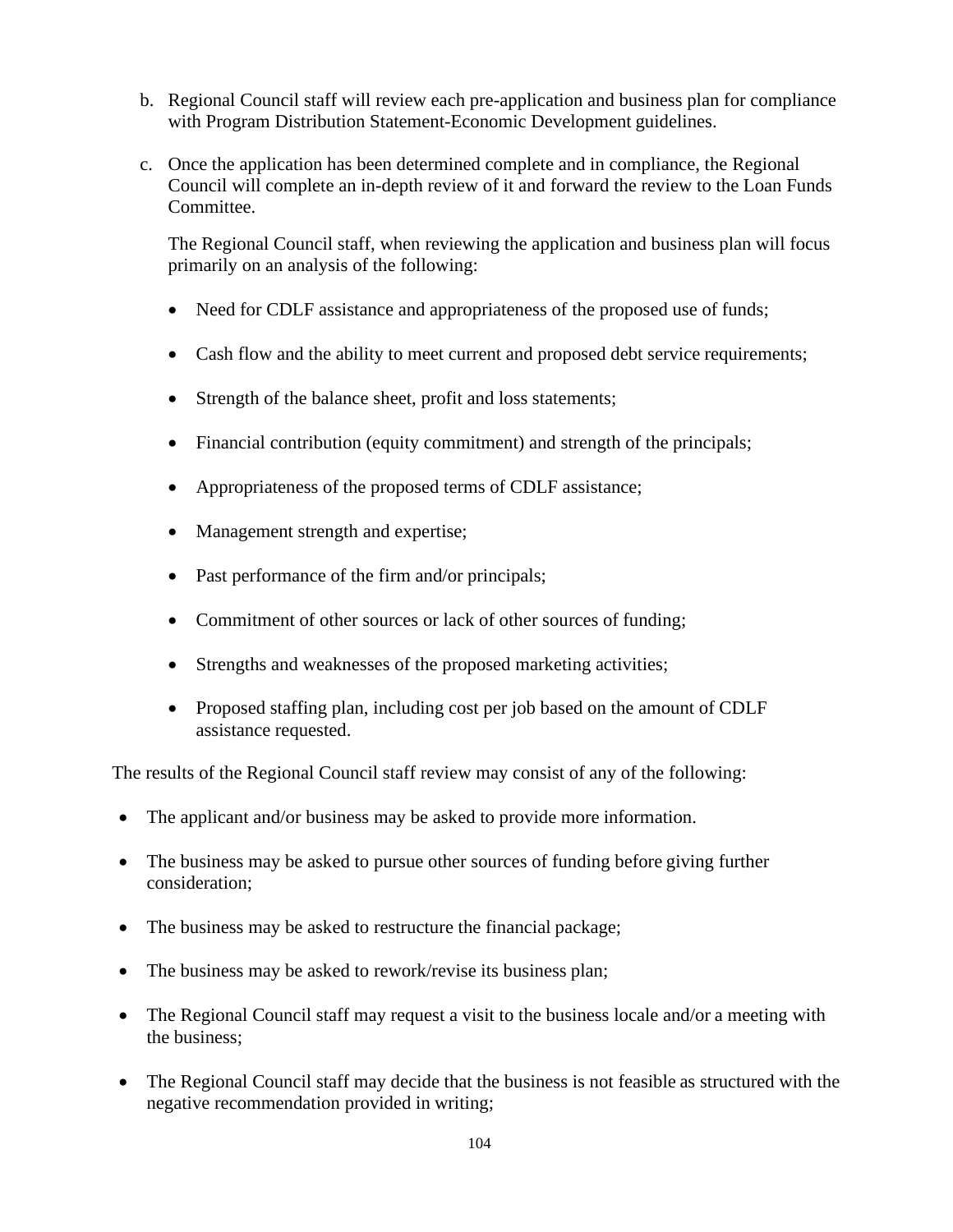- The Regional Council staff may decide to develop a positive funding recommendation with conditions;
- The Regional Council staff may recommend that the business not be funded and not be permitted to restructure its proposal, and
- The Regional Council staff may recommend funding as requested. The above list or potential actions are not all-inclusive and other actions may be taken as the situation may dictate.
- d. At least one week prior to the Loan Funds Committee monthly meeting the pre- application, business plan, and Regional Council staff review and recommendation for funding will be sent to each Loan Funds Committee member.
- e. The Loan Funds Committee, at its monthly meeting, will review the pre- application and business plan, meet with the business owners and/or representatives, and consider the staff recommendation. When reviewing the proposal, the committee will focus on an analysis of the following:
	- Need for CDLF assistance and appropriateness of the proposed use of funds;
	- Cash flow and the ability to meet current and proposed debt service requirements;
	- Strength of the balance sheet, profit and loss statements;
	- Financial strength of the principals;
	- Appropriateness of the proposed terms of CDLF assistance;
	- Management strength and expertise;
	- Past performance of the firm and/or principals;
	- Other sources or lack of other sources of funding;
	- Strengths and weaknesses of the proposed marketing activities;
	- Proposed staffing plan, including cost per job based on amount of CDLF assistance requested.

After the meeting with the business and reviewing the proposal the committee will recommend one of the following:

- The applicant and/or business may be asked to provide more information.
- The business may be asked to pursue other sources of funding before giving further consideration;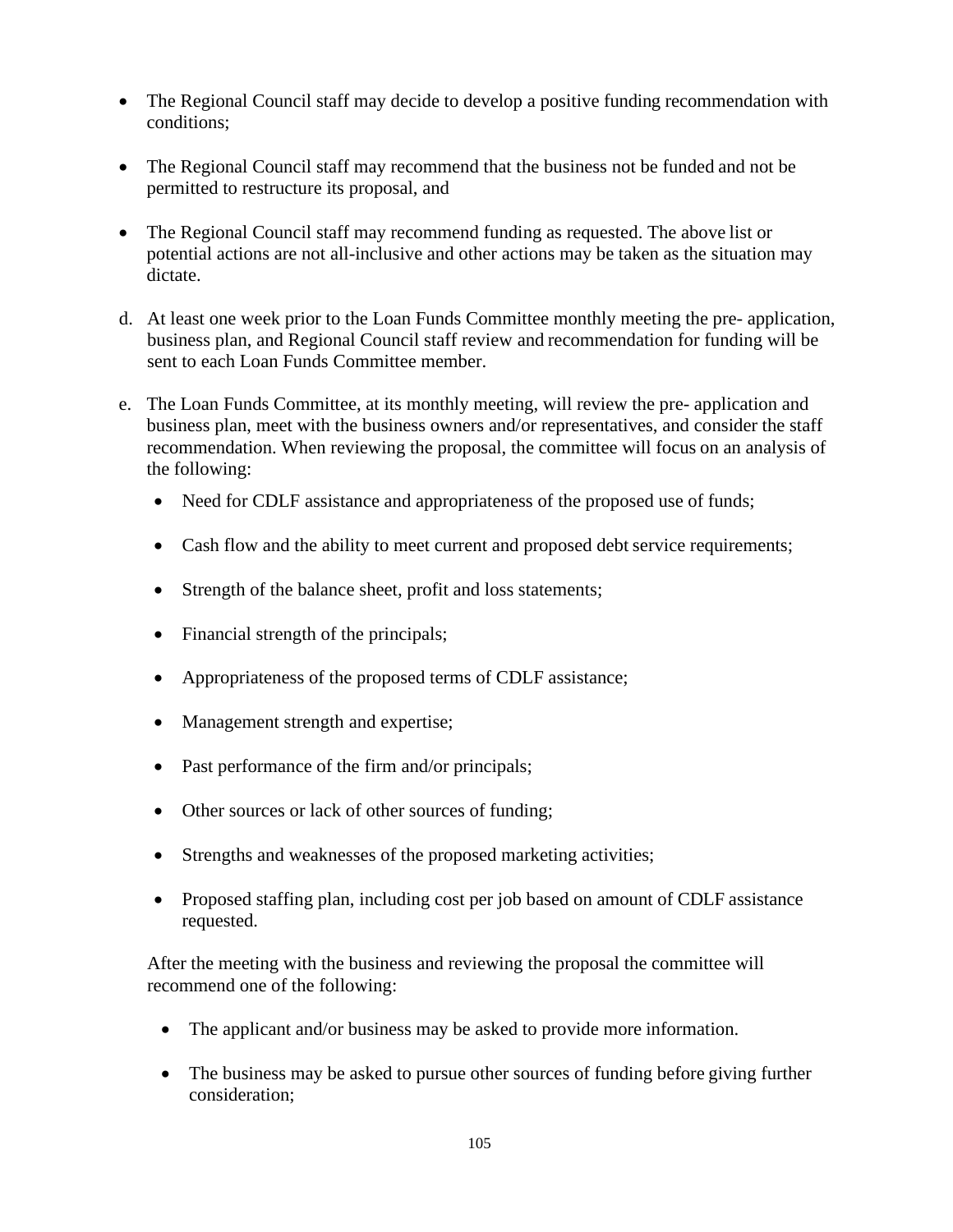- The business may be asked to restructure the financial package;
- The business may be asked to rework/revise its business plan;
- The Loan Funds Committee may decide that the business is not feasible as structured with the negative recommendation provided in writing;
- The Loan Funds Committee may decide to develop a positive funding recommendation with conditions;
- The Loan Funds Committee may recommend that the business not be funded and not be permitted to restructure its proposal, and
- The Loan Funds Committee may recommend funding as requested. The Committee may recommend less funding depending on the availability of funds. The above list or potential actions are not all-inclusive and other actions may be taken as the situation may dictate.
- 2. Full Application
	- a. Following approval by the Loan Funds Committee, the full application will be generated by the Regional Council staff. It will contain all information in compliance with PDS guidelines. The Regional Council staff will then forward the full application to DCS for a compliance review and preparation of the Financial Award. Two copies of the Financial Award will be forwarded to the grantee. The signed Financial Award must be signed and returned within 60 days of the effective date of the award or the award may be terminated. Upon receipt of the Financial Award and prior to completing all environmental review requirements and receipt of an official Notice of Release of Funds, the grantee may only incur administrative costs. No construction, acquisition, or other costs may be incurred before the Release of Funds date.
	- b. The loan documents (i.e., loan agreement, promissory note, security agreement, guarantee, and UCC filings) will be generated by the Regional Council staff. It will be the Regional Council's responsibility to submit these documents to the required persons/agencies for execution and/or recording.

## **OTHER POLICIES**

#### **A. Conflict of Interest**

South Central Dakota Regional Council and its Community Development Block Grant committees will avoid conflict of interest situations, whether real or perceived. To avoid even an appearance of conflict of interest, the following policies shall be in effect:

1. Adoption of HUD Conflict of Interest Policy.

The committee shall adopt the HUD Conflict of Interest policy as its own policy.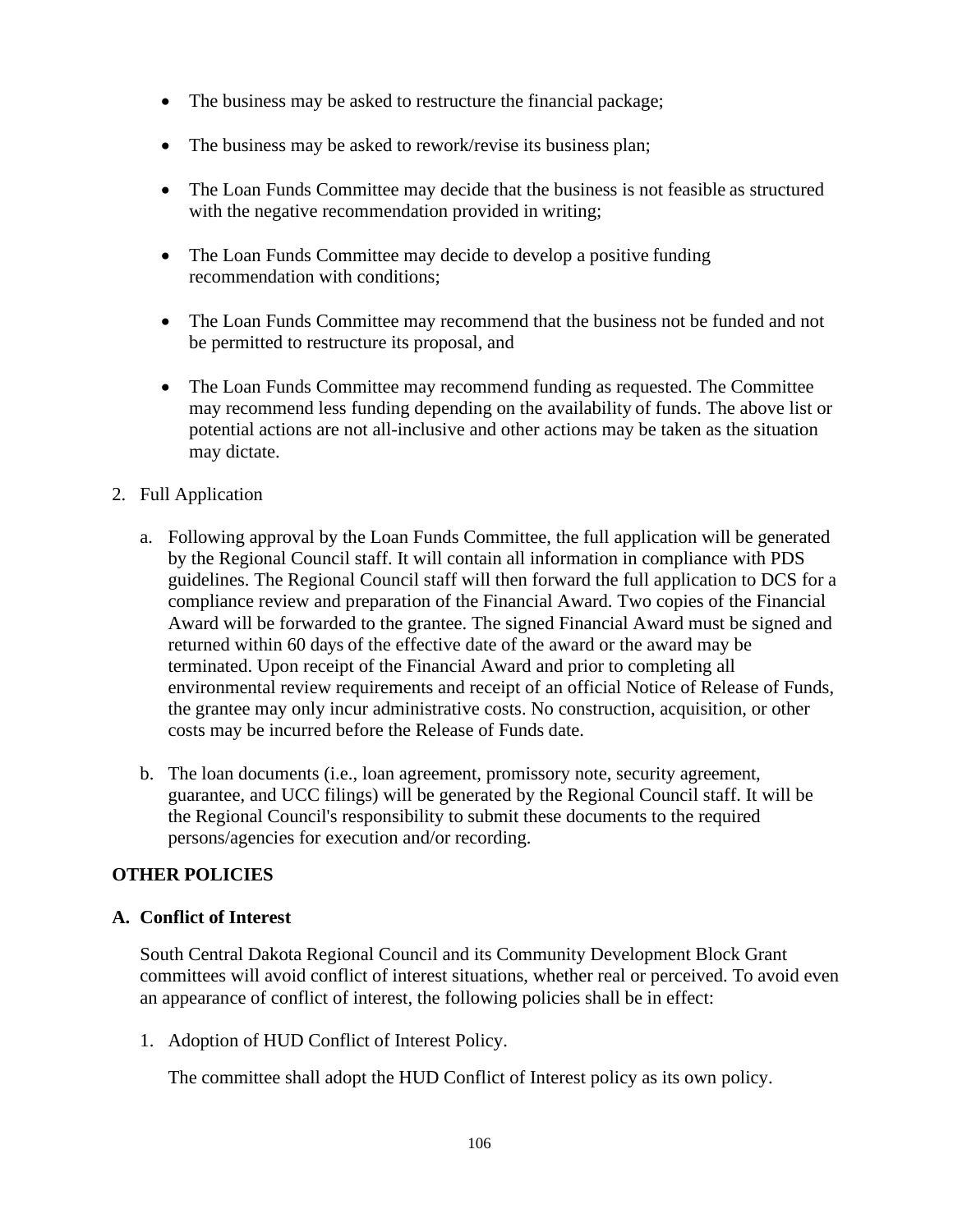#### 2. Other Policies

Committee members who reside within the applicant's jurisdiction will provide disclosure at the committee meeting and shall refrain from ranking the application.

No employee, agent, consultant, officer or elected official of the state, unit of general local government, designated public agency or sub-recipient shall participate in the scoring or ranking of a project that could be supported by federal grants funds, if a conflict of interest, real or perceived exists. Such a conflict would arise when the employee, agent, consultant, officer or elected official, any member of his/her immediate family, his/her partner or an organization which employs, or is about to employ any of the above has a financial interest or other interest in the project selected for funding.

If it is not clear whether a conflict of interest, real or perceived, may exist, a committee member may abstain from voting/ranking, or may ask the chairman to determine whether abstention is advisable, or the chairman may ask other committee members to determine if abstention should be required.

DCS reserves the right, without notification except as may be required by state or federal regulations, to modify or transfer allocations and otherwise modify or amend this statement, including but not limited to, clarifications of policy, and deadline or meeting date changes."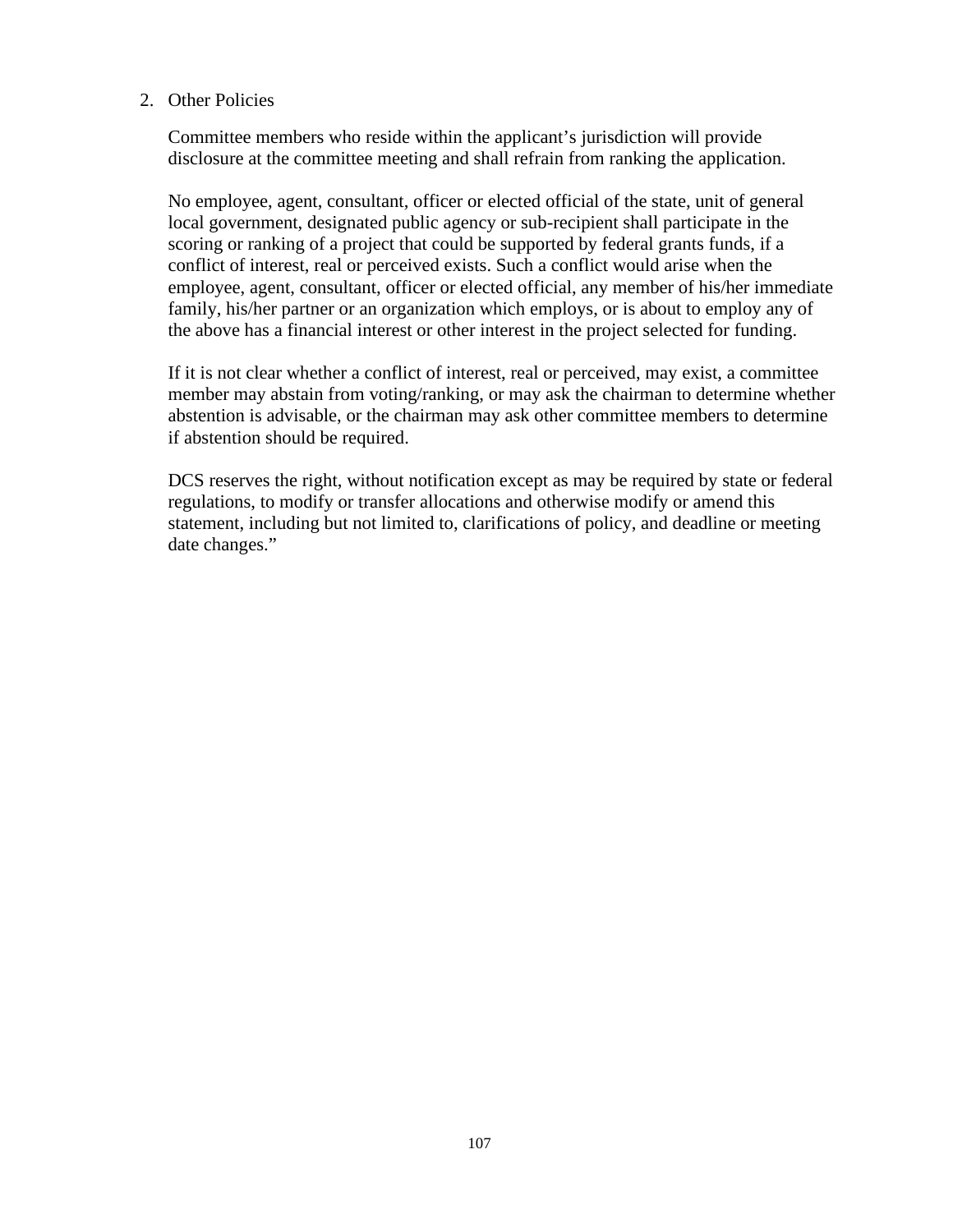## **ACRONYMS**

| <b>CDBG</b>  | Community Development Block Grant: (U.S. Department of Housing &<br>Urban Development) funds distributed to North Dakota |
|--------------|--------------------------------------------------------------------------------------------------------------------------|
| <b>CDLF</b>  | <b>Community Development Loan Fund</b>                                                                                   |
| <b>DCS</b>   | Division of Community Services: A division of the North Dakota<br>Department of Commerce                                 |
| ED           | Economic Development                                                                                                     |
| <b>HUD</b>   | US Department of Housing and Urban Development                                                                           |
| LMI          | Low to Moderate Income: Relates to income status as determined by HUD                                                    |
| <b>PDS</b>   | <b>Program Distribution Statement</b>                                                                                    |
| <b>SRC</b>   | Scoring and Ranking Committee                                                                                            |
| <b>RLF</b>   | Revolving Loan Fund                                                                                                      |
| <b>SCDRC</b> | South Central Dakota Regional Council                                                                                    |
| VL & LI      | Very Low and Low Income: Relates to income status of<br>households/persons as determined by HUD                          |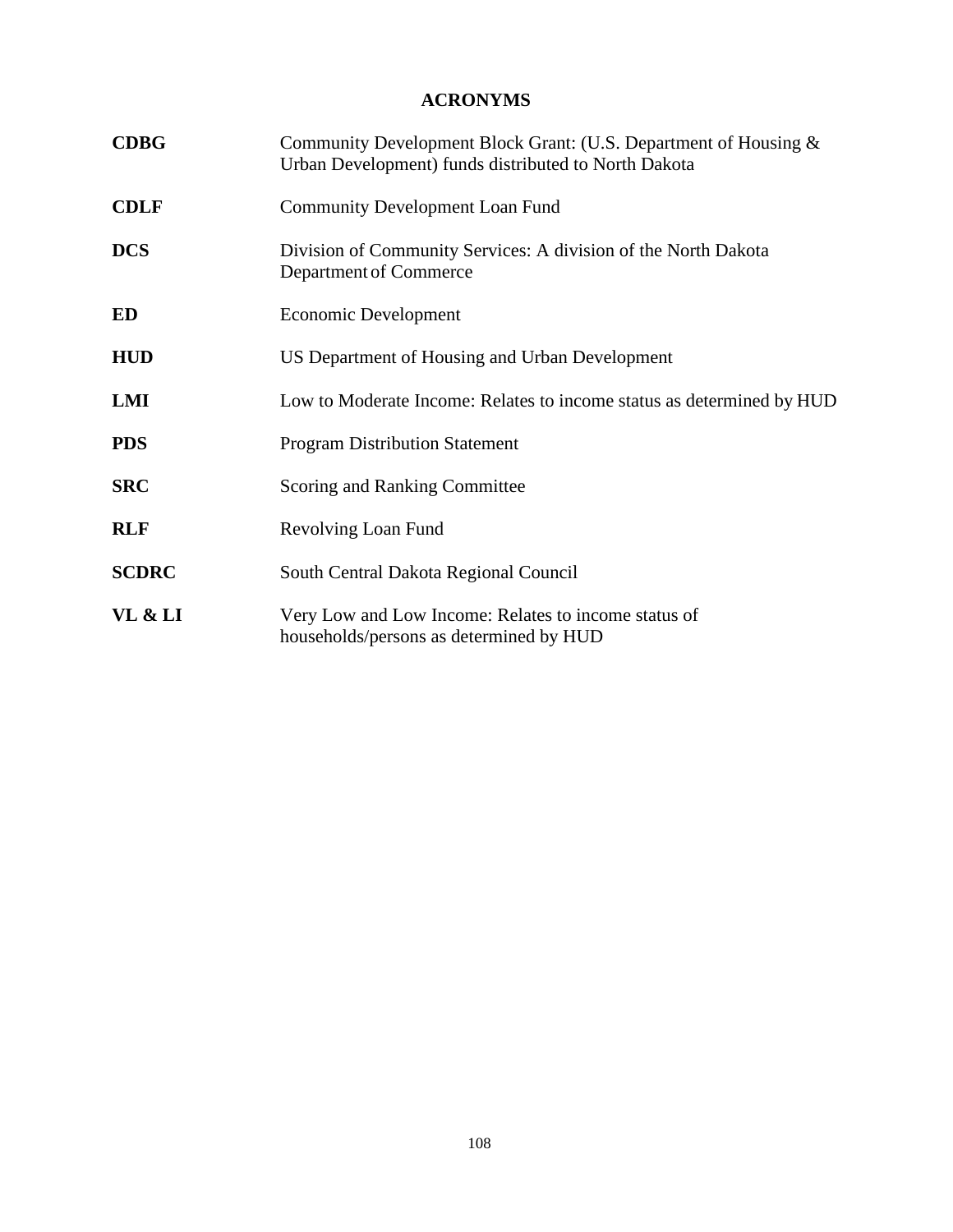

## **REGION VII**

# **LEWIS AND CLARK REGIONAL DEVELOPMENT COUNCIL**

**200 1st Avenue NW Mandan, ND 58554 Phone: 701-667-7620 Fax: 701-255-7228 lcrdc@lewisandclarkrdc.com TTY: 800-366-6888 ND Relay Voice: 800-366-6889 Spanish: 800-435-8590**



**ALTERNATIVE FORMATS FOR DISABLED PERSONS ARE AVAILABLE UPON REQUEST**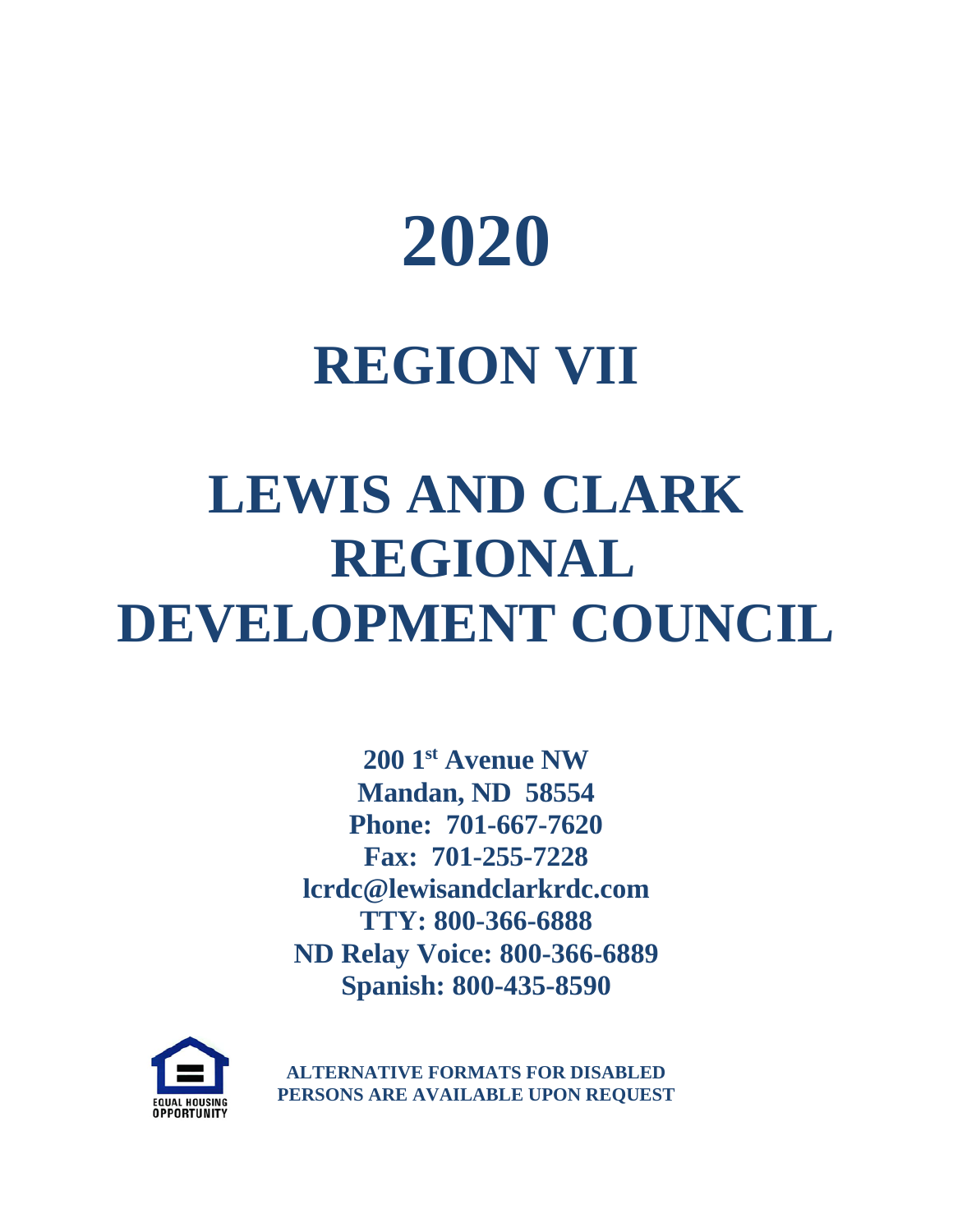## **IMPLEMENTATION SCHEDULE**

#### **Public Facilities, Housing, Planning and Main Street**

| June 4, 2020                 | Submission deadline for pre-applications (original and one copy<br>required, must be post-marked on or before deadline date). |
|------------------------------|-------------------------------------------------------------------------------------------------------------------------------|
| On or about<br>June 24, 2020 | Applications will be reviewed, scored and recommended funding<br>amounts determined.                                          |
| November 30, 2020            | Submission deadline for pre-applications (original and one copy<br>required, must be post-marked on or before deadline date). |
| <b>January 2, 2021</b>       | Last date final applications are due (original only) to Lewis and<br>Clark Regional Development Council.*                     |

#### **Economic Development (CDLF and ED Infrastructure) and Emergency Applications**

Pre-applications and final applications will be accepted at any time and will be considered if funds are available.

\*At the option of the CDBG committee, due dates for final applications may be extended. This option may be exercised at the sole discretion of the committee and with public notice if final applications are invited after June 4, 2020 due to availability of additional funds resulting from additional allocations, returned or unobligated funds, or fund transfers. In such cases the committee may extend the final application deadline as it determines is appropriate, but not later than seven days prior to the latest date by which applications and amendments must be received by DCS.

#### **ALLOCATION OF FUNDS**

Distribution of CDBG funds by Lewis and Clark Regional Development Council will be as follows. If the final allocation changes, allocations to one or more categories may be adjusted accordingly without notice and at the sole discretion of the CDBG Committee.

| Housing                                         | \$155,784   |
|-------------------------------------------------|-------------|
| <b>Public Facilities</b>                        | \$155,784   |
| Planning                                        |             |
| Emergency/Other                                 |             |
| Economic Development - CDLF & ED Infrastructure |             |
| Main Street - CDLF                              | \$750,000   |
| <b>TOTAL</b>                                    | \$1,061,568 |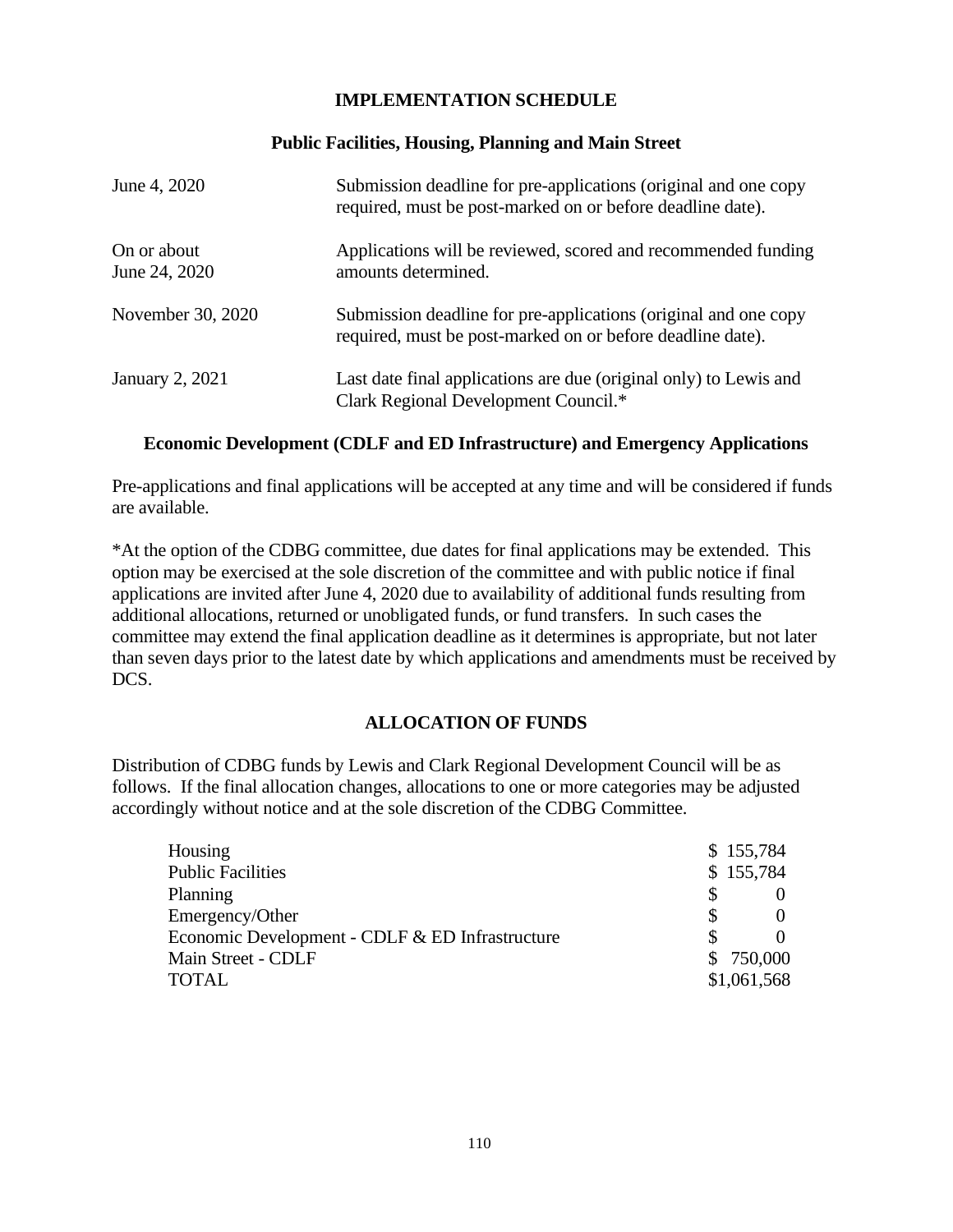## **CDBG Funding Categories**

- A. **Housing:** Housing projects are eligible projects as described in the State Program Distribution Statement that address single family and affordable multi-family developments, including rehabilitation, repair, expansion or similar activities proposed that will better assure meeting of needs, immediate and long-term viability, and health and safety issues; or conversion or eligible soft costs for new construction providing affordable housing. Awards may be made in the form of grants, loans, or a combination.
- B. **Public Facilities:** Eligible activities as described in the State Program Distribution Statement to include infrastructure, public safety (e.g., fire halls, fire trucks, ambulances and related equipment) and removal of architectural barriers.
- C. **Emergencies:** Eligible activities needed to alleviate an immediate and urgent condition that poses a serious health, welfare or safety threat, including an event such as fire, flood or tornado resulting in severe damages that may result in a loss of jobs and/or inability of the community to provide essential services to its market area. At a minimum, the threat cannot have occurred or become apparent more than 18 months prior to submission of an application or pre-application, but generally it should not have occurred, or a solution identified, until after the regular public facility pre-application deadline.
- D. **Planning:** Eligible activities relating to the establishment of a Capital Improvements Plan, Community Strategic Plan, Comprehensive Plan, Zoning or other plans.
- E. **Other:** Is for other activities which do not fit in to any other category but which are eligible for CDBG assistance. Any proposal within this category must meet one of the national objectives.

## **CDLF Funding Categories**

**Economic Development:** Eligible activities and projects as described in the State Program Distribution Statement. Economic development funds may be in the form of CDLF loans or grants to businesses (or related entities), or as grants and/or loans for economic development infrastructure, but a bank must be involved in the project financing of CDLF projects.

**Main Street:** Eligible activities and projects as described in the State Program Distribution Statement and/or the State's Main Street Initiative Program. Funds can be used for community's slum and blighted areas, including downtown façade and streetscape improvements. The intent of the program is to help communities aid in the prevention or elimination of slums and blight in a designated area. Main Street funds will be in the form of grants to cities.

## **GRANT APPLICATION SUBMISSION REQUIREMENTS**

#### **A. Public Facilities, Housing and Planning**

1. Applicants have the option of submitting either a pre-application or full application by June 4, 2020. This is to allow applicants wishing to begin a project as soon as possible the opportunity to receive a final grant award in a timely manner. To be considered for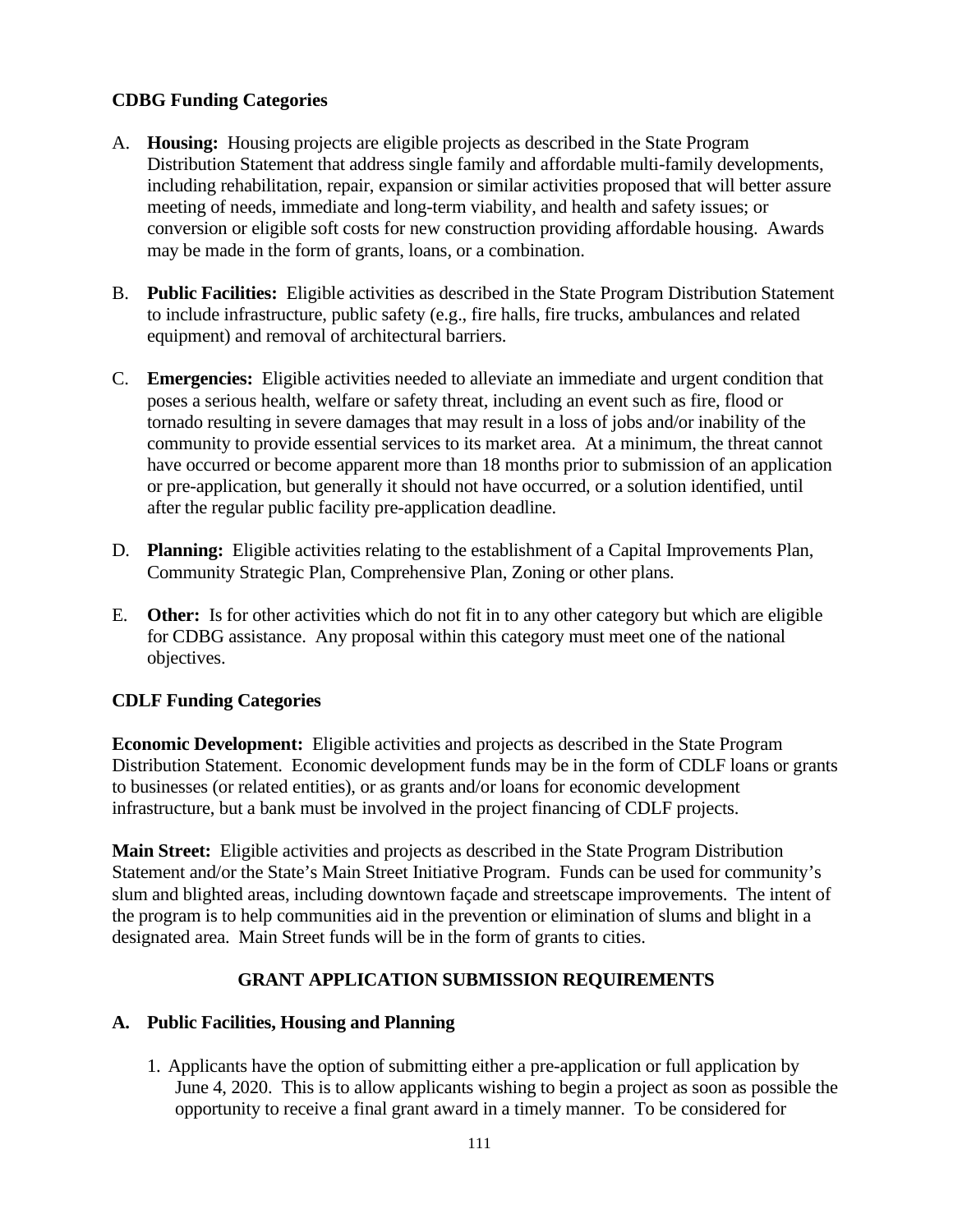scoring, the minimum requirements of a preliminary application must be met. However, because scoring is based only on information required in the pre-application, full applications would have no advantage in scoring over pre-applications.

- 2. Generally, the only difference between pre-applications and full applications is documentation that all state and federal procedures and policies, such as public hearings, identification of community development needs, displacement policies, etc. have been fulfilled. However, pre-applicants who have been invited for a full application may change the proposal shown in the pre-application, but only if the proposal is within the same emphasis area and is intended to address the same problem identified in the preapplication. If any changes could affect the score it received in the pre-application, the Lewis and Clark CDBG Committee reserves the right to re-score, adjust rankings and alter award recipients and amounts.
- 3. Although specific match amounts are not required, at a minimum local match is required to fully cover engineering/architectural costs, if any, and CDBG administration costs. The match requirement may be waived in whole or part by the committee if it can be clearly documented there are insufficient resources to pay such costs. Architectural/ engineering costs should be documented in the application, and for purposes of budgeting. The following administration costs should be assumed unless otherwise documented:
	- a. For Housing and Public Facility Special Assessment projects, 15% of CDBG project funds, with a minimum of \$1,000 and maximum of \$15,000.
	- b. For Public Facility projects, 10% of CDBG project funds, with a minimum of \$1,000 and maximum of \$10,000.

Notwithstanding the above, the match amount proposed by the applicant should be determined by what is reasonable considering the resources available to the applicant. Failure to provide an adequate and reasonable match will result in a lower commitment score. Proposals requesting grant assistance for either engineering or administration, or both, will be required to submit additional budget and financial information.

- 4. Public Facility projects for which costs are estimated at \$200,000 or more require preparation of plans, drawings and specifications by a licensed architect or registered engineer.
- 5. Housing projects for which costs are estimated at \$200,000 or more require preparation of plans, drawings and specifications by a licensed architect or registered engineer.

#### **B. Economic Development and Economic Development Infrastructure**

- 1. Economic Development (CDLF) and Economic Development Infrastructure proposals will be considered at any time.
- 2. Final applications will not be requested or considered until eligibility has been determined by council staff after submission of a pre-application.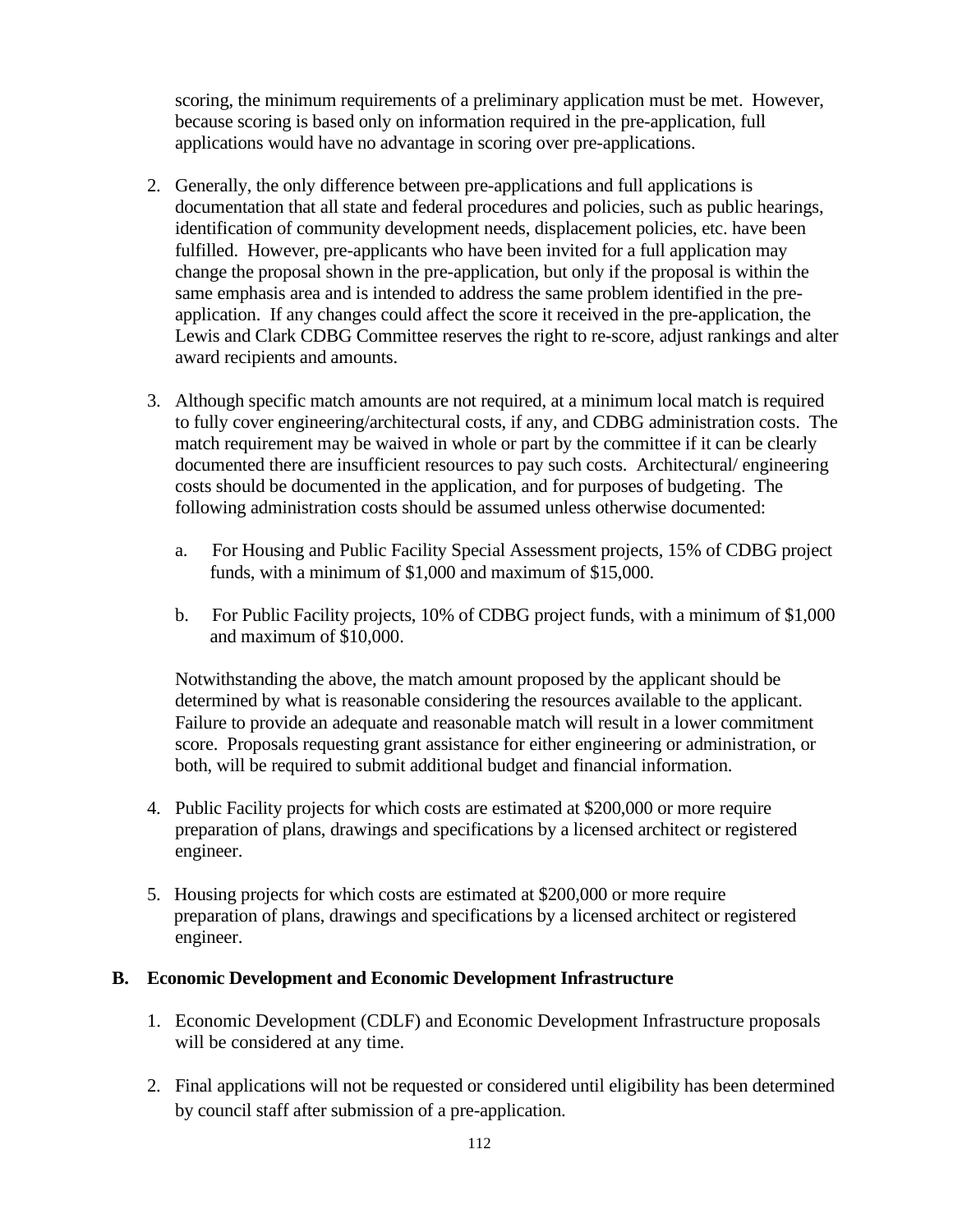- 3. Administration of 10%, minimum \$1,000, unless otherwise negotiated, will be charged.
- **C. Emergency and Other:** Applicants should contact the regional council for guidance and instructions.

## **D. Main Street**

- 1. Applicants must submit a pre-application by June 4, 2020 to be considered for scoring, The minimum requirements of a preliminary application must be met.
- 2. Pre-applicants who have been invited for a full application may change the proposal shown in the pre-application, but only if the proposal is within the same emphasis area and is intended to address the same problem identified in the pre-application. If any changes could affect the score it received in the pre-application, the Lewis and Clark CDBG Committee reserves the right to re-score, adjust rankings and alter award recipients and amounts.
- 3. Municipalities may apply for a grant, not to exceed \$100,000. A one-to-one match amount is required by the recipient. This match amount may come from their own funds or funds from the ultimate user. Architectural/ engineering costs along with contractor estimates for work to be completed should be documented in the application. Administration of 10% of the grant amount, minimum \$1,000, unless otherwise negotiated, will be charged.
- 4. These Main Street projects for which costs are estimated at \$200,000 or more require preparation of plans, drawings and specifications by a licensed architect or registered engineer.

## **GRANT REVIEW AND SELECTION PROCESS**

## **A. Public Facilities, Housing, Planning and Main Street**

- 1. A committee composed of voting Council members serving on the Lewis and Clark **CAPITAL** Fund Board will be responsible for reviewing, scoring, ranking and making grant award recommendations. The chairman of the CDBG committee, in cases where a committee member(s) is absent or has a conflict of interest, may name an alternate(s) for the absent or in-conflict member from a pool of Council board members who have served at least one year and demonstrated a record of good attendance. When possible and practical, preference should be given to those potential alternates who have no apparent conflict of interest in any known proposal.
- 2. Only proposals that meet the full requirements of the pre-application, and those determined by Council staff to be eligible, will be considered.
- 3. Upon receiving proposals, Council staff will review each for eligibility and completeness, and prior to the CDBG committee meeting on or about June 24, 2020, staff will send to each member a copy of the submitted proposals.
- 4. Staff will prepare summary reviews of each application to be given to committee members at or before their meeting on or about June 24, 2020.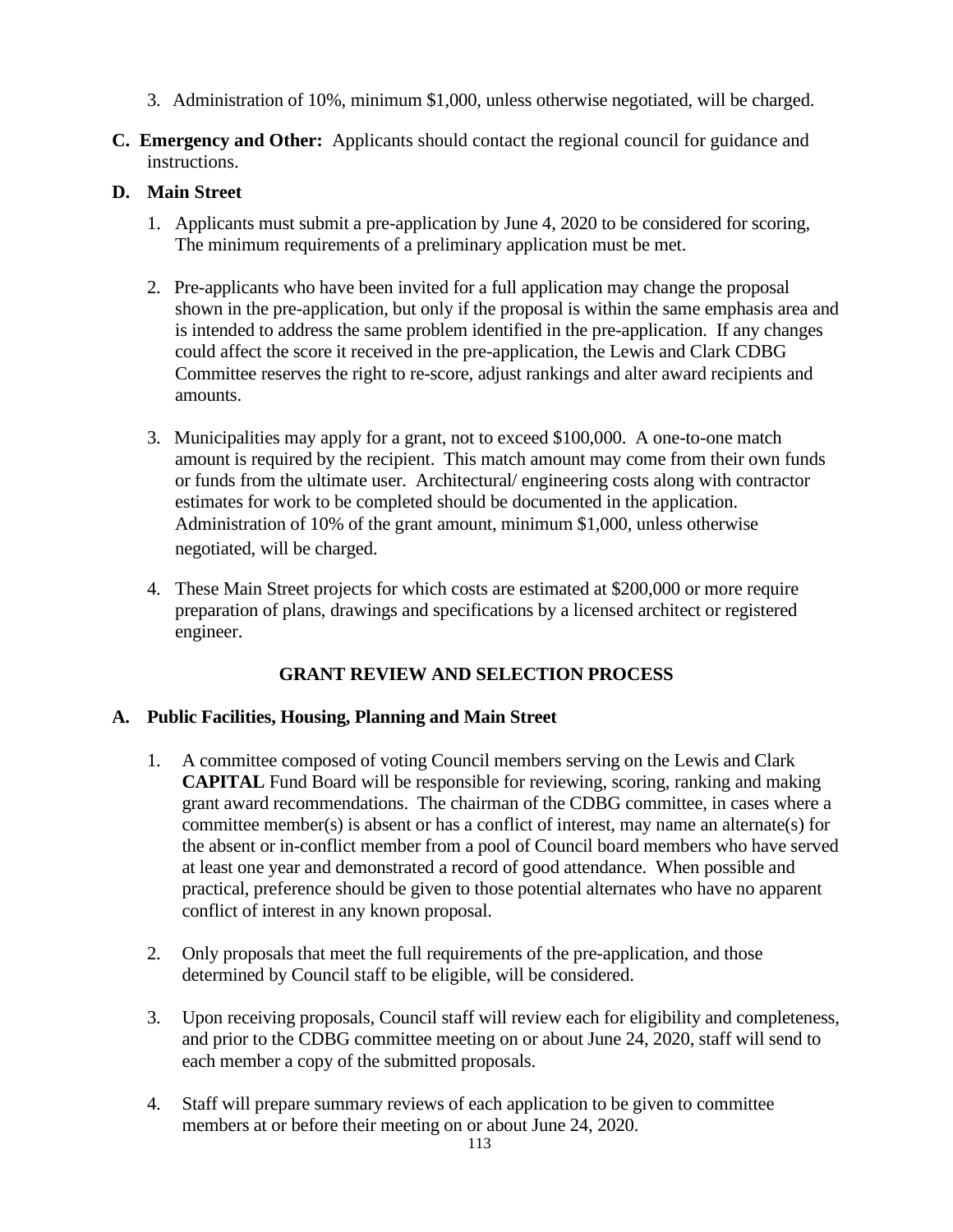- 5. Applicant representatives will be given the opportunity to present their proposal to the committee at the meeting, with up to 15 minutes each for presentations and questions from the committee and staff.
- 6. After all proposals have been heard and reviewed by the committee, committee members will score proposals in each subjective scoring category. Staff will apply appropriate scores for each objective category. Committee scores will then be totaled, with the highest and lowest individual scores in each category for each project eliminated and the remaining scores averaged to determine ranking.
- 7. To be considered for, but not necessarily entitled to funding, public facilities proposals must receive a score of at least 700 points, planning at least 350 points, housing at least 1,050 points and main street 400 points. The threshold requirements may be waived upon unanimous vote of a quorum of the CDBG Committee.
- 8. Although no allocation is specified for housing and planning proposals, proposals received, if any, will be heard, scored and ranked, but will be considered for funding only by unanimous vote of a quorum of CDBG Committee members and if:
	- a. The minimum required threshold scores are reached, and,
	- b. Funds from allocations for Housing amendment set-asides or Public Facilities categories remain after award recommendations have been made.
- 9. Although no allocation is specified for emergencies, requests may be funded on June 24, 2020 or thereafter upon approval of the committee and approval of transfer of funds from any category.
- 10. For scoring purposes only on housing proposals, funds spent on related items within six months prior to consideration of the request may be recognized as match.
- 11. After rankings have been determined, the committee will consider the amount of the recommended award to each project according to ranking. The committee reserves the right to adjust the amount of each award from the amount requested as it determines appropriate, and to apply conditions to the award, including time deadlines to meet the conditions. Lower-ranked projects that exceed thresholds are not necessarily entitled to grant awards even if allocated funds remain in the category. The committee may retain or transfer the balance of allocated funds to any category for current or future applicants, including for emergency, other or economic development projects as deemed appropriate.
- 12. If, after making its award recommendations, funds remain in one or more categories, the CDBG committee may:
	- a. Offer all or part of the remaining allocation to applicants in order of ranking until all or part of the allocation is obligated, or
	- b. Transfer all or part of the unobligated balance of the allocation to another category, or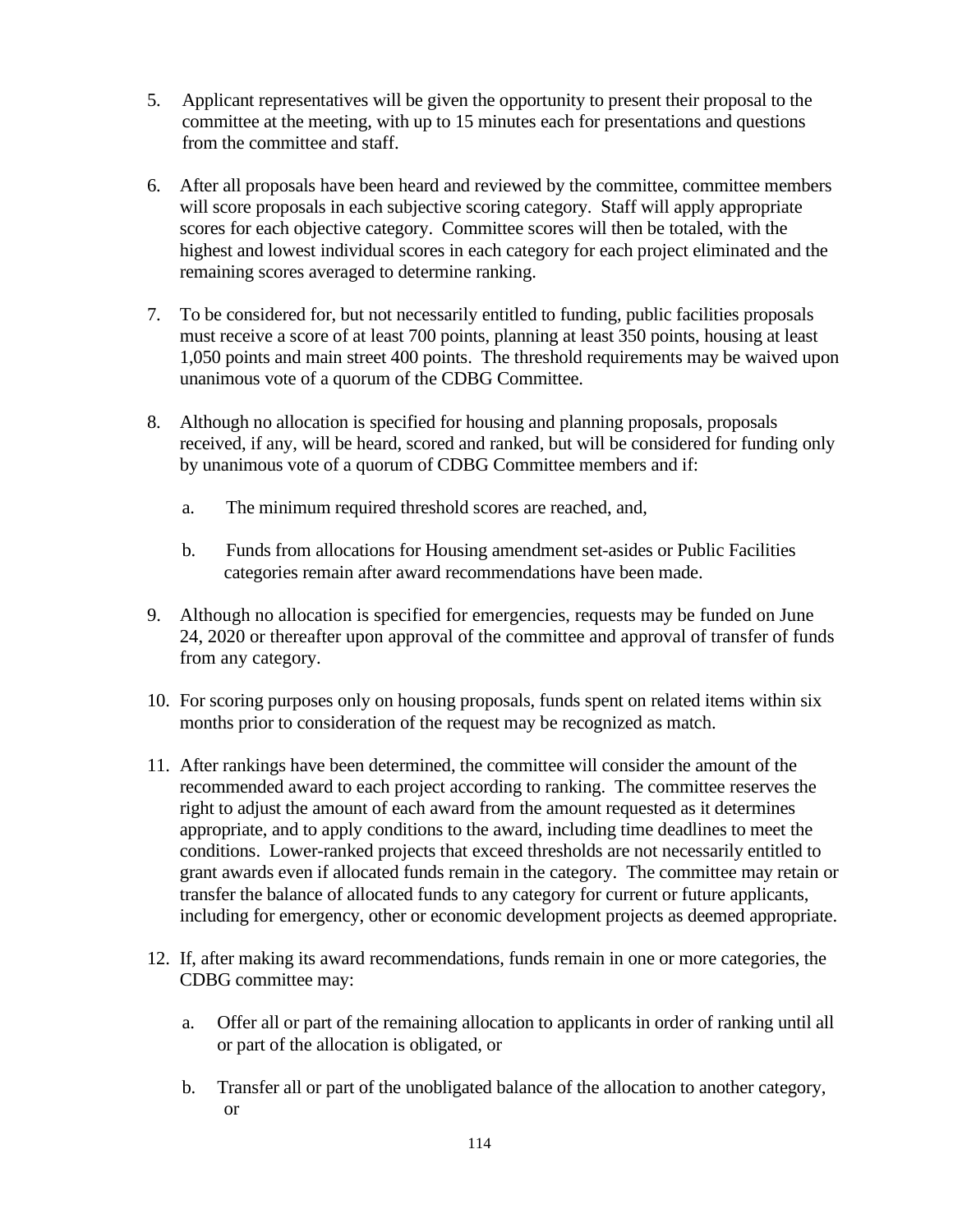- c. Retain the unobligated balance for future awards in the same category or transfer to another category, or
- d. Award all or part of the remaining allocation to an existing, previously funded (from the previous year) but still open project, or
- e. Any combination of the above.
- 13. Pre-applicants recommended for funding will be invited to submit final applications. Final applications which staff determines are different to the extent that the preapplication score may be reduced will be re-scored, re-ranked and funding levels altered as the committee deems necessary.
- 14. All final applications recommended for funding will be delivered to the Division of Community Services for review, final approval and preparation of grant awards.

#### **B. Economic Development—CDLF**

- 1. Funding recommendations under the Economic Development allocation, to be called the Lewis and Clark Community Development Loan Fund (CDLF), will be made by the Lewis and Clark **CAPITAL** Fund Board.
- 2. Prior to submitting a full application and business plan, applicant must first submit a preapplication, which will be reviewed by staff for eligibility. Proposals that meet eligibility requirements will be invited to submit a full application.
- 3. The **CAPITAL** Fund Board will meet monthly to review all final and complete applications and business plans received at least two weeks prior to the meeting. Applications received within two weeks may be considered at the option of the **CAPITAL** Fund Board, and otherwise will be held over until the next monthly meeting.
- 4. Prior to consideration by the **CAPITAL** Fund Board, staff will review the application and business plan and prepare recommendations regarding terms, conditions and other matters.
- 5. After discussing the proposal with representative(s) of the applicant as well as consideration of staff reviews and recommendations, the **CAPITAL** Fund Board may:
	- a. Approve as proposed;
	- b. Approve with modifications or conditions;
	- c. Agree to withhold a decision until a later date; or,
	- d. Deny the request.
- 6. Applications recommended for approval will be forwarded to the Division of Community Services for review, final approval and preparation of grant awards.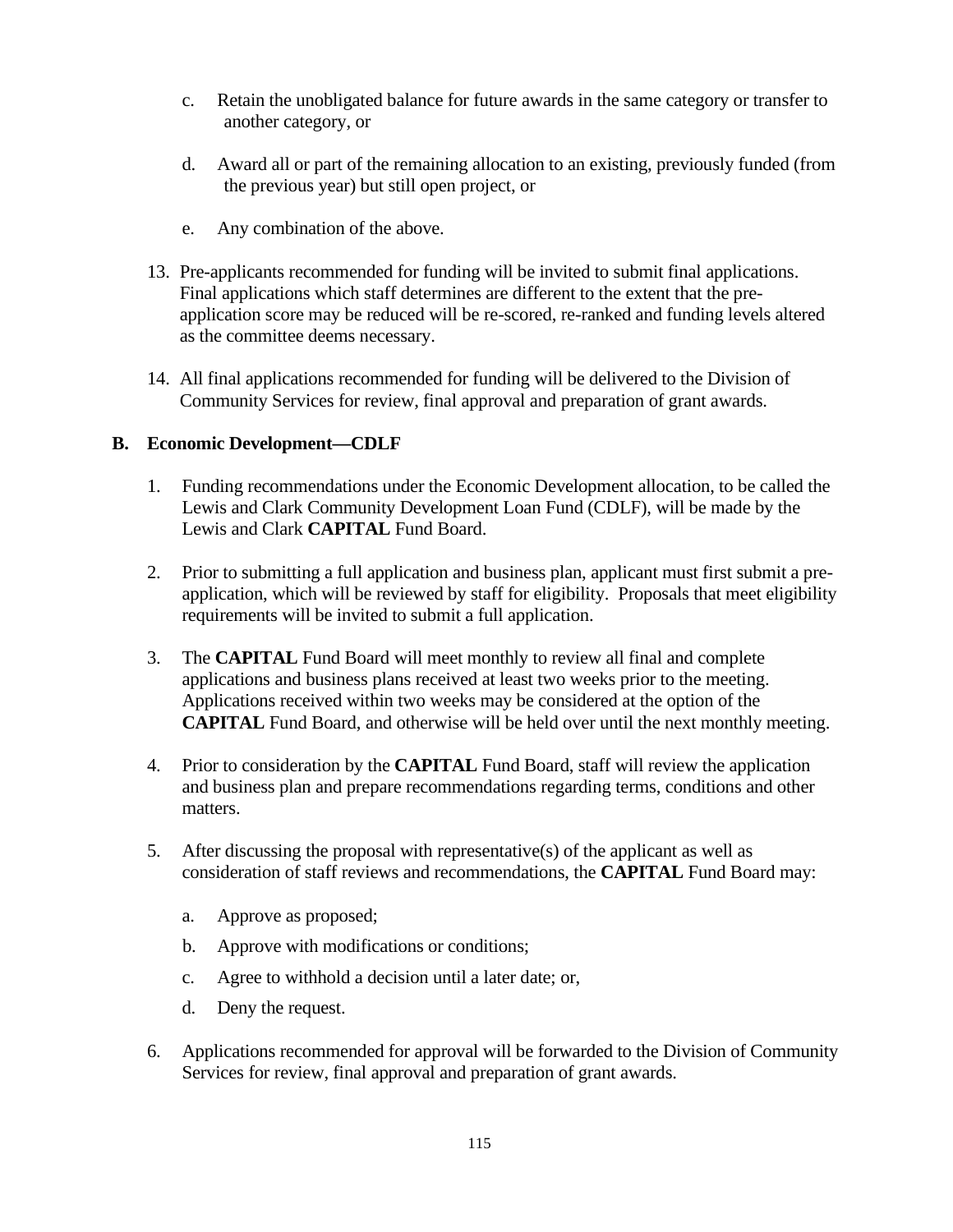7. Proposals which have been rejected for funding may be resubmitted at any time, and may be reconsidered by the committee if it determines that situational or proposal changes are significant enough that a change in determination is likely.

## **C. Economic Development Infrastructure**

- 1. The process for requests for economic development infrastructure projects will be the same as described in B. above (Economic Development-CDLF).
- 2. Awards for economic development infrastructure may be in the form of grants, loans, or a combination, as is determined to be appropriate.
- 3. Proposals which have been rejected for funding may be resubmitted at any time, and may be reconsidered by the committee if it determines that situational or proposal changes are significant enough that a change in determination is likely.

## **D. Emergency and Other**

- 1. For emergency and other proposals eligible for CDBG assistance, the appropriate application/pre-application form shall be used. Applicants should contact staff for guidance.
- 2. The committee, or a subcommittee as authorized by the committee or its chair in cases where a full committee meeting is impractical due to the immediacy of an emergency, shall review each proposal and deliver any favorable recommendation to the Division of Community Services for review, final approval and preparation of grant awards.

#### **E. Main Street**

- 1. A committee composed of voting Council members serving on the Lewis and Clark **CAPITAL** Fund Board will be responsible for reviewing, scoring, ranking and making grant award recommendations. The chairman of the CDBG committee, in cases where a committee member(s) is absent or has a conflict of interest, may name an alternate(s) for the absent or in-conflict member from a pool of Council board members who have served at least one year and demonstrated a record of good attendance. When possible and practical, preference should be given to those potential alternates who have no apparent conflict of interest in any known proposal.
- 2. Only proposals that meet the full requirements of the pre-application, and those determined by Council staff to be eligible, will be considered.
- 3. Upon receiving proposals, Council staff will review each for eligibility and completeness, and prior to the CDBG committee meeting on or about June 24, 2020, staff will send to each member a copy of the submitted proposals.
- 4. Staff will prepare summary reviews of each application to be given to committee members at or before their meeting on or about June 24, 2020.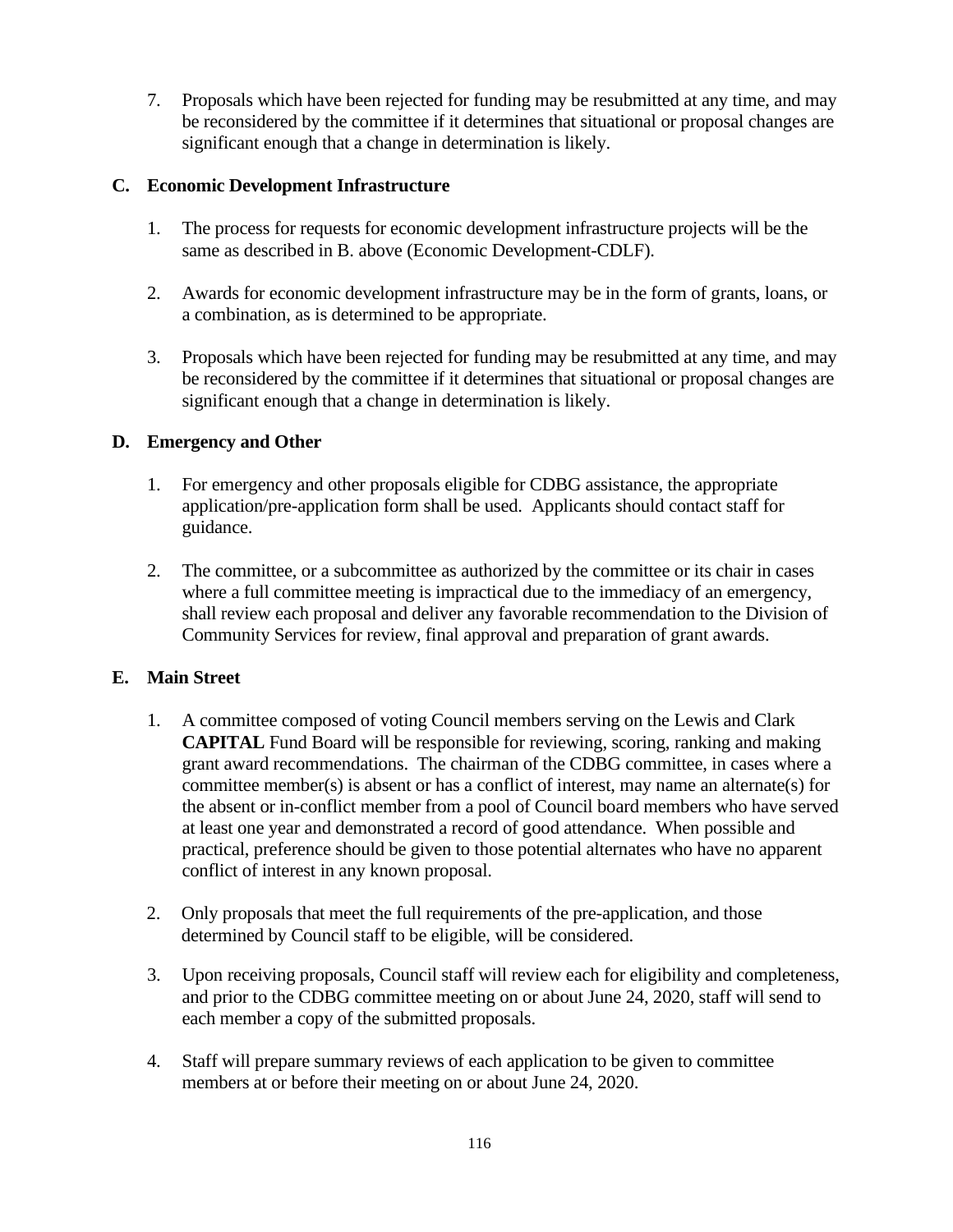- 5. After all proposals have been reviewed by the committee, committee members will score proposals in each subjective scoring category. Staff will apply appropriate scores for each objective category. Committee scores will then be totaled, with the highest and lowest individual scores in each category for each project eliminated and the remaining scores averaged to determine ranking.
- 6. To be considered for, but not necessarily entitled to funding, main street proposals must receive a score of at least 400 points. The threshold requirements may be waived upon unanimous vote of a quorum of the CDBG Committee.
- 7. Pre-applicants recommended for funding will be invited to submit final applications. Final applications which staff determines are different to the extent that the pre-application score may be reduced will be re-scored, re-ranked and funding levels altered as the committee deems necessary.
- 8. All final applications recommended for funding will be delivered to the Division of Community Services for review, final approval and preparation of grant awards.

## **F. Other Transfers**

- 1. The committee reserves the right, without notification except as may be required by state or federal regulations, to modify or transfer allocations and otherwise modify or amend this statement, including but not limited to clarifications of policy, and deadline or meeting date changes.
- 2. The committee may assign all returned funds from 2019 grantees and grantees prior to 2018 to whichever allocation it deems appropriate.
- 3. Existing grantees requesting additional CDBG funds from either the 2019 allocation or from returned or any unallocated funds may do so through the amendment procedure. Such requests for additional funds from the 2019 allocation may be considered at any time during or after the June 24, 2020 ranking session. Requests for additional funds from 2019 or earlier returned or unallocated funds may be considered at any time.

## **SCORING AND RANKING CRITERIA**

#### A. **Public Facilities - Maximum 700 Points**

1. Project Need - Maximum 150 Points

On the basis of project need, the committee will score each proposal from 0-150 points, applying 101-150 for proposals showing high need, 51-100 for moderate need and 0-50 for low need using the following criteria:

- a. 101-150 points will be applied to proposals that demonstrate the project will address **all** of the following criteria:
	- (1) The health and/or safety risk is significant; and,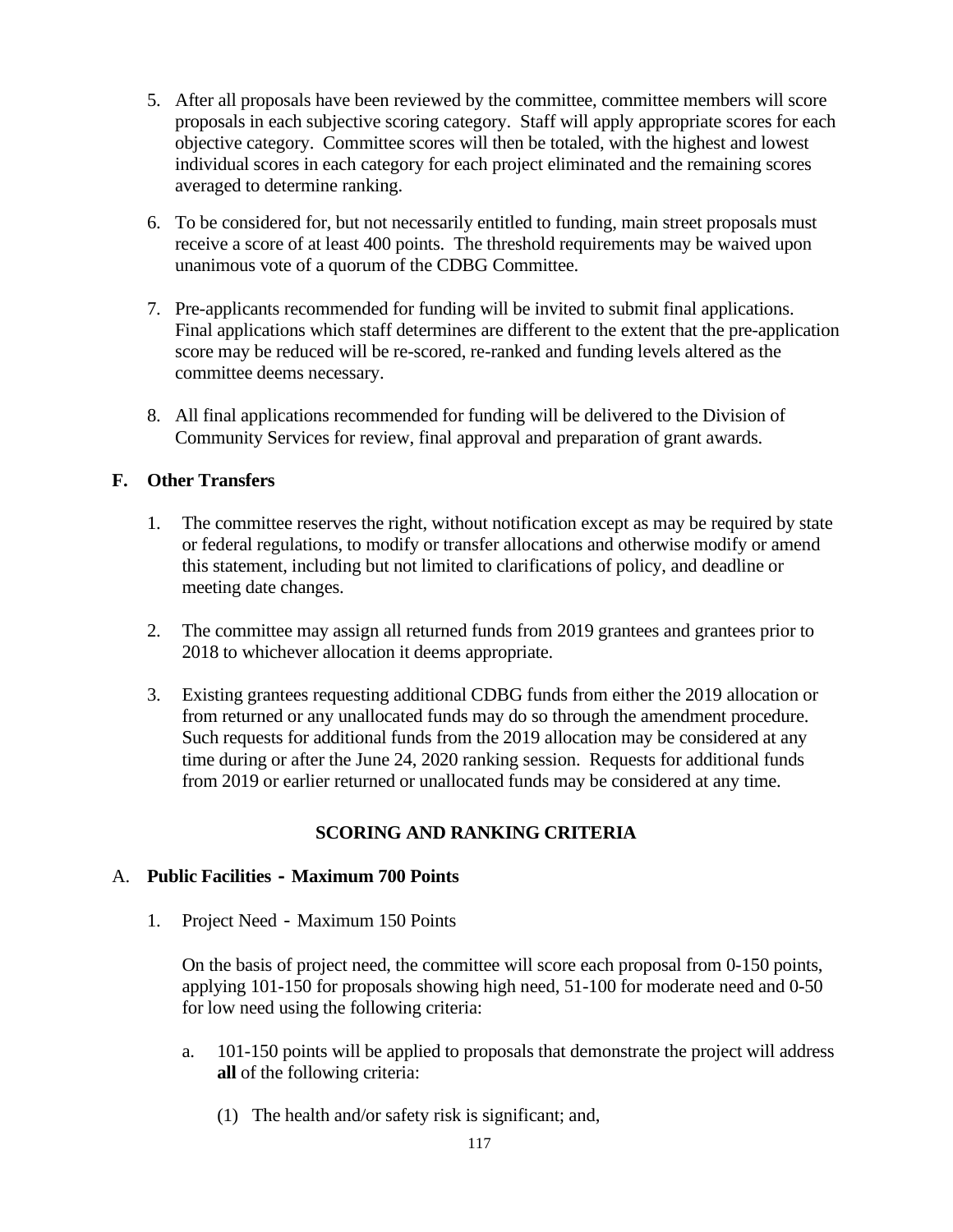- (2) The risk is immediate, either existing or it is clearly and definitively documented to pose an impending threat to the health and/or safety of residents; or,
- (3) For proposals addressing handicapped accessibility or removal of architectural barriers, most or all critical and necessary services otherwise available are not and cannot be provided.
- b. 51-100 points will be applied if:
	- (1) The health and/or safety problem is either significant or immediate, but not both; or,
	- (2) Accessibility problems pose a major inconvenience, but services and access are still available.
- c. 0-50 points will be applied if:
	- (1) The health and/or safety problem is neither significant nor immediate; or,
	- (2) Accessibility problems pose a minor inconvenience, or restrict access only to secondary services.
- d. Within the high-medium-low ranges, the committee will score projects according to:
	- (1) Relative degree of seriousness of the health and/or safety threat;
	- (2) Relative immediacy of the problem;
	- (3) Relative problems posed by accessibility limitations; and,
	- (4) Documentation of federal or state violations or unmet standards.
- 2. Financial Need Maximum 75 points

On the basis of financial need, the committee will score each proposal 0-75 points, applying 51-75 points for proposals showing high need, 26-50 points for proposals showing moderate need, and 0-25 points for proposals showing low need using the following criteria:

- a. 51-75 points will be applied to projects that can document **all** the following:
	- (1) The project cannot proceed without CDBG assistance because the applicant does not have available the necessary financial resources, future revenues are inadequate or cannot accommodate timelines necessary to undertake the project, borrowing capacity is inadequate, or cost would place an undue financial burden on the applicant and/or its citizens; and,
	- (2) Other potential sources of assistance have been explored and cannot provide the assistance necessary.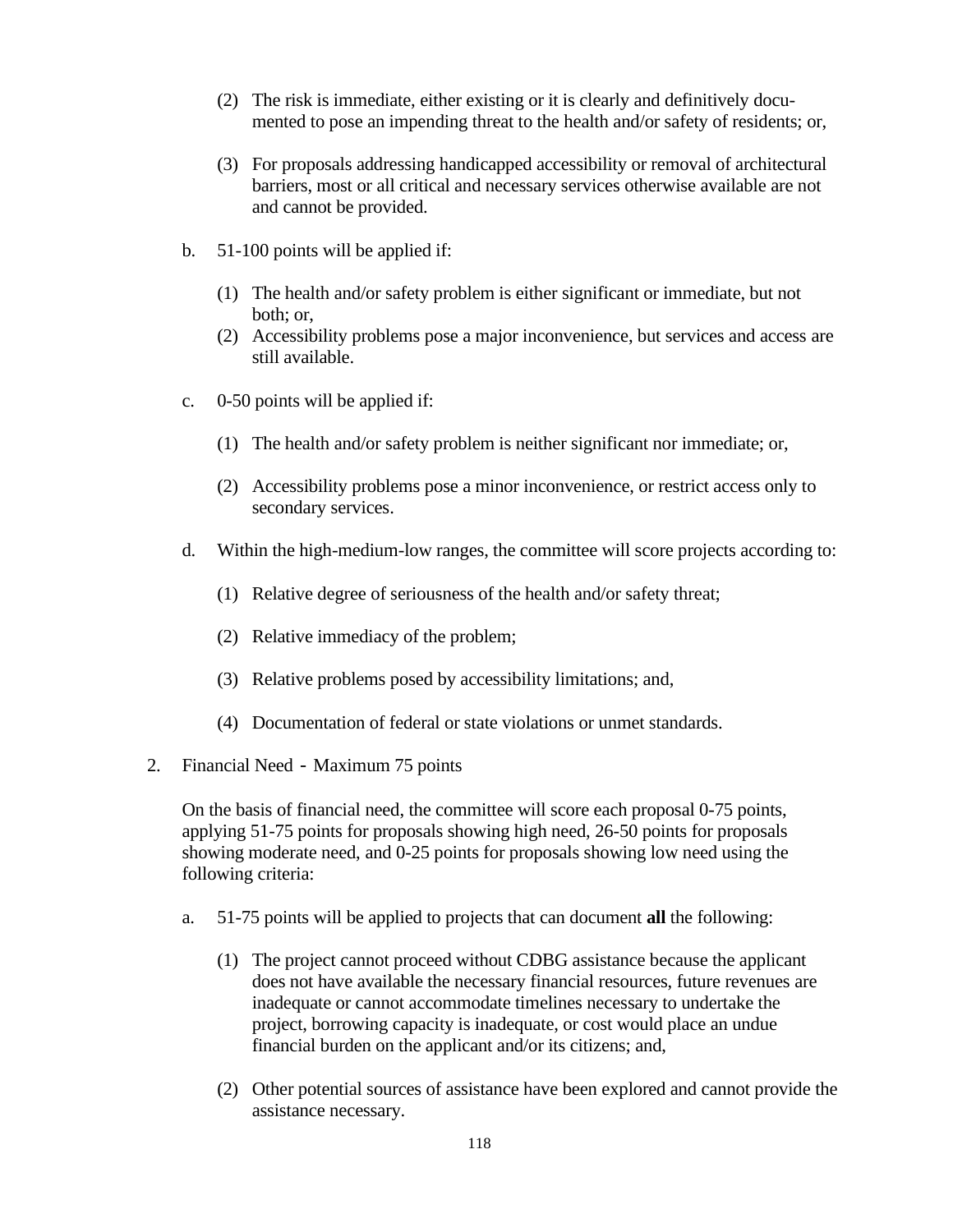- b. 26-50 points will be applied if:
	- (1) The project can proceed but would likely place a significant financial burden upon the applicant and its citizens; and,
	- (2) Other potential sources of assistance have been explored and cannot provide the assistance necessary.
- c. 0-25 points will be applied if:
	- (1) The project can proceed with available or accessible financial resources and without significant financial burden; or,
	- (2) No efforts can be documented that other sources of assistance have been explored or accepted.
- d. Within the high-medium-low ranges, the committee will consider in its scoring:
	- (1) The relative need for the funds;
	- (2) Whether other federal or state funds will be leveraged by the CDBG funds that would otherwise be lost if funding is not awarded;
	- (3) Documentation of need, including demonstrated efforts to secure funding assistance from other sources.
- 3. Local Commitment Maximum 75 points

On the basis of local commitment, the committee will score each proposal 0-75 points, applying 51-75 points for proposals showing high commitment, 26-50 points for proposals showing moderate commitment, and 0-25 points for proposals showing low commitment using the following criteria:

- a. 51-75 points will be applied to projects that can document **all** of the following:
	- (1) No more match other than what is being committed to the project is available; and,
	- (2) The applicant is not now confronting a problem or need simply because of deferred maintenance or non-action that it should have reasonably undertaken, or, if that is the case, can demonstrate it has taken actions necessary to correct the situation; and,
	- (3) Past activities undertaken by the applicant indicates strong commitment to providing adequate and safe community infrastructure, public works and services; and,
	- (4) The applicant demonstrates commitment to providing adequate infrastructure and safety through tax levies, fees and utilization of borrowing capacity that are reasonable and appropriate considering the community size and demographics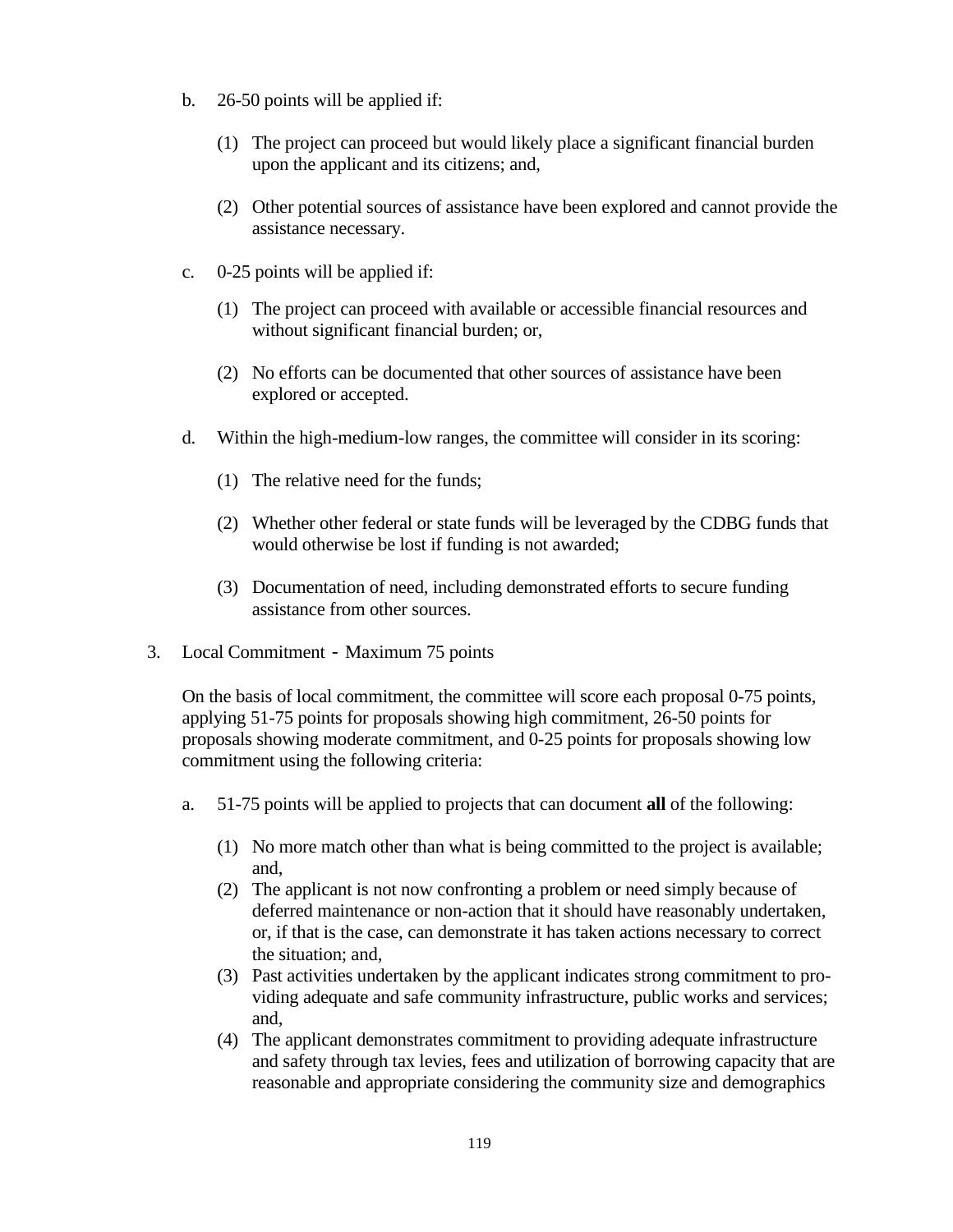- b. 26-50 points will be awarded to proposals that substantially meet most of the above criteria and no major concerns are apparent with those criteria it does not clearly meet.
- c. 0-25 points will be awarded to proposals that meet few of the above criteria, or which meet most criteria but one or more major concerns are apparent which affect the appropriateness.
- d. Within the high-medium-low ranges, the committee will consider in its scoring:
	- (1) The relative degree of commitment shown by the applicant;
	- (2) Documentation that the proposal has strong community support.
- 4. Project Appropriateness Maximum 300 points

On the basis of project appropriateness, the committee will score each proposal 0-300 points, applying 201-300 points for proposals showing high appropriateness, 101-200 for moderate appropriateness, and 0-100 for low appropriateness using the following criteria:

- a. 201-300 points will be awarded to proposals that show the applicant has substantially met **all** the following criteria:
	- (1) The solution proposed, and funding requested, is logical and cost-effective considering the cost of the project related to the immediacy of the problem, the seriousness of the problem being addressed, the degree to which impacted residents will be benefited, and the number of people to benefit; and,
	- (2) The project would address the best immediate solution to the problem; and,
	- (3) The project would address the best long-term solution to the problem; and,
	- (4) The project would meet all federal and state requirements and standards, as may apply; and,
	- (5) Cost estimates appear reasonable and are well documented (based on either architect/engineer estimates or multiple vendor quotes as is appropriate); and,
	- (6) Project appears ready to proceed in a timely manner.
- b. 101-200 points will be awarded to proposals that substantially meet most of the above criteria and no major concerns are apparent with those criteria it does not clearly meet.
- c. 0-100 points will be awarded to proposals that meet few of the above criteria, or which meet most criteria but one or more major concerns are apparent which affect the appropriateness.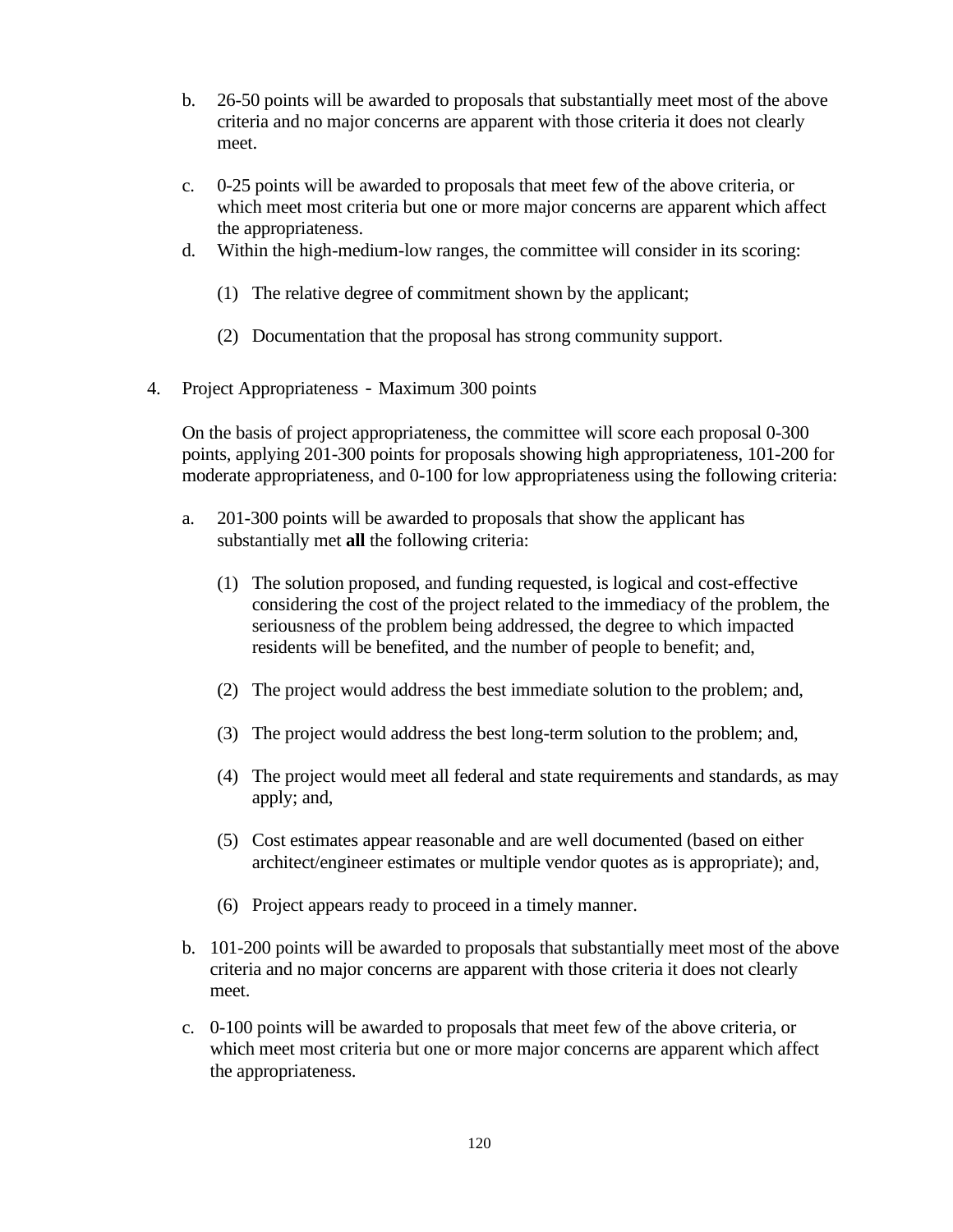5. Planning - Maximum 15 Points

15 points will be applied if the applicant has a complete 504 Transition Plan submitted to the State. No (0) points will be applied if the applicant does not have a completed plan.

6. Very Low/Low Income Benefit (VL/LI) - Maximum 5 points

One point for each percent rounded 10% VL/LI to benefit above 50% will be applied. Projects to assist exclusively VL/LI persons, senior citizens, handicapped accessibility or removal of architectural barriers projects, will receive 100% VL/LI benefit. Otherwise VL/LI benefit will be determined from census data or from approved survey method results.

- 7. Bonus Maximum 30 points
	- a. One point will be applied for each year since a (regular program) CDBG grant was last awarded for a project within the same emphasis area, which was sited within the same political jurisdiction and owned or controlled by the same recipient, and which included primary benefit to the same population. (Maximum 15 points.)
	- b. One point will be applied for each year since any (regular program) CDBG grantassisted project, with the exception of CDLF, planning and emergencies, was last awarded for activities within the jurisdiction of the proposed grant recipient. (Maximum 15 points.)
- 8. Percent of Minority Living in Project Area Maximum 50 points

| a. Communities with 100% minority population           | 50 Points |
|--------------------------------------------------------|-----------|
| b. Communities with 50.1% to 99.9% minority population | 40 Points |
| c. Communities with 25% to 50% minority population     | 30 Points |
| d. Communities with 5% to 24% minority population      | 20 Points |
| e. Communities with below 5% minority population       | 10 Points |

#### **B. Housing Projects - Maximum 1,050 Points**

- 1. Project Need Maximum 150 Points
	- a. 101-150 points will be applied to proposals that demonstrate the project will address **all** of the following criteria:
		- (1) Thorough documentation is provided for the type of housing or work proposed, utilizing assessments, census, survey, market study, occupancy rates or other reliable and pertinent statistical data; and,
		- (2) Meets both current and long-term benefit in addressing existing and future needs; and,
		- (3) Addresses, directly or indirectly, health and safety issues; and,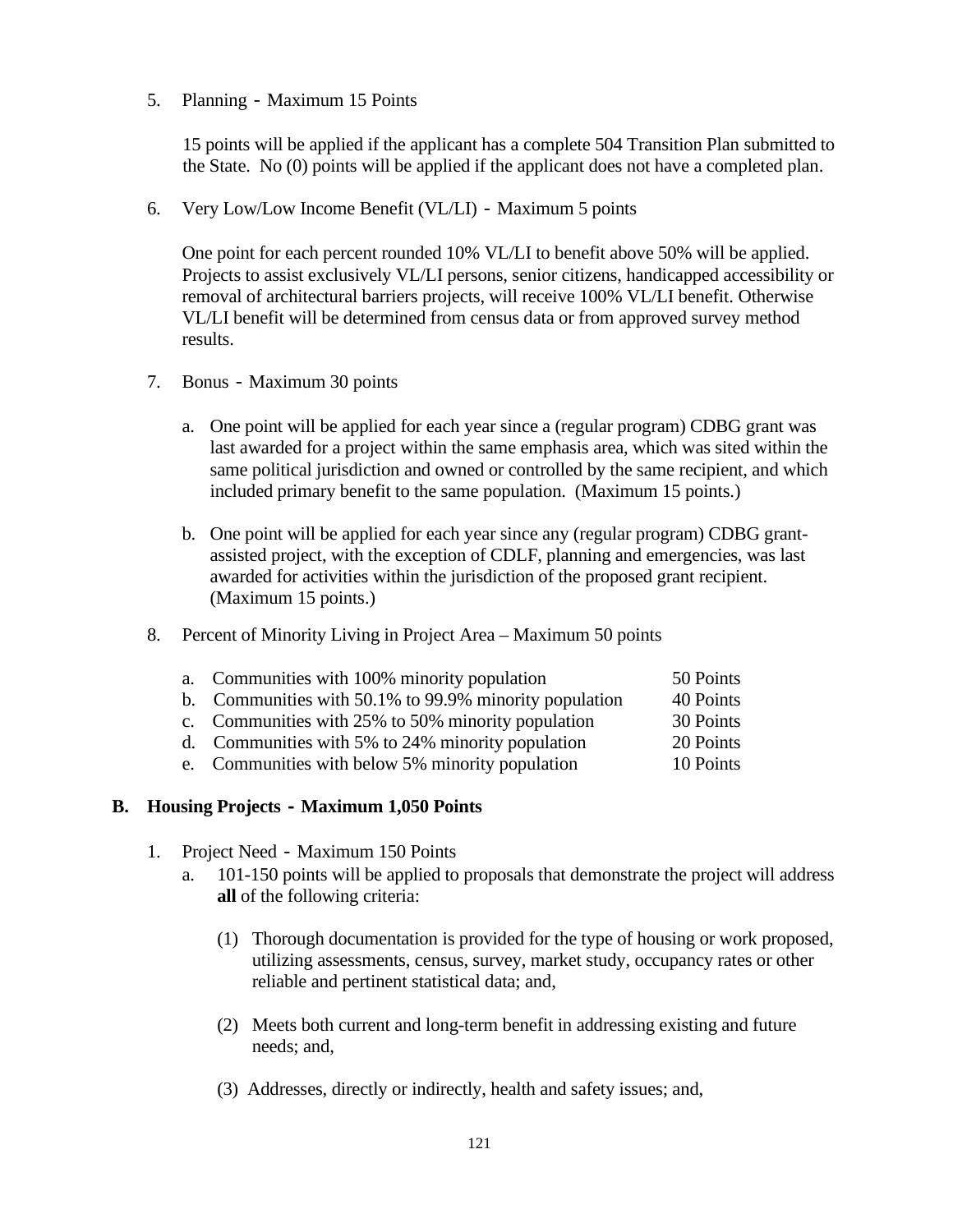- (4) The project will have significant impact on meeting the needs as documented.
- b. 51-100 points will be awarded to proposals that substantially meet most of the above criteria and no major concerns are apparent with criteria it does not clearly meet.
- c. 0-50 points will be awarded to proposals which meet few of the above criteria, or which significantly fail to meet one or more of the criteria.
- 2. Financial Need Maximum 150 points
	- a. 101-150 points will be applied to projects that can document **all** of the following:
		- (1) The project cannot proceed without CDBG assistance, or failure to receive CDBG funds would significantly reduce the benefit, viability or impact, because the applicant or recipient does not have available the necessary financial resources, nor are future revenue sources likely to become available; and,
		- (2) The amount and type of funds requested (loan, grant or a combination) and the terms proposed or as may be offered, are reasonable and appropriate; and,
		- (3) Other potential sources of assistance have been explored and cannot provide the assistance necessary.
	- b. 51-100 points will be awarded to proposals that substantially meet most of the above criteria and no major concerns are apparent with criteria it does not clearly meet.
	- c. 0-50 points will be awarded to proposals that meet few of the above criteria, or which meet most criteria but one or more major concerns are apparent which affect the demonstrated financial need.
- 3. Appropriateness Maximum 150 points
	- a. 101-150 points will be applied to projects that can document **all** of the following:
		- (1) The proposed project represents a logical and cost-effective strategy for addressing the needs as documented considering the amount of funds being requested, the terms proposed, the number of people who will benefit, and the degree to which they will benefit; and,
		- (2) The applicant can document the sustainability and viability of the project, as can be documented by the likelihood of repayability if loans are proposed, and through past performance and credit rating, strength and credibility of pro forma financial statements and cash flows, value of security, and financial strength and commitment of the principals or borrowers; or whether debt service and loans are or are not involved, that policies proposed and/or financial information provided indicate the feasibility of the project and the ability to assure the housing can be and will remain occupied, affordable and properly maintained; and,
		- (3) The project would meet all federal and state requirements and standards, as may apply; and,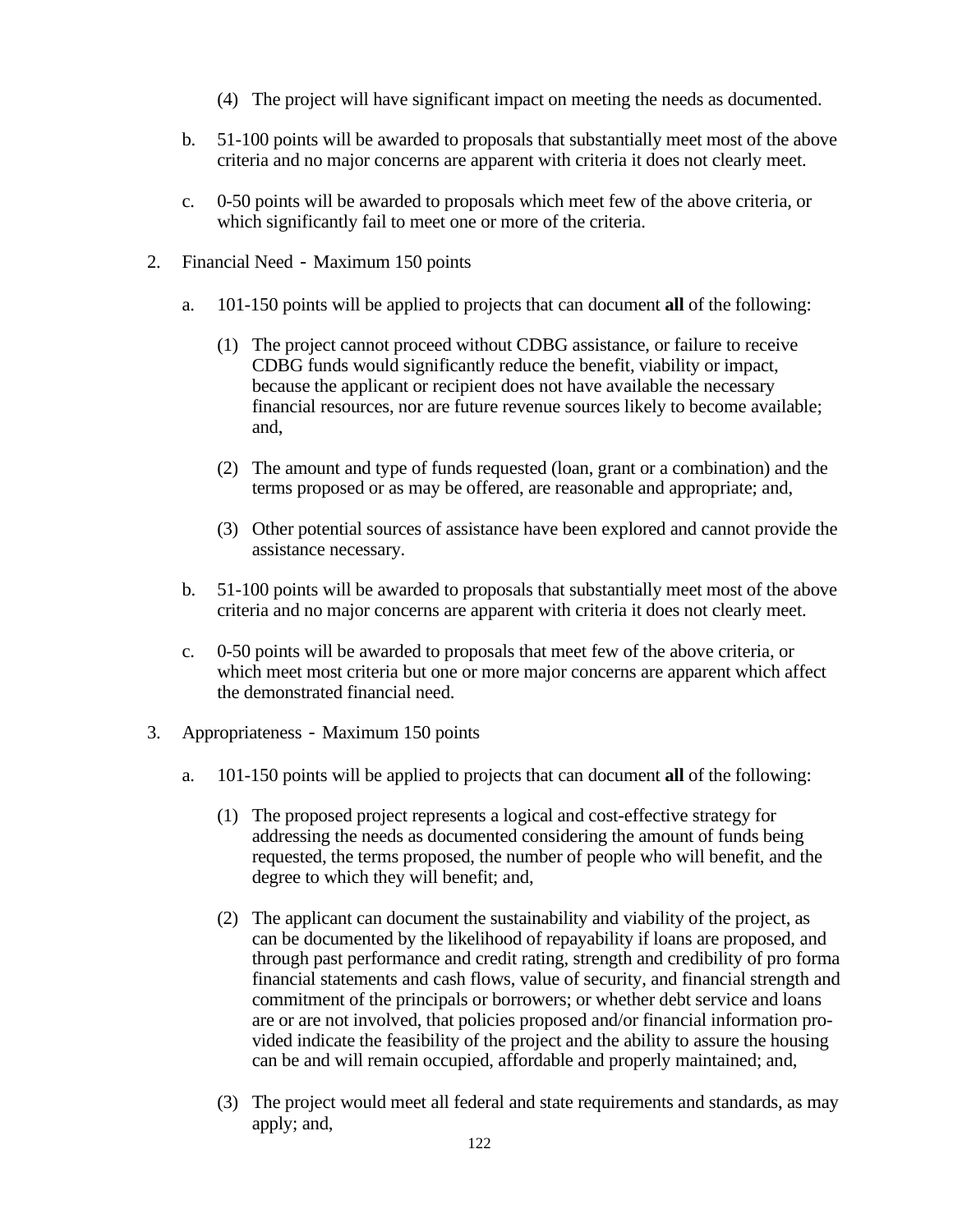- (4) Cost estimates appear to be reasonable and are well documented (based on either architect/engineer estimates or multiple vendor quotes as is appropriate).
- b. 51-100 points will be awarded to proposals that substantially meet most of the above criteria and no major concerns are apparent with criteria it does not clearly meet.
- c. 0-50 points will be awarded to proposals that meet few of the above criteria, or which meet most criteria but one or more major concerns are apparent which affect the appropriateness.
- 4. Leveraged and Matching Funds Maximum 100 points

Up to 100 points will be applied based upon the amount and percentage of matching funds and if funding will leverage other funds that might otherwise be lost if CDBG funds are not awarded. Maximum points will be awarded if the match and leverage amount is significant and both certain and dependent upon CDBG funding. Lower scores will be applied based on lesser amounts of leverage and degree of certainty and dependence upon the CDBG funding.

5. Timeliness - Maximum 100 points

Up to 100 points will be applied to projects that can show the following has been met or it can be reasonably assured will soon be met:

- (1) The applicant/recipient has appropriate site control; and,
- (2) The applicant/recipient has all necessary licenses and permits; and,
- (3) Proper zoning is in place; and,
- (4) Other financing needed is available; and,
- (5) Project plans, specifications and cost estimates are complete, and,
- (6) If existing, HQS certifications are current, and if built before 1978, lead-based paint inspections have been completed and, if lead paint is identified as existing, proper methods are proposed in addressing the issue and costs are determined; and,
- (7) All other data, information, commitments, plans, and other are complete and in place.
- 6. Low-Income Benefit Maximum 100 Points

are available and, based upon past, current and/or future occupancy by low-income Up to 100 points will be applied to projects showing the greatest benefit to low- and very-low income persons and households, including benefit and access to handicapped persons. The highest number of points will be applied if handicapped-accessible units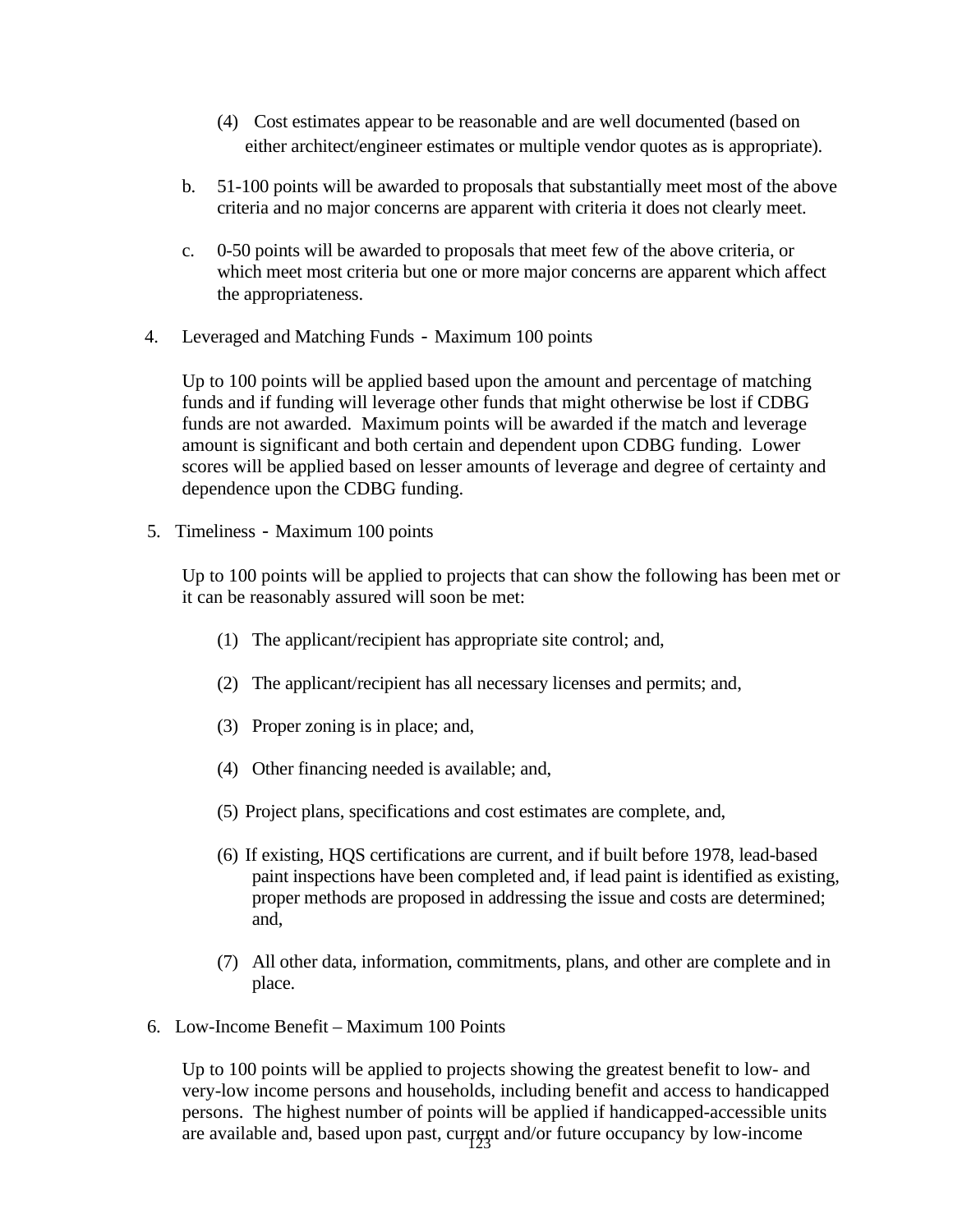persons, as shown by historical data, subsidy policies or funding regulations, a high level of low-income occupancy can be assured.

7. Community Development Impact - Maximum 100 Points

Up to 100 points will be applied to proposals that will have favorable impact upon the community's economic and community development efforts. In considering the number of points to be applied, the committee will weigh several factors, including the following:

- a. The degree of impact the project will have on the community's community development efforts, including housing and economic development.
- b. Whether it is a part of a larger or comprehensive program or project.
- c. Its relationship to a business or housing opportunity or need, such as business retention, expansion or attraction.
- d. Puts to its best use current, vacant or abandoned buildings, space or property.
- e. Relates to other housing projects or efforts that are recently completed, underway or proposed.
- f. The quality of the proposed project.
- g. Consistency with a priority identified in a Community Strategic Plan, Urban Renewal Plan, Development Plan or other related plan or strategy.
- 8. Services Capacity Maximum 50 points

Up to 50 points will be applied if the applicant and/or recipient can document it has the capacity to provide other essential services to its residents benefiting from the project. Depending upon the nature of the project, this may include in-house social programs, health services, transportation, meals, personal services and other, and/or may include community services that would serve beneficiaries, such as medical, public transportation, youth and senior citizen services and programs, availability of Meals on Wheels, and handicapped accessibility at public buildings.

9. Infrastructure Capacity - Maximum 25 points

Up to 25 points will be applied if the applicant can document all primary health and safety infrastructure serving, or to serve the proposed housing units, including water, sewer, solid waste disposal and fire protection services, are of high quality, readily available, and without problems or deficiencies.

10. Innovation - Maximum 25 Points

Up to 25 points may be applied to projects that propose an innovative approach to providing affordable housing.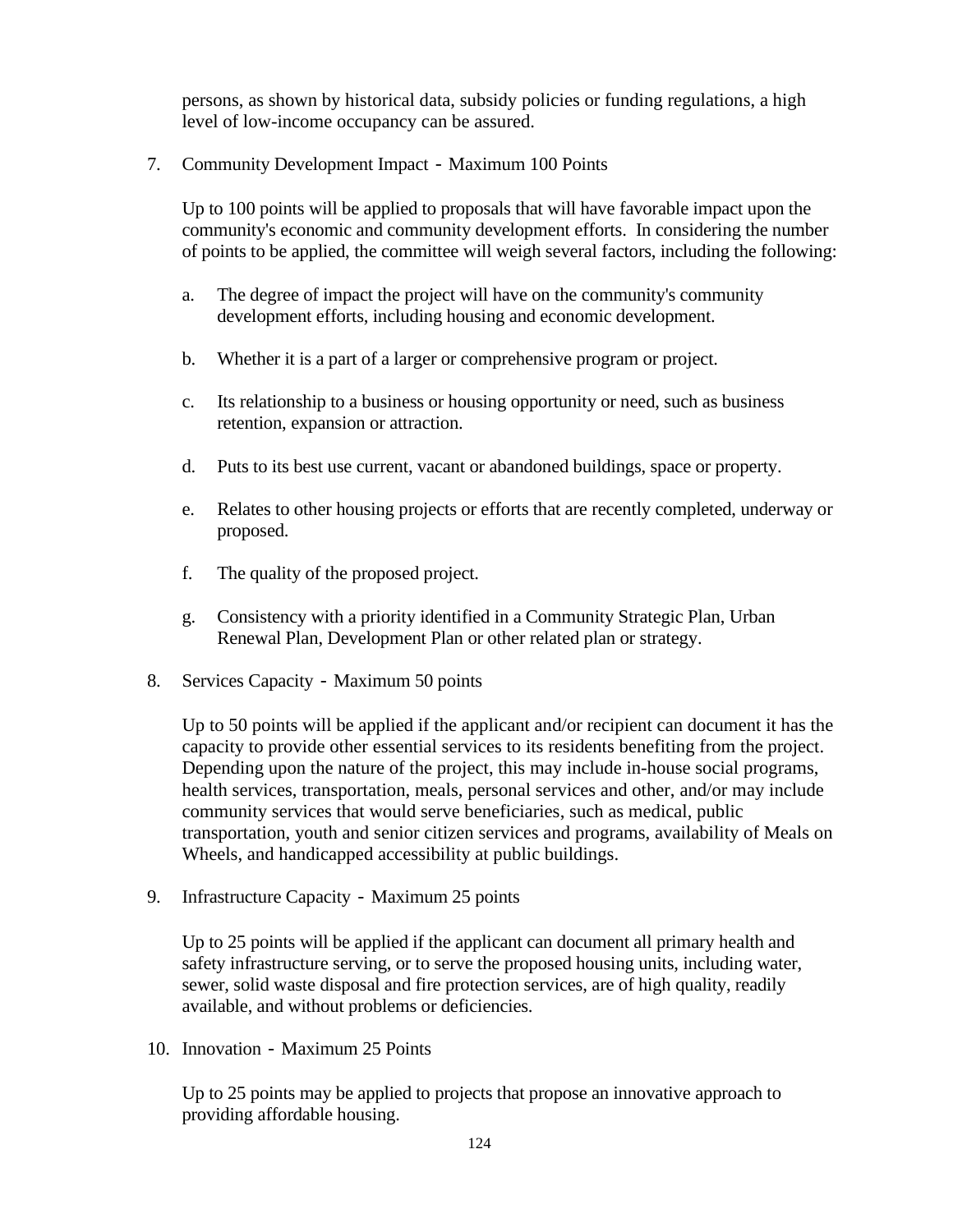11. Management Capacity - Maximum 25 points

Up to 25 points will be applied if the applicant and/or recipient can show strong management, marketing and administrative skills and experience, or provision of counseling and technical assistance, as the project may require, that should assure project success.

#### 12. Community Support - Maximum 25 Points

Up to 25 points may be applied to projects that can demonstrate strong support for the proposal. This, at a minimum, should include letters of support from public or private individuals or entities, and may also include consideration of past community efforts and successes in providing affordable housing, and the level of financial, technical assistance or other community support or partnerships that are being provided for the project.

13. Percent of Minority Living in Project Area – Maximum 50 Points

| a.          | Communities with 100% minority population           | 50 Points |
|-------------|-----------------------------------------------------|-----------|
| $h_{\cdot}$ | Communities with 50.1% to 99.9% minority population | 40 Points |
| $c_{\cdot}$ | Communities with 25% to 50% minority population     | 30 Points |
| $d_{\cdot}$ | Communities with 5% to 24.9% minority population    | 20 Points |
|             | e. Communities with below 5% minority population    | 10 points |

#### **C. Planning - Maximum 300 Points**

1. Need - Maximum 75 points

Proposal clearly responds to an existing or anticipated need and describes how the planning project will help address the need or problem.

2. Impact - Maximum 50 points

Highest scores will be applied to proposals that best meet the following criteria:

- a. Work products are clearly defined.
- b. Work products and results clearly address described need.
- c. Person, entity or consultant who will undertake or lead the planning effort is identified and is qualified and experienced.
- 3. Implementation Maximum 50 Points

Highest scores will be applied to those proposals that can show:

- a. The proposed planning program is required or mandated in order to access financial assistance needed to implement a project or program.
- b. The financial assistance is likely to be offered and accessed upon undertaking or concluding the process.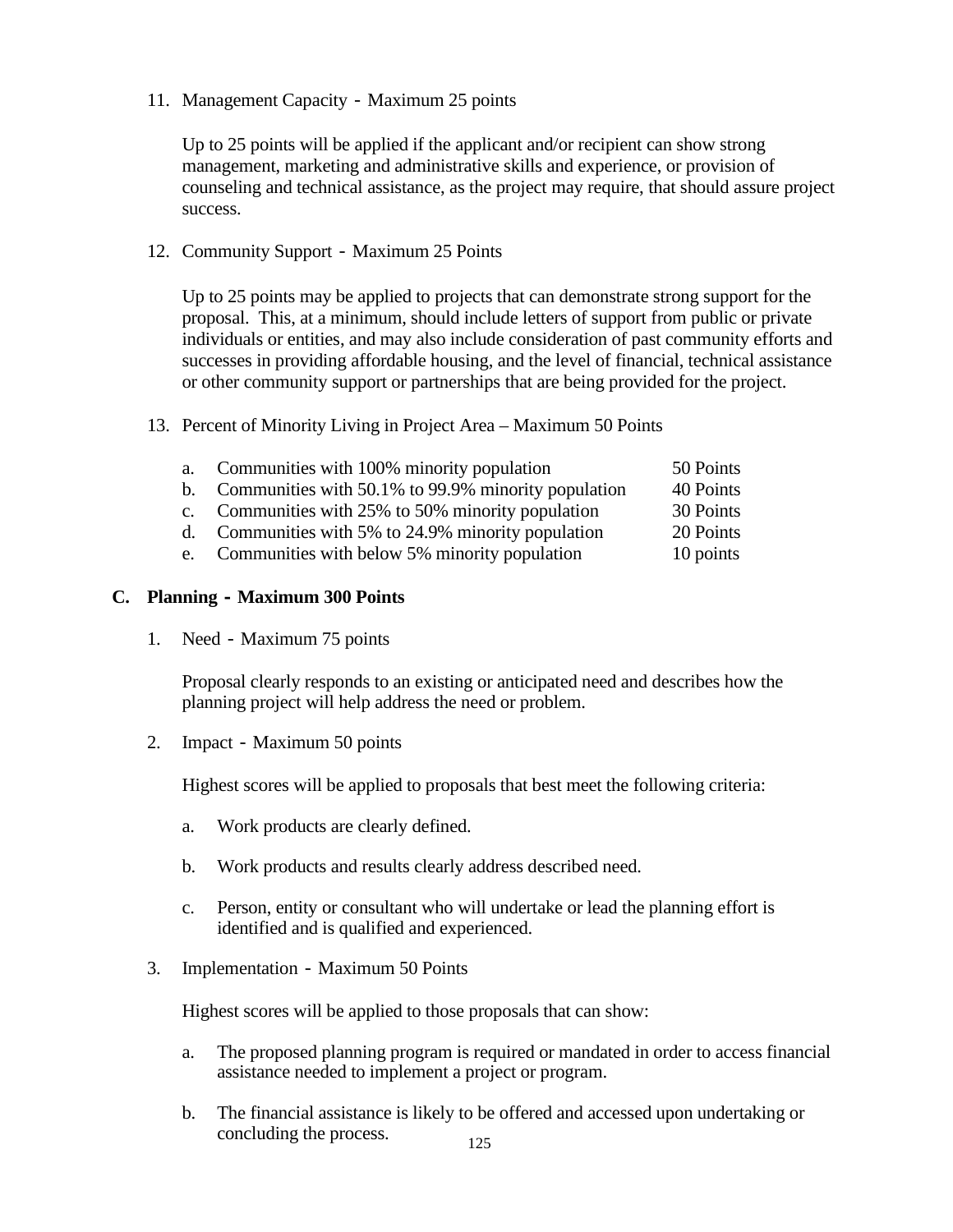- c. Implementation is likely and will have short- and long-term benefit.
- 4. Cost Maximum 25 points

Up to 25 points will be applied if the cost is documented and appears reasonable.

5. VL/LI Benefit - Maximum 5 points

One point for each rounded 10% VL/LI to benefit above 50 percent will be applied. 6. Match - Maximum 25 points

| $75% -+$ | 25 points  |
|----------|------------|
| 50%-74%  | 20 points  |
| 25%-49%  | 15 points  |
| 10%-24%  | 10 points  |
| 5%-9%    | 5 points   |
| 0%-4%    | $0$ points |

#### 7. Bonus - Maximum 20 points

- a. 10 points will be awarded if planning activities proposed are related to, and would help address problems identified in 2015 or 2016 unfunded proposals.
- b. One point will be awarded for each year since the applicant was last awarded a (regular program) CDBG grant. (Maximum 10 points.)
- 8. Timeliness Maximum 25 Points

Up to 25 points will be applied if the proposed work schedule is realistic and final work products will be available within program parameters as determined by the state.

9. Percent of Minority Living in Project Area – Maximum 25 Points

| a.          | Communities with 100% minority population           | 25 points |
|-------------|-----------------------------------------------------|-----------|
| $h_{\cdot}$ | Communities with 50.1% to 99.9% minority population | 20 points |
| $c_{\cdot}$ | Communities with 25% to 50% minority population     | 15 points |

- d. Communities with 5% to 24.9% minority population 10 points
- e. Communities with below 5% minority population 5 points

#### **D. Emergency**

No point system will be utilized for emergency requests; decisions regarding funding will be based on the project need, commitment and appropriateness as well as availability of funds.

#### **E. Economic Development**

1. No point system will be utilized for economic development (CDLF) requests; however, decisions will be based on the following: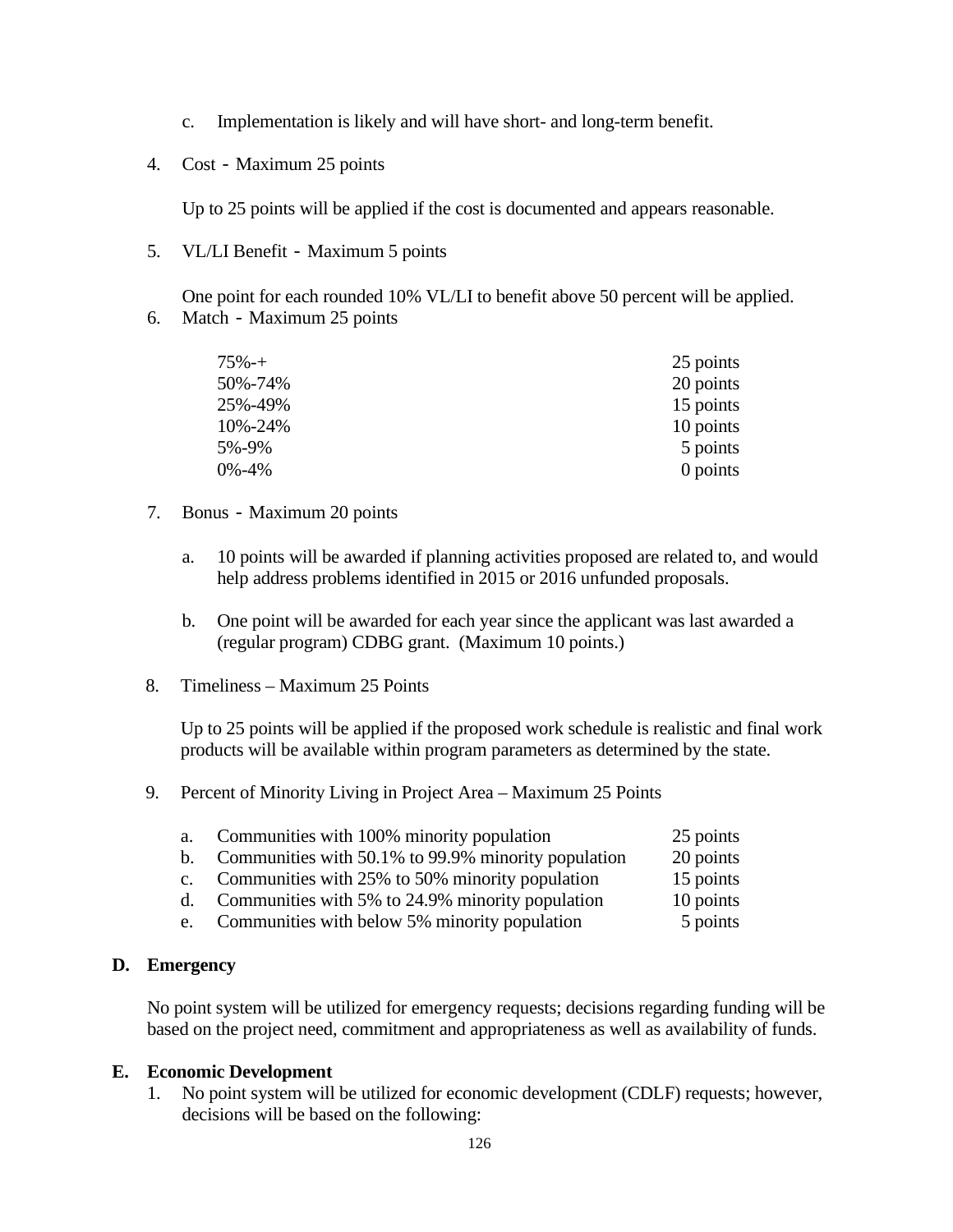- a. Financial strength and reasonableness;
- b. Likelihood of success;
- c. Likelihood of repayability;
- d. Need and appropriateness for funds and terms;
- e. Management strength, expertise and past performance;
- f. Marketing; and,
- g. Degree of likely benefit to the economy, VL/LI persons, and/or anticipated impact of addressing national objectives as defined in the state program statement.
- 2. No point system will be utilized for economic development infrastructure requests; however, decisions will be based on the following:
	- a. Degree to which the infrastructure fits into the community's overall economic development strategy.
	- b. Need and appropriateness for funds and terms.
	- c. Degree of likely benefit to the economy, VL/LI persons, and/or anticipated impact of addressing national objectives as defined in the state program statement.

# **F. Main Street - Maximum 400 Points**

1. Has the city signed on to be a "Main Street Community" with the State of North Dakota?

| Yes | 50 points |
|-----|-----------|
| No  | 0 points  |

2. Does the building have historical architectural features or is listed on the state or national register of historic places?

| Yes | 25 points |
|-----|-----------|
| No  | 0 points  |

3. Does the building have historical significance to the City or County?

| Yes | 25 points |
|-----|-----------|
| No  | 0 points  |

4. Matching Funds:

| 80% or more of total project costs | 125 points |
|------------------------------------|------------|
| 70-79% of total project costs      | 100 points |
| 60-69% of total project costs      | 50 points  |
| 50-59% of total project costs      | 25 points  |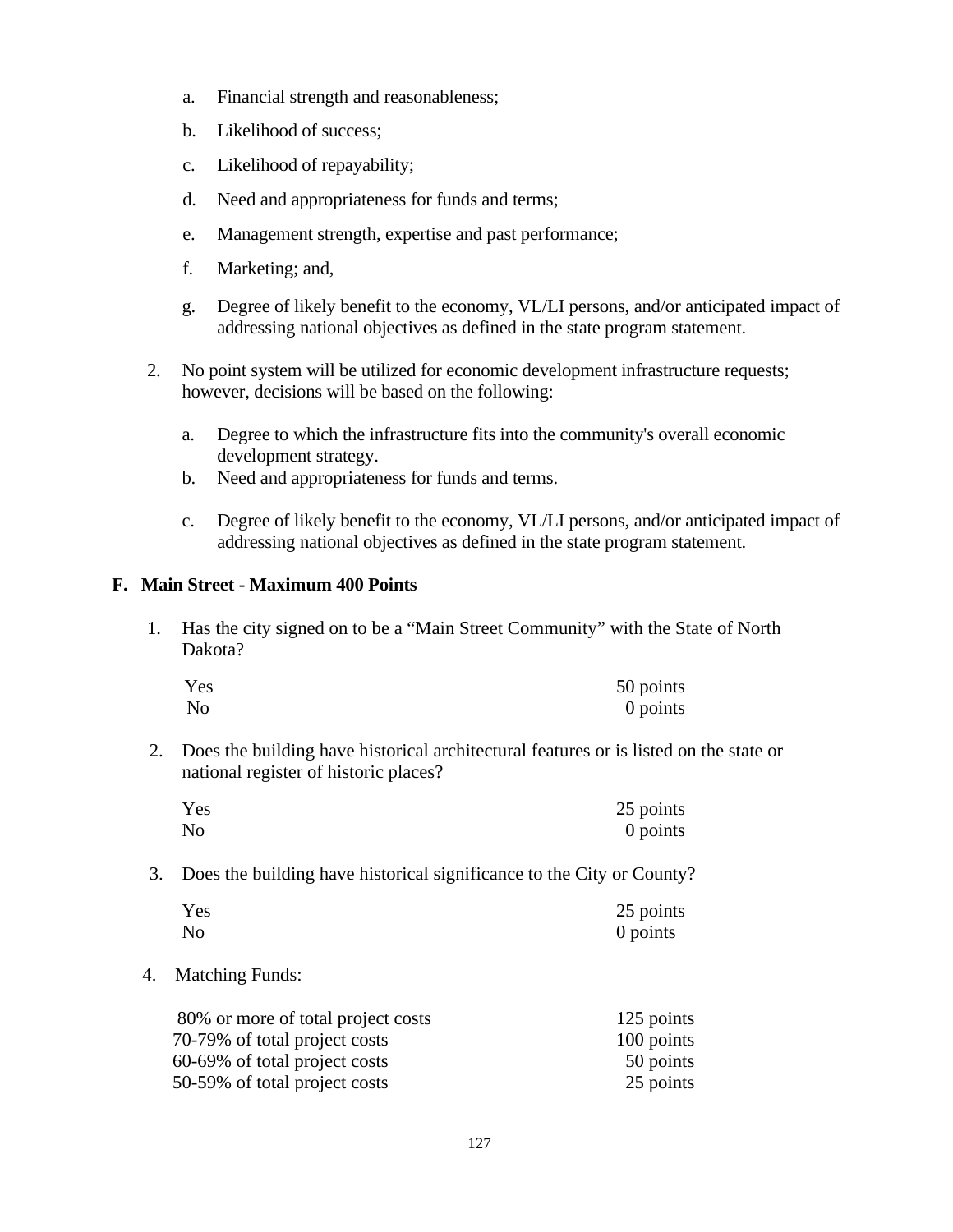5. Will the project benefit a business offering basic goods or services deemed critical for the community? Examples include grocery stores, clinics and health care, hardware stores, Gas stations, contractors (e.g. electricians, plumbers, building, etc.), and so on.

| Yes       | 100 points |
|-----------|------------|
| <b>No</b> | 0 points   |

6. Is the building currently or will be mixed-use?

| Yes | 25 points |
|-----|-----------|
| No  | 0 points  |

7. According to the HUD LMI population numbers, is the city at least 51% LMI?

| Yes | 50 points |
|-----|-----------|
| No  | 0 points  |

#### **ACRONYMS**

- **CDBG** Community Development Block Grant: US Department of Housing and Urban Development (HUD) funds distributed to North Dakota.
- **CDLF** Community Development Loan Fund:CDBG funds utilized for economic development projects and activities.
- **DCS** Division of Community Services: A division of the North Dakota Department of Commerce.
- **ED** Economic Development.
- **HQS** Housing Quality Standards: Minimum physical conditions of residential homes as required by HUD.
- **VL/LI** Very Low and Low Income: Relates to income status of households/persons as determined by HUD.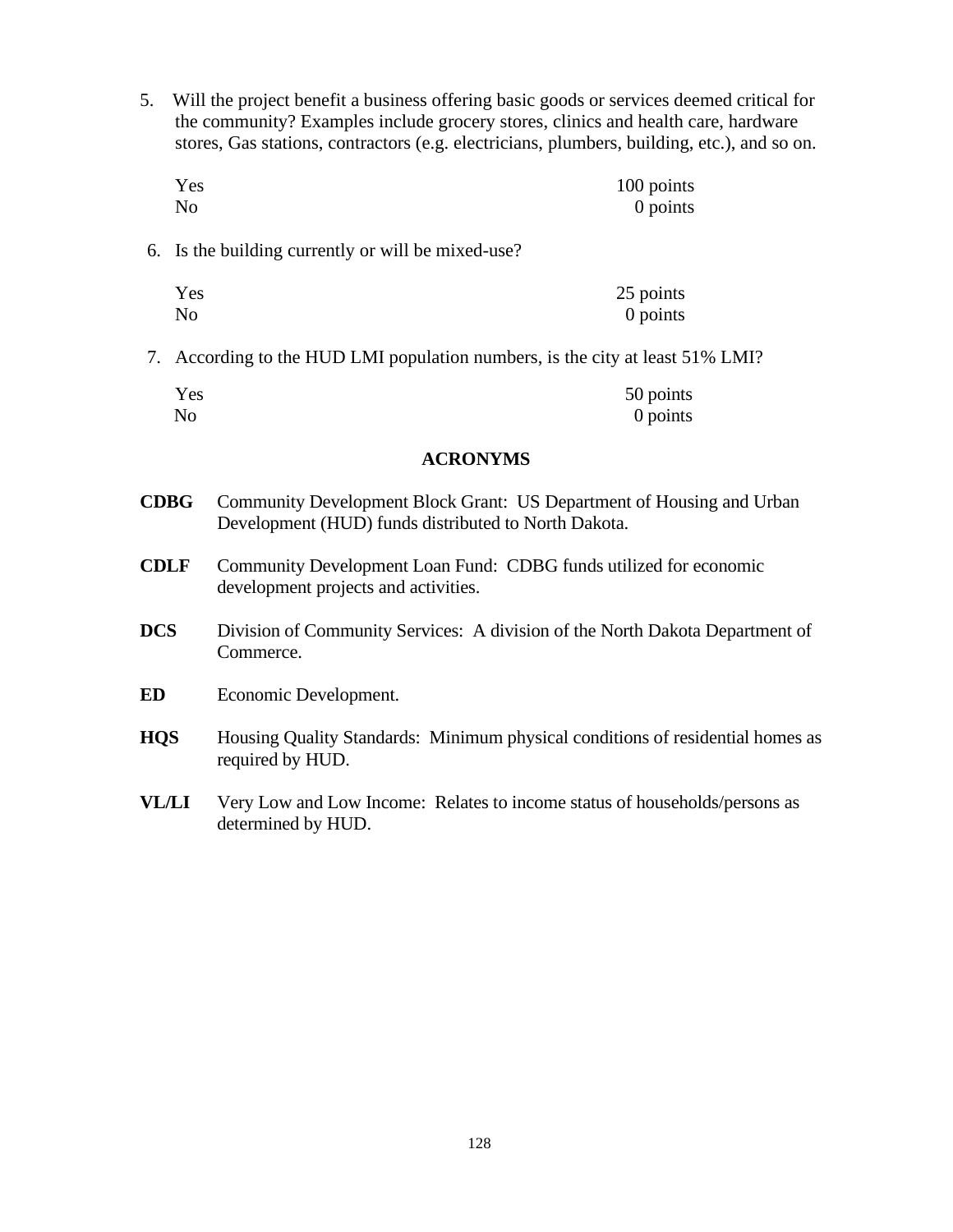

# **REGION VIII**

# **ROOSEVELT-CUSTER REGIONAL COUNCIL**

**(Community Development Block Grant Program Distribution Statement attachment)**

> **387 15TH St. West #247 Dickinson, ND 58601 Phone: 701-483-1241 rcrc@ndsupenet.com TTY: 800-366-6888 ND Relay Voice: 800-366-6889 Spanish: 800-435-8590**



**ALTERNATIVE FORMATS FOR DISABLED PERSONS ARE AVAILABLE UPON REQUEST**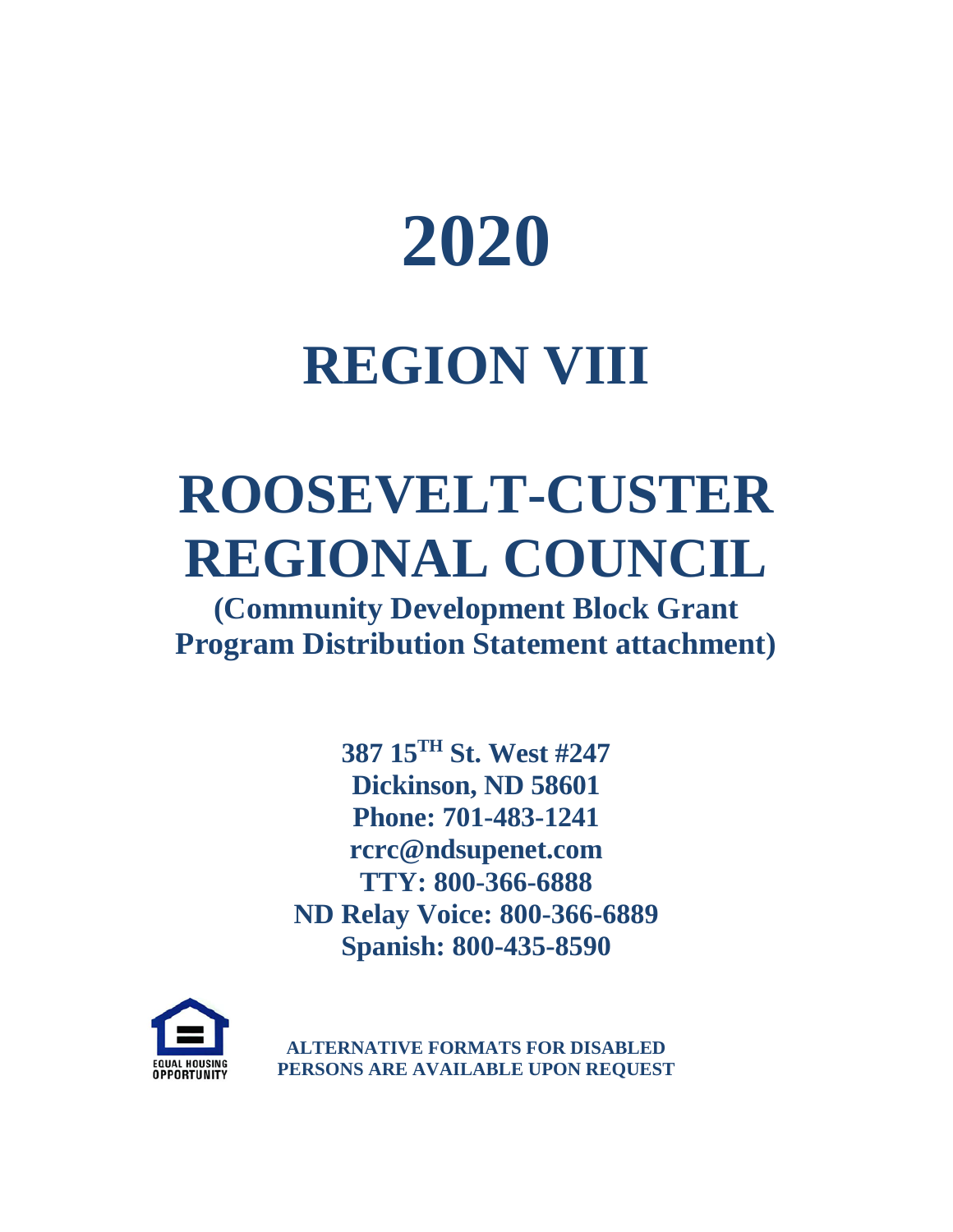#### **APPLICATION DEADLINES**

#### **Public Facilities, Planning and Housing**

**September 1, 2020** Pre-applications due at Roosevelt-Custer Regional Council.

**September 22, 2020** Presentation to Roosevelt-Custer Regional Council Review Committee and pre-application scoring by Review Committee.

**November 17, 2020** Final Applications due at Roosevelt-Custer Regional Council.

# **DISTRIBUTION OF FUNDS**

#### **FUNDING AMOUNTS AND CATEGORIES**

The estimated statewide allocation of the 2020 Community Development Block Grant (CDBG) funds is found in the 2020 State Program Distribution Statement [www.communityservices.nd.gov/communitydevelopment/Programs/CommunityDevelopmentBl](http://www.communityservices.nd.gov/communitydevelopment/Programs/CommunityDevelopmentBlockGrantCDBG/) [ockGrantCDBG/.](http://www.communityservices.nd.gov/communitydevelopment/Programs/CommunityDevelopmentBlockGrantCDBG/) Funds available to Region VIII will be \$216,513.00. Those funds will be allocated under the following categories:

| Economic Development (see page 7) |        | 0.00               |
|-----------------------------------|--------|--------------------|
| Public Facilities & Planning      |        | 50% \$108,256.50   |
| Housing                           |        | 50% \$108,256.50   |
| <b>Emergency Public Facility</b>  | $SO_S$ | 0.00               |
| <b>Total Funding</b>              |        | 100\% \$216,513.00 |

# **ECONOMIC DEVELOPMENT**

Economic development projects must meet the eligibility criteria as described in the 2020 State Program Distribution Statement. Additionally, regional information is included in this statement.

# **PUBLIC FACILITIES & HOUSING**

Projects must meet the eligibility criteria as described in the 2020 State Program Distribution Statement.

[www.communityservices.nd.gov/communitydevelopment/Programs/CommunityDevelopmentBl](http://www.communityservices.nd.gov/communitydevelopment/Programs/CommunityDevelopmentBlockGrantCDBG/) [ockGrantCDBG/.](http://www.communityservices.nd.gov/communitydevelopment/Programs/CommunityDevelopmentBlockGrantCDBG/)

Regional information is attached to this program statement. The Roosevelt-Custer Regional Council Executive Board elected to **allocate the 2020 Regional CDBG funds to housing and public facilities at 50% each. Any funds remaining in either category after scoring and ranking can be transferred to the other.** 

# **PUBLIC FACILITIES CATEGORIES**

Public Facilities categories include: Water and Sewer, fire protection, ambulances, community centers, storm sewers, flood or drainage facilities, removal of architectural barriers and planning.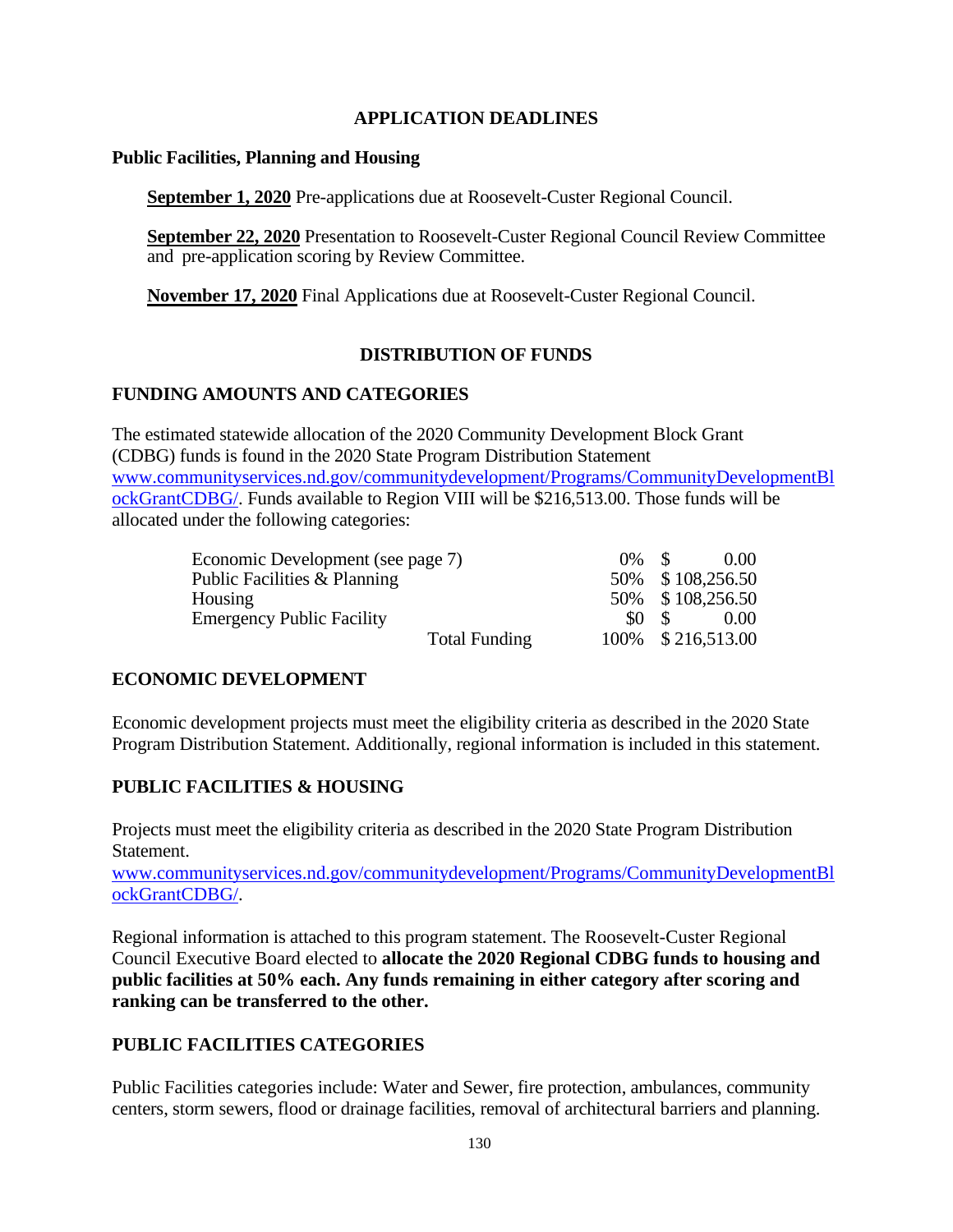The Department of Commerce, Division of Community Services requires that "**all public improvement projects with costs exceeding \$200,000 that are funded under the CDBG Public Facilities program shall procure plans, drawings and specifications for the work from a licensed architect or registered professional engineer." These architect/engineering plans must be included in the pre-application to be eligible for 2020 funding.**

It is **strongly recommended** applicants seek professional assistance (architectural or engineering expertise) for construction projects under \$200,000 when estimating project costs.

# **HOUSING CATEGORIES**

Housing projects include:

- 1. Housing rehabilitation of existing low-income single-family and multi-family housing.
- 2. New housing construction is prohibited. However, CDBG funds can be used in support of new housing construction such as property acquisition, site clearance in preparation for housing and site improvements (install water lines, sewer lines and utility lines) on publicly-owned properties or privately-owned properties, if an easement on the property is obtained before carrying out the improvements. Also, the construction or reconstruction of publicly owned streets, bridges and alleys is eligible as a public facilities and improvements activity when it relates to new housing construction. If you are considering a project in support of new housing, please contact the Regional Council office for additional information to determine project eligibility prior to engaging in any activity (including property acquisition) in support of new housing construction. **All infrastructure projects in support of new housing construction exceeding \$200,000 that are funded under the CDBG Housing program shall procure plans, drawings, and specifications for the work from a licensed architect or registered professional engineer.**
	- 3. All multi-family rehabilitation housing projects will need to submit with their preapplication the Housing Quality Standards for each unit.

It is recommended to have the housing units tested for lead-based paint prior to submitting the preapplication.

# **EMERGENCY PUBLIC FACILITY**

Emergency projects shall be determined as those having an immediate threat to the safety of the residents of the area as defined by the request for assistance. The project will need to meet eligibility requirements and have concurrence that the project constitutes an emergency from the North Dakota Division of Community Services (DCS). No funding is set-aside for emergencies in this program statement. However, funding for an emergency public facility project may be allocated at the time of the emergency from funding not currently allocated, returned funds, or funds transferred from other emphasis areas. No transfer of funds will be necessary if the funding is from a public facility category. The public facility pre-application scoring and review process will be waived for emergency applications. Emergency public facility decisions will be made by the R-CRC Executive Board. In addition, emergency CDBG funds may also be accepted or applied for from other regional or state allocations and or set-asides.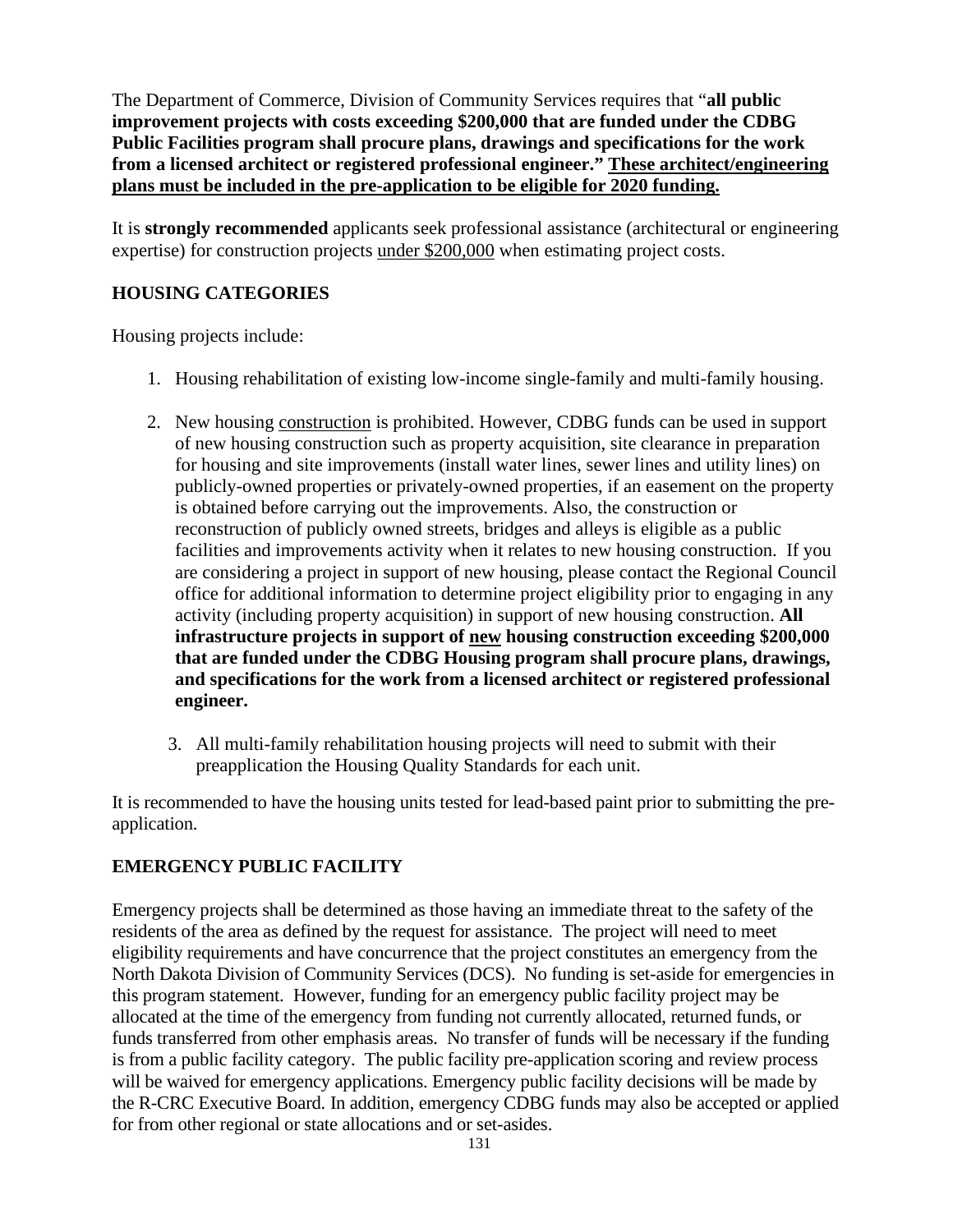# **PLANNING**

City and county planning projects are eligible and will be scored under the public facility criteria.

# **AMERICANS WITH DISABILITIES ACT (ADA)**

It is a federal requirement that all cities and counties receiving funds through the CDBG Program must provide a copy of their Section 504 Self-Evaluation and Transition Plan prior to project closeout. All projects involving Removal of Architectural Barriers (example: handicap accessible bathrooms) must have a transition plan included with the application. **In addition, this plan and a completed thirteen (13) point checklist must be included in the pre-application for funding. (Checklist found on pages 47-68 of the 504-self-evaluation guide. See website below.)**

The Transition Plan Outline can be found in Section III of the Section 504/ADA Technical Assistance Handbook. The Transition Plan identifies the following items:

- 1. Physical barriers in the building.
- 2. Changes that can be made without changing the structure of the building to make program and services accessible.
- 3. Structural changes required to make the building handicapped accessible.

The Section 504/ADA Technical Assistance Handbook can be found at: [www.communityservices.nd.gov/communitydevelopment/Resources/ADA504SelfEvaluationGuide](http://www.communityservices.nd.gov/communitydevelopment/Resources/ADA504SelfEvaluationGuide/)

# **STATEMENT OF "CONFLICT OF INTEREST" POLICIES**

The Roosevelt-Custer Regional Council, its affiliates and components and all officers, directors, delegates, council and committee members scrupulously shall avoid any conflict between their own respective individual, professional or business interests and the interests of the Council, in any and all actions taken by them on behalf of the Council in their respective capacities.

In the event that any officer, director, delegate, council, or committee member of the Regional Council shall have any direct or indirect interest in, or relationship with, any individual or organization which proposes to enter into any transaction with the Council, including, but not limited to, transactions involving:

- 1. The sale, purchase, lease or rental of any property or other asset;
- 2. Employment or rendition of services, personal or otherwise;
- 3. The award of any grant, contract or subcontract;
- 4. The investment or deposit of any funds of the Council.

Such person shall give notice of such interest or relationship and shall thereafter refrain from discussing or voting (but not to include testimony in a public forum) on the particular transaction in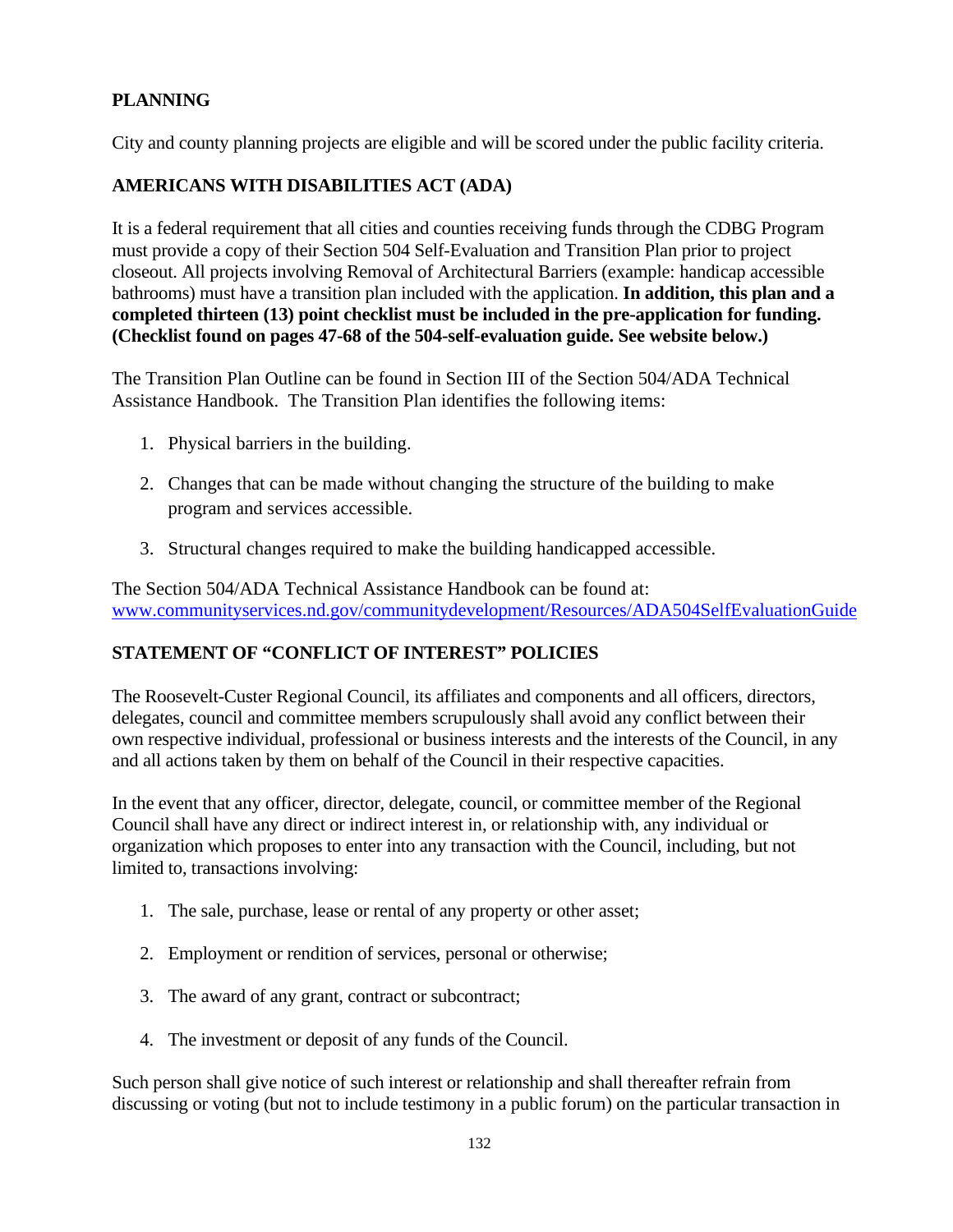which he has an interest, or otherwise attempting to exert any influence on the Council or its components to affect a decision to participate or not participate in such transaction.

In addition, a recipient may not use CDBG funds to replace other funds for which they are responsible for, such as paying off existing debt.

#### **ADMINISTRATION COSTS**

Project administration costs will generally be paid with local matching funds.

Applicants are asked to provide the minimum matching funds to the project as follows:

- 1. Housing projects: 15% of the project not to exceed \$15,000
- 2. Public Facilities:
	- a. Equipment Purchases: 5% of the project.
	- b. All other Projects: 15% of the project.

Consult the Regional Council for guidance of the anticipated administration cost since some projects may require additional administrative actions to meet grant guidelines.

# **FUND TRANSFERS**, **RETURNED FUNDS AND RE-ALLOCATIONS**

Uncommitted and unused funds in any category may be reallocated if the balance in one category is needed for a project in the other category. The Executive Committee approval for the 2020 CDBG funding allocation took place on March 12, 2020.

In the event the funds allocated or transferred in any category exceed the applications on hand, the Executive Committee may call for additional applications through a second funding cycle. The implementation schedule for the second funding competition is to be included in the public notice.

Any funds returned during or after the end of the calendar year in which it was awarded, may be reallocated by the Executive Committee of the R-CRC. An Executive Committee decision will be based on timeliness and perceived need and will be done through a motion and with the majority approval of the Executive Committee members.The Executive Committee may commit these funds to (1) any open project, (2) any new eligible economic development project or (3) to the next ranked public facility or housing project in the most recent funding competition. These actions may require a transfer of funds between categories. Any transfer of funds from one category to another must follow the transfer of funds procedure as outlined above and in the State Action Plan.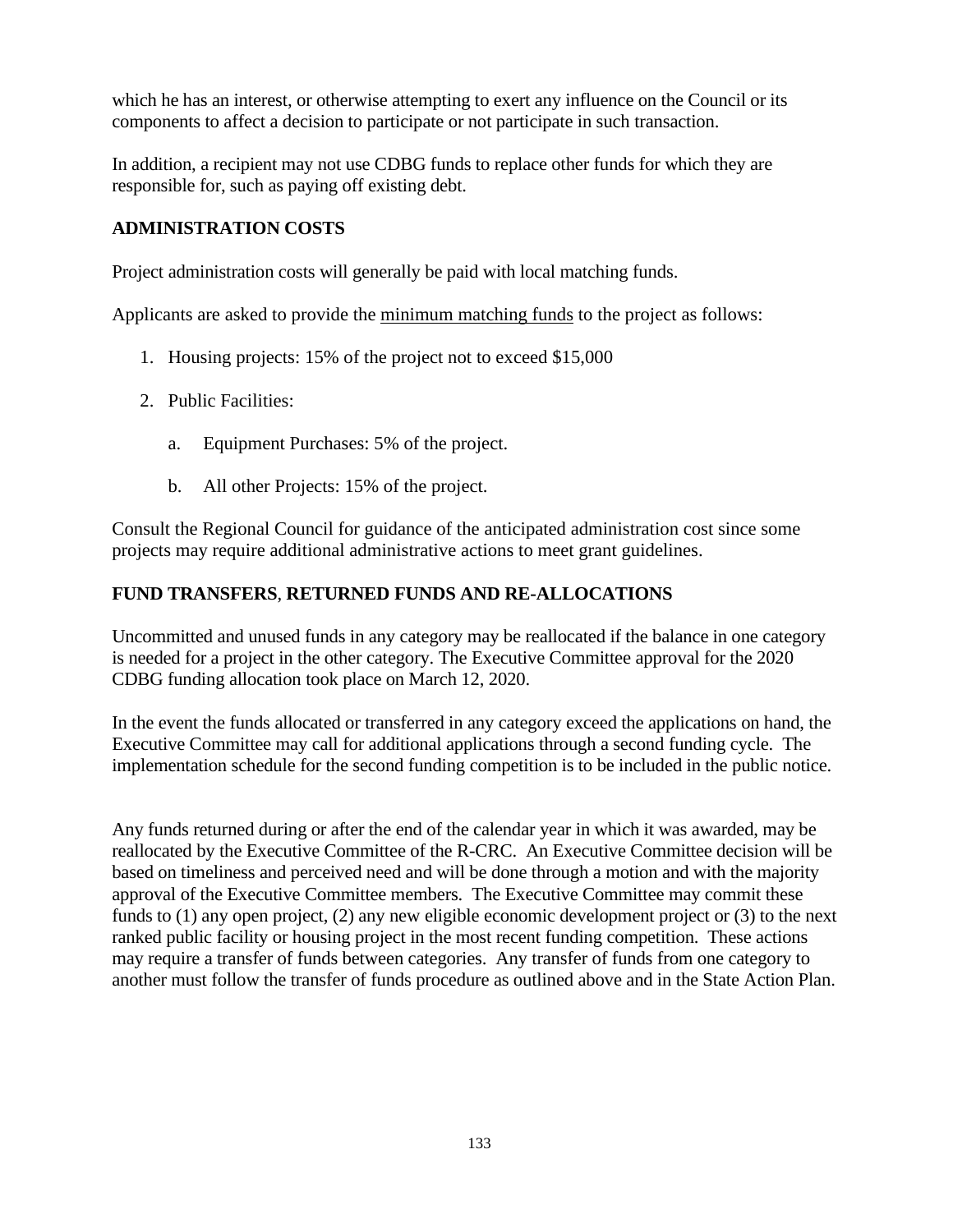# **SUBMISSION OF APPLICATIONS**

Completed pre-applications and full applications should be forwarded to:

ROOSEVELT-CUSTER REGIONAL COUNCIL 387 15th St West #247 DICKINSON, ND 58601 rcrc@ndsupernet.com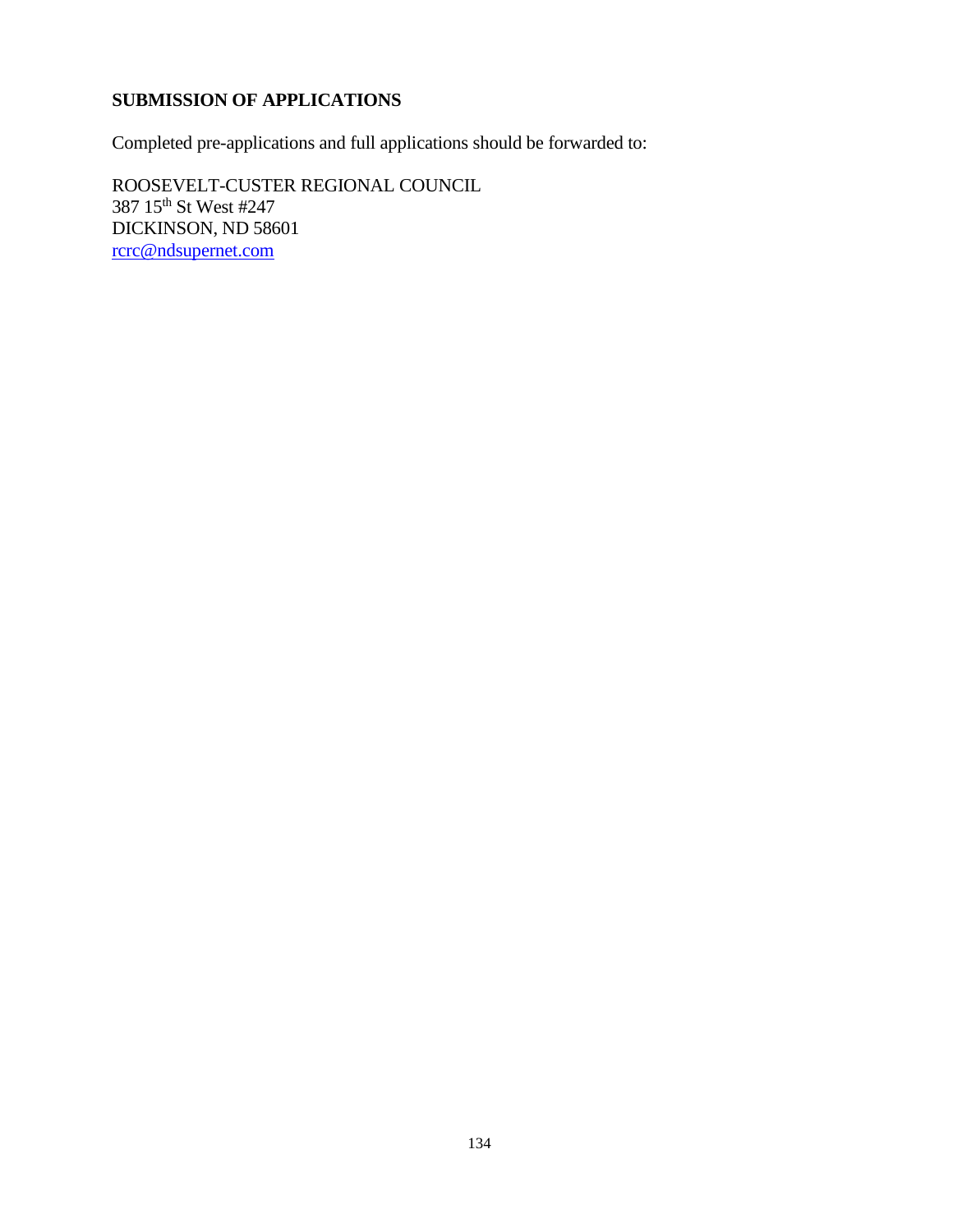#### **ECONOMIC DEVELOPMENT COMMUNITY DEVELOPMENT LOAN FUND**

#### **IMPLEMENTATION SCHEDULE**

Applications for funding from the State Community Development Loan Fund (CDLF) will be accepted by the Roosevelt-Custer Regional Council at any time throughout the program year.

# **DISTRIBUTION OF FUNDS**

Funding for the State CDLF program is available from program income. Program income comes from CDLF loans that have been made previously and repaid. Economic development projects being proposed to Roosevelt-Custer Regional Council's CDLF program must meet the eligibility criteria as described in the current State Action Plan.

The State of North Dakota, through the Department of Commerce's Division of Community Services, has made Main Street Program grants available from current Community Development Loan Funds (CDLF). Roosevelt-Custer Regional Council has made its allocation of CDLF funds available for such grants according to, and in compliance with the NORTH DAKOTA COMMUNITY DEVELOPMENT BLOCK GRANT PROGRAM DISTRIBUTION STATEMENT.

Roosevelt-Custer Regional Council's Loan Review Committee, using prudent lending practices, will review all projects. Final approval will be given by Roosevelt-Custer Regional Council's Executive Committee based on the recommendation received from the Loan Review Committee.

# **APPLICATION PROCEDURES**

Loan applicants will be required to submit a pre-application or meet in person with Roosevelt-Custer Regional Council for a preliminary determination of project eligibility.

If eligible, applicants will be invited to submit a full application, which will consist of the purpose of request, a business plan, commitment of other project funds, financial projections, job creation documentation and other pertinent information as deemed necessary by Roosevelt-Custer Regional Council. Roosevelt-Custer Regional Council will provide necessary forms and business plan outlines for these applications. Applicants will be requested to assist Roosevelt-Custer Regional Council in completing the formal application which shall consist of application cover sheet, various assurances and certifications, sponsorship, etc.

*For purposes of clarification, applicant shall mean the business or person requesting assistance and sponsor shall mean the city or county, which will ultimately become the applicant to the state Division of Community Services.*

# **APPLICATION REVIEW AND DECISION-MAKING PROCESS**

Applicants must submit a pre-application or contact Roosevelt-Custer Regional Council so that a preliminary determination of eligibility can be made. The 24 CFR part 570, Title I, the State Action Plan, and the Roosevelt-Custer Regional Council's program distribution statement to determine eligibility.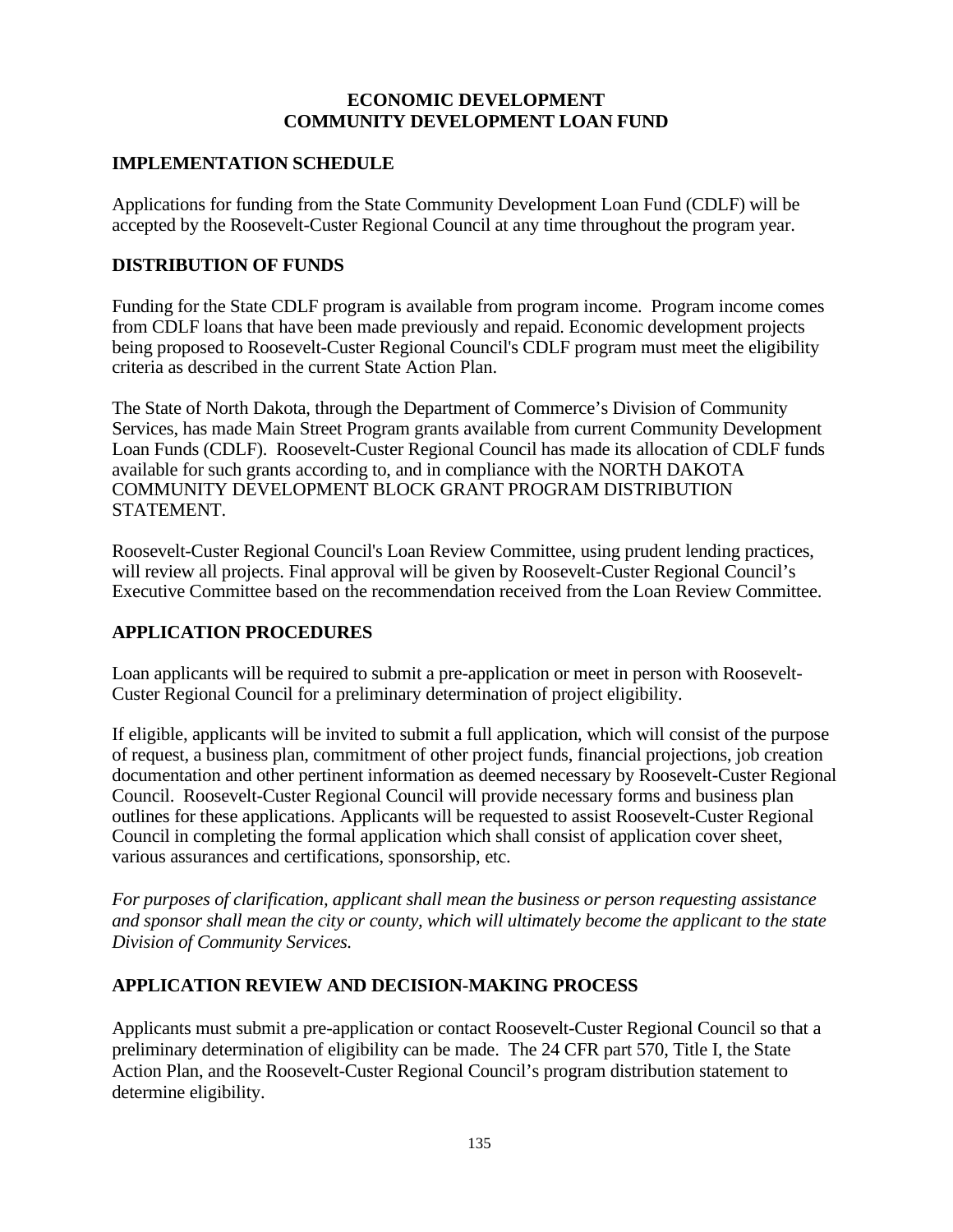If eligible, the applicant will obtain a resolution of sponsorship from the appropriate local governmental entity. Once sponsorship is obtained, the applicant will be directed to develop a full application, which shall be in a format described in the State's Action Plan. Official application packets will be provided by Roosevelt-Custer Regional Council.

Full applications will be reviewed by the Loan Review Committee. Economic development projects will not be scored on a point system. The Loan Review Committee's decision to recommend funding will be based on the merits of the project as described in the applicant's business plan. The following will be the primary criteria used to determine the merits of a project:

- 1. Financial strength of the principals and the business.
- 2. Likelihood of success.
- 3. Need and appropriateness for funds and terms.
- 4. Management strength, expertise, and past experience.
- 5. Marketing strength.
- 6. Documented source of equity and collateral.
- 7. Proposed staffing plan (job creation).
- 8. Character of the borrower.
- 9. Other criteria:
	- a. **Appropriate:** CDLF assistance is "appropriate" to carry out the economic development project. The following elements will be assessed to make a determination of appropriate:
		- 1) Reasonableness of proposed costs.
		- 2) Commitment of other sources of funding.
		- 3) No substitution of CDLF funds for private sources of funds.
		- 4) Proposed CDLF financing terms.
		- 5) Assessing level of public benefit.
	- b. **Displacement:** CDLF assistance must minimize business and job displacement.
	- c. **Outcomes:** The economic development project consists of activities that do one or more of the following:
		- 1) Create or retain jobs for very low to low income persons.
		- 2) Prevents or eliminates slum and blight.
		- 3) Creates or retains businesses owned by community residents.
		- 4) Assists businesses that provide affordable goods and services needed by very low to low income persons.
		- 5) Provides technical assistance to promote any of the activities under items 1-5 above.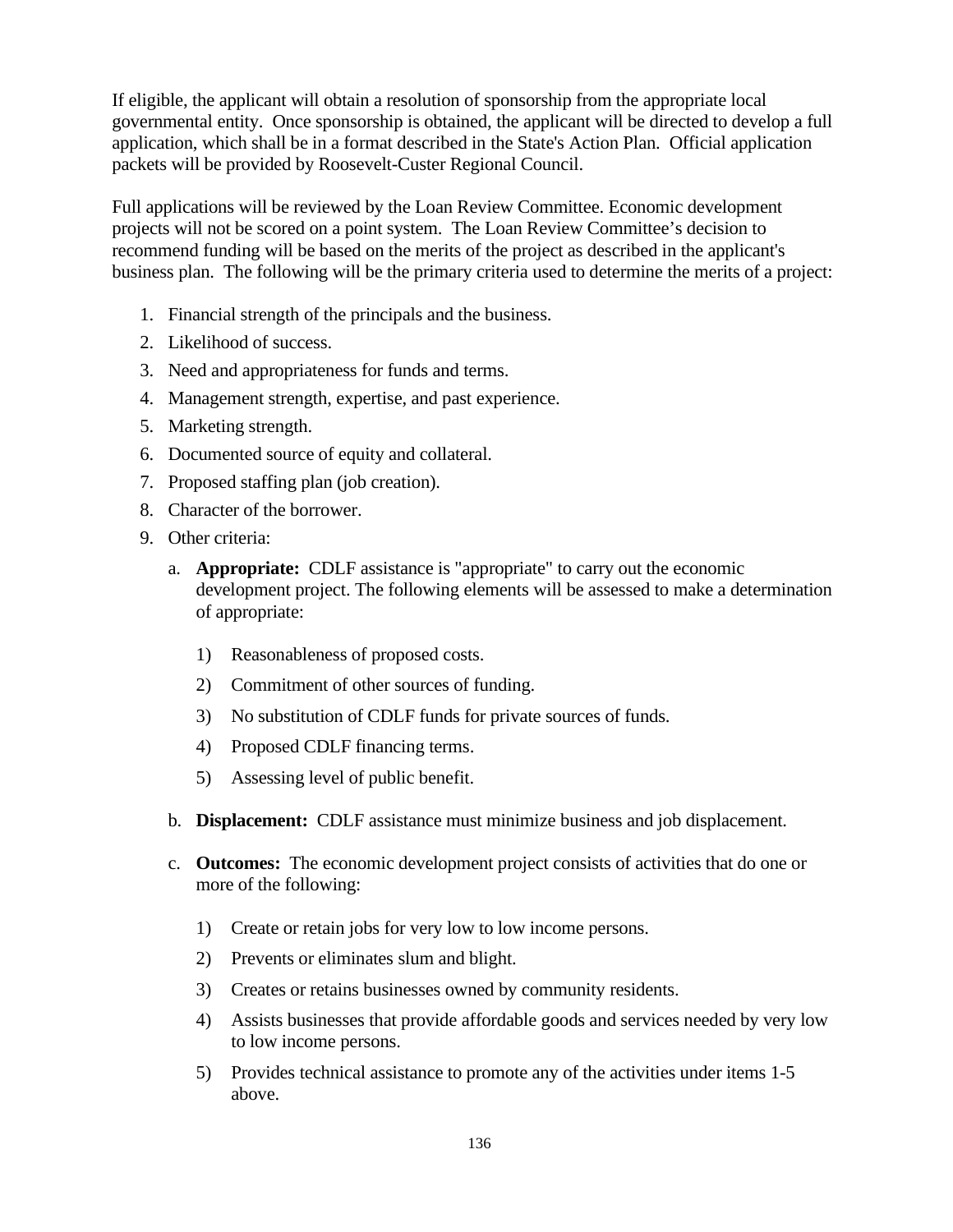- d. **National Objectives:** CDLF assisted activities meets one of the national objectives listed in the state Action Plan.
	- 1) Activities benefiting very low and low-income persons.
	- 2) Activities which aid in prevention of slum and bight.
	- 3) Activities designed to meet a community development need having particular urgency.
- e. **Financial Participation**: Each project under review must demonstrate a working relationship with another financial source that has committed or is willing to commit funding to the project equal to at least 50% of the total project cost.

The completed application along with the staff's notations and proposed amount and terms will be reviewed by Roosevelt-Custer Regional Council's Loan Review Committee. This committee may be made up of the following individuals: a) Roosevelt-Custer Regional Council's chair or designee, b) a representative of a retail/service sector business, c) a representative of a financial institution, d) a representative of a primary sector business, and e) a certified public accountant.

The Loan Review Committee will meet on an as-needed basis. Based on the Loan Review Committee's recommendation, the Executive Committee's decision will represent the final decision on the regional level.

Applicants will have an opportunity to personally present their project to the Loan Review Committee.

The Loan Review Committee may:

- 1. Recommend approval of the project as proposed.
- 2. Recommend approval with modifications or conditions.
- 3. Delay any decision for further information or the availability of funds.
- 4. Recommend denial of the application.

Applications for funding will be forwarded to the Division of Community Services for review as to compliance with state and federal requirements.

A notification of acceptance will be sent by the Division of Community Services followed by the official award document. Expenditure of funds can begin only after the environmental review has been completed and the State issues a "release of funds" letter.

# **APPLICATION FORMS AND FORMAT**

The format for a business plan/application shall be such that it meets and addresses the items described in the State of North Dakota's Action Plan.

Forms meeting the state requirements for a business plan, will be available by contacting Roosevelt-Custer Regional Council, 387 15<sup>th</sup> St West #247 Dickinson, North Dakota or by calling 701-483-1241.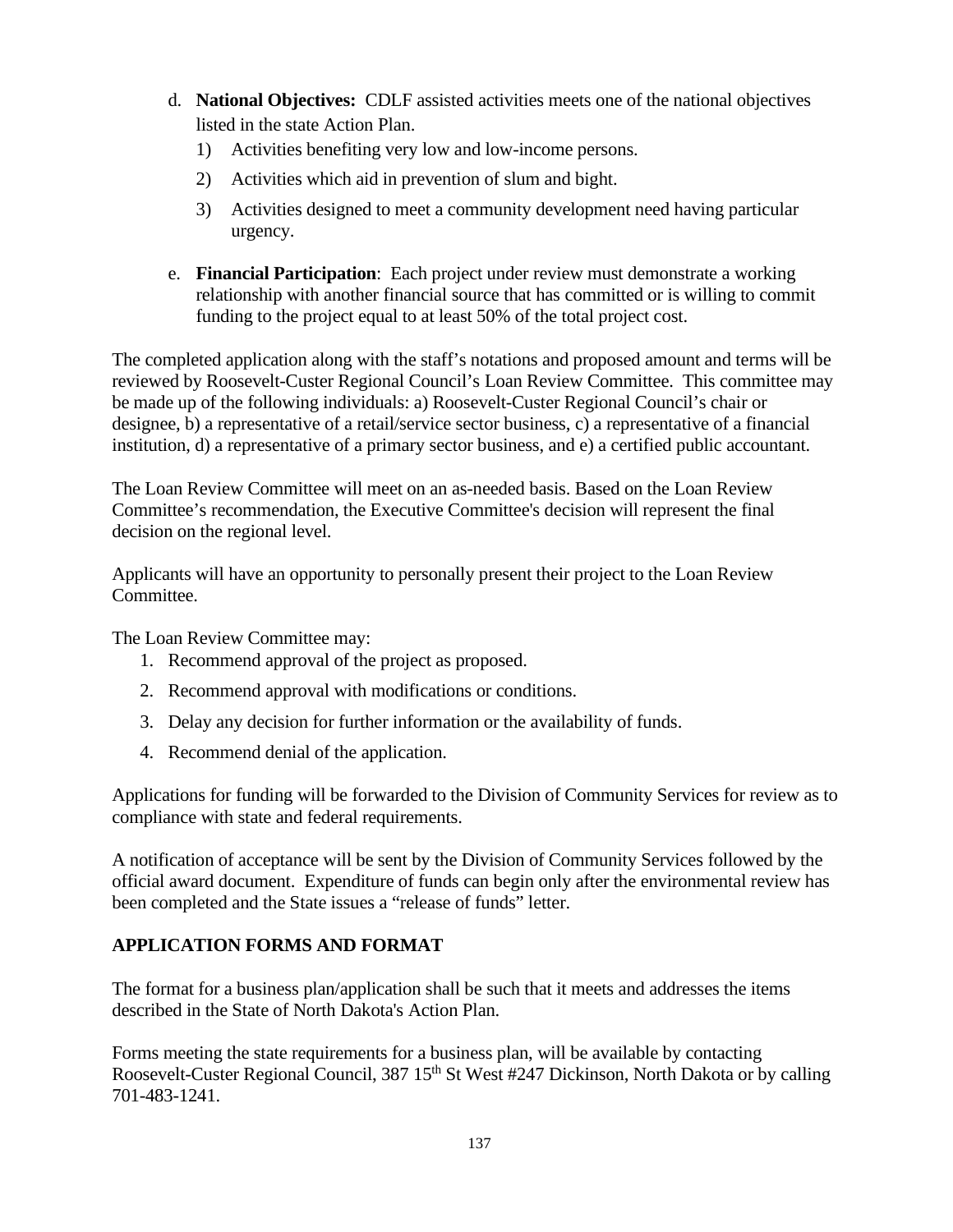# **PUBLIC FACILITIES & HOUSING PROJECTS**

# **IMPLEMENTATION SCHEDULE**

The award of funds for Housing and Public Facilities projects is a two-step process. First, a preapplication must be submitted to participate in the regional competition as outlined below. If the pre-application is recommended for the region's available funding, the successful applicant completes the second step; preparation and submission of a full application for review by the North Dakota Division of Community Services (DCS). The Roosevelt-Custer Regional Council will assist successful applicants in preparing the necessary documentation for the full application. If the applicant plans to bond for the match funds, evidence of bonding will be required by the DCS in the full application.

**Pre-applications are due by the close of business on Tuesday, September 1, 2020.** One copy with original signatures must be received on or before due date.

**Project interviews will be held on Tuesday, September 22, 2020** and all pre-applications will be reviewed, scored and funding levels determined.

# **GRANT APPLICATION PROCEDURES**

- 1. Applicants will be required to complete the pre-application form and provide the necessary attachments. The pre-application is to be submitted to the Roosevelt-Custer Regional Council according to the dates given in this document.
- 2. Pre-applications will be reviewed by the R-CRC for eligibility. Applicants will be contacted if further information is needed.
- 3. Pre-applications will be scored according to the appropriate score sheet and the methods described in the following section entitled "Application Review Process."
- 4. Applicants may contact the Roosevelt-Custer Regional Council for guidance in completing their pre-application.

#### **PRE-APPLICATION REVIEW PROCESS**

**Review Board**. Pre-applications are scored by the Roosevelt-Custer Regional Council's Community Development Block Grant Review Board. The Review Board is comprised of one representative from each of the eight counties within Region VIII. These representatives are appointed by the Executive Committee of the Roosevelt-Custer Regional Council and will serve in that capacity for the duration of the 2020 CDBG Program year.

To avoid a real or perceived conflict of interest, Review Board Members may not be members of boards, councils or commissions that are submitting or sponsoring applications. Review Board Members may not submit a bid, participate in, or contract with a successful applicant or beneficiary in the procurement processes of successful projects. If there are no Roosevelt-Custer Regional Council board members from a particular county without this conflict or unable to serve on the board, a mayor without a conflict of interest from the county will be appointed by the Executive Committee. If there are no mayors available to participate, a general appointment will be made by the Roosevelt-Custer Regional Council Executive Committee. This appointee should also be without direct conflict of interest and, if possible, reside in the county in question.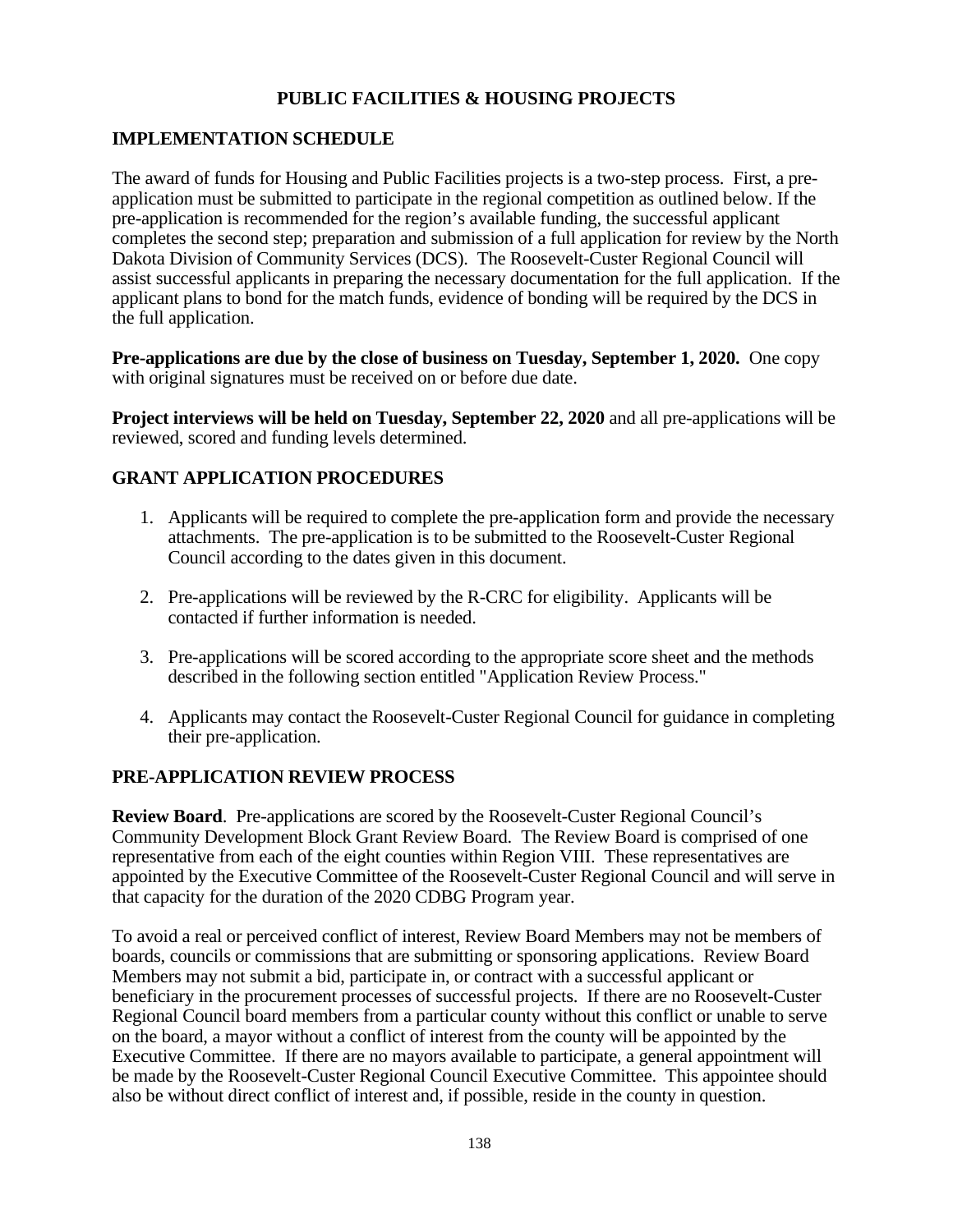**Scoring Process.** The Review Board reserves the right to adjust awarded funds to ensure adequate funds are available for project implementation. Funding levels will be determined by motion and majority approval of Review Board members.

**Public Facilities and Housing.** Public Facility & Housing projects will be ranked and awarded with available funds beginning with the highest-ranking project and distributed down the list until all the CDBG funds are committed. In the event of a tie, the Review Board will consider the history of CDBG funding to the applicants. If a successful applicant does not accept the funds, withdraws their application, or more funds become available during the calendar year, the next applicant in ranking order will be offered those funds (see also "Fund Transfers, Returned Funds, and Reallocations)."

**Project Interviews**. Applicants will be given the opportunity to address the Review Board at the project interviews on the date stated in the Implementation Schedule. Applicants should be prepared to give a brief overview of their proposed project. Interviews are scheduled for approximately 10 to 15 minutes per applicant.

If the applicant is acting as a sponsor for a beneficiary such as a fire district, representatives of the beneficiary organization and/or the applicant (city or county) may attend. Applicants for public facility improvements should be able to supply general information on the current fees, rates, or levies for the public facility in question.

Applicants for projects (other than special assessment projects) which are providing less than a 50% local match should be prepared to justify the lesser local contribution and show financial documentation which supports why the applicant is unable to finance an equal share of the project.

# **SCORING CRITERIA**

**Public facility** pre-applications will be scored using the following criteria**:** 

Percentage of local match

A. Percentage of local match

Score two (2) points for each percentage of total project costs paid out of Local Funds or Other Funds. Does not include CDBG or administration funds requested to be paid by CDBG funds. (Matching funds/Total project costs)

B. Ratio of CDBG dollars requested per very low to low-income (VL-LI) persons to benefit

| \$250 and below  | 100 points |
|------------------|------------|
| $$251 - 500$     | 80 points  |
| $$501 - 1,000$   | 60 points  |
| $$1,001 - 1,500$ | 40 points  |
| $$1,501 - 2,000$ | 20 points  |
| \$2,001 and over | 0 points   |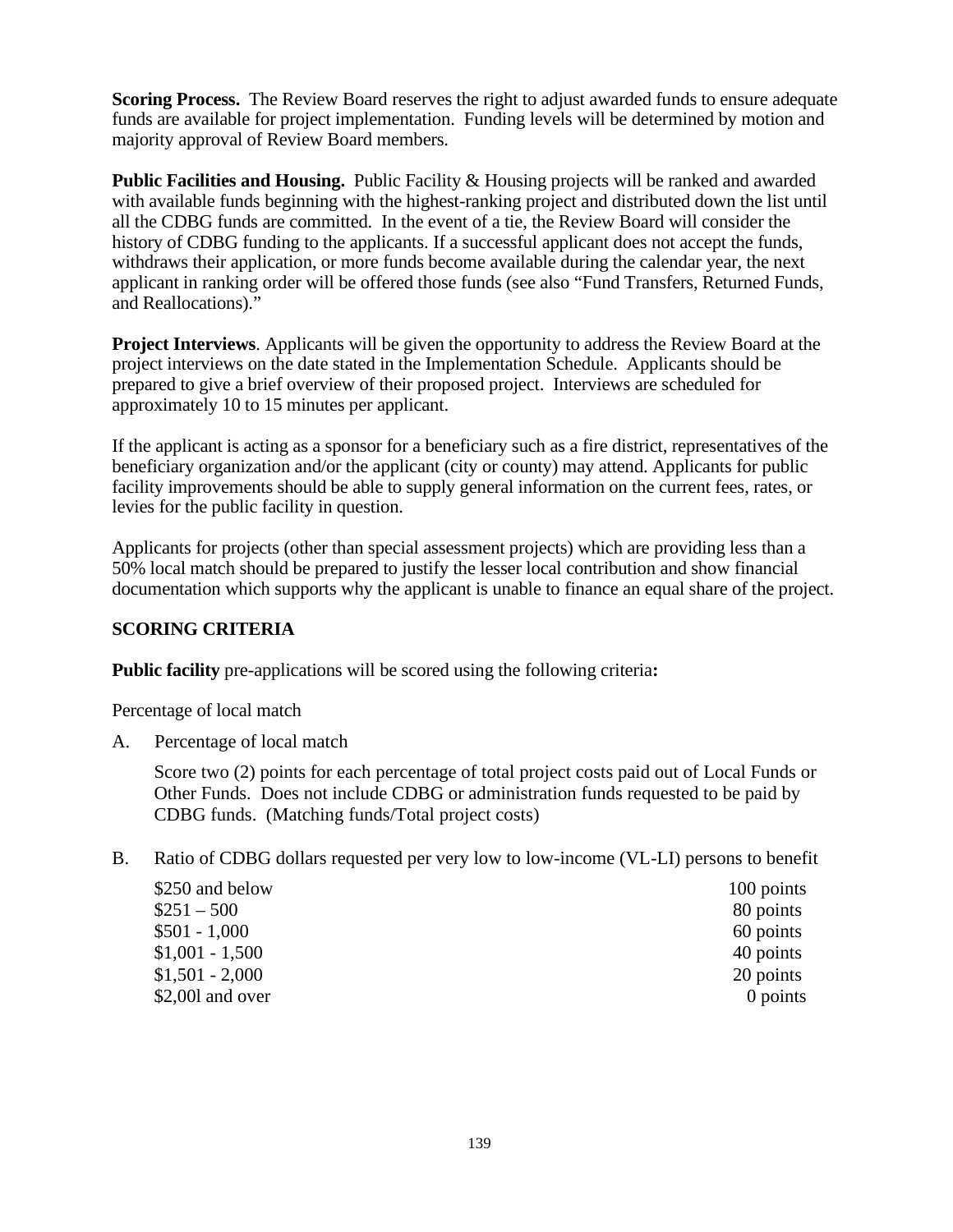| C. | Project Type |
|----|--------------|
|    |              |

|    | Water and/or Sewer<br><b>Removal of Architectural Barriers</b><br>Fire Protection or Ambulance<br><b>Community Centers</b><br><b>Install Storm Sewers, Flood or Drainage Facilities</b><br>All Other Eligible Projects; Planning Project | 100 points<br>100 points<br>80 points<br>80 points<br>70 points<br>70 points |
|----|------------------------------------------------------------------------------------------------------------------------------------------------------------------------------------------------------------------------------------------|------------------------------------------------------------------------------|
| D. | Applicant's prior receipt of CDBG funds                                                                                                                                                                                                  |                                                                              |
|    | Applicants that have not received CDBG Public Facilities<br>or Housing funding within the past five (5) years.<br>Need to indicate type of CDBG project and year.                                                                        | 25 points                                                                    |
| E. | <b>Project Readiness</b>                                                                                                                                                                                                                 |                                                                              |
|    | Applicant is to indicate the stage of progress<br>the proposed project is at:                                                                                                                                                            |                                                                              |
|    | Complete plans and proof of other funding committed<br>Complete plans and other funding located but not committed<br>Complete plans and other funding not located<br>No plans and no other funding located                               | 20 points<br>10 points<br>5 points<br>0 points                               |
| F. | Percentage of Minority Living in the Project Area:                                                                                                                                                                                       |                                                                              |
|    | Indicate the racial/ethnic makeup of the sponsoring community<br>or county based on information found in American Fact Finder<br>at http://factfinder2.census.gov                                                                        |                                                                              |
|    | Communities above 51% minority population<br>Communities with 25% to 50% minority population<br>Communities with 10% to 24% minority population<br>Communities below 10% minority population                                             | 20 points<br>15 points<br>10 points<br>$0$ points                            |

After the project interviews, each member of the Review Board will score the proposed projects based on perceived need for the project and the need for CDBG funding. To do this, each member of the Review Board will have 200 points to distribute among all the applications for perceived need. Individual scores are then totaled for each project and added to their existing score. A Review Board member may not give more than 50 points to any one project application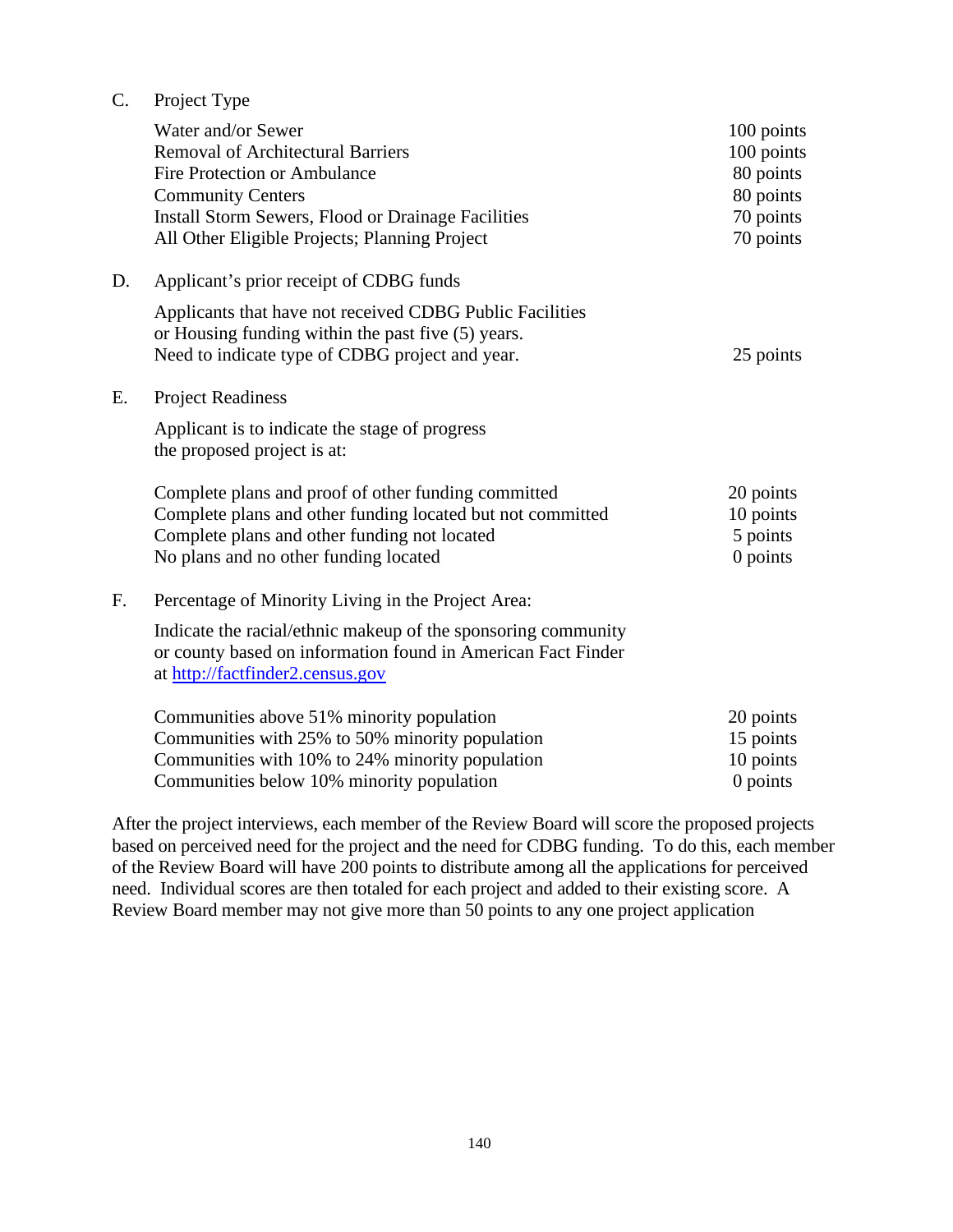| <b>CDBG 2020 SCORE SHEET -</b>                                               |        |  |  |
|------------------------------------------------------------------------------|--------|--|--|
| <b>REGION VIII PUBLIC FACILITIES</b>                                         |        |  |  |
| Name of Applicant                                                            |        |  |  |
| A. Percentage of Local funds ______% X 2                                     | Points |  |  |
| B. CDBG Cost per VL/LI persons $=\$                                          | Points |  |  |
| C. Project Type                                                              | Points |  |  |
| D. Previous CDBG Awards                                                      | Points |  |  |
| E. Project readiness (ready to go to bid)                                    | Points |  |  |
| F. Project population serving a minority                                     | Points |  |  |
| G. Total Points $A+B+C+D+E+F$                                                | Points |  |  |
| H. Region VIII Review Board Points for Perceived Need (up to 50 points each) | Points |  |  |
| <b>Total Score</b>                                                           | Points |  |  |

Public facility and housing project pre-applications will be accepted for projects which are eligible activities as stated in Section II of the State Program Public Distribution Statement. Housing projects must directly improve the existing housing stock in the project area and CDBG funds can be used for direct benefit of very-low to low-income households. In addition, Region VIII will provide emphasis to the targets below:

Design housing grant programs to emphasize (a) making single-family homes and low-income apartments handicapped accessible where needed, (b) modernizing single-family homes owned by the elderly; and (c) rehabilitating rural single-family and multi-family housing.

Design all state administered housing programs to require compliance with the State Building Code and State Energy Code in the use of funds for new construction.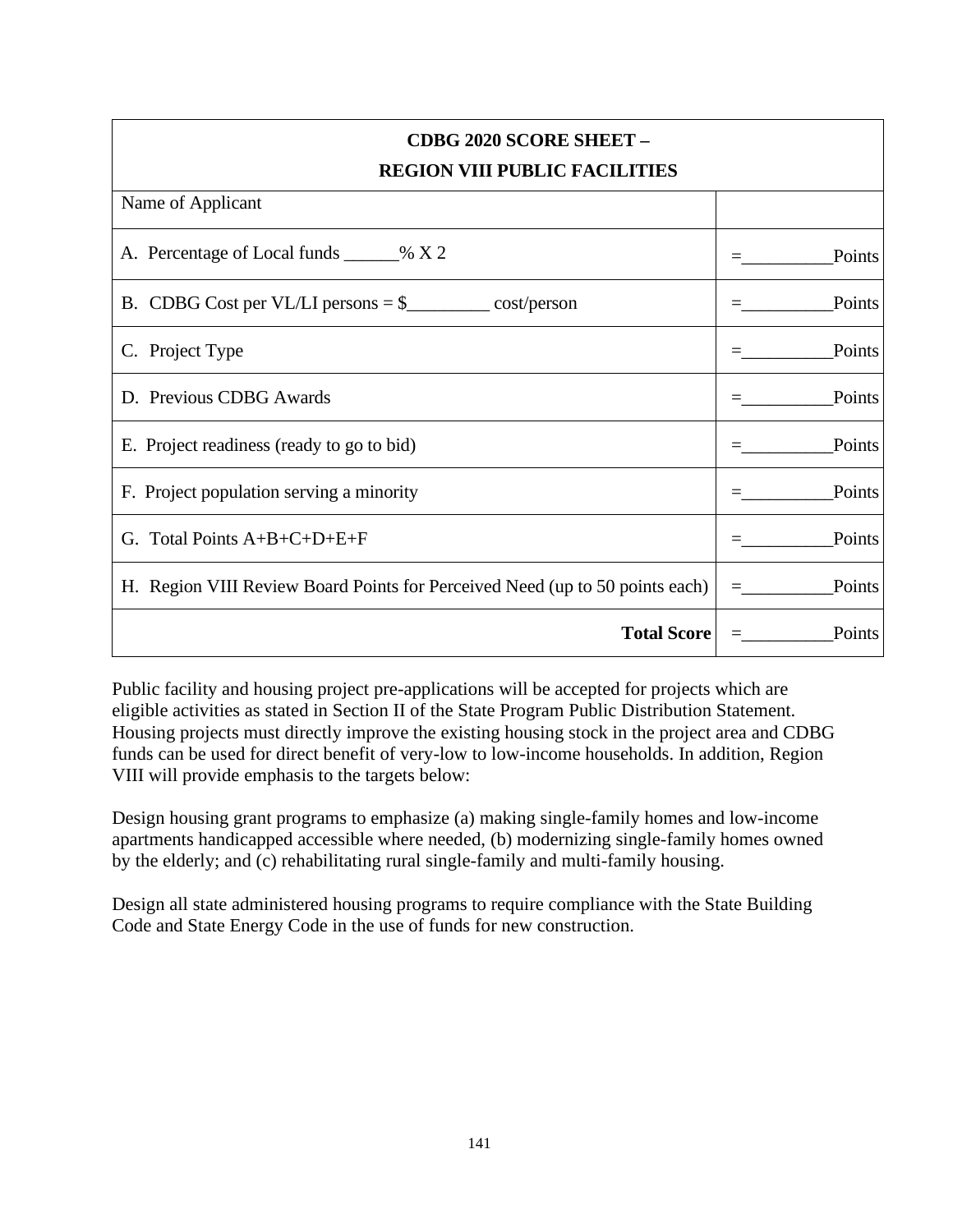#### **2020 HOUSING REHABILITATION SCORE SHEET APPLICANT TOTALS** 1. **Very-low and Low-income (VL-LI) Population**: Applicants will receive two points for each percentage point of VL-LI persons in the project area. VL-LI will be calculated using the 2006 – 2010 HUD American Community Survey data or independent survey data. 2 points per unit 2. **Percent of very low-income household pre-applications received to total preapplications received:** 85-100% 64-84% 50-64% 25-49% 0-24% 50 points 25 points 10 points 5 points 0 points 3. **Direct benefit households:** One point will be awarded for each household member who is: (a) elderly (b) a minority (c) handicapped (d) female head of household (e) a child under the age of 18 years Points Points Points Points Points 4. **Percentage of all local funds/total funds involved in project**: 50.0+ 40.0-49.9 30.0-39.9 20.0-29.9 15.0-19.9 25 points 20 points 15 points 10 points 5 points 5. **Housing units that have been pre-tested for lead base paint. Only applies to units built prior to 1978.** 25 points 6. **Engineer/architect estimates**: Housing rehabilitation estimates are submitted by a licensed engineer or architect. 25 points 7. **Previous Application**: Applicants who have not received CDBG housing funding within the past five  $10$  points years. 8. **Project Readiness** Indicate the stage of progress the proposed project is at: Complete plans and proof of other funding committed Complete plans and other funding located but not committed Complete plans and other funding not located No plans and no other funding located 9**. Percentage of racial/ethnic Living in the Project Area:** 20 points 10 points 5 points 0 points Communities above 51% minority population Communities with 25% to 50% minority population Communities with 10% to 24% minority population Communities below 10% minority population 20 points 15 points 10 points 0 points 10. **Perceived Need:**  Each CDBG Review Board member may award each applicant up to 50 points based on perceived need of each applicant's project. 50 points **Total Points**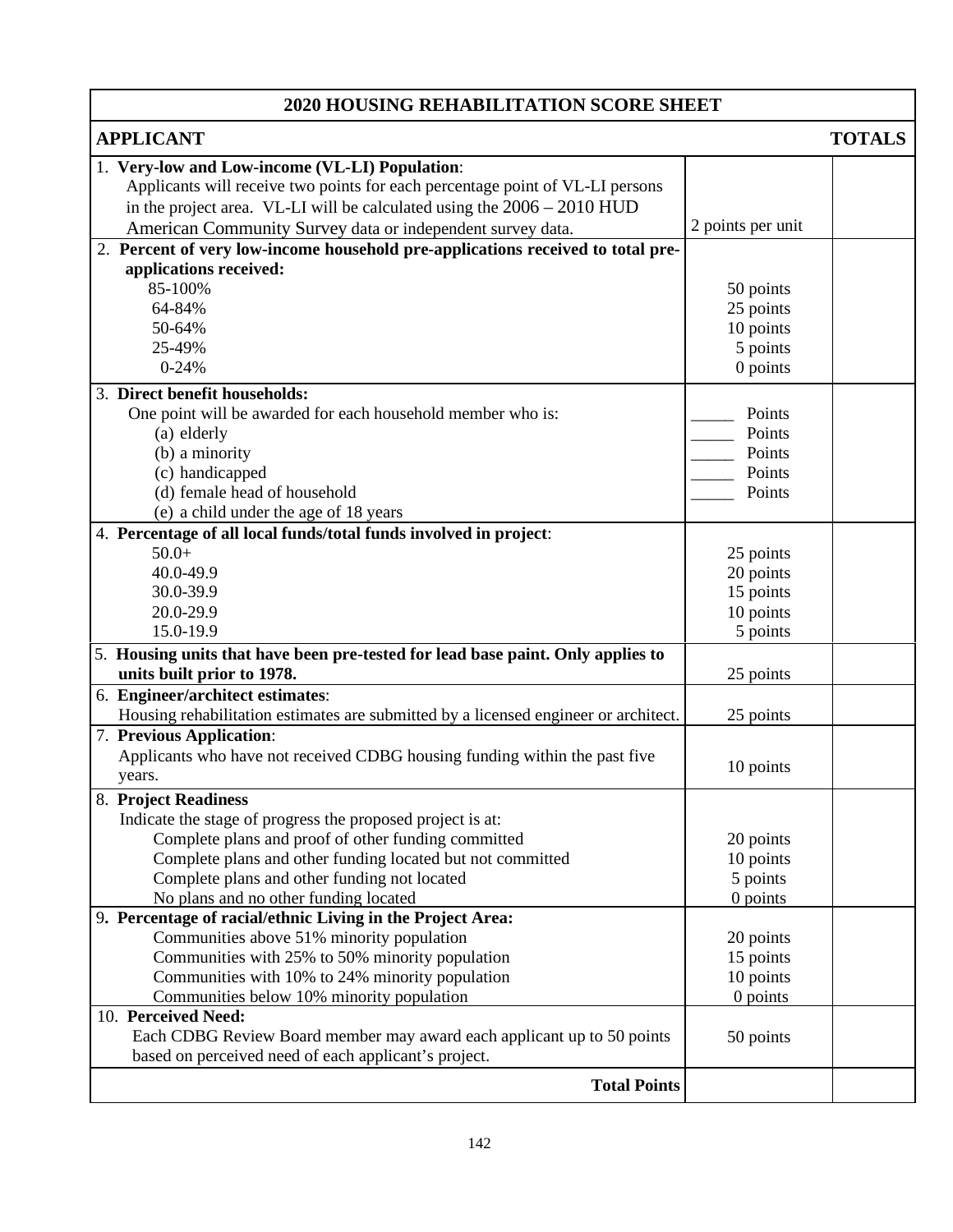# **PROJECTS SUBMITTED IN SUPPORT OF NEW HOUSING WILL BE SCORED AS FOLLOWS**

| PROJECTS IN SUPPORT OF NEW HOUSING CONSTRUCTION<br>POINT SCORING SYSTEM |                                                                                                                                                                                                                                                                                                                                                                                                                                                                                                                                                                                                                                                                                                                      | <b>POINTS</b> |
|-------------------------------------------------------------------------|----------------------------------------------------------------------------------------------------------------------------------------------------------------------------------------------------------------------------------------------------------------------------------------------------------------------------------------------------------------------------------------------------------------------------------------------------------------------------------------------------------------------------------------------------------------------------------------------------------------------------------------------------------------------------------------------------------------------|---------------|
|                                                                         | A. PROJECT NEED: Proposal demonstrates the need for the project and that it has been well<br>documented with the type of housing proposed, utilizing census, survey, market study or other<br>reliable statistical data. Also, meets both the current and long-term benefits in addressing existing<br>and future needs. (up to 50 points)                                                                                                                                                                                                                                                                                                                                                                           |               |
|                                                                         | <b>B. MANAGEMENT:</b> Applicant or recipient can show strong management, marketing and<br>administrative skills, technical assistance as the project may require, that should assure project<br>success. (up to 25 points)                                                                                                                                                                                                                                                                                                                                                                                                                                                                                           |               |
|                                                                         | C. LEVERAGE OF FUNDS: Projects using CDBG funds for:                                                                                                                                                                                                                                                                                                                                                                                                                                                                                                                                                                                                                                                                 |               |
|                                                                         | 25% or less of the total project costs will score 50 points<br>26-50% of the total project costs will receive 25 points<br>51-75% of the total project costs will receive 10 points<br>75% or more of the total project costs will receive 0 points                                                                                                                                                                                                                                                                                                                                                                                                                                                                  |               |
|                                                                         | <b>D. APPROPRIATENESS:</b> The applicant can document the sustainability and viability of the project,<br>as can be documented by the likelihood of repayment if loans are proposed, and through past<br>performance and credit rating, strength and credibility of pro forma financial statements and cash<br>flows, value of security, and financial strength and commitment of the principals or borrowers; or<br>whether debt service and loans are or are not involved, that policies proposed and/or financial<br>information provided indicate the feasibility of the project and the ability to assure the housing can<br>be and will remain occupied, affordable and properly maintained. (up to 50 points) |               |
|                                                                         | <b>E. INFRASTRUCTURE CAPACITY:</b> Applicant has supporting documentation from city/county<br>officials stating they have adequate primary health and safety infrastructure to serve the proposed<br>housing units—water, sewer, solid waste disposal and fire protection services and are of high<br>quality, accessible, readily available, and without problems or deficiencies. (up to 25 points)                                                                                                                                                                                                                                                                                                                |               |
|                                                                         | <b>F. OTHER SERVICE CAPACITY:</b> The applicant and/or recipient can document it has the capacity<br>to provide other essential services to its residents benefiting from the project. Depending upon the<br>nature of the project, this may include in-house social programs, health services, transportation,<br>meals, personal services and other, and/or may include community services that would serve<br>beneficiaries, such as medical, public transportation, youth and senior citizen services and<br>programs, availability of Meals on Wheels, and handicapped accessibility at public buildings.<br>(up to 25 points)                                                                                  |               |
|                                                                         | G. TIMELINESS: Applicant must demonstrate that other financing needed is available and project<br>plans, specifications and cost estimates are complete. The applicant has verification that proper<br>zoning is or will be in place, all necessary licenses and permits, and an environmental study was<br>conducted to address transportation issues, hazardous materials, flood zones and noise factors.<br>(up to 50 Points)                                                                                                                                                                                                                                                                                     |               |
|                                                                         | <b>H. COMMUNITY SUPPORT:</b> Applicant can demonstrate strong local support for the proposal. At a<br>minimum should include letters of support from public or private individuals or entities, and may<br>also include consideration of past community efforts and successes in providing affordable<br>housing, and the level of financial, technical assistance or other community support or partnerships<br>that are being provided for the project. (up to 25 points)                                                                                                                                                                                                                                          |               |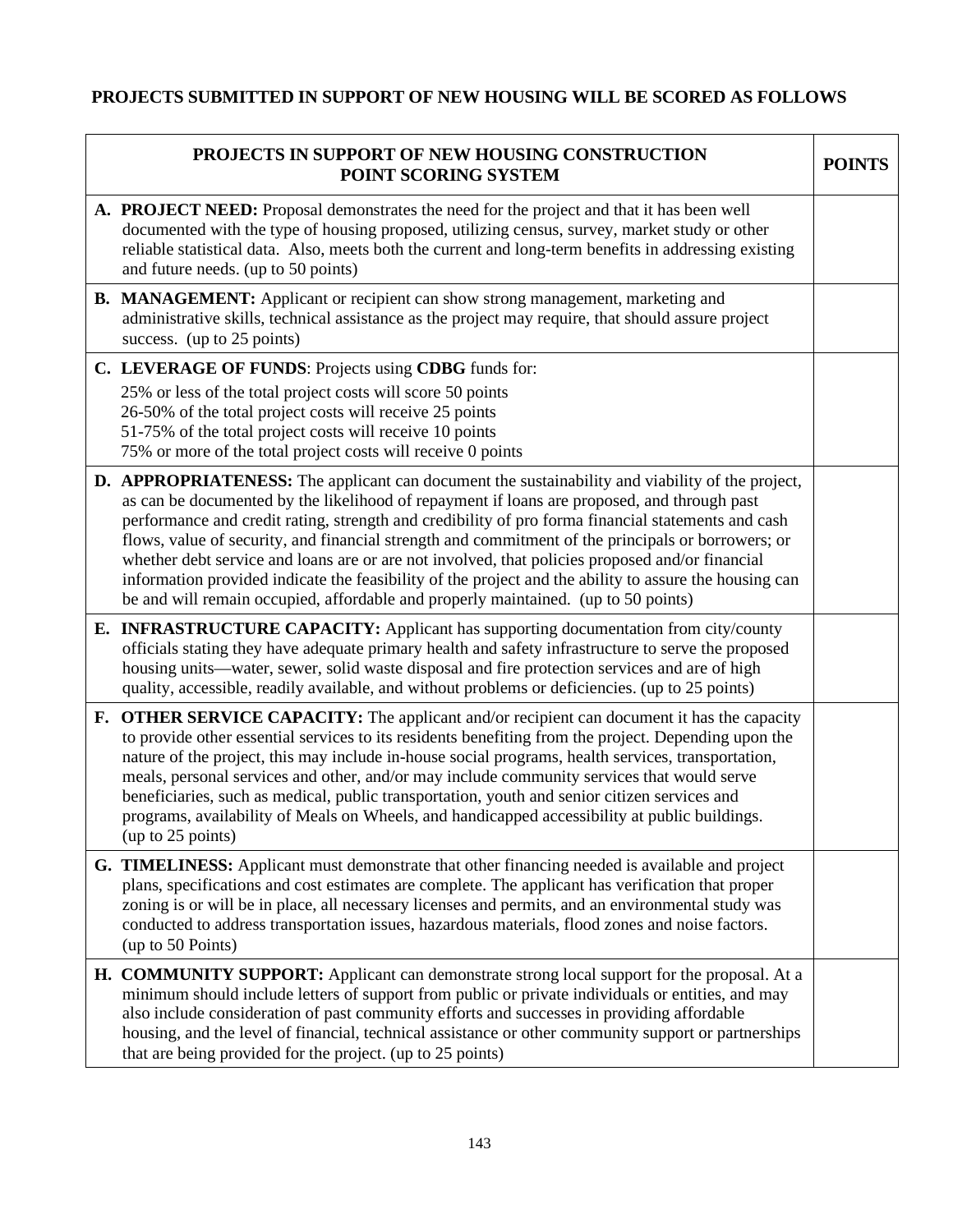| <b>INCOME CATEGORY UNITS WILL SERVE</b><br>L.                                                                                                                                                                                        |                         |  |
|--------------------------------------------------------------------------------------------------------------------------------------------------------------------------------------------------------------------------------------|-------------------------|--|
| 30% and Below HUD INCOME LIMITS (50 points)                                                                                                                                                                                          |                         |  |
| 31%-50% HUD INCOME LIMITS (25 points)                                                                                                                                                                                                |                         |  |
| 51%-80% HUD INCOME LIMITS (10 points)                                                                                                                                                                                                |                         |  |
| At least 51% of the units in a multi-family project must meet the program income criteria to be<br>eligible for funds. (i.e., A multi-family unit having 15 units must have at least 8 of the units meet the<br>income requirements. |                         |  |
| <b>J. Project Readiness</b>                                                                                                                                                                                                          |                         |  |
| Indicate the stage of progress the proposed project is at:                                                                                                                                                                           |                         |  |
| Complete plans and proof of other funding committed                                                                                                                                                                                  | 20 points               |  |
| Complete plans and other funding located but not committed                                                                                                                                                                           | 10 points               |  |
| Complete plans and other funding not located                                                                                                                                                                                         | 5 points                |  |
| No plans and no other funding located                                                                                                                                                                                                | 0 points                |  |
| K. Percentage of racial/ethnic Living in the Project Area:                                                                                                                                                                           |                         |  |
| Communities above 51% minority population                                                                                                                                                                                            | 20 points               |  |
| Communities with 25% to 50% minority population                                                                                                                                                                                      | 15 points               |  |
| Communities with 10% to 24% minority population                                                                                                                                                                                      | 10 points               |  |
| Communities below 10% minority population                                                                                                                                                                                            | 0 points                |  |
|                                                                                                                                                                                                                                      | <b>SUB-TOTAL POINTS</b> |  |
| <b>REVIEW BOARD POINTS-perceived need (up to 50 points each)</b>                                                                                                                                                                     |                         |  |
|                                                                                                                                                                                                                                      | <b>TOTAL POINTS</b>     |  |

#### **NOTE: \*VL/LI Populations**

CDBG allows that certain populations can be presumed to be VL-LI. These populations include the elderly, abused children, battered spouses, homeless persons, handicapped persons, etc. This means that projects that will provide a direct benefit to these populations do not need to show census data or survey data of at least 51% VL-LI to be considered an eligible project.

However, this presumption creates an obvious dilemma in the scoring process concerning the VL-LI score. Should the VL-LI percentage used for scoring this project be based on (a) census data or surveys, or (b) at least 51% or even (c) 100% for the presumed VL-LI population?

In many cases even though the benefit population is presumed to be VL-LI, the population that would normally pay for the project without CDBG assistance is not. For example, a removal of architectural barrier project at a courthouse benefits person with disabilities, a population presumed by CDBG to be at least 51% VL-LI. However, the persons who would normally pay for renovations at the courthouse, the county's entire population, may be less or more than 51% VL-LI.

In response to this question, all applications that have population presumed to be VL-LI will be scored on the VL-LI percentage of the project area rather than assign a VL-LI percentage to the presumed population.